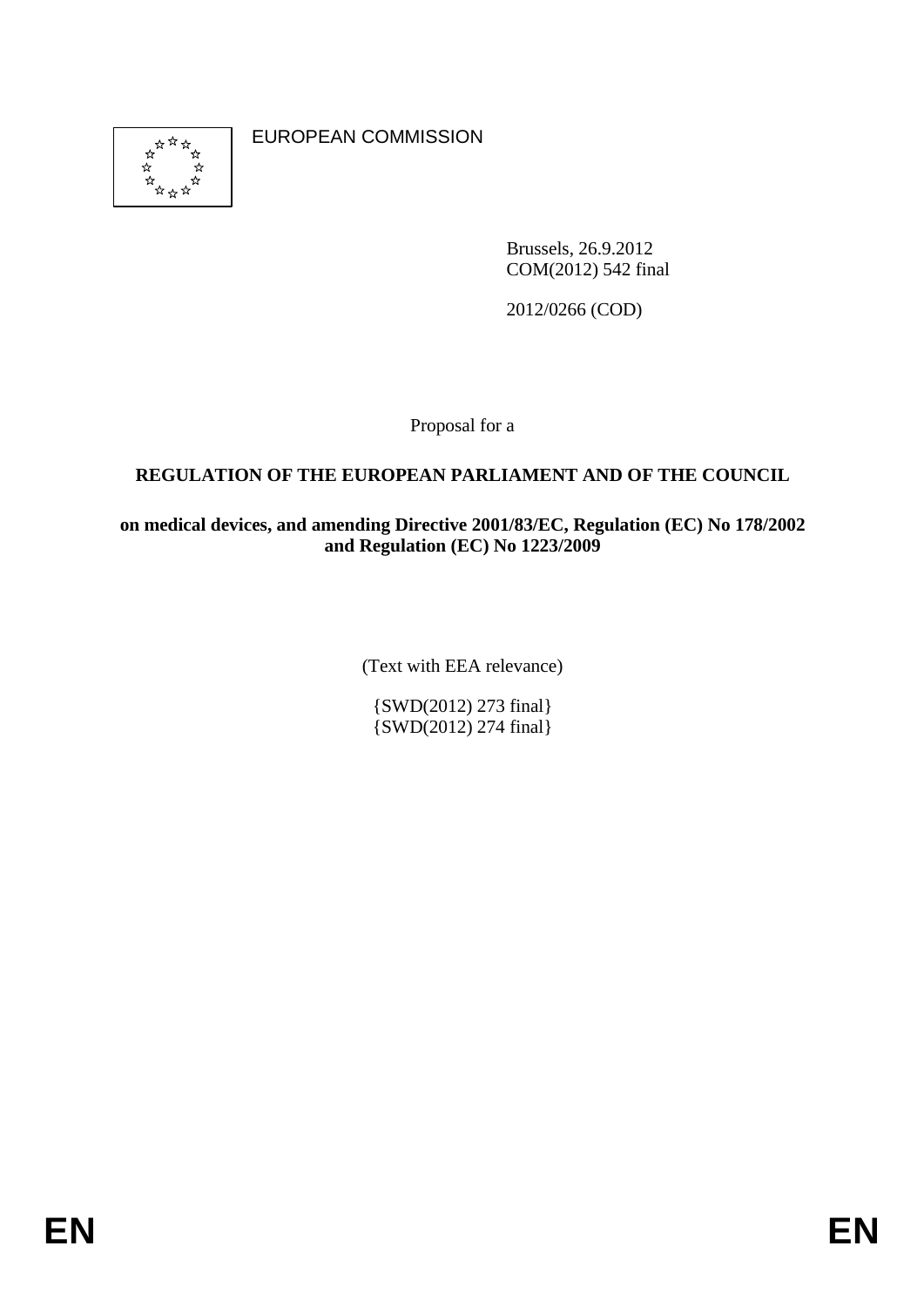# **EXPLANATORY MEMORANDUM**

#### **1. CONTEXT OF THE PROPOSAL**

The current EU regulatory framework for medical devices, other than *in vitro* diagnostic medical devices, consists of Council Directive 90/385/EEC on active implantable medical devices  $(AIMDD)^1$  and Council Directive 93/42/EEC on medical devices  $(MDD)^2$  which cover a huge spectrum of products. The MDD divides them into four classes of risk: class I (low risk, e.g. sticking plasters, corrective glasses), class IIa (medium-low risk, e.g. tracheal tubes, dental filling material), class IIb (medium-high risk, e.g. X-ray machines, bone plates and screws) and class III (high risk, e.g. heart valves, total hip replacements, breast implants). Active implantable medical devices (e.g. pacemakers, implantable defibrillators) covered by the AIMDD fall *de facto* into class III.

The two Directives, adopted in the 1990s, are based on the 'New Approach' and aim to ensure the smooth functioning of the internal market and a high level of protection of human health and safety. Medical devices are not subject to any pre-market authorisation by a regulatory authority but to a conformity assessment which, for medium and high risk devices, involves an independent third party, known as 'notified body'. Notified bodies, of which there are around 80 across Europe, are designated and monitored by the Member States and act under the control of the national authorities. Once certified, devices bear the CE marking which allows them to circulate freely in the EU/EFTA countries and Turkey.

The existing regulatory framework has demonstrated its merits but has also come under harsh criticism, in particular after the French health authorities found that a French manufacturer (*Poly Implant Prothèse*, PIP) had for several years apparently used industrial silicone instead of medical grade silicone for the manufacture of breast implants contrary to the approval issued by the notified body, causing harm to thousands of women around the world.

In an internal market with 32 participating countries<sup>3</sup> and subject to constant technological and scientific progress, substantial divergences in the interpretation and application of the rules have emerged, thus undermining the main objectives of the Directives, i.e. the safety of medical devices and their free movement within the internal market. Moreover, regulatory gaps or uncertainties exist with regard to certain products (e.g. products manufactured utilising non-viable human tissues or cells; implantable or other invasive products for cosmetic purposes).

This revision aims to overcome these flaws and gaps and to further strengthen patient safety. A robust, transparent and sustainable regulatory framework should be put in place that is 'fit for purpose'. This framework should be supportive of innovation and the competitiveness of the medical device industry and should allow rapid and cost-efficient market access for innovative medical devices, to the benefit of patients and healthcare professionals.

This proposal is adopted alongside a proposal for a Regulation on *in vitro* diagnostic medical devices (IVDs), such as blood tests, which are covered by Directive 98/79/EC of the

<sup>1</sup> OJ L 189, 20.7.1990, p. 17.

 $\overline{2}$ OJ L 169, 12.7.1993, p. 1.

<sup>3</sup> EU Member States, EFTA countries and Turkey.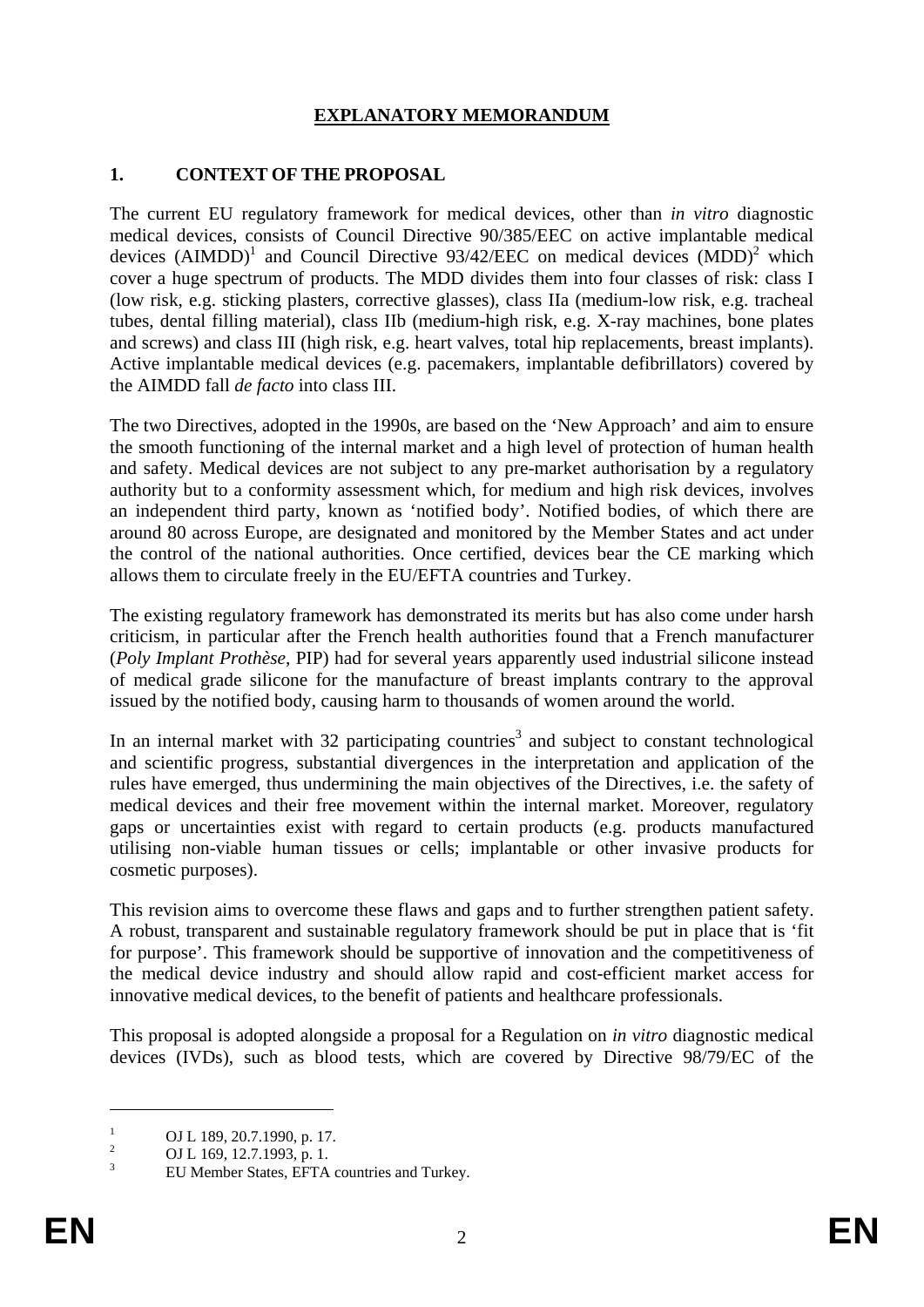European Parliament and of the Council  $(IVDD)^4$ . The horizontal aspects that are common to both sectors are aligned whilst the specific features of each sector require separate legal acts.

### **2. RESULTS OF CONSULTATIONS WITH INTERESTED PARTIES AND IMPACT ASSESSMENTS**

In preparation for the impact assessment on this proposal and the proposal for a Regulation on IVDs, the Commission held two public consultations, the first from 8 May to 2 July 2008, and the second from 29 June to 15 September 2010. In both public consultations, the general principles and minimum standards for consultation of interested parties by the Commission were applied; responses received within a reasonable period after the deadlines were taken into account. After analysing all the responses, the Commission published a summary outcome and the individual responses on its website<sup>5</sup>.

The majority of respondents to the 2008 public consultation (in particular Member States and industry) considered the proposed revision to be premature. They pointed to Directive 2007/47/EC of the European Parliament and of the Council<sup>6</sup>, which amended the AIMDD and the MDD and was to be implemented by 21 March 2010, and also to the New Legislative Framework for the Marketing of Products which was due to enter into force with effect from 1 January 2010, and argued that it would be advisable to wait for these changes to be implemented, in order to assess the need for further adjustments better.

The 2010 public consultation focussed on aspects related to the revision of the IVDD and showed wide support for this initiative, linked to the revision of the regulatory framework for medical devices in general.

During 2009, 2010 and 2011, the issues to be tackled in the revision of the regulatory framework for medical devices were regularly discussed at meetings of the Medical Devices Expert Group (MDEG), the Competent Authorities for Medical Devices (CAMD) and specific working groups in the fields of notified bodies, borderline and classification, clinical investigation and evaluation, vigilance, market surveillance, *in vitro* diagnostics medical devices (IVD) and in an *ad hoc* working group on Unique Device Identification (UDI). A special meeting of the MDEG was held on 31 March and 1 April 2011 to discuss issues related to the impact assessment. Moreover, the Heads of Medicines Agencies (HMA) and the CAMD organised joint workshops on the development of the legal framework for medical devices on 27 April and 28 September 2011.

A further special meeting of the MDEG was held on 6 and 13 February 2012 to discuss issues related to the two legislative proposals, based on working documents containing initial drafting proposals. Written comments made on these working documents were taken in account for the further development of the proposals.

In addition, the Commission's representatives regularly participated in conferences to present ongoing work on the legislative initiative and hold discussions with stakeholders. Targeted meetings took place at senior level with representatives from associations representing industry, notified bodies, healthcare professionals and patients.

<sup>4</sup> OJ L 331, 7.12.1998, p. 1.

<sup>5</sup> See http://ec.europa.eu/health/medical-devices/documents/revision/index\_en.htm.

<sup>6</sup> OJ L 247, 21.9.2007, p. 21.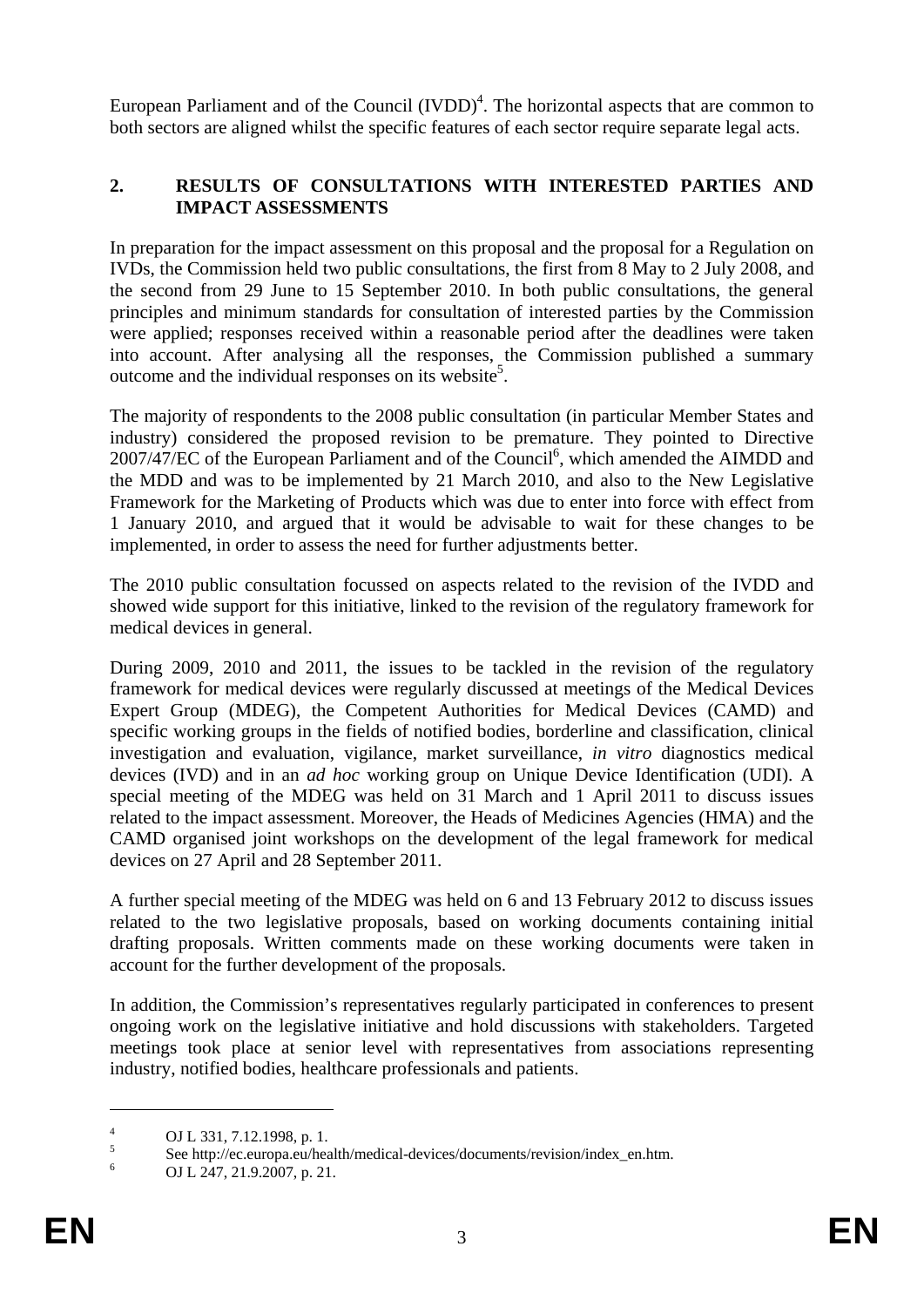Aspects linked to the appropriate regulatory framework were also discussed in the course of the 'Exploratory Process on the Future of the Medical Device Sector' organised by the Commission from November 2009 to January 2010. On 22 March 2011, the Commission and the Hungarian Presidency organised a high-level conference on innovation in medical technology, the role of the medical device sector in addressing the healthcare challenges facing Europe and the appropriate regulatory framework for this sector to meet the needs of tomorrow. This conference was followed by Conclusions of the Council of the European Union on innovation in the medical device sector adopted on 6 June  $2011^7$ . In its Conclusions, the Council requested the Commission to adapt the EU medical device legislation to the needs of tomorrow so as to achieve a suitable, robust, transparent and sustainable regulatory framework, which is central to fostering the development of safe, effective and innovative medical devices for the benefit of European patients and healthcare professionals.

Triggered by the PIP breast implants scandal, the European Parliament adopted on 14 June 2012 a Resolution on defective silicone gel breast implants made by the French company  $PIP<sup>8</sup>$ also calling on the Commission to develop an adequate legal framework to guarantee the safety of medical technology.

### **3. LEGAL ELEMENTS OF THE PROPOSAL**

#### **3.1. Scope and definitions (Chapter I)**

The scope of the proposed Regulation corresponds to a large extent to the combined scopes of Council Directives 90/385/EEC and 93/42/EEC, i.e. it covers all medical devices other than *in vitro* diagnostic medical devices. On the one hand, however, the scope is extended to some products currently not covered by the AIMDD/MDD. And on the other hand, some products which, in some Member States, are placed on the market as medical devices are excluded from its scope.

The extension of the scope concerns:

- products manufactured utilising non-viable human tissues or cells, or their derivatives, that have undergone substantial manipulation (e.g. syringes prefilled with human collagen), unless they are covered by Regulation (EC) No 1394/2007 on advanced therapy medicinal products<sup>9</sup>. Human tissues and cells, or products derived from human tissues or cells, that are not substantially manipulated and that are regulated by Directive 2004/23/EC of the European Parliament and of the Council of 31 March 2004 on setting standards of quality and safety for the donation, procurement, testing, processing, preservation, storage and distribution of human tissues and cells $^{10}$  are not covered by the proposal;
- certain implantable or other invasive products without a medical purpose that are similar to medical devices in terms of characteristics and risk profile (e.g. noncorrective contact lenses, implants for aesthetic purposes);

<u>.</u>

<sup>7</sup> OJ C 202, 8.7.2011, p. 7.

<sup>8</sup> Resolution of 14 June 2012 (2012/2621(RSP)); P7\_TA-PROV(2012)0262,

http://www.europarl.europa.eu/plenary/en/texts-adopted.html.

<sup>&</sup>lt;sup>9</sup> OJ L 324, 10.12.2007, p. 121.

OJ L 102, 7.4.2004, p. 48.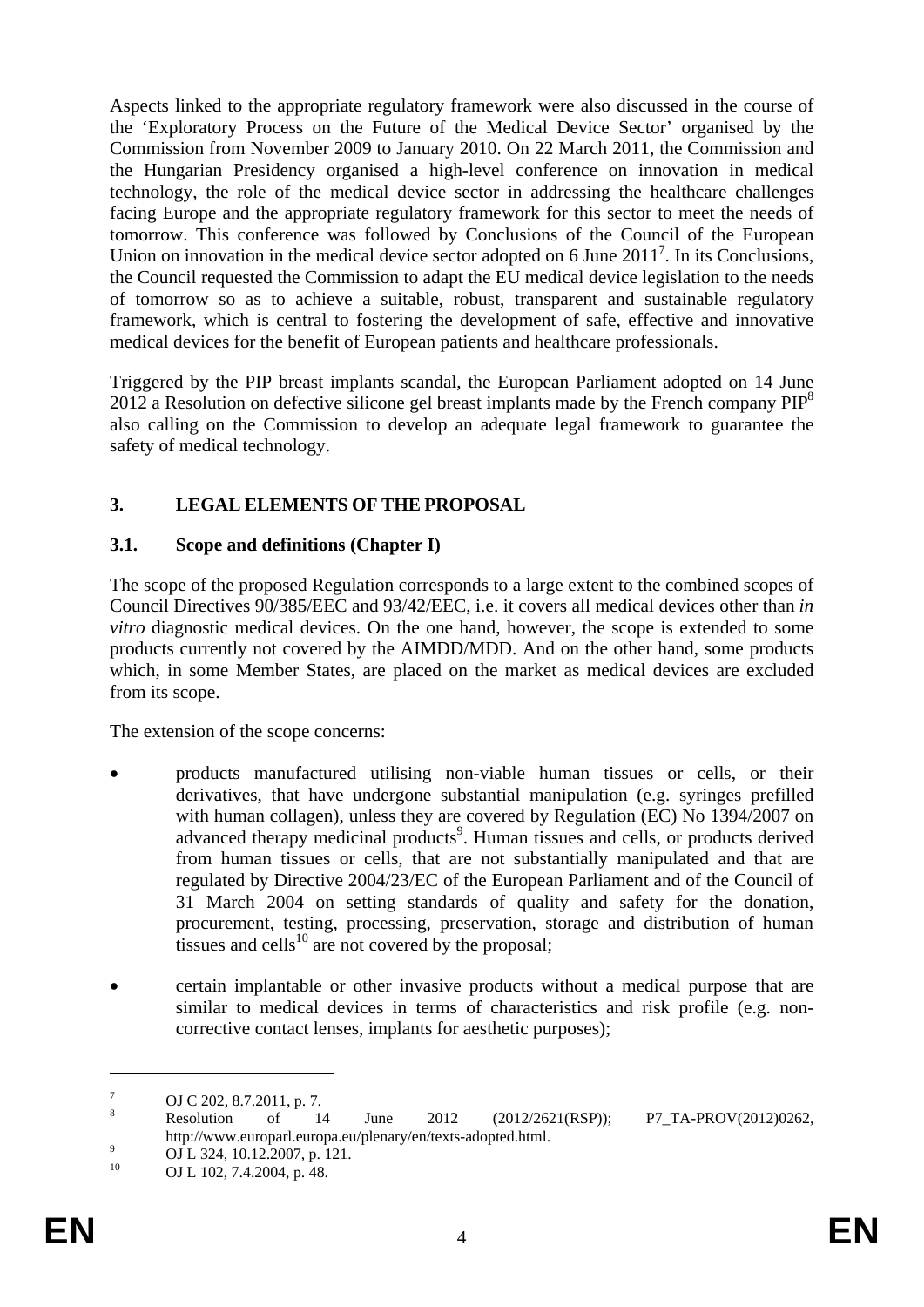Additional provisions as regards products that are not covered by the Regulation have been included, more to clarify the scope with a view to ensuring harmonised implementation than to substantially change the scope of the EU legislation. They concern:

- products that contain or consist of viable biological substances (e.g. living microorganisms);
- food covered by Regulation (EC) No 178/2002 on general principles and requirements of food  $\text{law}^{11}$  (e.g. this may affect certain slimming products); in return, medical devices are excluded from the scope of Regulation 178/2002 (diagnostic probes or cameras, even when introduced orally, are therefore clearly excluded from the food legislation).

As regards products composed of substances or combinations of substances that are intended to be ingested, inhaled or administered rectally or vaginally and that are absorbed by or dispersed in the human body, the borderline between medicinal products and medical devices is difficult to draw. To ensure a high level of safety of those products regardless of their qualification, those products which fall under the definition of a medical device are classified in the highest risk class and should comply with the relevant requirements of Annex I of Directive 2001/83/EC of the European Parliament and of the Council of 6 November 2001 on the Community code relating to medicinal products for human use  $12$ .

To support Member States and the Commission in determining the regulatory status of products, the Commission may set up, in accordance with its internal rules<sup>13</sup>, a group of experts from various sectors (such as medical devices, IVDs, medicinal products, human tissues and cells, cosmetics and biocides).

The definitions section has been significantly extended, aligning the definitions in the field of medical devices with well established European and international practice, such as the New Legislative Framework for the Marketing of Products<sup>14</sup> and guidance documents produced by the Global Harmonization Task Force (GHTF) for medical devices<sup>15</sup>.

### **3.2. Making available of devices, obligations of economic operators, reprocessing, CE marking, free movement (Chapter II)**

This chapter contains provisions that are typical for product-related internal market legislation and sets out the obligations of the relevant economic operators (manufacturers, authorised representatives of non-EU manufacturers, importers and distributors). The regulatory instrument of 'common technical specification' (CTS), which has proven useful in the context of the IVDD, has been introduced in the broader field of medical devices to allow the Commission to further specify the general safety and performance requirements (laid down in

 $^{11}$  OJ L 31, 1.2.2002, p. 1.

<sup>&</sup>lt;sup>12</sup> OJ L 311, 28.11.2001, p. 67.

Communication from the President to the Commission of 10.11.2010, Framework for Commission Expert Groups: Horizontal Rules and Public Registers, C(2010)7649 final.

Expert Groups: Horizontal Rules and Public Registers, C(2010)7649 final. 14 Consisting of Regulation (EC) No 765/2008 of the European Parliament and of the Council setting out the requirements for accreditation and market surveillance relating to the marketing of products and repealing Regulation (EEC) No 339/93, OJ L 218, 13.8.2008, p. 30, and Decision No 768/2008/EC of the European Parliament and of the Council on a common framework for the marketing of products, and repealing Council Decision 93/465/EEC, OJ L 218, 13.8.2008, p. 82.<br>http://www.ghtf.org/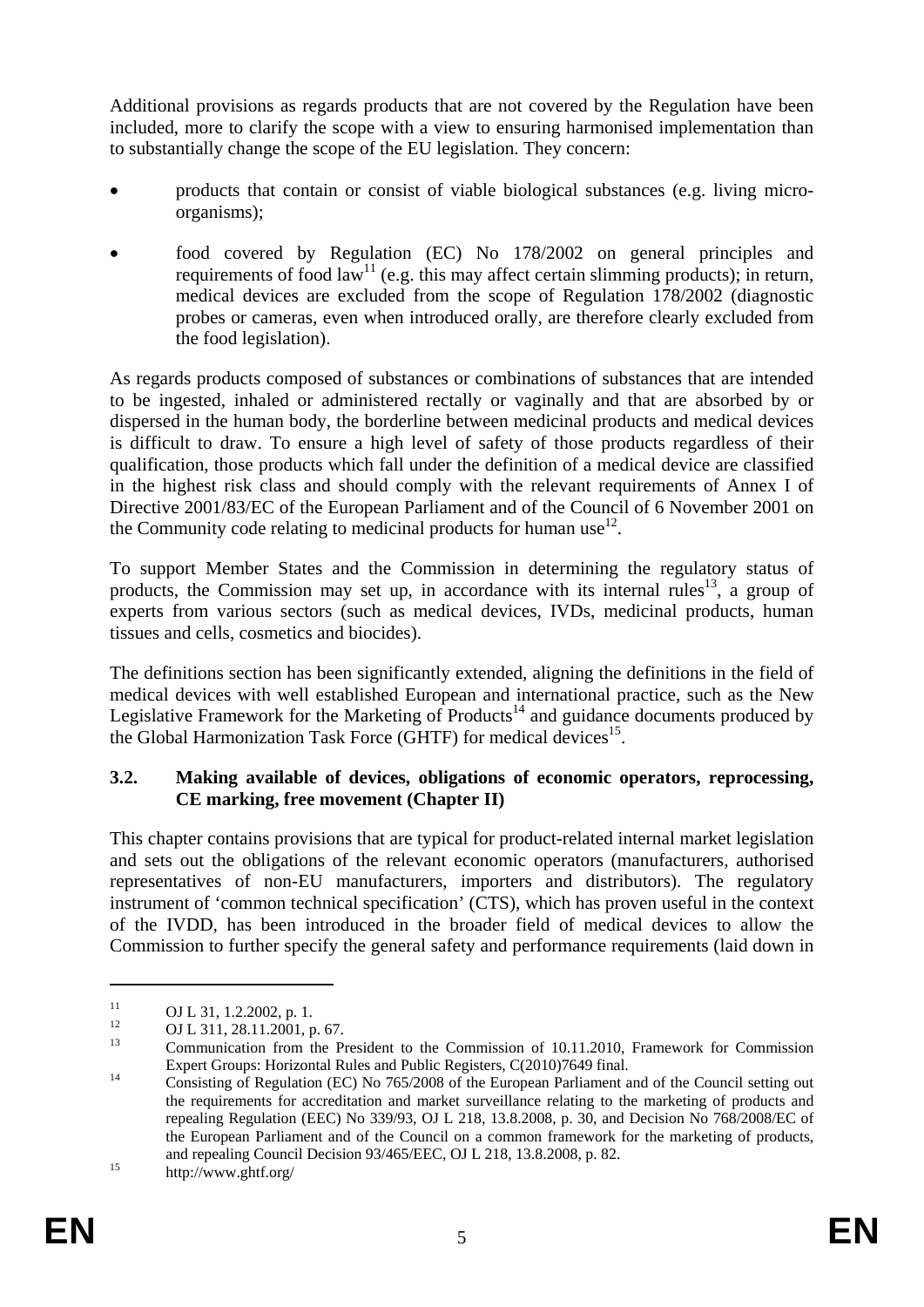Annex I) and the requirements on clinical evaluation and post-market clinical follow-up (laid down in Annex XIII). Such requirements however, leave manufacturers the possibility of adopting other solutions that ensure at least an equivalent level of safety and performance.

The legal obligations on manufacturers are proportionate to the risk class of the devices they produce. For example, this means that even though all manufacturers should have a quality management system (QMS) in place to ensure that their products consistently meet the regulatory requirements, the QMS-related responsibilities are stricter for manufacturers of high risk devices than for manufacturers of low risk devices. Manufacturers of medical devices for an individual patient, so called 'custom-made devices', must ensure that their devices are safe and perform as intended, but their regulatory burden remains low.

Key documents for the manufacturer to demonstrate compliance with the legal requirements are the technical documentation and the EU declaration of conformity to be drawn up in respect of devices placed on the market. Their minimum contents are laid down in Annexes II and III.

The following concepts are also new in the field of medical devices:

- A requirement has been introduced that within the manufacturer's organisation a 'qualified person' should be responsible for regulatory compliance. Similar requirements exist in EU legislation on medicinal products and in the national laws transposing the AIMDD/MDD in some Member States.
- Since in the case of 'parallel trade' with medical devices application of the principle of free movement of goods varies considerably from one Member State to another and, in many cases, *de facto* prohibits this practice, clear conditions are set for enterprises involved in relabelling and/or repackaging medical devices.
- Patients who are implanted with a device should be given essential information on the implanted device allowing it to be identified and containing any necessary warnings or precautions to be taken, for example indication as to whether or not it is compatible with certain diagnostic devices or with scanners used for security controls.
- In accordance with Article 12a of the MDD, introduced by Directive 2007/47/EC, the Commission had to prepare a report on the reprocessing of medical devices and submit, where appropriate, a legislative proposal on this issue. On the basis of the Commission's findings set out in its report of 27 August  $2010^{16}$ , which took into account the opinion of the Scientific Committee on Emerging and Newly Identified Health Risks (SCENIHR) of 15 April 2010, the proposal contains strict rules on the reprocessing of single-use devices in order to ensure a high level of protection of health and safety whilst allowing this practice to further develop under clear conditions. Reprocessing of single-use devices is considered as manufacture of new devices so that the reprocessors must satisfy the obligations incumbent on manufacturers. The reprocessing of single-use devices for critical use (e.g. devices

<sup>&</sup>lt;sup>16</sup> Report from the Commission to the European Parliament and the Council on the issue of reprocessing of medical devices in the European Union, in accordance with Article 12a of Directive 93/42/EEC, COM(2010)443 final.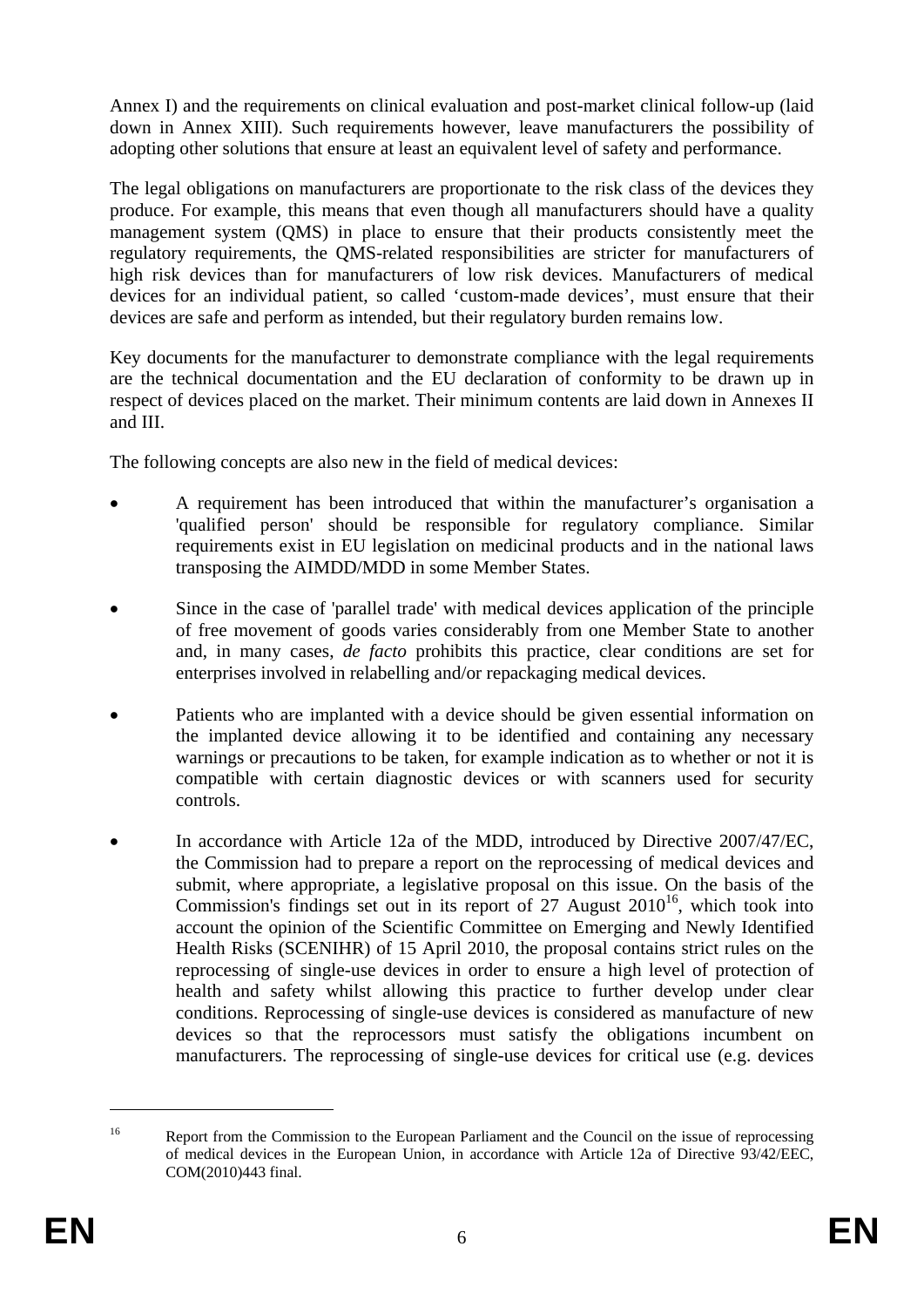for surgically invasive procedures) should, as a general rule, be prohibited. Since certain Member States may have particular concerns in terms of safety regarding the reprocessing of single-use devices, they retain their right to maintain or impose a general ban on this practice including the transfer of single-use devices to another Member State or to a third country with a view to their reprocessing and on the access of reprocessed single-use devices to their market.

#### **3.3. Identification and traceability of devices, registration of devices and economic operators, summary of safety and clinical performance, Eudamed (Chapter III)**

This chapter addresses one of the main shortcomings of the current system: its lack of transparency. It consists of:

- a requirement that economic operators must be able to identify who supplied them and to whom they have supplied medical devices;
- a requirement that manufacturers fit their devices with a Unique Device Identification (UDI) which allows traceability. The UDI system will be implemented gradually and proportionate to the risk class of the devices;
- a requirement that manufacturers/authorised representatives and importers must register themselves and the devices they place on the EU market in a central European database;
- an obligation for manufacturers of high-risk devices to make publicly available a summary of safety and performance with key elements of the supporting clinical data;
- and the further development of the European databank on medical devices (Eudamed), set up by Commission Decision  $2010/227/EU<sup>17</sup>$ , which will contain integrated electronic systems on a European UDI, on registration of devices, relevant economic operators and certificates issued by notified bodies, on clinical investigations, on vigilance and on market surveillance. A large part of the information in Eudamed will become publicly available in accordance with the provisions regarding each electronic system.

The establishment of a central registration database will not only provide a high level of transparency but also do away with diverging national registration requirements which have emerged over recent years and which have significantly increased compliance costs for economic operators. It will therefore also contribute to reducing the administrative burden on manufacturers.

### **3.4. Notified bodies (Chapter IV)**

Proper functioning of notified bodies is crucial for ensuring a high level of health and safety protection and citizens' confidence in the system which has come under severe criticism in recent years due to significant differences as regards, on the one hand, the designation and monitoring of notified bodies and, on the other, the quality and depth of the conformity

<sup>17</sup> OJ L 102, 23.4.2010, p. 45.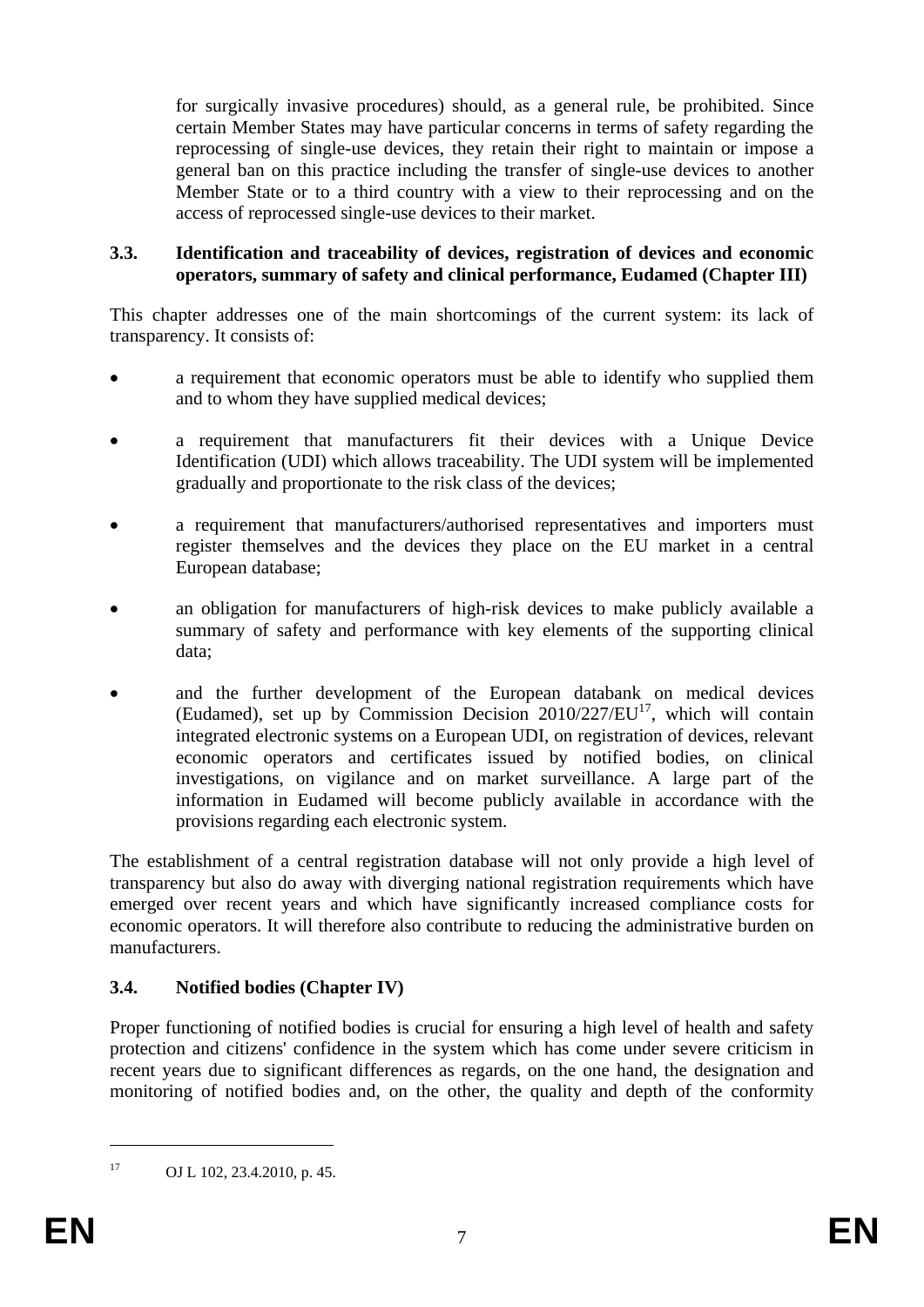assessment performed by them, in particular in their assessment of the manufacturers' clinical evaluation.

In line with the New Legislative Framework for the Marketing of Products, the proposal sets out requirements for national authorities responsible for notified bodies. It leaves the ultimate responsibility for designating and monitoring notified bodies, based on stricter and detailed criteria laid down in Annex VI, with the individual Member State. The proposal thus builds on existing structures already available in most Member States instead of lifting the responsibility to the Union level which might have caused concerns in terms of subsidiarity. But any new designation and, in regular intervals, the monitoring of notified bodies are made subject to 'joint assessments' with experts from other Member States and the Commission, thus ensuring an effective control at Union level.

At the same time, the position of notified bodies vis-à-vis manufacturers will be significantly strengthened, including their right and duty to carry out unannounced factory inspections and to conduct physical or laboratory tests on devices. The proposal also requires rotation of the notified body's personnel involved in the assessment of medical devices at appropriate intervals to strike a reasonable balance between the knowledge and experience required to carry out thorough assessments and the need to ensure continuous objectivity and neutrality in relation to the manufacturer subject to those assessments.

# **3.5. Classification and conformity assessment (Chapter V)**

The proposal keeps to the well established approach (in Europe and internationally) of dividing medical devices into four classes, taking account of the potential risks associated with the technical design and manufacture. The classification rules (laid down in Annex VII) have been adapted to technical progress and experience gained from vigilance and market surveillance. For example, further to incidents that had occurred to blood plasma donors and a request submitted by France, aphaeresis machines have been moved from class IIb to class III. Active implantable medical devices and their accessories have been classified in the highest risk class (class III) to maintain the same level of safety as provided by Council Directive 90/385/EEC.

The classification of a medical device determines the applicable conformity assessment procedure for which the proposal follows the general lines of the AIMDD/MDD. The conformity assessment procedure for class I devices can be carried out, as a general rule, under the sole responsibility of the manufacturer in view of the low level of vulnerability associated with these products. However, when class I devices have a measuring function or are sold sterile, a notified body must verify the aspects related to the measuring function or to the sterilisation process. For devices of classes IIa, IIb and III, an appropriate level of involvement of a notified body is compulsory proportionate to the risk class, with devices of class III requiring explicit prior approval of the design or of the type of the device and of the quality management system before they may be placed on the market. In the case of class IIa and IIb devices, the notified body checks the quality management system and, for representative samples, the technical documentation. After initial certification, notified bodies must regularly conduct surveillance assessments in the post-market phase.

The different conformity assessment procedures during which the notified body audits the manufacturer's quality management system, checks the technical documentation, examines the design dossier or approves the type of a device are laid down in Annexes VIII to X. They have been tightened and streamlined. The proposal reinforces the powers and responsibilities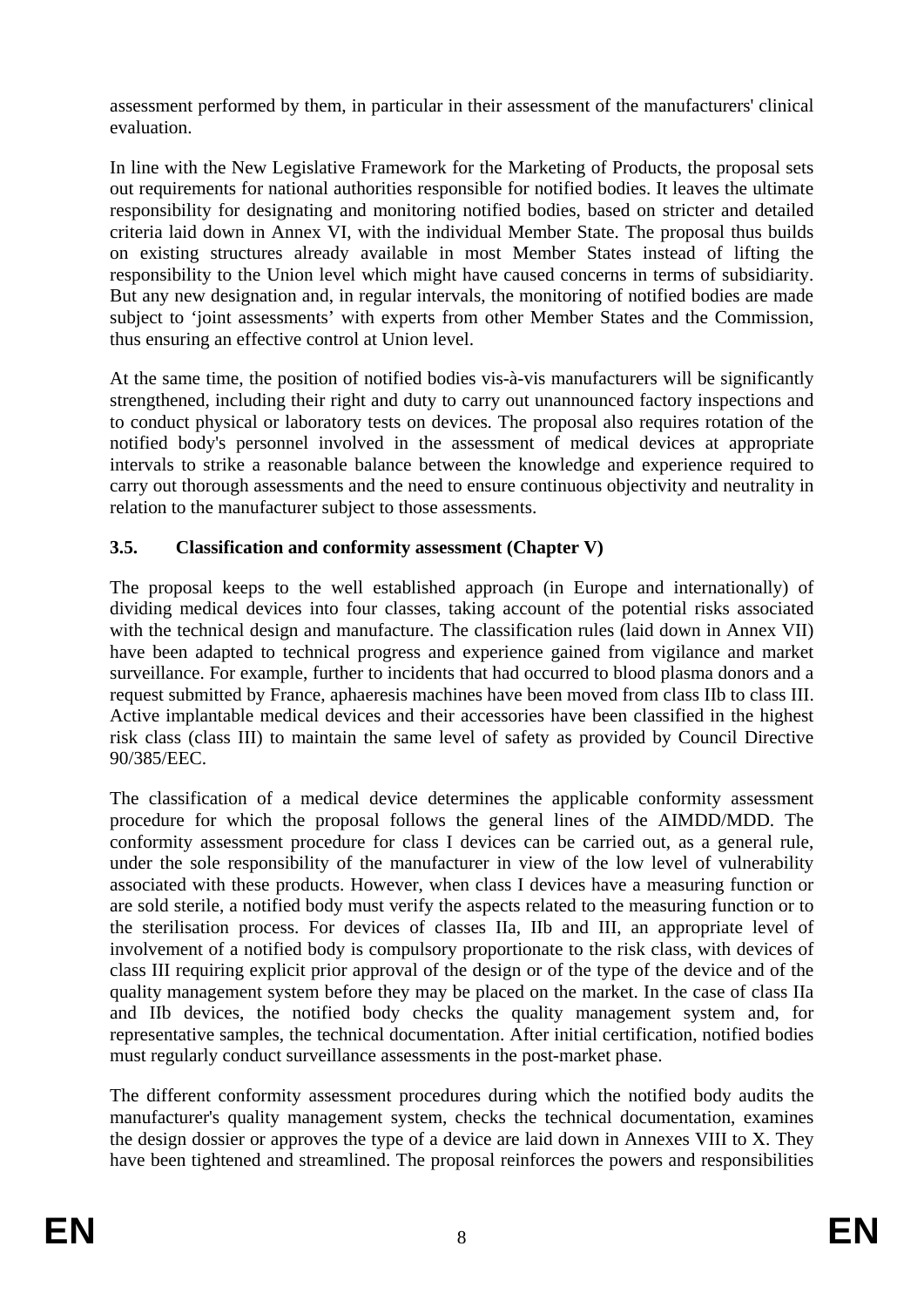of notified bodies and specifies the rules according to which notified bodies perform their assessments, both in the pre-market and the post-market phase (e.g. documentation to be submitted, scope of the audit, unannounced factory inspections, sample checks) to ensure a level playing field and avoid notified bodies being overly lenient. Manufacturers of custommade devices continue to be subject to a specific procedure (laid down in Annex XI) which does not involve a notified body.

In addition, the proposal introduces the obligation for notified bodies to notify an expert committee (see below under 3.8.) of new applications for conformity assessment of high-risk devices. On scientifically valid health grounds, the expert committee will have the power to request the notified body to submit a preliminary assessment on which the committee can issue comments within a deadline of  $60 \text{ days}^{18}$ , before the notified body can issue a certificate. This scrutiny mechanism empowers the authorities to have a 'second look' at individual assessments and make their views heard before a device is placed on the market. A similar procedure is currently already applied for medical devices manufactured utilising animal tissues (Commission Directive  $2003/32/EC^{19}$ ). Its use should be the exception rather than the rule and should follow clear and transparent criteria.

### **3.6. Clinical evaluation and clinical investigations (Chapter VI)**

Building on the current Annex X of the MDD, this chapter lays down the key obligations of manufacturers as regards the performance of the clinical evaluation needed to demonstrate the safety and performance of their devices. More detailed requirements are set out in Annex XIII which addresses the pre-market clinical evaluation and post-market clinical follow-up that together constitute a continuous process during the life cycle of a medical device.

The process for conducting clinical investigations (the equivalent of clinical trials in the field of medicinal products), which is currently described in basic terms in Article 15 of the MDD, is further developed. First of all, the concept of 'sponsor' is introduced and aligned with the definition used in the recent Commission's Proposal for a Regulation of the European Parliament and of the Council on clinical trials on medicinal products for human use which aims at repealing Directive  $2001/20/EC^{20}$ .

The sponsor can be the manufacturer, his authorised representative or another organisation, in practice often a 'contract research organisation' conducting clinical investigations for the manufacturers. The scope of the proposal, however, remains restricted to clinical investigations carried out for regulatory purposes, i.e. for obtaining or confirming regulatory approval for market access. Non-commercial clinical investigations that do not pursue a regulatory purpose are not covered by this Regulation.

In accordance with recognised international ethical principles, every clinical investigation must be registered in a publicly accessible electronic system which the Commission will set up. To ensure synergies with the area of clinical trials on medicinal products, the electronic system on clinical investigations on medical devices should be interoperable with the future

<sup>&</sup>lt;sup>18</sup> In accordance with Article 3(3) of Regulation (EEC, EURATOM) No 1182/71 of the Council of 3 June 1971 determining the rules applicable to periods, dates and time limits, OJ L 124, 8.6.1971, p. 1) days referred to in this Regulation mean calendar days.

<sup>&</sup>lt;sup>19</sup> OJ L 105, 26.4.2003, p. 18. This directive will be replaced by Commission Regulation (EU) No 722/2012 (OJ L 212, 9.8.2012, p. 3) with effect from 29 August 2013.<br>COM(2012)369.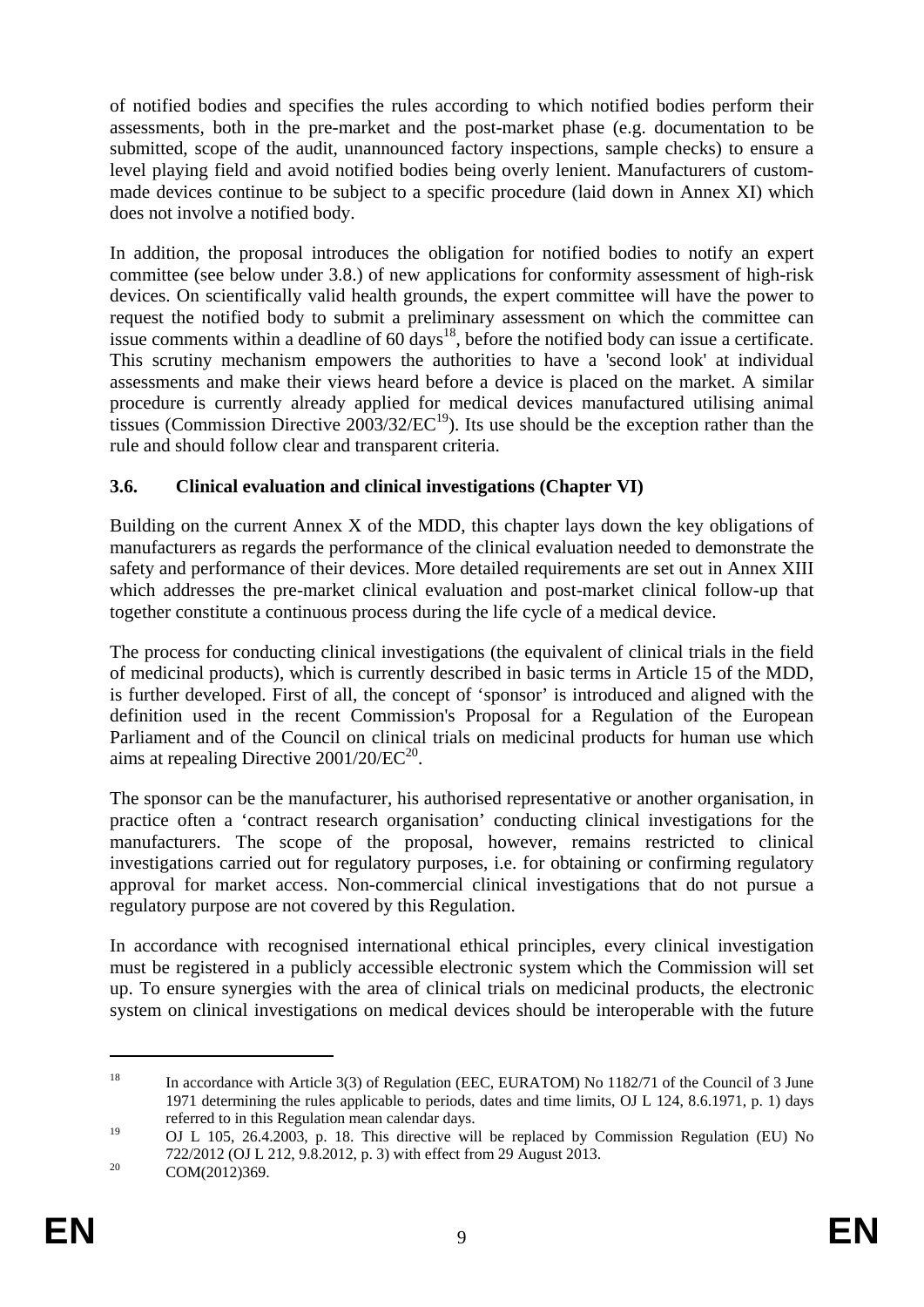EU database to be set up in accordance with the future Regulation on clinical trials on medicinal products for human use.

Before commencing a clinical investigation, the sponsor must submit an application to confirm that there are no health and safety or ethical aspects which would oppose it. A new possibility will be opened up for sponsors of clinical investigations to be conducted in more than one Member State: in future, they may submit a single application through the electronic system to be set up by the Commission. As a consequence, the health and safety aspects regarding the device intended for clinical investigation will be assessed by the Member States concerned under the direction of a coordinating Member State. The assessment of intrinsically national, local and ethical aspects (e.g. liability, suitability of the investigators and investigation sites, informed consent) will, however, need to be carried out at the level of each Member State concerned which will retain the ultimate responsibility for deciding whether the clinical investigation may be conducted on its territory. In line with the above-mentioned Commission's Proposal for a Regulation on clinical trials on medicinal products, also this proposal leaves it to the Member States to define the organisational set-up at national level for the approval of clinical investigations. In other words, it moves away from a legally required dualism of two distinct bodies, i.e. a national competent authority and an ethics committee.

# **3.7. Vigilance and market surveillance (Chapter VII)**

A well functioning vigilance system is the 'backbone' of a robust regulatory framework in this sector because complications with medical devices that are designed to be implanted or to operate for many years or even decades might come to light only after a certain period of time. The main progress which the proposal will bring in this field is the introduction of an EU portal where manufacturers must report serious incidents and corrective actions they have taken to reduce the risk of recurrence. The information will be automatically forwarded to the national authorities concerned. Where the same or similar incidents have occurred, or where a corrective action has to be taken, in more than one Member State, a coordinating authority will take the direction in coordinating the analysis of the case. The emphasis is placed on work- and expertise-sharing to avoid inefficient duplication of procedures.

As regards market surveillance, the main objectives of the proposal are to reinforce the rights and obligations of the national competent authorities, to ensure effective coordination of their market surveillance activities and to clarify the applicable procedures.

# **3.8. Governance (Chapters VIII and IX)**

The Member States will be responsible for implementation of the future Regulation. A central role in achieving harmonised interpretation and practice will be assigned to an expert committee (the Medical Device Coordination Group or MDCG) made up of members appointed by the Member States due to their role and experience in the field of medical devices and chaired by the Commission. The MDCG and its subgroups will allow to build a forum for discussions with stakeholders. The proposal creates the legal basis that for specific hazards or technologies EU reference laboratories, a concept that has proven successful in the food sector, may in the future be designated by the Commission.

As regards the management at EU level, the impact assessment identified as preferred policy options either the extension of the responsibility of the European Medicines Agency (EMA) to medical devices or the management of the medical devices regulatory system by the Commission. Taking into account the clear preference expressed by stakeholders, including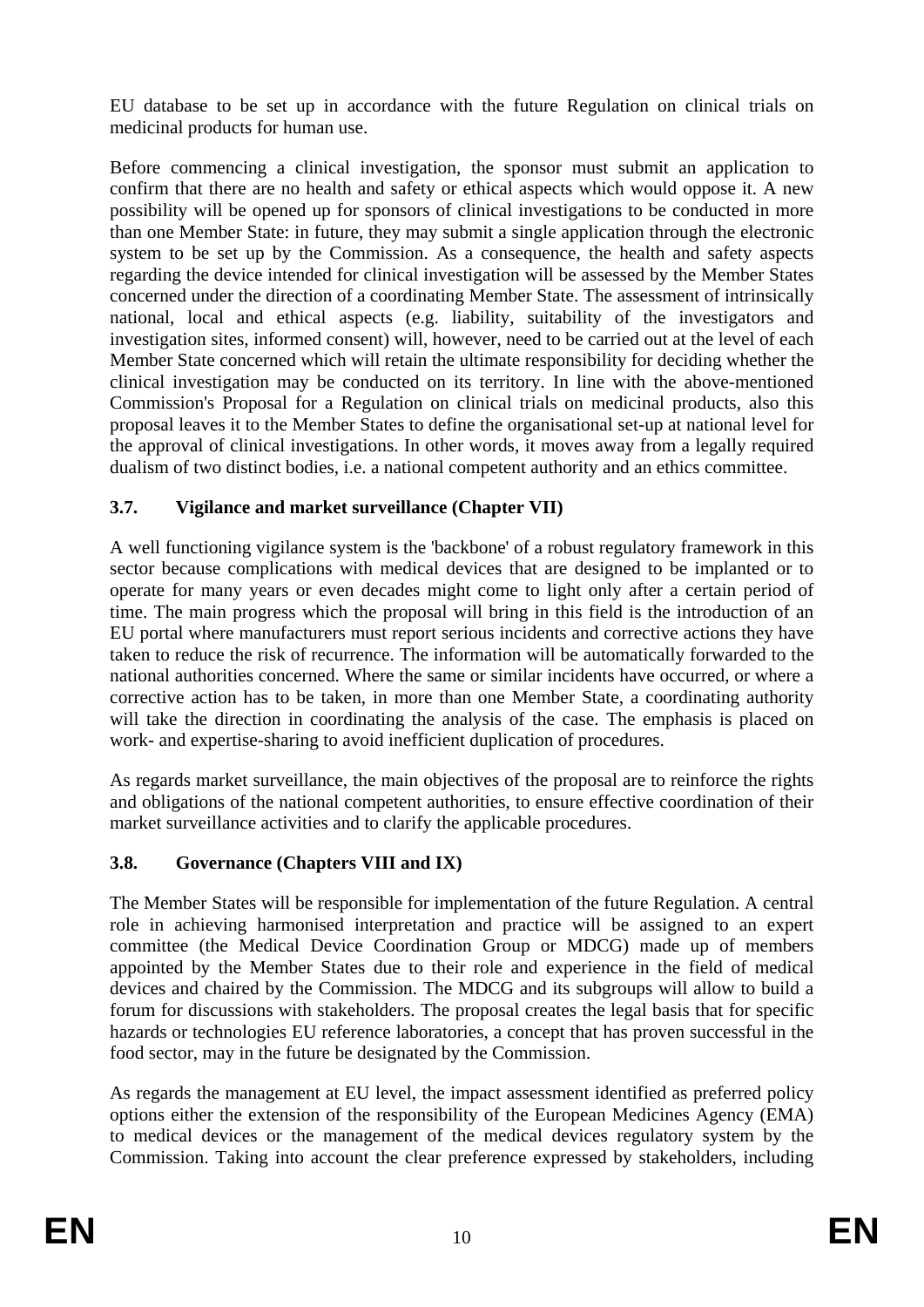many Member States, the proposal mandates the Commission to provide technical, scientific and logistic support to the MDCG.

# **3.9. Final provisions (Chapter X)**

The proposal empowers the Commission to adopt, where appropriate, either implementing acts to ensure uniform application of the Regulation or delegated acts to complement the regulatory framework for medical devices over time.

With this proposal, other Union legislation is amended where a link exists with medical devices. In the case of medicinal product/medical device combination products that are regulated under Directive 2001/83/EC, the AIMDD and MDD already require the device part to comply with the applicable essential requirements set out in the medical device legislation. However, compliance with this requirement is not currently verified as part of the authorisation process for the medicinal product. Annex I of Directive 2001/83/EC, which lays down the content of an application for marketing authorisation, is therefore amended to require the applicant to submit evidence (e.g. an EU declaration of conformity or a certificate issued by a notified body) that the device part is in conformity with the applicable general safety and performance requirements of the future Regulation on medical devices.

Regulation (EC) No 1223/2009 of the European Parliament and of the Council of 30 November 2009 on cosmetic products<sup>21</sup> is amended to empower the Commission to determine whether or not a product falls within the definition of a cosmetic product. Such possibility already exists in the AIMDD and the MDD and is kept in this proposal. It also exists in the new Regulation (EU) No 528/2012 of the European Parliament and of the Council of 22 May 2012 concerning the making available on the market and use of biocidal products<sup>22</sup>. This will facilitate the adoption of EU-wide decisions regarding 'borderline' cases where the regulatory status of a product needs to be clarified.

The Food Regulation 178/2002 is amended to exclude medical devices from its scope (see 3.1. above).

The new Regulation will become applicable three years after its entry into force to allow manufacturers, notified bodies and Member States time to adapt to the new requirements. The Commission needs time to put in place the IT infrastructure and the organisational arrangements necessary for the functioning of the new regulatory system. The designation of notified bodies pursuant to the new requirements and process needs to start shortly after the entry into force of the Regulation in order to ensure that by the date of its application, sufficient notified bodies are designated in accordance with the new rules to avoid any shortage of medical devices on the market. Special transitional provisions are foreseen for the registration of medical devices, relevant economic operators and certificates issued by notified bodies to allow for a smooth transition from registration requirements at national level to a central registration at EU level.

The future Regulation replaces and repeals Council Directives 90/385/EEC and 93/42/EEC.

<u>.</u>

<sup>&</sup>lt;sup>21</sup> OJ L 342, 22.12.2009, p. 59.<br>
OJ L 167, 27.6.2012, p. 1

<sup>22</sup> OJ L 167, 27.6.2012, p.1.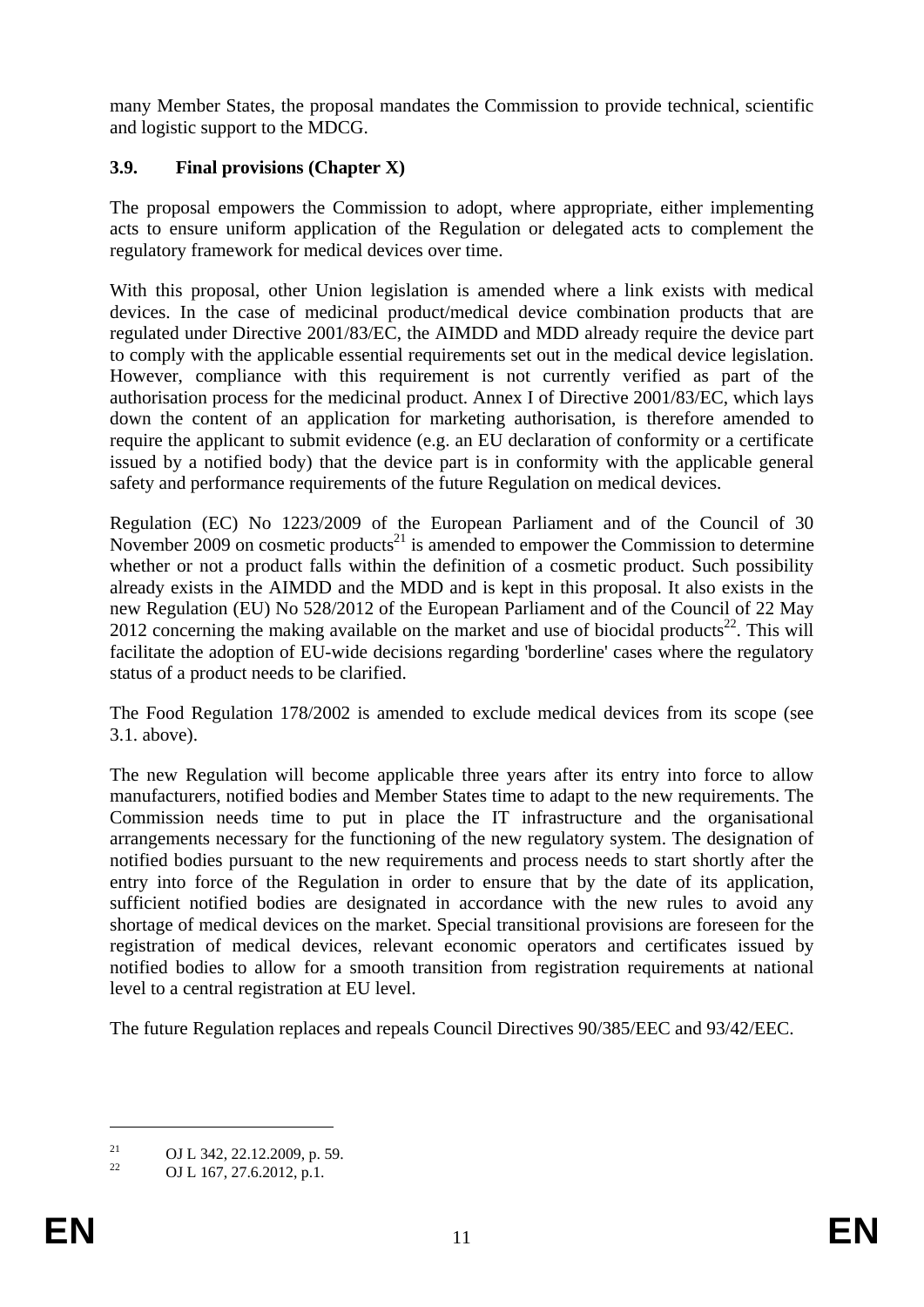### **3.10. Union competence, subsidiarity and legal form**

The proposal has a 'double legal basis', i.e. Article 114 and Article 168(4)(c) of the Treaty on the Functioning of the European Union (TFEU). With the entry into force of the Lisbon Treaty, the legal base for the establishment and functioning of the internal market, on which the current Medical Devices Directives were adopted, has been complemented by a specific legal basis to set high standards for the quality and safety of devices for medical use. In regulating medical devices, the Union is exercising its shared powers under Article 4(2) of the **TFEU** 

Under the current Medical Devices Directives, devices that bear the CE marking can, in principle, move freely within the EU. The proposed revision of the existing directives, which will integrate the changes introduced by the Lisbon Treaty regarding public health, can be achieved only at Union level. This is necessary in order to improve the level of protection of public health for all European patients and users, and also to prevent Member States from adopting diverging product regulations which would result in further fragmentation of the internal market. Harmonised rules and procedures allow manufacturers, especially SMEs which make up more than 80% of the sector, to reduce costs related to national regulatory differences, while ensuring a high and equal level of safety throughout the Union. In accordance with the principles of proportionality and subsidiarity, as set out in Article 5 of the Treaty on European Union, this proposal does not go beyond what is necessary in order to achieve those objectives.

The proposal takes the form of a Regulation. This is the appropriate legal instrument as it imposes clear and detailed rules which will become applicable in a uniform manner and at the same time throughout the Union. Diverging transposition of the AIMDD and MDD by Member States has led to different levels of health and safety protection and created obstacles to the internal market which only a Regulation can avoid. Replacing the national transposition measures also has a strong simplification effect since it allows economic operators to conduct their business on the basis of a single regulatory framework, rather than a 'patchwork' of 27 national laws.

The choice of a Regulation, however, does not mean that decision-making is centralised. Member States retain their competence for implementing the harmonised rules, e.g. as regards approval of clinical investigations, the designation of notified bodies, the assessment of vigilance cases, the conduct of market surveillance and enforcement action (e.g. penalties).

# **3.11. Fundamental Rights**

In line with the Charter of Fundamental Rights of the EU, this proposal seeks to ensure a high level of human health protection (Article 35 of the Charter) and consumer protection (Article 38) by assuring a high level of safety of medical devices made available on the Union market. The proposal affects the freedom of economic operators to conduct business (Article 16) but the obligations imposed on manufacturers, authorised representatives, importers and distributors of medical devices are necessary to guarantee a high level of safety of those products.

The proposal sets guarantees for the protection of personal data. In respect to medical research, the proposal requires that any clinical investigation with participation of human subjects is conducted respecting the human dignity, the right to physical and mental integrity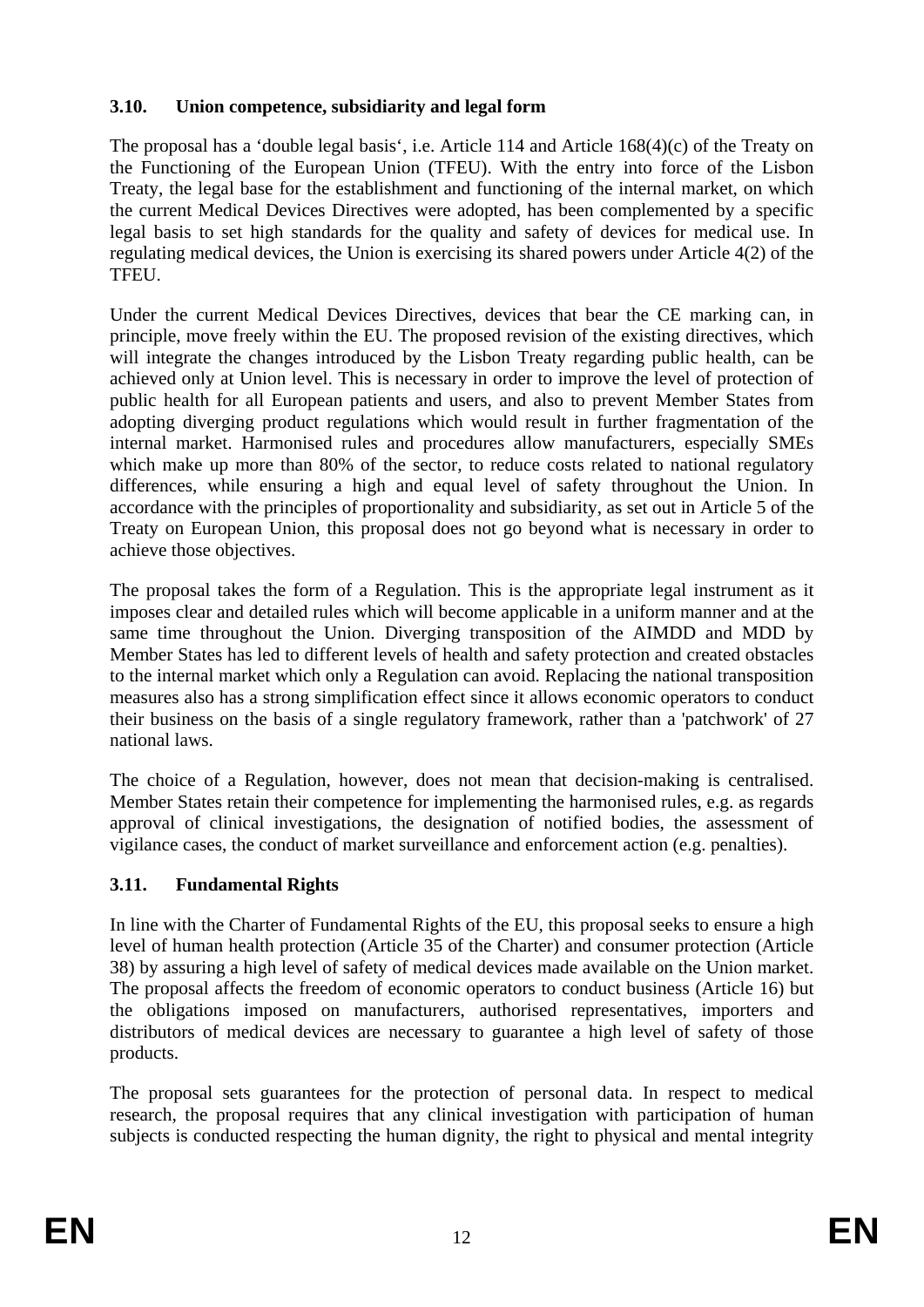of the persons concerned and the principle of free and informed consent, as required by Articles 1, 3(1) and 3(2)(a) of the Charter.

## **4. BUDGETARY IMPLICATIONS**

The budgetary implications of this proposal are as follows:

- Costs for the further development of the Eudamed databank (one-off costs and maintenance);
- Commission staff to organise and participate in 'joint assessments' of notified bodies;
- Costs for national assessors participating in 'joint assessments' of notified bodies in accordance with the Commission's rules on the reimbursement of expenses incurred by experts;
- Commission staff to provide scientific, technical and logistic support to the MDCG, to its sub-groups and to the coordinating Member States in the fields of clinical investigations and vigilance;
- Commission staff to manage and further develop the EU regulatory framework for medical devices (functioning of this Regulation and preparation of delegated/implementing acts) and to support Member States in ensuring its effective and efficient implementation;
- Costs for organising meetings of the MDCG and its sub-groups and of the Committee under Regulation 182/2011, including reimbursement of their members, appointed by the Member States, to ensure a high level of coordination between Member States:
- Costs for the establishment and management of the scrutiny mechanism in respect of conformity assessments by notified bodies for high risk devices, including the technical infrastructure for data-exchange;
- Costs for running EU reference laboratories when these are designated;
- Costs for participation in international regulatory cooperation.

Details of the costs are set out in the legislative financial statement. A thorough discussion on the costs is contained in the impact assessment report.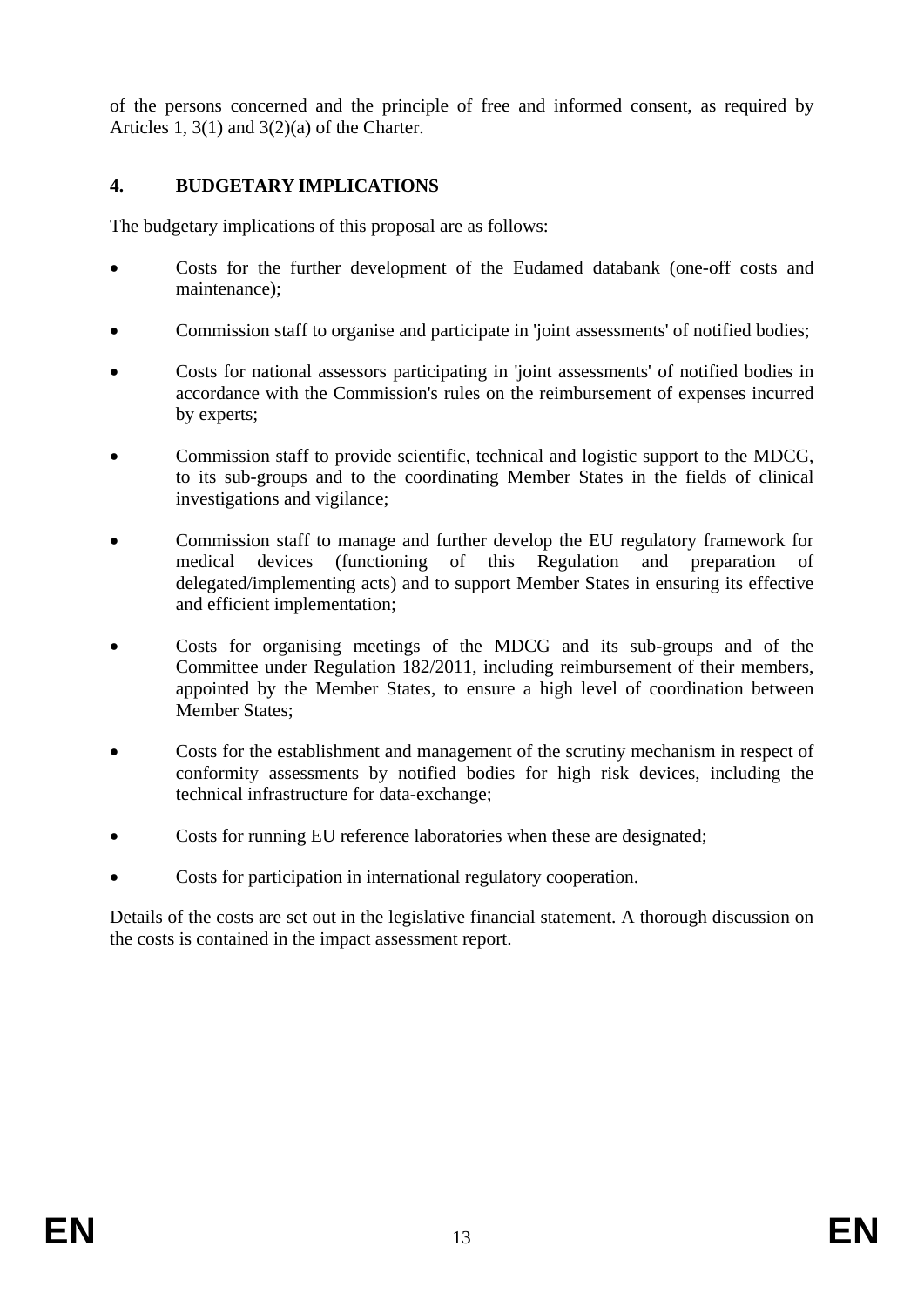2012/0266 (COD)

### Proposal for a

# **REGULATION OF THE EUROPEAN PARLIAMENT AND OF THE COUNCIL**

#### **on medical devices, and amending Directive 2001/83/EC, Regulation (EC) No 178/2002 and Regulation (EC) No 1223/2009**

### (Text with EEA relevance)

### THE EUROPEAN PARLIAMENT AND THE COUNCIL OF THE EUROPEAN UNION,

Having regard to the Treaty on the Functioning of the European Union, and in particular Article 114 and Article 168(4)(c) thereof,

Having regard to the proposal from the European Commission,

After transmission of the draft legislative act to the national Parliaments,

Having regard to the opinion of the European Economic and Social Committee<sup>23</sup>,

Having regard to the opinion of the Committee of the Regions<sup>24</sup>,

After consulting the European Data Protection Supervisor<sup>25</sup>,

Acting in accordance with the ordinary legislative procedure,

Whereas:

(1) Council Directive 90/385/EEC of 20 June 1990 on the approximation of the laws of the Member States relating to active implantable medical devices<sup>26</sup> and Council Directive 93/42/EEC of 14 June 1993 concerning medical devices<sup>27</sup> constitute the Union regulatory framework for medical devices, other than *in vitro* diagnostic medical devices. However, a fundamental revision of those Directives is needed to establish a robust, transparent, predictable and sustainable regulatory framework for medical devices which ensures a high level of safety and health whilst supporting innovation.

<u>.</u>

<sup>&</sup>lt;sup>23</sup> OJ C […], […], p. […].<br><sup>24</sup> OJ C […] […]

 $^{24}$  OJ C […], […], p. […].

 $\frac{25}{26}$  OJ C [...], [...], p. [...].

<sup>&</sup>lt;sup>26</sup> OJ L 189, 20.7.1990, p. 17.<br><sup>27</sup> OJ L 160, 12.7.1002, p. 1.

<sup>27</sup> OJ L 169, 12.7.1993, p. 1.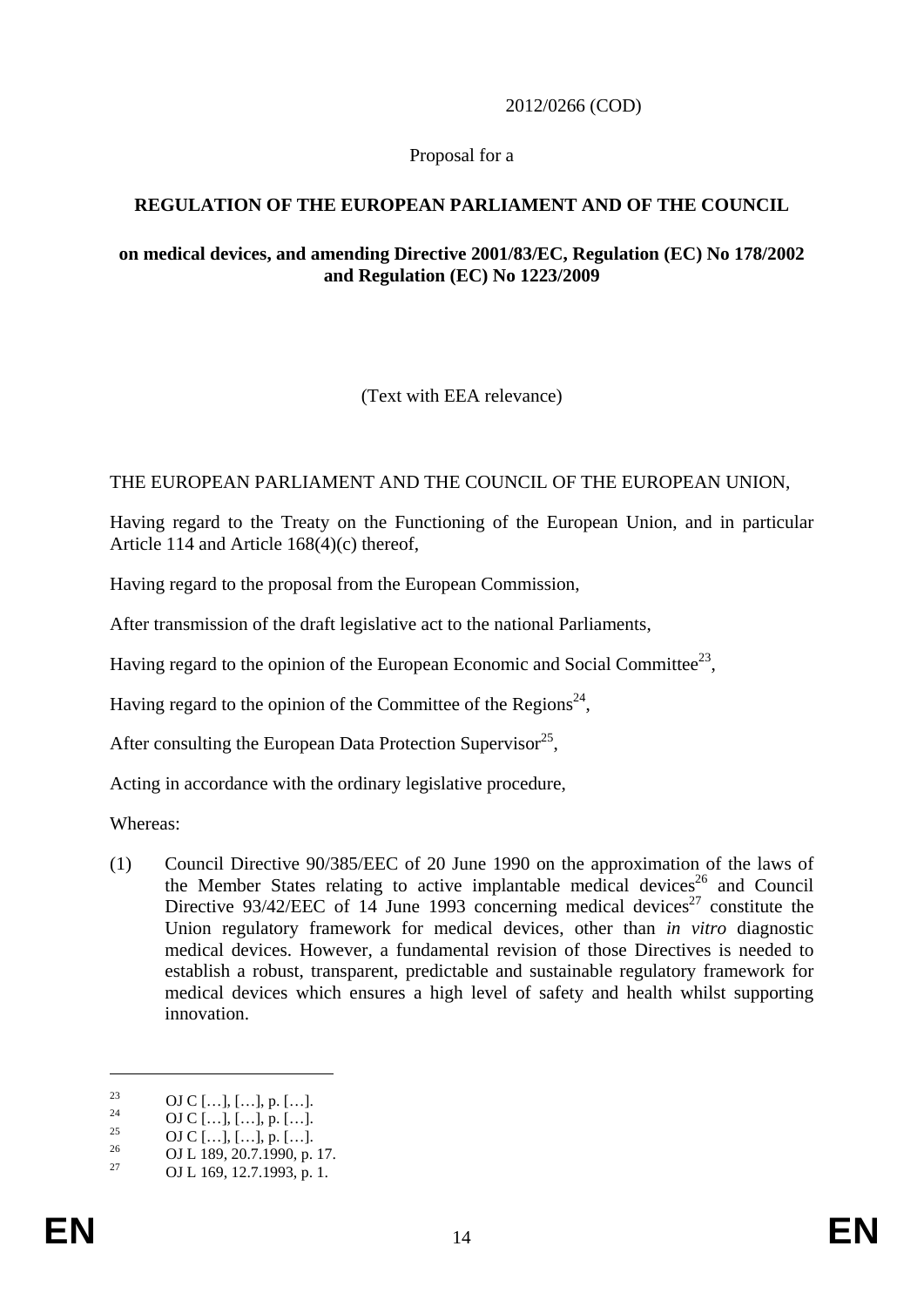- (2) This Regulation aims to ensure the functioning of the internal market as regards medical devices, taking as a base a high level of protection of health. At the same time, this Regulation sets high standards of quality and safety for medical devices to meet common safety concerns as regards these products. Both objectives are being pursued simultaneously and are inseparably linked whilst one not being secondary to the other. As regards Article 114 TFEU, this Regulation harmonises the rules for the placing on the market and putting into service of medical devices and their accessories on the Union market which may then benefit from the principle of free movement of goods. As regards Article 168(4)(c) TFEU, this Regulation sets high standards of quality and safety for those medical devices by ensuring, among other things, that data generated in clinical investigations is reliable and robust and that the safety of the subjects participating in a clinical investigation is protected.
- (3) Key elements of the existing regulatory approach, such as the supervision of notified bodies, conformity assessment procedures, clinical investigations and clinical evaluation, vigilance and market surveillance should be significantly reinforced, whilst provisions ensuring transparency and traceability regarding devices should be introduced, to improve health and safety.
- (4) To the extent possible, guidance developed for medical devices at international level, in particular in the context of the Global Harmonization Task Force (GHTF) and its follow-up initiative the International Medical Devices Regulators Forum, should be taken into account to promote the global convergence of regulations which contributes to a high level of safety protection worldwide and to facilitate trade, in particular in the provisions on Unique Device Identification, general safety and performance requirements, technical documentation, classification criteria, conformity assessment procedures and clinical investigations.
- (5) For historic reasons active implantable medical devices, covered by Directive 90/385/EEC, and other medical devices, covered by Directive 93/42/EEC, were regulated in two separate legal instruments. In the interest of simplification, both directives, which have been amended several times, should be replaced by a single legislative act applicable to all medical devices other than *in vitro* diagnostic medical devices.
- (6) A Regulation is the appropriate legal instrument as it imposes clear and detailed rules which do not give room for divergent transposition by Member States. Moreover, a Regulation ensures that legal requirements are implemented at the same time throughout the Union.
- (7) The scope of application of this Regulation should be clearly delimited from other Union harmonisation legislation concerning products, such as *in vitro* diagnostic medical devices, medicinal products, cosmetics and food. Therefore, Regulation (EC) No 178/2002 of the European Parliament and of the Council of 28 January 2002 laying down the general principles and requirements of food law, establishing the European Food Safety Authority and laying down procedures in matters of food safety<sup>28</sup> should be amended to exclude medical devices from its scope.

<sup>&</sup>lt;sup>28</sup> OJ L 31, 1.2.2002, p.1.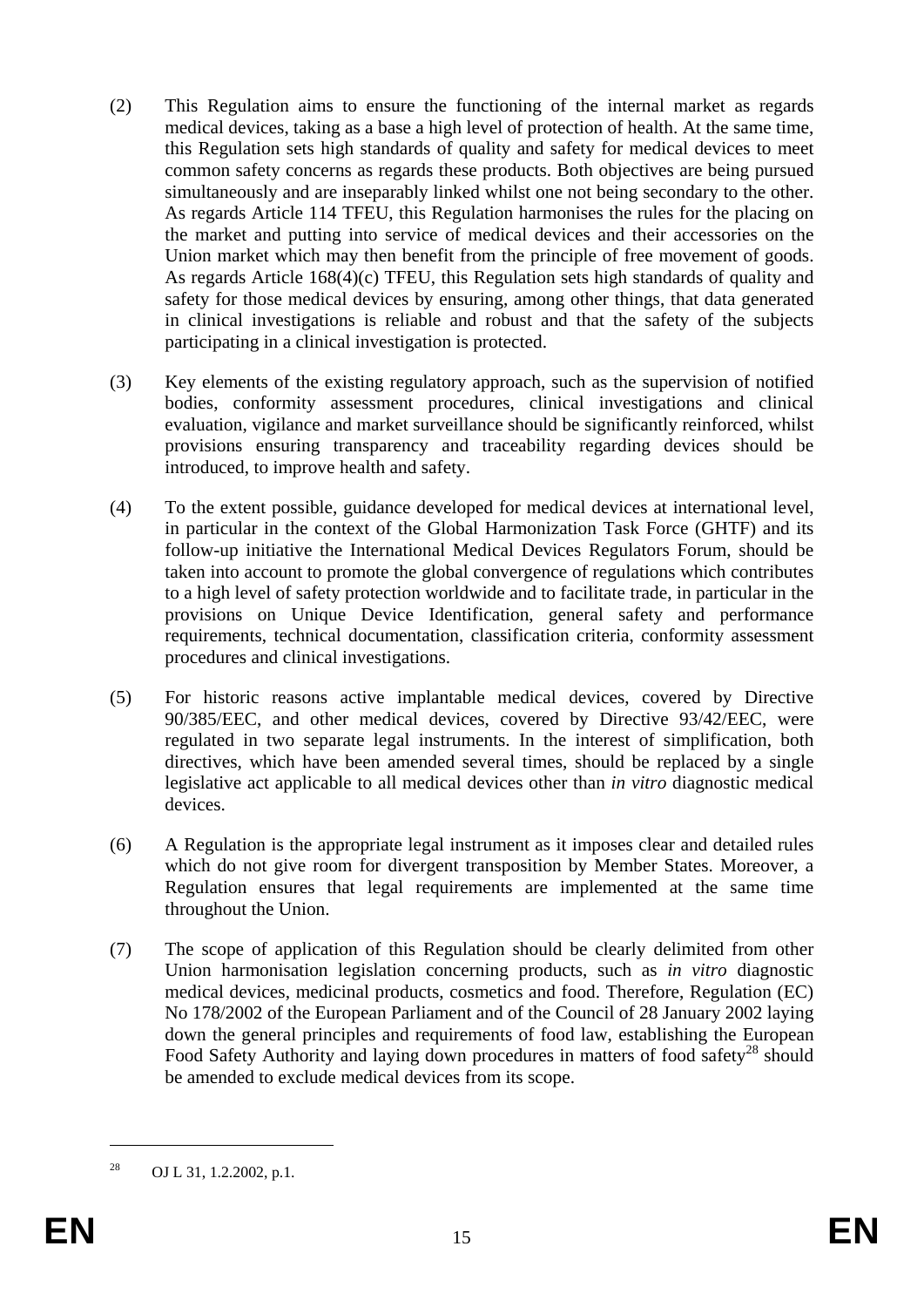- (8) It should be the responsibility of the Member States to decide on a case-by-case basis whether or not a product falls within the scope of this Regulation. If necessary, the Commission may decide, on a case-by-case basis, whether or not a product falls within the definition of a medical device or of an accessory to a medical device. Since in some cases it is difficult to distinguish between medical devices and cosmetic products, the possibility to take an EU-wide decision regarding the regulatory status of a product should also be introduced in Regulation No 1223/2009 of the European Parliament and of the Council of 30 November 2009 on cosmetic products<sup>29</sup>.
- (9) Products which combine a medicinal product or substance and a medical device, are regulated either under this Regulation or under Directive 2001/83/EC of the European Parliament and of the Council of 6 November 2001 on the Community code relating to medicinal products for human use<sup>30</sup>. It should be ensured that appropriate interaction exists between the two legislative acts in terms of consultations during the pre-market assessment and exchange of information on vigilance cases occurring with combination products. For medicinal products that integrate a medical device part, compliance with the general safety and performance requirements of the device part should be adequately assessed in the context of the marketing authorisation. Directive 2001/83/EC should therefore be amended.
- (10) Union legislation is incomplete in respect of certain products manufactured utilising non-viable human tissues or cells that have undergone substantial manipulation and that are not covered by Regulation (EC) No 1394/2007 of the European Parliament and of the Council of 13 November 2007 on advanced therapy medicinal products and amending Directive 2001/83/EC and Regulation (EC) No 726/2004<sup>31</sup>. Whilst donation, procurement and testing of the human tissues and cells used for the manufacture of those products should remain within the scope of Directive 2004/23/EC of the European Parliament and of the Council of 31 March 2004 on setting standards of quality and safety for the donation, procurement, testing, processing, preservation, storage and distribution of human tissues and cells<sup>32</sup>, the finished product should come under the scope of this Regulation. Human tissues and cells that are not substantially manipulated, such as human demineralised bone matrix, and products derived from such tissues and cells, should not be covered by this Regulation.
- (11) Certain implantable and other invasive products for which the manufacturer claims only an aesthetic or another non-medical purpose but which are similar to medical devices in terms of functioning and risks profile should be covered by this Regulation.
- (12) Like for products that contain viable tissues or cells of human or animal origin, that are explicitly excluded from Directives 90/385/EEC and 93/42/EEC and hence from this Regulation, it should be clarified that products that contain living biological substances of other origin are also not covered by this Regulation.
- (13) There is scientific uncertainty about the risks and benefits of nanomaterials used for medical devices. In order to ensure a high level of health protection, free movement of

<sup>&</sup>lt;sup>29</sup> OJ L 342, 22.12.2009, p. 59.<br>30

 $^{30}$  OJ L 311, 28.11.2001, p. 67.

 $^{31}_{32}$  OJ L 324, 10.12.2007, p. 121.

<sup>32</sup> OJ L 102, 7.4.2004, p. 48.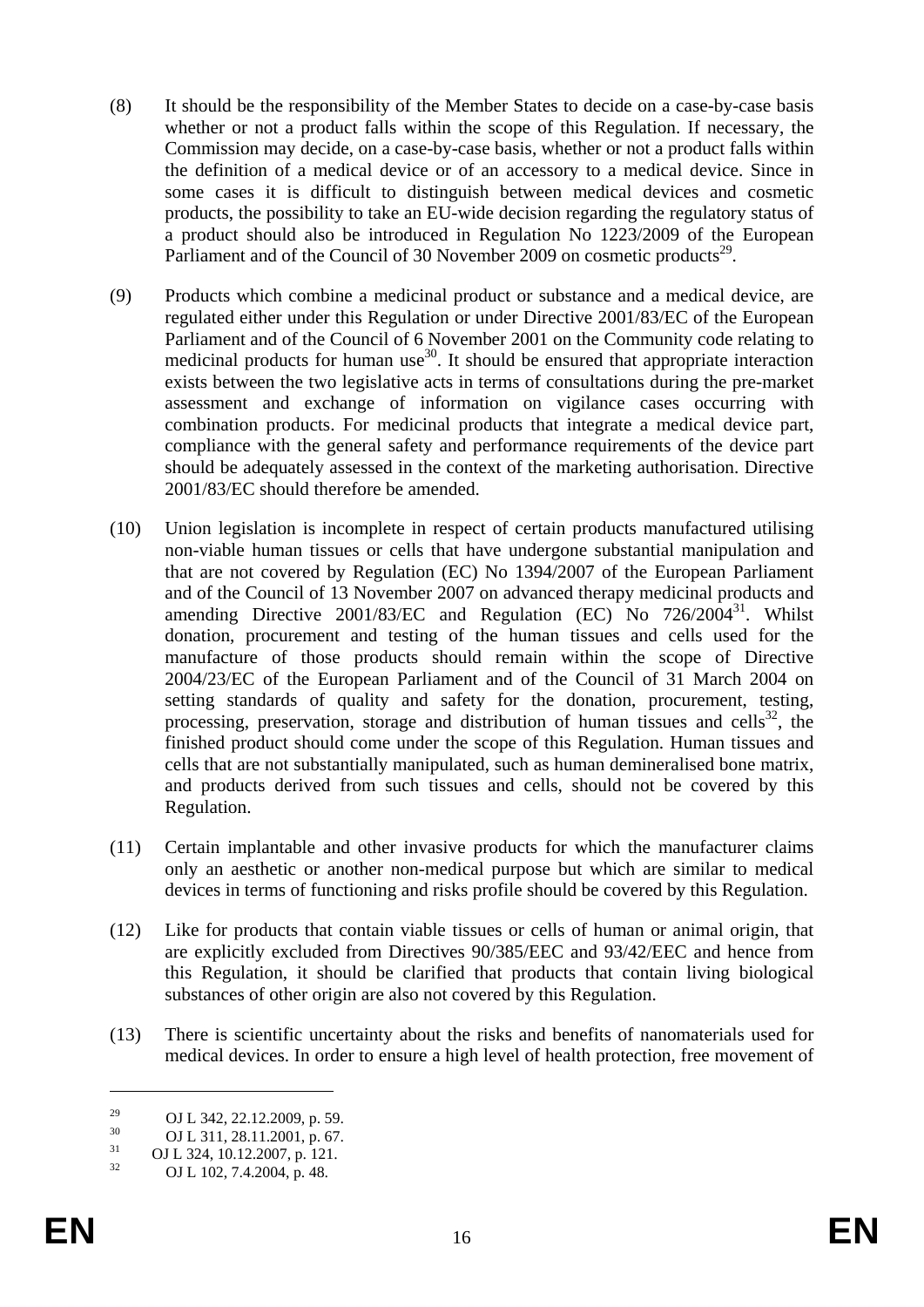goods and legal certainty for manufacturers, it is necessary to introduce a uniform definition for nanomaterials based on Commission Recommendation 2011/696/EU of 18 October 2011 on the definition of nanomaterial<sup>33</sup>, with the necessary flexibility to adapt this definition to scientific and technical progress and subsequent regulatory development at Union and international level. In the design and manufacture of medical devices, the manufacturers should take special care when using nanoparticles that can be released to the human body and those devices should be subject to the most severe conformity assessment procedure.

- (14) Aspects addressed by Directive 2004/108/EC of the European Parliament and of the Council of 15 December 2004 on the approximation of the laws of the Member States relating to electromagnetic compatibility and repealing Directive  $89/336/EEC<sup>34</sup>$  and aspects addressed by Directive 2006/42/EC of the European Parliament and of the Council of 17 May 2006 on machinery and amending Directive  $95/16/EC^{35}$  are an integral part of the general safety and performance requirements for medical devices. Consequently, this Regulation should be considered a *lex specialis* in relation to those Directives.
- (15) This Regulation should include requirements regarding the design and manufacture of medical devices emitting ionizing radiation without affecting the application of Council Directive 96/29/Euratom of 13 May 1996 laying down basic safety standards for the protection of the health of workers and the general public against the dangers arising from ionising radiation<sup>36</sup> nor of Council Directive  $97/43$ /Euratom of 30 June 1997 on health protection of individuals against the dangers of ionizing radiation in relation to medical exposure and repealing Directive  $84/466$ /Euratom<sup>37</sup> which pursue other objectives.
- (16) It should be made clear that the requirements of this Regulation also apply to the countries that have entered into international agreements with the Union which confer on that country the same status as a Member State for the purpose of application of this Regulation, as it is currently the case with the Agreement on the European Economic Area<sup>38</sup>, the Agreement between the European Community and the Swiss Confederation on mutual recognition in relation to conformity assessment<sup>39</sup> and the Agreement of 12 September 1963 establishing an association between the European Economic Community and Turkey<sup>40</sup>.
- (17) It should be made clear that medical devices offered to persons in the Union by means of information society services within the meaning of Directive 98/34/EC of the European Parliament and of the Council of 22 June 1998 laying down a procedure for the provision of information in the field of technical standards and regulations $41$  as well as devices used in the context of a commercial activity to provide a diagnostic or

 $\overline{OJ L}$  275, 20.10.2011, p. 38.

 $^{34}$  OJ L 390, 31.12.2004, p. 24

 $^{35}$  OJ L 157, 9.6.2006, p. 24.

 $^{36}$  OJ L 159, 29.6.1996, p. 1.<br> $^{37}$  OJ L 199, 2.7, 1997, 22

 $^{37}$  OJ L 180, 9.7.1997, p. 22.

 $^{38}$  OJ L 1, 3.1.1994, p. 3.<br>
OJ L 114, 20.4.2002.

 $\frac{39}{40}$  OJ L 114, 30.4.2002, p. 369.

 $^{40}$  OJ 217, 29.12.1964, p. 3687.

<sup>41</sup> OJ L 204, 21.7.1998, p. 37, as amended by Directive 98/48/EC of the European Parliament and of the Council of 20 July 1998, OJ L 217, 5.8.1998, p. 18.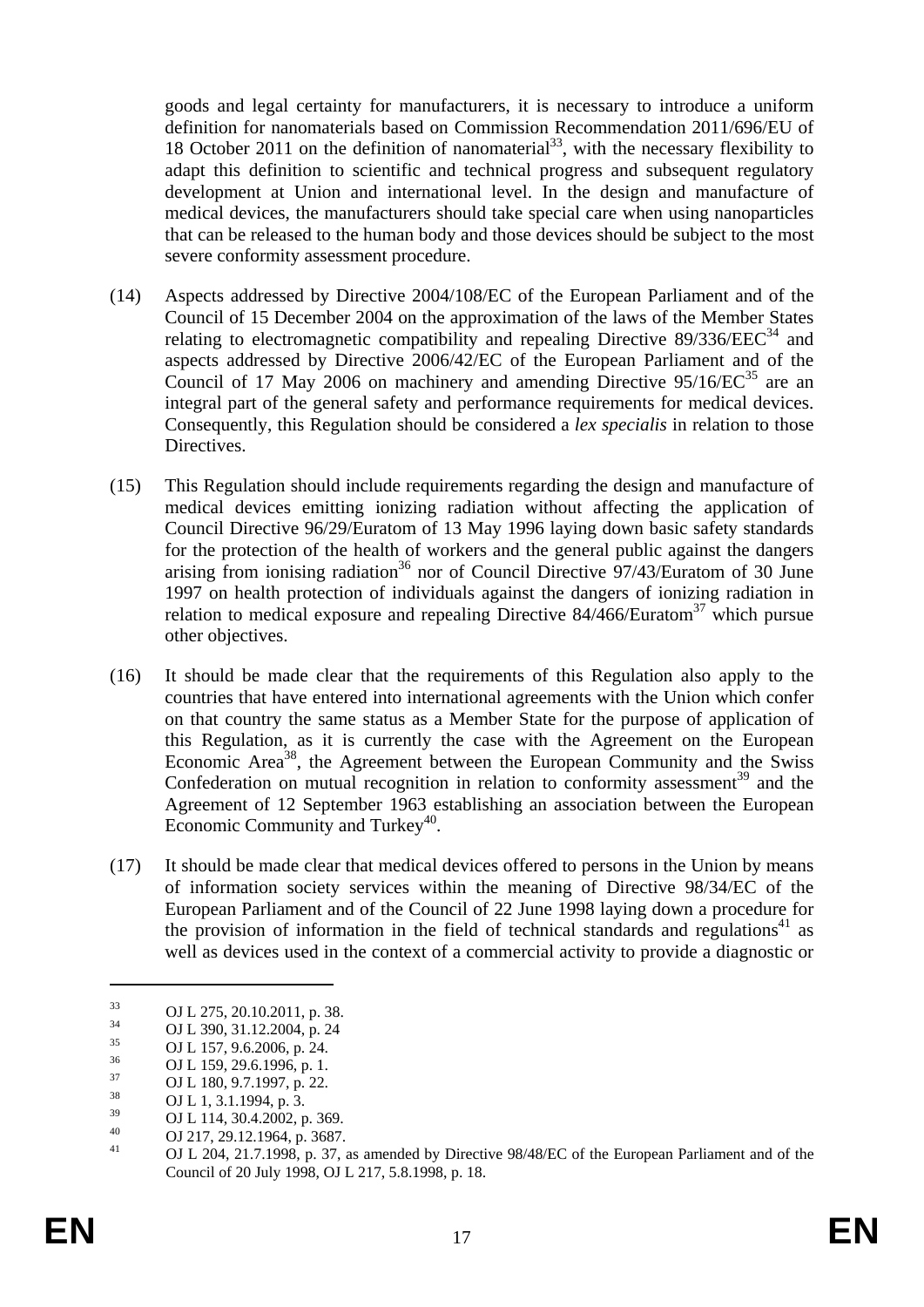therapeutic service to persons within the Union must comply with the requirements of this Regulation at the latest when the product is placed on the market or the service is provided in the Union.

- (18) It is appropriate to adapt the general safety and performance requirements to technical and scientific progress, for example for software that is specifically intended by the manufacturer to be used for one or more of the medical purposes set out in the definition of a medical device.
- (19) To recognise the important role of standardisation in the field of medical devices, compliance with harmonised standards as defined in Regulation (EU) No […/…] on European standardisation<sup>42</sup> should be a means for manufacturers to demonstrate conformity with the general safety and performance requirements and other legal requirements, such as quality and risk management.
- (20) Directive 98/79/EC of the European Parliament and of the Council of 27 October 1998 on *in vitro* diagnostic medical devices<sup>43</sup> allows the Commission to adopt common technical specifications for specific categories of *in vitro* diagnostic medical devices. In areas where no harmonised standards exist or where they are not sufficient, the Commission should be empowered to lay down technical specifications which provide a means to comply with general safety and performance requirements and requirements for clinical evaluation and/or post-market clinical follow-up.
- (21) The definitions in the field of medical devices, for example regarding economic operators, clinical investigations and vigilance, should be aligned with wellestablished practice at Union and international level in order to enhance legal certainty.
- (22) The rules applicable to medical devices should be aligned, where appropriate, with the New Legislative Framework for the Marketing of Products, which consists of Regulation (EC) No 765/2008 of the European Parliament and of the Council of 9 July 2008 setting out the requirements for accreditation and market surveillance relating to the marketing of products and repealing Regulation (EEC) No  $339/93^{44}$  and Decision No 768/2008/EC of the European Parliament and of the Council of 9 July 2008 on a common framework for the marketing of products, and repealing Council Decision  $93/465/EEC^{45}$ .
- (23) The rules on Union market surveillance and control of products entering the Union market provided for in Regulation (EC) No 765/2008 apply to medical devices and their accessories covered by this Regulation which does not prevent Member States from choosing the competent authorities to carry out those tasks.
- (24) It is appropriate to set out clearly the general obligations of the different economic operators, including importers and distributors as laid down in the New Legislative Framework for the Marketing of Products, without prejudice to the specific obligations laid down in the different parts of this Regulation, to enhance understanding of the

 $^{42}$  OJ L [...], [...], p. [...].

 $^{43}$  OJ L 331, 7.12.1998, p. 1.

<sup>44</sup> OJ L 218, 13.8.2008, p. 30.

OJ L 218, 13.8.2008, p. 82.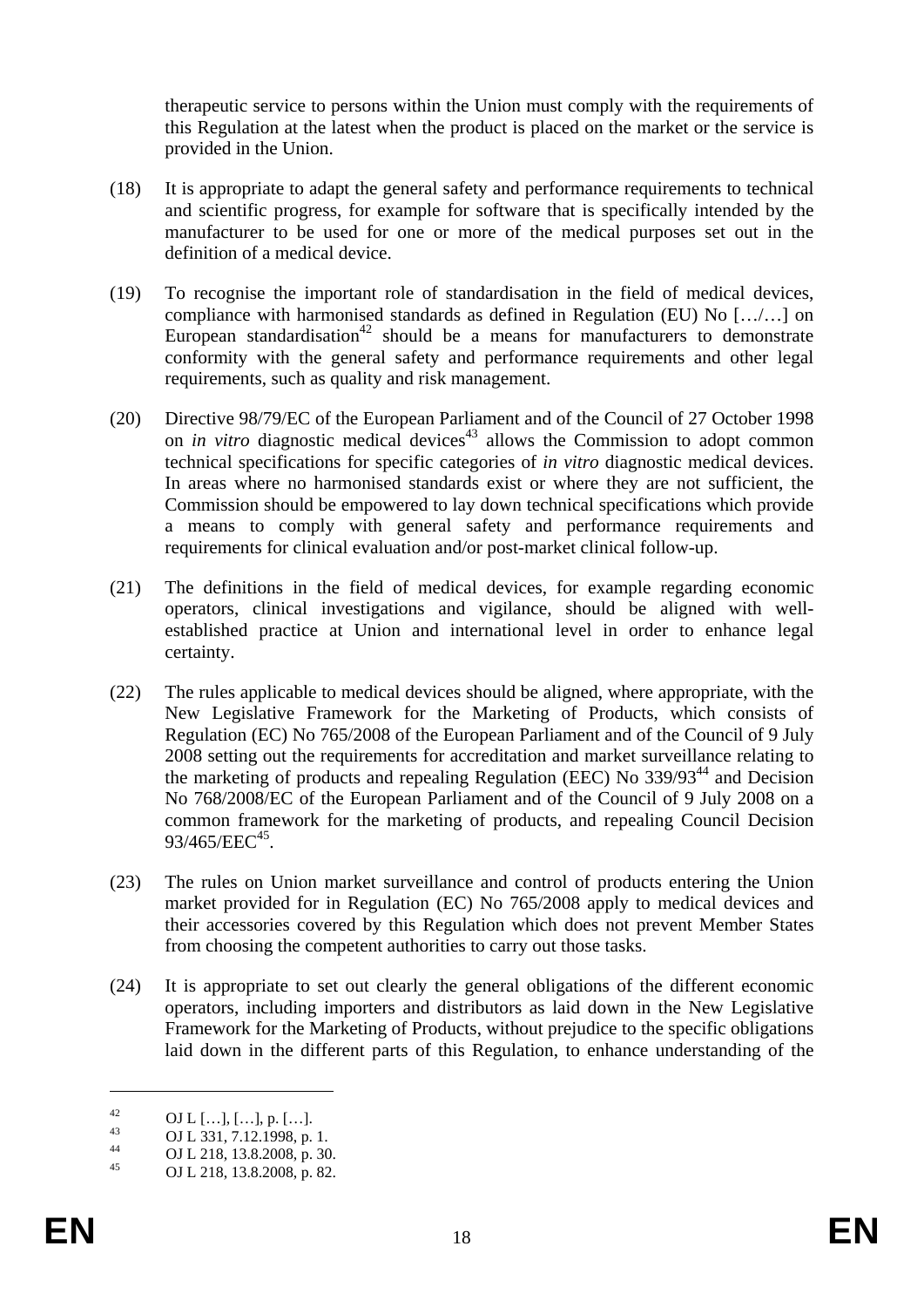legal requirements and thus to improve regulatory compliance by the relevant operators.

- (25) Several of the obligations on manufacturers, such as clinical evaluation or vigilance reporting, that were set out only in the annexes of Directives 90/385/EEC and 93/42/EEC should be incorporated into the enacting provisions of this Regulation to enhance legal certainty.
- (26) To ensure that medical devices manufactured in series production continue to be in conformity with the requirements of this Regulation and that experience from the use of their medical devices is taken into account for the production process, all manufacturers should have a quality management system and a post-market surveillance plan in place which should be proportionate to the risk class and the type of the medical device.
- (27) It should be ensured that supervision and control of the manufacture of medical devices is carried out within the manufacturer's organisation by a person who fulfils minimum conditions of qualification.
- (28) For manufacturers who are not established in the Union, the authorised representative plays a pivotal role in ensuring the compliance of the medical devices produced by those manufacturers and in serving as their contact person established in the Union. The tasks of an authorised representative should be defined in a written mandate with the manufacturer which for example may allow the authorised representative to lodge an application for a conformity assessment procedure, to report events under the vigilance system or to register devices placed on the Union market. The mandate should empower the authorised representative to duly fulfil certain defined tasks. Considering the role of authorised representatives, the minimum requirements to be met by them should be clearly defined, including the requirement of having available a person who fulfils minimum conditions of qualification which should be similar to those for a manufacturer's qualified person but, with a view to the authorised representative's tasks, could also be satisfied by a person with qualification in law.
- (29) To ensure legal certainty in respect of the obligations incumbent on economic operators, it is necessary to clarify when a distributor, importer or other person is to be considered the manufacturer of a medical device.
- (30) Parallel trade in products already placed on the market is a lawful form of trade within the internal market on the basis of Article 34 TFEU subject to the limitations set by the protection of health and safety and by the protection of intellectual property rights provided by Article 36 TFEU. Application of this principle is, however, subject to different interpretations in the Member States. The conditions, in particular the requirements for relabelling and repackaging, should therefore be specified in this Regulation, taking into account the case-law of the European Court of Justice<sup>46</sup> in other relevant sectors and existing good practices in the field of medical devices.
- (31) The findings of the Scientific Committee on Emerging and Newly Identified Health Risks (SCENIHR), established by Commission Decision 2008/721/EC of 5 August

<sup>46</sup> Judgment of the Court of 28 July 2011 in joined cases C-400/09 and C-207/10.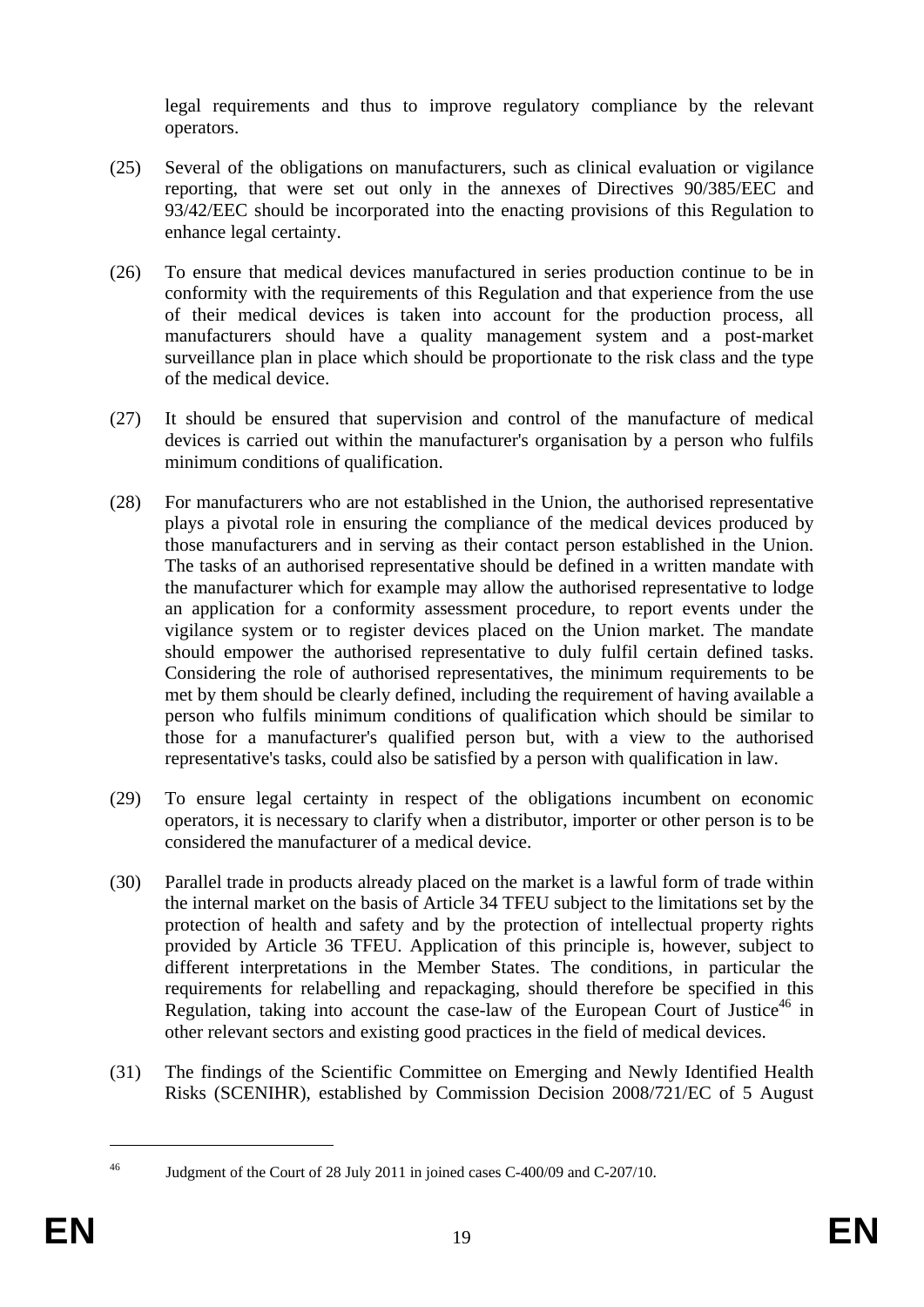2008 setting up an advisory structure of Scientific Committees and experts in the field of consumer safety, public health and the environment and repealing Decision  $2004/210$ /EC<sup>47</sup>, in its scientific opinion of 15 April 2010 on the safety of reprocessed medical devices marketed for single-use, and of the Commission in its report of 27 August 2010 to the European Parliament and the Council on the issue of reprocessing of medical devices in the European Union, in accordance with Article 12a of Directive  $93/42/EEC<sup>48</sup>$ , call for regulation of the reprocessing of single-use devices in order to ensure a high level of protection of health and safety whilst allowing this practice to further develop under clear conditions. By reprocessing a single-use device its intended purpose is modified and the reprocessor should therefore be considered the manufacturer of the reprocessed device.

- (32) Patients who are implanted with a device should be given essential information related to the implanted device allowing it to be identified and containing any necessary warnings or precautions to be taken, for example indications as to whether or not it is compatible with certain diagnostic devices or with scanners used for security controls.
- (33) Medical devices should, as a general rule, bear the CE marking to indicate their conformity with this Regulation so that they can move freely within the Union and be put into service in accordance with their intended purpose. Member States should not create obstacles to their placing on the market or putting into service for reasons related to the requirements laid down in this Regulation.
- (34) The traceability of medical devices by means of a Unique Device Identification (UDI) system based on international guidance should significantly enhance the effectiveness of the post-market safety of medical devices due to improved incident reporting, targeted field safety corrective actions and better monitoring by competent authorities. It should also help to reduce medical errors and to fight against counterfeit devices. Use of the UDI system should also improve purchase-policy and stock-management by hospitals.
- (35) Transparency and better information are essential to empower patients and healthcare professionals and to enable them to make informed decisions, to provide a sound basis for regulatory decision-making and to build confidence in the regulatory system.
- (36) One key aspect is the creation of a central database that should integrate different electronic systems, with the UDI as an integral part of it, to collate and process information regarding medical devices on the market and the relevant economic operators, certificates, clinical investigations, vigilance and market surveillance. The objectives of the database are to enhance overall transparency, to streamline and facilitate the flow of information between economic operators, notified bodies or sponsors and Member States as well as between Member States among themselves and with the Commission, to avoid multiple reporting requirements and to enhance the coordination between Member States. Within an internal market, this can be ensured effectively only at Union level and the Commission should therefore further develop and manage the European databank on medical devices (Eudamed) set up by

<u>.</u>

<sup>&</sup>lt;sup>47</sup> OJ L 241, 10.9.2008, p. 21.

COM(2010)443 final.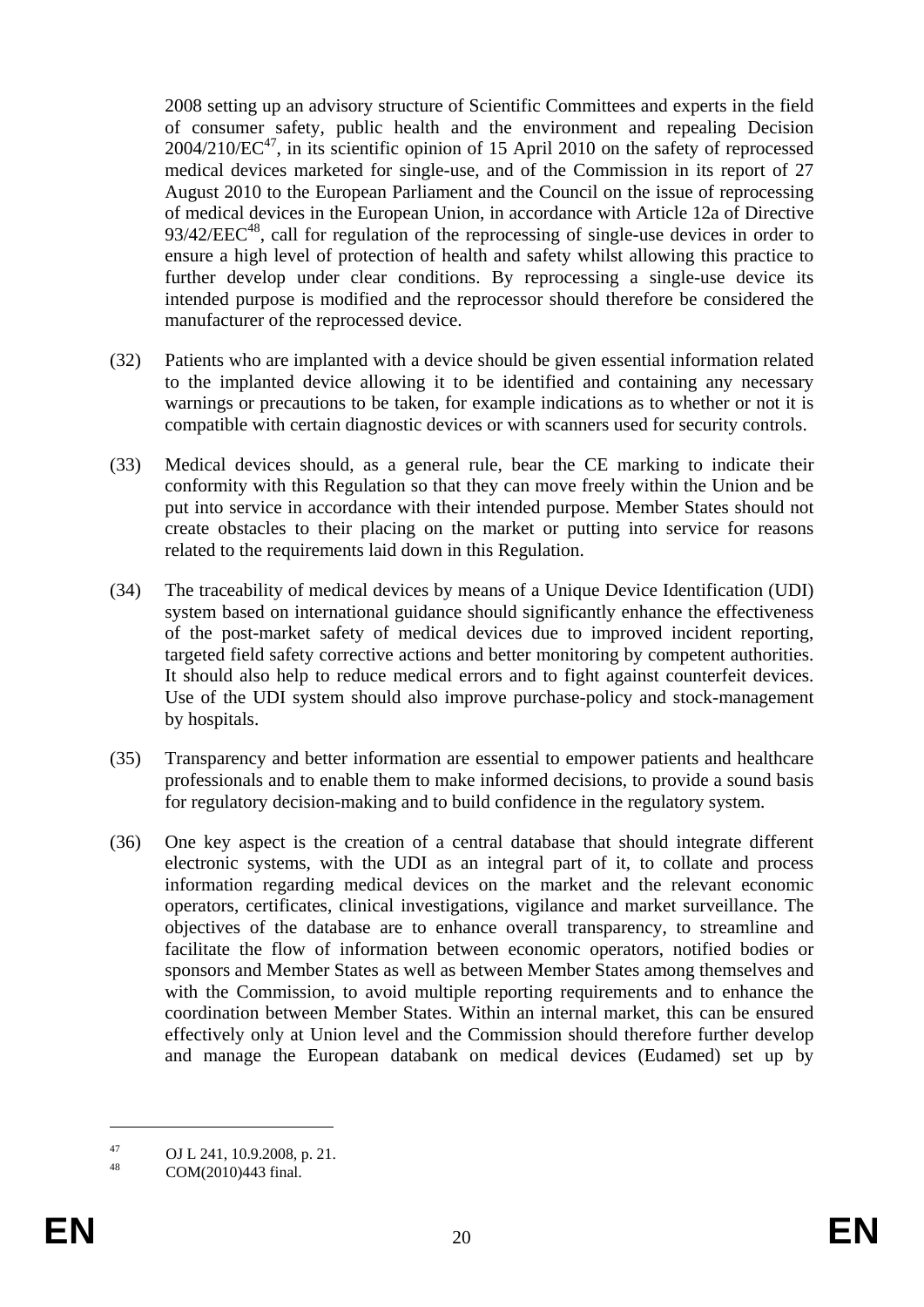Commission Decision 2010/227/EU of 19 April 2010 on the European Databank for Medical Devices<sup>49</sup>.

- (37) Eudamed's electronic systems regarding devices on the market, the relevant economic operators and certificates should enable the public to be adequately informed about devices on the Union market. The electronic system on clinical investigations should serve as tool for the cooperation between Member States and for enabling sponsors to submit, on a voluntary basis, a single application for several Member States and, in this case, to report serious adverse events. The electronic system on vigilance should enable manufacturers to report serious incidents and other reportable events and to support the coordination of their assessment by national competent authorities. The electronic system regarding market surveillance should be a tool for the exchange of information between competent authorities.
- (38) In respect of data collated and processed through the electronic systems of Eudamed, Directive 95/46/EC of the European Parliament and of the Council of 24 October 1995 on the protection of individuals with regard to the processing of personal data and on the free movement of such data<sup>50</sup> applies to the processing of personal data carried out in the Member States, under the supervision of the Member States competent authorities, in particular the public independent authorities designated by the Member States. Regulation (EC) No 45/2001 of the European Parliament and of the Council of 18 December 2000 on the protection of individuals with regard to the processing of personal data by the Community institutions and bodies and on the free movement of such data $51$  applies to the processing of personal data carried out by the Commission within the framework of this Regulation, under the supervision of the European Data Protection Supervisor. In accordance with Article 2(d) of Regulation (EC) No 45/2001, the Commission should be designated as the controller of Eudamed and its electronic systems.
- (39) For high-risk medical devices, manufacturers should summarise the main safety and performance aspects of the device and the outcome of the clinical evaluation in a document that should be publicly available.
- (40) The proper functioning of notified bodies is crucial for ensuring a high level of health and safety protection and citizens' confidence in the system. Designation and monitoring of notified bodies by the Member States, in accordance with detailed and strict criteria, should therefore be subject to controls at Union level.
- (41) The position of notified bodies vis-à-vis manufacturers should be strengthened, including their right and duty to carry out unannounced factory inspections and to conduct physical or laboratory tests on medical devices to ensure continuous compliance by manufacturers after receipt of the original certification.
- (42) For high risk medical devices, authorities should be informed at an early stage about devices which are subject to conformity assessment and be given the right, on scientifically valid grounds, to scrutinise the preliminary assessment conducted by notified bodies, in particular regarding novel devices, devices for which a novel

 $^{49}$  OJ L 102, 23.4.2010, p. 45.

 $^{50}$  OJ L 281, 23.11.1995, p. 31.

<sup>51</sup> OJ L 8, 12.1.2001, p. 1.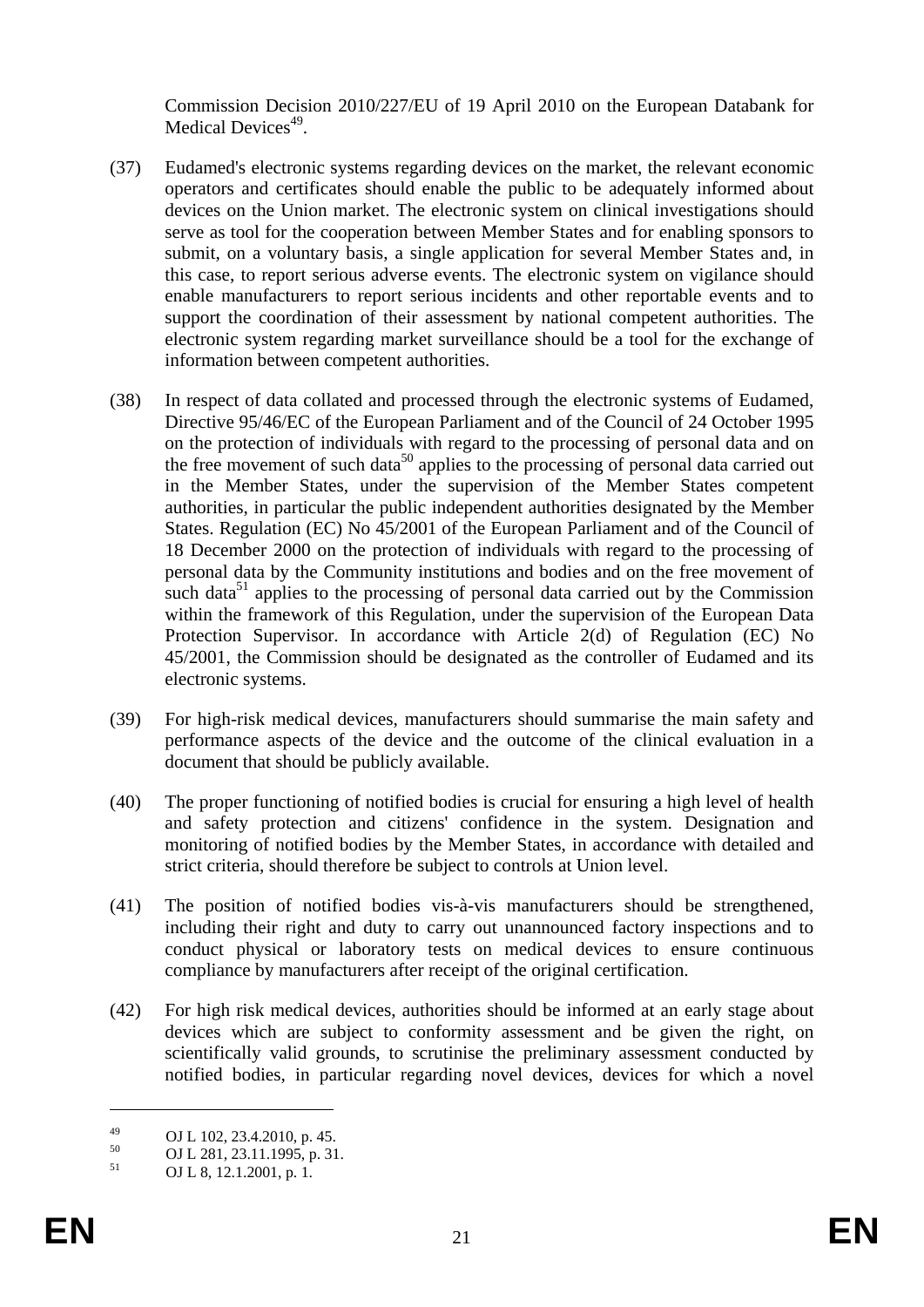technology is being used, devices belonging to a category of devices with increased serious incident rates, or devices for which significant discrepancies in the conformity assessments by different notified bodies have been identified in respect of substantially similar devices. The process foreseen in this Regulation does not prevent a manufacturer from informing voluntarily a competent authority of his intention to file an application for conformity assessment for a high risk medical device before submitting the application to the notified body.

- (43) It is necessary, in particular for the purpose of the conformity assessment procedures, to maintain the division of medical devices into four product classes in line with international practice. The classification rules, which are based on the vulnerability of the human body taking into account the potential risks associated with the technical design and manufacture of the devices, need to be adapted to technical progress and experience gained from vigilance and market surveillance. To maintain the same level of safety as provided by Directive 90/385/EEC, active implantable medical devices and their accessories should be in the highest risk class.
- (44) The conformity assessment procedure for class I devices should be carried out, as a general rule, under the sole responsibility of the manufacturers in view of the low level of vulnerability associated with these products. For medical devices in classes IIa, IIb and III, an appropriate level of involvement of a notified body should be compulsory, with medical devices in class III requiring explicit prior approval of their design and manufacture before they can be placed on the market.
- (45) The conformity assessment procedures should be simplified and streamlined whilst the requirements for notified bodies as regards the performance of their assessments should be clearly specified to ensure a level playing field.
- (46) To ensure a high level of safety and performance, demonstration of compliance with the general safety and performance requirements should be based on clinical data that, for class III medical devices and implantable medical devices should, as a general rule, be sourced from clinical investigations to be carried out under the responsibility of a sponsor who can be the manufacturer or another legal or natural person taking responsibility for the clinical investigation.
- (47) The rules on clinical investigations should be in line with major international guidance in this field, such as the international standard ISO 14155:2011 on good clinical practice for clinical investigations of medical devices for human subjects and the most recent (2008) version of the World Medical Association Declaration of Helsinki on Ethical Principles for Medical Research Involving Human Subjects to ensure that clinical investigations conducted in the Union are accepted elsewhere and that clinical investigations conducted outside the Union in accordance with international guidelines can be accepted under this Regulation.
- (48) An electronic system should be set up at Union level to ensure that every clinical investigation is registered in a publicly accessible database. To protect the right to the protection of personal data, recognised by Article 8 of the Charter of Fundamental Rights of the European Union, no personal data of subjects participating in a clinical investigation should be recorded in the electronic system. To ensure synergies with the area of clinical trials on medicinal products, the electronic system on clinical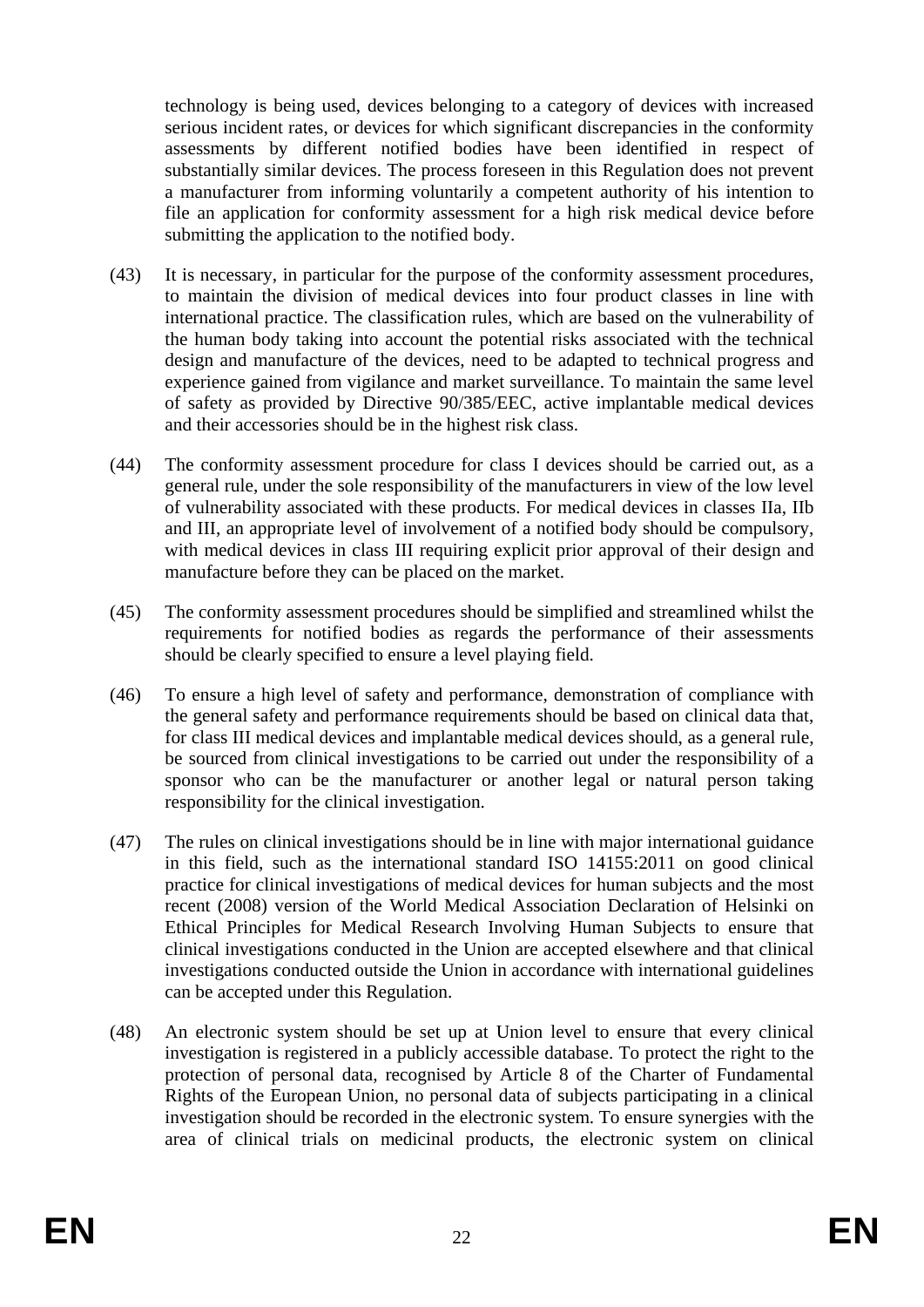investigations on medical devices should be interoperable with the EU database to be set up for clinical trials on medicinal products for human use.

- (49) Sponsors of clinical investigations to be conducted in more than one Member State should be given the possibility to submit a single application in order to reduce administrative burden. In order to allow for resource-sharing and to ensure consistency regarding the assessment of the health and safety related aspects of the investigational device and of the scientific design of the clinical investigation to be conducted in several Member Stats, such single application should facilitate the coordination between the Member States under the direction of a coordinating Member State. The coordinated assessment should not include the assessment of intrinsically national, local and ethical aspects of a clinical investigation, including informed consent. Each Member State should retain the ultimate responsibility for deciding whether the clinical investigation may be conducted on its territory.
- (50) Sponsors should report certain adverse events occurring during clinical investigations to the Member States concerned, which should have the possibility to terminate or suspend the investigations if considered necessary to ensure a high level of protection of the subjects enrolled in a clinical investigation. Such information should be communicated to the other Member States.
- (51) This Regulation should only cover clinical investigations which pursue regulatory purposes laid down in this Regulation.
- (52) In order to better protect health and safety regarding devices on the market, the vigilance system for medical devices should be made more effective by creating a central portal at Union level for reporting serious incidents and field safety corrective actions.
- (53) Healthcare professionals and patients should be empowered to report suspected serious incidents at national level using harmonised formats. The national competent authorities should inform manufacturers and share the information with their peers when they confirm that a serious incident has occurred in order to minimise recurrence of those incidents.
- (54) The assessment of reported serious incidents and field safety corrective actions should be conducted at national level but coordination should be ensured where similar incidents have occurred or field safety corrective actions have to be carried out in more than one Member State with the objective of sharing resources and ensuring consistency regarding the corrective action.
- (55) The reporting of serious adverse events during clinical investigations and the reporting of serious incidents occurring after a medical device has been placed on the market should be clearly distinguished to avoid double reporting.
- (56) Rules on market surveillance should be included in this Regulation to reinforce the rights and obligations of the national competent authorities, to ensure effective coordination of their market surveillance activities and to clarify the applicable procedures.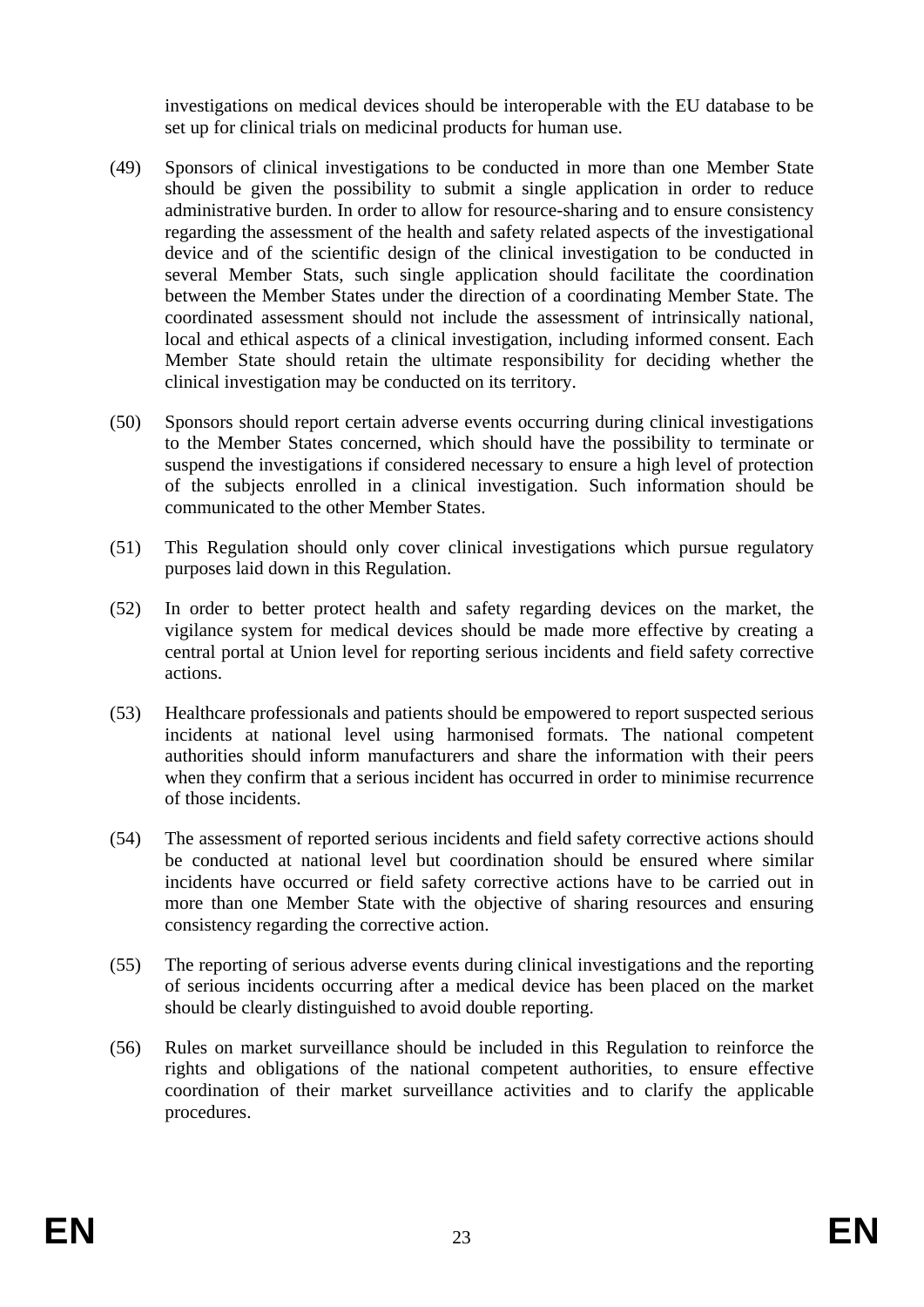- (57) The Member States shall levy fees for the designation and monitoring of notified bodies to ensure sustainability of the monitoring of those bodies by Member States and to establish a level playing field for notified bodies.
- (58) Whilst this Regulation should not affect the right of Member States to levy fees for activities at national level, Member States should inform the Commission and the other Member States before they adopt the level and structure of the fees to ensure transparency.
- (59) An expert committee, the Medical Device Coordination Group (MDCG), composed of persons designated by the Member States based on their role and expertise in the field of medical devices and *in vitro* diagnostic medical devices should be established to fulfil the tasks conferred on it by this Regulation and by Regulation (EU) […/…] on *in vitro* diagnostic medical devices<sup>52</sup>, to provide advice to the Commission and to assist the Commission and the Member States in ensuring a harmonised implementation of this Regulation.
- (60) Closer coordination between national competent authorities through information exchange and coordinated assessments under the direction of a coordinating authority is fundamental for ensuring a consistently high level of health and safety within the internal market, in particular in the areas of clinical investigations and vigilance. This should also lead to more efficient use of scarce resources at national level.
- (61) The Commission should provide scientific, technical and corresponding logistic support to the coordinating national authority and ensure that the regulatory system for medical devices is effectively implemented at Union level based on sound scientific evidence.
- (62) The Union should actively participate in international regulatory cooperation in the field of medical devices to facilitate the exchange of safety-related information regarding medical devices and to foster the further development of international regulatory guidelines promoting the adoption of regulations in other jurisdictions with a level of health and safety protection equivalent to that set by this Regulation.
- (63) This Regulation respects the fundamental rights and observes the principles recognised in particular by the Charter of Fundamental Rights of the European Union and notably human dignity, the integrity of the person, the protection of personal data, the freedom of art and science, the freedom to conduct business and the right to property. This Regulation should be applied by the Member States in accordance with those rights and principles.
- (64) In order to maintain a high level of health and safety, the power to adopt acts in accordance with Article 290 TFEU should be delegated to the Commission in respect of the products subject to this Regulation that are similar to medical devices but do not necessarily have a medical purpose; adaptation of the definition of nanomaterial to technical progress and to developments at Union and international level; adaptation to technical progress of the general safety and performance requirements, of the elements to be addressed in the technical documentation, of the minimum content of the EU

 $^{52}$  OJ L [...], [...], p. [...].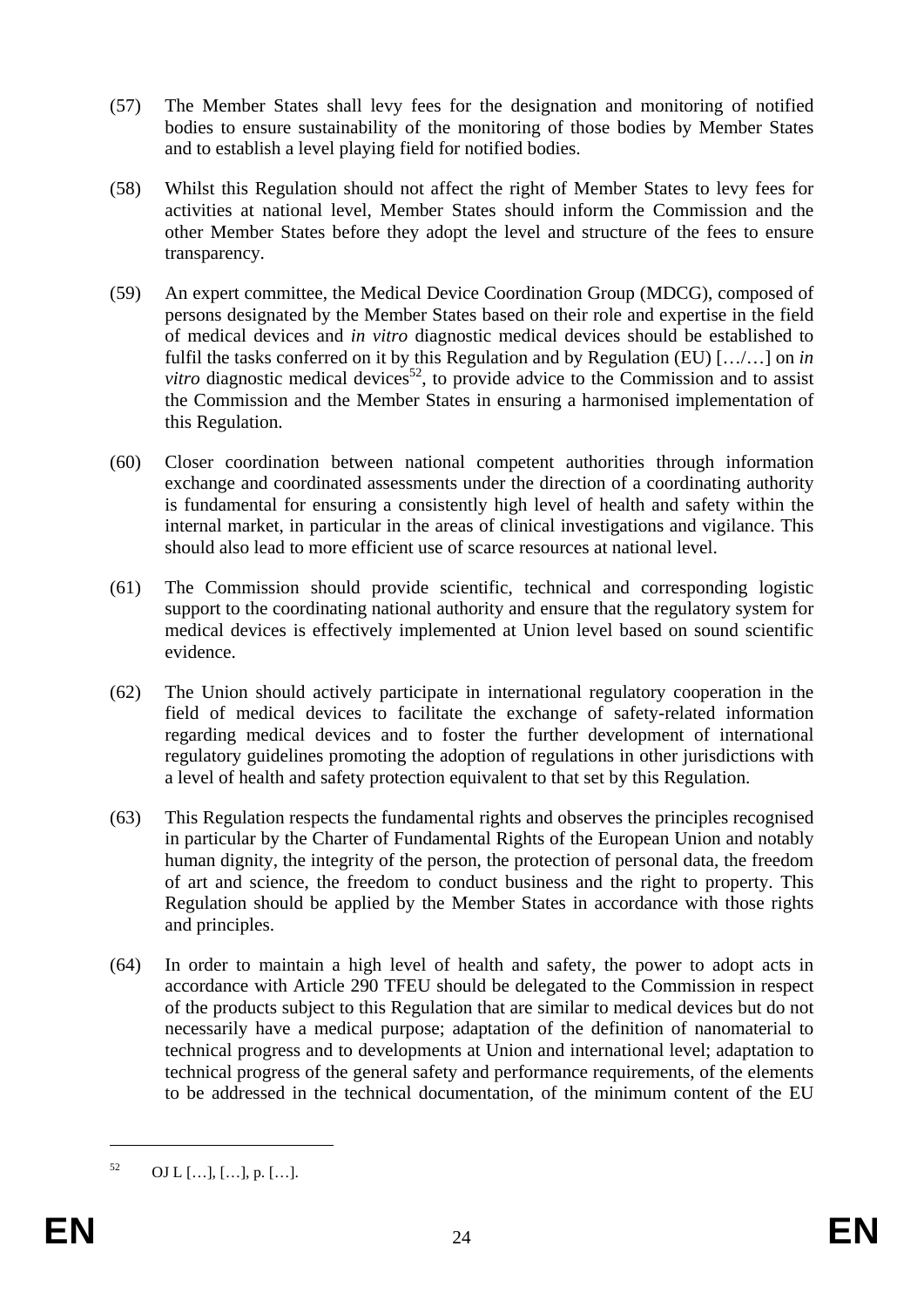declaration of conformity and of the certificates issued by notified bodies, of the minimum requirements to be met by notified bodies, of the classification rules, of the conformity assessment procedures, and of the documentation to be submitted for the approval of clinical investigations; the establishment of the UDI system; the information to be submitted for the registration of medical devices and certain economic operators; the level and structure of fees for the designation and monitoring of notified bodies; the publicly available information in respect of clinical investigations; the adoption of preventive health protection measures at EU level; and the tasks of and criteria for European Union reference laboratories and the level and structure of fees for scientific opinions delivered by them.

It is of particular importance that the Commission carry out appropriate consultations during its preparatory work, including at expert level. The Commission, when preparing and drawing up delegated acts, should ensure a simultaneous, timely and appropriate transmission of relevant documents to the European Parliament and to the Council.

- (65) In order to ensure uniform conditions for the implementation of this Regulation, implementing powers should be conferred on the Commission. Those powers should be exercised in accordance with Regulation (EU) No 182/2011 of the European Parliament and of the Council of 16 February 2011 laying down the rules and general principles concerning mechanisms for control by Member States of the Commission's exercise of implementing powers $^{53}$ .
- (66) The advisory procedure should be used for the adoption of the form and presentation of the data elements of the manufacturers' summary of safety and clinical performance; of the codes defining the notified bodies' scopes of designation; and of the model for certificates of free sale, given that those acts have a procedural character and do not directly impact the health and safety at Union level.
- (67) The Commission should adopt immediately applicable implementing acts where, in duly justified cases relating to the extension to the territory of the Union of a national derogation from the applicable conformity assessment procedures in exceptional cases; relating to the Commission's position whether a provisional national measure against a medical device presenting a risk or a provisional national preventive health protection measure is justified or not; and relating to the adoption of a Union measure against a medical device presenting a risk, imperative grounds of urgency so require.
- (68) To allow economic operators, notified bodies, Member States and the Commission to adapt to the changes introduced by this Regulation, it is appropriate to provide for a sufficient transitional period for that adaptation and for the organisational arrangements to be taken for its proper application. It is particularly important that by the date of application, a sufficient number of notified bodies are designated in accordance with the new requirements to avoid any shortage of medical devices on the market.
- (69) In order to ensure a smooth transition to the registration of medical devices, of relevant economic operators and of certificates, the obligation to submit the relevant

<sup>53</sup> OJ L 55, 28.2.2011, p. 13.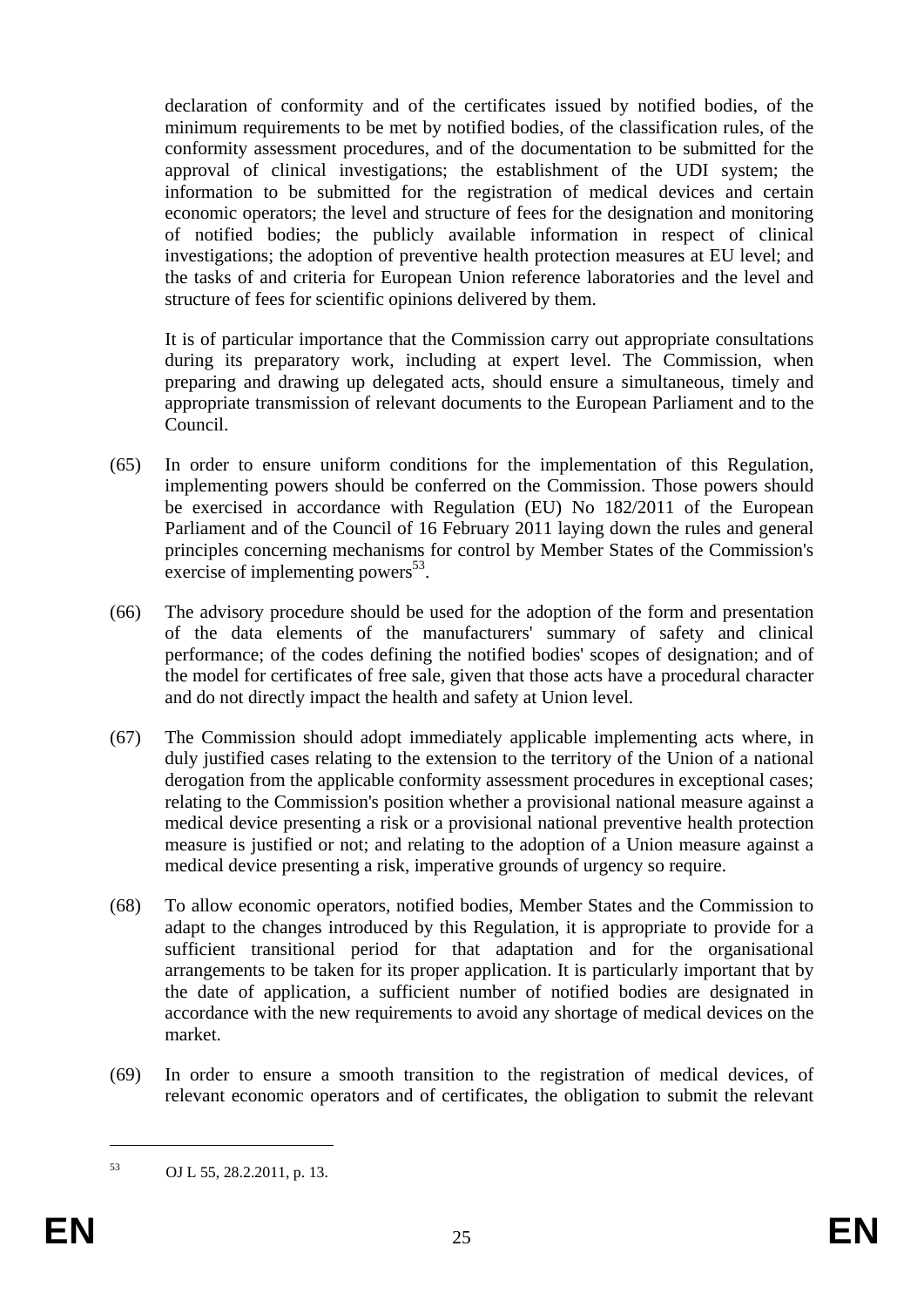information to the electronic systems put in place by this Regulation at Union level should become fully effective only 18 months after the date of application of this Regulation. During this transitional period, Article 10a and point (a) of Article 10b(1) of Directive 90/385/EEC and Article 14(1) and (2) and points (a) and (b) of Article 14a(1) of Directive 93/42/EEC should remain in force. However, economic operators and notified bodies who register in the relevant electronic systems provided for at Union level should be considered in compliance with the registration requirements adopted by the Member States pursuant to those provisions of the Directives to avoid multiple registrations.

- (70) Directives 90/385/EEC and 93/42/EEC should be repealed to ensure that only one set of rules applies to the placing of medical devices on the market and the related aspects covered by this Regulation.
- (71) Since the objective of this Regulation, namely to ensure high standards of quality and safety for medical devices, thus ensuring a high level of protection of health and safety of patients, users and other persons, cannot sufficiently be achieved by the Member States and can, by reason of the scale of the measure, be better achieved at Union level, the Union may adopt measures, in accordance with the principle of subsidiarity as set out in Article 5 of the Treaty on European Union. In accordance with the principle of proportionality, as set out in that Article, this Regulation does not go beyond what is necessary in order to achieve that objective.

HAVE ADOPTED THIS REGULATION: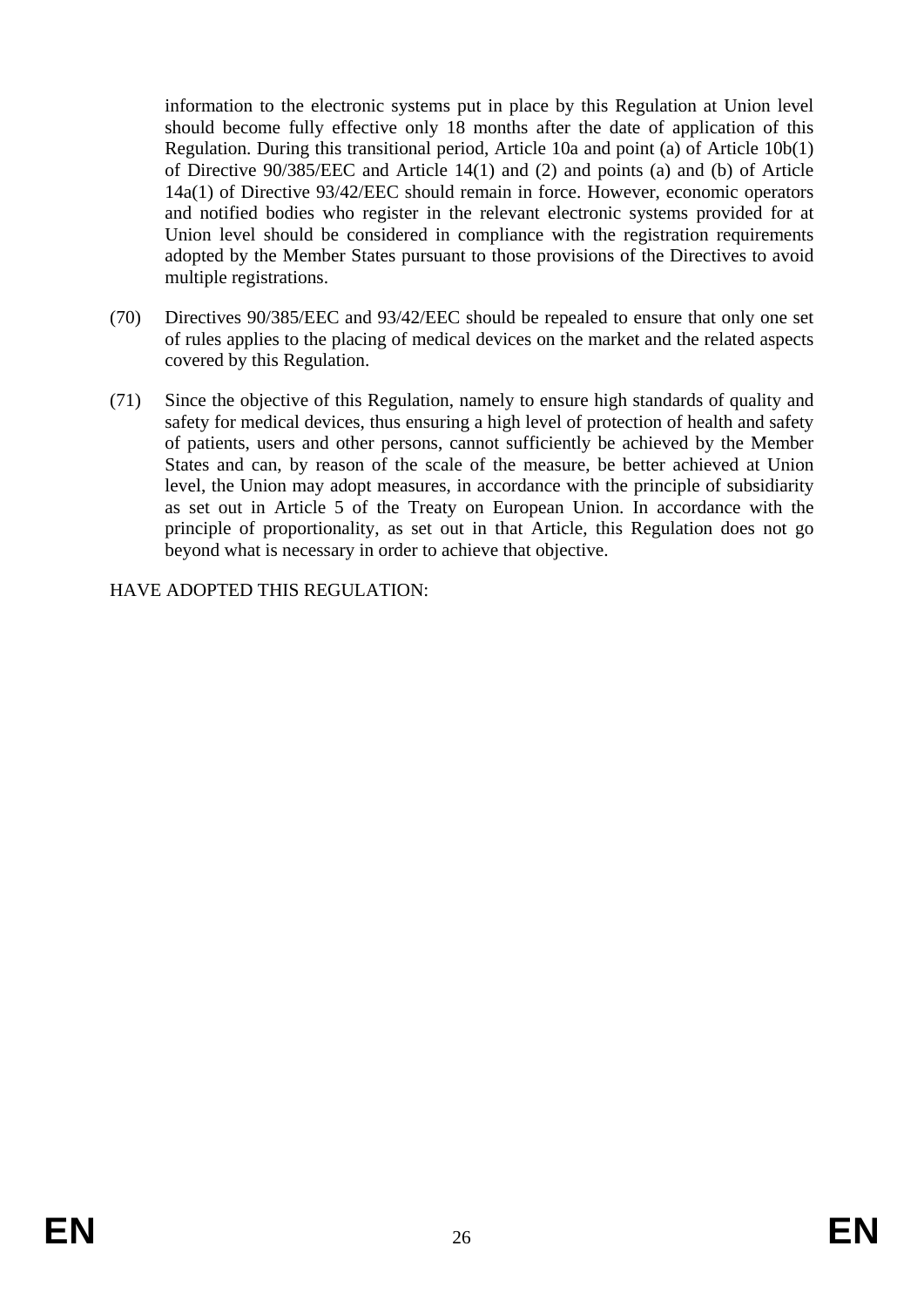# **Chapter I Scope and definitions**

#### *Article 1 Scope*

1. This Regulation establishes rules to be complied with by medical devices and accessories to medical devices that are placed on the market or put into service in the Union for human use.

For the purposes of this Regulation, medical devices and accessories to medical devices shall hereinafter be referred to as 'devices'.

- 2. This Regulation shall not apply to:
	- (a) *in vitro* diagnostic medical devices covered by Regulation (EU) […/…];
	- (b) medicinal products covered by Directive 2001/83/EC and advanced therapy medicinal products covered by Regulation (EC) No 1394/2007. In deciding whether a product falls under Directive 2001/83/EC or Regulation (EC) No 1394/2007 or under this Regulation, particular account shall be taken of the principal mode of action of the product;
	- (c) human blood, blood products, plasma or blood cells of human origin or devices which incorporate, when placed on the market or used in accordance with the manufacturer's instructions, such blood products, plasma or cells, except for devices referred to in paragraph 4;
	- (d) cosmetic products covered by Regulation (EC) No 1223/2009;
	- (e) transplants, tissues or cells of human or animal origin or their derivatives, or products containing or consisting of them, unless a device is manufactured utilising tissues or cells of human or animal origin, or their derivatives, which are non-viable or are rendered non-viable.

However, human tissues and cells that are non-viable or are rendered nonviable and that have undergone only non-substantial manipulation, in particular those listed in Annex I of Regulation (EC) No 1394/2007, and products derived from such tissues and cells, shall not be considered devices manufactured utilising tissues or cells of human origin or their derivatives;

- (f) products that contain or consist of biological substances or organisms other than those referred to in points (c) and (e) that are viable, including living micro-organisms, bacteria, fungi or virus;
- (g) food covered by Regulation (EC) No 178/2002.
- 3. Any device which, when placed on the market or used in accordance with the manufacturer's instructions, incorporates as an integral part an *in vitro* diagnostic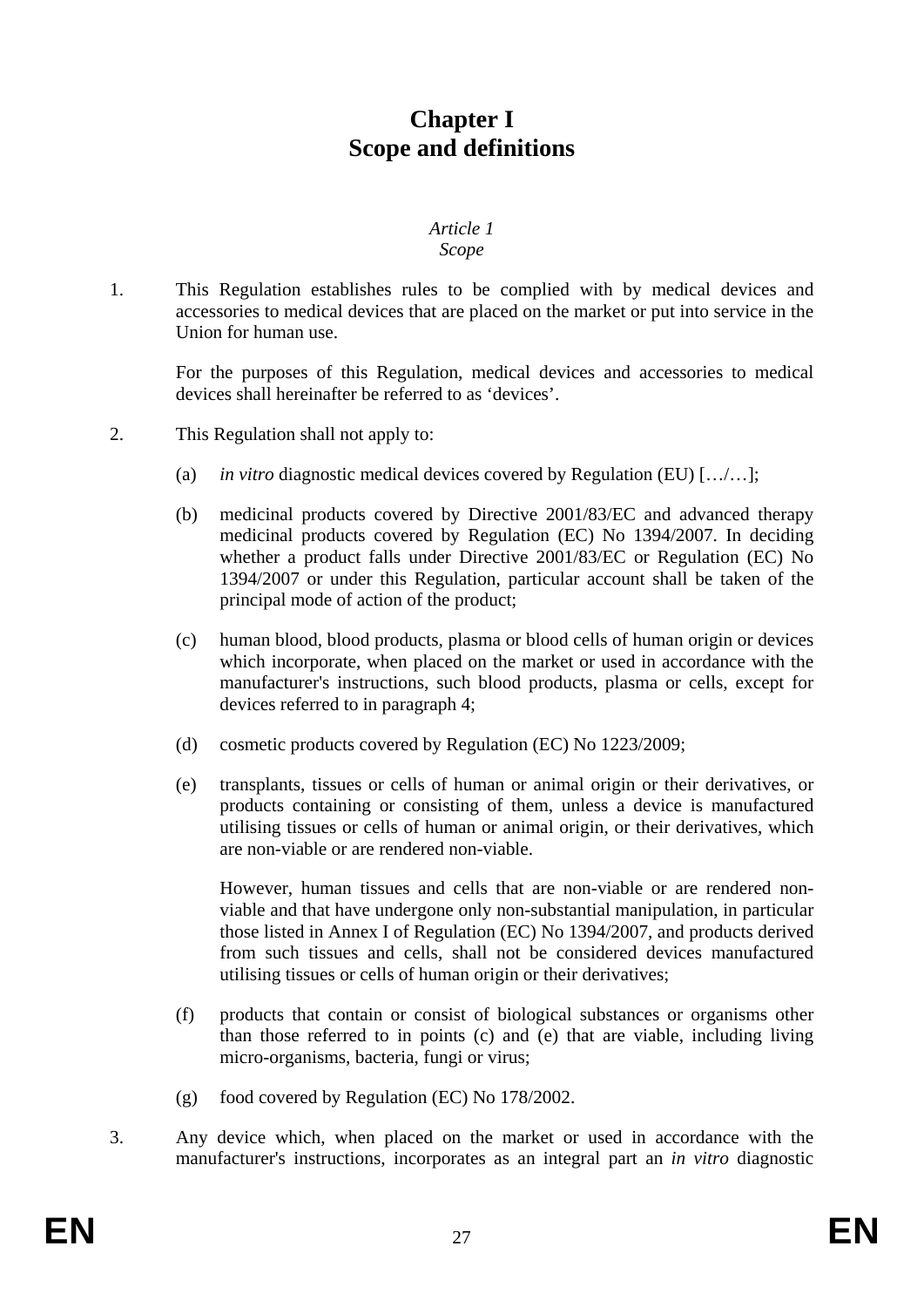medical device as defined in Article 2 of Regulation (EU) […/...] [on *in vitro* diagnostic medical devices] shall be governed by this Regulation, unless it is covered by Article 1(3) of that Regulation. The relevant general safety and performance requirements set out in Annex I of that Regulation shall apply as far as the safety and performance of the *in vitro* diagnostic medical device part are concerned.

4. Where a device, when placed on the market or used in accordance with the manufacturer's instructions, incorporates, as an integral part, a substance which, if used separately, would be considered to be a medicinal product as defined in Article 1(2) of Directive 2001/83/EC, including a medicinal product derived from human blood or human plasma as defined in Article 1(10) of that Directive, with action ancillary to that of the device, that device shall be assessed and authorised in accordance with this Regulation.

However, if the action of the medicinal substance is not ancillary to that of the device, the product shall be governed by Directive 2001/83/EC. In this case, the relevant general safety and performance requirements set out in Annex I of this Regulation shall apply as far as the safety and performance of the device part are concerned.

5. Where a device is intended to administer a medicinal product as defined in Article 1(2) of Directive 2001/83/EC, that device shall be governed by this Regulation, without prejudice to the provisions of Directive 2001/83/EC with regard to the medicinal product.

However, if the device intended to administer a medicinal product and the medicinal product are placed on the market in such a way that they form a single integral product which is intended exclusively for use in the given combination and which is not reusable, the product shall be governed by Directive 2001/83/EC. In this case, the relevant general safety and performance requirements set out in Annex I of this Regulation shall apply as far as the safety and performance of the device part are concerned.

- 6. This Regulation is a specific Union legislation within the meaning of Article 1(4) of Directive 2004/108/EC and within the meaning of Article 3 of Directive 2006/42/EC.
- 7. This Regulation shall not affect the application of Council Directive 96/29/Euratom nor of Council Directive 97/43/Euratom.
- 8. This Regulation shall not affect national laws which require that certain devices may only be supplied on a medical prescription.
- 9. References to a Member State in this Regulation shall be understood as including any other country with which the Union has concluded an agreement which confers on that country the same status as a Member State for the purpose of application of this Regulation.

#### *Article 2 Definitions*

1. For the purposes of this Regulation, the following definitions shall apply: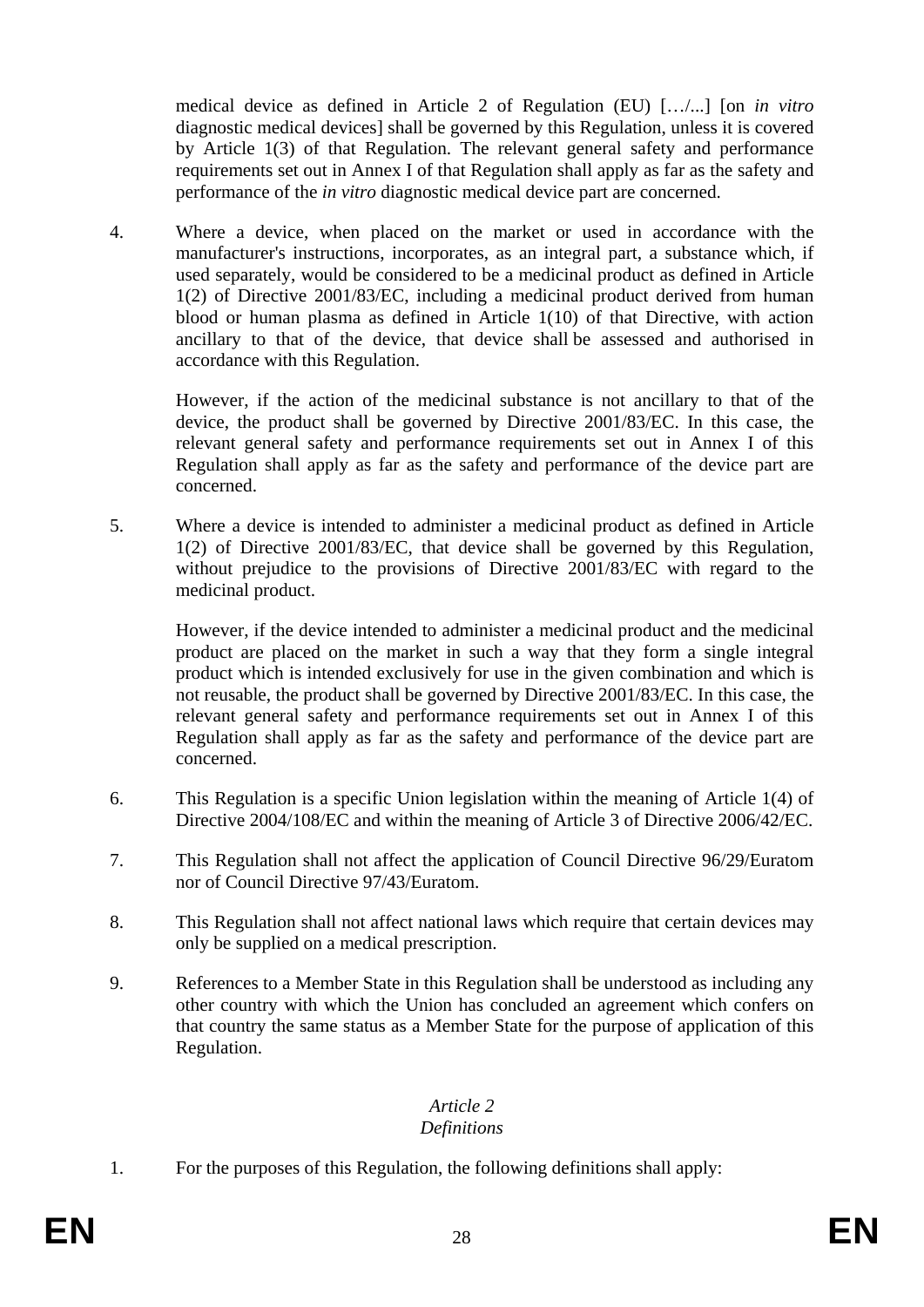#### Definitions related to devices:

- (1) 'medical device' means any instrument, apparatus, appliance, software, implant, reagent, material or other article, intended by the manufacturer to be used, alone or in combination, for human beings for one or more of the specific medical purposes of:
	- diagnosis, prevention, monitoring, treatment or alleviation of disease,
	- diagnosis, monitoring, treatment, alleviation of or compensation for an injury or disability,
	- investigation, replacement or modification of the anatomy or of a physiological process or state,
	- control or support of conception,
	- disinfection or sterilisation of any of the above-mentioned products,

and which does not achieve its principal intended action by pharmacological, immunological or metabolic means, in or on the human body, but which may be assisted in its function by such means.

The implantable or other invasive products, intended to be used for human beings, which are listed in Annex XV shall be considered medical devices, regardless of whether or not they are intended by the manufacturer to be used for a medical purpose.

- (2) 'accessory to a medical device' means an article which, whilst not being a medical device, is intended by its manufacturer to be used together with one or several particular medical device(s) to specifically enable or assist the device(s) to be used in accordance with its/their intended purpose(s);
- (3) 'custom-made device' means any device specifically made in accordance with a written prescription of a doctor of medicine, of a dental practitioner or of any other person authorised by national law by virtue of this person's professional qualifications which gives, under his responsibility, specific design characteristics, and is intended for the sole use of a particular patient.

 However, mass-produced devices which need to be adapted to meet the specific requirements of a doctor of medicine, a dental practitioner or any other professional user and devices which are mass-produced by means of industrial manufacturing processes in accordance with the written prescriptions of doctors of medicine, dental practitioners or any other authorised person shall not be considered to be custom-made devices;

(4) 'active device' means any device, the operation of which depends on a source of electrical energy or any source of power other than that directly generated by gravity and which acts by changing the density of or converting this energy. Devices intended to transmit energy, substances or other elements between an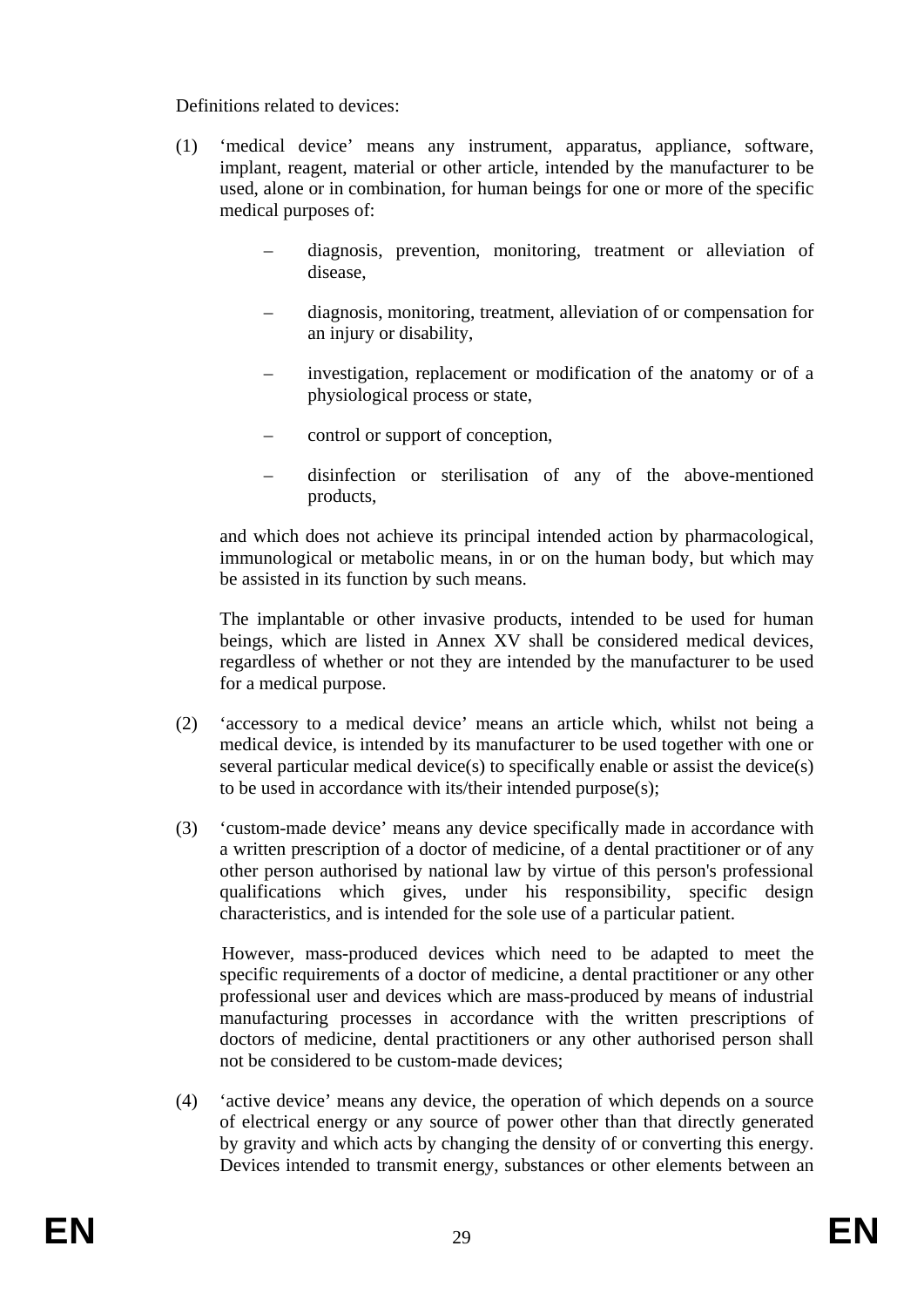active device and the patient, without any significant change, shall not be considered to be active devices.

Stand alone software shall be considered an active device;

- (5) 'implantable device' means any device, including those that are partially or wholly absorbed, which is intended
	- to be totally introduced into the human body or
	- to replace an epithelial surface or the surface of the eye,

 by clinical intervention and which is intended to remain in place after the procedure.

 Any device intended to be partially introduced into the human body by clinical intervention and intended to remain in place after the procedure for at least 30 days shall also be considered an implantable device;

- (6) 'invasive device' means any device which, in whole or in part, penetrates inside the body, either through a body orifice or through the surface of the body;
- (7) 'generic device group' means a set of devices having the same or similar intended purposes or commonality of technology allowing them to be classified in a generic manner not reflecting specific characteristics;
- (8) 'single-use device' means a device that is intended to be used on an individual patient during a single procedure.

The single procedure may involve several uses or prolonged use on the same patient;

- (9) 'single-use device for critical use' means a single-use device intended to be used for surgically invasive medical procedures;
- (10) 'intended purpose' means the use for which the device is intended according to the data supplied by the manufacturer on the label, in the instructions for use or in promotional or sales materials or statements;
- (11) 'label' means the written, printed, or graphic information appearing either on the device itself, or on the packaging of each unit or on the packaging of multiple devices;
- (12) 'instructions for use' means the information provided by the manufacturer to inform the user of the device's intended purpose and proper use and of any precautions to be taken;
- (13) 'Unique Device Identification' ('UDI') means a series of numeric or alphanumeric characters that is created through internationally accepted device identification and coding standards and that allows unambiguous identification of specific devices on the market;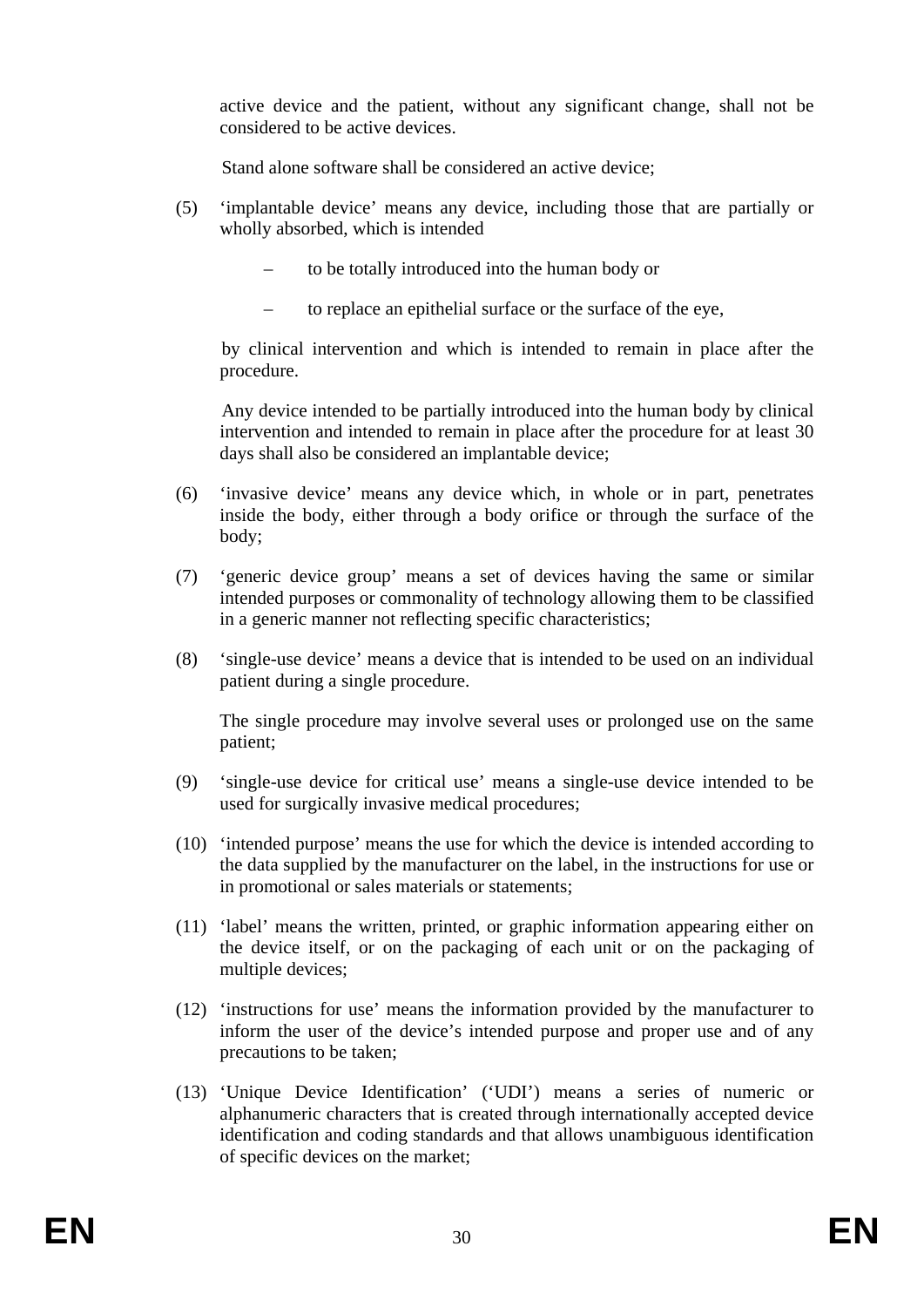- (14) 'non-viable' means having no potential for metabolism or multiplication;
- (15) 'nanomaterial' means a natural, incidental or manufactured material containing particles, in an unbound state or as an aggregate or as an agglomerate and where, for 50 % or more of the particles in the number size distribution, one or more external dimensions is in the size range 1-100 nm.

 Fullerenes, graphene flakes and single-wall carbon nanotubes with one or more external dimensions below 1 nm shall be considered as nanomaterials.

 For the purposes of the definition of nanomaterial, 'particle', 'agglomerate' and 'aggregate' are defined as follows:

- 'particle' means a minute piece of matter with defined physical boundaries;
- 'agglomerate' means a collection of weakly bound particles or aggregates where the resulting external surface area is similar to the sum of the surface areas of the individual components;
- 'aggregate' means a particle comprising of strongly bound or fused particles;

Definitions related to the making available of devices:

- (16) 'making available on the market' means any supply of a device, other than an investigational device, for distribution, consumption or use on the Union market in the course of a commercial activity, whether in return for payment or free of charge;
- (17) 'placing on the market' means the first making available of a device, other than an investigational device, on the Union market;
- (18) 'putting into service' means the stage at which a device, other than an investigational device, has been made available to the final user as being ready for use on the Union market for the first time for its intended purpose;

Definitions related to economic operators, users and specific processes:

(19) 'manufacturer' means the natural or legal person who manufactures or fully refurbishes a device or has a device designed, manufactured or fully refurbished, and markets that device under his name or trademark.

For the purposes of the definition of manufacturer, fully refurbishing is defined as the complete rebuilding of a device already placed on the market or put into service, or the making of a new device from used devices, to bring it in conformity with this Regulation, combined with the assignment of a new lifetime to the refurbished device;

(20) 'authorised representative' means any natural or legal person established within the Union who has received and accepted a written mandate from a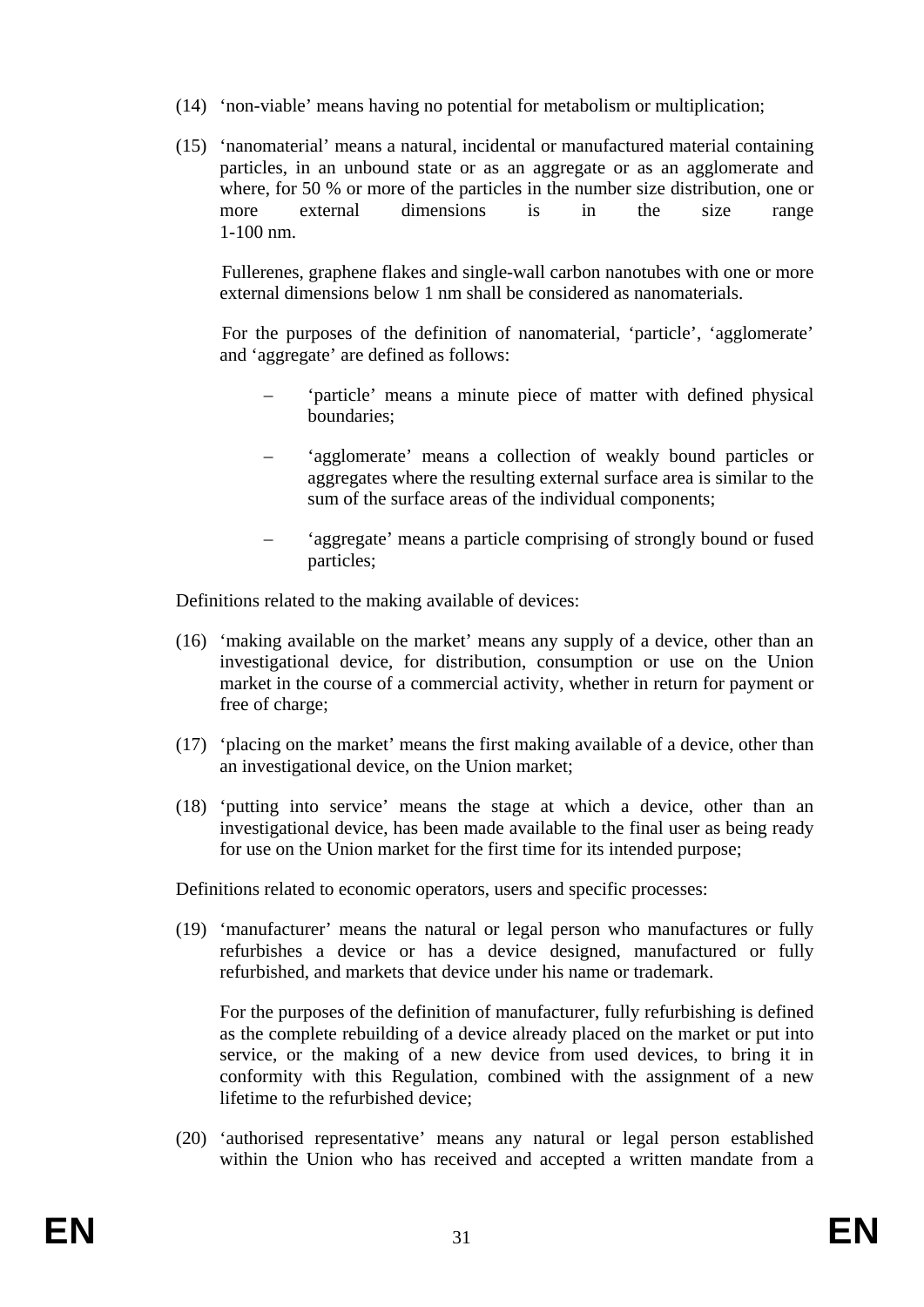manufacturer to act on his behalf in relation to specified tasks with regard to the latter's obligations under this Regulation;

- (21) 'importer' means any natural or legal person established within the Union who places a device from a third country on the Union market;
- (22) 'distributor' means any natural or legal person in the supply chain, other than the manufacturer or the importer, who makes a device available on the market;
- (23) 'economic operators' means the manufacturer, the authorised representative, the importer and the distributor;
- (24) 'health institution' means an organisation whose primary purpose is the care or treatment of patients or the promotion of public health;
- (25) 'user' means any healthcare professional or lay person who uses a device;
- (26) 'lay person' means an individual who does not have formal education in a relevant field of healthcare or medical discipline;
- (27) 'reprocessing' means the process carried out on a used device in order to allow its safe reuse including cleaning, disinfection, sterilisation and related procedures, as well as testing and restoration of the technical and functional safety of the used device;

Definitions related to conformity assessment:

- (28) 'conformity assessment' means the process demonstrating whether the requirements of this Regulation relating to a device have been fulfilled;
- (29) 'conformity assessment body' means a body that performs third-party conformity assessment activities including calibration, testing, certification and inspection;
- (30) 'notified body' means a conformity assessment body designated in accordance with this Regulation;
- (31) 'CE marking of conformity' or 'CE marking' means a marking by which the manufacturer indicates that the device is in conformity with the applicable requirements set out in this Regulation and other applicable Union harmonisation legislation providing for its affixing;

Definitions related to clinical evaluation and clinical investigations:

- (32) 'clinical evaluation' means the assessment and analysis of clinical data pertaining to a device in order to verify the safety and performance of the device when used as intended by the manufacturer;
- (33) 'clinical investigation' means any systematic investigation in one or more human subjects, undertaken to assess the safety or performance of a device;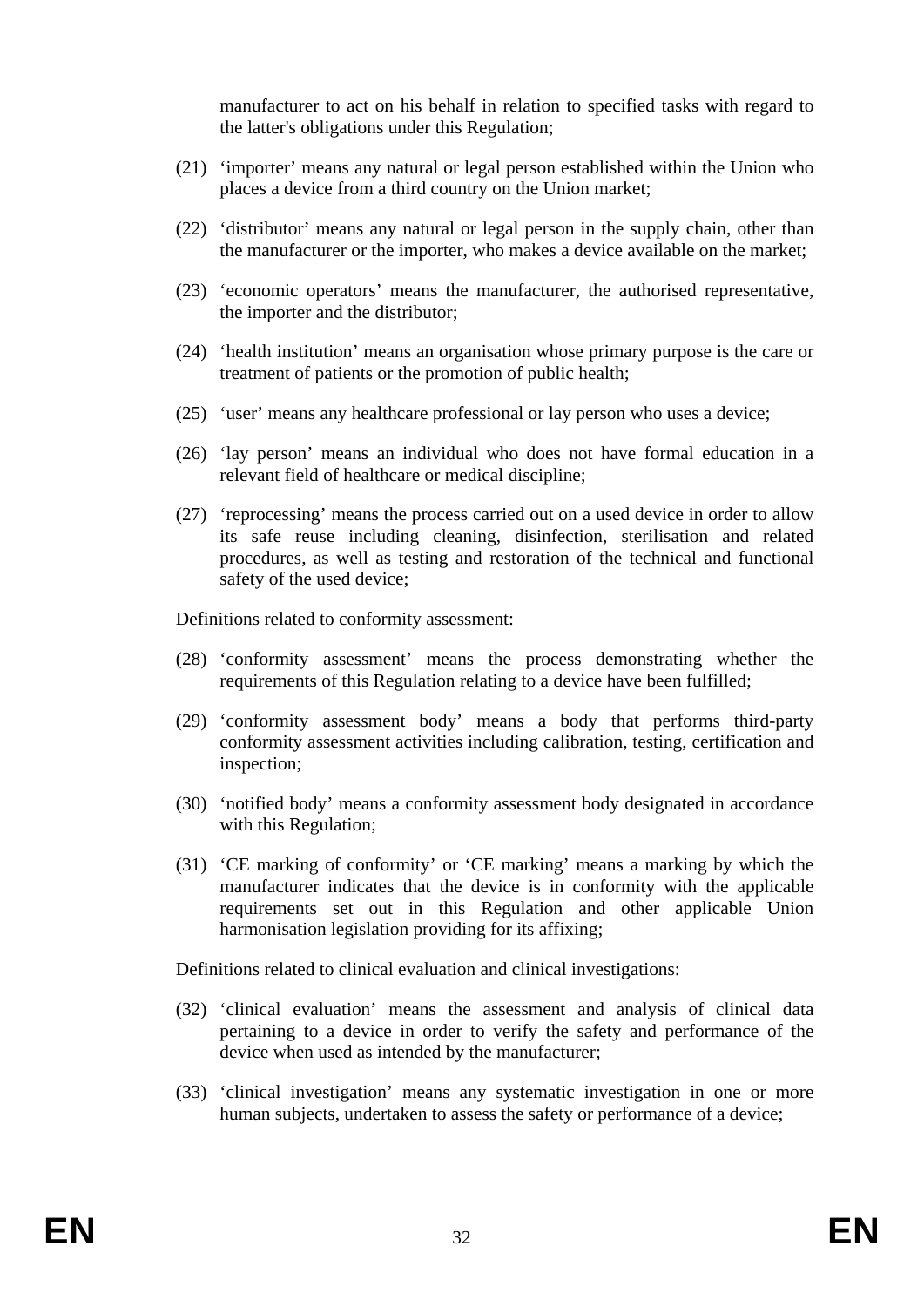- (34) 'investigational device' means any device being assessed for safety and/or performance in a clinical investigation;
- (35) 'clinical investigation plan' means the document(s) setting out the rationale, objectives, design and proposed analysis, methodology, monitoring, conduct and record-keeping of the clinical investigation;
- (36) 'clinical data' means the information concerning the safety or performance that is generated from the use of a device and that are sourced from the following:
	- clinical investigation(s) of the device concerned,
	- clinical investigation(s) or other studies reported in the scientific literature, of a similar device for which equivalence to the device in question can be demonstrated,
	- published and/or unpublished reports on other clinical experience of either the device in question or a similar device for which equivalence to the device in question can be demonstrated;
- (37) 'sponsor' means an individual, company, institution or organisation which takes responsibility for the initiation and management of a clinical investigation;
- (38) 'adverse event' means any untoward medical occurrence, unintended disease or injury or any untoward clinical signs, including an abnormal laboratory finding, in subjects, users or other persons, in the context of a clinical investigation, whether or not related to the investigational device;
- (39) 'serious adverse event' means any adverse event that led to any of the following:
	- death,
	- serious deterioration in the health of the subject, that resulted in any of the following:
		- (i) life-threatening illness or injury,
		- (ii) permanent impairment of a body structure or a body function,
		- (iii) hospitalisation or extending the duration of hospitalisation,
		- (iv) medical or surgical intervention to prevent life-threatening illness or injury or permanent impairment to a body structure or a body function,
	- foetal distress, foetal death or a congenital abnormality or birth defect;
- (40) 'device deficiency' means any inadequacy in the identity, quality, durability, reliability, safety or performance of an investigational device, including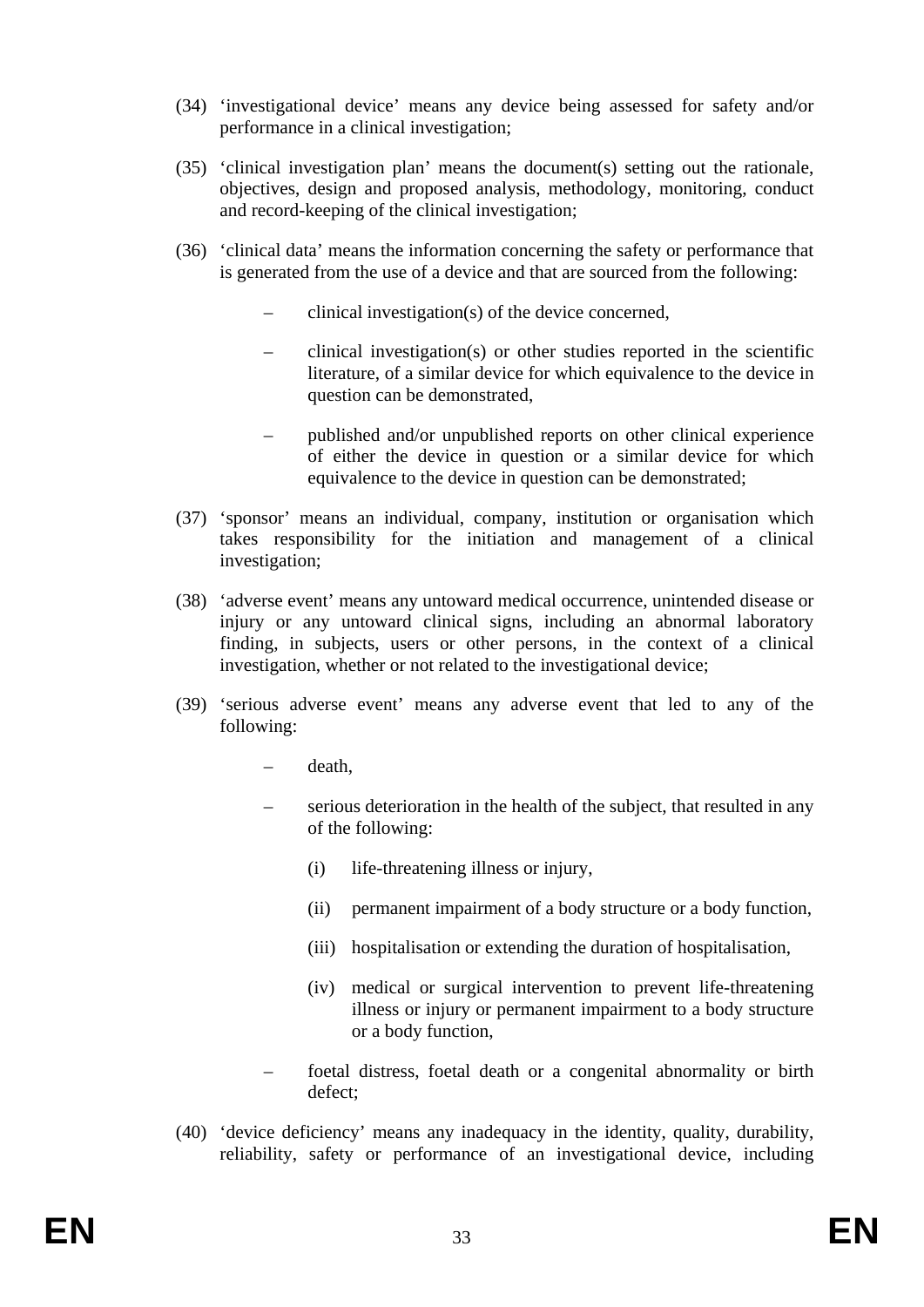malfunction, use errors or inadequacy in the information supplied by the manufacturer;

Definitions related to vigilance and market surveillance:

- (41) 'recall' means any measure aimed at achieving the return of a device that has already been made available to the end user;
- (42) 'withdrawal' means any measure aimed at preventing a device in the supply chain from further being made available on the market;
- (43) 'incident' means any malfunction or deterioration in the characteristics or performance of a device made available on the market, any inadequacy in the information supplied by the manufacturer and any unexpected undesirable side-effect;
- (44) 'serious incident' means any incident that directly or indirectly led, might have led or might lead to any of the following:
	- death of a patient, user or other person,
	- temporary or permanent serious deterioration of the patient's, user's or other person's state of health,
	- serious public health threat;
- (45) 'corrective action' means action taken to eliminate the cause of a potential or real non-conformity or other undesirable situation;
- (46) 'field safety corrective action' means corrective action taken by the manufacturer for technical or medical reasons to prevent or reduce the risk of a serious incident in relation to a device made available on the market;
- (47) 'field safety notice' means the communication sent by the manufacturer to users or customers in relation to a field safety corrective action;
- (48) 'market surveillance' means the activities carried out and measures taken by public authorities to ensure that products comply with the requirements set out in the relevant Union harmonisation legislation and do not endanger health, safety or any other aspect of public interest protection;

Definitions related to standards and other technical specifications:

- (49) 'harmonised standard' means a European standard as defined in Article 2(1)(c) of Regulation (EU) No […/…];
- (50) 'common technical specifications' means a document other than a standard that prescribes technical requirements that provide a means to comply with the legal obligation applicable to a device, process or system.
- 2. The Commission shall be empowered to adopt delegated acts in accordance with Article 89 to amend the list in Annex XV referred to in the last subparagraph of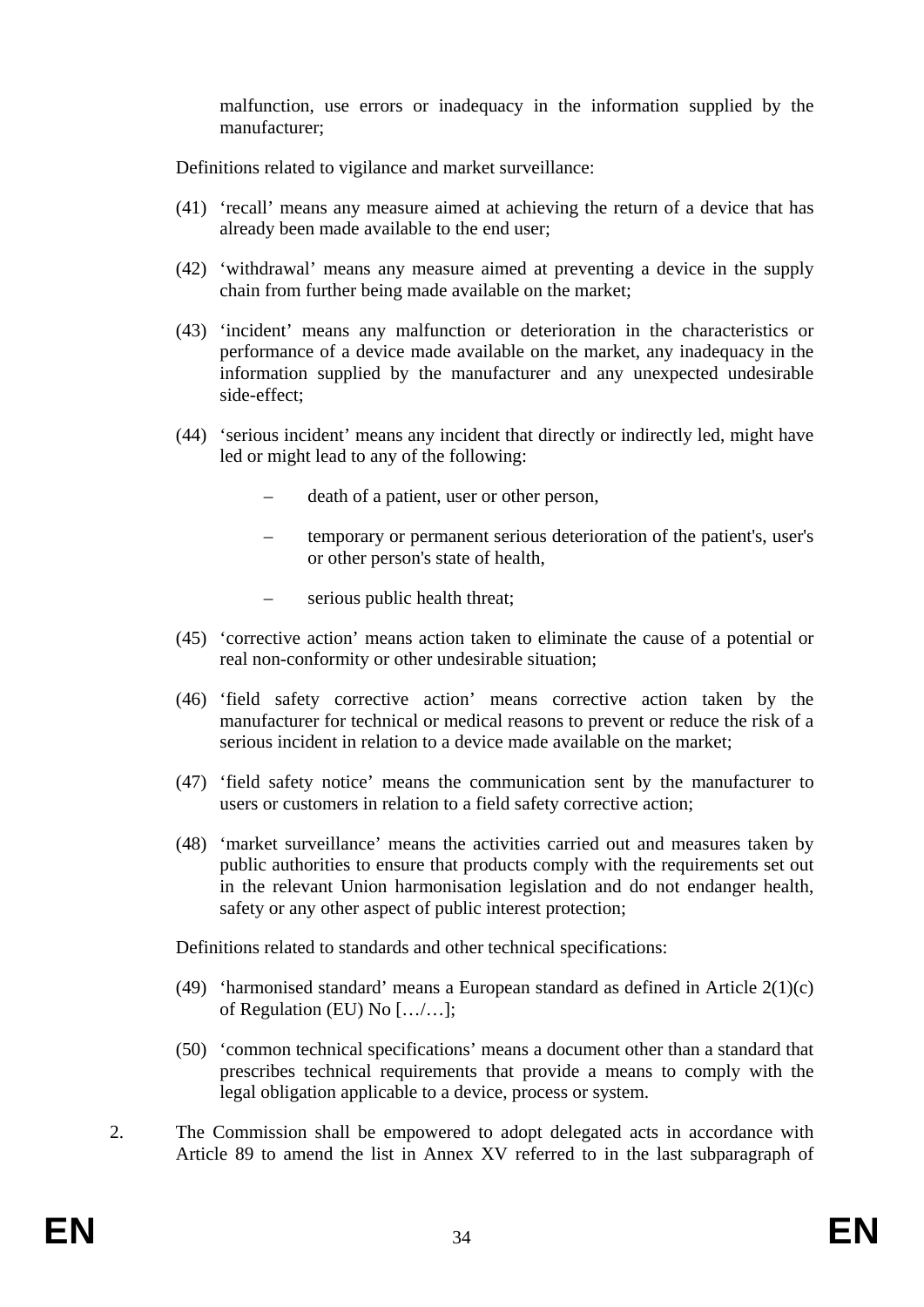number (1) of paragraph 1, in the light of technical progress and taking into account the similarity between a medical device and a product without a medical purpose in respect of their characteristics and risks.

3. The Commission shall be empowered to adopt delegated acts in accordance with Article 89 in order to adapt the definition of nanomaterial set out in number (15) of paragraph 1 in view of technical and scientific progress and taking into account definitions agreed at Union and international level.

#### *Article 3*

#### *Regulatory status of products*

- 1. The Commission may, at the request of a Member State or on its own initiative, by means of implementing acts, determine whether or not a specific product, or category or group of products, falls within the definitions of 'medical device' or 'accessory to a medical device'. Those implementing acts shall be adopted in accordance with the examination procedure referred to in Article 88(3).
- 2. The Commission shall ensure the sharing of expertise between Member States in the fields of medical devices, *in vitro* diagnostic medical devices, medicinal products, human tissues and cells, cosmetics, biocides, food and, if necessary, other products in order to determine the appropriate regulatory status of a product, or category or group of products.

# **Chapter II Making available of devices, obligations of economic operators, reprocessing, CE marking, free movement**

#### *Article 4 Placing on the market and putting into service*

- 1. A device may be placed on the market or put into service only if it complies with this Regulation when duly supplied and properly installed, maintained and used in accordance with its intended purpose.
- 2. A device shall meet the general safety and performance requirements which apply to it, taking into account its intended purpose. General safety and performance requirements are set out in Annex I.
- 3. Demonstration of conformity with the general safety and performance requirements shall include a clinical evaluation in accordance with Article 49.
- 4. Devices that are manufactured and used within a single health institution shall be considered as being put into service. The provisions regarding CE marking referred to in Article 18 and the obligations laid down in Articles 23 to 27 shall not apply to those devices, provided that manufacture and use of those devices occur under the health institution's single quality management system.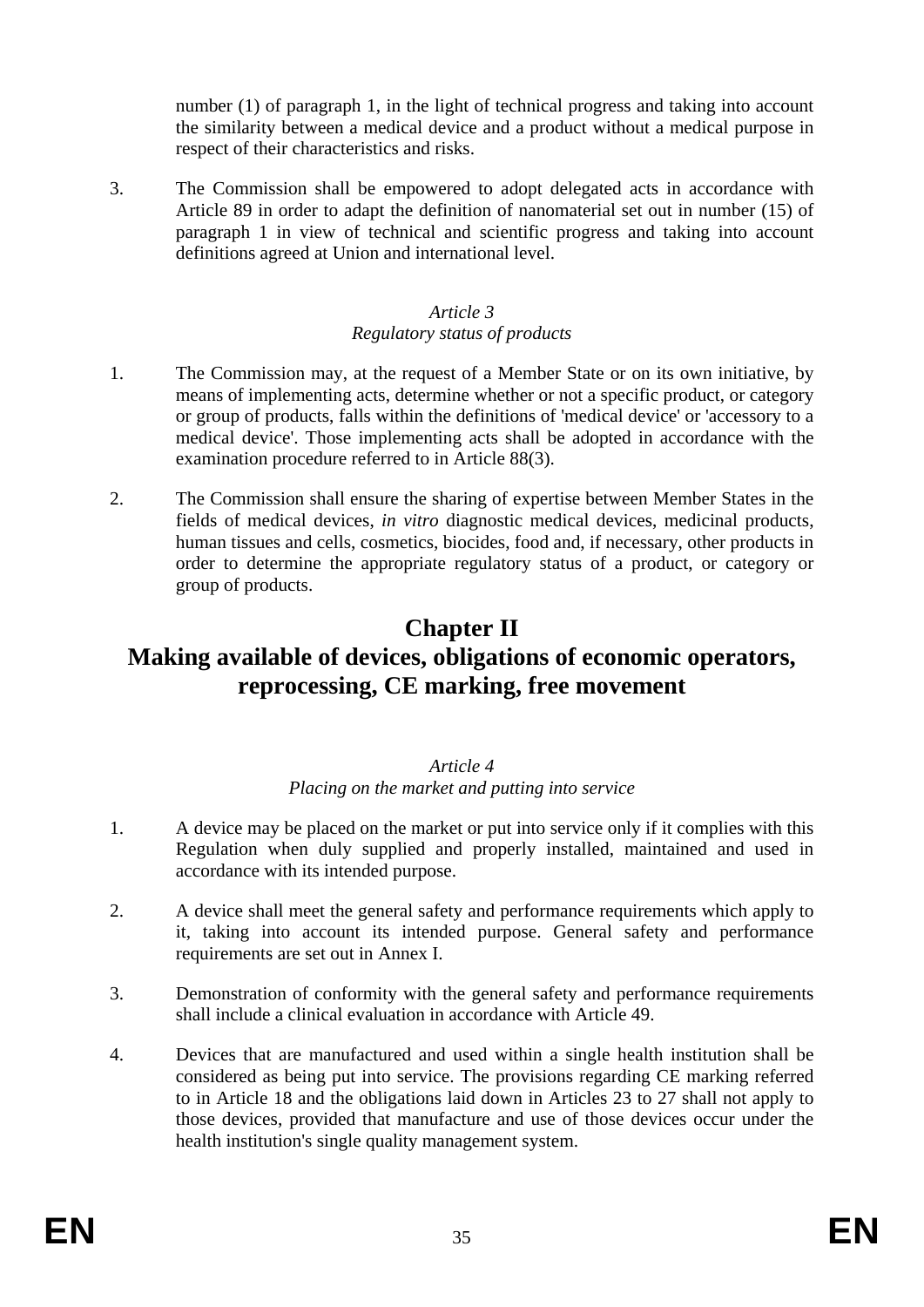5. The Commission shall be empowered to adopt delegated acts in accordance with Article 89 amending or supplementing, in the light of technical progress and considering the intended users or patients, the general safety and performance requirements set out in Annex I, including the information supplied by the manufacturer.

#### *Article 5*

#### *Distance sales*

- 1. A device offered by means of information society services as defined in Article 1(2) of Directive 98/34/EC to a natural or legal person established in the Union shall comply with this Regulation at the latest when the device is placed on the market.
- 2. Without prejudice to national legislation regarding the exercise of the medical profession, a device that is not placed on the market but used in the context of a commercial activity for the provision of a diagnostic or therapeutic service offered by means of information society services as defined in Article 1(2) of Directive 98/34/EC or by other means of communication to a natural or legal person established in the Union shall comply with this Regulation.

### *Article 6*

### *Harmonised standards*

1. Devices which are in conformity with the relevant harmonised standards, or parts thereof, the references of which have been published in the Official Journal of the European Union shall be presumed to be in conformity with the requirements of this Regulation covered by those standards or parts thereof.

The first subparagraph shall also apply to system or process requirements to be fulfilled by economic operators or sponsors in accordance with this Regulation, including those related to the quality management system, risk management, the post-market surveillance plan, clinical investigations, clinical evaluation or postmarket clinical follow-up.

2. Reference to harmonised standards also includes the monographs of the European Pharmacopoeia adopted in accordance with the Convention on the Elaboration of a European Pharmacopoeia, notably on surgical sutures and on interaction between medicinal products and materials used in devices containing such medicinal products.

#### *Article 7 Common technical specifications*

1. Where no harmonised standards exist or where relevant harmonised standards are not sufficient, the Commission shall be empowered to adopt common technical specifications (CTS) in respect of the general safety and performance requirements set out in Annex I, the technical documentation set out in Annex II or the clinical evaluation and post-market clinical follow-up set out in Annex XIII. The CTS shall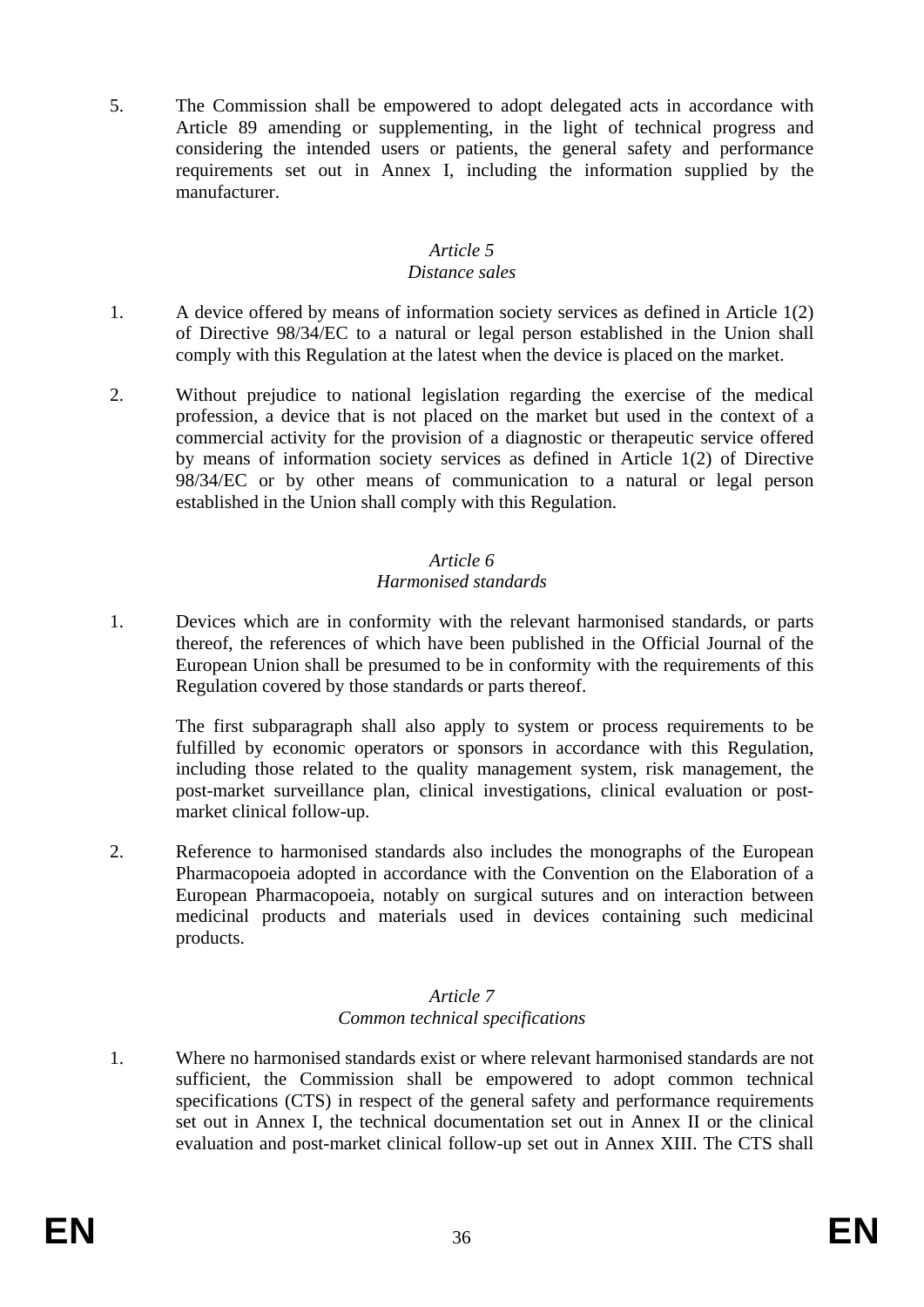be adopted by means of implementing acts in accordance with the examination procedure referred to in Article 88(3).

- 2. Devices which are in conformity with the CTS referred to in paragraph 1 shall be presumed to be in conformity with the requirements of this Regulation covered by those CTS or parts thereof.
- 3. Manufacturers shall comply with the CTS unless they can duly justify that they have adopted solutions ensuring a level of safety and performance that is at least equivalent thereto.

## *Article 8 General obligations of the manufacturer*

- 1. When placing their devices on the market or putting them into service, manufacturers shall ensure that they have been designed and manufactured in accordance with the requirements of this Regulation.
- 2. Manufacturers shall draw up the technical documentation which shall allow assessment of the conformity of the device with the requirements of this Regulation. The technical documentation shall include the elements set out in Annex II.

The Commission shall be empowered to adopt delegated acts in accordance with Article 89 amending or supplementing, in the light of technical progress, the elements in the technical documentation set out in Annex II.

- 3. Where compliance of a device with the applicable requirements has been demonstrated following the applicable conformity assessment procedure, manufacturers of devices, other than custom-made or investigational devices, shall draw up an EU declaration of conformity in accordance with Article 17 and affix the CE marking of conformity in accordance with Article 18.
- 4. Manufacturers shall keep the technical documentation, the EU declaration of conformity and, if applicable, a copy of the relevant certificate including any supplement, issued in accordance with Article 45, available to the competent authorities for a period of at least five years after the last device covered by the declaration of conformity has been placed on the market. In the case of implantable devices, the period shall be at least 15 years after the last device has been placed on the market.

Where the technical documentation is voluminous or held in different locations, the manufacturer shall provide, upon request by a competent authority, a summary technical documentation (STED) and grant access to the full technical documentation upon request.

5. Manufacturers shall ensure that procedures are in place to keep series production in conformity with the requirements of this Regulation. Changes in product design or characteristics and changes in the harmonised standards or CTS by reference to which conformity of a product is declared shall be adequately taken into account. Proportionate to the risk class and the type of device, manufacturers of devices, other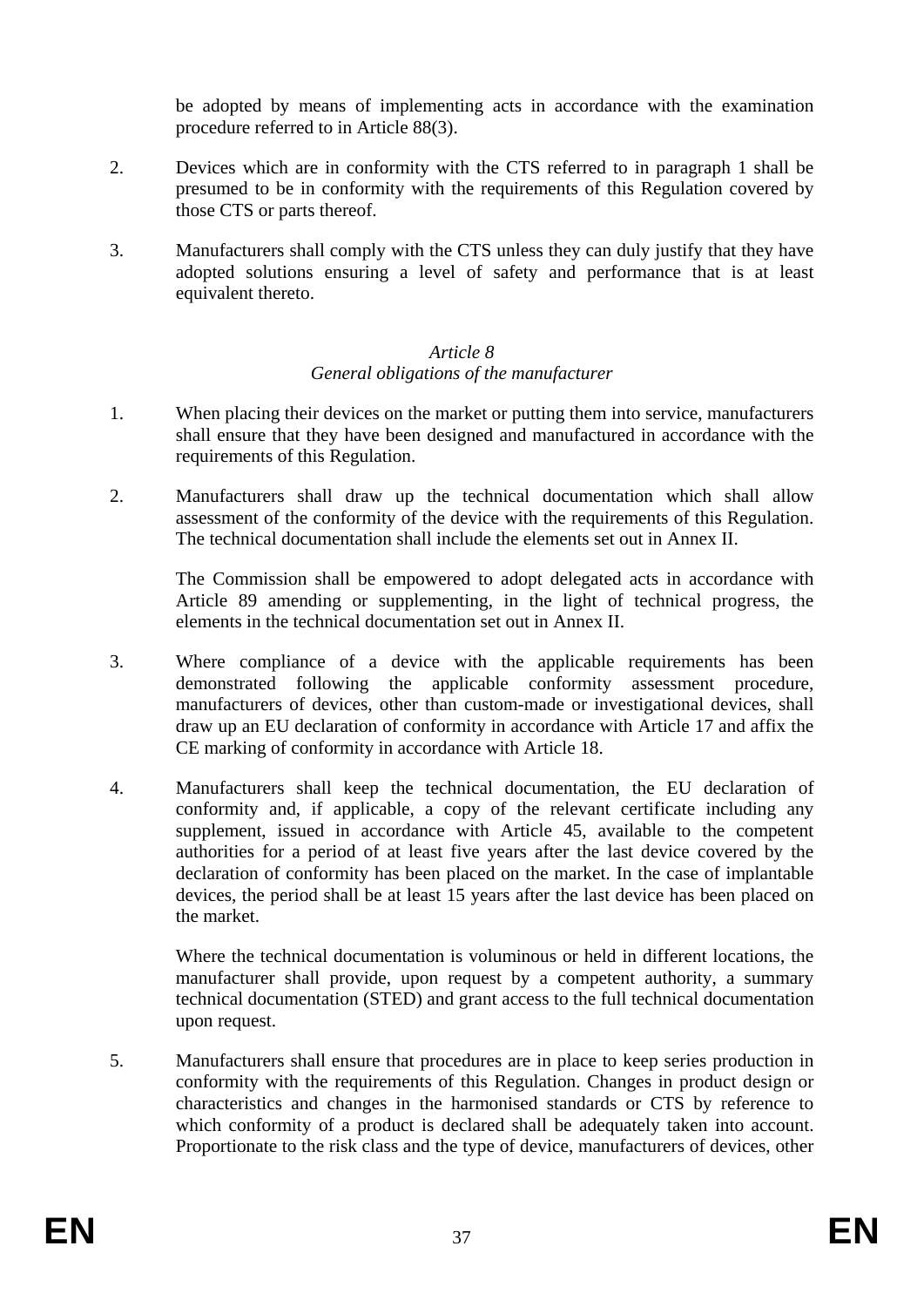than custom-made or investigational devices, shall institute and keep up to date a quality management system that shall address at least the following aspects:

- (a) the responsibility of the management;
- (b) resource management, including selection and control of suppliers and subcontractors;
- (c) product realisation;
- (d) processes for monitoring and measurement of output, data analysis and product improvement.
- 6. Proportionate to the risk class and the type of device, manufacturers of devices, other than custom-made devices, shall institute and keep up to date a systematic procedure to collect and review experience gained from their devices placed on the market or put into service and to apply any necessary corrective action, hereinafter referred to as 'post-market surveillance plan'. The post-market surveillance plan shall set out the process for collecting, recording and investigating complaints and reports from healthcare professionals, patients or users on suspected incidents related to a device, keeping a register of non-conforming products and product recalls or withdrawals, and if deemed appropriate due to the nature of the device, sample testing of marketed devices. Part of the post-market surveillance plan shall be a plan for post-market clinical follow-up in accordance with Part B of Annex XIII. Where post-market clinical follow-up is not deemed necessary, this shall be duly justified and documented in the post-market surveillance plan.

If in the course of the post-market surveillance a need for corrective action is identified, the manufacturer shall implement the appropriate measures.

- 7. Manufacturers shall ensure that the device is accompanied by the information to be supplied in accordance with Section 19 of Annex I in an official Union language which can be easily understood by the intended user or patient. The language(s) of the information to be supplied by the manufacturer may be determined by the law of the Member State where the device is made available to the user or patient.
- 8. Manufacturers who consider or have reason to believe that a device which they have placed on the market is not in conformity with this Regulation shall immediately take the necessary corrective action to bring that product into conformity, withdraw it or recall it, as appropriate. They shall inform the distributors and, where applicable, the authorised representative accordingly.
- 9. Manufacturers shall, in response to a reasoned request from a competent authority, provide it with all the information and documentation necessary to demonstrate the conformity of the device, in an official Union language which can be easily understood by that authority. They shall cooperate with that authority, at its request, on any corrective action taken to eliminate the risks posed by devices which they have placed on the market or put into service.
- 10. Where manufacturers have their devices designed and manufactured by another legal or natural person the information on the identity of that person shall be part of the information to be submitted in accordance with Article 25.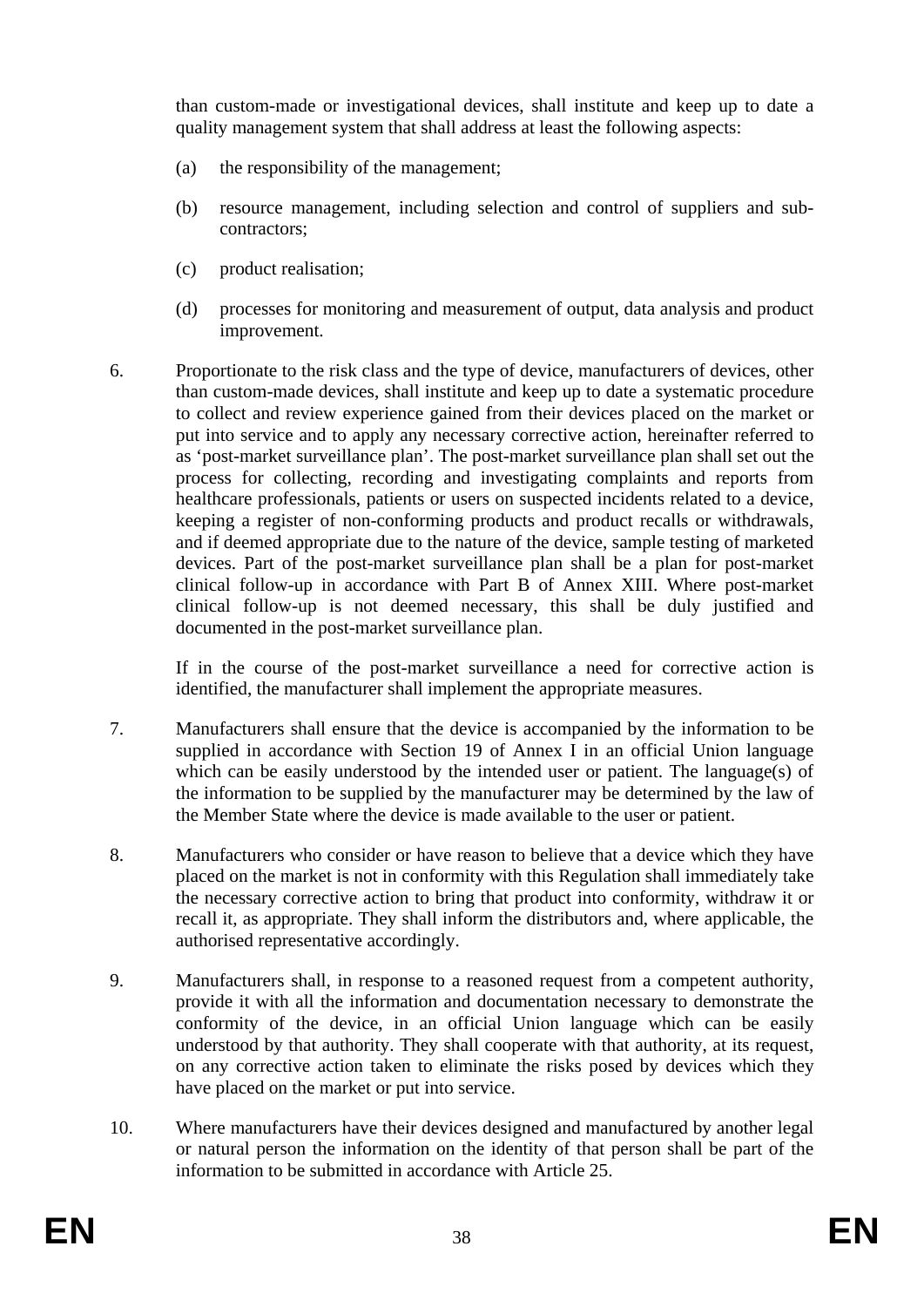## *Article 9 Authorised representative*

- 1. A manufacturer of a device that is placed on the Union market, or bears the CE marking without being placed on the Union market, who does not have a registered place of business in a Member State or does not carry out relevant activities at a registered place of business in a Member State, shall designate a single authorised representative.
- 2. The designation shall be valid only when accepted in writing by the authorised representative and shall be effective at least for all devices of the same generic device group.
- 3. The authorised representative shall perform the tasks specified in the mandate agreed between the manufacturer and the authorised representative.

The mandate shall allow and require the authorised representative to perform at least the following tasks in relation to the devices that it covers:

- (a) keep the technical documentation, the EU declaration of conformity and, if applicable, a copy of the relevant certificate including any supplement issued in accordance with Article 45 at the disposal of competent authorities for the period referred to in Article 8(4);
- (b) in response to a reasoned request from a competent authority, provide that competent authority with all the information and documentation necessary to demonstrate the conformity of a device;
- (c) cooperate with the competent authorities on any corrective action taken to eliminate the risks posed by devices;
- (d) immediately inform the manufacturer about complaints and reports from healthcare professionals, patients and users about suspected incidents related to a device for which they have been designated;
- (e) terminate the mandate if the manufacturer acts contrary to his obligations under this Regulation.

To allow the authorised representative to fulfil the tasks mentioned in this paragraph, the manufacturer shall at least ensure that the authorised representative has permanent immediate access to the necessary documentation in one of the official Union languages.

- 4. The mandate referred to in paragraph 3 shall not include the delegation of the manufacturer's obligations laid down in Article 8(1), (2), (5), (6), (7) and (8).
- 5. An authorised representative who terminates the mandate on the grounds referred to in point (e) of paragraph 3 shall immediately inform the competent authority of the Member State in which he is established and, where applicable, the notified body that was involved in the conformity assessment for the device of the termination of the mandate and the reasons therefor.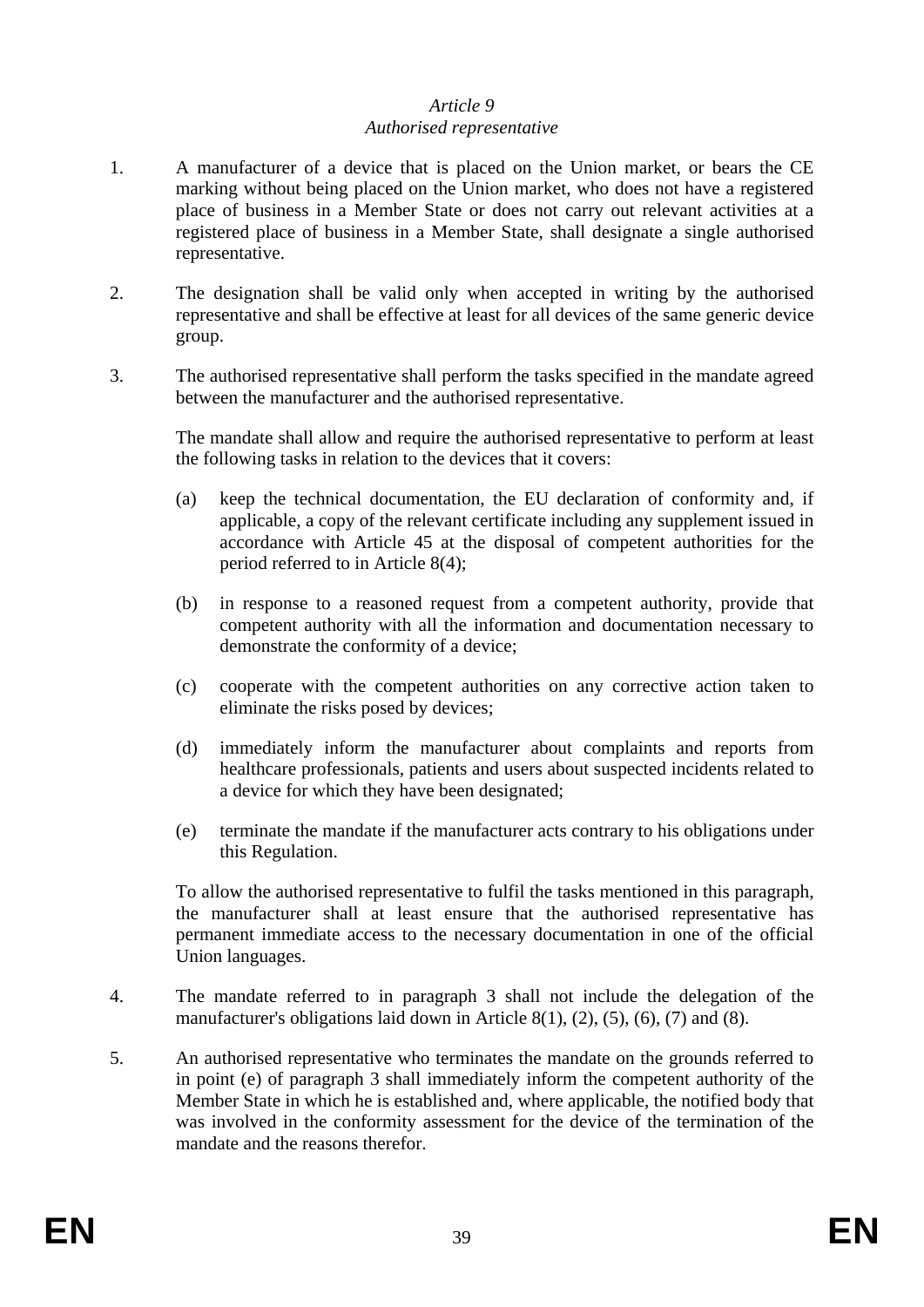6. Any reference in this Regulation to the competent authority of the Member State where the manufacturer has his registered place of business shall be understood as a reference to the competent authority of the Member State where the authorised representative, designated by a manufacturer referred to in paragraph 1, has his registered place of business.

#### *Article 10 Change of authorised representative*

The modalities of a change of authorised representative shall be clearly defined in an agreement between the manufacturer, the outgoing authorised representative and the incoming authorised representative. This agreement shall address at least the following aspects:

- (a) the date of termination of the mandate with the outgoing authorised representative and date of beginning of the mandate with the incoming authorised representative;
- (b) the date until which the outgoing authorised representative may be indicated in the information supplied by the manufacturer, including any promotional material;
- (c) the transfer of documents, including confidentiality aspects and property rights;
- (d) the obligation of the outgoing authorised representative after the end of the mandate to forward to the manufacturer or incoming authorised representative any complaints or reports from healthcare professionals, patients or users about suspected incidents related to a device for which he had been designated as authorised representative.

#### *Article 11 General obligations of importers*

- 1. Importers shall place on the Union market only devices that are in conformity with this Regulation.
- 2. Before placing a device on the market importers shall ensure the following:
	- (a) that the appropriate conformity assessment procedure has been carried out by the manufacturer;
	- (b) that an authorised representative in accordance with Article 9 has been designated by the manufacturer;
	- (c) that the EU declaration of conformity and the technical documentation has been drawn up by the manufacturer;
	- (d) that the device bears the required CE marking of conformity;
	- (e) that the device is labelled in accordance with this Regulation and accompanied by the required instructions for use and EU declaration of conformity;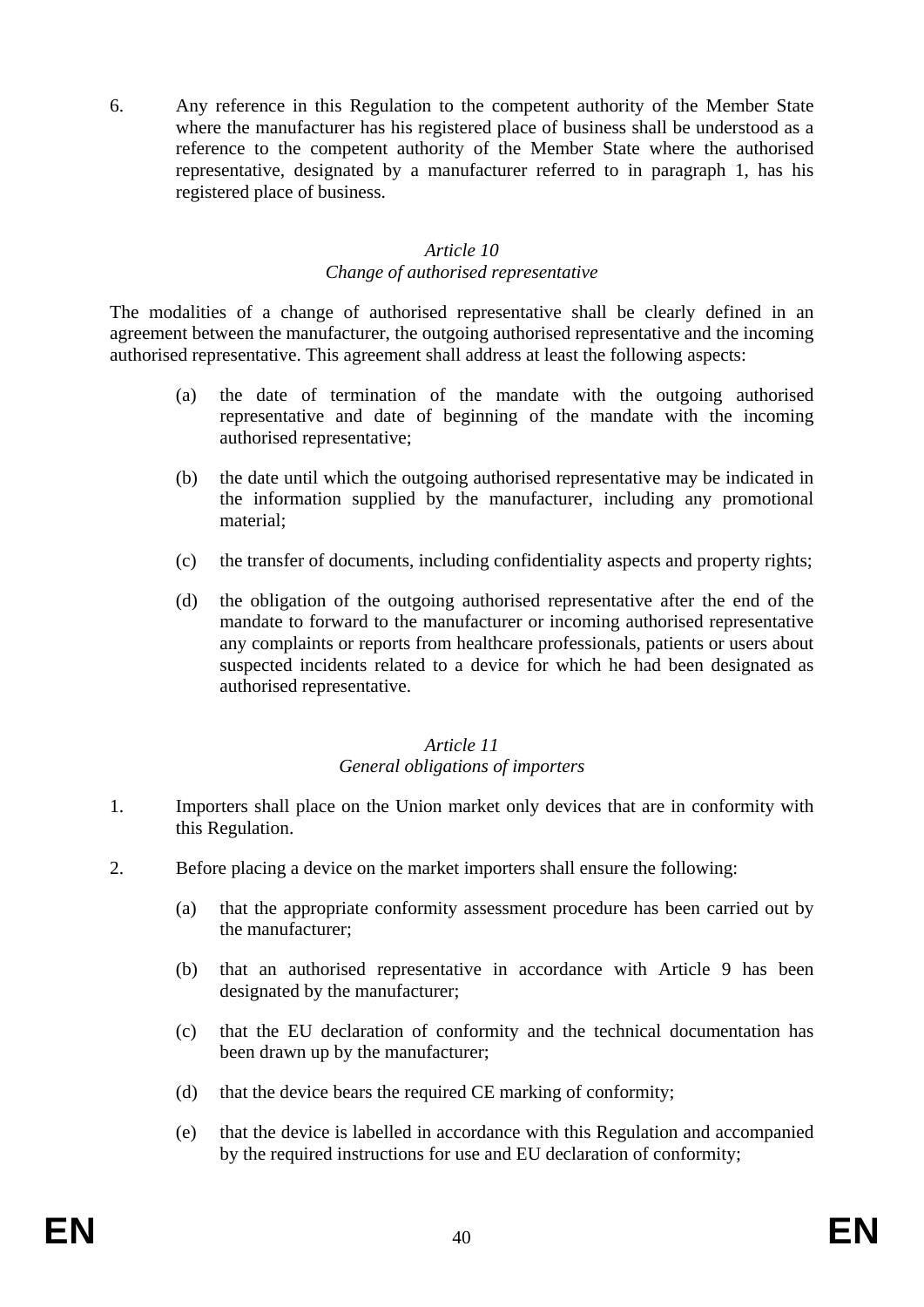(f) that, where applicable, a Unique Device Identification has been assigned by the manufacturer in accordance with Article 24.

Where an importer considers or has reason to believe that a device is not in conformity with the requirements of this Regulation, he shall not place the device on the market until it has been brought into conformity. Where the device presents a risk, the importer shall inform the manufacturer and his authorised representative to that effect, as well as the competent authority of the Member State in which he is established.

- 3. Importers shall indicate their name, registered trade name or registered trade mark and the address of their registered place of business at which they can be contacted and their location can be established on the device or on its packaging or in a document accompanying the device. They shall ensure that any additional label does not obscure any information on the label provided by the manufacturer.
- 4. Importers shall ensure that the device is registered in the electronic system in accordance with Article 25(2).
- 5. Importers shall ensure that, while a device is under their responsibility, storage or transport conditions do not jeopardise its compliance with the general safety and performance requirements set out in Annex I.
- 6. When deemed appropriate with regard to the risks presented by a device, importers shall, in order to protect the health and safety of patients and users, carry out sample testing of marketed products, investigate complaints and keep a register of complaints, of non-conforming products and of product recalls and withdrawals, and shall keep the manufacturer, authorised representative and distributors informed of such monitoring.
- 7. Importers who consider or have reason to believe that a device which they have placed on the market is not in conformity with this Regulation shall immediately inform the manufacturer and his authorised representative and, if appropriate, take the necessary corrective action to bring that device into conformity, withdraw or recall it. Where the device presents a risk, they shall also immediately inform the competent authorities of the Member States in which they made the device available and, if applicable, the notified body that issued a certificate in accordance with Article 45 for the device in question, giving details, in particular, of the noncompliance and of any corrective action taken.
- 8. Importers who have received complaints or reports from healthcare professionals, patients or users about suspected incidents related to a device which they have placed on the market shall immediately forward this information to the manufacturer and his authorised representative.
- 9. Importers shall, for the period referred to in Article 8(4), keep a copy of the EU declaration of conformity at the disposal of the market surveillance authorities and ensure that the technical documentation and, if applicable, a copy of the relevant certificate including any supplement, issued in accordance with Article 45, can be made available to those authorities, upon request. By written mandate, the importer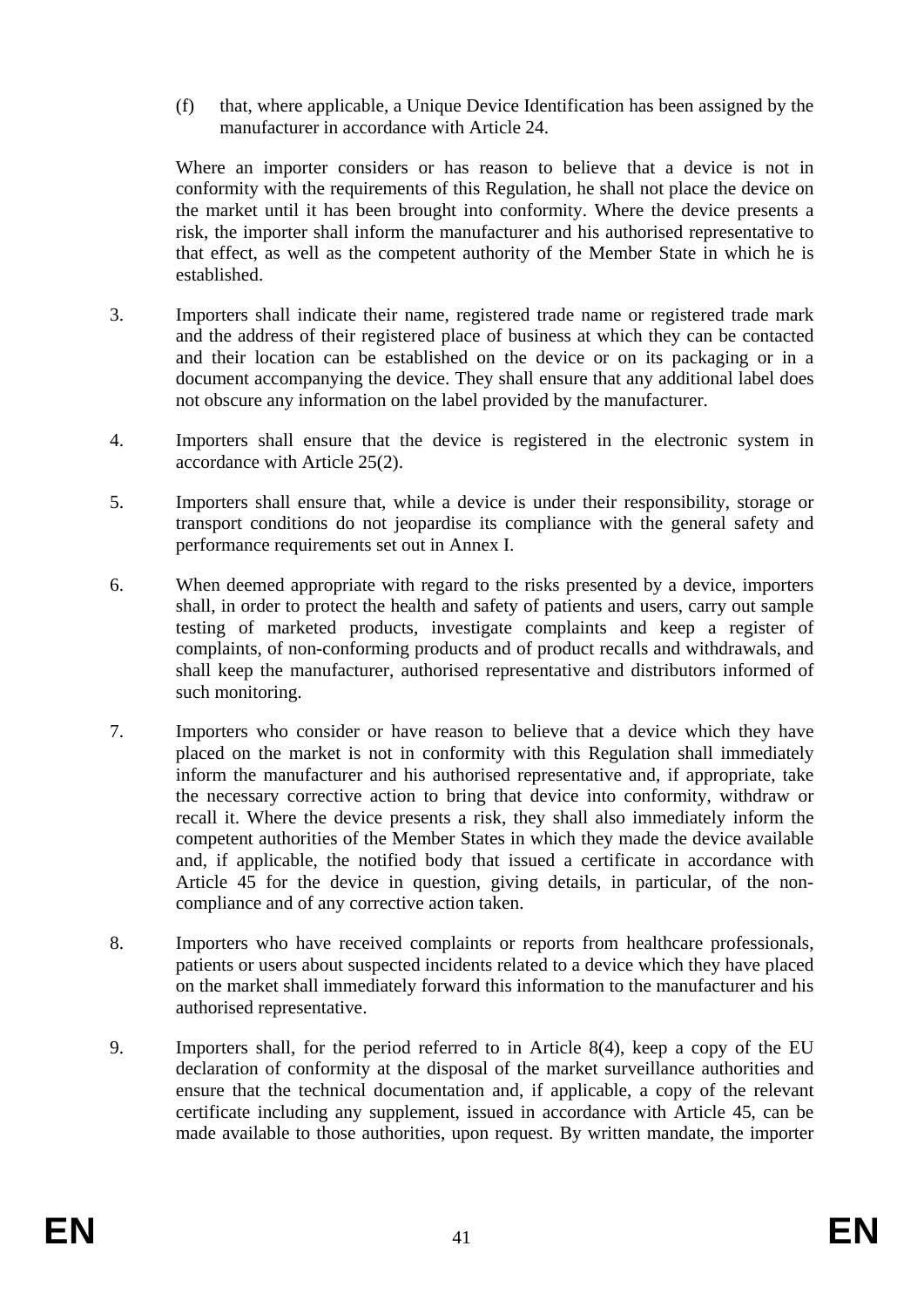and the authorised representative for the device in question may agree that this obligation is delegated to the authorised representative.

10. Importers shall, in response to a request from a competent national authority, provide it with all the information and documentation necessary to demonstrate the conformity of a product. This obligation shall be considered fulfilled when the authorised representative for the device in question provides the required information. Importers shall cooperate with a competent national authority, at its request, on any action taken to eliminate the risks posed by products which they have placed on the market.

## *Article 12 General obligations of distributors*

- 1. When making a device available on the market, distributors shall act with due care in relation to the requirements applicable.
- 2. Before making a device available on the market distributors shall verify that the following requirements are met:
	- (a) the product bears the required CE marking of conformity;
	- (b) the product is accompanied by the information to be supplied by the manufacturer in accordance with Article 8(7);
	- (c) the manufacturer and, where applicable, the importer have complied with the requirements set out in Article 24 and Article 11(3) respectively.

Where a distributor considers or has reason to believe that a device is not in conformity with the requirements of this Regulation, he shall not make the device available on the market until it has been brought into conformity. Where the device presents a risk, the distributor shall inform the manufacturer and, where applicable, his authorised representative and the importer to that effect, as well as the competent authority of the Member State in which he is established.

- 3. Distributors shall ensure that, while a device is under their responsibility, storage or transport conditions do not jeopardise its compliance with the general safety and performance requirements set out in Annex I.
- 4. Distributors who consider or have reason to believe that a device which they have made available on the market is not in conformity with this Regulation shall immediately inform the manufacturer and, where applicable, his authorised representative and the importer and make sure that the necessary corrective action to bring that device into conformity, withdraw or recall it, if appropriate, is taken. Where the device presents a risk, they shall also immediately inform the competent authorities of the Member States in which they made the device available, giving details, in particular, of the non-compliance and of any corrective action taken.
- 5. Distributors who have received complaints or reports from healthcare professionals, patients or users about suspected incidents related to a device they have made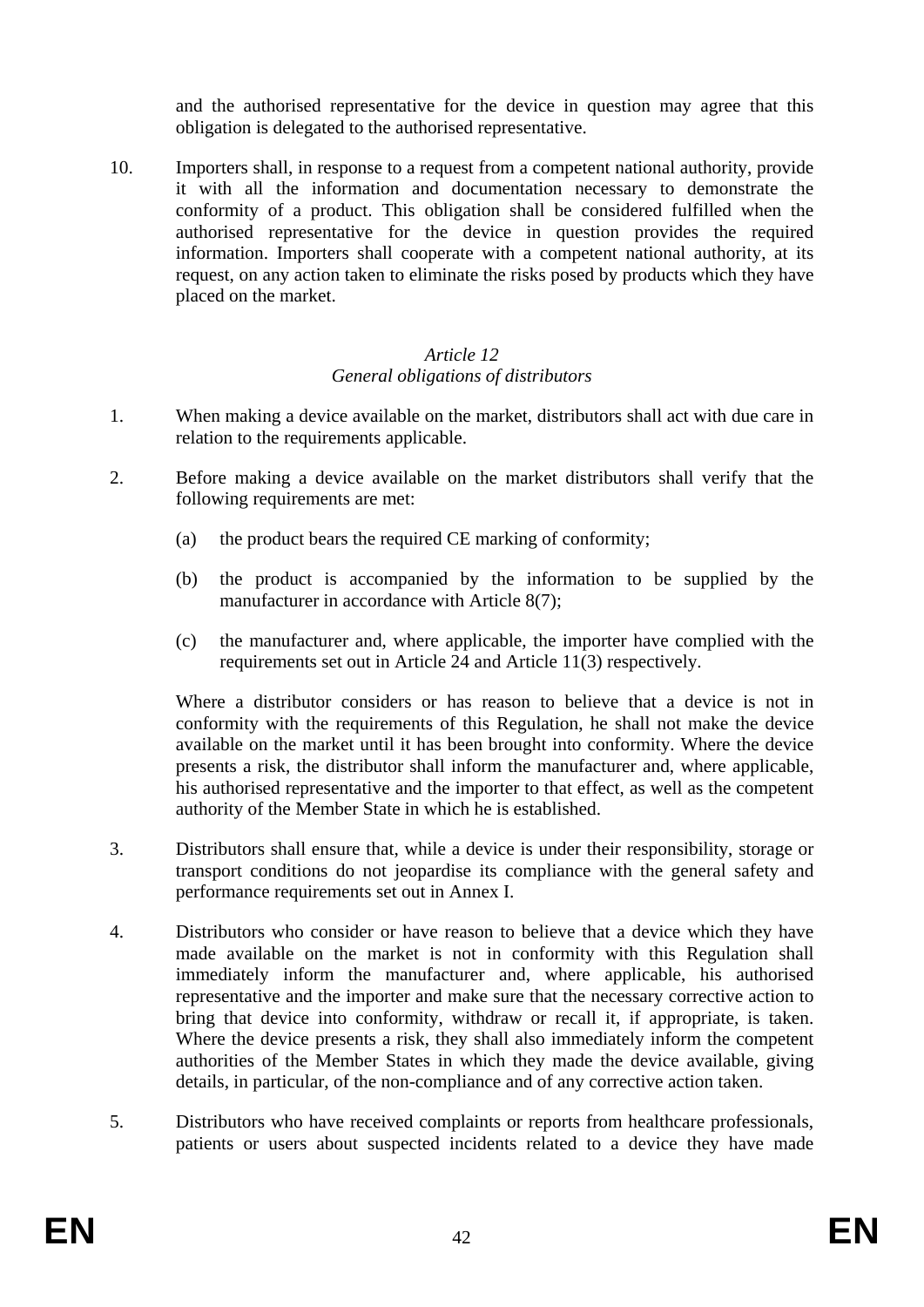available, shall immediately forward this information to the manufacturer and, where applicable, his authorised representative.

6. Distributors shall, in response to a request from a competent authority, provide it with all the information and documentation necessary to demonstrate the conformity of a device. This obligation shall be considered fulfilled when the authorised representative for the device in question, where applicable, provides the required information. Distributors shall cooperate with competent national authorities, at their request, on any action taken to eliminate the risks posed by devices which they have made available on the market.

## *Article 13 Person responsible for regulatory compliance*

- 1. Manufacturers shall have available within their organisation at least one qualified person who possesses expert knowledge in the field of medical devices. The expert knowledge shall be demonstrated by either of the following qualifications:
	- (a) a diploma, certificate or other evidence of formal qualification awarded on completion of a university degree or of an equivalent course of study, in natural sciences, medicine, pharmacy, engineering or another relevant discipline, and at least two years of professional experience in regulatory affairs or in quality management systems relating to medical devices;
	- (b) five years of professional experience in regulatory affairs or in quality management systems relating to medical devices.

Without prejudice to national provisions regarding professional qualifications, manufacturers of custom-made devices may demonstrate their expert knowledge referred to in the first subparagraph by at least two years of professional experience within the relevant field of manufacture.

This paragraph shall not apply to manufacturers of custom-made devices who are micro-enterprises as defined by Commission Recommendation  $2003/361/EC^{54}$ .

- 2. The qualified person shall at least be responsible for ensuring the following matters:
	- (a) that the conformity of the devices is appropriately assessed before a batch is released;
	- (b) that the technical documentation and the declaration of conformity are drawn up and kept up-to-date;
	- (c) that the reporting obligations in accordance with Articles 61 to 66 are fulfilled;
	- (d) in the case of investigational devices, that the statement referred to in point 4.1 of Chapter II of Annex XIV is issued.

1

<sup>54</sup> OJ L 124, 20.5.2003, p. 36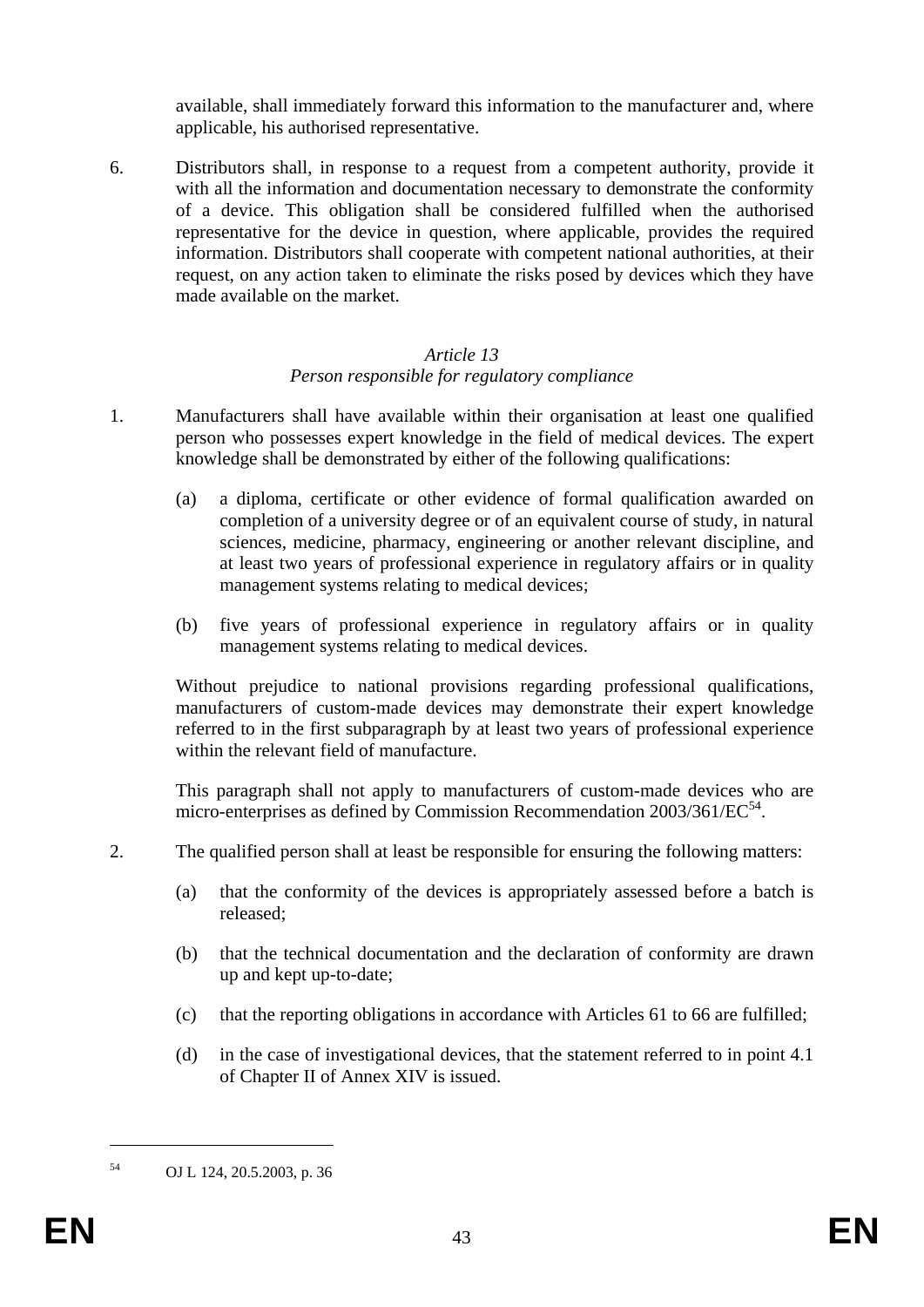- 3. The qualified person shall suffer no disadvantage within the manufacturer's organisation in relation to the proper fulfilment of his duties.
- 4. Authorised representatives shall have available within their organisation at least one qualified person who possesses expert knowledge regarding the regulatory requirements for medical devices in the Union. The expert knowledge shall be demonstrated by either of the following qualifications:
	- (a) a diploma, certificate or other evidence of formal qualification awarded on completion of a university degree or of an equivalent course of study, in law, natural sciences, medicine, pharmacy, engineering or another relevant discipline, and at least two years of professional experience in regulatory affairs or in quality management systems relating to medical devices;
	- (b) five years of professional experience in regulatory affairs or in quality management systems relating to medical devices.

### *Article 14*

## *Cases in which obligations of manufacturers apply to importers, distributors or other persons*

- 1. A distributor, importer or other natural or legal person shall assume the obligations incumbent on manufacturers if he does any of the following:
	- (a) makes available on the market a device under his name, registered trade name or registered trade mark;
	- (b) changes the intended purpose of a device already placed on the market or put into service;
	- (c) modifies a device already placed on the market or put into service in such a way that compliance with the applicable requirements may be affected.

The first subparagraph shall not apply to any person who, while not considered a manufacturer as defined in number (19) of Article 2(1), assembles or adapts a device already on the market to its intended purpose for an individual patient.

- 2. For the purposes of point (c) of paragraph 1, the following shall not be considered to be a modification of a device that could affect its compliance with the applicable requirements:
	- (a) provision, including translation, of the information supplied by the manufacturer in accordance with Section 19 of Annex I relating to a device already placed on the market and of further information which is necessary in order to market the product in the relevant Member State;
	- (b) changes to the outer packaging of a device already placed on the market, including a change of pack size, if the repackaging is necessary in order to market the product in the relevant Member State and if it is carried out in such conditions that the original condition of the device cannot be affected by it. In the case of devices placed on the market in sterile condition, it shall be presumed that the original condition of the device is adversely affected if the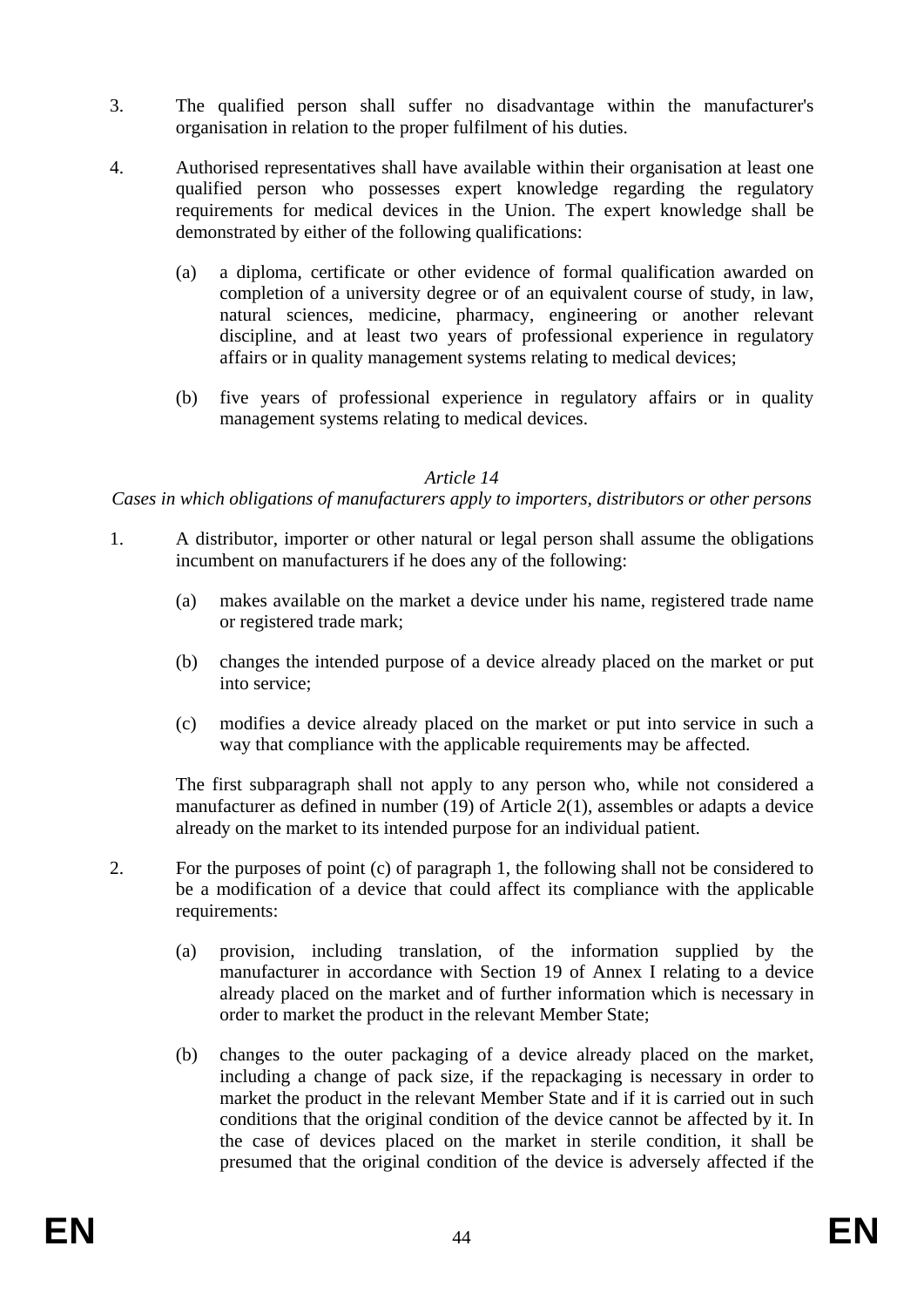package that shall ensure the sterile condition is opened, damaged or otherwise negatively affected by the repackaging.

3. A distributor or importer who carries out any of the activities mentioned in points (a) and (b) of paragraph 2 shall indicate the activity carried out together with his name, registered trade name or registered trade mark and the address at which he can be contacted and his location can be established on the device or, where that is not possible, on its packaging or in a document accompanying the device.

He shall ensure that he has in place a quality management system that includes procedures which ensure that the translation of information is accurate and up-todate, and that the activities mentioned in points (a) and (b) of paragraph 2 are performed by means and under conditions that preserve the original condition of the device and that the packaging of the repackaged device is not defective, of poor quality or untidy. Part of the quality management system shall be procedures ensuring that the distributor or importer is informed of any corrective action taken by the manufacturer in relation to the device in question in order to respond to safety issues or to bring it in conformity with this Regulation.

4. Prior to making the relabelled or repackaged device available, the distributor or importer referred to in paragraph 3 shall inform the manufacturer and the competent authority of the Member State where he plans to make the device available and, upon request, shall provide them with a sample or a mock-up of the relabelled or repackaged device, including any translated label and instructions for use. He shall submit to the competent authority a certificate, issued by a notified body referred to in Article 29, designated for the type of devices that are subject to activities mentioned in points (a) and (b) of paragraph 2, attesting that the quality management system complies with the requirements laid down in paragraph 3.

## *Article 15 Single-use devices and their reprocessing*

- 1. Any natural or legal person who reprocesses a single-use device to make it suitable for further use within the Union shall be considered to be the manufacturer of the reprocessed device and shall assume the obligations incumbent on manufacturers laid down in this Regulation.
- 2. Only single-use devices that have been placed on the Union market in accordance with this Regulation, or prior to [date of application of this Regulation] in accordance with Directive 90/385/EEC or Directive 93/42/EEC may be reprocessed.
- 3. In the case of reprocessing of single-use devices for critical use, only reprocessing that is considered safe according to the latest scientific evidence may be carried out.
- 4. The Commission, by means of implementing acts, shall establish and regularly update a list of categories or groups of single-use devices for critical use which may be reprocessed in accordance with paragraph 3. Those implementing acts shall be adopted in accordance with the examination procedure referred to in Article 88(3).
- 5. The name and address of the legal or natural person referred to in paragraph 1 and the other relevant information in accordance with Section 19 of Annex I shall be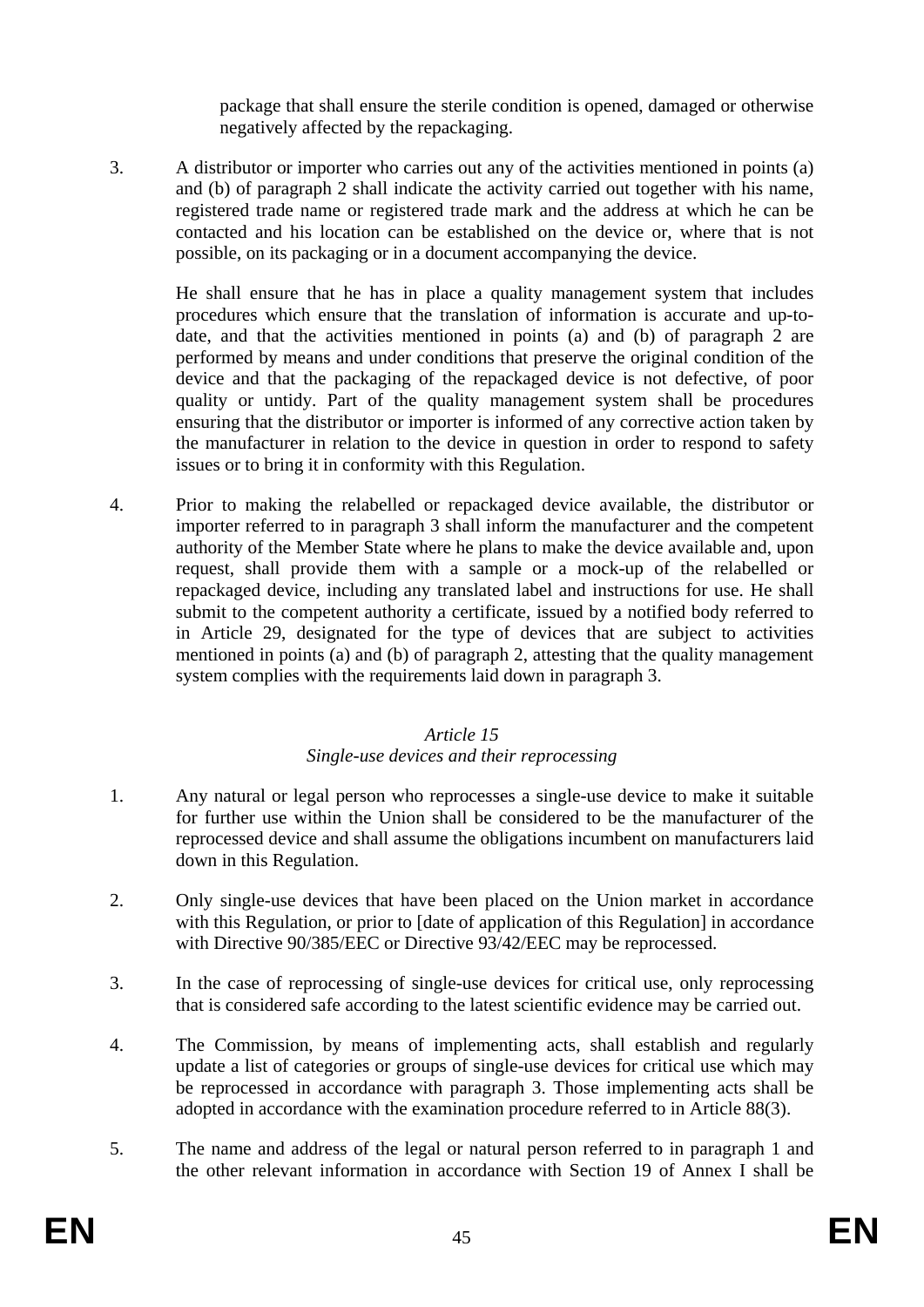indicated on the label and, where applicable, in the instructions for use of the reprocessed device.

The name and address of the manufacturer of the original single-use device shall no longer appear on the label, but shall be mentioned in the instructions for use of the reprocessed device.

- 6. A Member State may maintain or introduce national provisions prohibiting, within its territory, on grounds of protection of public health specific to that Member State the following:
	- (a) the reprocessing of single-use devices and the transfer of single-use devices to another Member State or to a third country with a view to their reprocessing;
	- (b) the making available of reprocessed single-use devices.

Member States shall notify the Commission and the other Member States of the national provisions and the grounds for introducing them. The Commission shall keep the information publicly available.

# *Article 16*

## *Implant card*

- 1. The manufacturer of an implantable device shall provide together with the device an implant card which shall be made available to the particular patient who has been implanted with the device.
- 2. This card shall contain the following:
	- (a) the information allowing identification of the device, including the Unique Device Identification;
	- (b) any warnings, precautions or measures to be taken by the patient or a healthcare professional with regard to reciprocal interference with reasonably foreseeable external influences or environmental conditions;
	- (c) any information about the expected lifetime of the device and any necessary follow-up.

The information shall be written in a way that is readily understood by a lay person.

#### *Article 17 EU declaration of conformity*

1. The EU declaration of conformity shall state that fulfilment of the requirements specified in this Regulation has been demonstrated. It shall be continuously updated. The minimum content of the EU declaration of conformity is set out in Annex III. It shall be translated into the official Union language or languages required by the Member State(s) in which the device is made available.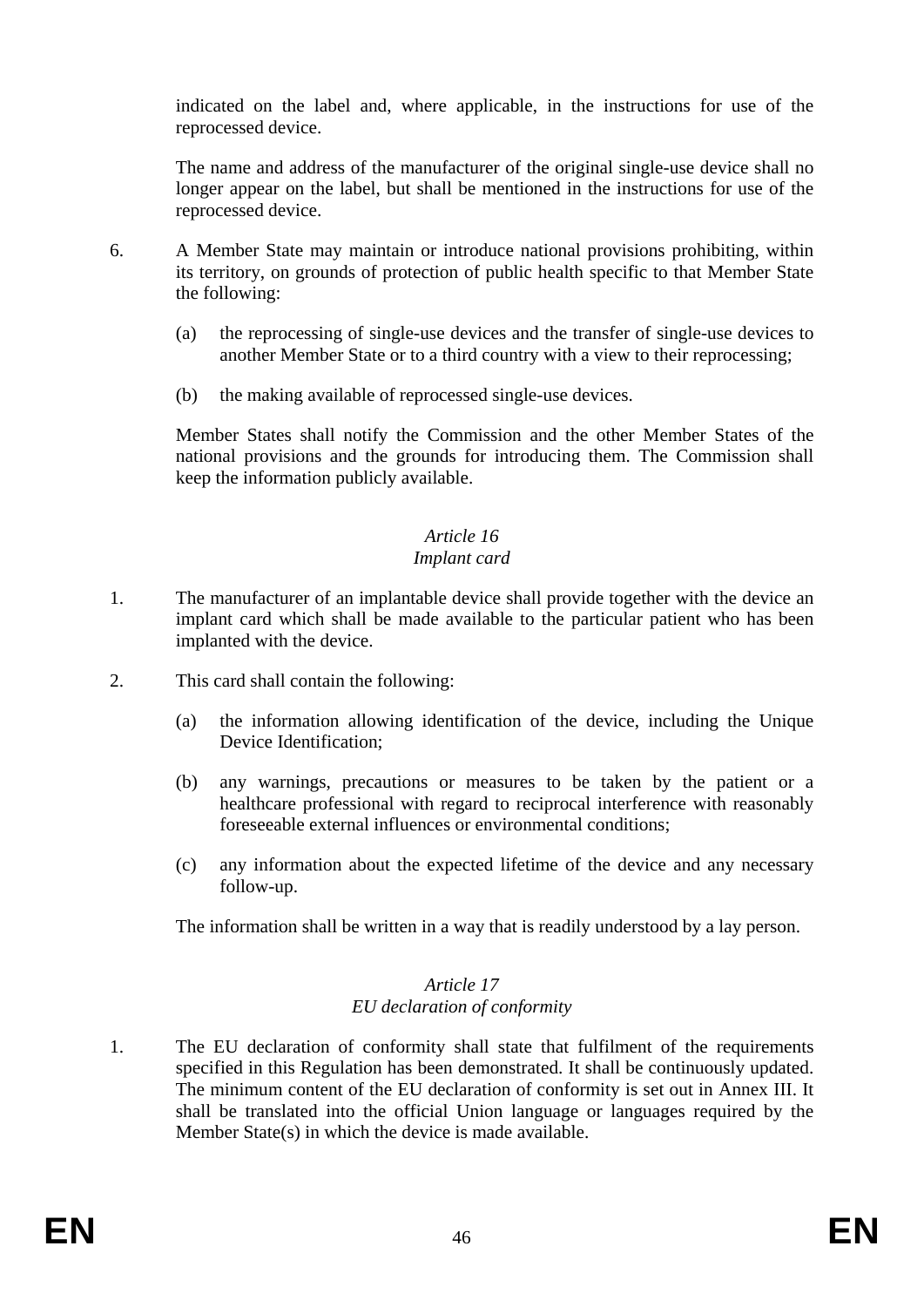- 2. Where, concerning aspects not covered by this Regulation, devices are subject to other Union legislation which also requires a declaration of conformity by the manufacturer that fulfilment of the requirements of that legislation has been demonstrated, a single EU declaration of conformity shall be drawn up in respect of all Union acts applicable to the device containing all information required for identification of the Union legislation to which the declaration relates.
- 3. By drawing up the EU declaration of conformity, the manufacturer shall assume responsibility for compliance with the requirements of this Regulation and all other Union legislation applicable to the device.
- 4. The Commission shall be empowered to adopt delegated acts in accordance with Article 89 amending or supplementing the minimum content of the EU declaration of conformity set out in Annex III in the light of technical progress.

## *Article 18 CE marking of conformity*

- 1. Devices, other than custom-made or investigational devices, considered to be in conformity with the requirements of this Regulation shall bear the CE marking of conformity, as presented in Annex IV.
- 2. The CE marking shall be subject to the general principles set out in Article 30 of Regulation (EC) No 765/2008.
- 3. The CE marking shall be affixed visibly, legibly and indelibly to the device or its sterile pack. Where that is not possible or not warranted on account of the nature of the device, it shall be affixed to the packaging. The CE marking shall also appear in the instructions for use and on the sales packaging where those are provided.
- 4. The CE marking shall be affixed before the device is placed on the market. It may be followed by a pictogram or any other mark indicating a special risk or use.
- 5. Where applicable, the CE marking shall be followed by the identification number of the notified body responsible for the conformity assessment procedures set out in Article 42. The identification number shall also be indicated in any promotional material which mentions that a device fulfils the legal requirements for CE marking.
- 6. Where devices are subject to other Union legislation concerning other aspects which also provide for the affixing of the CE marking, the CE marking shall indicate that the devices also fulfil the provisions of the other legislation.

## *Article 19 Devices for special purposes*

- 1. Member States shall not create any obstacle to the following devices:
	- (a) investigational devices which are supplied to a doctor of medicine, a dental practitioner or an authorised person for the purpose of clinical investigation if they meet the conditions laid down in Articles 50 to 60 and in Annex XIV;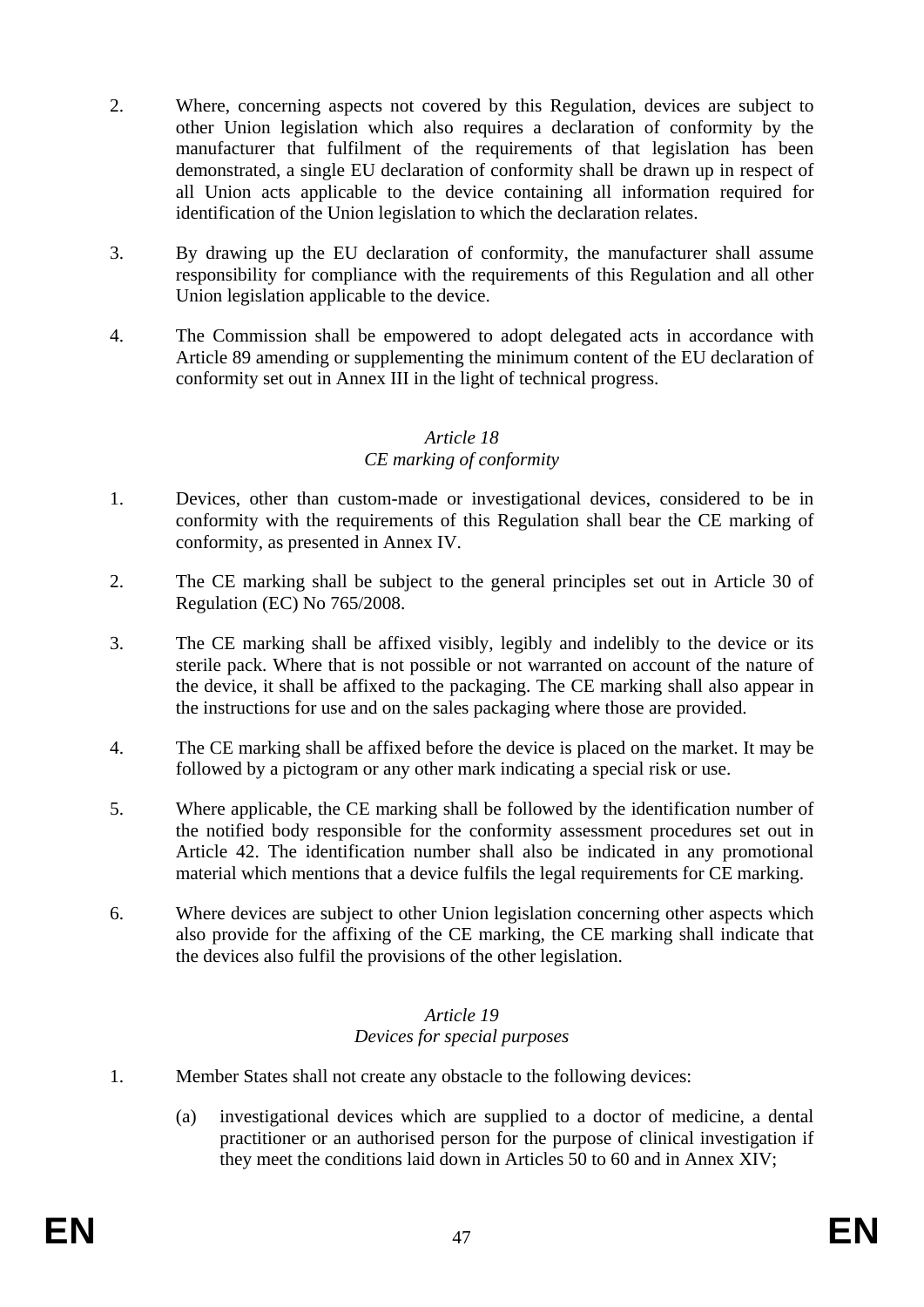(b) custom-made devices which are made available on the market if they comply with Article 42(7) and Annex XI.

Those devices shall not bear the CE marking, with the exception of the devices referred to in Article 54.

2. Custom-made devices shall be accompanied by the statement referred to in Annex XI which shall be made available to the particular patient or user identified by name, an acronym or a numerical code.

Member States may require that the manufacturer of a custom-made device submit to the competent authority a list of such devices which have been made available in their territory.

3. At trade fairs, exhibitions, demonstrations or similar events, Member States shall not create any obstacle to the showing of devices which do not comply with this Regulation, provided a visible sign clearly indicates that such devices are intended for presentation or demonstration purposes only and cannot be made available until they have been made to comply with this Regulation.

## *Article 20 Systems and procedure packs*

- 1. Any natural or legal person shall draw up a statement referred to in paragraph 2 if he puts devices bearing the CE marking together with the following other devices or products, in accordance with the intended purpose of the devices or other products and within the limits of use specified by their manufacturers, in order to place them on the market as a system or procedure pack:
	- other devices bearing the CE marking;
	- *in vitro* diagnostic medical devices bearing the CE marking in conformity with Regulation (EU) […/…];
	- other products which are in conformity with the legislation applicable to those products.
- 2. In the statement, the person referred to in paragraph 1 shall declare the following:
	- (a) that he verified the mutual compatibility of the devices and, if applicable other products, in accordance with the manufacturers' instructions and has carried out his operations in accordance with those instructions;
	- (b) that he packaged the system or procedure pack and supplied relevant information to users incorporating the information to be supplied by the manufacturers of the devices or other products which have been put together;
	- (c) that the activity of putting devices and, if applicable, other products together as a system or procedure pack was subject to appropriate methods of internal monitoring, verification and validation.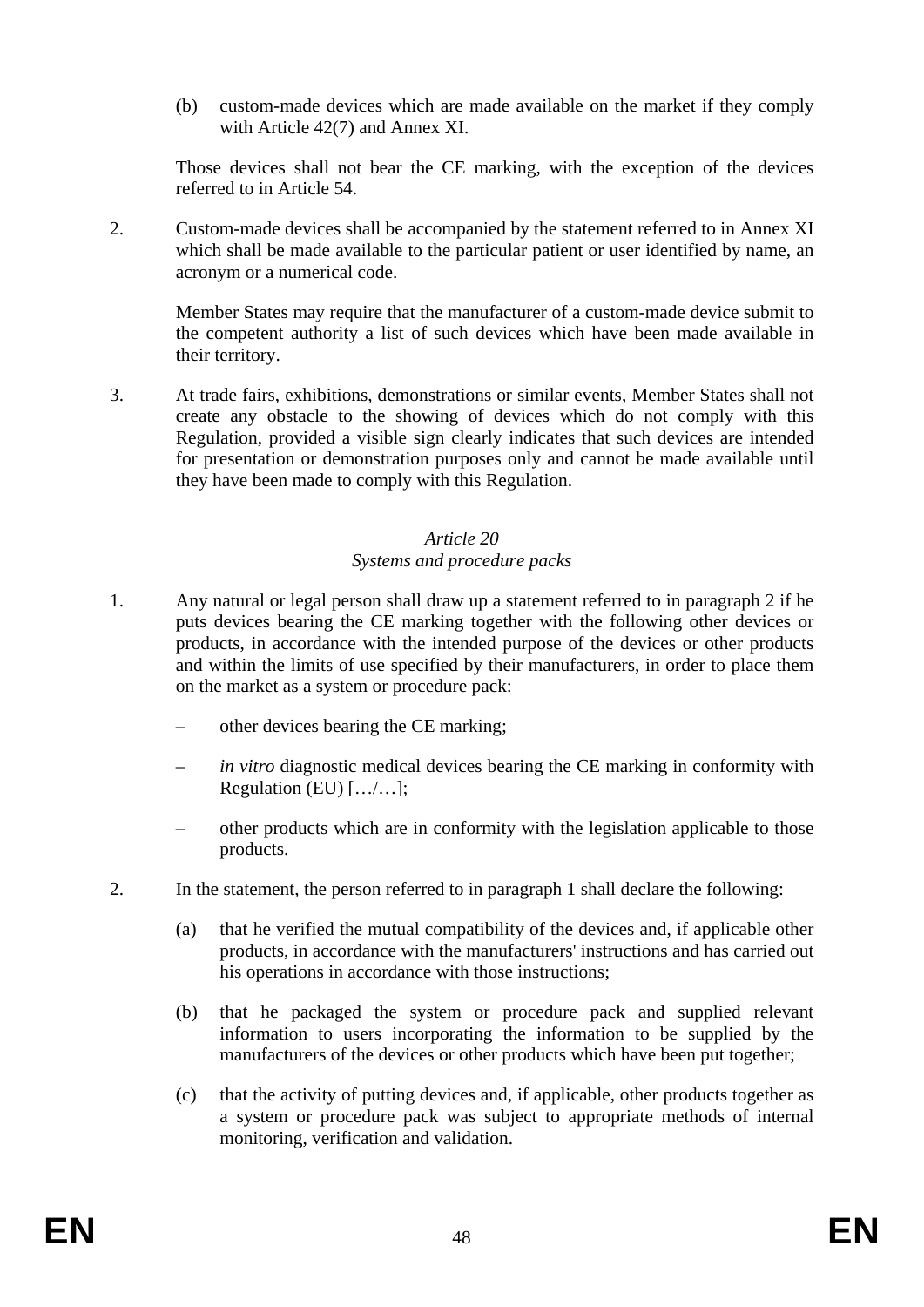- 3. Any natural or legal person who sterilises systems or procedure packs referred to in paragraph 1 for the purpose of placing them on the market shall, at his choice, follow one of the procedures referred to in Annex VIII or in Part A of Annex X. The application of those Annexes and the involvement of the notified body shall be limited to the aspects of the procedure relating to ensuring sterility until the sterile package is opened or damaged. The person shall draw up a statement declaring that sterilisation has been carried out in accordance with the manufacturer's instructions.
- 4. Where the system or procedure pack incorporate devices which do not bear the CE marking or where the chosen combination of devices is not compatible in view of their original intended purpose, the system or procedure pack shall be treated as a device in its own right and shall be subjected to the relevant conformity assessment procedure pursuant to Article 42.
- 5. The systems or procedure packs referred to in paragraph 1 shall not themselves bear an additional CE marking but they shall bear the name, registered trade name or registered trade mark of the person referred to in paragraph 1 as well as the address at which he can be contacted and his location can be established. Systems or procedure packs shall be accompanied by the information referred to in Section 19 of Annex I. The statement referred to in paragraph 2 of this Article shall be kept at the disposal of the competent authorities, after the system or procedure pack has been put together, for the period that is applicable to the devices put together in accordance with Article 8(4). Where these periods differ, the longest period shall apply.

## *Article 21 Parts and components*

- 1. Any natural or legal person who makes available on the market an article intended specifically to replace an identical or similar integral part or component of a device that is defective or worn in order to maintain or re-establish the function of the device without significantly changing its performance or safety characteristics, shall ensure that the article does not adversely affect the safety and performance of the device. Substantiating evidence shall be kept available to the competent authorities of the Member States.
- 2. An article that is intended specifically to replace a part or component of a device and that significantly changes the performance or safety characteristics of the device shall be considered a device.

## *Article 22*

## *Free movement*

Member States shall not refuse, prohibit or restrict the making available or putting into service within their territory of devices which comply with the requirements of this Regulation.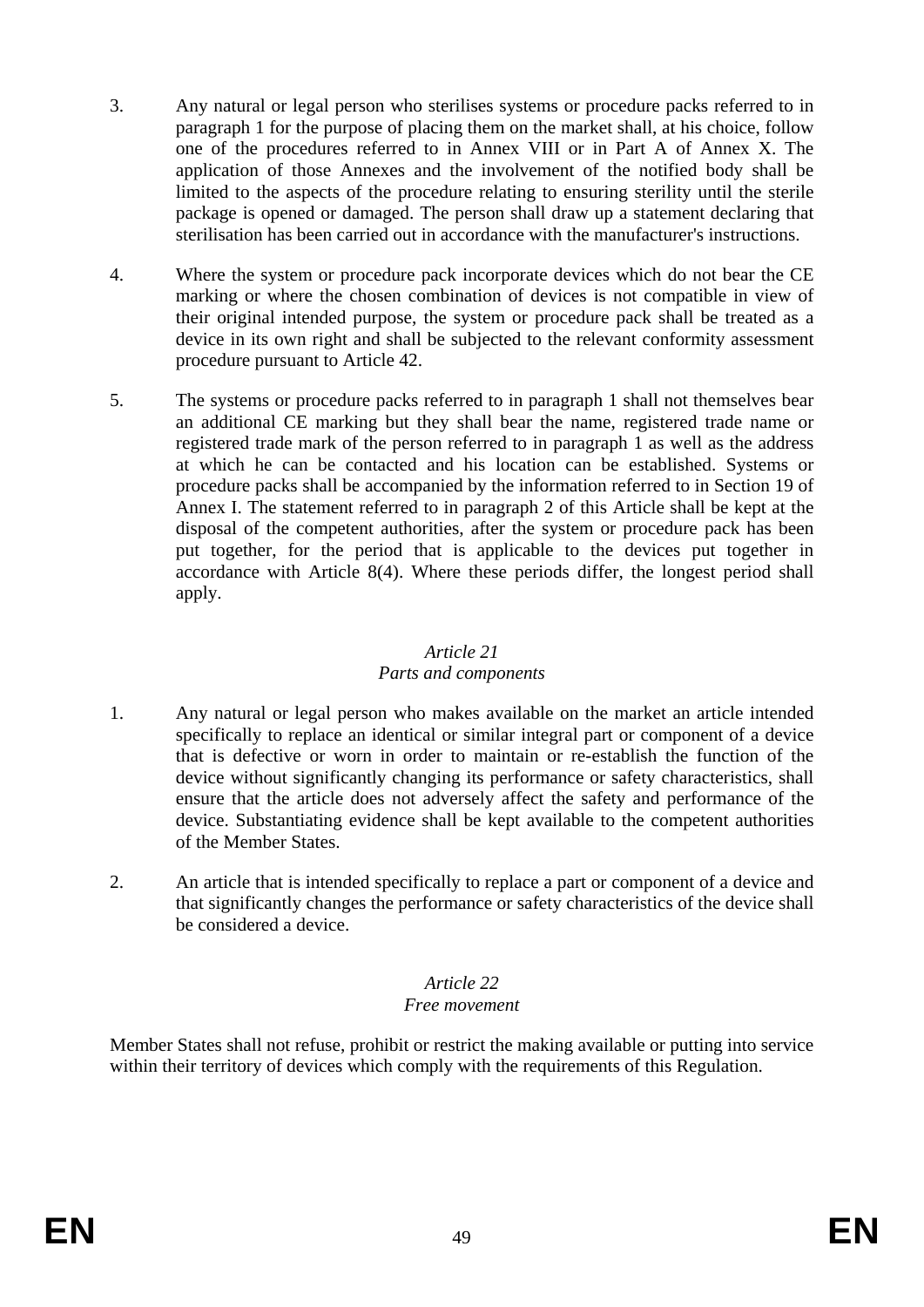## **Chapter III**

## **Identification and traceability of devices, registration of devices and of economic operators, summary of safety and clinical performance, European databank on medical devices**

## *Article 23 Identification within the supply chain*

For devices, other than custom-made or investigational devices, economic operators shall be able to identify the following, for the period referred to in Article 8(4):

- (a) any economic operator to whom they have supplied a device;
- (b) any economic operator who has supplied them with a device;
- (c) any health institution or healthcare professional to whom they have supplied a device.

Upon request, they shall inform the competent authorities thereof.

## *Article 24 Unique Device Identification system*

- 1. For devices, other than custom-made and investigational devices, a system for Unique Device Identification shall be put in place in the Union. The UDI system shall allow the identification and traceability of devices and shall consist of the following:
	- (a) production of a UDI that comprises the following:
		- (i) a device identifier specific to a manufacturer and a device model, providing access to the information laid down in Part B of Annex V;
		- (ii) a production identifier that identifies data related to the unit of device production;
	- (b) placement of the UDI on the label of the device;
	- (c) storage of the UDI by the economic operators and the health institutions through electronic means;
	- (d) establishment of an electronic system on UDI.
- 2. The Commission shall designate one or several entities that operate a system for assignment of UDIs pursuant to this Regulation and that satisfy all of the following criteria:
	- (a) the entity is an organisation with legal personality;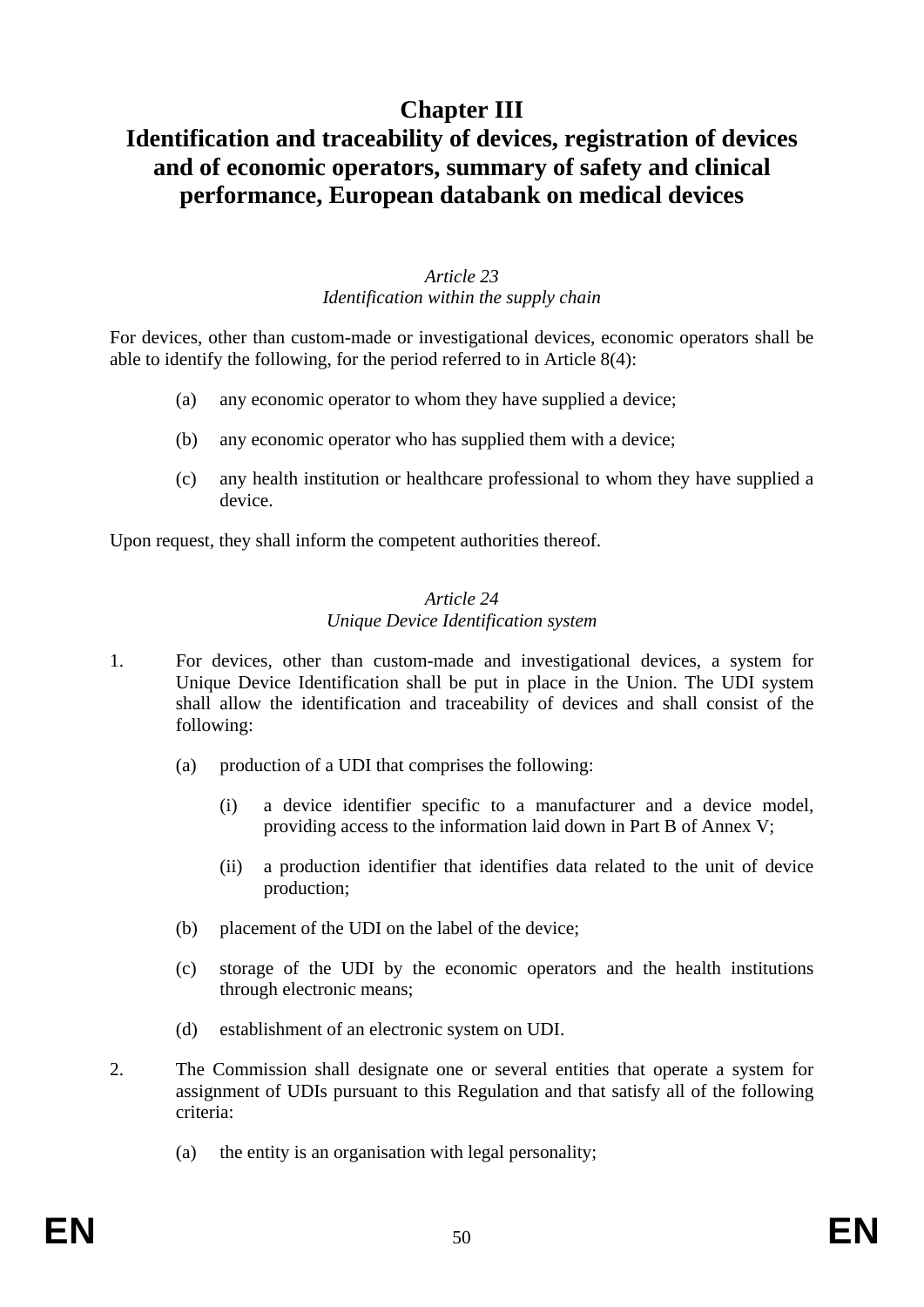- (b) its system for the assignment of UDIs is adequate to identify a device through its distribution and use in accordance with the requirements of this Regulation;
- (c) its system for the assignment of UDIs conforms to the relevant international standards;
- (d) the entity gives access to its system for the assignment of UDIs to all interested users according to a set of predetermined and transparent terms and conditions;
- (e) the entity undertakes the following:
	- (i) to operate its system for the assignment of UDIs for the period to be determined in the designation which shall at least be three years after its designation;
	- (ii) to make available to the Commission and to the Member States, upon request, information concerning its system for the assignment of UDIs and concerning manufacturers that place an UDI on the label of their device in accordance with the entity's system;
	- (iii) to remain in compliance with the criteria for designation and the terms of designation during the period for which it is designated.
- 3. Before placing a device on the market, the manufacturer shall assign to the device a UDI provided by an entity designated by the Commission in accordance with paragraph 2, if that device belongs to the devices, categories or groups of devices determined by a measure referred to in point (a) of paragraph 7.
- 4. The UDI shall be placed on the label of the device, in accordance with the conditions laid down by a measure referred to in point (c) of paragraph 7. It shall be used for reporting serious incidents and field safety corrective actions in accordance with Article 61 and shall be included in the implant card referred to in Article 16. The device identifier shall appear on the EU declaration of conformity referred to in Article 17 and in the technical documentation referred to in Annex II.
- 5. Economic operators and health institutions shall store and keep, by electronic means, the device identifier and the production identifier of the devices which they have supplied or they have been supplied with, if they belong to the devices, categories or groups of devices determined by a measure referred to in point (a) of paragraph 7.
- 6. The Commission, in cooperation with the Member States, shall set up and manage an electronic system on UDI to collate and process the information mentioned in Part B of Annex V. This information shall be accessible to the public.
- 7. The Commission shall be empowered to adopt delegated acts in accordance with Article 89:
	- (a) determining the devices, categories or groups of devices whose identification shall be based on the UDI system as set out in paragraphs 1 to 6, and the timelines for implementing this. Following a risk-based approach, implementation of the UDI system shall be gradual, starting with devices falling in the highest risk class;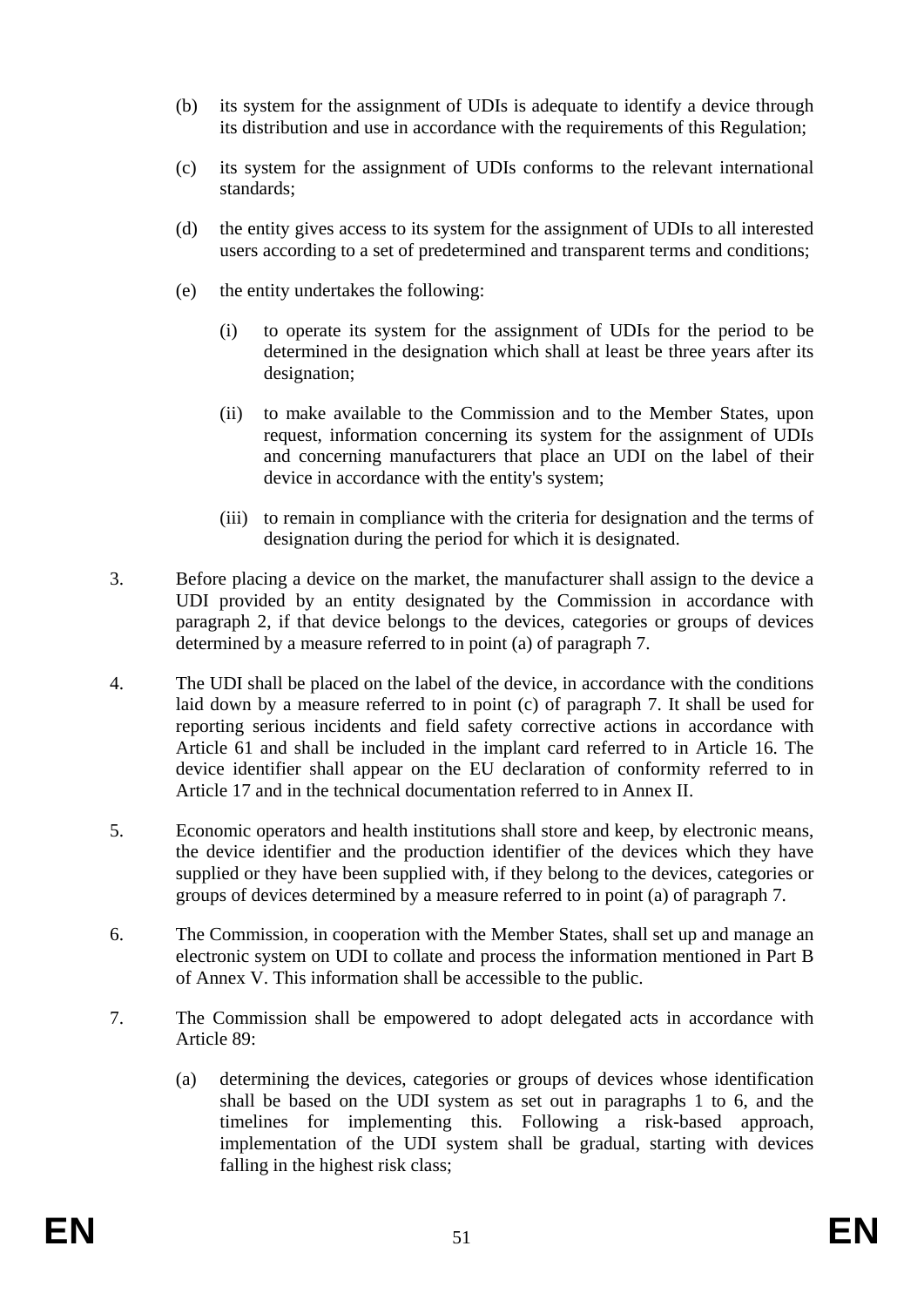- (b) specifying the data to be included in the production identifier which, following a risk based approach, may vary depending on the risk class of the device;
- (c) defining the obligations of economic operators, of health institutions and of professional users, in particular regarding allocation of the numeric or alphanumeric characters, placement of the UDI on the label, storage of information in the electronic system on UDI and use of the UDI in documentation and reporting related to the device provided for in this Regulation;
- (d) amending or supplementing the list of information set out in Part B of Annex V in the light of technical progress.
- 8. When adopting the measures referred to in paragraph 7, the Commission shall take into account the following:
	- (a) the protection of personal data;
	- (b) the legitimate interest in protecting commercially sensitive information;
	- (c) the risk-based approach;
	- (d) the cost-effectiveness of the measures;
	- (e) the convergence of UDI systems developed at international level.

### *Article 25*

### *Electronic system on registration of devices and economic operators*

- 1. The Commission, in collaboration with the Member States, shall set up and manage an electronic system to collate and process information that is necessary and proportionate to describe and identify the device and to identify the manufacturer and, where applicable, the authorised representative and the importer. The details regarding the information to be submitted by the economic operators are laid down in Part A of Annex V.
- 2. Before a device, other than a custom-made or investigational device, is placed on the market the manufacturer or his authorised representative shall submit to the electronic system the information referred to in paragraph 1.
- 3. Within one week after placing a device, other than a custom-made or investigational device, on the market, importers shall submit to the electronic system the information referred to in paragraph 1.
- 4. Within one week of any change occurring in relation to the information referred to in paragraph 1, the relevant economic operator shall update the data in the electronic system.
- 5. Not later than two years after submission of the information in accordance with paragraphs 2 and 3, and then every second year, the relevant economic operator shall confirm the accuracy of the data. In the event of failure to confirm within six months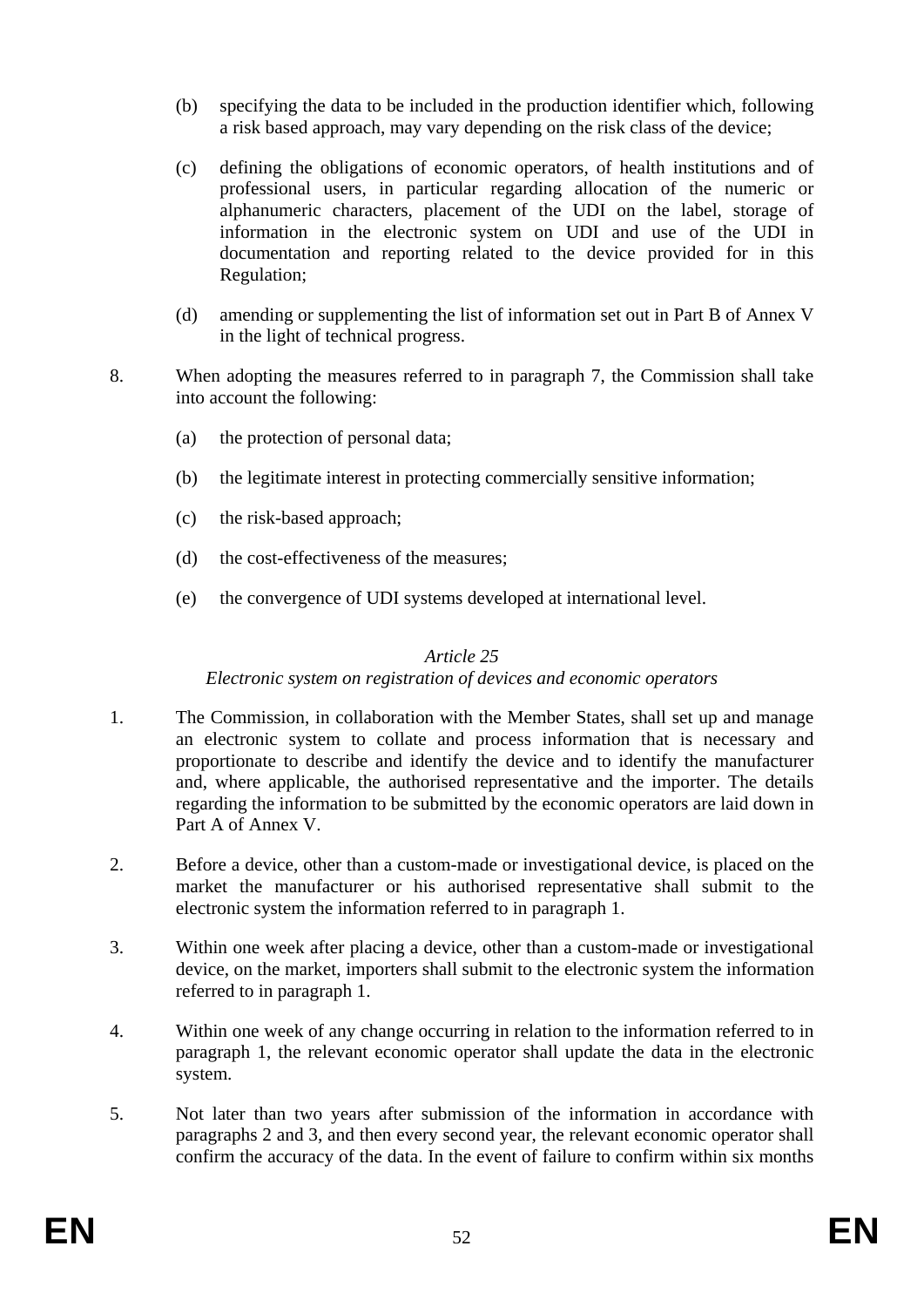of the due date, any Member State may take measures to suspend or otherwise restrict the making available of the device in question within its territory until the obligation referred to in this paragraph is complied with.

- 6. The data contained in the electronic system shall be accessible to the public.
- 7. The Commission shall be empowered to adopt delegated acts in accordance with Article 89 amending the list of information to be submitted as set out in Part A of Annex V in the light of technical progress.

### *Article 26 Summary of safety and clinical performance*

- 1. In the case of devices classified as class III and implantable devices, other than custom-made or investigational devices, the manufacturer shall draw up a summary of safety and clinical performance. It shall be written in a way that is clear to the intended user. The draft of this summary shall be part of the documentation to be submitted to the notified body involved in the conformity assessment in accordance with Article 42 and shall be validated by that body.
- 2. The Commission may, by means of implementing acts, set out the form and the presentation of the data elements to be included in the summary of safety and clinical performance. Those implementing acts shall be adopted in accordance with the advisory procedure referred to in Article 88(2).

## *Article 27*

### *European databank*

- 1. The Commission shall develop and manage the European databank on medical devices (Eudamed) for the following purposes:
	- (a) to enable the public to be adequately informed about devices placed on the market, about the corresponding certificates issued by notified bodies and about the relevant economic operators;
	- (b) to enable traceability of devices within the internal market;
	- (c) to enable the public to be adequately informed about clinical investigations and to enable sponsors of clinical investigations to be conducted in more than one Member State to comply with information obligations under Articles 50 to 60;
	- (d) to enable manufacturers to comply with information obligations under Articles 61 to 66;
	- (e) to enable the competent authorities of the Member States and the Commission to carry out their tasks relating to this Regulation on a well informed basis and to enhance the cooperation between them.
- 2. Eudamed shall include the following as integral parts: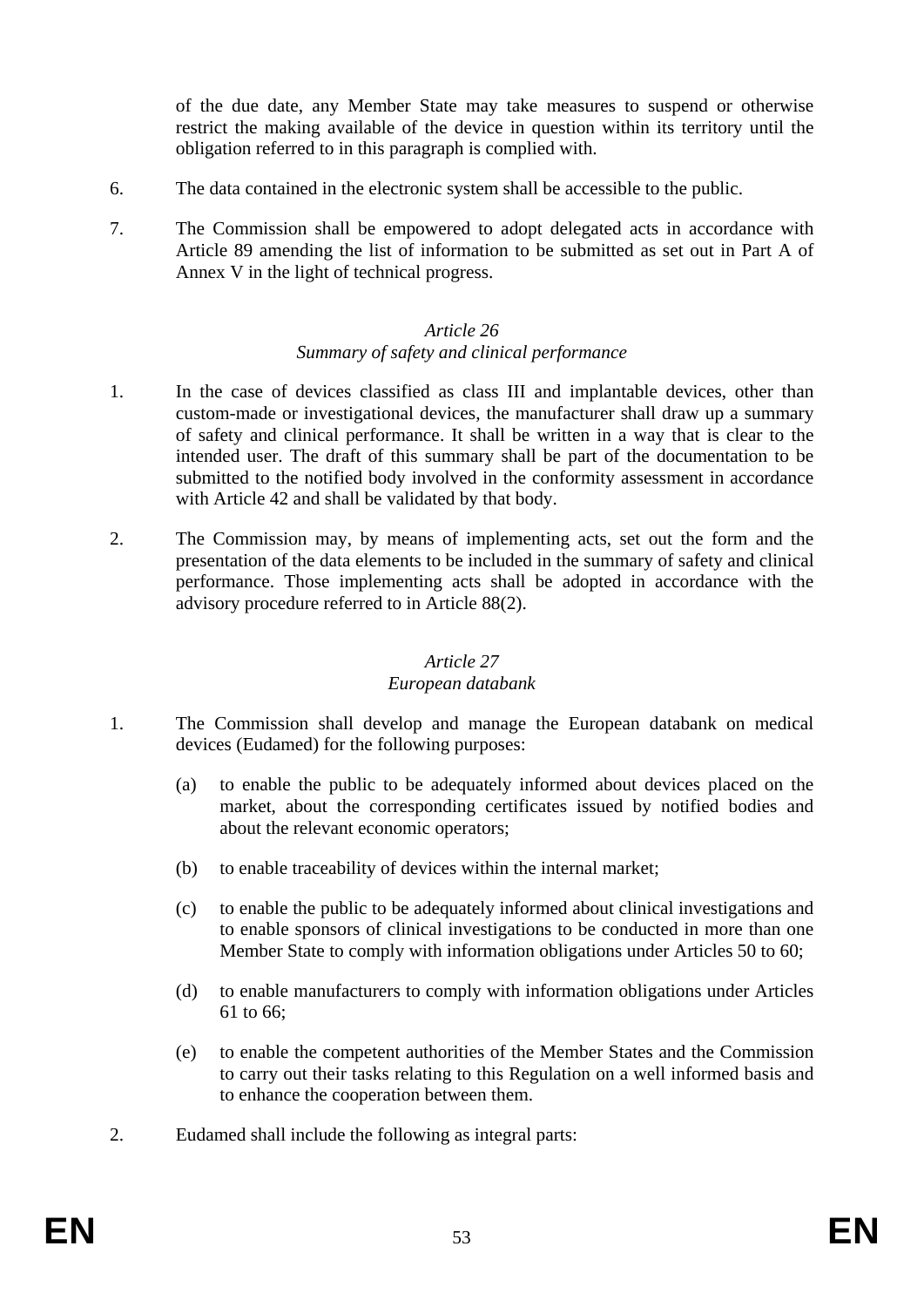- (a) the electronic system on UDI referred to in Article 24;
- (b) the electronic system on registration of devices and economic operators referred to in Article 25;
- (c) the electronic system on information on certificates referred to in Article 45(4);
- (d) the electronic system on clinical investigations referred to in Article 53,
- (e) the electronic system on vigilance referred to in Article 62;
- (f) the electronic system on market surveillance referred to in Article 68.
- 3. The data shall be entered into Eudamed by the Member States, notified bodies, economic operators and sponsors as specified in the provisions concerning the electronic systems referred to in paragraph 2.
- 4. All the information collated and processed by Eudamed shall be accessible to the Member States and to the Commission. The information shall be accessible to notified bodies, economic operators, sponsors and the public to the extent defined in the provisions referred to in paragraph 2.
- 5. Eudamed shall contain personal data only insofar as this is necessary for the electronic systems referred to in paragraph 2 to collate and process the information in accordance with this Regulation. Personal data shall be kept in a form which permits identification of the data subjects for no longer than the periods referred to in Article 8(4).
- 6. The Commission and the Member States shall ensure that the data subjects may effectively exercise their rights to information, to access, to rectify and to object in accordance with Regulation (EC) No 45/2001 and Directive 95/46/EC, respectively. They shall ensure that the data subjects may effectively exercise the right of access to data relating to them, and the right to have inaccurate or incomplete data corrected and erased. Within their respective responsibilities, the Commission and the Member States shall ensure that inaccurate and unlawfully processed data is deleted, in accordance with the applicable legislation. Corrections and deletions shall be carried out as soon as possible, but no later than within 60 days after a request is made by a data subject.
- 7. The Commission shall, by means of implementing acts, lay down the modalities necessary for the development and management of Eudamed. Those implementing acts shall be adopted in accordance with the examination procedure referred to in Article 88(3).
- 8. In relation to its responsibilities under this Article and the processing of personal data involved therein, the Commission shall be considered controller of Eudamed and its electronic systems.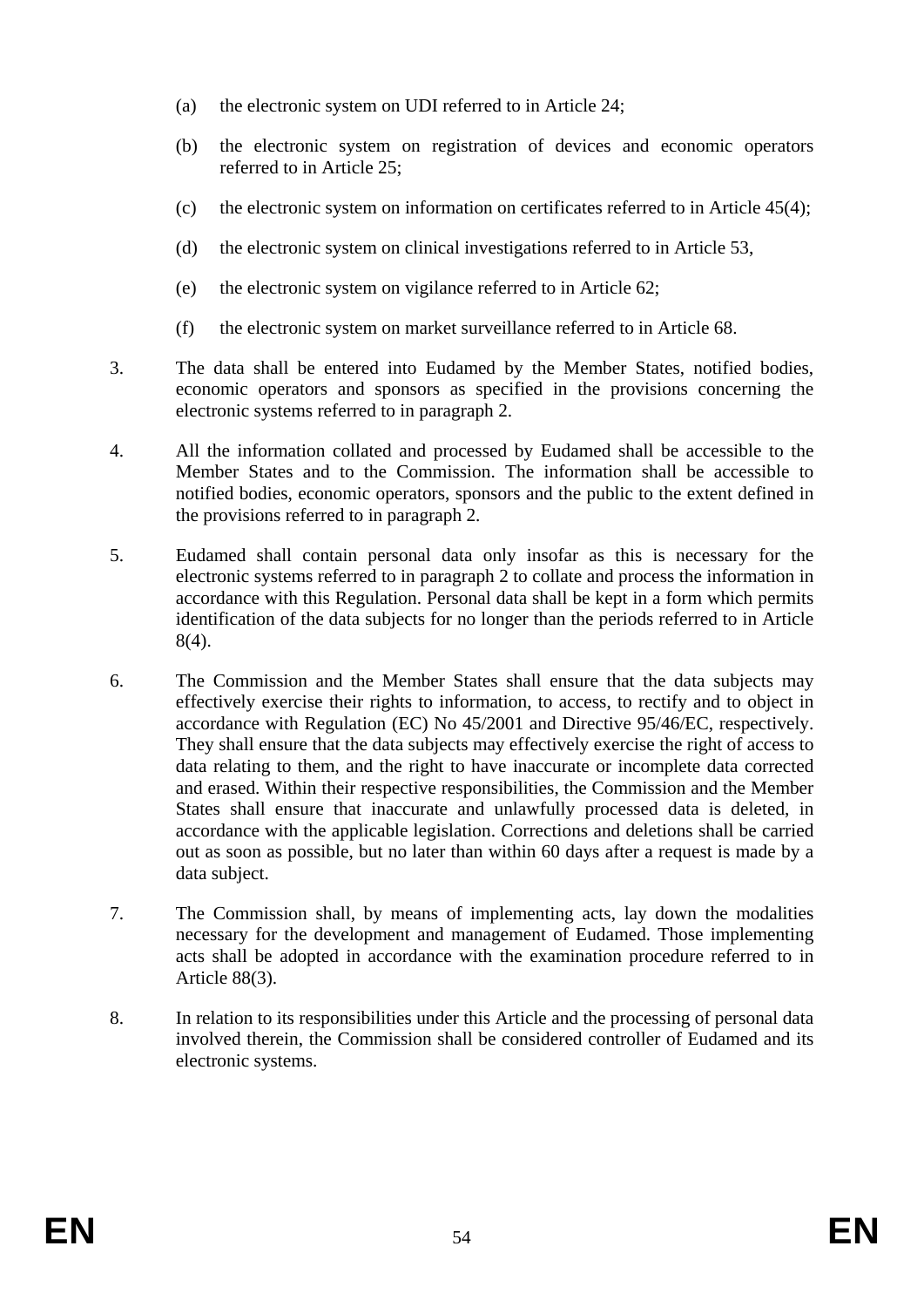## **Chapter IV Notified bodies**

#### *Article 28*

## *National authorities responsible for notified bodies*

- 1. A Member State that intends to designate a conformity assessment body as a notified body, or has designated a notified body, to carry out third-party conformity assessment tasks under this Regulation shall designate an authority that shall be responsible for setting up and carrying out the necessary procedures for the assessment, designation and notification of conformity assessment bodies and for the monitoring of notified bodies, including subcontractors or subsidiaries of those bodies, hereinafter referred to as the 'national authority responsible for notified bodies'.
- 2. The national authority responsible for notified bodies shall be established, organised and operated so as to safeguard the objectivity and impartiality of its activities and to avoid any conflicts of interests with conformity assessment bodies.
- 3. It shall be organised so that each decision relating to notification of a conformity assessment body is taken by personnel different from those who carried out the assessment of the conformity assessment body.
- 4. It shall not perform any activities that conformity assessment bodies perform nor provide consultancy services on a commercial or competitive basis.
- 5. The national authority responsible for notified bodies shall safeguard the confidentiality of the information it obtains. However, it shall exchange information on a notified body with other Member States and the Commission.
- 6. The national authority responsible for notified bodies shall have a sufficient number of competent personnel at its disposal for the proper performance of its tasks.

Without prejudice to Article 33(3), where a national authority is responsible for the designation of notified bodies in the field of products other than medical devices, the competent authority for medical devices shall be consulted on all aspects specifically related to medical devices.

- 7. Member States shall provide the Commission and the other Member States with information on their procedures for the assessment, designation and notification of conformity assessment bodies and for the monitoring of notified bodies, and of any changes thereto.
- 8. The national authority responsible for notified bodies shall be peer-reviewed every second year. The peer-review shall include an on-site visit to a conformity assessment body or a notified body under the responsibility of the reviewed authority. In the case referred to in the second subparagraph of paragraph 6, the competent authority for medical devices shall participate in the peer-review.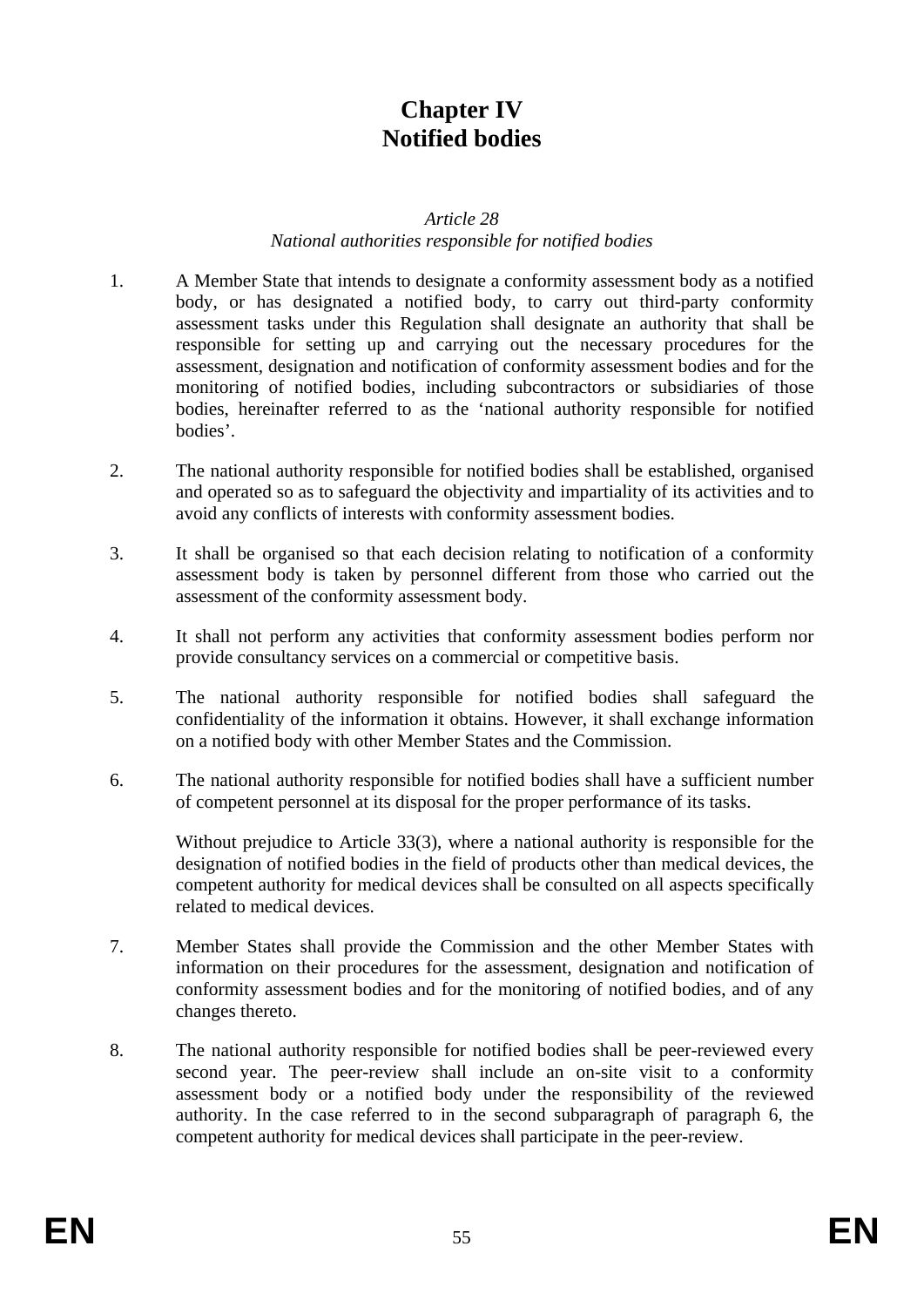The Member States shall draw up the annual plan for the peer-review, ensuring an appropriate rotation in respect of reviewing and reviewed authorities, and submit it to the Commission. The Commission may participate in the review. The outcome of the peer-review shall be communicated to all Member States and to the Commission and a summary of the outcome shall be made publicly available.

## *Article 29*

### *Requirements relating to notified bodies*

- 1. Notified bodies shall satisfy the organisational and general requirements and the quality management, resource and process requirements that are necessary to fulfil their tasks for which they are designated in accordance with this Regulation. Minimum requirements to be met by notified bodies are set out in Annex VI.
- 2. The Commission shall be empowered to adopt delegated acts in accordance with Article 89 amending or supplementing the minimum requirements in Annex VI, in the light of technical progress and considering the minimum requirements needed for the assessment of specific devices, or categories or groups of devices.

## *Article 30 Subsidiaries and subcontracting*

- 1. Where a notified body subcontracts specific tasks connected with conformity assessment or has recourse to a subsidiary for specific tasks connected with conformity assessment, it shall verify that the subcontractor or the subsidiary meets the relevant requirements set out in Annex VI and shall inform the national authority responsible for notified bodies accordingly.
- 2. Notified bodies shall take full responsibility for the tasks performed on their behalf by subcontractors or subsidiaries.
- 3. Conformity assessment activities may be subcontracted or carried out by a subsidiary only with the agreement of the legal or natural person that applied for conformity assessment.
- 4. Notified bodies shall keep at the disposal of the national authority responsible for notified bodies the relevant documents concerning the verification of the qualifications of the subcontractor or the subsidiary and the work carried out by them under this Regulation.

### *Article 31 Application by a conformity assessment body for notification*

- 1. A conformity assessment body shall submit an application for notification to the national authority responsible for notified bodies of the Member State in which it is established.
- 2. The application shall specify the conformity assessment activities, the conformity assessment procedures and the devices for which the body claims to be competent,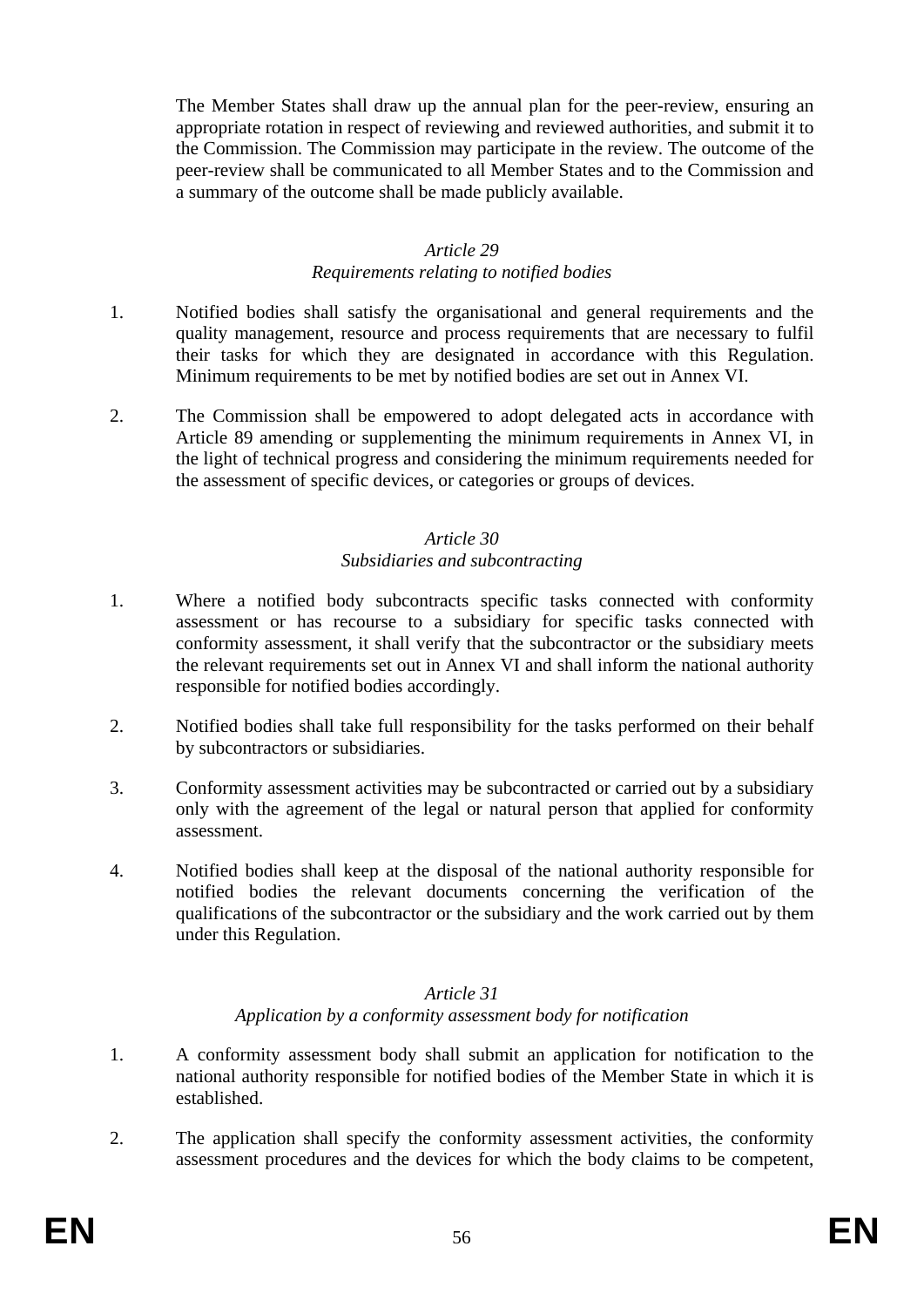supported by documentation proving compliance with all the requirements set out in Annex VI.

In respect of the organisational and general requirements and the quality management requirements set out in Sections 1 and 2 of Annex VI, the relevant documentation may be submitted in form of a valid certificate and the corresponding evaluation report delivered by a national accreditation body in accordance with Regulation (EC) No 765/2008. The conformity assessment body shall be presumed to be in conformity with the requirements covered by the certificate delivered by such accreditation body.

3. After being designated, the notified body shall update the documentation referred to in paragraph 2 whenever relevant changes occur in order to enable the national authority responsible for notified bodies to monitor and verify continuous compliance with all the requirements set out in Annex VI.

## *Article 32 Assessment of the application*

- 1. The national authority responsible for notified bodies shall check that the application referred to in Article 31 is complete and draw up a preliminary assessment report.
- 2. It shall submit the preliminary assessment report to the Commission which shall immediately transmit it to the Medical Device Coordination Group established by Article 78 ('MDCG'). Upon request by the Commission, the report shall be submitted by the authority in up to three official Union languages.
- 3. Within 14 days of the submission referred to in paragraph 2, the Commission shall designate a joint assessment team made up of at least two experts chosen from a list of experts who are qualified in the assessment of conformity assessment bodies. The list shall be drawn up by the Commission in cooperation with the MDCG. At least one of these experts shall be a representative of the Commission who shall lead the joint assessment team.
- 4. Within 90 days after designation of the joint assessment team, the national authority responsible for notified bodies and the joint assessment team shall review the documentation submitted with the application in accordance with Article 31 and conduct an on-site assessment of the applicant conformity assessment body and, where relevant, of any subsidiary or sub-contractor, located inside or outside the Union, to be involved in the conformity assessment process. Such on-site assessment shall not cover requirements for which the applicant conformity assessment body has received a certificate delivered by the national accreditation body as referred to in Article 31(2), unless the Commission representative mentioned in Article 32(3) requests the on-site assessment.

Findings regarding non-compliance of a body with the requirements set out in Annex VI shall be raised during the assessment process and discussed between the national authority responsible for notified bodies and the joint assessment team with a view to finding common agreement with respect to the assessment of the application.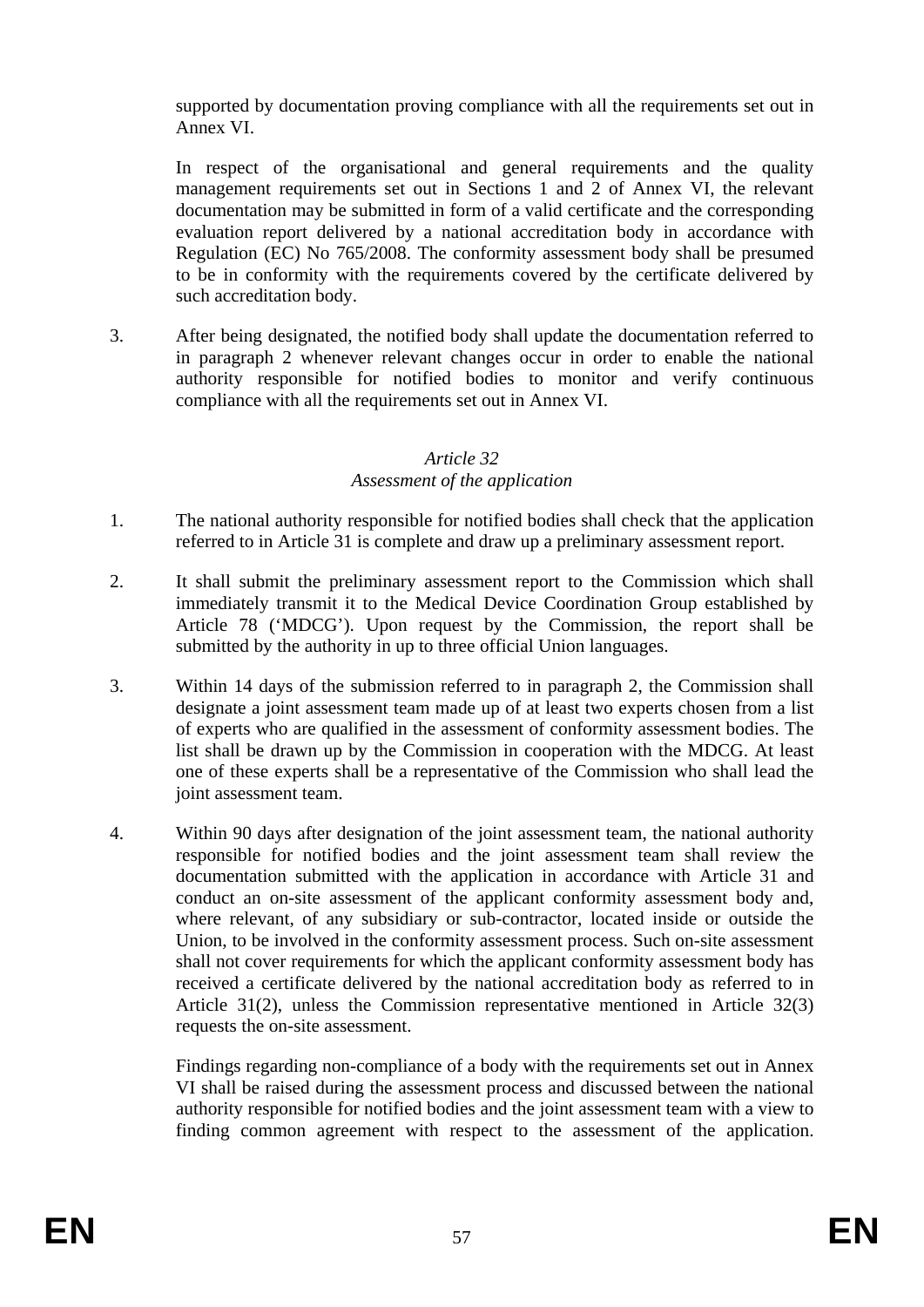Divergent opinions shall be identified in the assessment report of the national authority responsible.

- 5. The national authority responsible for notified bodies shall submit its assessment report and its draft notification to the Commission which shall immediately transmit those documents to the MDCG and to the members of the joint assessment team. Upon request by the Commission, those documents shall be submitted by the authority in up to three official Union languages.
- 6. The joint assessment team shall provide its opinion regarding the assessment report and the draft notification within 21 days of receipt of those documents and the Commission shall immediately submit this opinion to the MDCG. Within 21 days after receipt of the opinion of the joint assessment team, the MDCG shall issue a recommendation with regard to the draft notification which the relevant national authority shall duly take into consideration for its decision on the designation of the notified body.
- 7. The Commission may, by means of implementing acts, adopt measures setting out the modalities for the application for notification referred to in Article 31 and the assessment of the application set out in this Article. Those implementing acts shall be adopted in accordance with the examination procedure referred to in Article 88(3).

## *Article 33 Notification procedure*

- 1. Member States shall notify the Commission and the other Member States of the conformity assessment bodies they have designated, using the electronic notification tool developed and managed by the Commission.
- 2. Member States may notify only conformity assessment bodies which satisfy the requirements set out in Annex VI.
- 3. Where a national authority responsible for notified bodies is responsible for designation of notified bodies in the field of products other than medical devices, the competent authority for medical devices shall provide, prior to the notification, a positive opinion on the notification and its scope.
- 4. The notification shall clearly specify the scope of the designation indicating the conformity assessment activities, the conformity assessment procedures and the type of devices which the notified body is authorised to assess.

The Commission may, by means of implementing acts, set up a list of codes and the corresponding types of devices to define the scope of the designation of notified bodies which the Member States shall indicate in their notification. Those implementing acts shall be adopted in accordance with the advisory procedure referred to in Article 88(2).

5. The notification shall be accompanied by the final assessment report of the national authority responsible for notified bodies, the opinion of the joint assessment team and the recommendation of the MDCG. Where the notifying Member State does not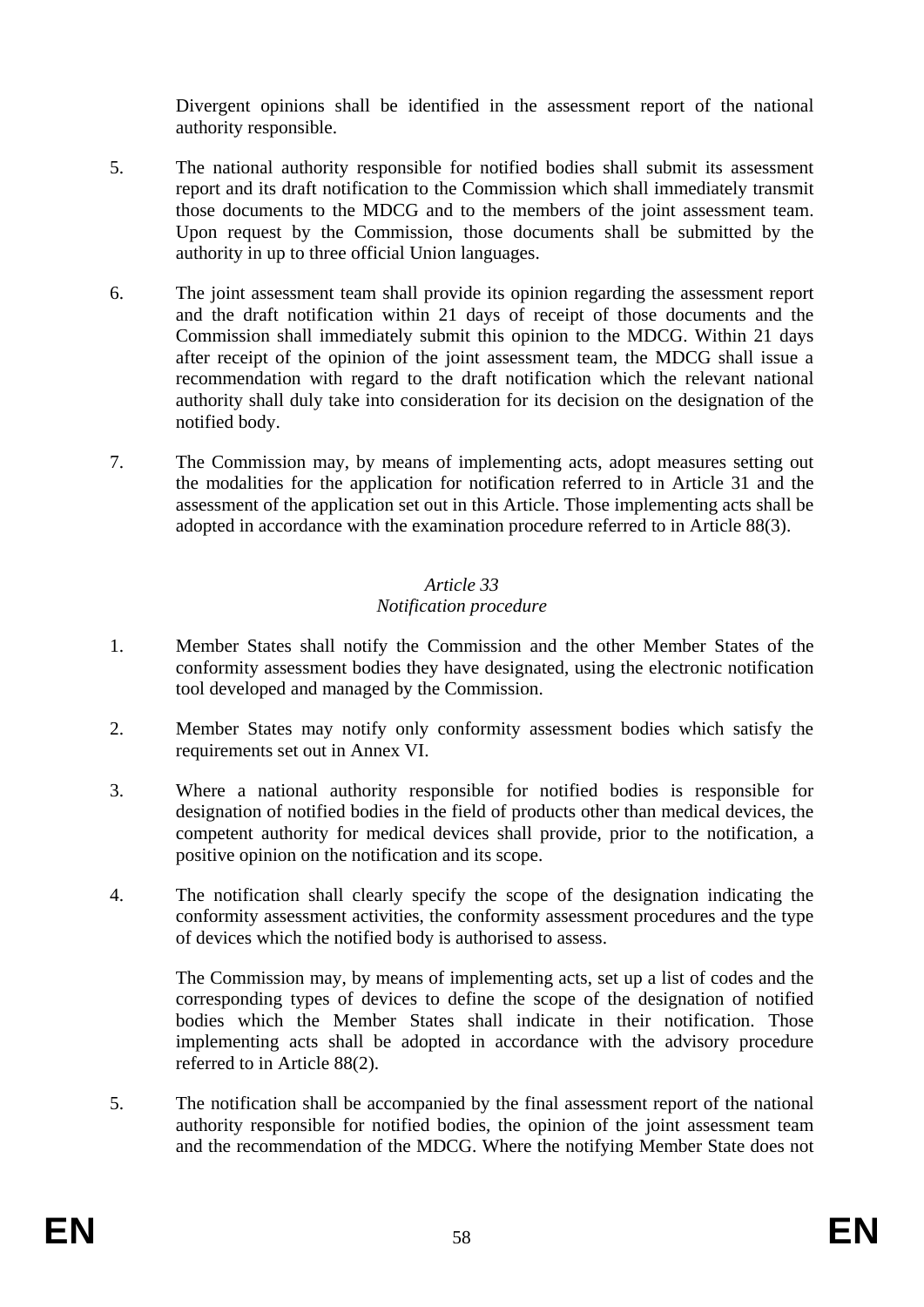follow the recommendation of the MDCG, it shall provide a duly substantiated justification.

- 6. The notifying Member State shall provide the Commission and the other Member States with documentary evidence regarding the arrangements in place to ensure that the notified body will be monitored regularly and will continue to satisfy the requirements set out in Annex VI. It shall furthermore submit evidence of the availability of competent personnel for monitoring the notified body in accordance with Article 28(6).
- 7. Within 28 days of a notification, a Member State or the Commission may raise written objections, setting out its arguments, with regard either to the notified body or to its monitoring by the national authority responsible for notified bodies.
- 8. When a Member State or the Commission raises objections in accordance with paragraph 7, the effect of the notification shall be suspended. In this case, the Commission shall bring the matter before the MDCG within 15 days after expiry of the period referred to in paragraph 7. After consulting the parties involved, the MDCG shall give its opinion at the latest within 28 days after the matter has been brought before it. If the notifying Member State does not agree with the opinion of the MDCG, it may request the Commission to give its opinion.
- 9. Where no objection is raised in accordance with paragraph 7 or where the MDCG or the Commission, after having been consulted in accordance with paragraph 8, is of the opinion that the notification may be accepted fully or partially, the Commission shall publish the notification accordingly.
- 10. The notification shall become valid the day after its publication in the database of notified bodies developed and managed by the Commission. The published notification shall determine the scope of lawful activity of the notified body.

### *Article 34 Identification number and list of notified bodies*

- 1. The Commission shall assign an identification number to each notified body for which the notification is accepted in accordance with Article 33. It shall assign a single identification number even when the body is notified under several Union acts.
- 2. The Commission shall make the list of the bodies notified under this Regulation, including the identification numbers that have been assigned to them and the activities for which they have been notified, accessible to the public. The Commission shall ensure that the list is kept up to date.

## *Article 35 Monitoring of notified bodies*

1. The national authority responsible for notified bodies shall continuously monitor the notified bodies to ensure ongoing compliance with the requirements set out in Annex VI. The notified bodies shall, on request, supply all relevant information and documents, required to enable the authority to verify compliance with those criteria.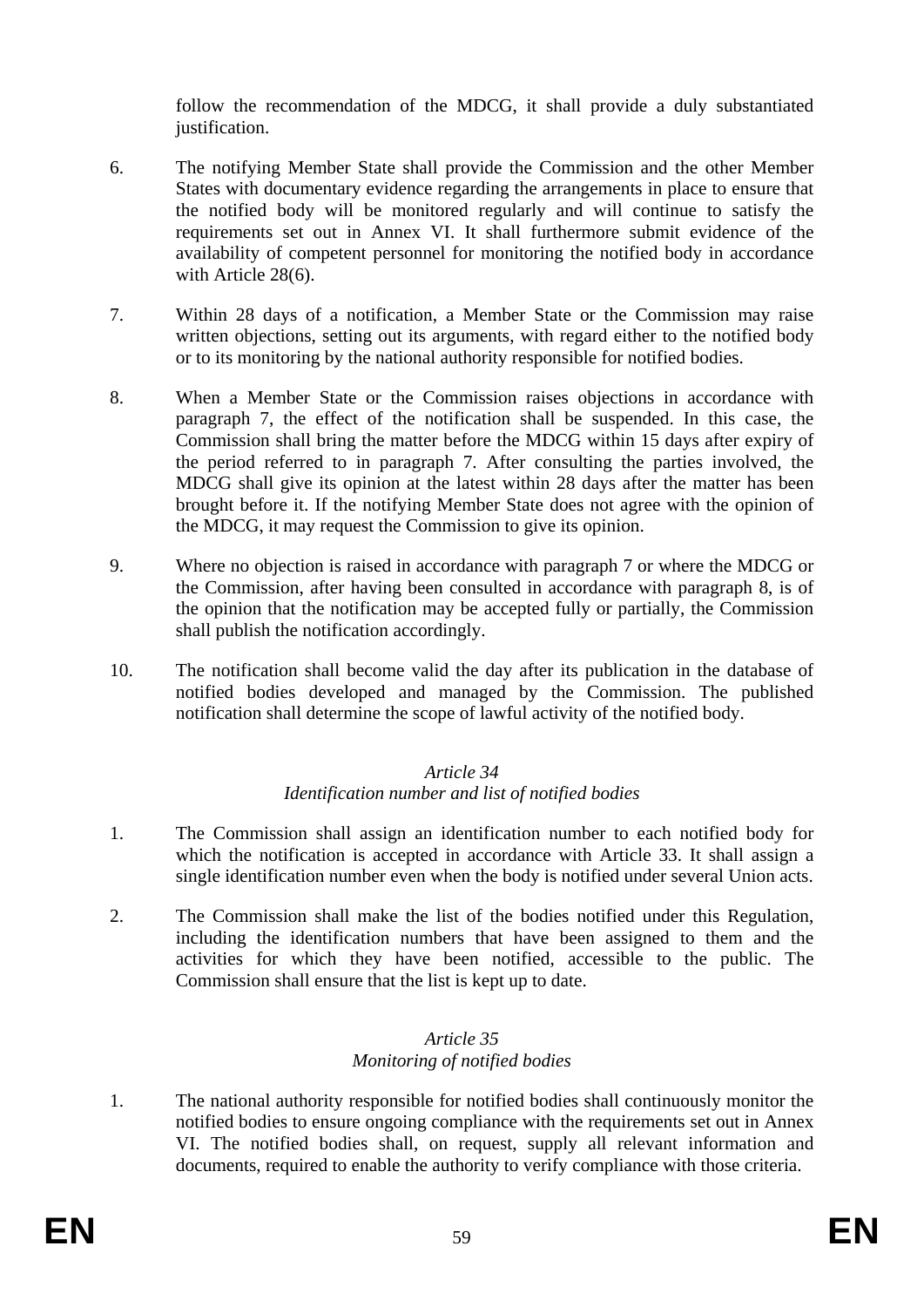Notified bodies shall, without delay, inform the national authority responsible for notified bodies of any changes, in particular regarding their personnel, facilities, subsidiaries or subcontractors, which may affect compliance with the requirements set out in Annex VI or their ability to conduct the conformity assessment procedures relating to the devices for which they have been designated.

- 2. Notified bodies shall respond without delay to requests relating to conformity assessments they have carried out, submitted by their or another Member State's authority or by the Commission. The national authority responsible for notified bodies of the Member State in which the body is established shall enforce requests submitted by authorities of any other Member State or by the Commission unless there is a legitimate reason for not doing so in which case both sides may consult the MDCG. The notified body or their national authority responsible for notified bodies may request that any information transmitted to the authorities of another Member State or to the Commission shall be treated confidential.
- 3. At least once a year, the national authority responsible for notified bodies shall assess whether each notified body under its responsibility still satisfies the requirements set out in Annex VI. This assessment shall include an on-site visit to each notified body.
- 4. Three years after notification of a notified body, and again every third year thereafter, the assessment to determine whether the notified body still satisfies the requirements set out in Annex VI shall be conducted by the national authority responsible for notified bodies of the Member State in which the body is established and a joint assessment team designated in accordance with the procedure described in Article 32(3) and (4). At the request of the Commission or of a Member State, the MDCG may initiate the assessment process described in this paragraph at any time when there is reasonable concern about the ongoing compliance of a notified body with the requirements set out in Annex VI.
- 5. The Member States shall report to the Commission and to the other Member States, at least once a year, on their monitoring activities. This report shall contain a summary which shall be made publicly available.

## *Article 36 Changes to notifications*

- 1. The Commission and the other Member States shall be notified of any subsequent relevant changes to the notification. The procedures described in Article 32(2) to (6) and in Article 33 shall apply to changes where they entail an extension of the scope of the notification. In all other cases, the Commission shall immediately publish the amended notification in the electronic notification tool referred to in Article 33(10).
- 2. Where a national authority responsible for notified bodies has ascertained that a notified body no longer meets the requirements set out in Annex VI, or that it is failing to fulfil its obligations, the authority shall suspend, restrict, or fully or partially withdraw the notification, depending on the seriousness of the failure to meet those requirements or fulfil those obligations. A suspension shall not exceed a period of one year, renewable once for the same period. Where the notified body has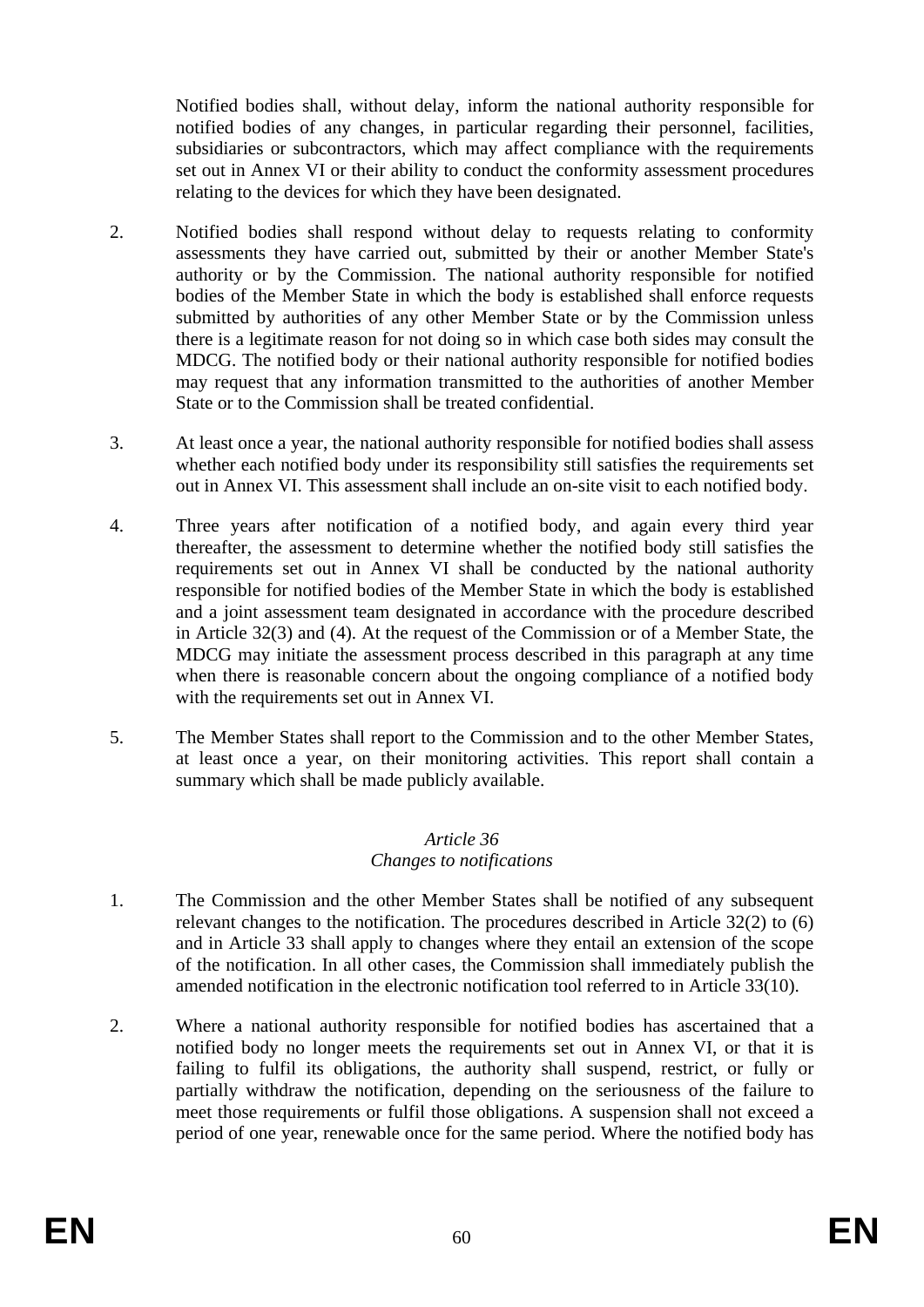ceased its activity, the national authority responsible for notified bodies shall withdraw the notification.

The national authority responsible for notified bodies shall immediately inform the Commission and the other Member States of any suspension, restriction or withdrawal of a notification.

- 3. In the event of restriction, suspension or withdrawal of a notification, the Member State shall take appropriate steps to ensure that the files of the notified body concerned are either processed by another notified body or kept available for the national authorities responsible for notified bodies and for market surveillance at their request.
- 4. The national authority responsible for notified bodies shall assess whether the reasons which gave rise to the change to the notification have an impact on the certificates issued by the notified body and, within three months after having notified the changes to the notification, shall submit a report on its findings to the Commission and the other Member States. Where necessary to ensure the safety of devices on the market, that authority shall instruct the notified body to suspend or withdraw, within a reasonable period of time determined by the authority, any certificates which were unduly issued. If the notified body fails to do so within the determined period of time, or has ceased its activity, the national authority responsible for notified bodies itself shall suspend or withdraw the certificates unduly issued.
- 5. The certificates, other than those unduly issued, which were issued by the notified body for which the notification has been suspended, restricted or withdrawn shall remain valid in the following circumstances:
	- (a) in the case of suspension of a notification: on condition that, within three months of the suspension, either the competent authority for medical devices of the Member State in which the manufacturer of the device covered by the certificate is established, or another notified body confirm in writing that it is assuming the functions of the notified body during the period of suspension;
	- (b) in the case of restriction or withdrawal of a notification: for a period of three months after the restriction or withdrawal. The competent authority for medical devices of the Member State in which the manufacturer of the device covered by the certificate is established may extend the validity of the certificates for further periods of three months, which altogether may not exceed twelve months, provided it is assuming the functions of the notified body during this period.

The authority or the notified body assuming the functions of the notified body affected by the change of notification shall immediately inform the Commission, the other Member States and the other notified bodies thereof.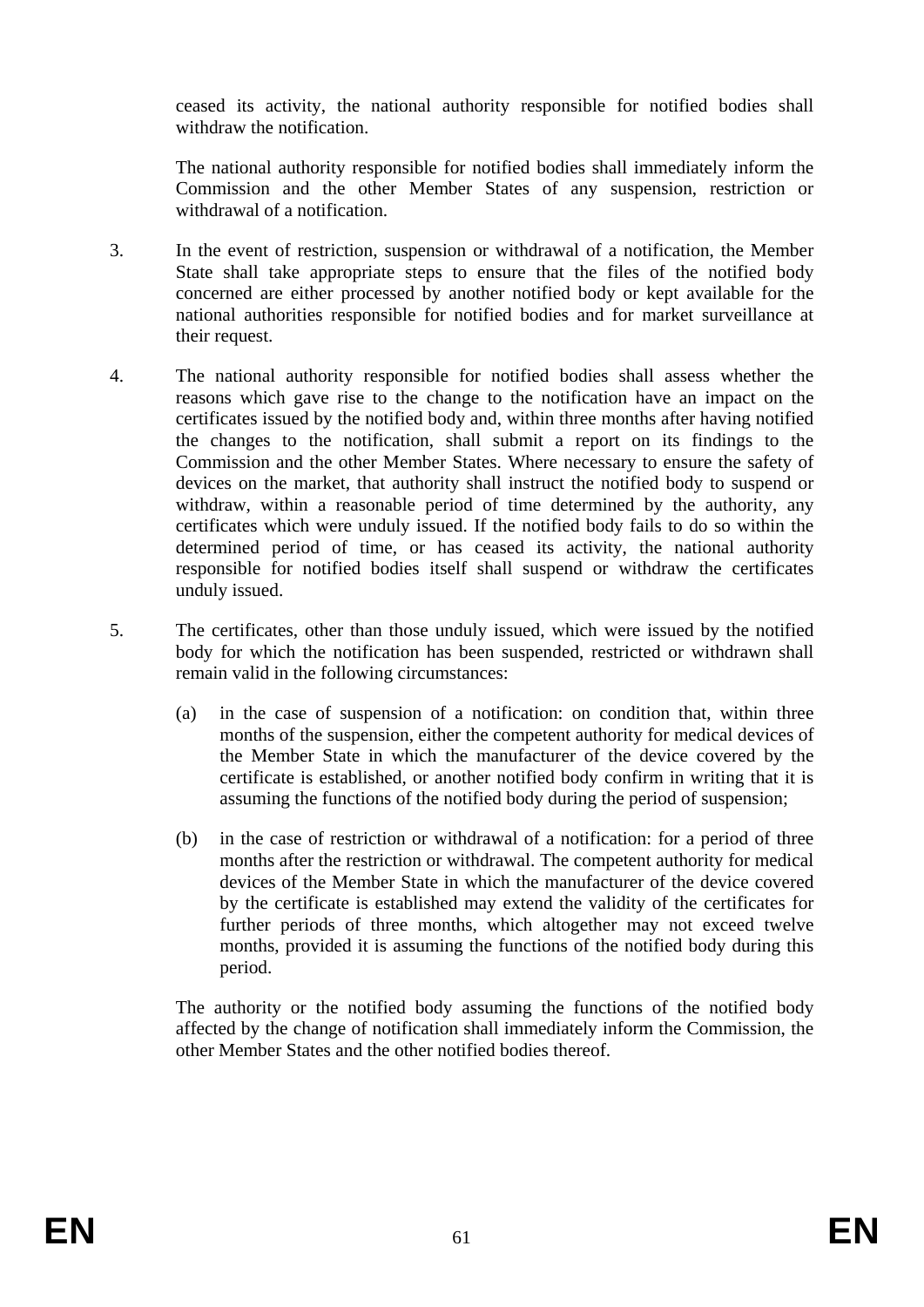### *Article 37 Challenge to the competence of notified bodies*

- 1. The Commission shall investigate all cases where concerns have been brought to its attention regarding the continued fulfilment by a notified body of the requirements set out in Annex VI or the obligations to which it is subject. It may also commence such investigations on its own initiative.
- 2. The notifying Member State shall provide the Commission, on request, with all information regarding the notification of the notified body concerned.
- 3. Where the Commission ascertains that a notified body no longer meets the requirements for its notification, it shall inform the notifying Member State accordingly and request it to take the necessary corrective measures, including the suspension, restriction or withdrawal of the notification if necessary.

Where the Member State fails to take the necessary corrective measures, the Commission may, by means of implementing acts, suspend, restrict or withdraw the notification. Those implementing acts shall be adopted in accordance with the examination procedure referred to in Article 88(3). It shall notify the Member State concerned of its decision and update the database and list of notified bodies.

### *Article 38*

### *Exchange of experience between national authorities responsible for notified bodies*

The Commission shall provide for the organisation of exchange of experience and coordination of administrative practice between the national authorities responsible for notified bodies under this Regulation.

#### *Article 39 Coordination of notified bodies*

The Commission shall ensure that appropriate coordination and cooperation between notified bodies is put in place and operated in the form of a coordination group of notified bodies in the field of medical devices, including *in vitro* diagnostic medical devices.

The bodies notified under this Regulation shall participate in the work of that group.

#### *Article 40 Fees*

- 1. The Member State where the bodies are established shall levy fees on applicant conformity assessment bodies and on notified bodies. These fees shall, wholly or partly, cover the costs relating to the activities exercised by the national authorities responsible for notified bodies in accordance with this Regulation.
- 2. The Commission shall be empowered to adopt delegated acts in accordance with Article 89 setting out the structure and the level of the fees referred to in paragraph 1, taking into account the objectives of protection of human health and safety, support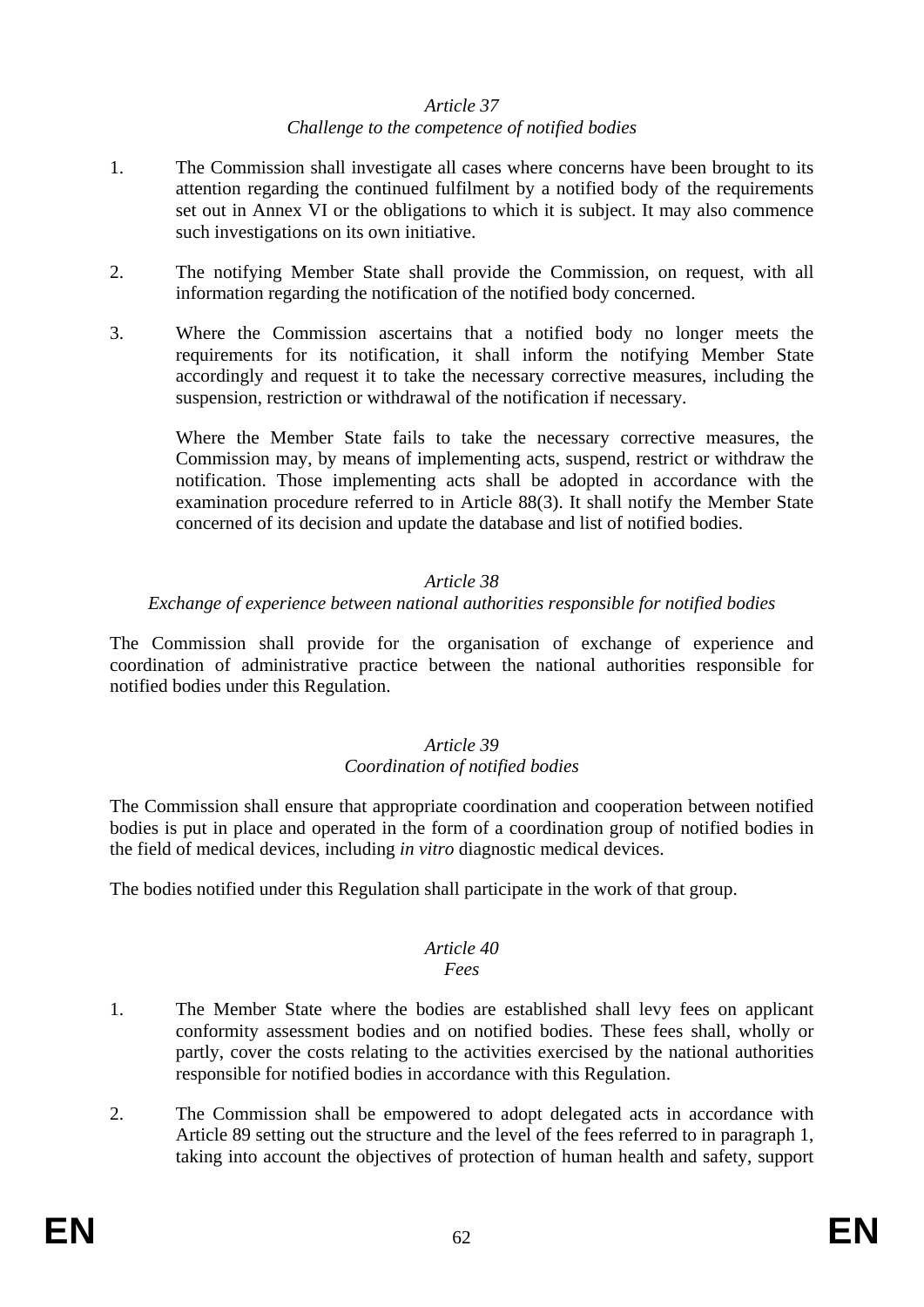of innovation and cost-effectiveness. Particular attention shall be paid to the interests of notified bodies that submitted a valid certificate delivered by the national accreditation body as referred to in Article 31(2) and notified bodies that are small and medium-sized enterprises as defined by Commission Recommendation 2003/361/EC.

## **Chapter V Classification and conformity assessment**

## **SECTION 1 – CLASSIFICATION**

### *Article 41 Classification of medical devices*

- 1. Devices shall be divided into classes I, IIa, IIb and III, taking into account their intended purpose and inherent risks. Classification shall be carried out in accordance with the classification criteria set out in Annex VII.
- 2. Any dispute between the manufacturer and the notified body concerned, arising from the application of the classification criteria, shall be referred for a decision to the competent authority of the Member State where the manufacturer has his registered place of business. In cases where the manufacturer has no registered place of business in the Union and has not yet designated an authorised representative, the matter shall be referred to the competent authority of the Member State where the authorised representative referred to in the last indent of point (b) of Section 3.2. of Annex VIII has his registered place of business.

At least 14 days prior to any decision, the competent authority shall notify the MDCG and the Commission of its envisaged decision.

3. The Commission may, at the request of a Member State or on its own initiative, by means of implementing acts, decide on the application of the classification criteria set out in Annex VII to a given device, or category or group of devices, with a view to determining their classification.

Those implementing acts shall be adopted in accordance with the examination procedure referred to in Article 88(3).

- 4. In the light of technical progress and any information which becomes available in the course of the vigilance and market surveillance activities described in Articles 61 to 75, the Commission shall be empowered to adopt delegated acts in accordance with Article 89 as regards the following:
	- (a) deciding that a device, or category or group of devices, should, by way of derogation from the classification criteria set out in Annex VII, be classified in another class;
	- (b) amending or supplementing the classification criteria set out in Annex VII.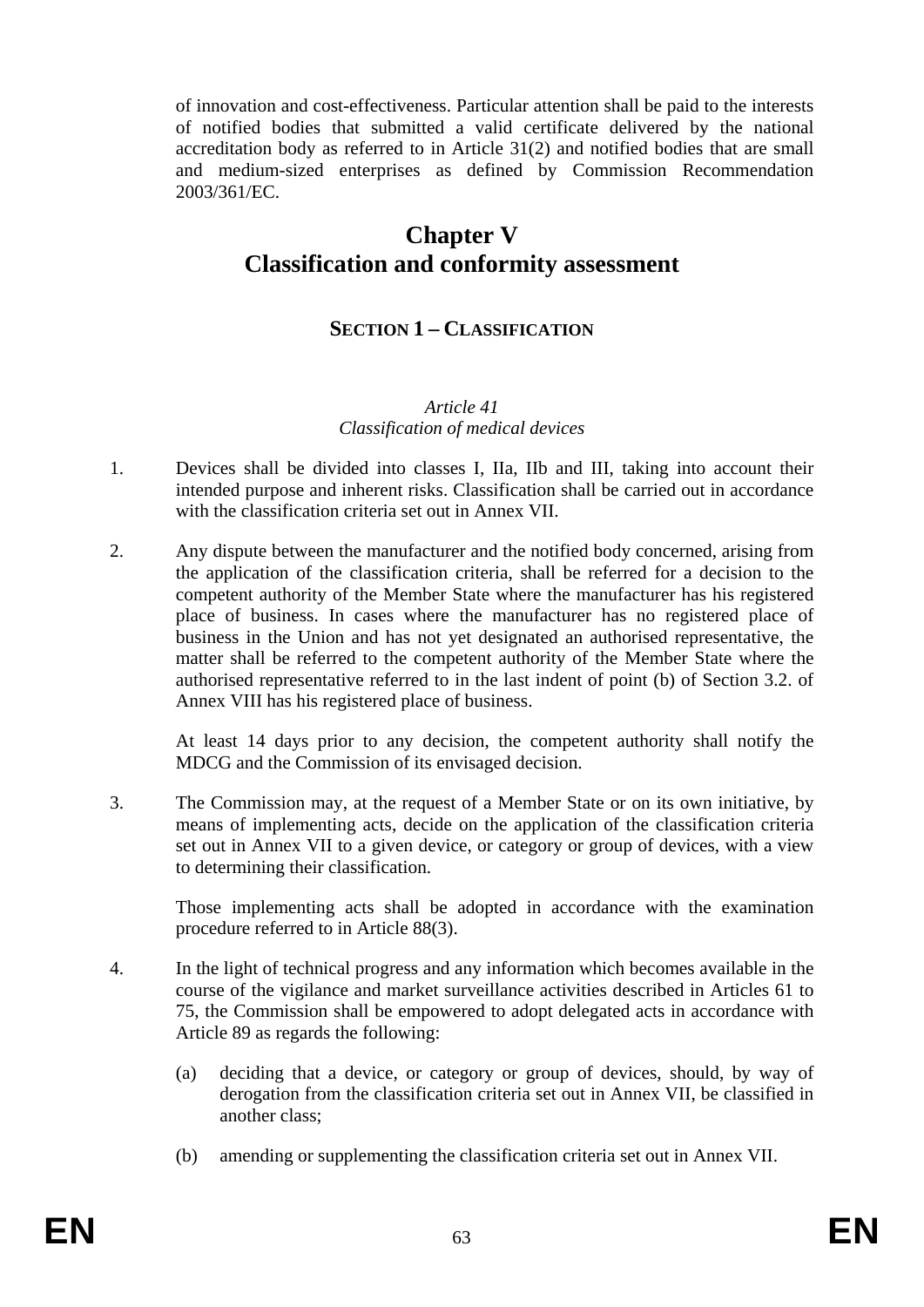## **SECTION 2 – CONFORMITY ASSESSMENT**

## *Article 42 Conformity assessment procedures*

- 1. Prior to placing a device on the market, manufacturers shall undertake an assessment of the conformity of that device. The conformity assessment procedures are set out in Annexes VIII to XI.
- 2. Manufacturers of devices classified as class III, other than custom-made or investigational devices, shall be subject to a conformity assessment based on full quality assurance and design dossier examination as specified in Annex VIII. Alternatively, the manufacturer may choose to apply a conformity assessment based on type examination as specified in Annex IX coupled with a conformity assessment based on product conformity verification as specified in Annex X.

In the case of devices referred to in the first subparagraph of Article 1(4), the notified body shall follow the consultation procedure as specified in Section 6.1 of Chapter II of Annex VIII or Section 6 of Annex IX, as applicable.

In the case of devices that are covered by this Regulation in accordance with point (e) of Article 1(2), the notified body shall follow the consultation procedure as specified in Section 6.2 of Chapter II of Annex VIII or Section 6 of Annex IX, as applicable.

- 3. Manufacturers of devices classified as class IIb, other than custom-made or investigational devices, shall be subject to a conformity assessment based on full quality assurance as specified in Annex VIII, except for its Chapter II, with assessment of the design documentation within the technical documentation on a representative basis. Alternatively, the manufacturer may choose to apply a conformity assessment based on type examination as specified in Annex IX coupled with a conformity assessment based on product conformity verification as specified in Annex X.
- 4. Manufacturers of devices classified as class IIa, other than custom-made or investigational devices, shall be subject to a conformity assessment based on full quality assurance as specified in Annex VIII, except for its Chapter II, with assessment of the design documentation within the technical documentation on a representative basis. Alternatively, the manufacturer may choose to draw up the technical documentation set out in Annex II coupled with a conformity assessment based on product conformity verification as specified in Section 7 of Part A or Section 8 of Part B of Annex X.
- 5. Manufacturers of devices classified as class I, other than custom-made or investigational devices, shall declare the conformity of their products by issuing the EU declaration of conformity referred to in Article 17 after drawing up the technical documentation set out in Annex II. If the devices are placed on the market in sterile condition or have a measuring function, the manufacturer shall apply the procedures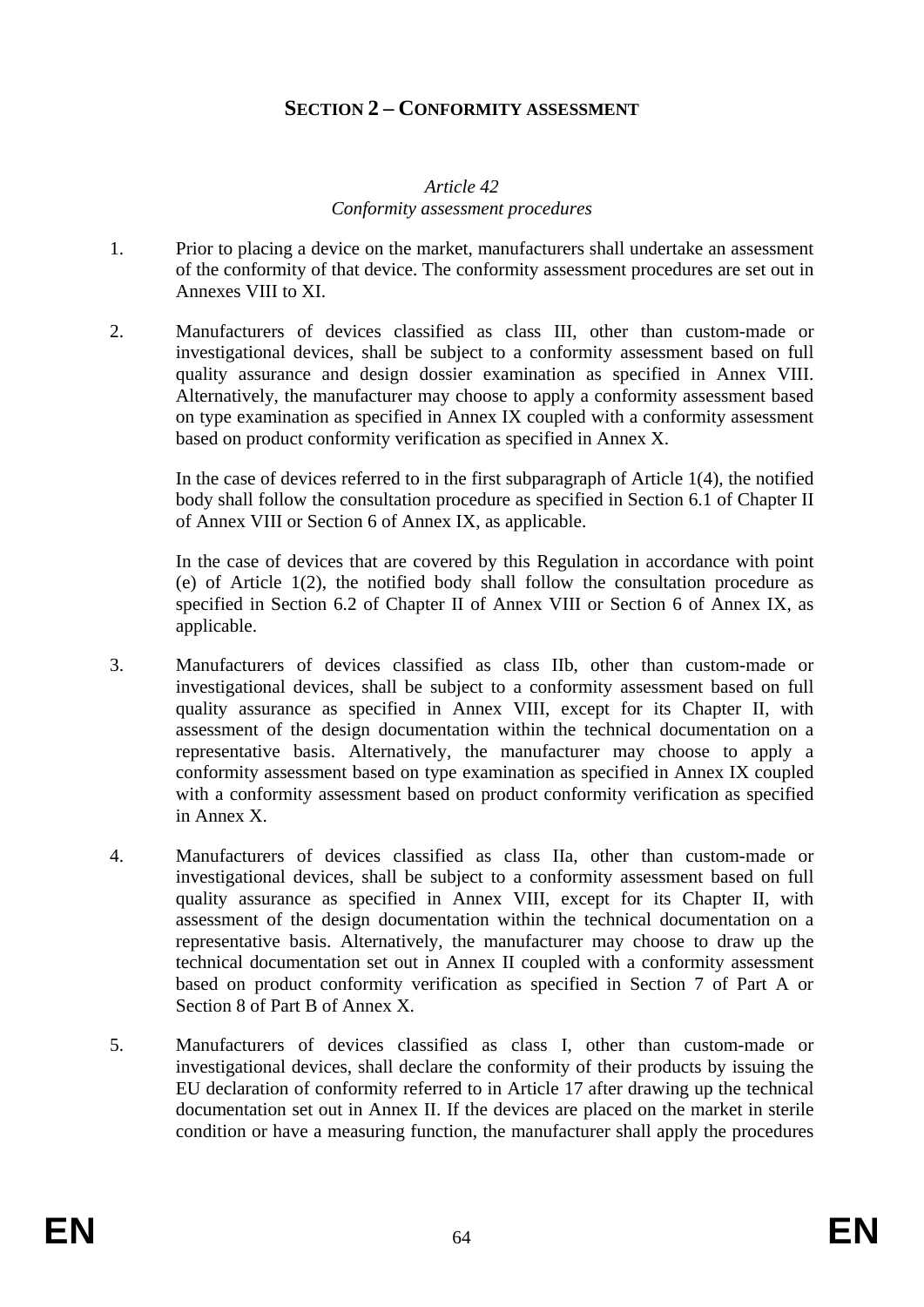set out in Annex VIII, except for its Chapter II, or in Part A of Annex X. However, involvement of the notified body shall be limited:

- (a) in the case of devices placed on the market in sterile condition, to the aspects of manufacture concerned with securing and maintaining sterile conditions,
- (b) in the case of devices with a measuring function, to the aspects of manufacture concerned with the conformity of the devices with the metrological requirements.
- 6. Manufacturers may choose to apply a conformity assessment procedure applicable to devices of a higher class than the device in question.
- 7. Manufacturers of custom-made devices shall follow the procedure set out in Annex XI and draw up the statement set out in that Annex before placing the device on the market.
- 8. The Member State in which the notified body is established may determine that all or certain documents, including the technical documentation, audit, assessment and inspection reports, relating to the procedures referred to in paragraphs 1 to 6 shall be available in an official Union language. Otherwise they shall be available in an official Union language acceptable to the notified body.
- 9. Investigational devices shall be subject to the requirements set out in Articles 50 to 60.
- 10. The Commission may, by means of implementing acts, specify the modalities and the procedural aspects with a view to ensuring harmonised application of the conformity assessment procedures by the notified bodies for any of the following aspects:
	- the frequency and the sampling basis of the assessment of the design documentation within the technical documentation on a representative basis as set out in Sections 3.3(c) and 4.5 of Annex VIII in the case of devices of classes IIa and IIb, and in Section 7.2 of Part A of Annex X in the case of devices of class IIa;
	- the minimum frequency of unannounced factory inspections and sample checks to be conducted by notified bodies in accordance with Section 4.4 of Annex VIII, taking into account the risk-class and the type of device;
	- the physical, laboratory or other tests to be carried out by notified bodies in the context of sample checks, design dossier examination and type examination in accordance with Sections 4.4 and 5.3 of Annex VIII, Section 3 of Annex IX and Section 5 of Part B of Annex X.

Those implementing acts shall be adopted in accordance with the examination procedure referred to in Article 88(3).

11. In the light of technical progress and any information which becomes available in the course of the designation or monitoring of notified bodies set out in Articles 28 to 40, or of the vigilance and market surveillance activities described in Articles 61 to 75,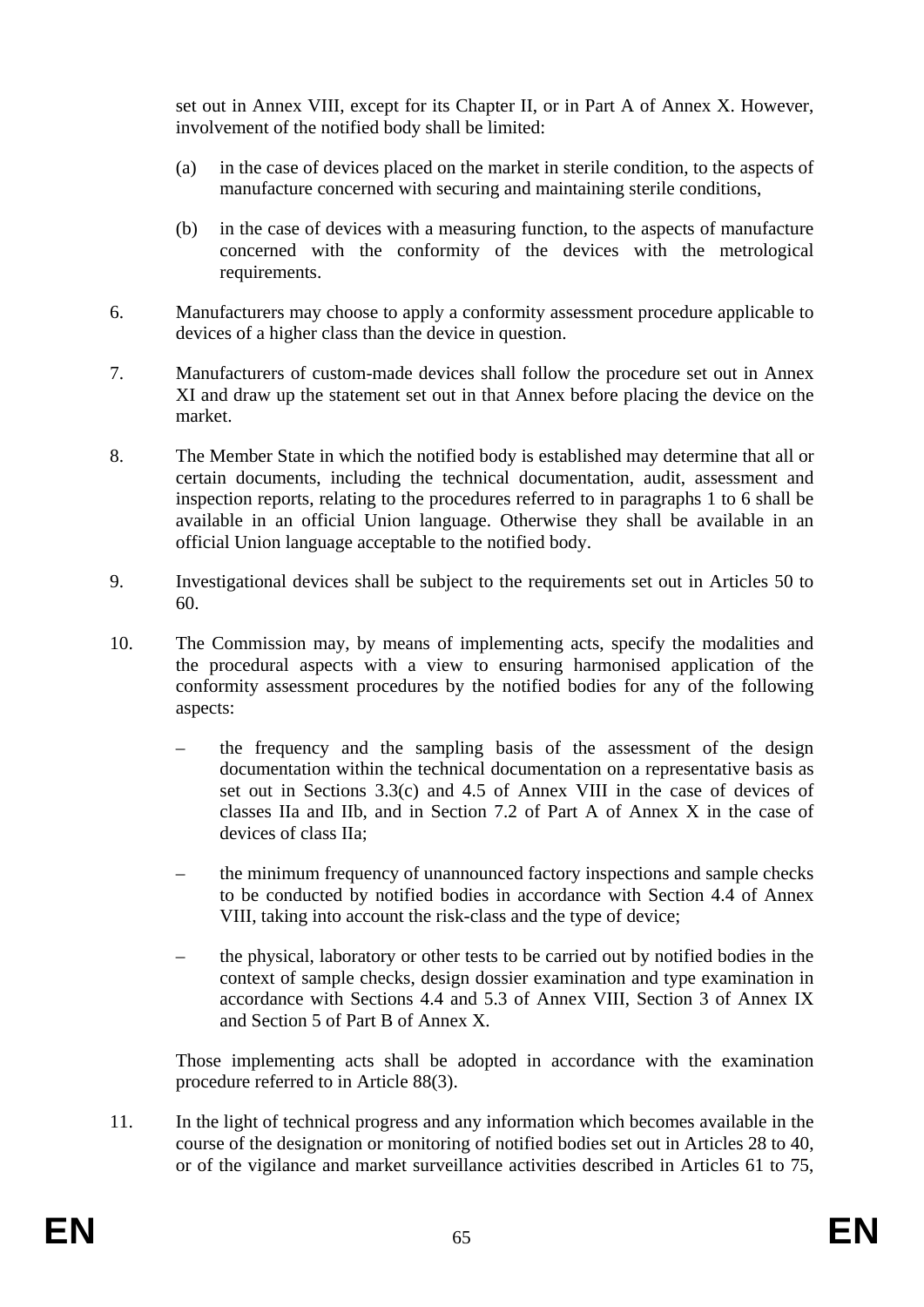the Commission shall be empowered to adopt delegated acts in accordance with Article 89 amending or supplementing the conformity assessment procedures set out in Annexes VIII to XI.

### *Article 43 Involvement of notified bodies*

- 1. Where the conformity assessment procedure requires the involvement of a notified body, the manufacturer may apply to a notified body of his choice, provided that the body is notified for the conformity assessment activities, the conformity assessment procedures and the devices concerned. An application may not be lodged in parallel with more than one notified body for the same conformity assessment activity.
- 2. The notified body concerned shall inform the other notified bodies of any manufacturer who withdraws his application prior to the notified body's decision regarding the conformity assessment.
- 3. The notified body may require any information or data from the manufacturer which is necessary in order to properly conduct the chosen conformity assessment procedure.
- 4. Notified bodies and the personnel of notified bodies shall carry out their conformity assessment activities with the highest degree of professional integrity and the requisite technical competence in the specific field and shall be free from all pressures and inducements, particularly financial, which might influence their judgement or the results of their conformity assessment activities, especially as regards persons or groups with an interest in the results of those activities.

## *Article 44*

### *Mechanism for scrutiny of certain conformity assessments*

- 1. Notified bodies shall notify the Commission of applications for conformity assessments for devices classified as class III, with the exception of applications to supplement or renew existing certificates. The notification shall be accompanied by the draft instructions for use referred to in Section 19.3 of Annex I and the draft summary of safety and clinical performance referred to in Article 26. In its notification the notified body shall indicate the estimated date by which the conformity assessment is to be completed. The Commission shall immediately transmit the notification and the accompanying documents to the MDCG.
- 2. Within 28 days of receipt of the information referred to in paragraph 1, the MDCG may request the notified body to submit a summary of the preliminary conformity assessment prior to issuing a certificate. Upon suggestion by any of its members or by the Commission, the MDCG shall decide on making such request in accordance with the procedure set out in Article 78(4). In its request the MDCG shall indicate the scientifically valid health reason for having selected the specific file for submission of a summary of the preliminary conformity assessment. When selecting a specific file for submission, the principle of equal treatment shall be duly taken into account.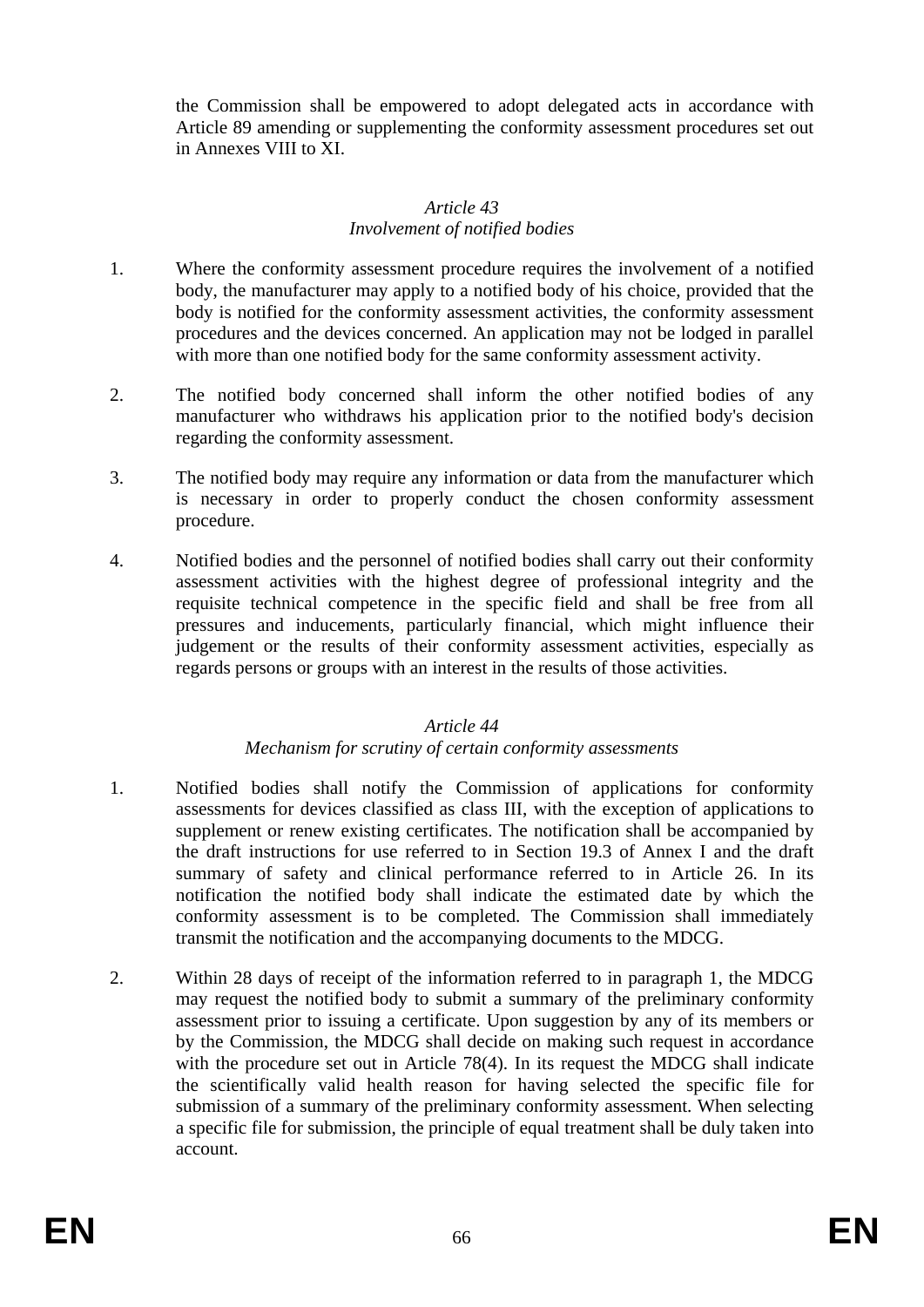Within 5 days after receipt of the request by the MDCG, the notified body shall inform the manufacturer thereof.

- 3. The MDCG may submit comments on the summary of the preliminary conformity assessment at the latest 60 days after submission of this summary. Within that period and at the latest 30 days after submission, the MDCG may request the submission of additional information that for scientifically valid grounds are necessary for the analysis of the notified body's preliminary conformity assessment. This may include a request for samples or an on-site visit to the manufacturer's premises. Until submission of the additional information requested, the period for comments referred to in the first sentence of this subparagraph shall be suspended. Subsequent requests for additional information from the MDCG shall not suspend the period for the submission of comments.
- 4. The notified body shall give due consideration to any comments received in accordance with paragraph 3. It shall convey to the Commission an explanation of how they have been taken into consideration, including any due justification for not following the comments received, and its final decision regarding the conformity assessment in question. The Commission shall immediately transmit this information to the MDCG.
- 5. Where deemed necessary for the protection of patient safety and public health, the Commission, may determine, by means of implementing acts, specific categories or groups of devices, other than devices of class III, to which paragraphs 1 to 4 shall apply during a predefined period of time. Those implementing acts shall be adopted in accordance with the examination procedure referred to in Article 88(3).

Measures pursuant to this paragraph may be justified only by one or more of the following criteria:

- (a) the novelty of the device or of the technology on which it is based and the significant clinical or public health impact thereof;
- (b) an adverse change in the risk-benefit profile of a specific category or group of devices due to scientifically valid health concerns in respect of components or source material or in respect of the impact on health in case of failure;
- (c) an increased rate of serious incidents reported in accordance with Article 61 in respect of a specific category or group of devices;
- (d) significant discrepancies in the conformity assessments carried out by different notified bodies on substantially similar devices;
- (e) public health concerns regarding a specific category or group of devices or the technology on which they are based.
- 6. The Commission shall make a summary of the comments submitted in accordance with paragraph 3 and the outcome of the conformity assessment procedure accessible to the public. It shall not disclose any personal data or information of commercially confidential nature.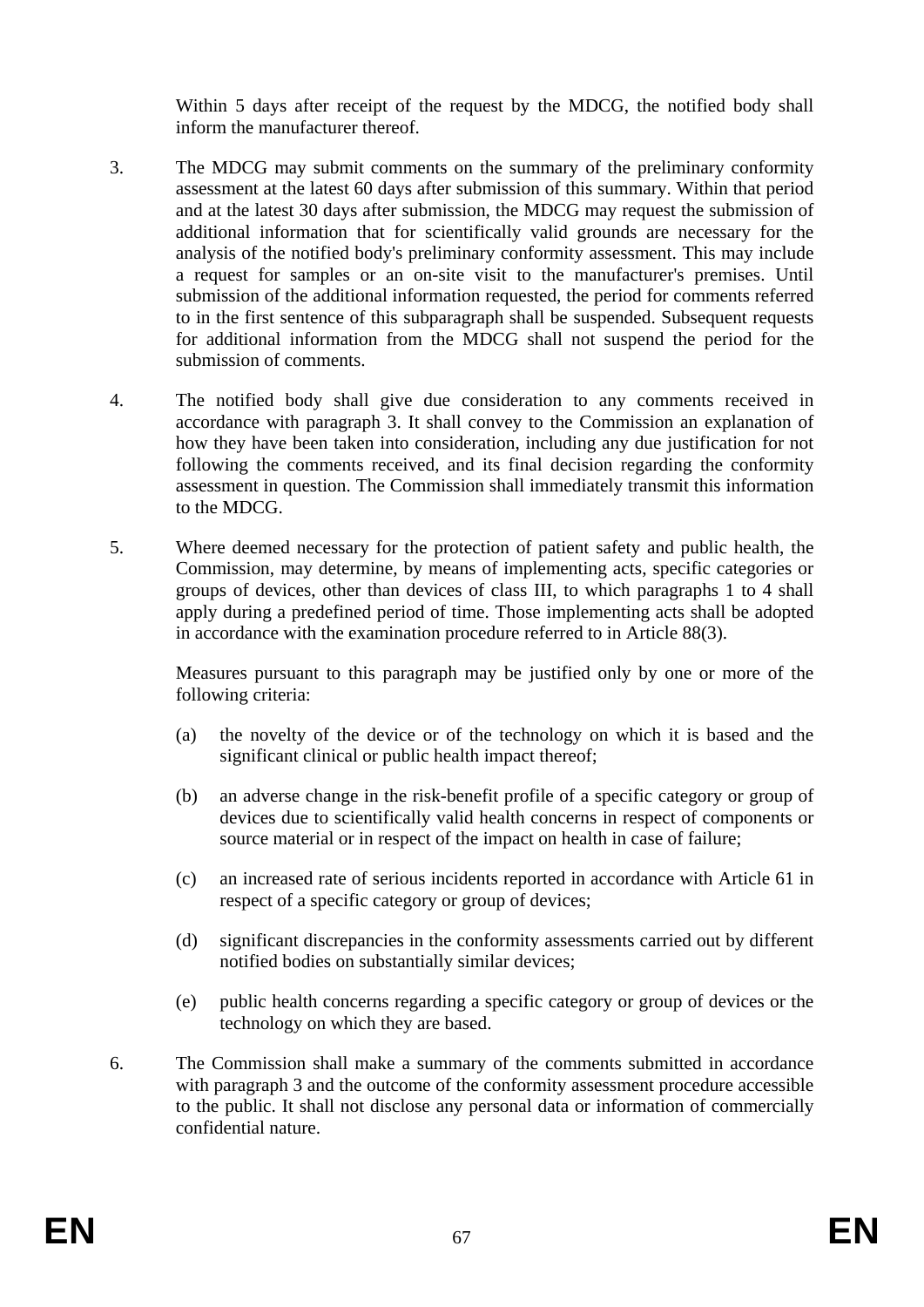- 7. The Commission shall set up the technical infrastructure for the data-exchange by an electronic means between notified bodies and MDCG for the purposes of this Article.
- 8. The Commission, by means of implementing acts, may adopt the modalities and the procedural aspects concerning the submission and analysis of the summary of the preliminary conformity assessment in accordance with paragraphs 2 and 3. Those implementing acts shall be adopted in accordance with the examination procedure referred to in Article 88(3).

# *Article 45*

## *Certificates*

- 1. The certificates issued by the notified bodies in accordance with Annexes VIII, IX and X shall be in an official Union language determined by the Member State in which the notified body is established or otherwise in an official Union language acceptable to the notified body. The minimum content of the certificates is set out in Annex XII.
- 2. The certificates shall be valid for the period they indicate, which shall not exceed five years. On application by the manufacturer, the validity of the certificate may be extended for further periods, each not exceeding five years, based on a re-assessment in accordance with the applicable conformity assessment procedures. Any supplement to a certificate shall remain valid as long as the certificate which it supplements is valid.
- 3. Where a notified body finds that requirements of this Regulation are no longer met by the manufacturer, it shall, taking account of the principle of proportionality, suspend or withdraw the certificate issued or impose any restrictions on it unless compliance with such requirements is ensured by appropriate corrective action taken by the manufacturer within an appropriate deadline set by the notified body. The notified body shall give the reasons for its decision.
- 4. The Commission, in collaboration with the Member States, shall set up and manage an electronic system to collate and process information on certificates issued by notified bodies. The notified body shall enter into this electronic system information regarding certificates issued, including amendments and supplements, and regarding suspended, reinstated, withdrawn or refused certificates and restrictions imposed on certificates. This information shall be accessible to the public.
- 5. In the light of technical progress, the Commission shall be empowered to adopt delegated acts in accordance with Article 89 amending or supplementing the minimum content of the certificates set out in Annex XII.

## *Article 46 Voluntary change of notified body*

1. In cases where a manufacturer terminates his contract with a notified body and enters into a contract with another notified body in respect of the conformity assessment of the same device, the modalities of the change of notified body shall be clearly defined in an agreement between the manufacturer, the outgoing notified body and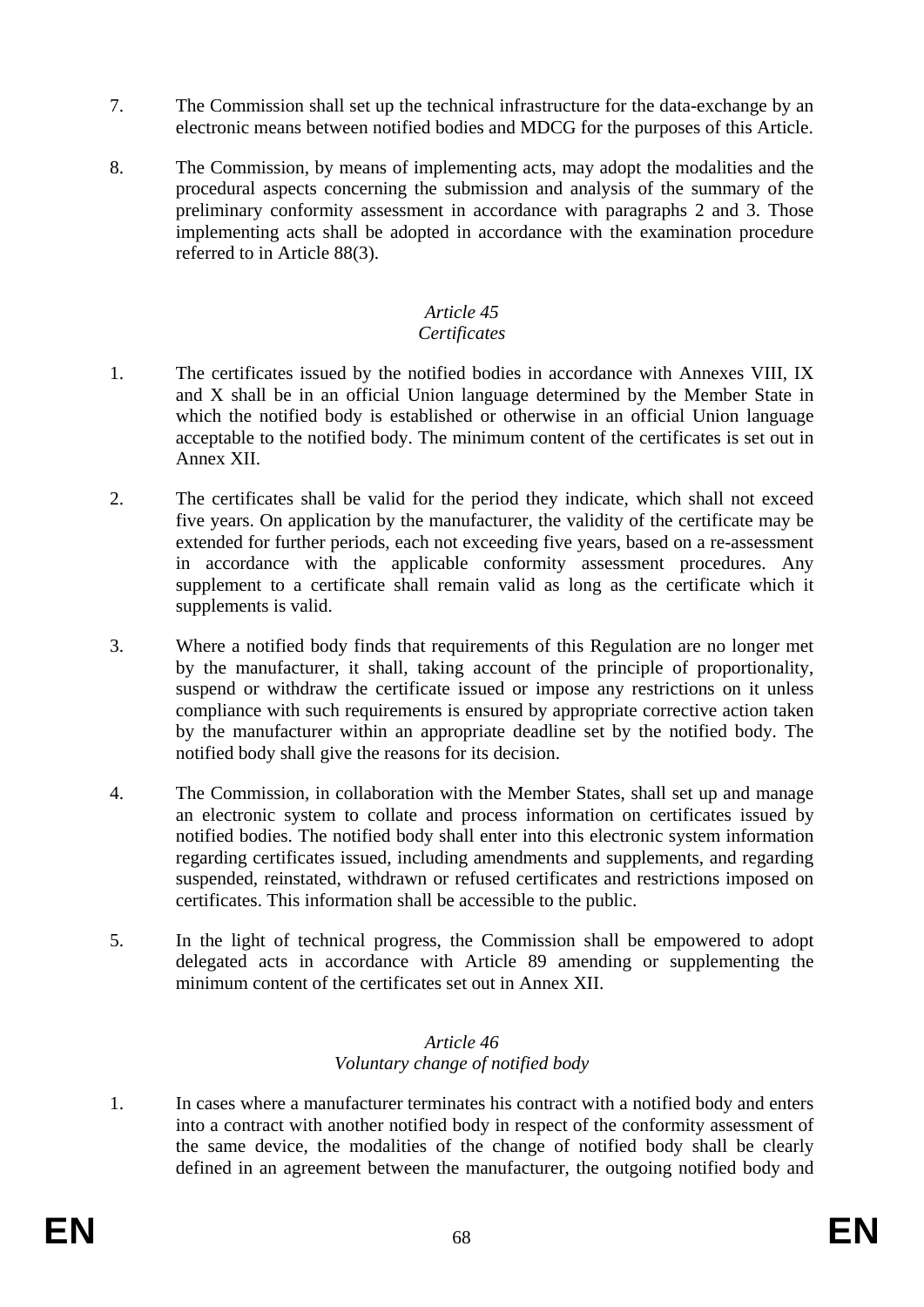the incoming notified body. This agreement shall address at least the following aspects:

- (a) the date of invalidity of certificates issued by the outgoing notified body;
- (b) the date until which the identification number of the outgoing notified body may be indicated in the information supplied by the manufacturer, including any promotional material;
- (c) the transfer of documents, including confidentiality aspects and property rights;
- (d) the date as of which the incoming notified body assumes full responsibility for the conformity assessment tasks.
- 2. On their date of invalidity, the outgoing notified body shall withdraw the certificates it has issued for the device concerned.

#### *Article 47*

### *Derogation from the conformity assessment procedures*

- 1. By way of derogation from Article 42, any competent authority may authorise, on duly justified request, the placing on the market or putting into service within the territory of the Member State concerned, of a specific device for which the procedures referred to in Article 42 have not been carried out and use of which is in the interest of public health or patient safety.
- 2. The Member State shall inform the Commission and the other Member States of any decision to authorise the placing on the market or putting into service of a device in accordance with paragraph 1 where such authorisation is granted for use other than for a single patient.
- 3. Upon request by a Member State and where this is in the interest of public health or patient safety in more than one Member State, the Commission may, by means of implementing acts, extend for a determined period of time the validity of an authorisation granted by a Member State in accordance with paragraph 1 to the territory of the Union and set the conditions under which the device may be placed on the market or put into service. Those implementing acts shall be adopted in accordance with the examination procedure referred to in Article 88(3).

On duly justified imperative grounds of urgency relating to the health and safety of humans, the Commission shall adopt immediately applicable implementing acts in accordance with the procedure referred to in Article 88(4).

## *Article 48 Certificate of free sale*

1. For the purpose of export and upon request by a manufacturer, the Member State in which the manufacturer has its registered place of business shall issue a certificate of free sale declaring that the manufacturer is properly established and that the device in question bearing the CE-marking in accordance with this Regulation may be legally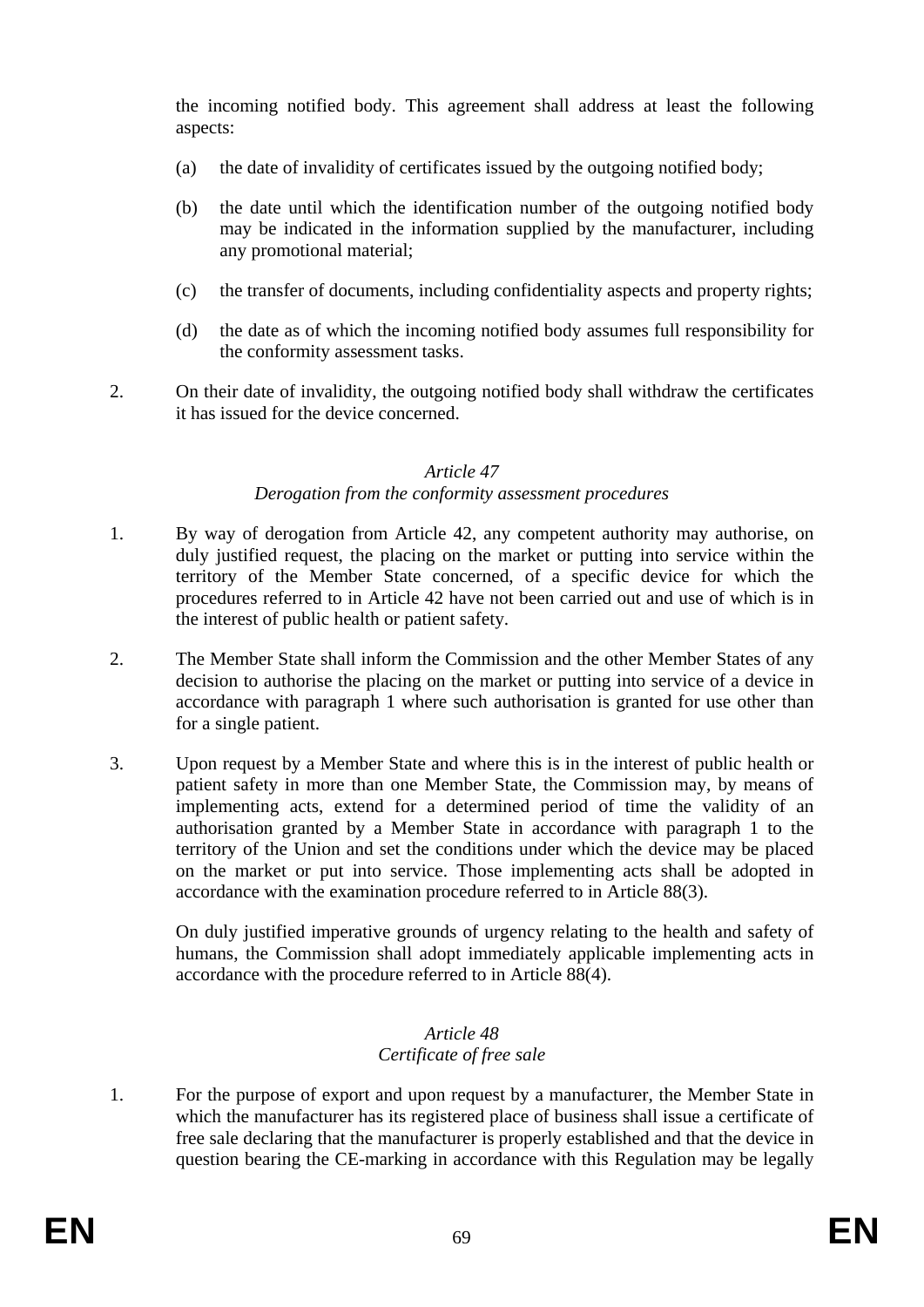marketed in the Union. The certificate of free sale shall be valid for the period indicated on it which shall not exceed five years and shall not exceed the validity of the certificate referred to in Article 45 issued for the device in question.

2. The Commission may, by means of implementing acts, establish a model for certificates of free sale taking into account international practice as regards the use of certificates of free sale. Those implementing acts shall be adopted in accordance with the advisory procedure referred to in Article 88(2).

## **Chapter VI Clinical evaluation and clinical investigations**

## *Article 49 Clinical evaluation*

- 1. Manufacturers shall conduct a clinical evaluation in accordance with the principles set out in this Article and Part A of Annex XIII.
- 2. A clinical evaluation shall follow a defined and methodologically sound procedure based on either of the following:
	- (a) a critical evaluation of the relevant scientific literature currently available relating to the safety, performance, design characteristics and intended purpose of the device, where the following conditions are satisfied:
		- it is demonstrated that the device subject to clinical evaluation and the device to which the data relate are equivalent,
		- the data adequately demonstrate compliance with the relevant general safety and performance requirements;
	- (b) a critical evaluation of the results of all clinical investigations performed in accordance with Articles 50 to 60 and Annex XIV;
	- (c) a critical evaluation of the combined clinical data referred to in points (a) and (b).
- 3. Where demonstration of conformity with general safety and performance requirements based on clinical data is not deemed appropriate, adequate justification for any such exception shall be given based on the results of the manufacturer's risk management and on consideration of the specifics of the interaction between the device and the human body, the clinical performances intended and the claims of the manufacturer. The adequacy of demonstration of conformity with the general safety and performance requirements based on the results of non-clinical testing methods alone, including performance evaluation, bench testing and pre-clinical evaluation, has to be duly substantiated in the technical documentation referred to in Annex II.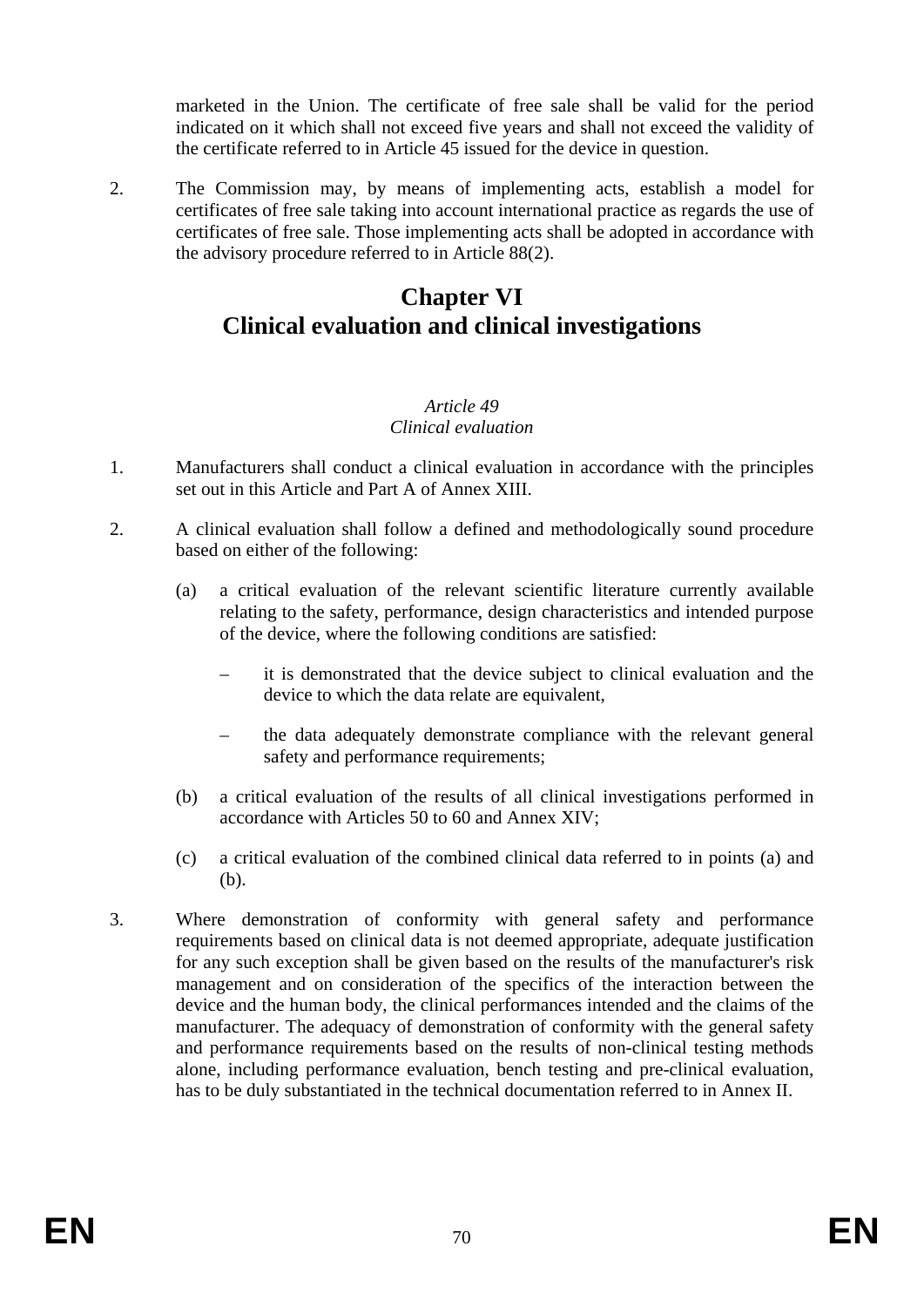- 4. The clinical evaluation and its documentation shall be updated throughout the life cycle of the device concerned with data obtained from the implementation of the manufacturer's post-market surveillance plan referred to in Article 8(6).
- 5. The clinical evaluation and its outcome shall be documented in a clinical evaluation report referred to in Section 6 of Part A of Annex XIII which shall be included or fully referenced in the technical documentation referred to in Annex II relating to the device concerned.

## *Article 50*

## *General requirements regarding clinical investigations*

- 1. Clinical investigations shall be subject to Articles 50-60 and Annex XIV if they are conducted for one or more of the following purposes:
	- (a) to verify that, under normal conditions of use, devices are designed, manufactured and packaged in such a way that they are suitable for one or more of the specific purposes of a medical device referred to in number (1) of Article 2(1), and achieve the performances intended as specified by the manufacturer;
	- (b) to verify that devices achieve the intended benefits to the patient as specified by the manufacturer;
	- (c) to determine any undesirable side-effects, under normal conditions of use, and assess whether they constitute acceptable risks when weighed against the benefits to be achieved by the device.
- 2. Where the sponsor is not established in the Union, he shall ensure that a contact person is established in the Union. That contact person shall be the addressee for all communications with the sponsor provided for in this Regulation. Any communication to that contact person shall be considered as communication to the sponsor.
- 3. Clinical investigations shall be designed and conducted in a way that the rights, safety and well-being of the subjects participating in a clinical investigation are protected and that the clinical data generated in the clinical investigation are going to be reliable and robust.
- 4. Clinical investigations shall be designed, conducted, recorded and reported in accordance with the provisions of Articles 50 to 60 and of Annex XIV.

## *Article 51 Application for clinical investigations*

1. Before making the first application, the sponsor shall procure from the electronic system referred to in Article 53 a single identification number for a clinical investigation conducted in one site or multiple sites, in one or more than one Member State. The sponsor shall use this single identification number when registering the clinical investigation in accordance with Article 52.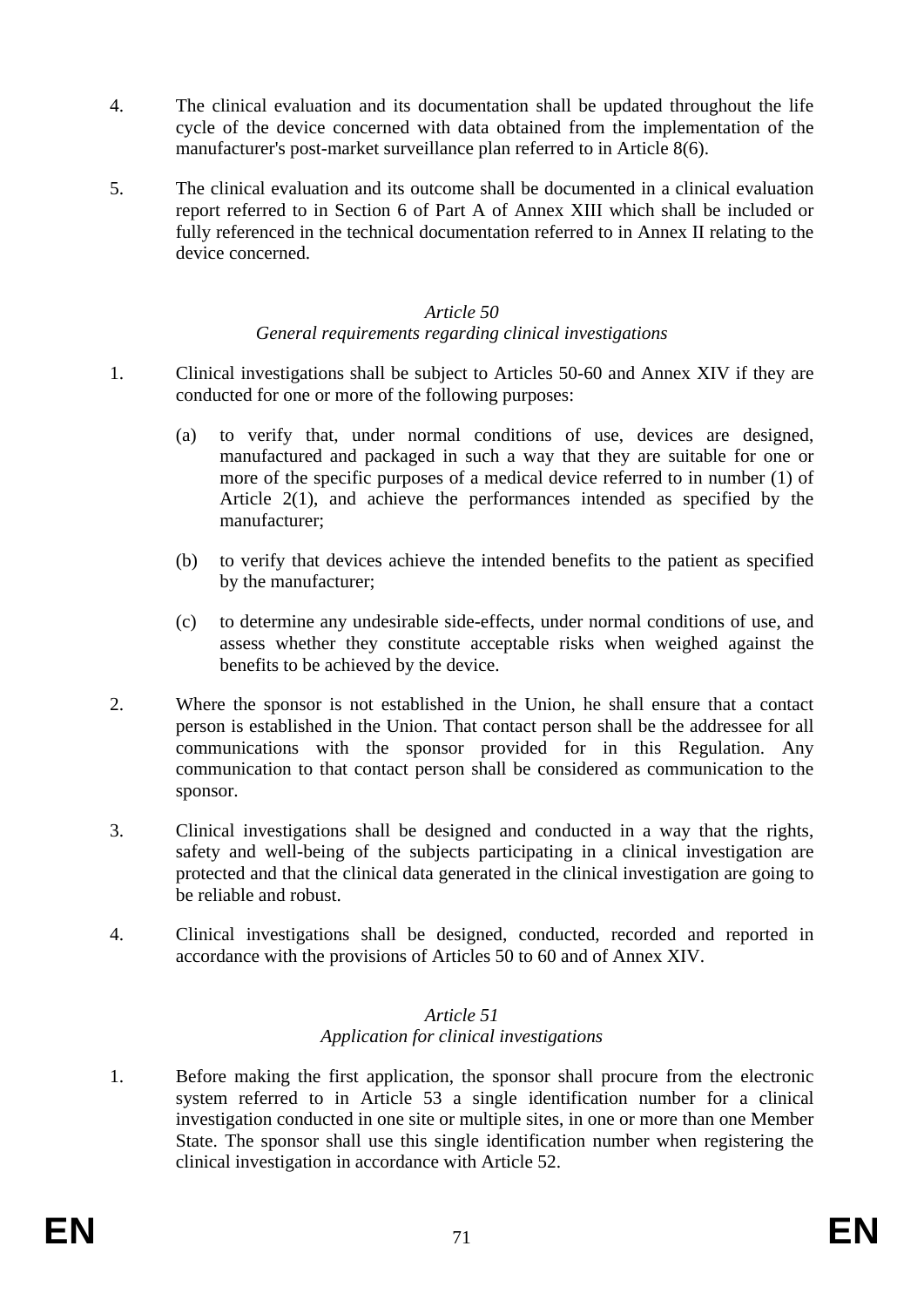2. The sponsor of a clinical investigation shall submit an application to the Member State(s) in which the investigation is to be conducted accompanied by the documentation referred to in Chapter II of Annex XIV. Within six days after receipt of the application, the Member State concerned shall notify the sponsor whether the clinical investigation falls within the scope of this Regulation and whether the application is complete.

Where the Member State has not notified the sponsor within the time period referred to in the first subparagraph, the clinical investigation shall be considered as falling within the scope of this Regulation and the application shall be considered complete.

3. Where the Member State finds that the clinical investigation applied for does not fall within the scope of this Regulation or that the application is not complete, it shall inform the sponsor thereof and shall set a maximum of six days for the sponsor to comment or to complete the application.

Where the sponsor has not provided comments nor completed the application within the time-period referred to in the first subparagraph, the application shall be considered as withdrawn.

Where the Member State has not notified the sponsor according to paragraph 2 within three days following receipt of the comments or of the completed application, the clinical investigation shall be considered as falling within the scope of this Regulation and the application shall be considered complete.

- 4. For the purposes of this Chapter, the date on which the sponsor is notified in accordance with paragraph 2 shall be the validation date of the application. Where the sponsor is not notified, the validation date shall be the last day of the time periods referred to in paragraphs 2 and 3.
- 5. The sponsor may start the clinical investigation in the following circumstances:
	- (a) in the case of investigational devices classified as class III and implantable or long-term invasive devices classified as class IIa or IIb, as soon as the Member State concerned has notified the sponsor of its approval;
	- (b) in the case of investigational devices other than those referred to in point (a) immediately after the date of application provided that the Member State concerned has so decided and that evidence is provided that the rights, safety and well-being of the subjects to the clinical investigation are protected;
	- (c) after the expiry of 35 days after the validation date referred to in paragraph 4, unless the Member State concerned has notified the sponsor within that period of its refusal based on considerations of public health, patient safety or public policy.
- 6. Member States shall ensure that the persons assessing the application do not have conflicts of interest and that they are independent of the sponsor, the institution of the investigation site(s) and the investigators involved, as well as free of any other undue influence.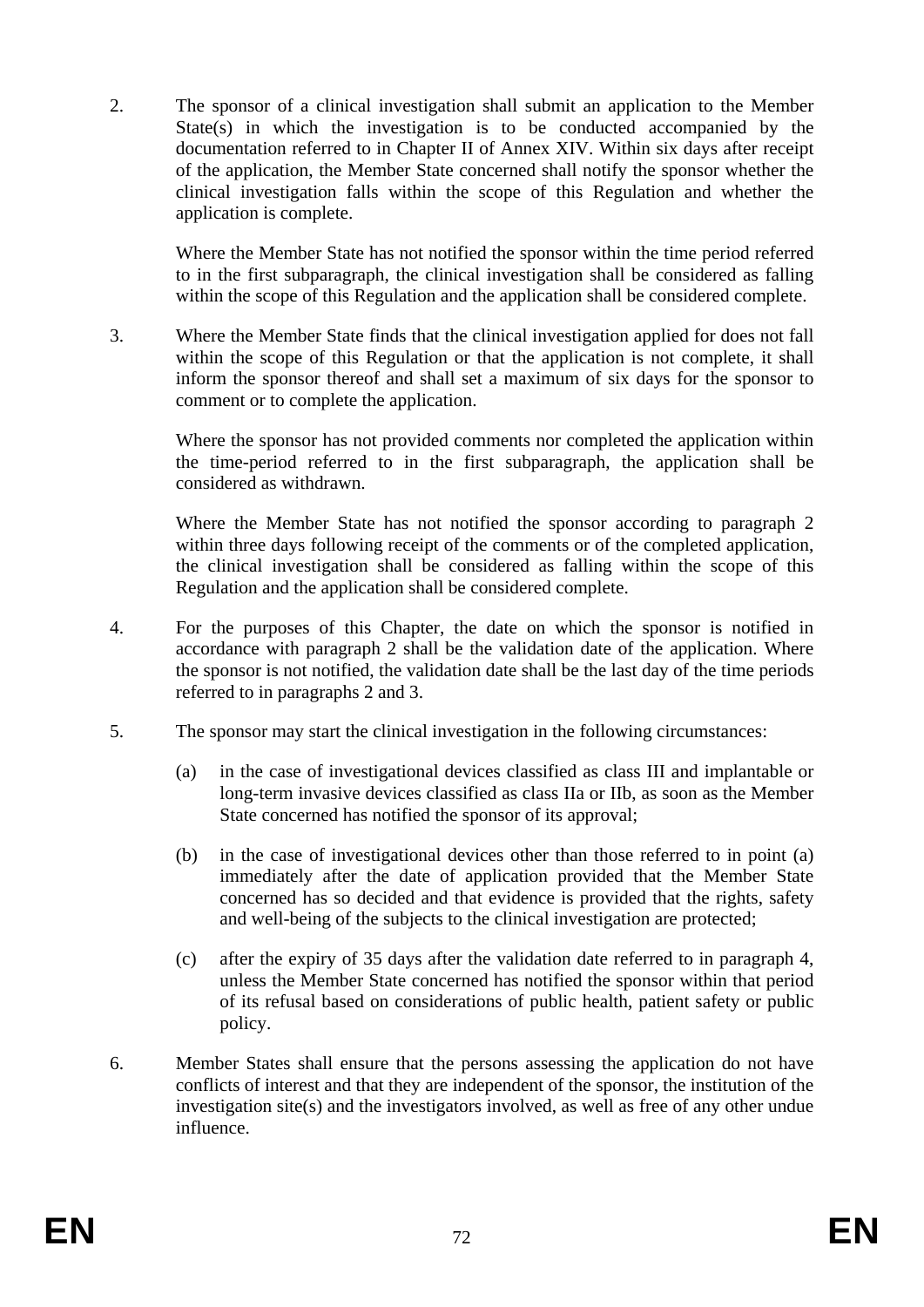Member States shall ensure that the assessment is done jointly by a reasonable number of persons who collectively have the necessary qualifications and experience. In the assessment, the view of at least one person whose primary area of interest is non-scientific shall be taken into account. The view of at least one patient shall be taken into account.

7. The Commission shall be empowered to adopt delegated acts in accordance with Article 89 amending or supplementing, in the light of technical progress and global regulatory developments, the requirements for the documentation to be submitted with the application for the clinical investigation that is laid down in Chapter II of Annex XIV.

#### *Article 52 Registration of clinical investigations*

- 1. Before commencing the clinical investigation, the sponsor shall enter in the electronic system referred to in Article 53 the following information regarding the clinical investigation:
	- (a) the single identification number of the clinical investigation;
	- (b) the name and contact details of the sponsor and, if applicable, his contact person established in the Union;
	- (c) the name and contact details of the natural or legal person responsible for the manufacture of the investigational device, if different from the sponsor;
	- (d) the description of the investigational device;
	- (e) the description of the comparator(s), if applicable;
	- (f) the purpose of the clinical investigation;
	- (g) the status of the clinical investigation.
- 2. Within one week of any change occurring in relation to the information referred to in paragraph 1, the sponsor shall update the relevant data in the electronic system referred to in Article 53.
- 3. The information shall be accessible to the public, through the electronic system referred to in Article 53, unless, for all or parts of that information, confidentiality of the information is justified on any of the following grounds:
	- (a) protection of personal data in accordance with Regulation (EC) No 45/2001;
	- (b) protection of commercially sensitive information;
	- (c) effective supervision of the conduct of the clinical investigation by the Member State(s) concerned.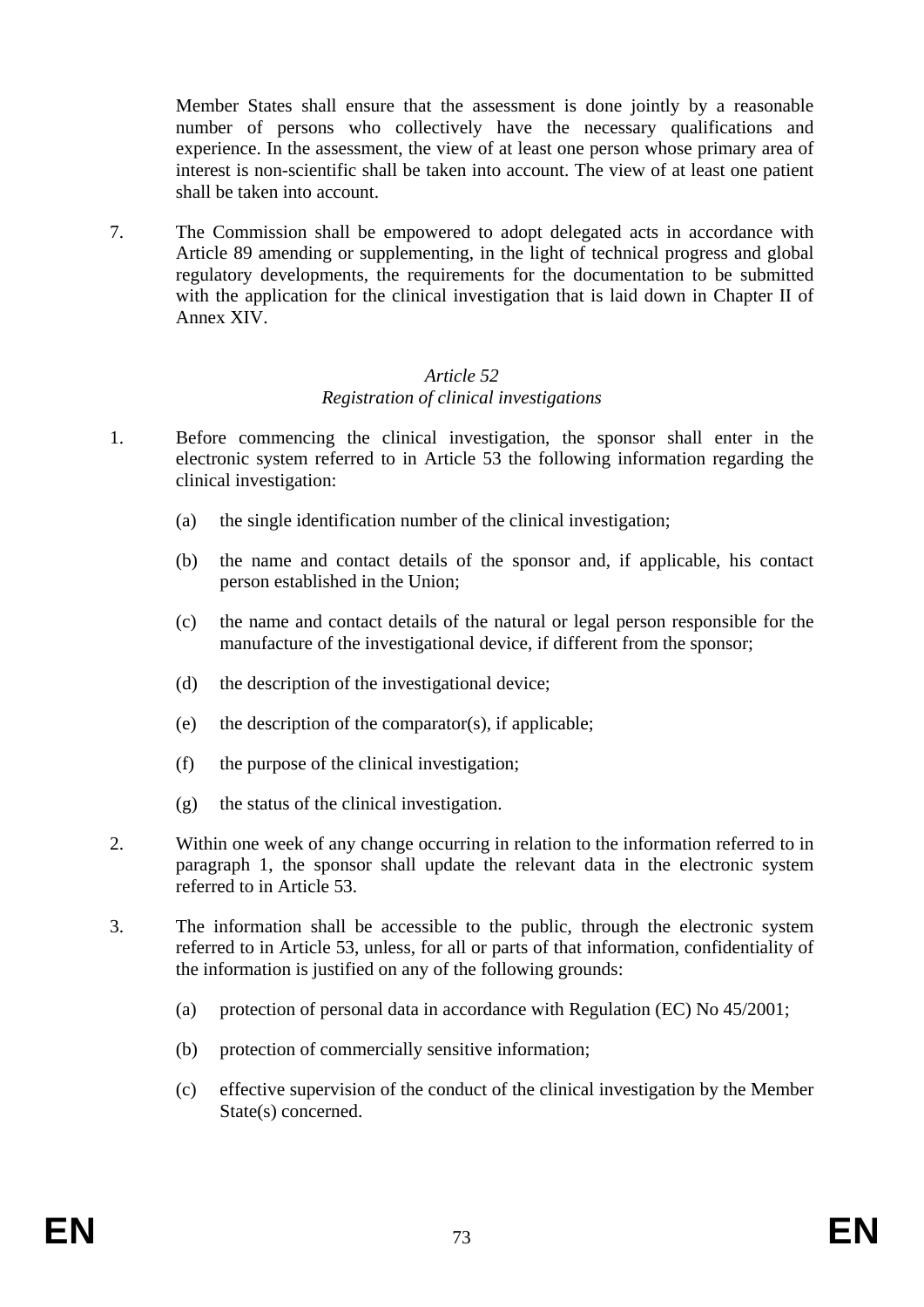4. No personal data of subjects participating in clinical investigations shall be publicly available.

# *Article 53*

# *Electronic system on clinical investigations*

- 1. The Commission shall, in collaboration with the Member States, set up and manage an electronic system to create the single identification numbers for clinical investigations referred to in Article 51(1) and to collate and process the following information:
	- (a) the registration of clinical investigations in accordance with Article 52;
	- (b) the exchange of information between the Member States and between them and the Commission in accordance with Article 56;
	- (c) the information related to clinical investigations conducted in more than one Member State in case of a single application in accordance with Article 58;
	- (d) reports on serious adverse events and device deficiencies referred to in Article 59(2) in case of a single application in accordance with Article 58.
- 2. When setting up the electronic system referred in paragraph 1, the Commission shall ensure that it is interoperable with the EU database for clinical trials on medicinal products for human use set up in accordance with Article […] of Regulation (EU) No [.../...]. With the exception of the information referred to in Article 52, the information collated and processed in the electronic system shall be accessible only to the Member States and to the Commission.
- 3. The Commission shall be empowered to adopt delegated acts in accordance with Article 89 determining which other information regarding clinical investigations collated and processed in the electronic system shall be publicly accessible to allow interoperability with the EU database for clinical trials on medicinal products for human use set up by Regulation (EU) No  $[\ldots]$ ......]. Article 52(3) and (4) shall apply.

# *Article 54*

# *Clinical investigations with devices authorised to bear the CE marking*

- 1. Where a clinical investigation is to be conducted to further assess a device which is authorised in accordance with Article 42 to bear the CE marking and within its intended purpose referred to in the relevant conformity assessment procedure, hereinafter referred to as 'post-market clinical follow-up investigation', the sponsor shall notify the Member States concerned at least 30 days prior to their commencement if the investigation would submit subjects to additionally invasive or burdensome procedures. Article 50(1) to (3), Article 52, Article 55, Article 56(1), Article 57(1), the first subparagraph of Article 57(2) and the relevant provisions of Annex XIV shall apply.
- 2. If the aim of the clinical investigation regarding a device which is authorised in accordance with Article 42 to bear the CE marking is to assess such device for a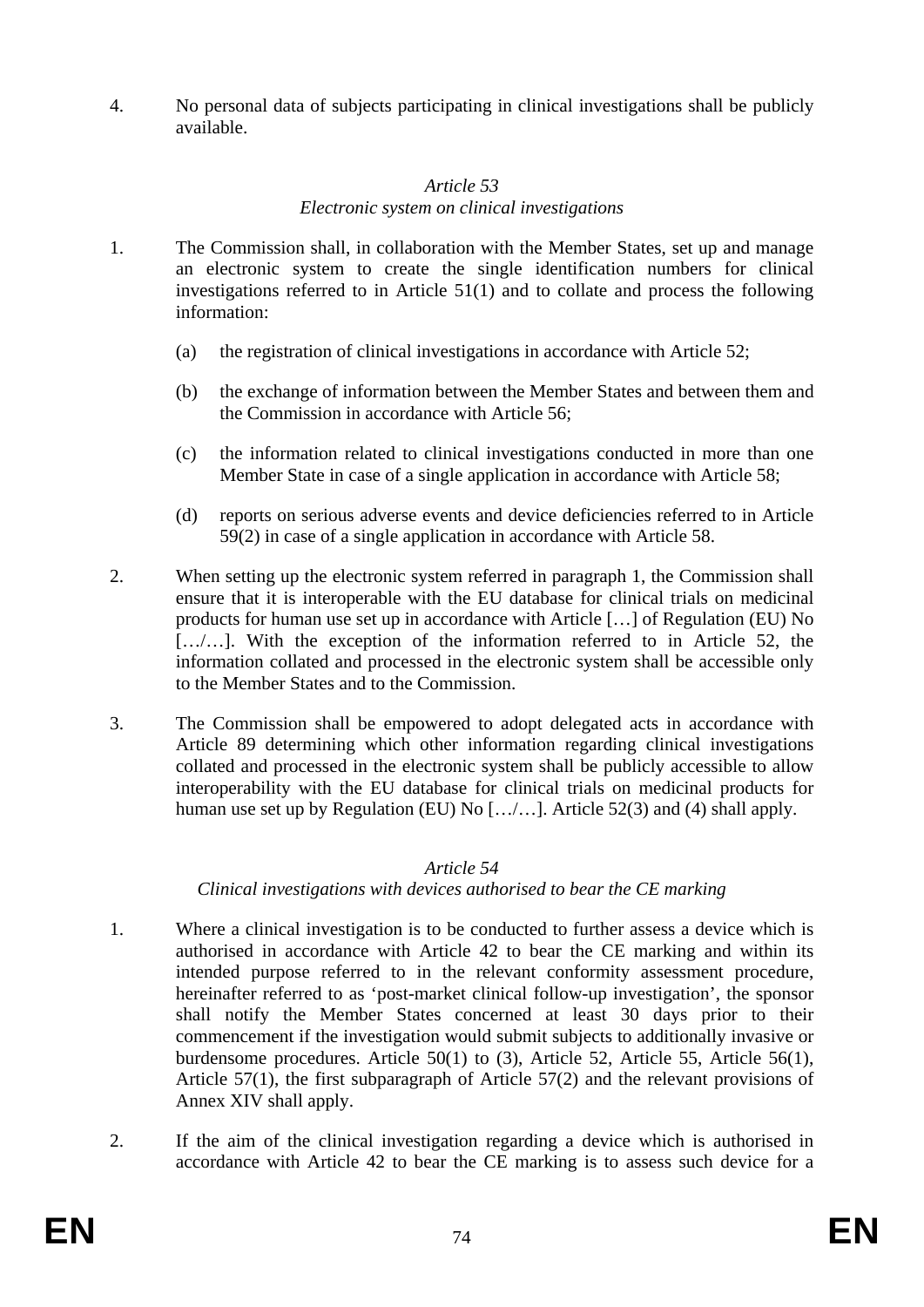purpose other than that referred to in the information supplied by the manufacturer in accordance with Section 19 of Annex I and in the relevant conformity assessment procedure, Articles 50 to 60 shall apply.

#### *Article 55*

# *Substantial modifications to a clinical investigation*

- 1. If the sponsor introduces modifications to a clinical investigation that are likely to have a substantial impact on the safety or rights of the subjects or on the robustness or reliability of the clinical data generated by the investigation, he shall notify the Member State(s) concerned of the reasons for and the content of those modifications. The notification shall be accompanied by an updated version of the relevant documentation referred to in Chapter II of Annex XIV.
- 2. The sponsor may implement the modifications referred to in paragraph 1 at the earliest 30 days after notification, unless the Member State concerned has notified the sponsor of its refusal based on considerations of public health, patient safety or public policy.

# *Article 56 Information exchange between Member States*

- 1. Where a Member State has refused, suspended or terminated a clinical investigation, or has called for a substantial modification or temporary halt of a clinical investigation, or has been notified by the sponsor of the early termination of a clinical investigation on safety grounds, that Member State shall communicate its decision and the grounds therefor to all Member States and the Commission by means of the electronic system referred to in Article 53.
- 2. Where an application is withdrawn by the sponsor prior to a decision by a Member State, that Member State shall inform all the other Member States and the Commission of that fact, by means of the electronic system referred to in Article 53.

# *Article 57*

*Information by the sponsor in the event of temporary halt or termination of a clinical investigation* 

- 1. If the sponsor has temporarily halted a clinical investigation on safety grounds, he shall inform the Member States concerned within 15 days of the temporary halt.
- 2. The sponsor shall notify each Member State concerned of the end of a clinical investigation in relation to that Member State, providing a justification in the event of early termination. That notification shall be made within 15 days from the end of the clinical investigation in relation to that Member State.

If the investigation is conducted in more than one Member State the sponsor shall notify all Member States concerned of the overall end of the clinical investigation. That notification shall be made within 15 days from the overall end of the clinical investigation.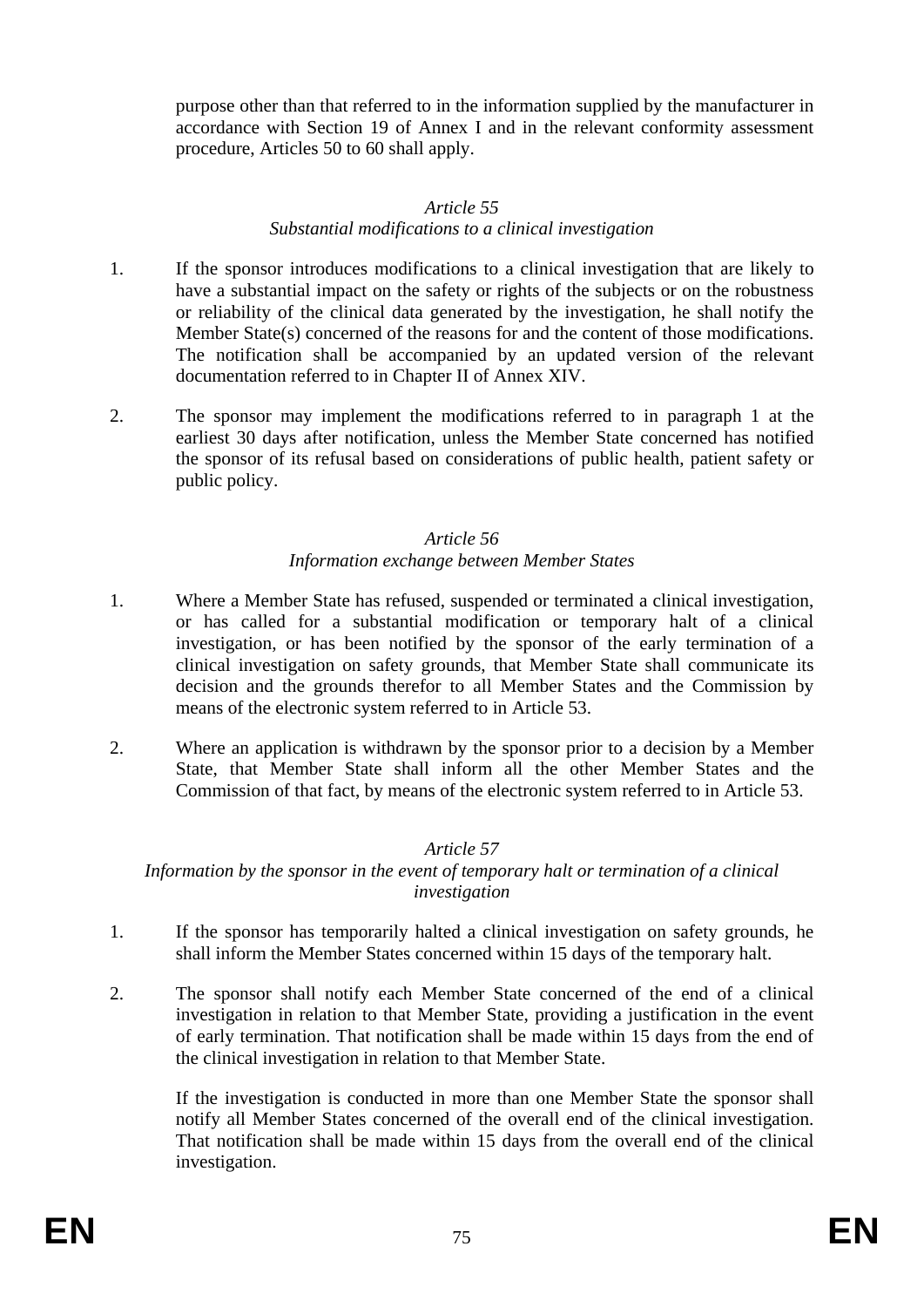3. Within one year from the end of the clinical investigation, the sponsor shall submit to the Member States concerned a summary of the results of the clinical investigation in form of a clinical investigation report referred to in Section 2.7 of Chapter I of Annex XIV. Where, for scientific reasons, it is not possible to submit the clinical investigation report within one year, it shall be submitted as soon as it is available. In this case, the clinical investigation plan referred to in Section 3 of Chapter II of Annex XIV shall specify when the results of the clinical investigation are going to be submitted, together with an explanation.

#### *Article 58*

# *Clinical investigations conducted in more than one Member State*

- 1. By means of the electronic system referred to in Article 53, the sponsor of a clinical investigation to be conducted in more than one Member State may submit, for the purpose of Article 51, a single application that, upon receipt, is transmitted electronically to the Member States concerned.
- 2. In the single application, the sponsor shall propose one of the Member States concerned as coordinating Member State. If that Member State does not wish to be the coordinating Member State, it shall agree, within six days of submission of the single application, with another Member State concerned that the latter shall be the coordinating Member State. If no other Member State accepts to be the coordinating Member State, the Member State proposed by the sponsor shall be the coordinating Member State. If another Member State than the one proposed by the sponsor becomes coordinating Member State, the deadline referred to in Article 51(2) shall start on the day following the acceptance.
- 3. Under the direction of the coordinating Member State referred to in paragraph 2, the Member States concerned shall coordinate their assessment of the application, in particular of the documentation submitted in accordance with Chapter II of Annex XIV, except for Sections 3.1.3, 4.2, 4.3 and 4.4 thereof which shall be assessed separately by each Member State concerned.

The coordinating Member State shall:

(a) within 6 days of receipt of the single application notify the sponsor whether the clinical investigation falls within the scope of this Regulation and whether the application is complete, except for the documentation submitted in accordance with Sections 3.1.3, 4.2, 4.3 and 4.4 of Chapter II of Annex XIV for which each Member State shall verify the completeness. Article 51(2) to (4) shall apply to the coordinating Member State in relation to the verification that the clinical investigation falls within the scope of this Regulation and that the application is complete, except for the documentation submitted in accordance with Sections 3.1.3, 4.2, 4.3 and 4.4 of Chapter II of Annex XIV. Article 51(2) to (4) shall apply to each Member State in relation to the verification that the documentation submitted in accordance with Sections 3.1.3, 4.2, 4.3 and 4.4 of Chapter II of Annex XIV is complete;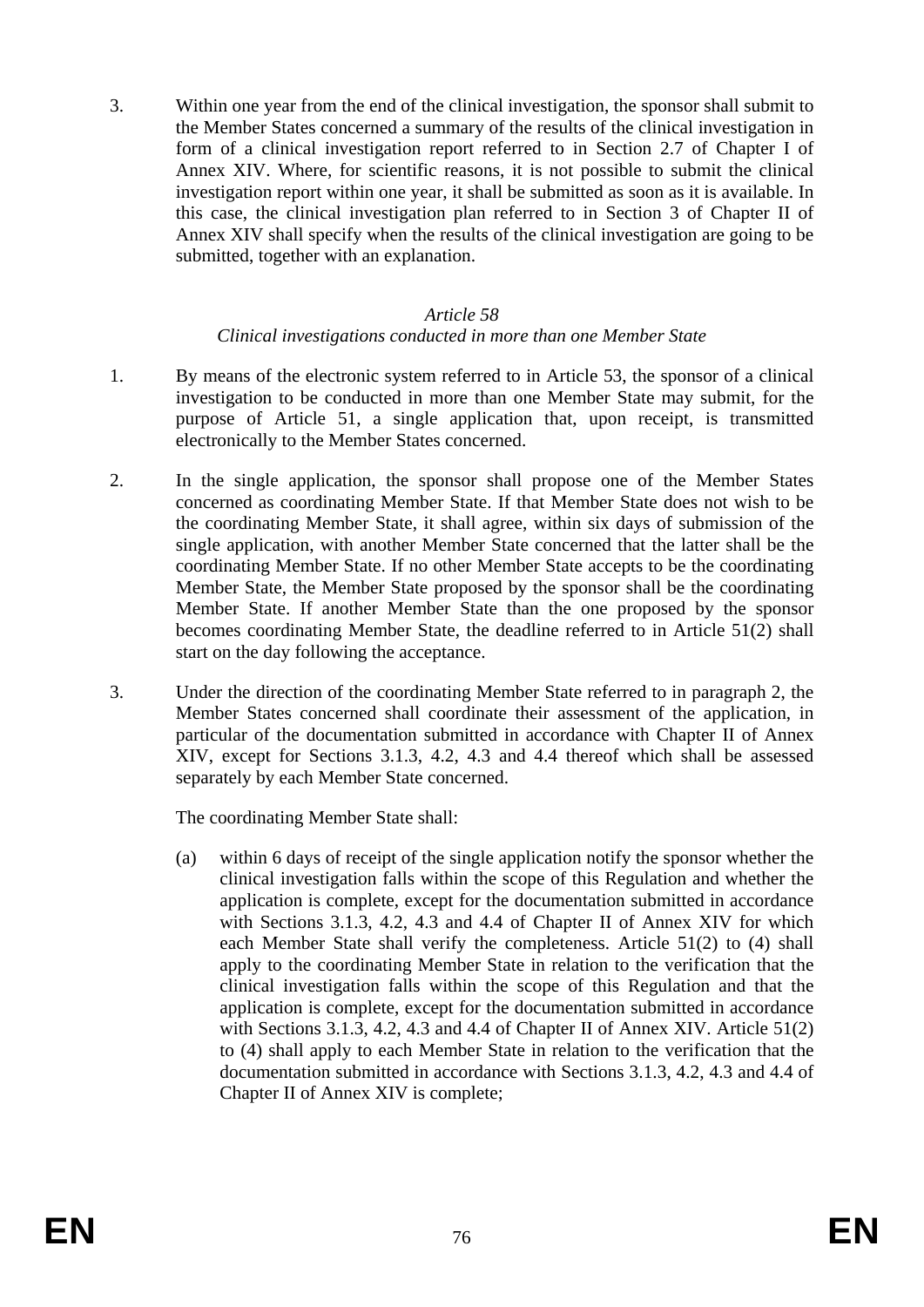- (b) establish the results of the coordinated assessment in a report to be taken into account by the other Member States concerned when deciding on the sponsor's application in accordance with Article 51(5).
- 4. The substantial modifications referred to in Article 55 shall be notified to the Member States concerned by means of the electronic system referred to in Article 53. Any assessment as to whether there are grounds for refusal as referred to in Article 55 shall be carried out under the direction of the coordinating Member State.
- 5. For the purpose of Article 57(3), the sponsor shall submit the clinical investigation report to the Member States concerned by means of the electronic system referred to in Article 53.
- 6. The Commission shall provide secretarial support to the coordinating Member State in the accomplishment of its tasks provided for in this Chapter.

#### *Article 59*

#### *Recording and reporting of events occurring during clinical investigations*

- 1. The sponsor shall fully record any of the following:
	- (a) an adverse event identified in the clinical investigation plan as critical to the evaluation of the results of the clinical investigation in view of the purposes referred to in Article 50(1);
	- (b) a serious adverse event;
	- (c) a device deficiency that might have led to a serious adverse event if suitable action had not been taken, intervention had not occurred, or circumstances had been less fortunate;
	- (d) new findings in relation to any event referred to in points (a) to (c).
- 2. The sponsor shall report to all Member States where a clinical investigation is conducted without delay any of the following:
	- (a) a serious adverse event that has a causal relationship with the investigational device, the comparator or the investigation procedure or where such causal relationship is reasonably possible;
	- (b) a device deficiency that might have led to a serious adverse event if suitable action had not been taken, intervention had not occurred, or circumstances had been less fortunate;
	- (c) new findings in relation to any event referred to in points (a) to (b).

The time period for reporting shall take account of the severity of the event. Where necessary to ensure timely reporting, the sponsor may submit an initial incomplete report followed up by a complete report.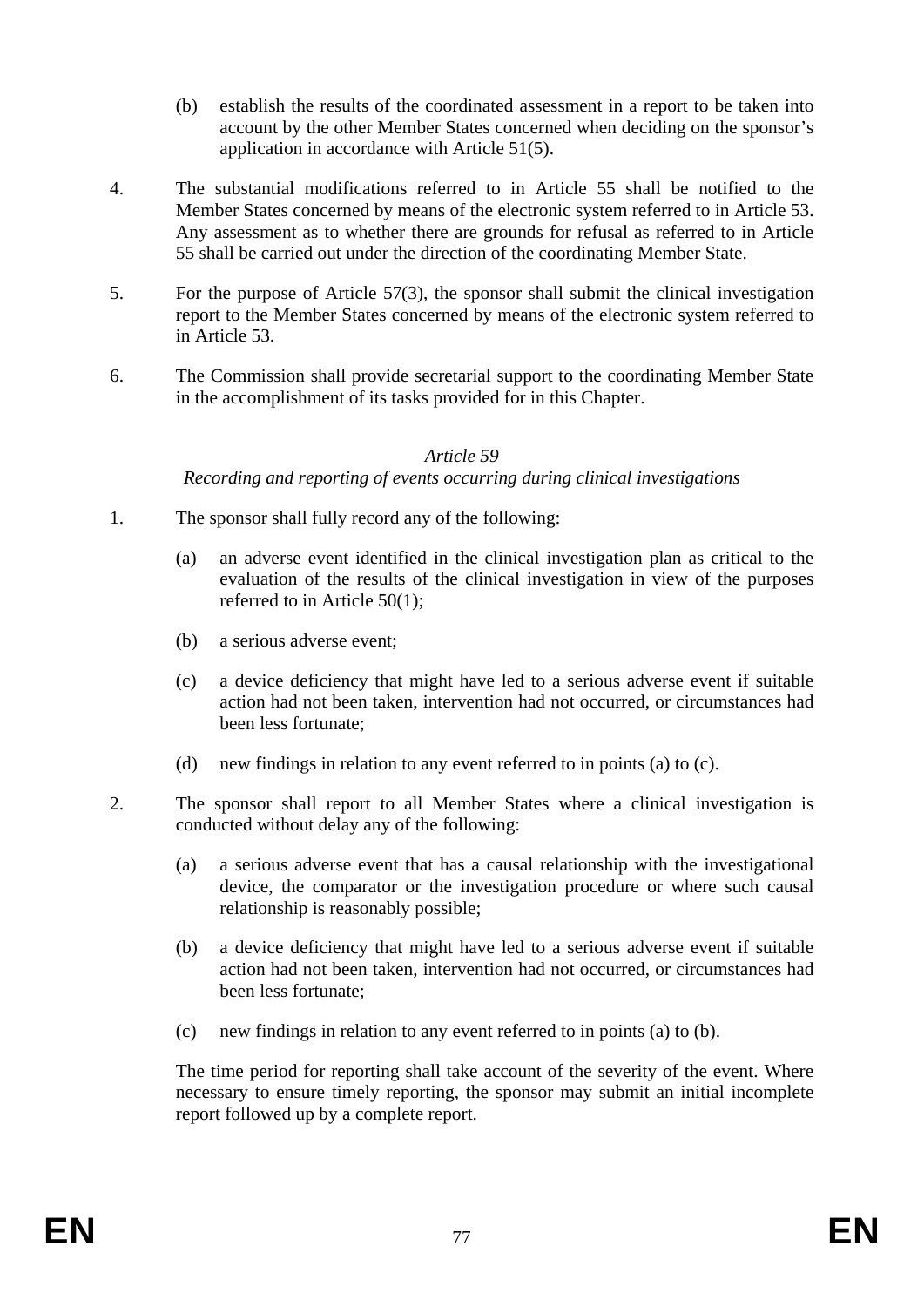- 3. The sponsor shall also report to the Member States concerned any event referred to in paragraph 2 occurring in third countries in which a clinical investigation is performed under the same clinical investigation plan as the one applying to a clinical investigation covered by this Regulation.
- 4. In the case of a clinical investigation for which the sponsor has used the single application referred to in Article 58, the sponsor shall report any event as referred to in paragraph 2 by means of the electronic system referred to in Article 53. Upon receipt, this report shall be transmitted electronically to all Member States concerned.

Under the direction of the coordinating Member State referred to in Article 58(2), the Member States shall coordinate their assessment of serious adverse events and device deficiencies to determine whether a clinical investigation needs to be terminated, suspended, temporarily halted or modified.

This paragraph shall not affect the rights of the other Member States to perform their own evaluation and to adopt measures in accordance with this Regulation in order to ensure the protection of public health and patient safety. The coordinating Member State and the Commission shall be kept informed of the outcome of any such evaluation and the adoption of any such measures.

5. In the case of post-market clinical follow-up investigations referred to in Article 54(1), the provisions on vigilance contained in Articles 61 to 66 shall apply instead of this Article.

# *Article 60*

# *Implementing acts*

The Commission may, by means of implementing acts, adopt the modalities and procedural aspects necessary for the implementation of this Chapter as regards the following:

- (a) harmonised forms for the application for clinical investigations and their assessment as referred to in Articles 51 and 58, taking into account specific categories or groups of devices;
- (b) the functioning of the electronic system referred to in Article 53;
- (c) harmonised forms for the notification of post-market clinical follow-up investigations as referred to in Article 54(1), and of substantial modifications as referred to in Article 55;
- (d) the exchange of information between Member States as referred to in Article 56;
- (e) harmonised forms for the reporting of serious adverse events and device deficiencies as referred to in Article 59;
- (f) the timelines for the reporting of serious adverse events and device deficiencies, taking into account the severity of the event to be reported as referred to in Article 59.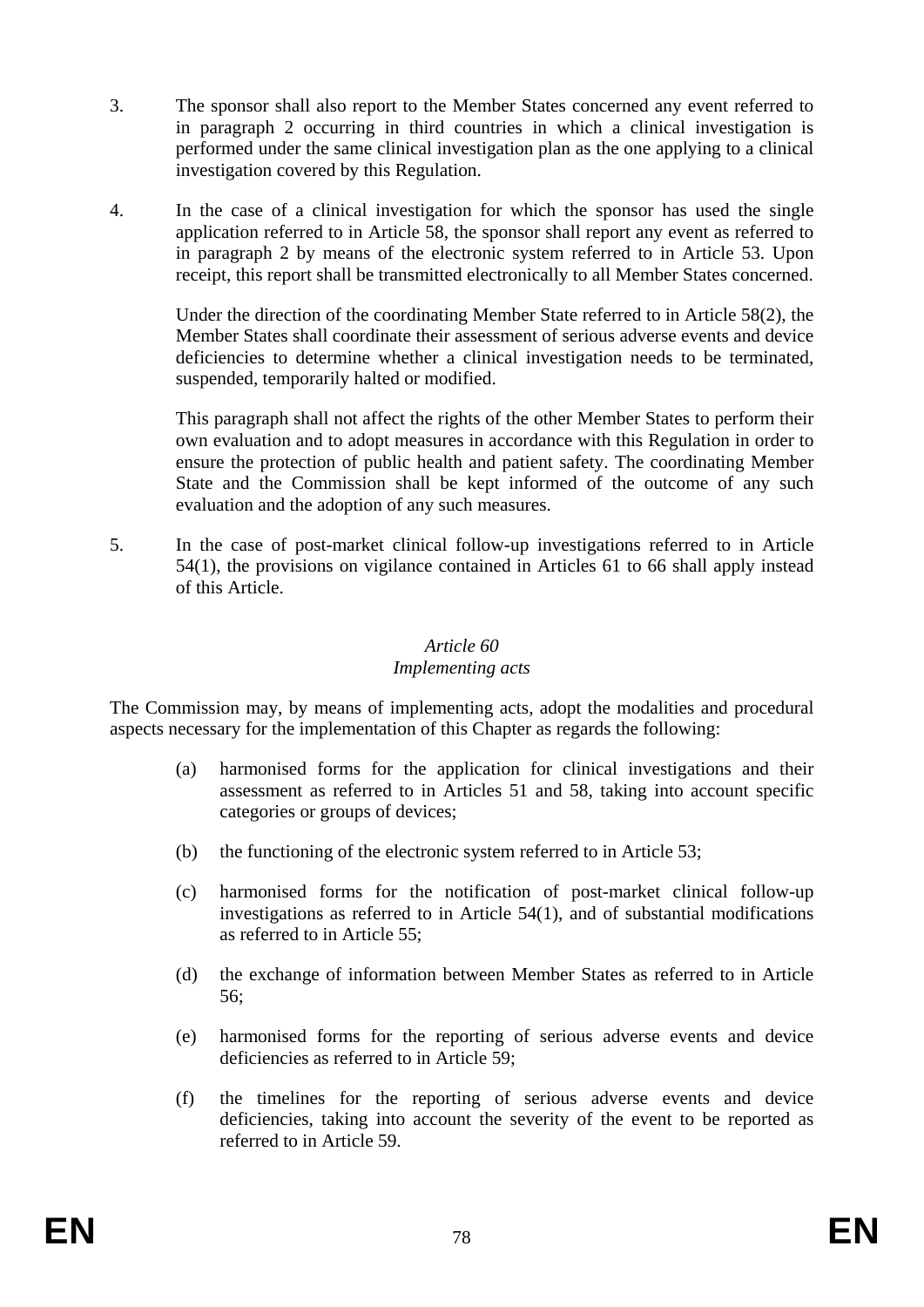Those implementing acts shall be adopted in accordance with the examination procedure referred to in Article 88(3).

# **Chapter VII Vigilance and market surveillance**

# **SECTION 1 – VIGILANCE**

#### *Article 61 Reporting of incidents and field safety corrective actions*

- 1. Manufacturers of devices other than custom-made or investigational devices, shall report through the electronic system referred to in Article 62 the following:
	- (a) any serious incident in respect of devices made available on the Union market;
	- (b) any field safety corrective action in respect of devices made available on the Union market, including any field safety corrective action undertaken in a third country in relation to a device which is also legally made available on the Union market if the reason for the field safety corrective action is not limited to the device made available in the third country.

Manufacturers shall make the report referred to in the first subparagraph without delay, and no later than 15 days after they have become aware of the event and the causal relationship with their device or that such causal relationship is reasonably possible. The time period for reporting shall take account of the severity of the incident. Where necessary to ensure timely reporting, the manufacturer may submit an initial incomplete report followed up by a complete report.

- 2. For similar serious incidents occurring with the same device or device type and for which the root cause has been identified or the field safety corrective action implemented, manufacturers may provide periodic summary reports instead of individual incident reports, on condition that the competent authorities referred to in points (a), (b) and (c) of Article 62(5) have agreed with the manufacturer on the format, content and frequency of the periodic summary reporting.
- 3. The Member States shall take all appropriate measures to encourage healthcare professionals, users and patients to report to their competent authorities suspected serious incidents referred to in point (a) of paragraph 1. They shall record such reports centrally at national level. Where a competent authority of a Member State obtains such reports, it shall take the necessary steps to ensure that the manufacturer of the device concerned is informed of the incident. The manufacturer shall ensure the appropriate follow-up.

The Member States shall coordinate between them the development of standard webbased structured forms for reporting of serious incidents by healthcare professionals, users and patients.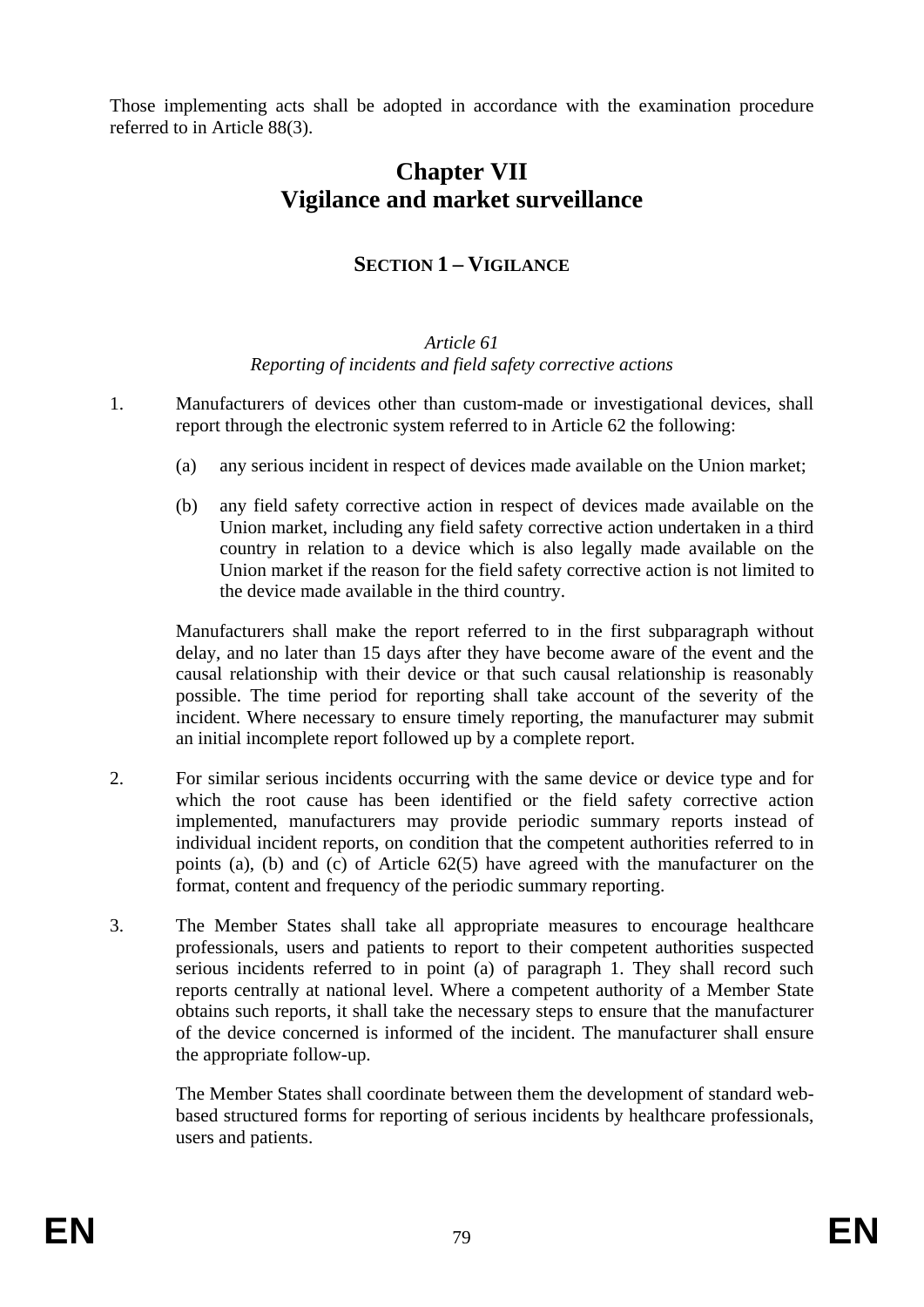4. Manufacturers of custom-made devices shall report any serious incidents and field safety corrective actions referred to in paragraph 1 to the competent authority of the Member State in which the device in question has been made available.

# *Article 62*

# *Electronic system on vigilance*

- 1. The Commission shall, in collaboration with the Member States, set up and manage an electronic system to collate and process the following information:
	- (a) the reports by manufacturers on serious incidents and field safety corrective actions referred to in Article 61(1);
	- (b) the periodic summary reports by manufacturers referred to in Article 61(2);
	- (c) the reports by competent authorities on serious incidents referred to in the second subparagraph of Article 63(1);
	- (d) the reports by manufacturers on trends referred to in Article 64;
	- (e) the field safety notices by manufacturers referred to in Article 63(5);
	- (f) the information to be exchanged between the competent authorities of the Member States and between them and the Commission in accordance with Article 63(4) and (7).
- 2. The information collated and processed by the electronic system shall be accessible to the competent authorities of the Member States, to the Commission and to the notified bodies.
- 3. The Commission shall ensure that healthcare professionals and the public have appropriate levels of access to the electronic system.
- 4. On the basis of arrangements between the Commission and competent authorities of third countries or international organisations, the Commission may grant those competent authorities or international organisations access to the database at the appropriate level. Those arrangements shall be based on reciprocity and make provision for confidentiality and data protection equivalent to those applicable in the Union.
- 5. The reports on serious incidents and field safety corrective actions referred to in points (a) and (b) of Article 61(1), the periodic summary reports referred to in Article 61(2), the reports on serious incidents referred to in the second subparagraph of Article 63(1) and the trend reports referred to in Article 64 shall be automatically transmitted upon receipt via the electronic system to the competent authorities of the following Member States:
	- (a) the Member State where the incident occurred;
	- (b) the Member State where the field safety corrective action is being or is to be undertaken;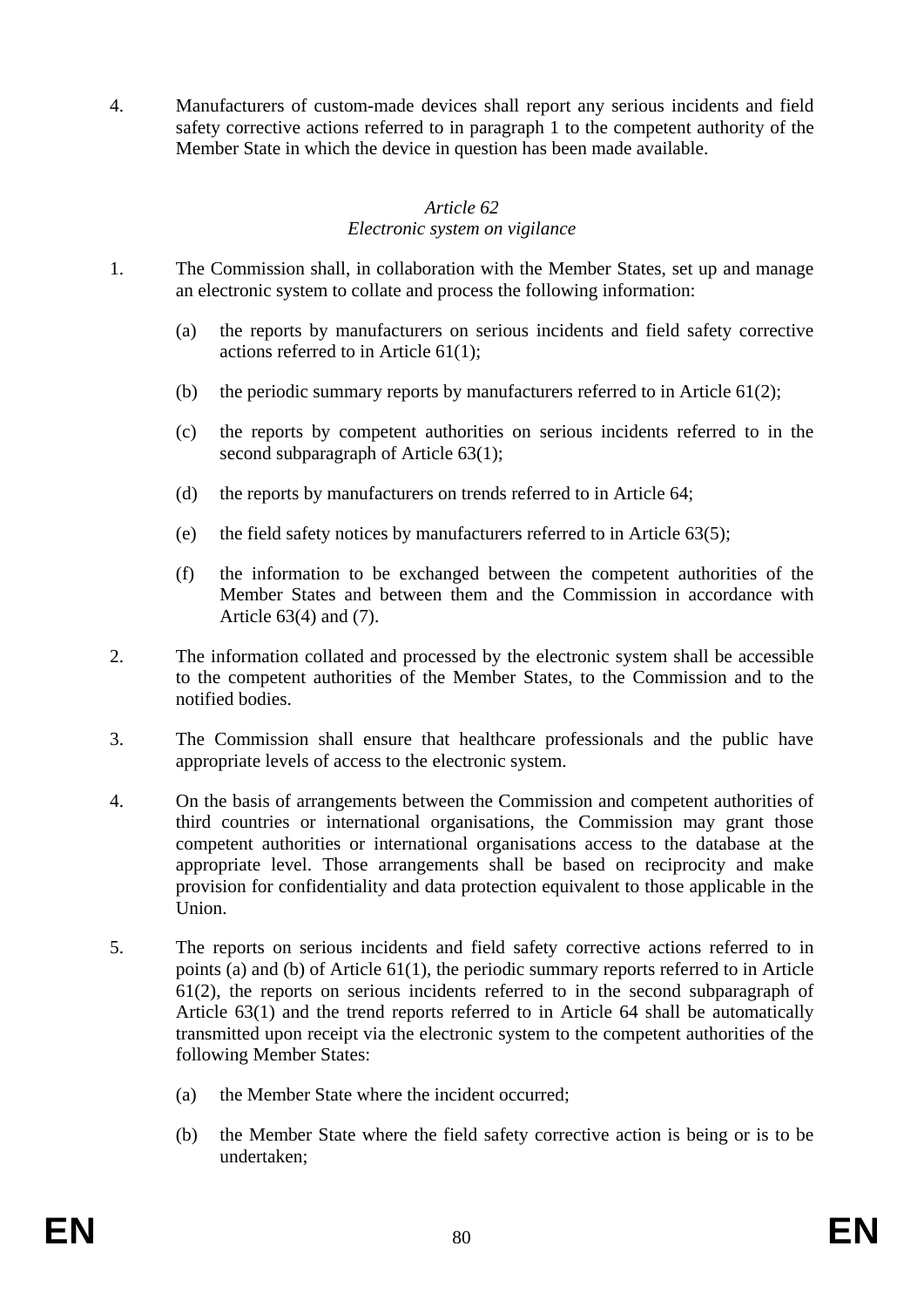- (c) the Member State where the manufacturer has his registered place of business;
- (d) where applicable, the Member State where the notified body, that issued a certificate in accordance with Article 45 for the device in question, is established.

#### *Article 63*

#### *Analysis of serious incidents and field safety corrective actions*

1. Member States shall take the necessary steps to ensure that any information regarding a serious incident that has occurred within their territory or a field safety corrective action that has been or is to be undertaken within their territory, and that is brought to their knowledge in accordance with Article 61 is, at national level, evaluated centrally by their competent authority, if possible together with the manufacturer.

If in the case of reports received in accordance with Article 61(3) the competent authority ascertains that the reports relate to a serious incident it shall notify without delay those reports to the electronic system referred to in Article 62, unless the same incident has already been reported by the manufacturer.

- 2. The national competent authorities shall carry out a risk assessment with regard to reported serious incidents or field safety corrective actions, taking into account criteria such as causality, detectability and probability of recurrence of the problem, frequency of use of the device, probability of occurrence of harm and severity of harm, clinical benefit of the device, intended and potential users, and population affected. They shall also evaluate the adequacy of the field safety corrective action envisaged or undertaken by the manufacturer and the need for and kind of any other corrective action. They shall monitor the manufacturer's investigation of the incident.
- 3. In the case of devices referred to in the first subparagraph of Article 1(4) and where the serious incident or field safety corrective action may be related to a substance which, if used separately, would be considered to be a medicinal product, the evaluating competent authority or the coordinating competent authority referred to in paragraph 6 shall inform the relevant competent authority for medicinal products, or the European Medicines Agency (EMA), that was consulted by the notified body in accordance with the second subparagraph of Article 42(2).

In the case of devices covered by this Regulation in accordance with point (e) of Article 1(2) and where the serious incident or field safety corrective action may be related to the tissues or cells of human origin utilised for the manufacture of the device, the competent authority or the coordinating competent authority referred to in paragraph 6 shall inform the relevant competent authority for human tissues and cells that was consulted by the notified body in accordance with the third subparagraph of Article 42(2).

4. After carrying out the assessment, the evaluating competent authority shall, through the electronic system referred to in Article 62, inform without delay the other competent authorities of the corrective action taken or envisaged by the manufacturer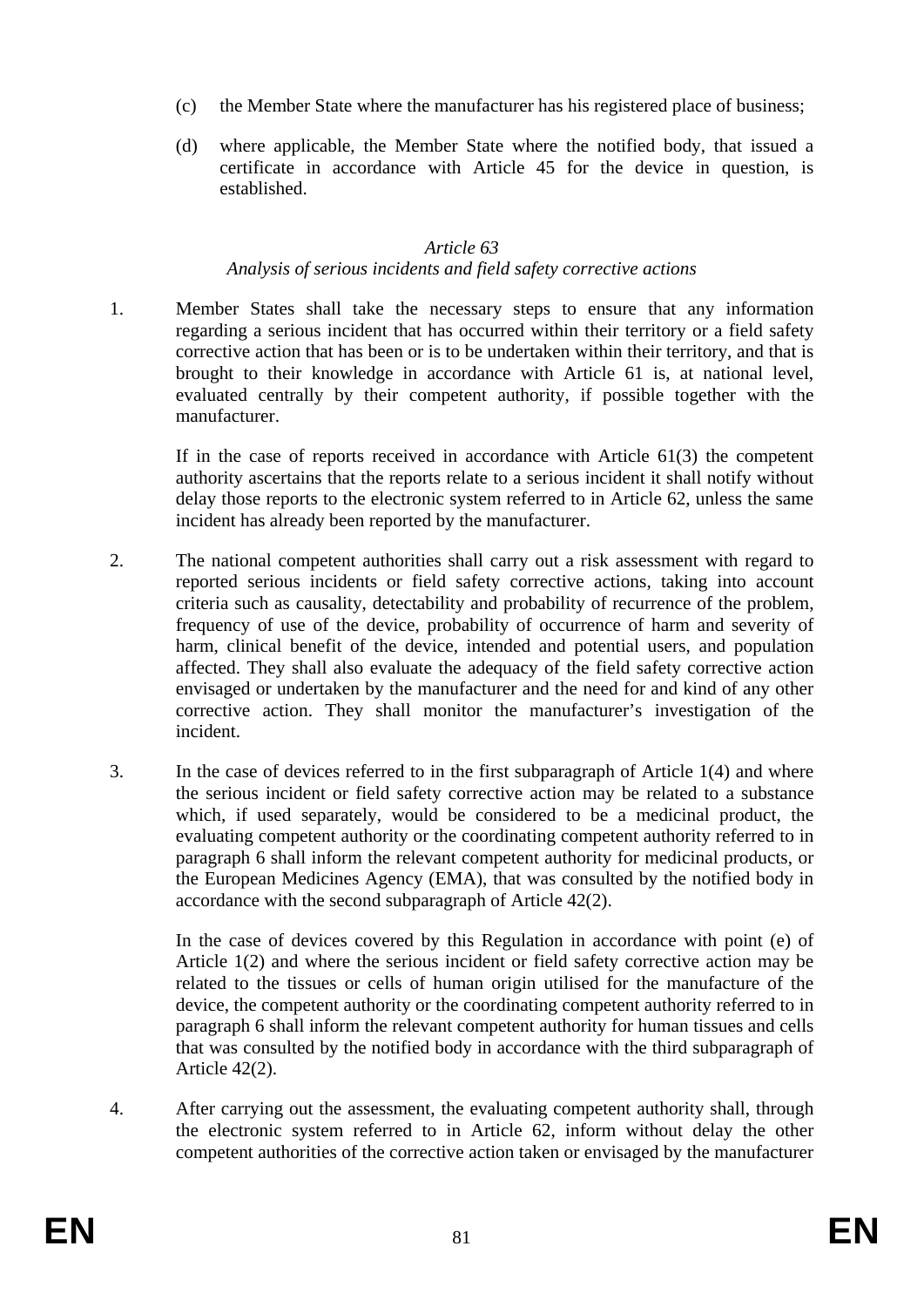or imposed on him to minimise the risk of recurrence of a serious incident, including information on the underlying events and the outcome of its assessment.

5. The manufacturer shall ensure that the users of the device in question are informed without delay of the corrective action taken by means of a field safety notice. Except in case of urgency, the content of the draft field safety notice shall be submitted to the evaluating competent authority or, in cases referred to in paragraph 6 of this Article, the coordinating competent authority to allow them to make comments. Unless duly justified by the situation of the individual Member State, the content of the field safety notice shall be consistent in all Member States.

The manufacturer shall enter the field safety notice in the electronic system referred to in Article 62 through which that notice shall be accessible to the public.

- 6. The competent authorities shall designate a coordinating competent authority to coordinate their assessments referred to in paragraph 2 in the following cases:
	- (a) where similar serious incidents related to the same device or type of device of the same manufacturer occur in more than one Member State;
	- (b) where the field safety corrective action is being or is to be undertaken in more than one Member State.

Unless otherwise agreed between the competent authorities, the coordinating competent authority shall be the one of the Member State where the manufacturer has his registered place of business.

The coordinating competent authority shall inform the manufacturer, the other competent authorities and the Commission that it has assumed the role of coordinating authority.

- 7. The coordinating competent authority shall carry out the following tasks:
	- (a) to monitor the investigation of the serious incident by the manufacturer and the corrective action to be taken;
	- (b) to consult with the notified body that issued a certificate in accordance with Article 45 for the device in question regarding the impact of the serious incident on the certificate;
	- (c) to agree with the manufacturer and the other competent authorities referred to in points (a) to (c) of Article 62(5) on the format, content and frequency of periodic summary reports in accordance with Article 61(2);
	- (d) to agree with the manufacturer and other competent authorities concerned on the implementation of the appropriate field safety corrective action;
	- (e) to inform the other competent authorities and the Commission, through the electronic system referred to in Article 62, of the progress in and the outcome of its assessment.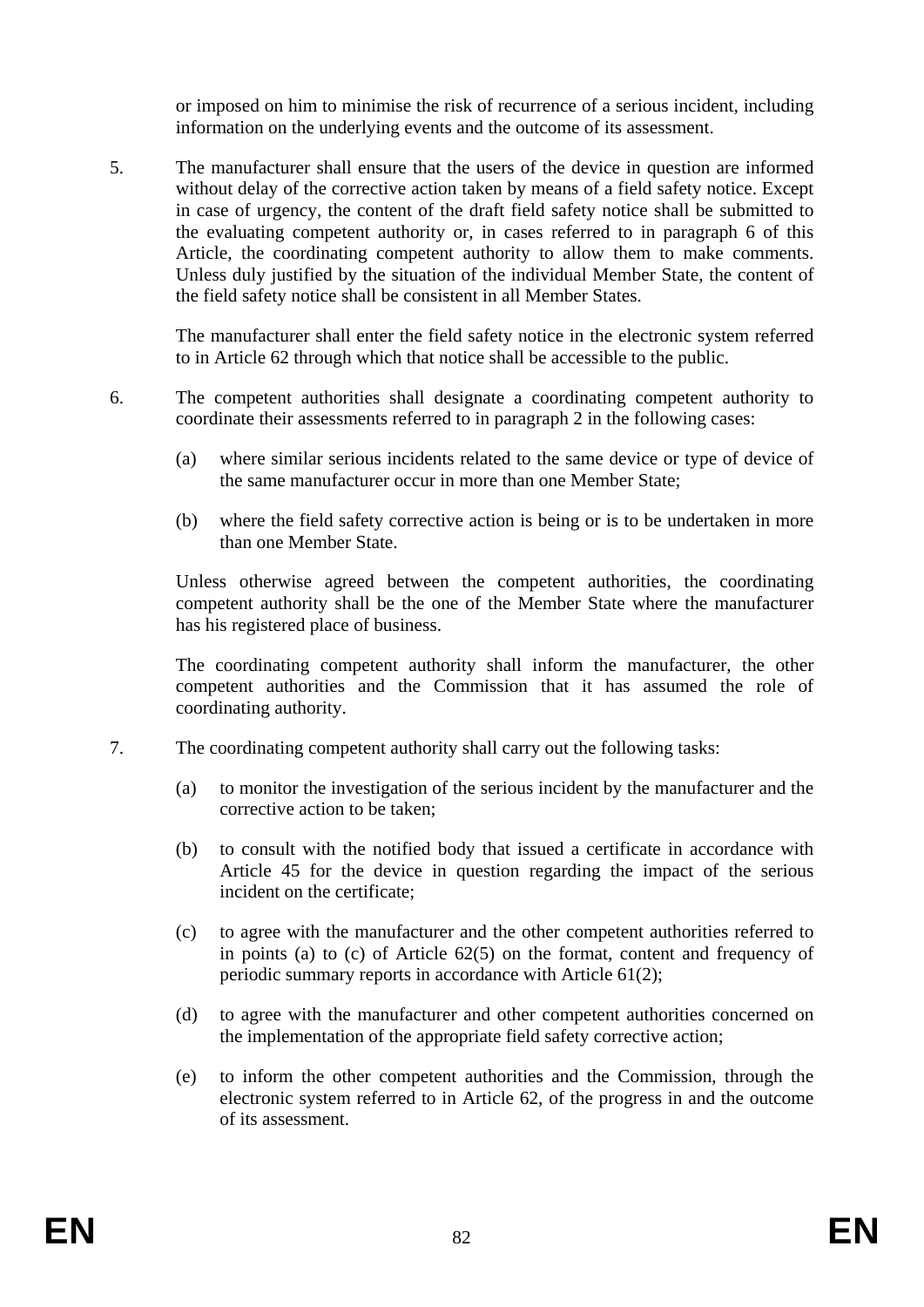The designation of a coordinating competent authority shall not affect the rights of the other competent authorities to perform their own assessment and to adopt measures in accordance with this Regulation in order to ensure the protection of public health and patient safety. The coordinating competent authority and the Commission shall be kept informed of the outcome of any such assessment and the adoption of any such measures.

8. The Commission shall provide secretarial support to the coordinating competent authority in the accomplishment of its tasks under this Chapter.

# *Article 64*

#### *Trend reporting*

Manufacturers of devices classified in class IIb and III shall report to the electronic system referred to in Article 62 any statistically significant increase in the frequency or severity of incidents that are not serious incidents or of expected undesirable side-effects that have a significant impact on the risk-benefit analysis referred to in Sections 1 and 5 of Annex I and which have led or may lead to unacceptable risks to the health or safety of patients, users or other persons when weighted against the intended benefits. The significant increase shall be established in comparison to the foreseeable frequency or severity of such incidents or expected undesirable side-effects in respect of the device, or category or group of devices, in question during a specific time period as established in the manufacturer's conformity assessment. Article 63 shall apply.

#### *Article 65*

#### *Documentation of vigilance data*

Manufacturers shall update their technical documentation with information on incidents received from healthcare professionals, patients and users, serious incidents, field safety corrective actions, periodic summary reports referred to in Article 61, trend reports referred to in Article 64 and field safety notices referred to in Article 63(5). They shall make this documentation available to their notified bodies, which shall assess the impact of the vigilance data on the conformity assessment and the certificate issued.

# *Article 66*

#### *Implementing acts*

The Commission may, by means of implementing acts, adopt the modalities and procedural aspects necessary for the implementation of Articles 61 to 65 as regards the following:

- (a) typology of serious incidents and field safety corrective actions in relation to specific devices, or categories or groups of devices;
- (b) harmonised forms for the reporting of serious incidents and field safety corrective actions, periodic summary reports and trend reports by manufacturers as referred to in Articles 61 and 64;
- (c) timelines for the reporting of serious incidents and field safety corrective actions, periodic summary reports and trend reports by manufacturers, taking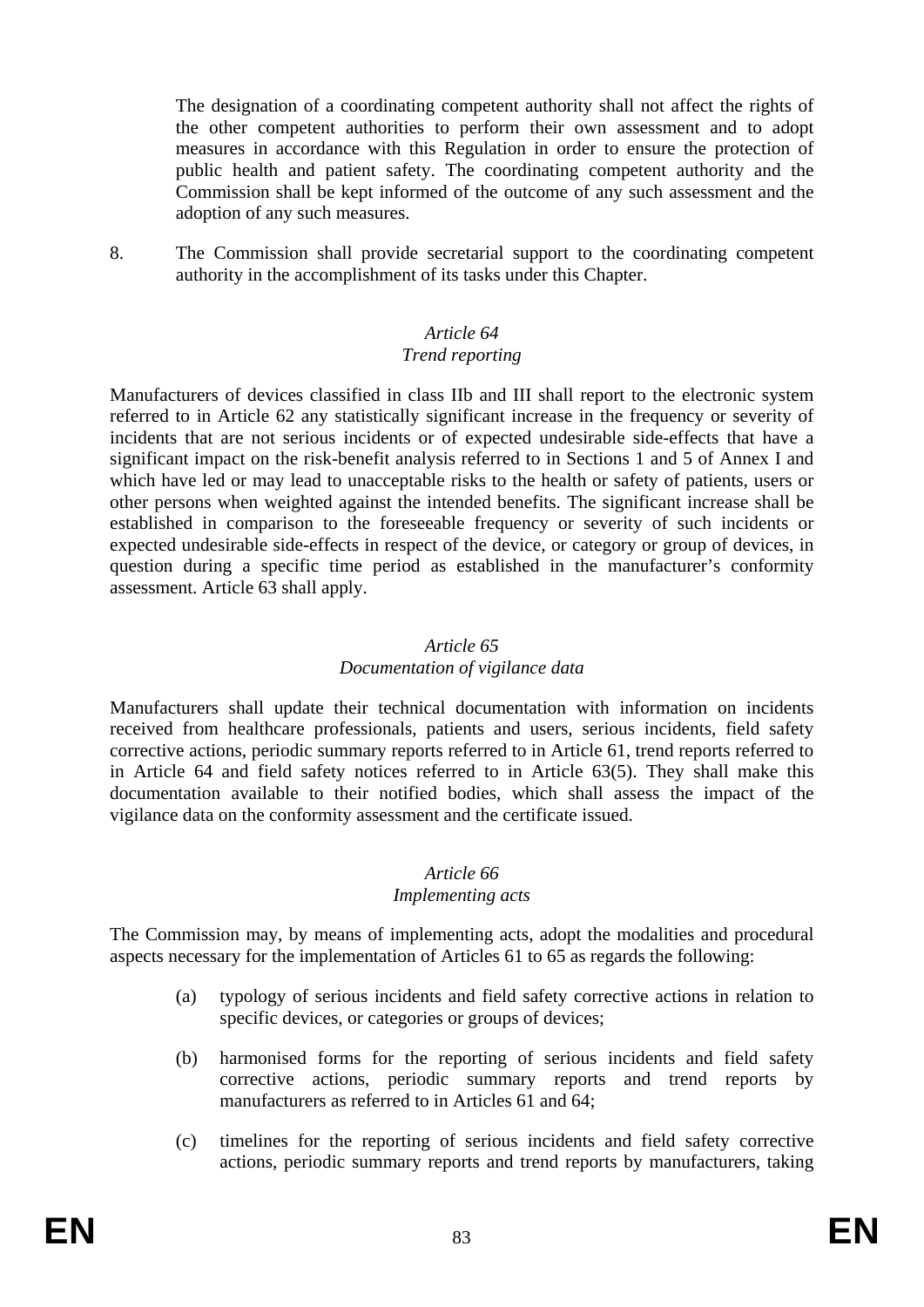into account the severity of the event to be reported as referred to in Articles 61 and 64;

(d) harmonised forms for the exchange of information between competent authorities as referred to in Article 63.

Those implementing acts shall be adopted in accordance with the examination procedure referred to in Article 88(3).

# **SECTION 2 – MARKET SURVEILLANCE**

# *Article 67 Market surveillance activities*

- 1. The competent authorities shall perform appropriate checks on the characteristics and performance of devices including, where appropriate, review of documentation and physical or laboratory checks on the basis of adequate samples. They shall take account of established principles regarding risk assessment and risk management, vigilance data and complaints. The competent authorities may require economic operators to make available the documentation and information necessary for the purpose of carrying out their activities and, where necessary and justified, enter the premises of economic operators and take the necessary samples of devices. They may destroy or otherwise render inoperable devices presenting a serious risk where they deem it necessary.
- 2. The Member States shall periodically review and assess the functioning of their surveillance activities. Such reviews and assessments shall be carried out at least every four years and the results thereof shall be communicated to the other Member States and the Commission. The Member State concerned shall make a summary of the results accessible to the public.
- 3. The competent authorities of the Member States shall coordinate their market surveillance activities, cooperate with each other and share with each other and with the Commission the results thereof. Where appropriate, the competent authorities of the Member States shall agree on work-sharing and specialisation.
- 4. Where more than one authority in a Member State is responsible for market surveillance and external border controls, those authorities shall cooperate with each other, by sharing information relevant to their role and functions.
- 5. The competent authorities of the Member States shall cooperate with the competent authorities of third countries with a view to exchanging information and technical support and promoting activities relating to market surveillance.

# *Article 68*

# *Electronic system on market surveillance*

1. The Commission, in collaboration with the Member States, shall set up and manage an electronic system to collate and process the following information: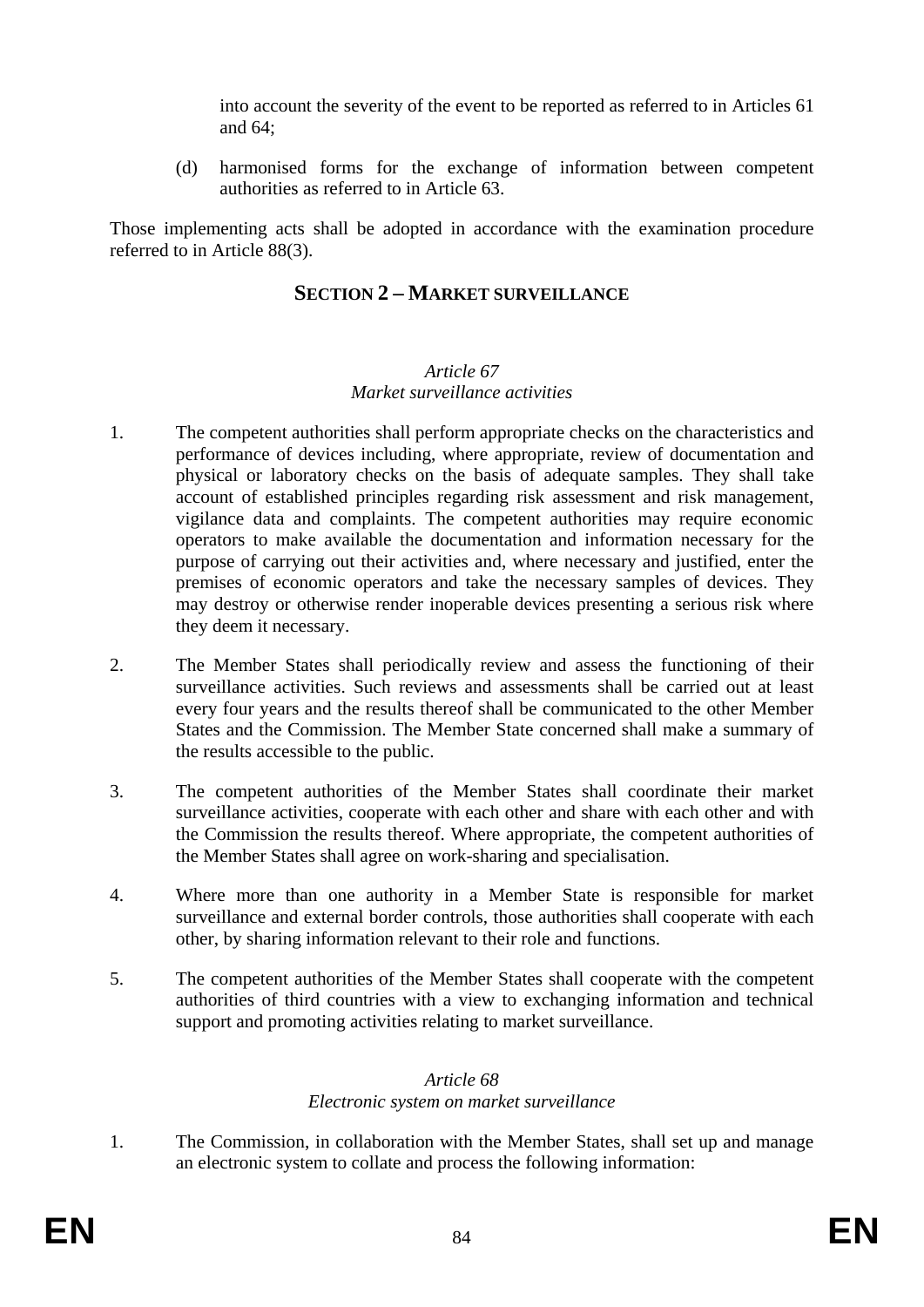- (a) information in relation to non-compliant devices presenting a risk to health and safety referred to in Article 70(2), (4) and (6);
- (b) information in relation to compliant devices presenting a risk to health and safety referred to in Article 72(2);
- (c) information in relation to formal non-compliance of products referred to in Article 73(2);
- (d) information in relation to preventive health protection measures referred to in Article 74(2).
- 2. The information mentioned in paragraph 1 shall be immediately transmitted through the electronic system to all competent authorities concerned and be accessible to the Member States and to the Commission.

#### *Article 69*

#### *Evaluation regarding devices presenting a risk to health and safety at national level*

Where the competent authorities of a Member State, based on vigilance data or other information, have sufficient reason to believe that a device presents a risk to the health or safety of patients, users or other persons, they shall carry out an evaluation in relation to the device concerned covering all the requirements laid down in this Regulation that are relevant to the risk presented by the device. The relevant economic operators shall cooperate as necessary with the competent authorities.

#### *Article 70*

#### *Procedure for dealing with non-compliant devices presenting a risk to health and safety*

- 1. Where, having performed an evaluation pursuant to Article 69, the competent authorities find that the device, which presents a risk to the health or safety of patients, users or other persons, does not comply with the requirements laid down in this Regulation, they shall without delay require the relevant economic operator to take all appropriate and duly justified corrective action to bring the device into compliance with those requirements, to prohibit or restrict the making available of the device on the market, to subject the making available of the device to specific requirements, to withdraw the device from the market, or to recall it within a reasonable period, proportionate to the nature of the risk.
- 2. Where the competent authorities consider that non-compliance is not restricted to their national territory, they shall inform the Commission and the other Member States of the results of the evaluation and of the actions which they have required the economic operators to take, by means of the electronic system referred to in Article 68.
- 3. The economic operators shall ensure that all appropriate corrective action is taken in respect of all the devices concerned that they have made available on the market throughout the Union.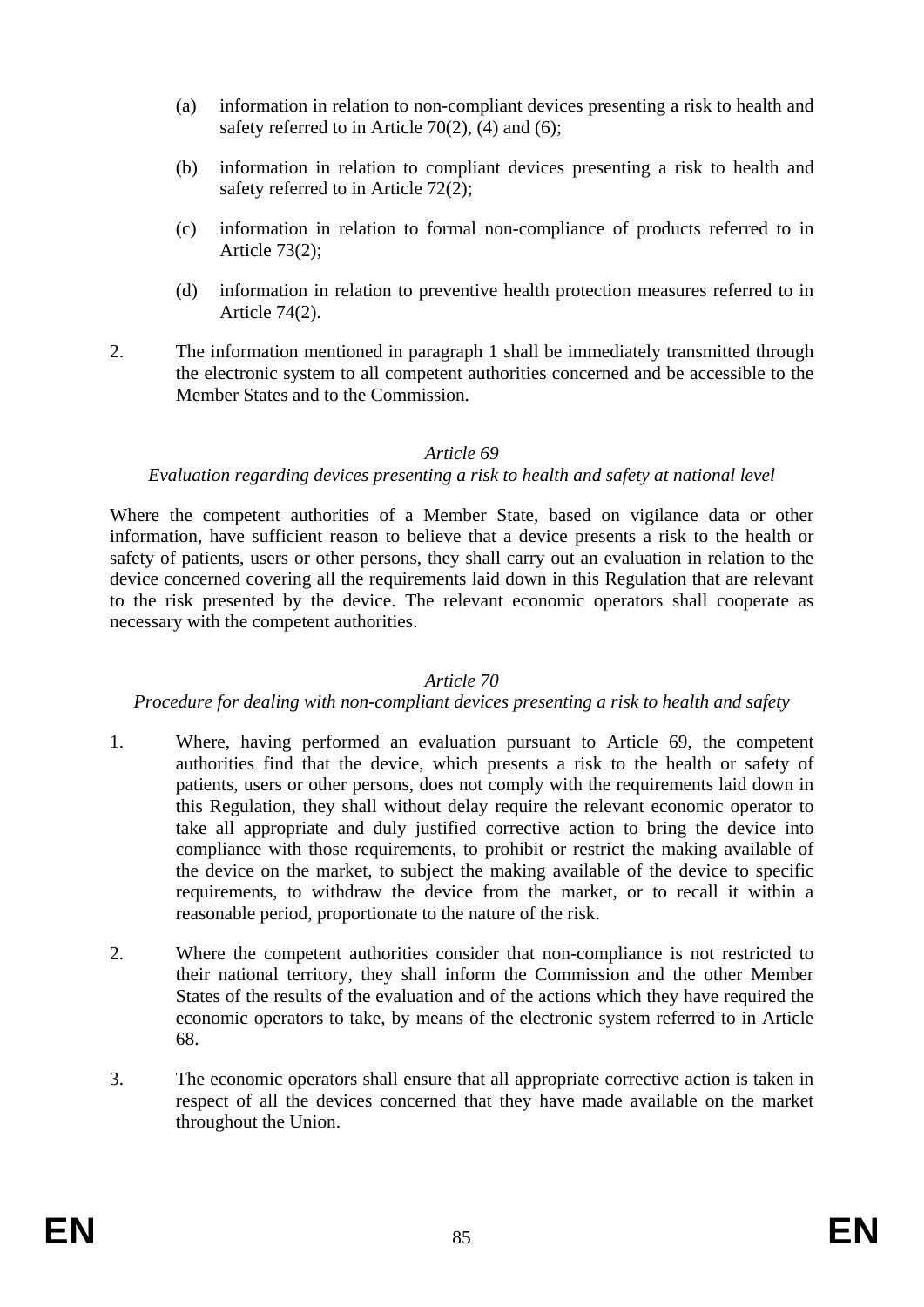4. Where the relevant economic operator does not take adequate corrective action within the period referred to in paragraph 1, the competent authorities shall take all appropriate provisional measures to prohibit or restrict the device's being made available on their national market, to withdraw the device from that market or to recall it.

They shall notify the Commission and the other Member States, without delay, of those measures, by means of the electronic system referred to in Article 68.

- 5. The notification referred to in paragraph 4 shall include all available details, in particular the data necessary for the identification of the non-compliant device, the origin of the device, the nature of and the reasons for the non-compliance alleged and the risk involved, the nature and duration of the national measures taken and the arguments put forward by the relevant economic operator.
- 6. Member States other than the Member State initiating the procedure shall without delay inform the Commission and the other Member States of any additional information at their disposal relating to the non-compliance of the device concerned and of any measures adopted by them in relation to the device concerned. In the event of disagreement with the notified national measure, they shall without delay inform the Commission and the other Member States of their objections, by means of the electronic system referred to in Article 68.
- 7. Where, within two months of receipt of the notification referred to in paragraph 4, no objection has been raised by either a Member State or the Commission in respect of a provisional measure taken by a Member State, that measure shall be deemed justified.
- 8. All Member States shall ensure that appropriate restrictive measures are taken without delay in respect of the device concerned.

#### *Article 71 Procedure at Union level*

- 1. Where, within two months of receipt of the notification referred to in Article 70(4), objections are raised by a Member State against a provisional measure taken by another Member State, or where the Commission considers the measure to be contrary to Union legislation, the Commission shall evaluate the national measure. On the basis of the results of that evaluation, the Commission shall decide, by means of implementing acts, whether or not the national measure is justified. Those implementing acts shall be adopted in accordance with the examination procedure referred to in Article 88(3).
- 2. If the national measure is considered justified, Article 70(8) shall apply. If the national measure is considered unjustified, the Member State concerned shall withdraw the measure. Where, in the situations referred to in Articles 70 and 72, a Member State or the Commission consider that the risk to health and safety emanating from a device cannot be contained satisfactorily by means of measures taken by the Member State(s) concerned, the Commission, at the request of a Member State or on its own initiative, may take, by means of implementing acts, the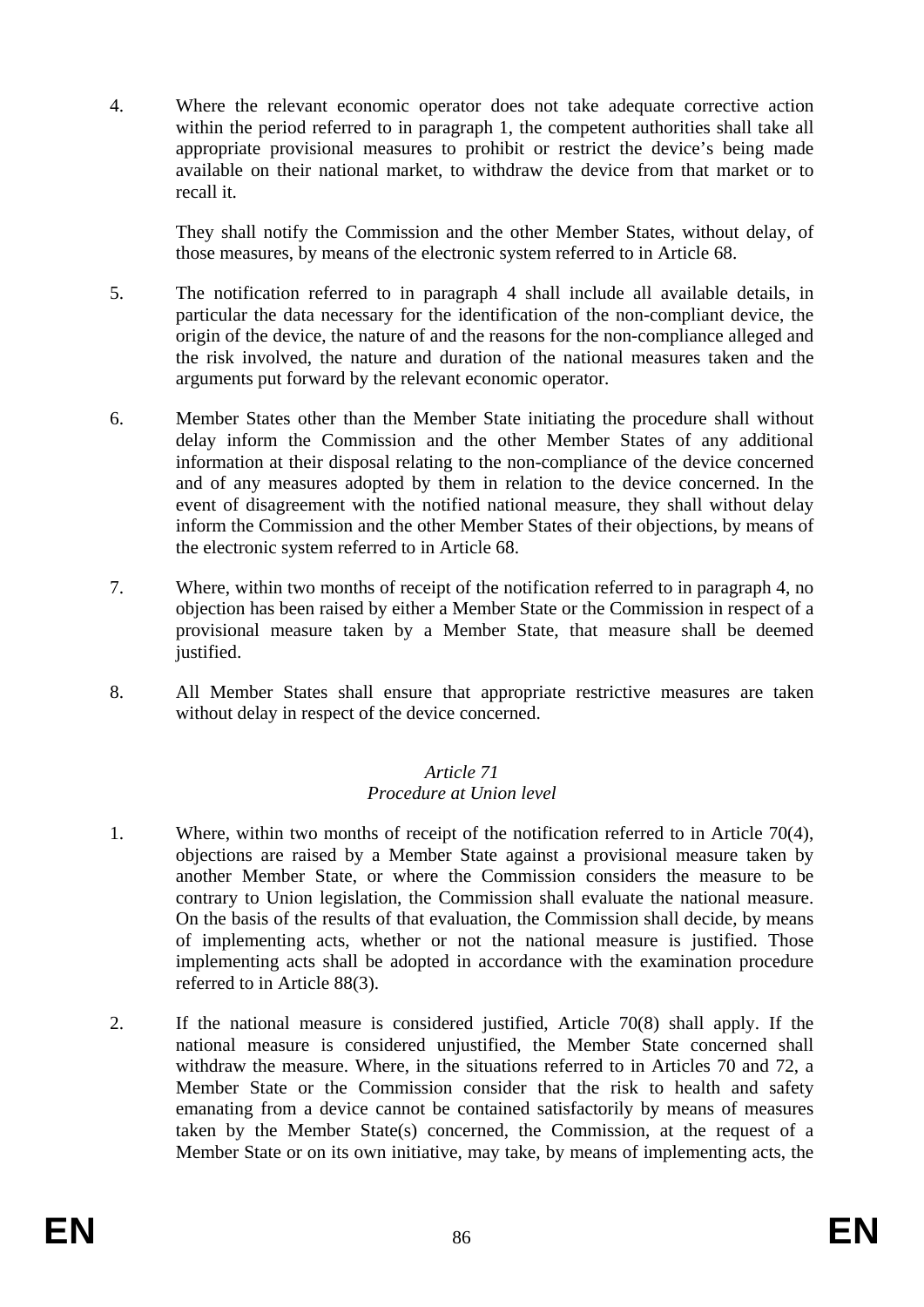necessary and duly justified measures to ensure the protection of health and safety, including measures restricting or prohibiting the placing on the market and putting into service of the device concerned. Those implementing acts shall be adopted in accordance with the examination procedure referred to in Article 88(3).

3. On duly justified imperative grounds of urgency relating to the health and safety of humans, the Commission shall adopt immediately applicable implementing acts referred to in paragraphs 1 and 2 in accordance with the procedure referred to in Article 88(4).

#### *Article 72*

#### *Procedure for dealing with compliant devices presenting a risk to health and safety*

- 1. Where, having performed an evaluation pursuant to Article 69, a Member State finds that although a device has been legally placed on the market or put into service, it presents a risk to the health or safety of patients, users or other persons or to other aspects of the protection of public health, it shall require the relevant economic operator or operators to take all appropriate provisional measures to ensure that the device concerned, when placed on the market or put into service, no longer presents that risk, to withdraw the device from the market or to recall it within a reasonable period, proportionate to the nature of the risk.
- 2. The Member State shall immediately notify the Commission and the other Member States of the measures taken, by means of the electronic system referred to in Article 68. That information shall include the data necessary for the identification of the device concerned, the origin and the supply chain of the device, the findings of the Member State's evaluation specifying the nature of the risk involved and the nature and duration of the national measures taken.
- 3. The Commission shall evaluate the provisional national measures taken. On the basis of the results of that evaluation, the Commission shall decide, by means of implementing acts, whether or not the measure is justified. Those implementing acts shall be adopted in accordance with the examination procedure referred to in Article 88(3). On duly justified imperative grounds of urgency relating to the health and safety of humans, the Commission shall adopt immediately applicable implementing acts in accordance with the procedure referred to in Article 88(4).
- 4. Where the national measure is considered justified, Article 70(8) shall apply. If the national measure is considered unjustified, the Member State concerned shall withdraw the measure.

#### *Article 73 Formal non-compliance*

1. Without prejudice to Article 70, a Member State shall require the relevant economic operator to put an end to the non-compliance concerned within a reasonable period that is proportionate to the non-compliance where it makes one of the following findings: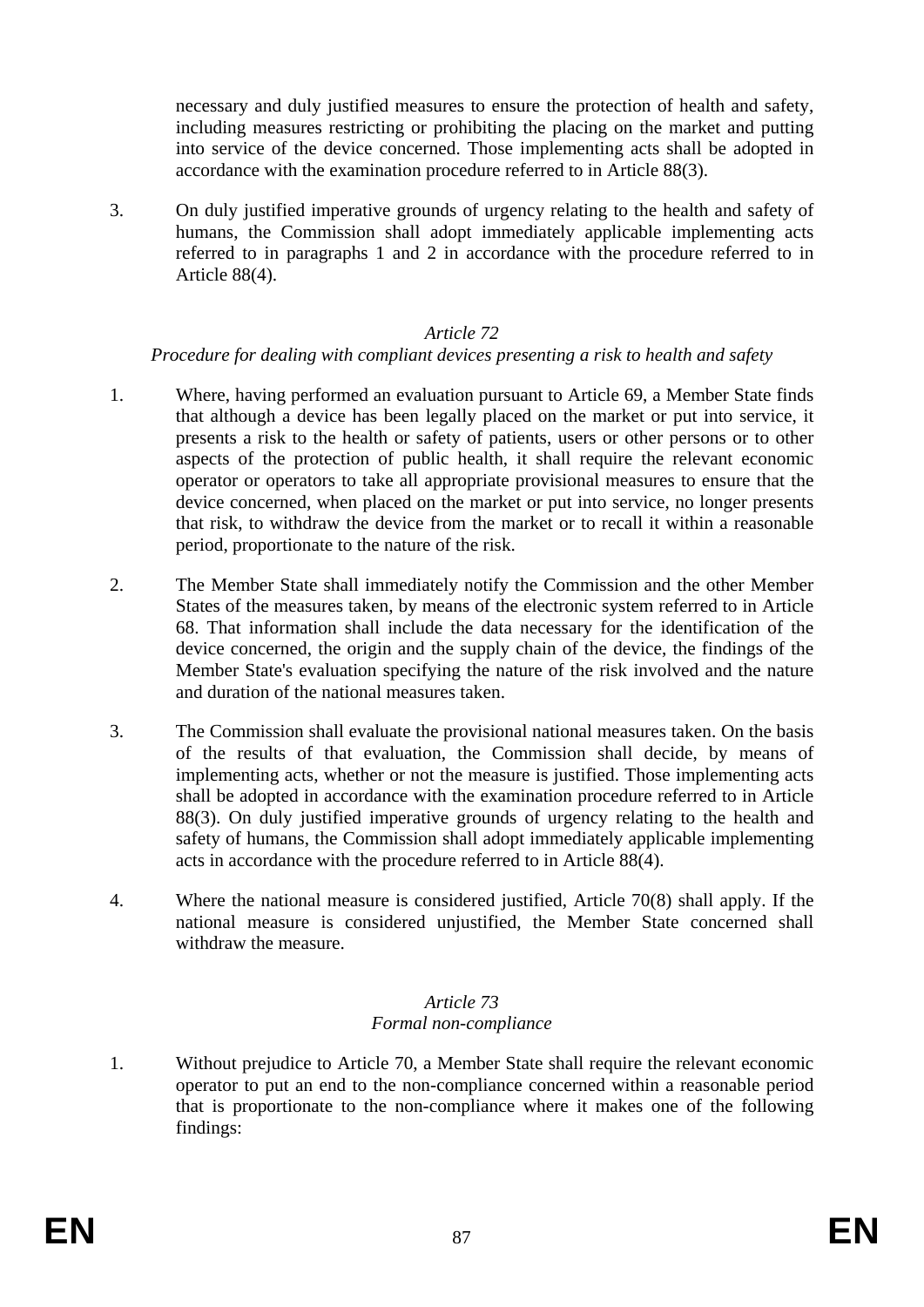- (a) that the CE marking has been affixed in violation of the formal requirements laid down in Article 18;
- (b) that the CE marking has not been affixed to a device contrary to Article 18;
- (c) that the CE marking has been inappropriately affixed in accordance with procedures in this Regulation on a product that is not covered by this Regulation;
- (d) that the EU declaration of conformity has not been drawn up or is not complete;
- (e) that the information to be supplied by the manufacturer on the label or in the instructions for use is not available, not complete or not provided in the language(s) required;
- (f) that the technical documentation, including the clinical evaluation, is not available or not complete.
- 2. Where the economic operator does not put an end to the non-compliance within the period referred to in paragraph 1, the Member State concerned shall take all appropriate measures to restrict or prohibit the product being made available on the market or to ensure that it is recalled or withdrawn from the market. That Member State shall inform the Commission and the other Member States without delay of those measures, by means of the electronic system referred to in Article 68.

#### *Article 74*

# *Preventive health protection measures*

- 1. Where a Member State, after having performed an evaluation which indicates a potential risk related to a device or a specific category or group of devices considers that the making available on the market or putting into service of such device or specific category or group of devices should be prohibited, restricted or made subject to particular requirements or that such device or category or group of devices should be withdrawn from the market or recalled in order to protect the health and safety of patients, users or other persons or other aspects of public health, it may take any necessary and justified provisional measures.
- 2. The Member State shall immediately notify the Commission and all other Member States, giving the reasons for its decision, by means of the electronic system referred to in Article 68.
- 3. The Commission shall assess the provisional national measures taken. The Commission shall decide, by means of implementing acts, whether the national measures are justified or not. Those implementing acts shall be adopted in accordance with the examination procedure referred to in Article 88(3).

On duly justified imperative grounds of urgency relating to the health and safety of humans, the Commission may adopt immediately applicable implementing acts in accordance with the procedure referred to in Article 88(4).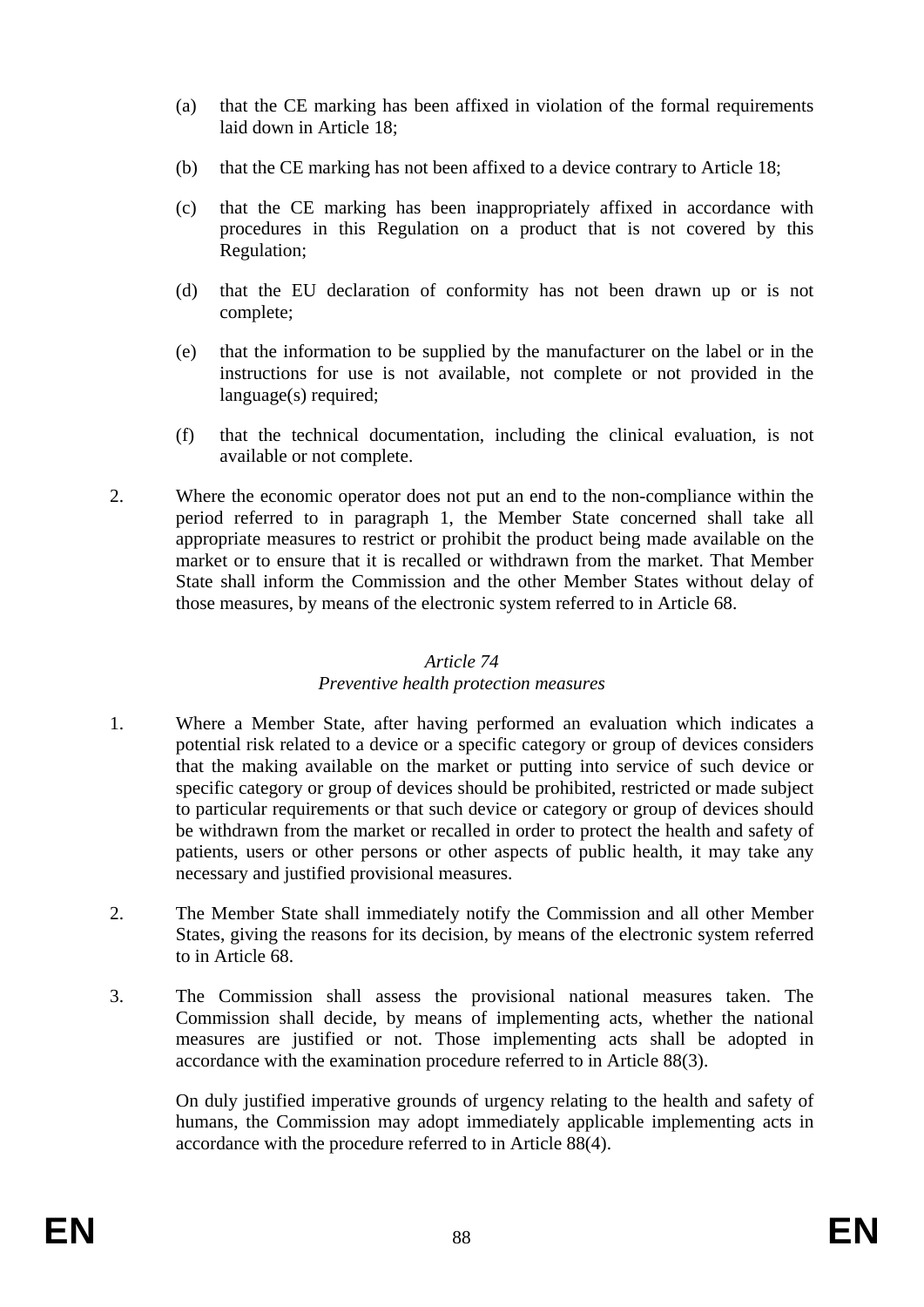4. Where the assessment referred to in paragraph 3 demonstrates that the making available on the market or putting into service of a device, specific category or group of devices should be prohibited, restricted or made subject to particular requirements or that such device or category or group of devices should be withdrawn from the market or recalled in all Member States in order to protect the health and safety of patients, users or other persons or other aspects of public health, the Commission shall be empowered to adopt delegated acts in accordance with Article 89 to take the necessary and duly justified measures.

Where in this case imperative grounds of urgency so require, the procedure provided for in Article 90 shall apply to delegated acts adopted pursuant to this paragraph.

#### *Article 75 Good administrative practice*

- 1. Any measure adopted by the competent authorities of the Member States pursuant to Articles 70 to 74 shall state the exact grounds on which it is based. Where it is addressed to a specific economic operator, it shall be notified without delay to the economic operator concerned, who shall at the same time be informed of the remedies available to him under the law of the Member State concerned and of the time limits to which such remedies are subject. Where the measure is of general scope, it shall be appropriately published.
- 2. Except in cases where immediate action is necessary for reasons of serious risk to human health or safety, the economic operator concerned shall be given the opportunity to make submissions to the competent authority within an appropriate period of time before any measure is adopted. If action has been taken without the economic operator's being heard, he shall be given the opportunity to make submissions as soon as possible and the action taken shall be reviewed promptly thereafter.
- 3. Any measure adopted shall be immediately withdrawn or amended upon the economic operator's demonstrating that he has taken effective corrective action.
- 4. Where a measure adopted pursuant to Articles 70 to 74 concerns a product for which a notified body has been involved in the conformity assessment, the competent authorities shall inform the relevant notified body of the measure taken.

# **Chapter VIII**

# **Cooperation between Member States, Medical Device Coordination Group, EU reference laboratories, device registers**

# *Article 76*

# *Competent authorities*

1. The Member States shall designate the competent authority or authorities responsible for the implementation of this Regulation. They shall entrust their authorities with the powers, resources, equipment and knowledge necessary for the proper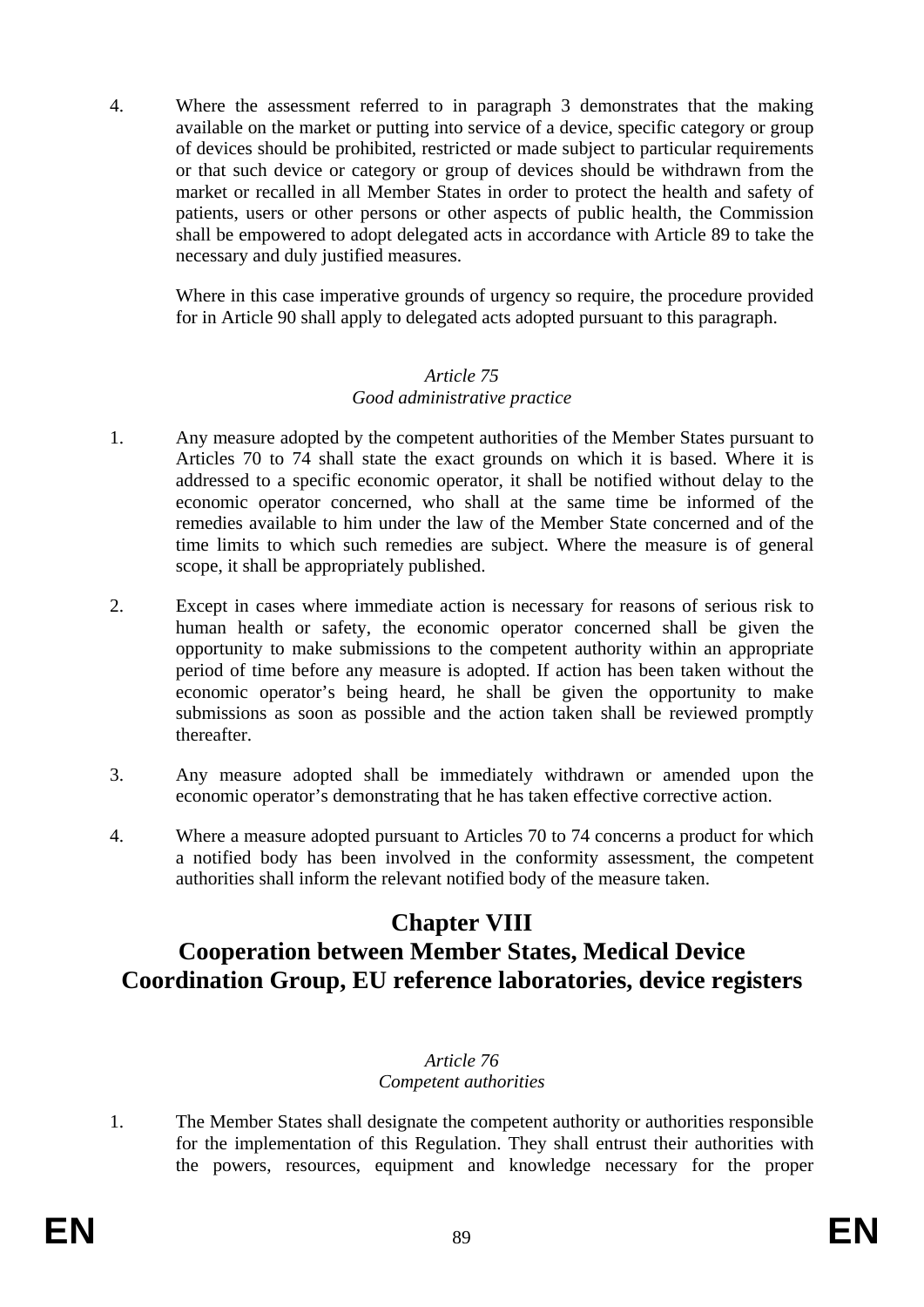performance of their tasks pursuant to this Regulation. The Member States shall communicate the competent authorities to the Commission which shall publish a list of competent authorities.

2. For the implementation of Articles 50 to 60, the Member States may designate a national contact point other than a national authority. In this case, references to a competent authority in this Regulation shall be understood as including the national contact point.

### *Article 77*

### *Cooperation*

- 1. The competent authorities of the Member States shall cooperate with each other and with the Commission and exchange with each other the information necessary to enable this Regulation to be applied uniformly.
- 2. Member States and the Commission shall participate in initiatives developed at international level with the aim of ensuring cooperation between regulatory authorities in the field of medical devices.

#### *Article 78 Medical Device Coordination Group*

- 1. A Medical Device Coordination Group (MDCG) is hereby established.
- 2. Each Member State shall appoint, for a three-year term which may be renewed, one member and one alternate providing expertise in the field of this Regulation, and one member and one alternate providing expertise in the field of Regulation (EU) No [.../...] [on *in vitro* diagnostic medical devices]. A Member State may choose to appoint only one member and one alternate providing expertise in both fields.

The members of the MDCG shall be chosen for their competence and experience in the field of medical devices and *in vitro* diagnostic medical devices. They shall represent the competent authorities of the Member States. The names and affiliation of members shall be made public by the Commission.

The alternates shall represent and vote for the members in their absence.

- 3. The MDCG shall meet at regular intervals and, where the situation requires, on a request from the Commission or a Member State. The meetings shall be attended either by the members appointed for their role and expertise in the field of this Regulation, or by the members appointed for their expertise in the field of Regulation (EU) No […/…] [on *in vitro* diagnostic medical devices], or by the members appointed for both Regulations, as appropriate.
- 4. The MDCG shall use its best endeavours to reach consensus. If such consensus cannot be reached, the MDCG shall decide by the majority of its members. Members with diverging positions may request that their positions and the grounds on which they are based are recorded in the MDCG's position.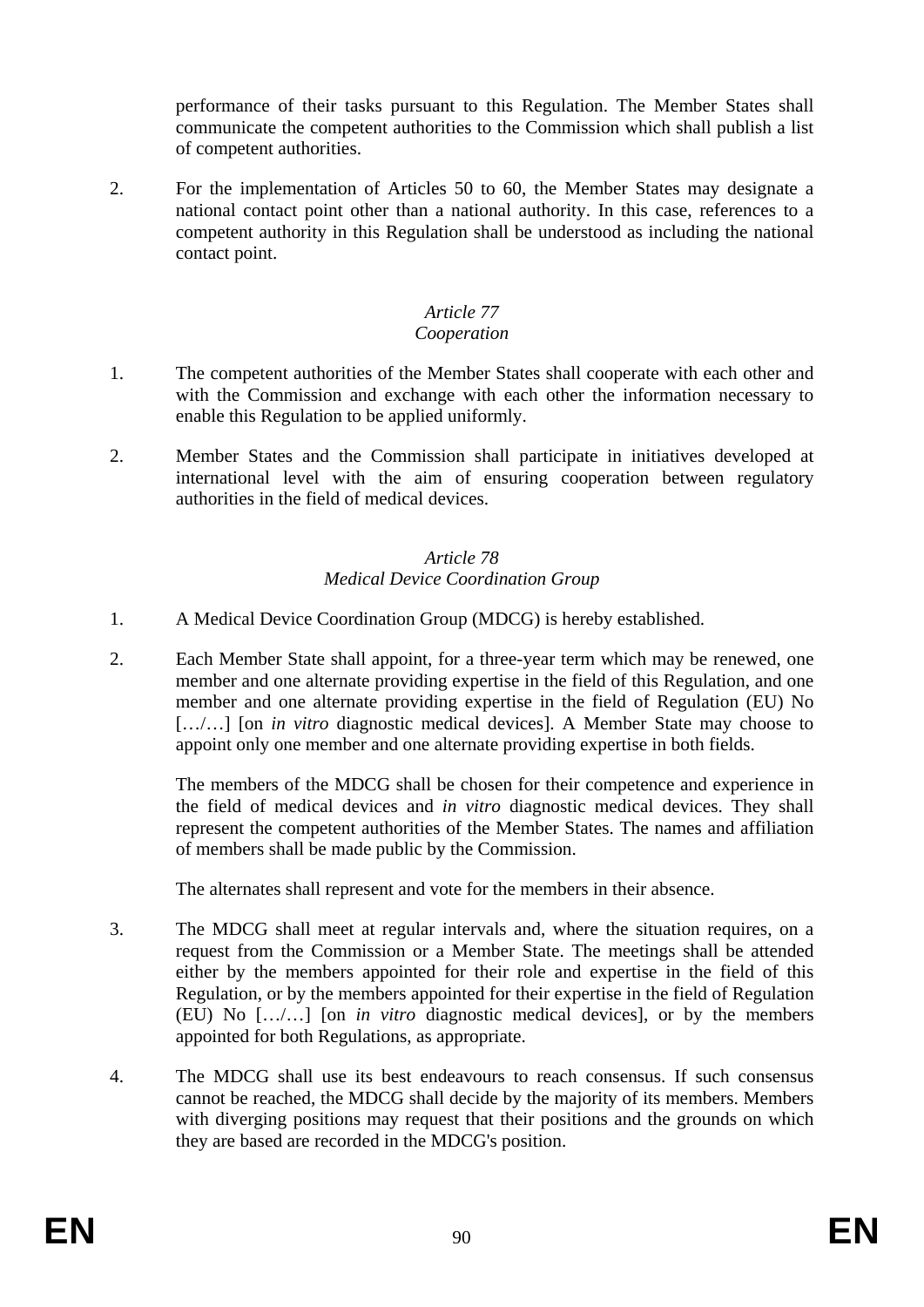- 5. The MDCG shall be chaired by a representative of the Commission. The chair shall not take part in votes of the MDCG.
- 6. The MDCG may invite, on a case-by-case basis, experts and other third parties to attend meetings or provide written contributions.
- 7. The MDCG may establish standing or temporary sub-groups. Where appropriate, organisations representing the interests of the medical device industry, healthcare professionals, laboratories, patients and consumers at Union level shall be invited in such sub-groups in the capacity of observers.
- 8. The MDCG shall establish its rules of procedure which shall, in particular, lay down procedures for the following:
	- the adoption of opinions or recommendations or other positions by the MDCG, including in cases of urgency;
	- the delegation of tasks to reporting and co-reporting members;
	- the functioning of sub-groups.

The rules of procedure shall enter into force after receiving a favourable opinion from the Commission.

#### *Article 79 Support by the Commission*

The Commission shall support the functioning of the cooperation between national competent authorities and provide technical, scientific and logistic support to the MDCG and its subgroups. It shall organise the meetings of the MDCG and its sub-groups, participate in those meetings and ensure the appropriate follow-up.

#### *Article 80 Tasks of the MDCG*

The MDCG shall have the following tasks:

- (a) to contribute to the assessment of applicant conformity assessment bodies and notified bodies pursuant to the provisions set out in Chapter IV;
- (b) to contribute to the scrutiny of certain conformity assessments pursuant to Article 44;
- (c) to contribute to the development of guidance aimed at ensuring effective and harmonised implementation of this Regulation, in particular regarding the designation and monitoring of notified bodies, application of the general safety and performance requirements and conduct of the clinical evaluation by manufacturers and the assessment by notified bodies;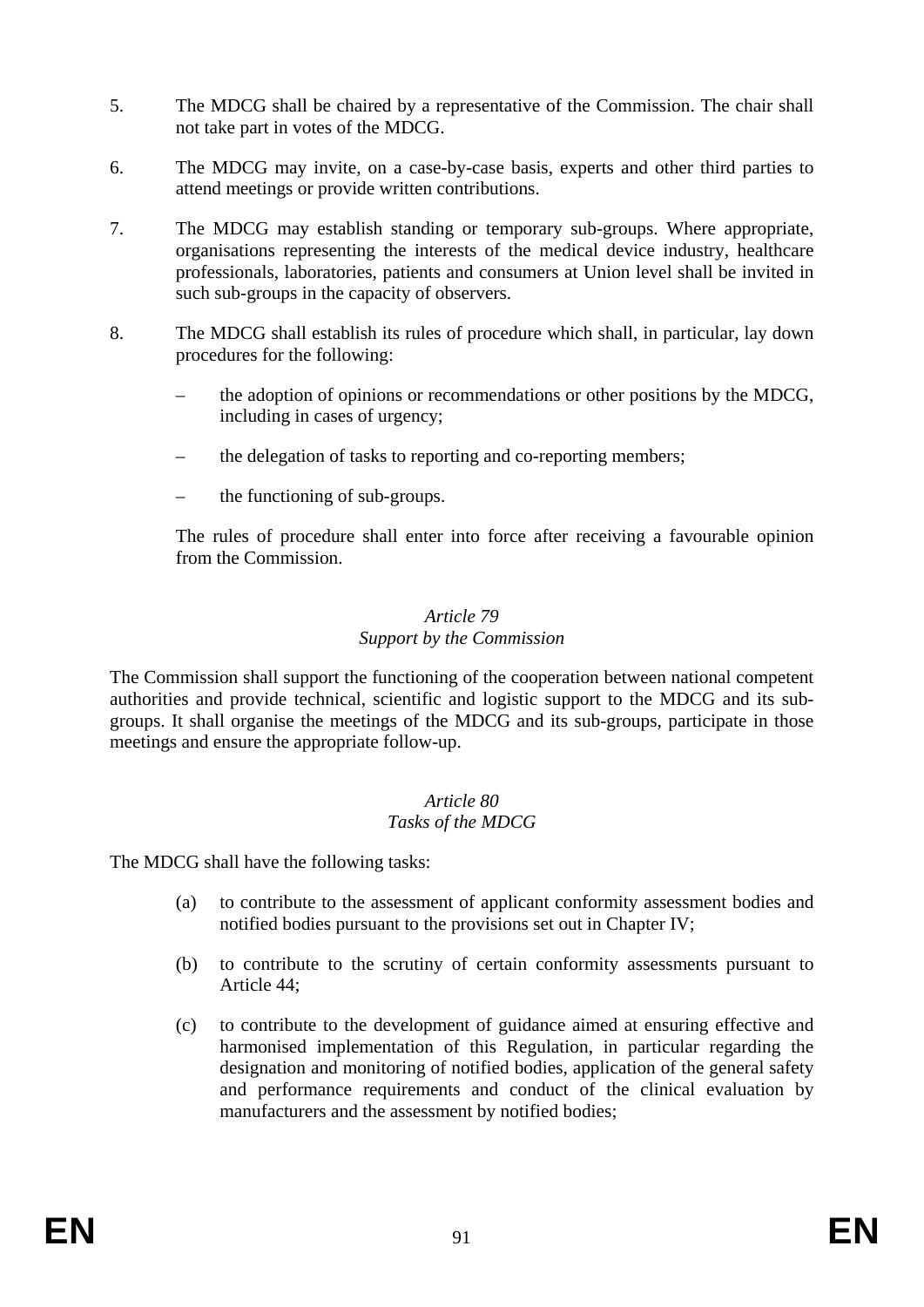- (d) to assist the competent authorities of the Member States in their coordination activities in the fields of clinical investigations, vigilance and market surveillance;
- (e) to provide advice and assist the Commission, at its request, in its assessment of any issue related to the implementation of this Regulation;
- (f) to contribute to harmonised administrative practice with regard to medical devices in the Member States.

#### *Article 81 European Union reference laboratories*

- 1. For specific devices, or a category or group of devices, or for specific hazards related to a category or group of devices, the Commission may designate, by means of implementing acts, one or more European Union reference laboratories, hereinafter referred to as 'EU reference laboratories', that satisfy the criteria set out in paragraph 3. The Commission shall only designate laboratories for which a Member State or the Commission's Joint Research Centre have submitted an application for designation.
- 2. Within the scope of their designation, the EU reference laboratories shall, where appropriate, have the following tasks:
	- (a) to provide scientific and technical assistance to the Commission, the Member States and notified bodies in relation to the implementation of this Regulation;
	- (b) to provide scientific advice regarding the state of the art in relation to specific devices, or a category or group of devices;
	- (c) to set up and manage a network of national reference laboratories and publish a list of the participating national reference laboratories and their respective tasks;
	- (d) to contribute to the development of appropriate testing and analysis methods to be applied for conformity assessment procedures and market surveillance;
	- (e) to collaborate with notified bodies in the development of best practices for the performance of conformity assessment procedures;
	- (f) to contribute to the development of standards at international level;
	- (g) to provide scientific opinions in response to consultations by notified bodies in accordance with this Regulation.
- 3. EU reference laboratories shall satisfy the following criteria:
	- (a) to have appropriately qualified staff with adequate knowledge and experience in the field of the medical devices for which they are designated;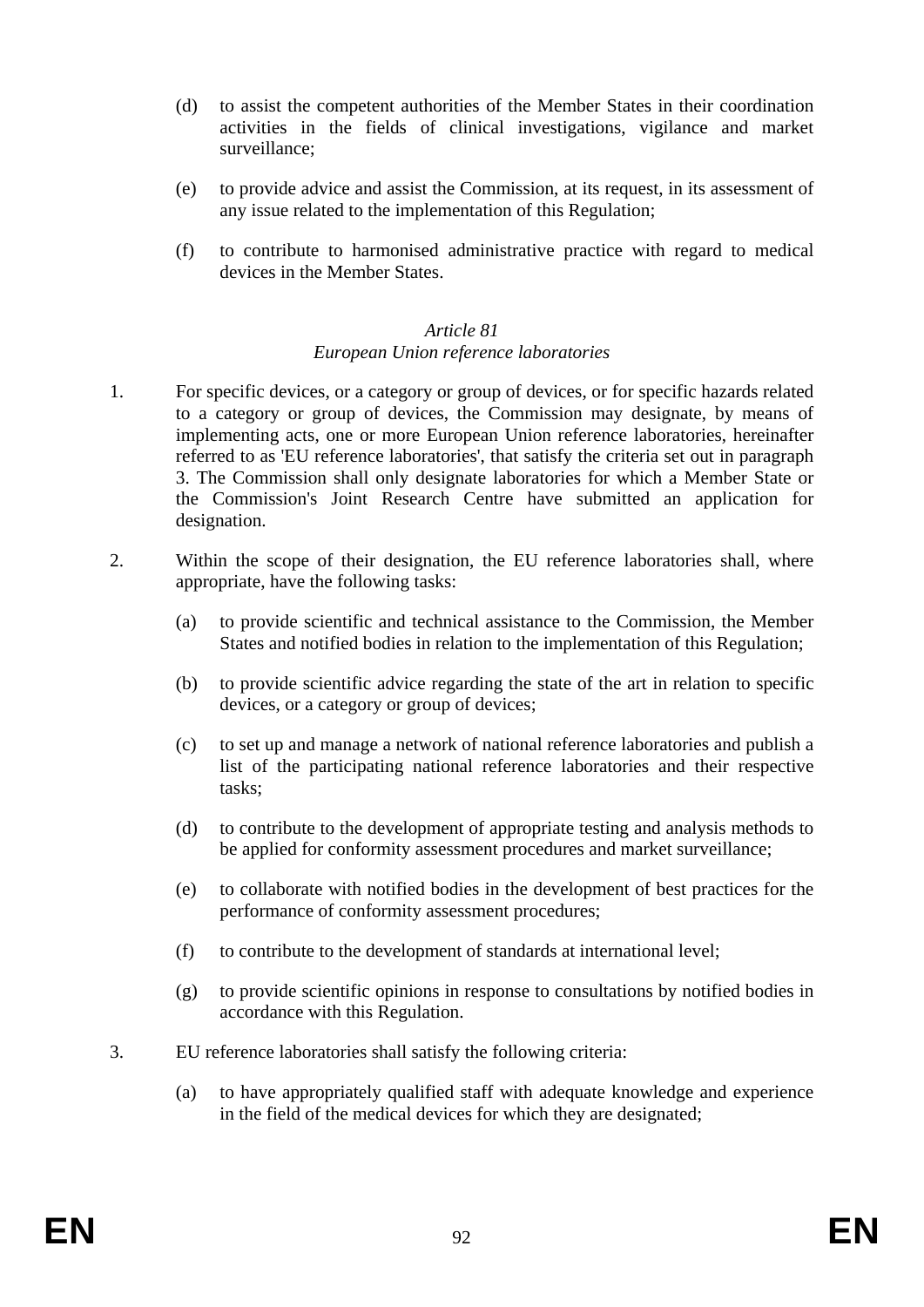- (b) to possess the necessary equipment and reference material to carry out the tasks assigned to them;
- (c) to have the necessary knowledge of international standards and best practices;
- (d) to have an appropriate administrative organisation and structure;
- (e) to ensure that their staff observe the confidentiality of the information and data obtained in carrying out their tasks.
- 4. EU reference laboratories may be granted a Union financial contribution.

The Commission may adopt, by means of implementing acts, the modalities and the amount of the grant of a Union financial contribution to EU reference laboratories, taking into account the objectives of protection of health and safety, support of innovation and cost-effectiveness. Those implementing acts shall be adopted in accordance with the examination procedure referred to in Article 88(3).

- 5. Where notified bodies or Member States request scientific or technical assistance or a scientific opinion from an EU reference laboratory, they may be required to pay fees to wholly or partially cover the costs incurred by that laboratory in carrying out the requested task according to a set of predetermined and transparent terms and conditions.
- 6. The Commission shall be empowered to adopt delegated acts in accordance with Article 89 for the following purposes:
	- (a) amending or supplementing the tasks of EU reference laboratories referred to in paragraph 2 and the criteria to be satisfied by EU reference laboratories referred to in paragraph 3.
	- (b) setting out the structure and the level of the fees referred to in paragraph 5 which may be levied by an EU Reference Laboratory for providing scientific opinions in response to consultations by notified bodies in accordance with this Regulation, taking into account the objectives of protection of human health and safety, support of innovation and cost-effectiveness.
- 7. EU reference laboratories shall be subject to controls, including on-site visits and audits, by the Commission to verify compliance with the requirements of this Regulation. If these controls find that a laboratory is not complying with those requirements for which they have been designated, the Commission, by means of implementing acts, shall take appropriate measures, including the withdrawal of the designation.

#### *Article 82 Conflict of interests*

1. Members of the MDCG and staff of the EU reference laboratories shall not have financial or other interests in the medical device industry which could affect their impartiality. They shall undertake to act in the public interest and in an independent manner. They shall declare any direct and indirect interests they may have in the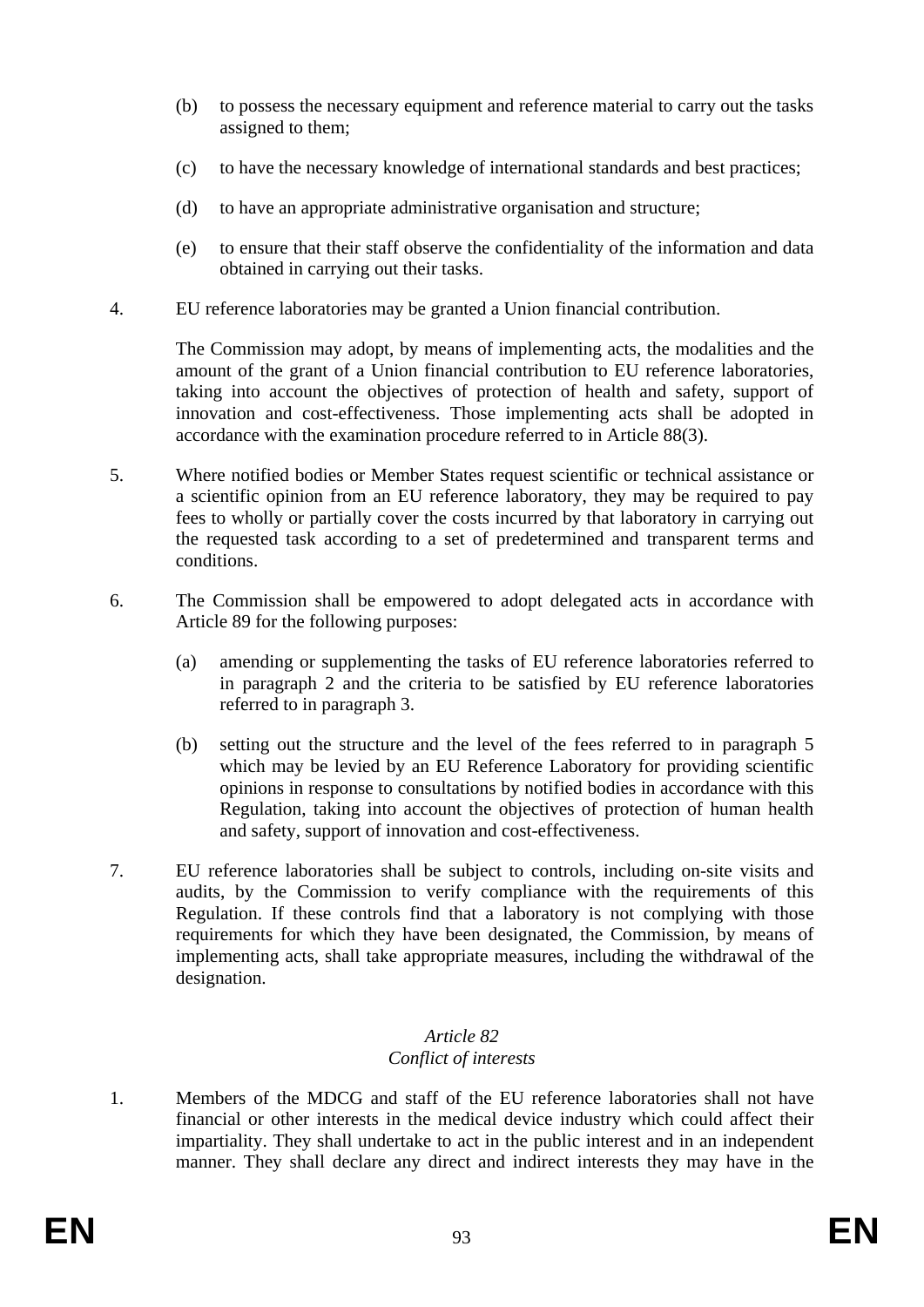medical device industry and update this declaration whenever a relevant change occurs. Upon request, the declaration of interests shall be accessible to the public. This Article shall not apply to the representatives of stakeholder organisations participating in the sub-groups of the MDCG.

2. Experts and other third parties invited by the MDCG on a case-by-case basis shall be requested to declare their interests in the issue in question.

### *Article 83*

#### *Device registers*

The Commission and the Member States shall take all appropriate measures to encourage the establishment of registers for specific types of devices to gather post-market experience related to the use of such devices. Such registers shall contribute to the independent evaluation of the long-term safety and performance of devices.

# **Chapter IX Confidentiality, data protection, funding, penalties**

# *Article 84*

# *Confidentiality*

- 1. Unless otherwise provided in this Regulation and without prejudice to existing national provisions and practices in the Member States on medical confidentiality, all parties involved in the application of this Regulation shall respect the confidentiality of information and data obtained in carrying out their tasks in order to protect the following:
	- (a) personal data in compliance with Directive 95/46/EC and Regulation (EC) No 45/2001;
	- (b) commercial interests of a natural or legal person, including intellectual property rights;
	- (c) the effective implementation of this Regulation, in particular for the purpose of inspections, investigations or audits.
- 2. Without prejudice to paragraph 1, information exchanged between competent authorities and between competent authorities and the Commission on condition of confidentiality shall remain confidential unless the originating authority has agreed to its disclosure.
- 3. Paragraphs 1 and 2 shall not affect the rights and obligations of the Commission, Member States and notified bodies with regard to exchange of information and the dissemination of warnings, nor the obligations of the persons concerned to provide information under criminal law.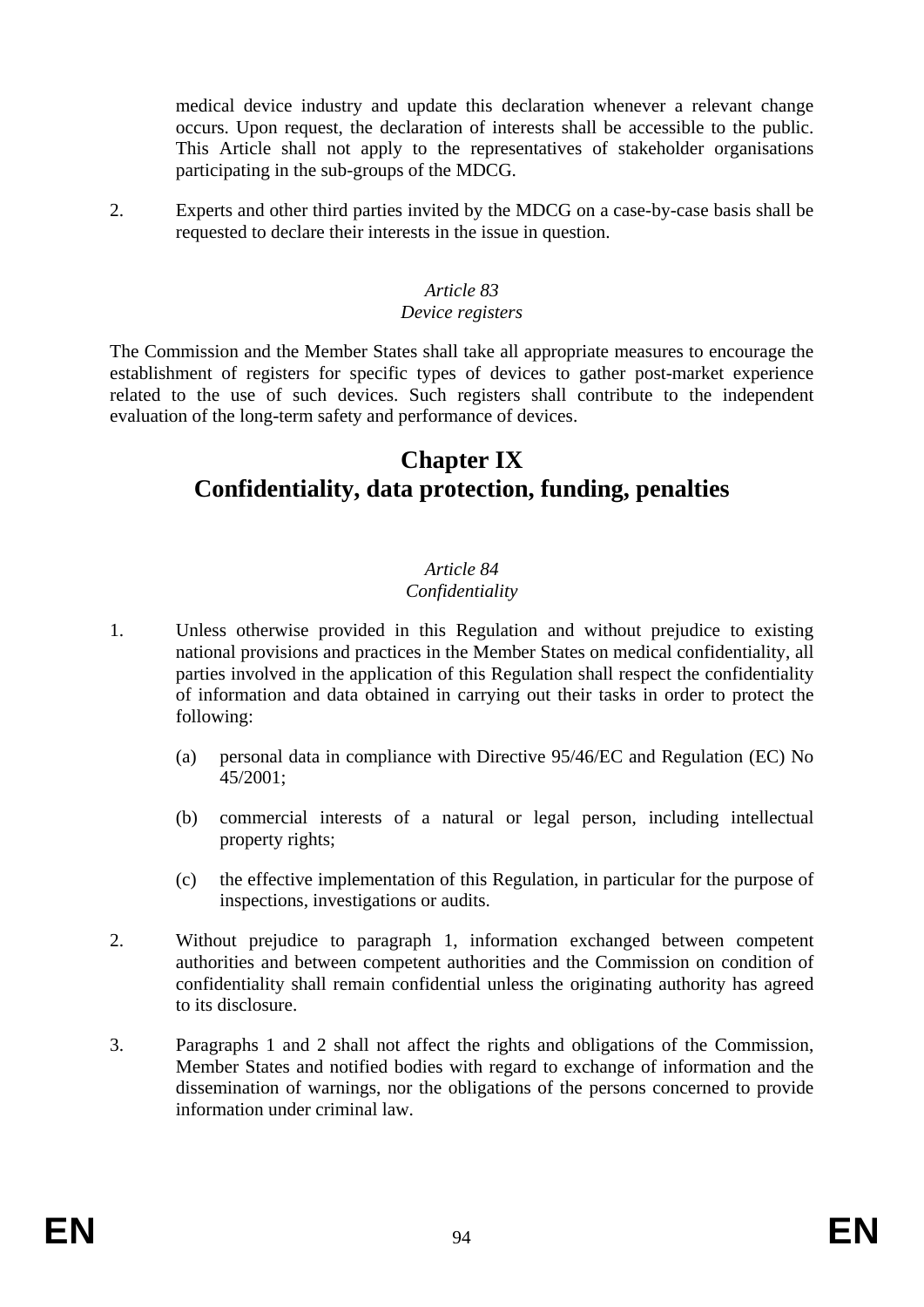4. The Commission and Member States may exchange confidential information with regulatory authorities of third countries with which they have concluded bilateral or multilateral confidentiality arrangements.

# *Article 85*

### *Data protection*

- 1. Member States shall apply Directive 95/46/EC to the processing of personal data carried out in the Member States pursuant to this Regulation.
- 2. Regulation (EC) No 45/2001 shall apply to the processing of personal data carried out by the Commission pursuant to this Regulation.

# *Article 86*

# *Levy of fees*

This Regulation shall be without prejudice to the possibility for Member States to levy fees for the activities set out in this Regulation, provided that the level of the fees is set in a transparent manner and on the basis of cost recovery principles. They shall inform the Commission and the other Member States at least three months before the structure and level of fees is to be adopted.

#### *Article 87 Penalties*

The Member States shall lay down the provisions on penalties applicable for infringement of the provisions of this Regulation and shall take all measures necessary to ensure that they are implemented. The penalties provided for must be effective, proportionate, and dissuasive. The Member States shall notify those provisions to the Commission by [3 months prior to the date of application of the Regulation] and shall notify it without delay of any subsequent amendment affecting them.

# **Chapter X Final provisions**

#### *Article 88 Committee procedure*

- 1. The Commission shall be assisted by a Committee on Medical Devices. That Committee shall be a committee within the meaning of Regulation (EU) No 182/2011.
- 2. Where reference is made to this paragraph, Article 4 of Regulation (EU) No 182/2011 shall apply.
- 3. Where reference is made to this paragraph, Article 5 of Regulation (EU) No 182/2011 shall apply.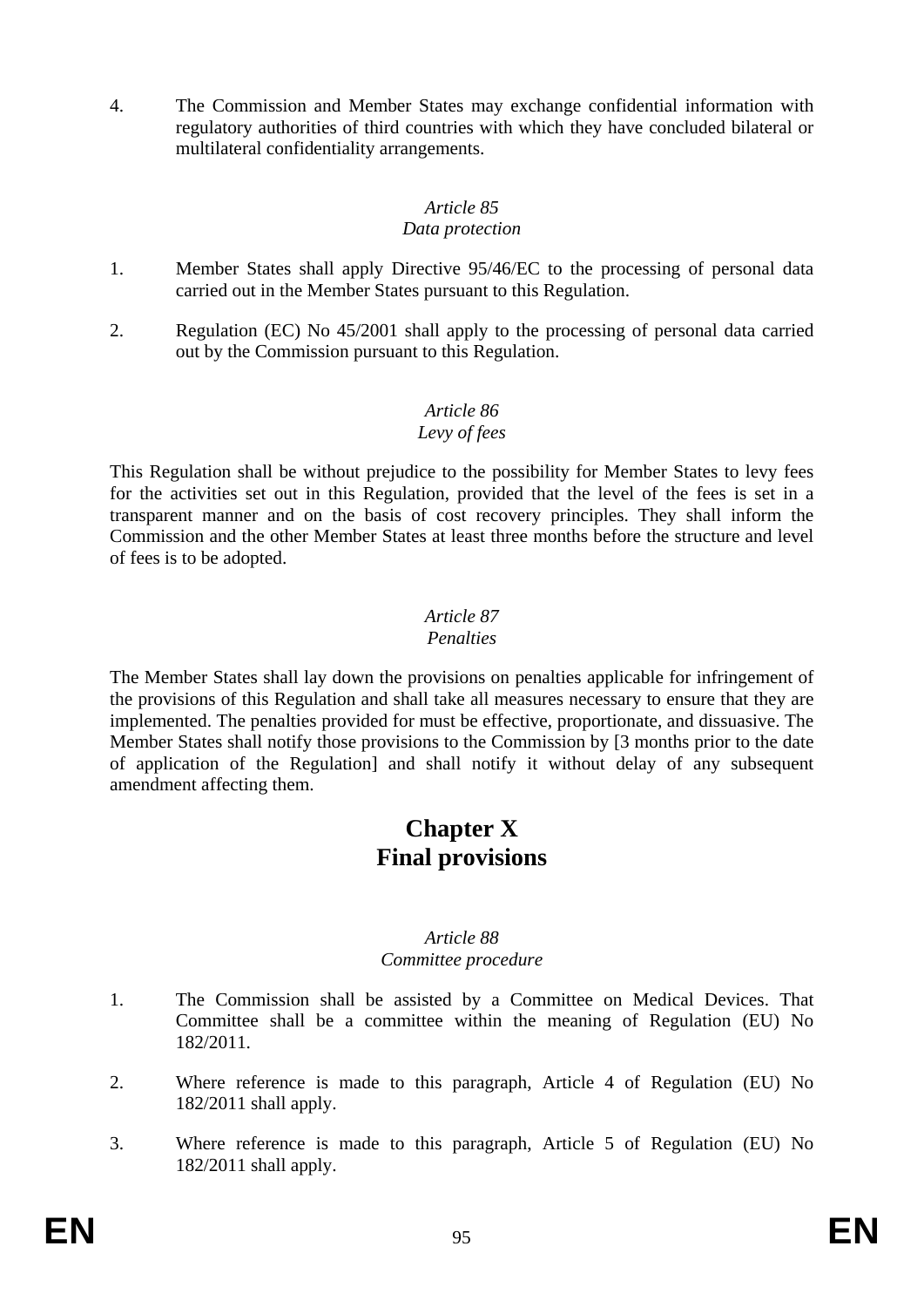4. Where reference is made to this paragraph, Article 8 of Regulation (EU) No 182/2011, in conjunction with Article 4 or Article 5, as appropriate, shall apply.

#### *Article 89 Exercise of the delegation*

- 1. The power to adopt the delegated acts referred to in Articles 2(2) and (3), 4(5), 8(2), 17(4), 24(7), 25(7), 29(2), 40(2), 41(4), 42(11), 45(5), 51(7), 53(3), 74(4) and 81(6) is conferred on the Commission subject to the conditions laid down in this Article.
- 2. The delegation of power referred to in Articles  $2(2)$  and  $(3)$ ,  $4(5)$ ,  $8(2)$ ,  $17(4)$ ,  $24(7)$ , 25(7), 29(2), 40(2), 41(4), 42(11), 45(5), 51(7), 53(3), 74(4) and 81(6) shall be conferred on the Commission for an indeterminate period of time from the date of entry into force of this Regulation.
- 3. The delegation of power referred to in Articles 2(2) and (3), 4(5), 8(2), 17(4), 24(7), 25(7), 29(2), 40(2), 41(4), 42(11), 45(5), 51(7), 53(3), 74(4) and 81(6) may be revoked at any time by the European Parliament or by the Council. A decision of revocation shall put an end to the delegation of the power specified in that decision. It shall take effect the day following its publication in the *Official Journal of the European Union* or at a later date specified therein. It shall not affect the validity of any delegated acts already in force.
- 4. As soon as it adopts a delegated act, the Commission shall notify it simultaneously to the European Parliament and to the Council.
- 5. A delegated act adopted pursuant to any of the Articles listed in paragraph 1 shall enter into force only if no objection has been expressed either by the European Parliament or by the Council within a period of two months of notification of that act to the European Parliament and the Council or if, before the expiry of that period, the European Parliament and the Council have both informed the Commission that they will not object. That period may be extended by two months at the initiative of the European Parliament or the Council.

#### *Article 90*

# *Urgency procedure for delegated acts*

- 1. Delegated acts adopted under this Article shall enter into force without delay and shall apply as long as no objection is expressed in accordance with paragraph 2. The notification of a delegated act to the European Parliament and to the Council shall state the reasons for the use of the urgency procedure.
- 2. Either the European Parliament or the Council may object to a delegated act in accordance with the procedure referred to in Article 89. In such a case, the Commission shall repeal the act without delay following the notification of the decision to object by the European Parliament or the Council.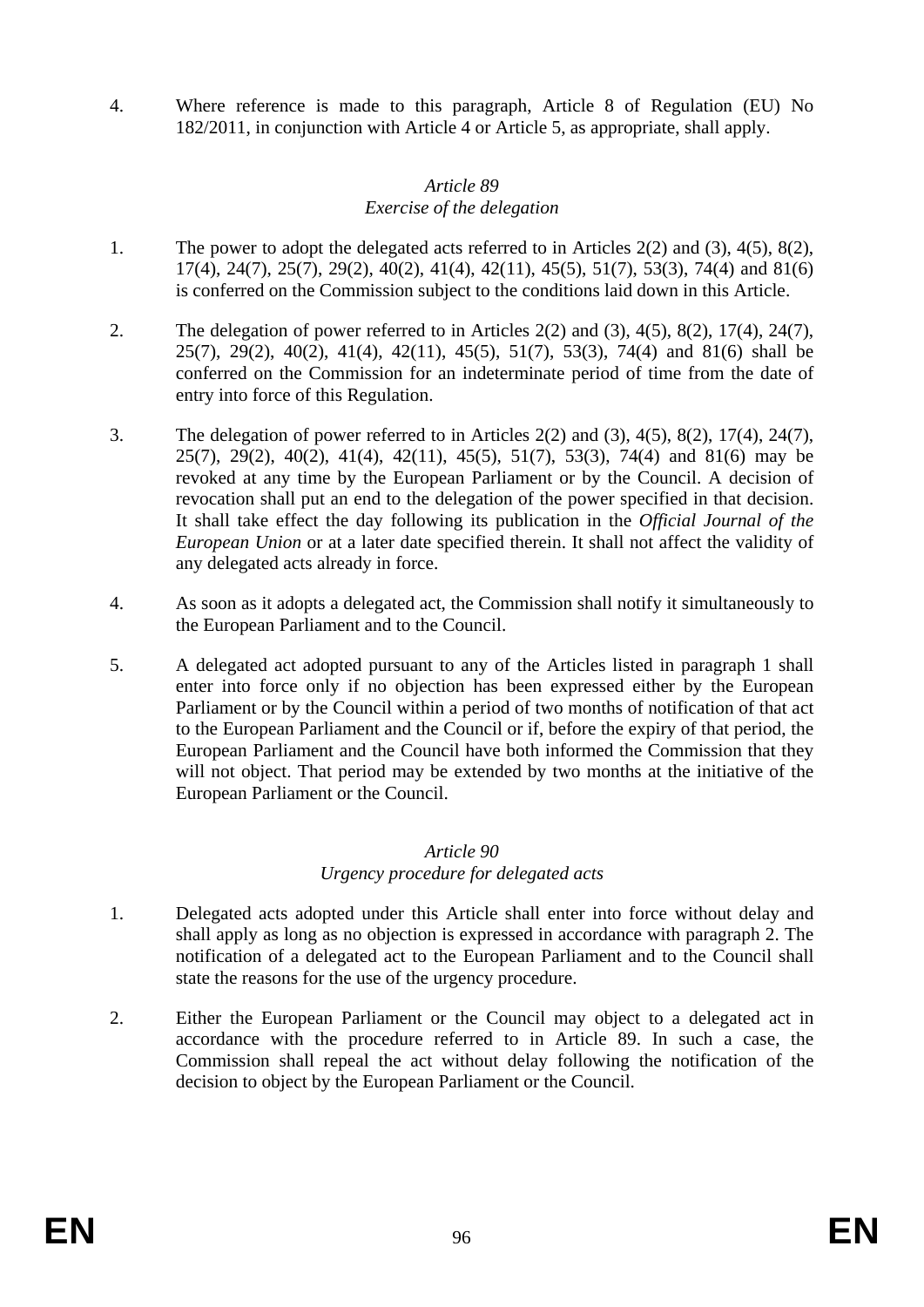#### *Article 91 Amendments to Directive 2001/83/EC*

In Annex I of Directive 2001/83/EC, point 12 of Section 3.2. is replaced by the following:

'(12) Where a product is governed by this Directive in accordance with the second subparagraph of Article 1(4) or the second subparagraph of Article 1(5) of Regulation (EU)  $[\ldots]$  on medical devices<sup>55</sup>, the marketing authorisation dossier shall include, where available, the results of the assessment of the conformity of the device part with the relevant general safety and performance requirements of Annex I of that Regulation contained in the manufacturer's EU declaration of conformity or the relevant certificate issued by a notified body allowing the manufacturer to affix a CE marking to the medical device.

If the dossier does not include the results of the conformity assessment referred to in the first subparagraph and where for the conformity assessment of the device, if used separately, the involvement of a notified body is required in accordance with Regulation (EU) […/…], the authority shall require the applicant to provide an opinion on the conformity of the device part with the relevant general safety and performance requirements of Annex I of that Regulation issued by a notified body designated in accordance with that Regulation for the type of device in question, unless the authority is advised by its experts for medical devices that involvement of a notified body is not required.'

#### *Article 92 Amendments to Regulation (EC) No 178/2002*

In the third subparagraph of Article 2 of Regulation (EC) No 178/2002, the following point (i) is added:

 $'(i)$  medical devices within the meaning of Regulation (EU)  $[\ldots] \ldots]^{56}$ .

#### *Article 93 Amendments to Regulation (EC) No 1223/2009*

In Article 2 of Regulation (EC) No 1223/2009, the following paragraph is added:

'4. In accordance with the regulatory procedure referred to in Article 32(2), the Commission may, at the request of a Member State or on its own initiative, adopt the necessary measures to determine whether or not a specific product or group of products falls within the definition 'cosmetic product'.'

<u>.</u>

 $\frac{55}{56}$  OJ L [...], [...], p. [...].

<sup>56</sup> OJ L […], […], p. […].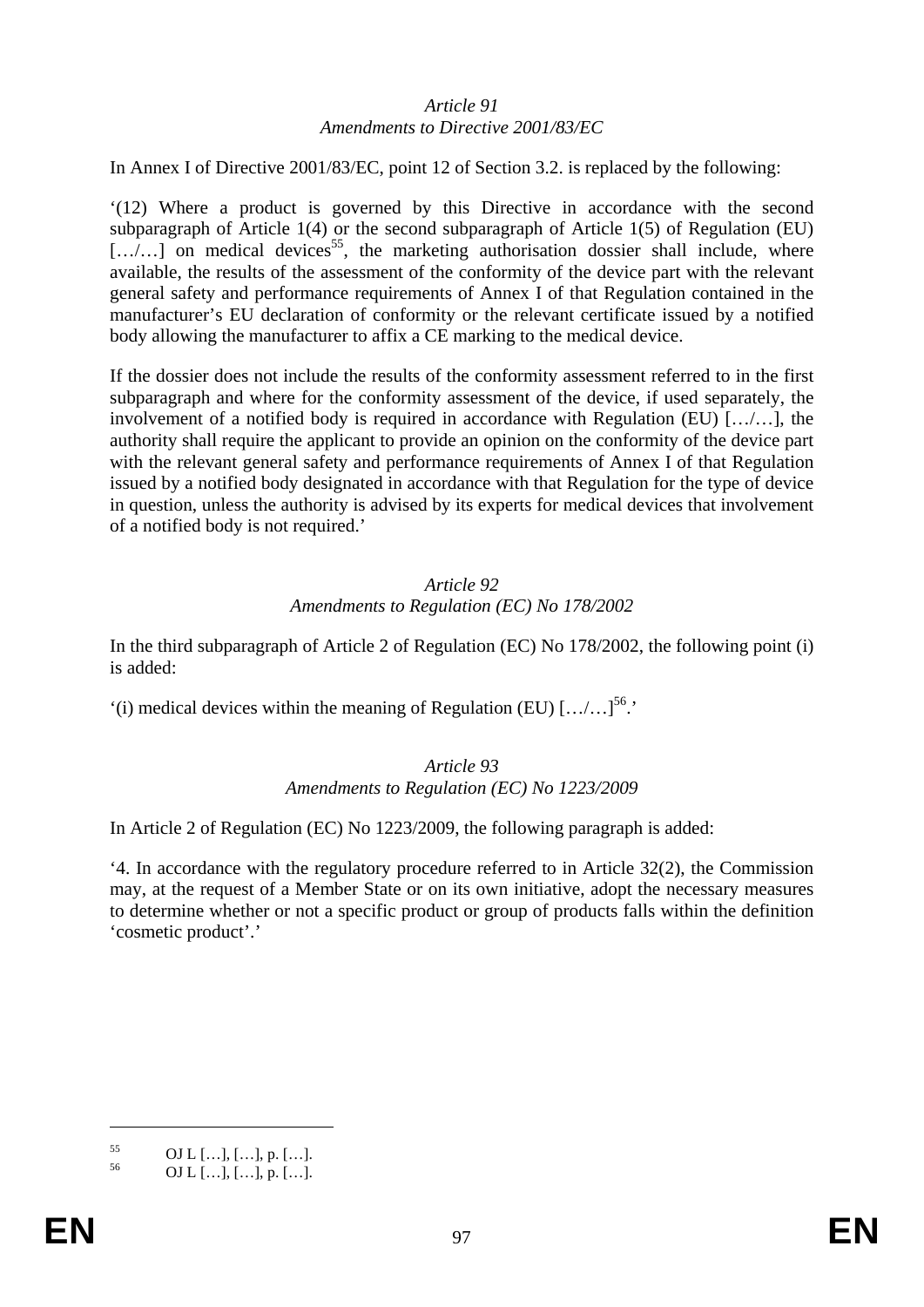#### *Article 94 Transitional provisions*

- 1. From the date of application of this Regulation any publication of a notification in respect of a notified body in accordance with Directives 90/385/EEC and 93/42/EEC shall become void.
- 2. Certificates issued by notified bodies in accordance with Directives 90/385/EEC and 93/42/EEC prior to the entry into force of this Regulation shall remain valid until the end of the period indicated on the certificate, except for certificates issued in accordance with Annex 4 of Directive 90/385/EEC or Annex IV of Directive 93/42/EEC which shall become void at the latest two years after the date of application of this Regulation.

Certificates issued by notified bodies in accordance with Directives 90/385/EEC and 93/42/EEC after the entry into force of this Regulation shall become void at the latest two years after the date of application of this Regulation.

- 3. By way of derogation from Directives 90/385/EEC and 93/42/EEC, devices which comply with this Regulation may be placed on the market before its date of application.
- 4. By way of derogation from Directives 90/385/EEC and 93/42/EEC, conformity assessment bodies which comply with this Regulation may be designated and notified before its date of application. Notified bodies which are designated and notified in accordance with this Regulation may apply the conformity assessment procedures laid down in this Regulation and issue certificates in accordance with this Regulation before its date of application.
- 5. By way of derogation from Article 10a and point (a) of Article 10b(1) of Directive 90/385/EEC and Article 14(1) and (2) and points (a) and (b) of Article 14a(1) of Directive 93/42/EEC, manufacturers, authorised representatives, importers and notified bodies who, during the period from [date of application] until [18 months after date of application], comply with Article 25(2) and (3) and Article 45(4) of this Regulation shall be considered to comply with the laws and regulations adopted by Member States in accordance with, respectively, Article 10a of Directive 90/385/EEC or Article 14(1) and (2) of Directive 93/42/EEC and with, respectively, point (a) of Article 10b(1) of Directive 90/385/EEC or points (a) and (b) of Article 14a(1) of Directive 93/42/EEC as specified in Commission Decision 2010/227/EU.
- 6. Authorisations granted by competent authorities of the Member States in accordance with Article 9(9) of Directive 90/385/EEC or Article 11(13) of Directive 93/42/EEC shall keep the validity indicated in the authorisation.
- 7. Devices falling within the scope of this Regulation in accordance with point (e) of Article 1(2) which have been legally placed on the market or put into service in accordance with the rules in force in the Member States prior to the application of this Regulation may continue to be placed on the market and put into service in the Member States concerned.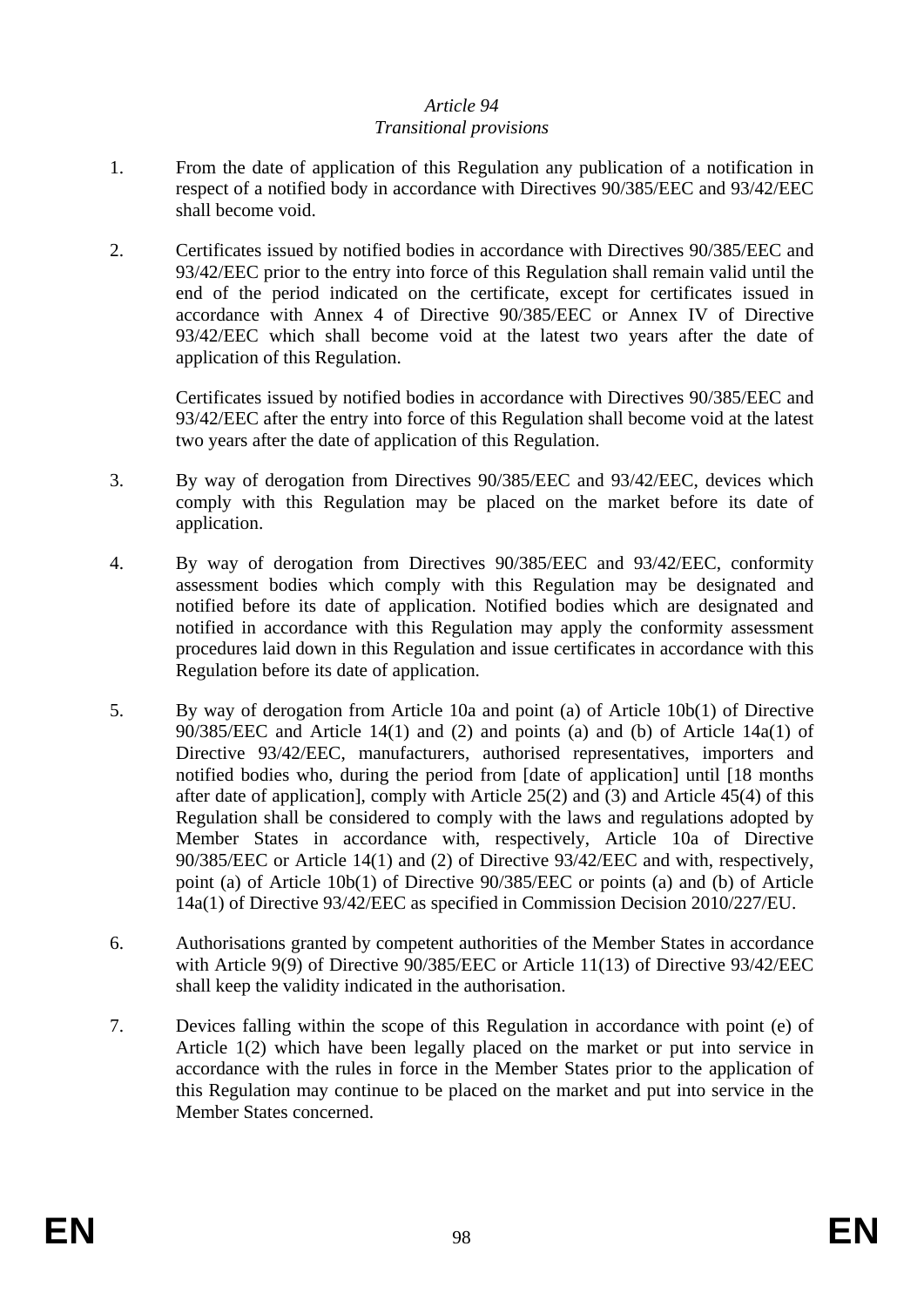8. Clinical investigations which have started to be conducted in accordance with Article 10 of Directive 90/385/EEC or Article 15 of Directive 93/42/EEC prior to the application of this Regulation may continue to be conducted. As of the application of this Regulation, however, the reporting of serious adverse events and device deficiencies shall be carried out in accordance with this Regulation.

# *Article 95*

### *Evaluation*

No later than seven years after the date of application, the Commission shall assess the application of this Regulation and establish an evaluation report on the progress towards achievement of the objectives of the Regulation including an assessment of resources required to implement this Regulation.

# *Article 96*

#### *Repeal*

Council Directives 90/385/EEC and 93/42/EEC are repealed with effect from [date of application of this Regulation], with the exception of Article 10a and point (a) of Article 10b(1) of Directive 90/385/EEC and Article 14(1) and (2) and points (a) and (b) of Article 14a(1) of Directive 93/42/EEC which are repealed with effect from [18 months after date of application].

References to the repealed Council Directives shall be understood as reference to this Regulation and shall be read in accordance with the correlation table laid down in Annex XVI.

# *Article 97*

# *Entry into force and date of application*

- 1. This Regulation shall enter into force on the twentieth day after its publication in the *Official Journal of the European Union*.
- 2. It shall apply from [three years after entry into force].
- 3. By way of derogation from paragraph 2 the following shall apply:
	- (a) Article 25(2) and (3) and Article 45(4) shall apply from [18 months after date of application referred to in paragraph 2];
	- (b) Articles 28 to 40 and Article 78 shall apply from [six months after entry into force]. However, prior to [date of application as referred to in paragraph 2], the obligations on notified bodies emanating from the provisions in Articles 28 to 40 shall apply only to those bodies which submit an application for notification in accordance with Article 31 of this Regulation.

This Regulation shall be binding in its entirety and directly applicable in all Member States.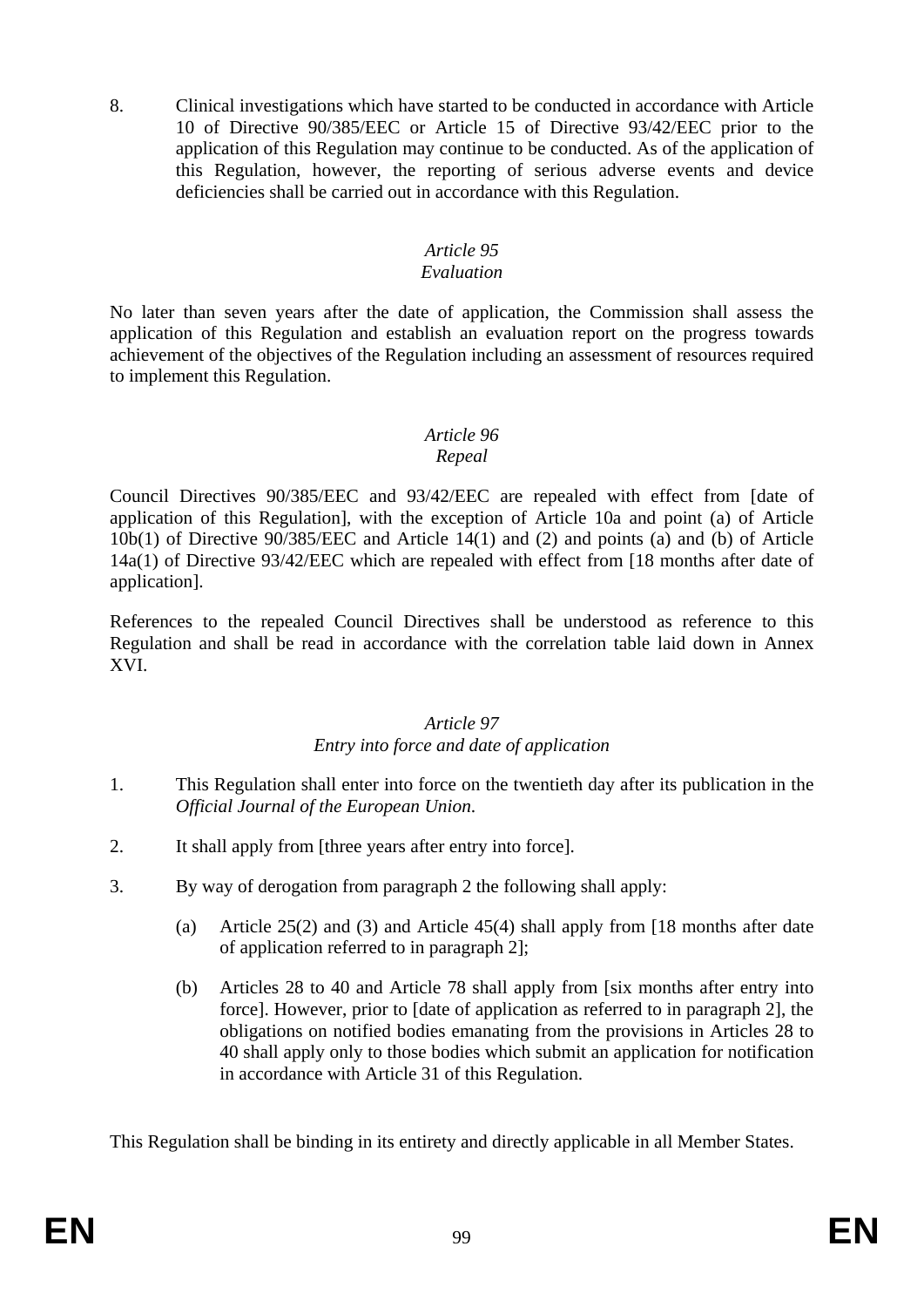Done at Brussels, 26.9.2012

*For the European Parliament For the Council*<br>*The President The President The President*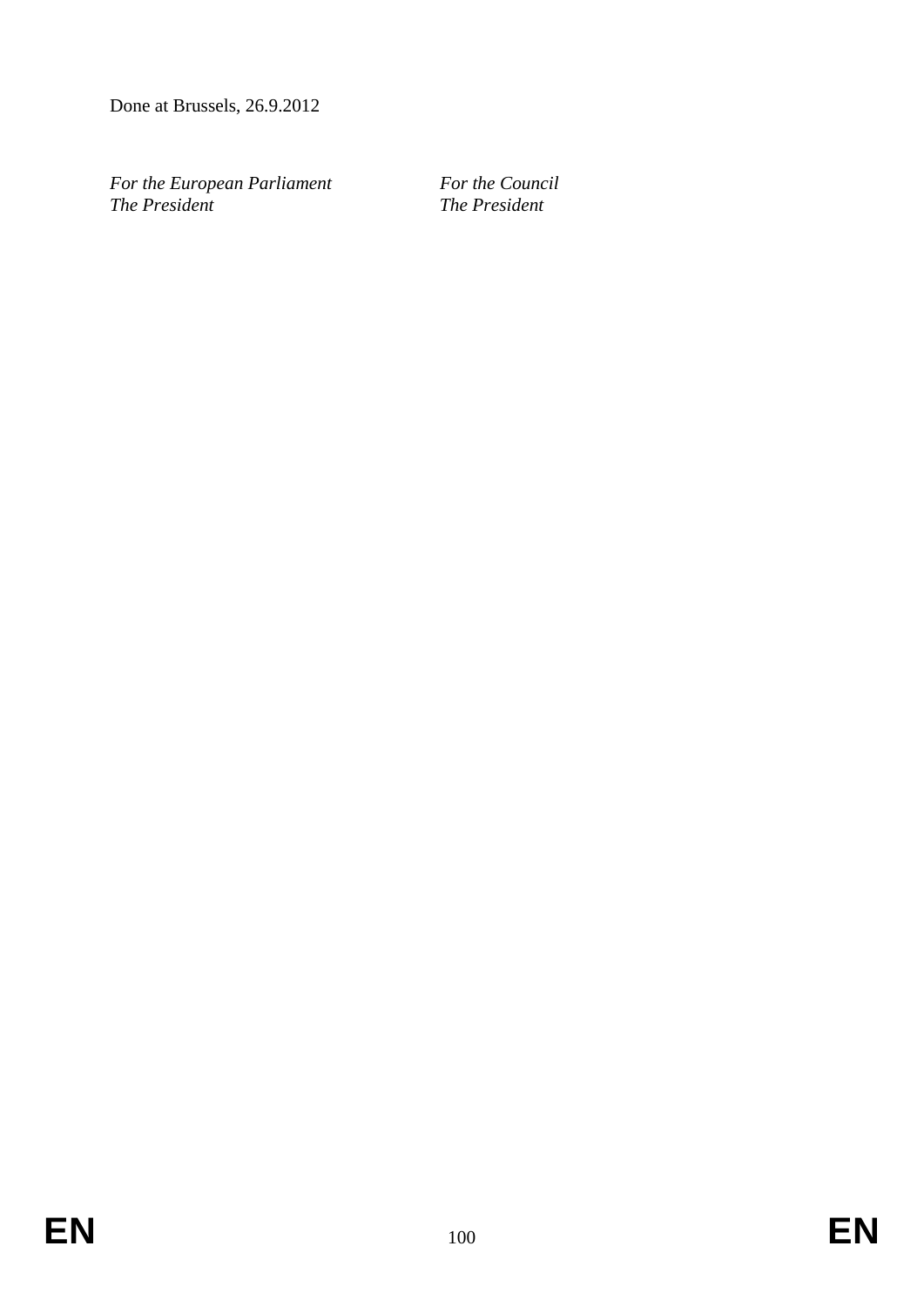# ANNEX I

# **GENERAL SAFETY AND PERFORMANCE REQUIREMENTS**

#### **I. General requirements**

1. Devices shall achieve the performance intended by the manufacturer and be designed and manufactured in such a way that, during normal conditions of use, they are suitable for their intended purpose, taking into account the generally acknowledged state of the art. They shall not compromise the clinical condition or the safety of patients, or the safety and health of users or, where applicable, other persons, provided that any risks which may be associated with their use constitute acceptable risks when weighed against the benefits to the patient and are compatible with a high level of protection of health and safety.

This shall include:

- reducing as far as possible the risk of use error due to ergonomic features of the device and the environment in which the device is intended to be used (design for patient safety), and
- consideration of the technical knowledge, experience, education and training, and the medical and physical conditions of intended users (design for lay, professional, disabled or other users).
- 2. The solutions adopted by the manufacturer for the design and manufacture of the devices shall conform to safety principles, taking account of the generally acknowledged state of the art. To reduce risks, the manufacturer shall manage the risks so that the residual risk associated with each hazard as well as the overall residual risk is judged acceptable. The manufacturer shall apply the following principles in the priority order listed:
	- (a) identify known or foreseeable hazards and estimate the associated risks arising from the intended use and foreseeable misuse;
	- (b) eliminate risks as far as possible through inherently safe design and manufacture;
	- (c) reduce as far as possible the remaining risks by taking adequate protection measures, including alarms; and
	- (d) provide training to users and/or inform users of any residual risks.
- 3. The characteristics and performances of the device shall not be adversely affected to such a degree that the health or safety of the patient or the user and, where applicable, of other persons are compromised during the lifetime of the device, as indicated by the manufacturer, when the device is subjected to the stresses which can occur during normal conditions of use and has been properly maintained in accordance with the manufacturer's instructions. When no lifetime is stated, the same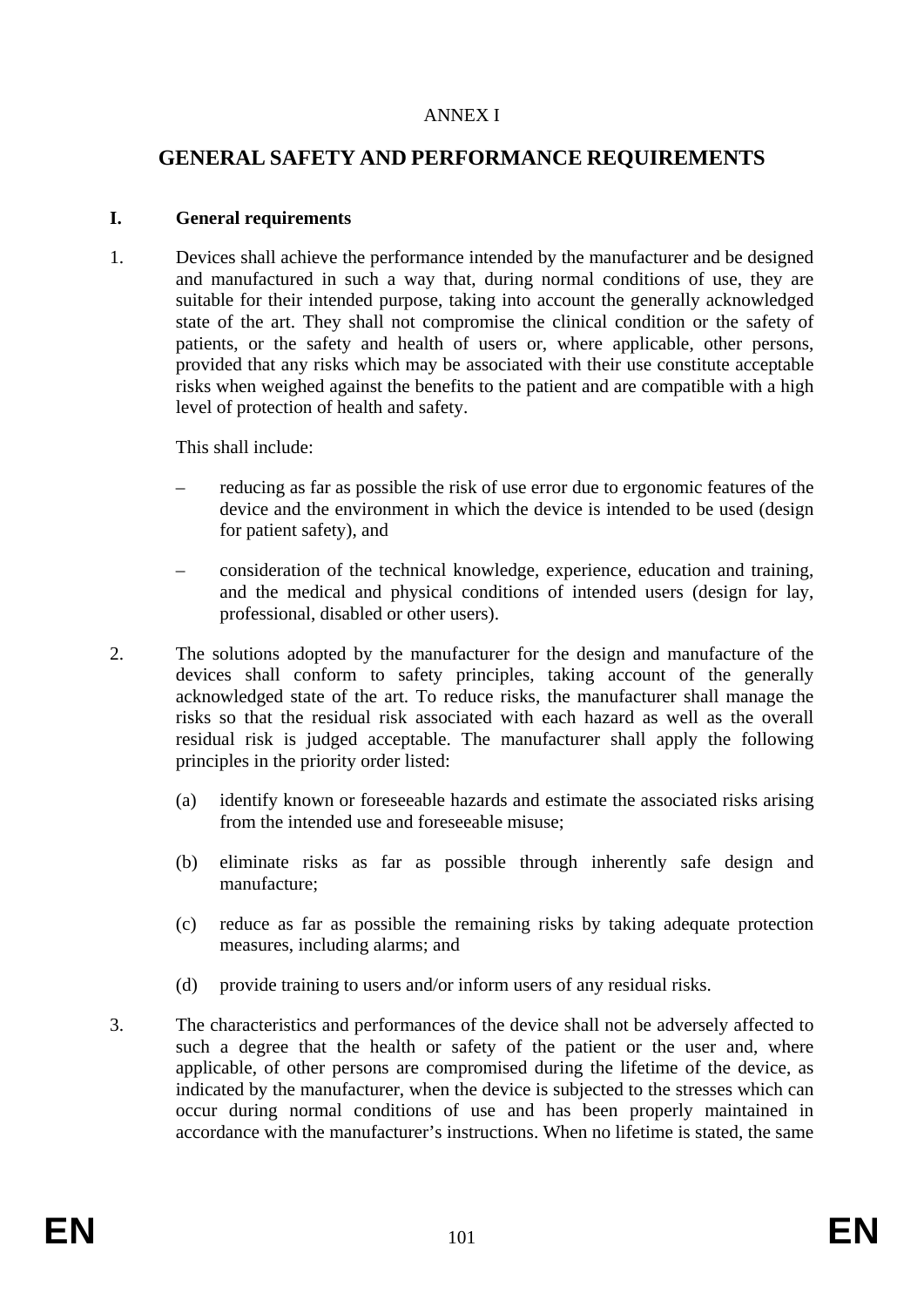applies for the lifetime reasonably to be expected of a device of that kind, having regard to the intended purpose and the anticipated use of the device.

- 4. Devices shall be designed, manufactured and packaged in such a way that their characteristics and performances during their intended use will not be adversely affected by transport and storage conditions (for example, fluctuations of temperature and humidity) taking account of the instructions and information provided by the manufacturer.
- 5. All known and foreseeable risks, and any undesirable side-effects, shall be minimised and be acceptable when weighed against the benefits to the patient of the achieved performance of the device during normal conditions of use.
- 6. For devices listed in Annex XV for which the manufacturer does not claim a medical purpose, the general requirements set out in Sections 1 and 5 shall be understood that the device, when used under the conditions and for the purposes intended, shall not present any risk or only the minimum acceptable risks related to the product's use which is consistent with a high level of protection for the safety and health of persons.

#### **II. Requirements regarding design and construction**

#### **7. Chemical, physical and biological properties**

- 7.1. The devices shall be designed and manufactured in such a way as to ensure the characteristics and performance referred to in Chapter I 'General Requirements'. Particular attention shall be paid to:
	- (a) the choice of materials used, particularly as regards toxicity and, where appropriate, flammability;
	- (b) the compatibility between the materials used and biological tissues, cells, and body fluids taking account of the intended purpose of the device;
	- (c) where appropriate, the results of biophysical or modelling research whose validity has been demonstrated beforehand;
	- (d) the choice of materials used, reflecting, where appropriate, matters such as hardness, wear and fatigue strength.
- 7.2. The devices shall be designed, manufactured and packaged in such a way as to minimise the risk posed by contaminants and residues to patients, taking account of the intended purpose of the device, and to the persons involved in the transport, storage and use of the devices. Particular attention shall be paid to tissues exposed and to the duration and frequency of exposure.
- 7.3. The devices shall be designed and manufactured in such a way that they can be used safely with the materials and substances, including gases, with which they enter into contact during their normal use or during routine procedures; if the devices are intended to administer medicinal products they shall be designed and manufactured in such a way as to be compatible with the medicinal products concerned according to the provisions and restrictions governing these medicinal products and that both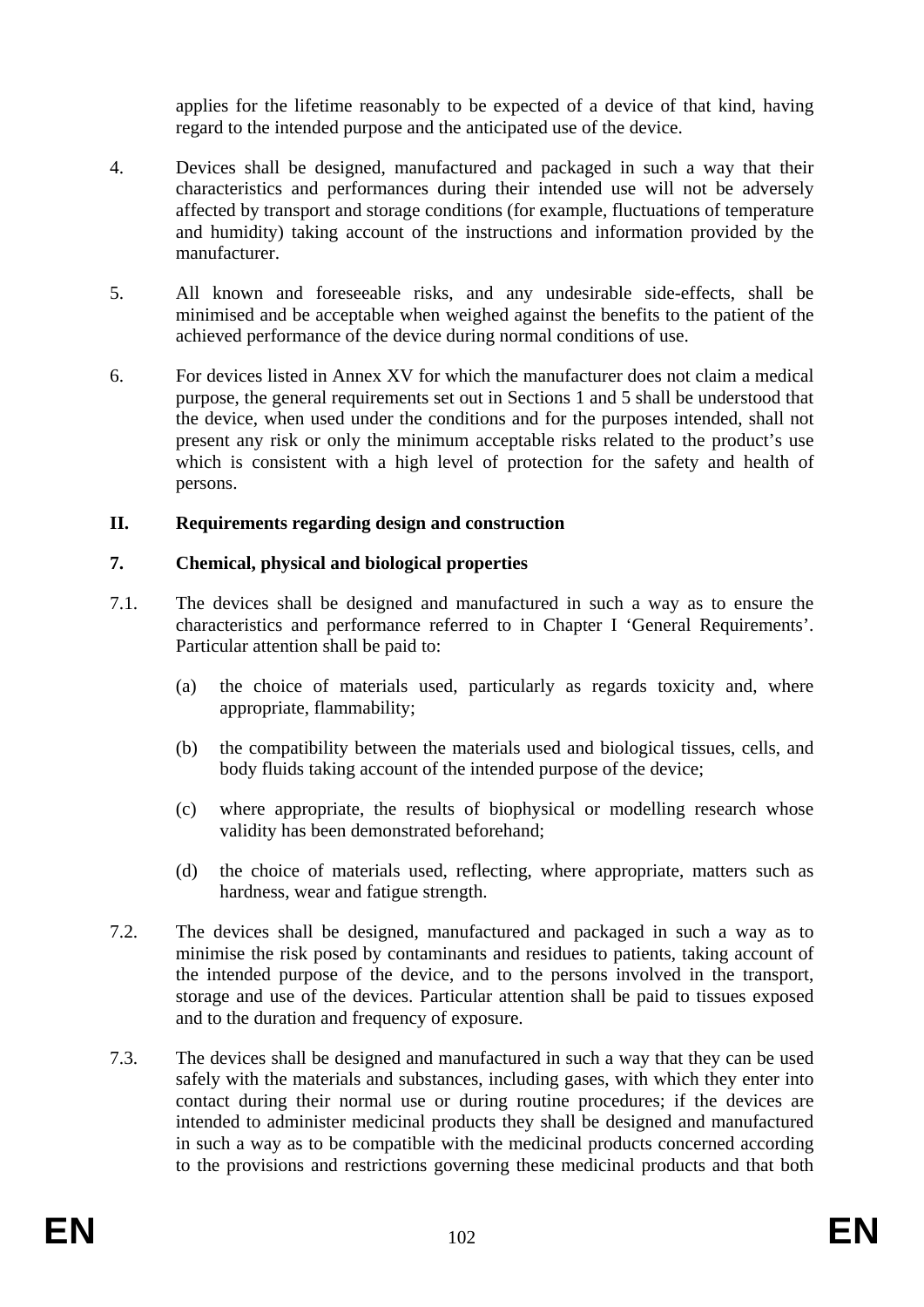the performance of the medicinal products and of the devices are maintained in accordance with their respective indications and intended use.

7.4. The devices shall be designed and manufactured in such a way as to reduce as far as possible and appropriate the risks posed by substances that may leach or leak from the device. Special attention shall be given to substances which are carcinogenic, mutagenic or toxic to reproduction, in accordance with Part 3 of Annex VI to Regulation (EC) No 1272/2008 of the European Parliament and of the Council of 16 December 2008 on classification, labelling and packaging of substances and mixtures, amending and repealing Directives 67/548/EEC and 1999/45/EC, and amending Regulation (EC) No  $1907/2006^{57}$ , and to substances having endocrine disrupting properties for which there is scientific evidence of probable serious effects to human health and which are identified in accordance with the procedure set out in Article 59 of Regulation (EC) No 1907/2006 of the European Parliament and of the Council of 18 December 2006 concerning the Registration, Evaluation, Authorisation and Restriction of Chemicals (REACH)<sup>58</sup>.

If devices, or parts thereof, that are intended

- to be invasive devices and to come into contact with the body of the patient for short- or long-term, or
- to (re)administer medicines, body liquids or other substances, including gases, to/from the body, or
- to transport or store such medicines, body fluids or substances, including gases, to be (re)administered to the body

contain, in a concentration of 0.1% by mass of the plasticised material or above, phthalates which are classified as carcinogenic, mutagenic or toxic to reproduction of category 1A or 1B in accordance with Part 3 of Annex VI to Regulation (EC) No 1272/2008, these devices shall be labelled on the device itself and/or on the packaging for each unit or, where appropriate, on the sales packaging as devices containing phthalates. If the intended use of such devices includes treatment of children or treatment of pregnant or nursing women, the manufacturer shall provide a specific justification for the use of these substances with regard to compliance with the general safety and performance requirements, in particular of this paragraph, within the technical documentation and, within the instructions for use, information on residual risks for these patient groups and, if applicable, on appropriate precautionary measures.

- 7.5. Devices shall be designed and manufactured in such a way as to reduce as far as possible and appropriate risks posed by the unintentional ingress or egress of substances into or from the device taking into account the device and the nature of the environment in which it is intended to be used.
- 7.6. The devices shall be designed and manufactured in such a way as to reduce to a minimum the risks linked to the size and the properties of particles used. Special care

<u>.</u>

 $^{57}$  OJ L 353, 31.12.2008, p. 1.<br> $^{58}$  OJ L 126, 20.5, 2007, p. 2.

OJ L 136, 29.5.2007, p.3.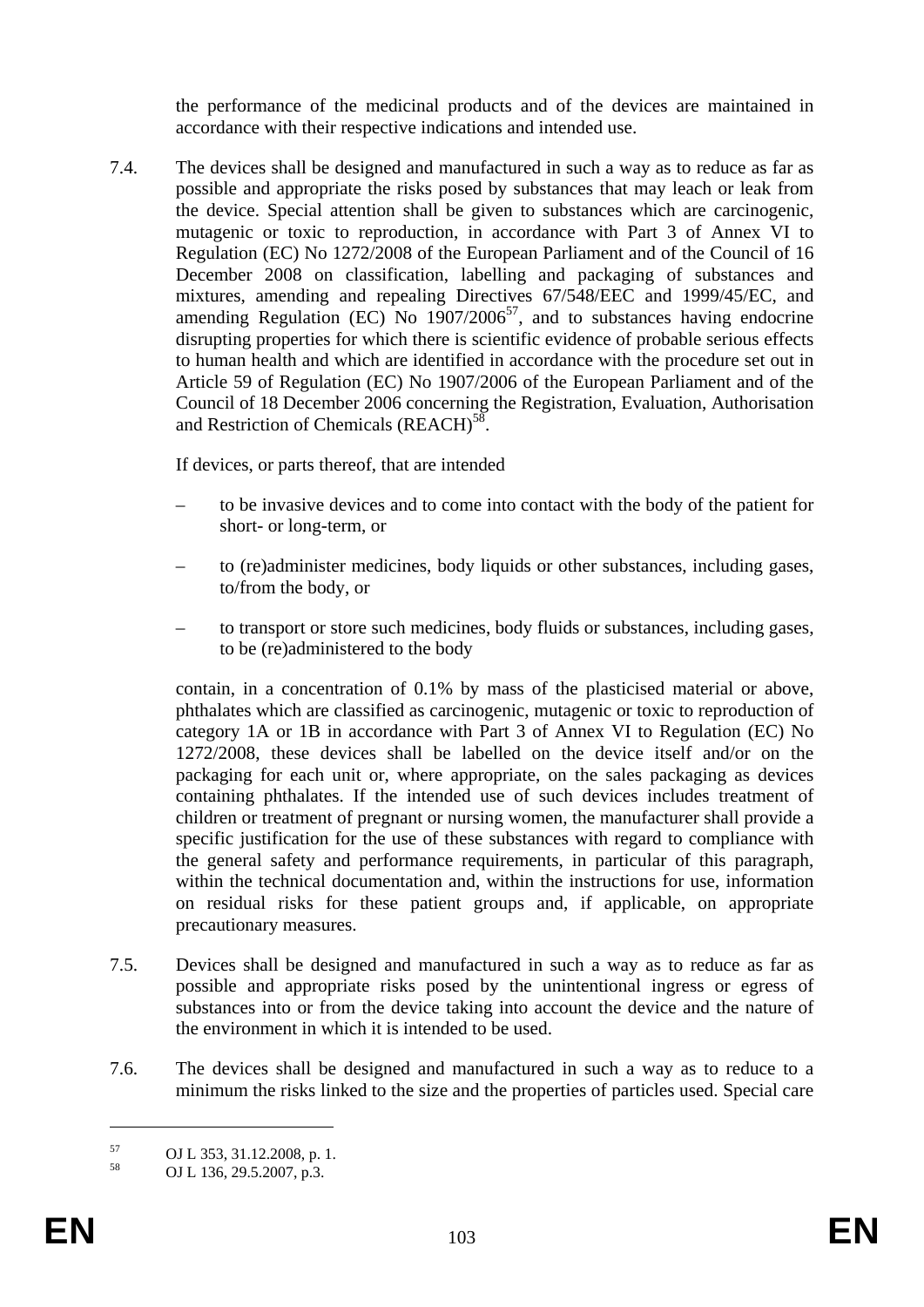shall be applied when devices contain or consist of nanomaterial that can be released into the patient's or user's body.

# **8. Infection and microbial contamination**

- 8.1. The devices and manufacturing processes shall be designed in such a way as to eliminate or to reduce as far as possible the risk of infection to patients, users and, where applicable, other persons. The design shall:
	- (a) allow easy handling,

and, where necessary,

- (b) reduce as far as possible and appropriate any microbial leakage from the device and/or microbial exposure during use,
- (c) prevent microbial contamination of the device or specimen.
- 8.2. Devices labelled as having a special microbiological state shall be designed, manufactured and packaged to ensure that they remain so when placed on the market and remain so under the transport and storage conditions specified by the manufacturer.
- 8.3. Devices delivered in a sterile state shall be designed, manufactured and packaged in a non-reusable pack, and/or according to appropriate procedures, to ensure that they are sterile when placed on the market and remain sterile, under the transport and storage conditions indicated by the manufacturer, until the protective packaging is damaged or opened.
- 8.4. Devices labelled either as sterile or as having a special microbiological state shall have been processed, manufactured and, if applicable, sterilised by appropriate, validated methods.
- 8.5. Devices intended to be sterilised shall be manufactured in appropriately controlled (e.g. environmental) conditions.
- 8.6. Packaging systems for non-sterile devices shall maintain the integrity and cleanliness of the product and, if the devices are to be sterilised prior to use, minimise the risk of microbial contamination; the packaging system shall be suitable taking account of the method of sterilisation indicated by the manufacturer.
- 8.7. The labelling of the device shall distinguish between identical or similar products placed on the market in both sterile and non-sterile condition.

#### **9. Devices incorporating a substance considered to be a medicinal product and devices composed of substances or combination of substances intended to be ingested, inhaled or administered rectally or vaginally**

9.1. In the case of devices referred to in the first subparagraph of Article 1(4), the quality, safety and usefulness of the substance which, if used separately, would be considered to be a medicinal product within the meaning of Article 1 of Directive 2001/83/EC, shall be verified by analogy with the methods specified in Annex I to Directive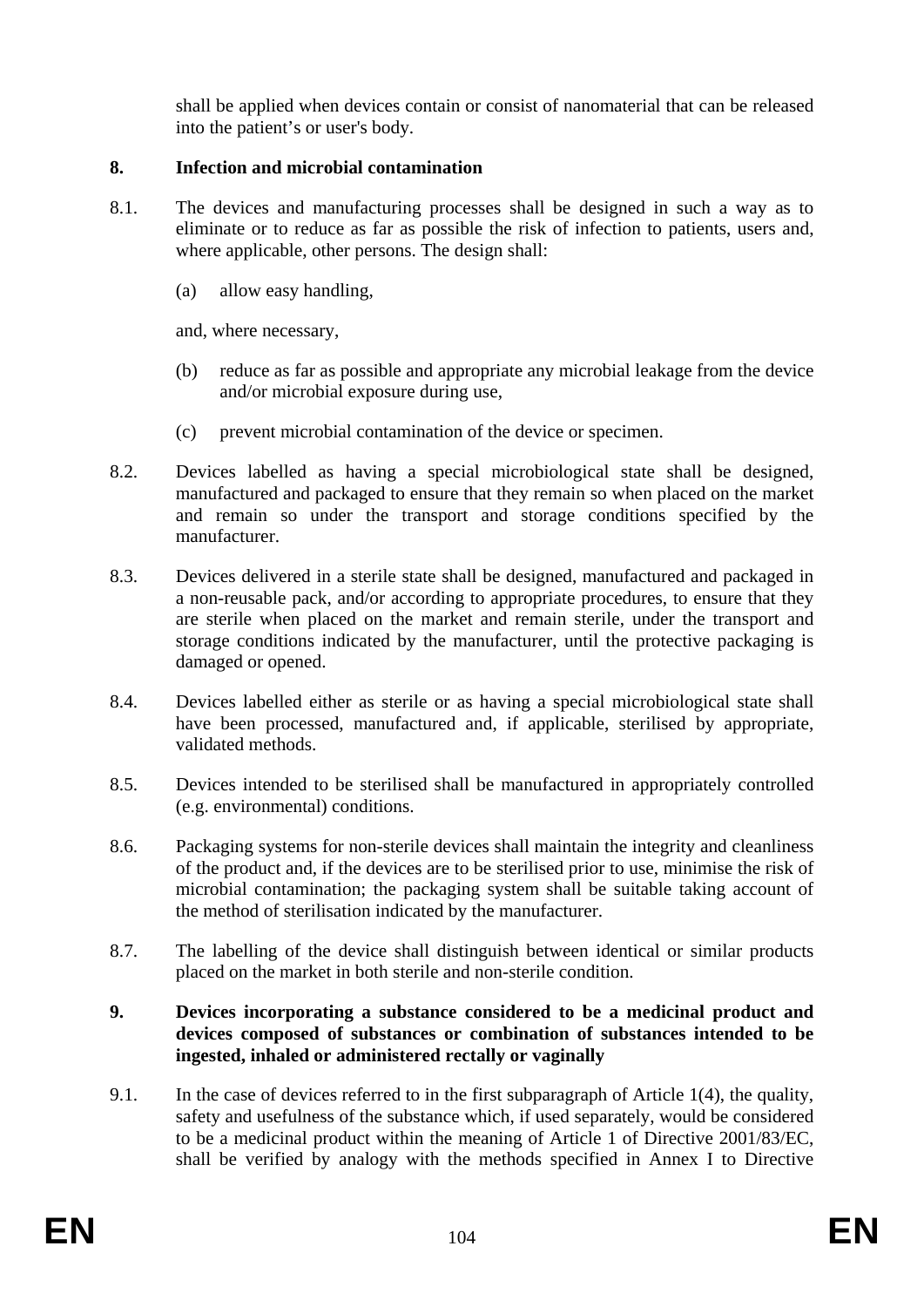2001/83/EC, as laid down in the applicable conformity assessment procedure in this Regulation.

9.2. Devices that are composed of substances or combination of substances intended to be ingested, inhaled or administered rectally or vaginally and that are absorbed by or dispersed in the human body shall comply, by analogy, with the relevant requirements laid down in Annex I to Directive 2001/83/EC.

### **10. Devices incorporating materials of biological origin**

- 10.1. For devices manufactured utilising tissues or cells, or their derivatives, of human origin which are covered by this Regulation in accordance with point (e) of Article 1(2) the following applies:
	- (a) Donation, procurement and testing of tissues and cells of human origin used for the manufacture of devices shall be made in accordance with Directive 2004/23/EC.
	- (b) The processing, preservation and any other handling of those tissues and cells shall be carried out so as to provide optimal safety for patients, users and, where applicable, other persons. In particular, safety with regard to viruses and other transmissible agents shall be addressed by implementation of validated methods of elimination or inactivation in the course of the manufacturing process.
	- (c) It shall be ensured that the traceability system for devices manufactured utilising those human tissues or cells is complementary and compatible with the traceability and data protection requirements laid down in Directive 2004/23/EC and in Directive 2002/98/EC of the European Parliament and of the Council of 27 January 2003 setting standards of quality and safety for the collection, testing, processing, storage and distribution of human blood and blood components and amending Directive  $2001/83/EC^{59}$ .
- 10.2. For devices manufactured utilising tissues or cells, or their derivatives, of animal origin which are non-viable or rendered non-viable the following applies:
	- (a) Where feasible taking into account the animal species, tissues and cells of animal origin shall originate from animals that have been subjected to veterinary controls that are adapted to the intended use of the tissues. Information on the geographical origin of the animals shall be retained.
	- (b) Processing, preservation, testing and handling of tissues, cells and substances of animal origin shall be carried out so as to provide optimal safety for patients, users and, where applicable, other persons. In particular safety with regard to viruses and other transmissible agents shall be addressed by implementation of validated methods of elimination or viral inactivation in the course of the manufacturing process.

1

<sup>59</sup> OJ L 33, 8.2.2003, p. 30.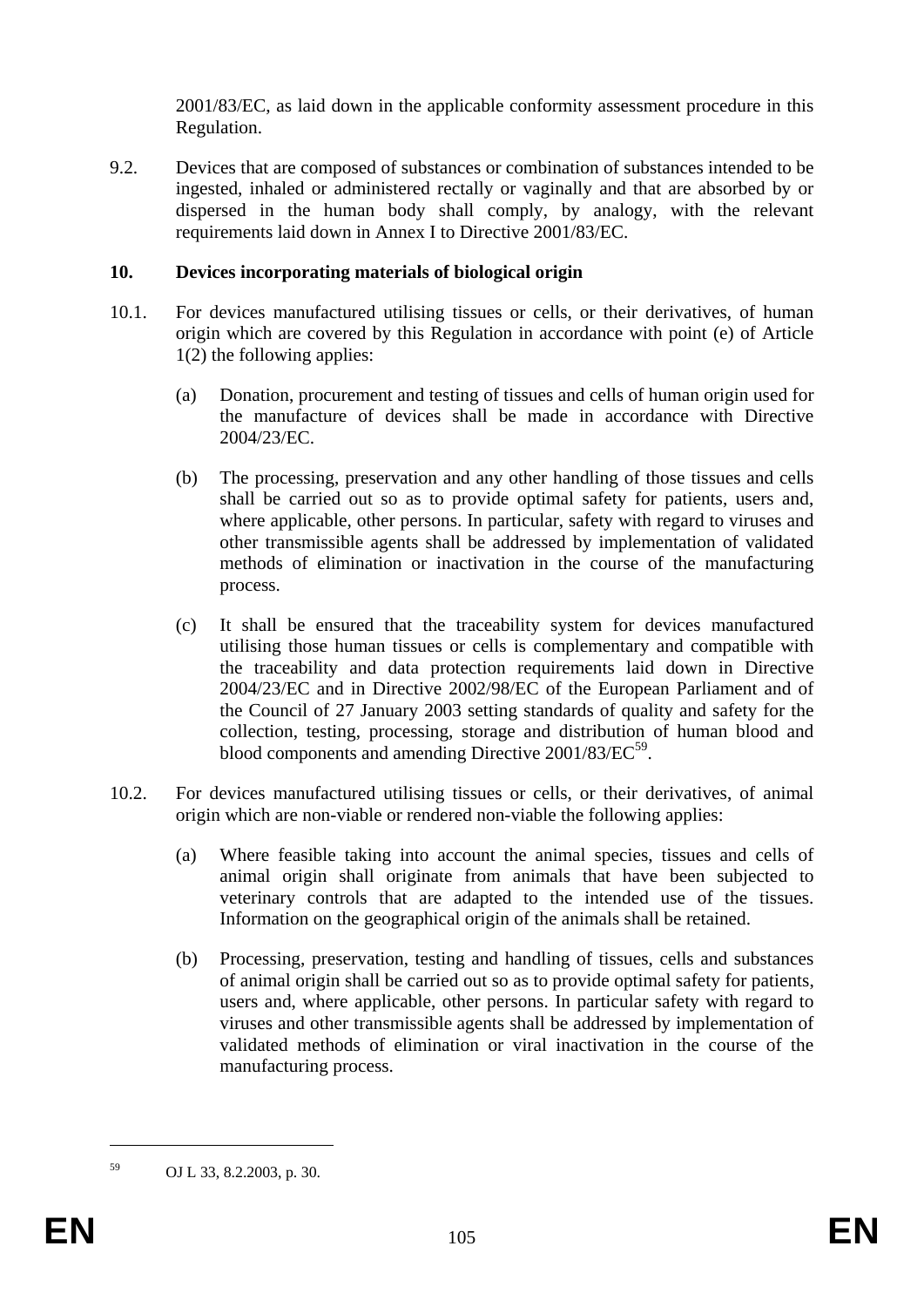- (c) In the case of devices manufactured utilising tissues or cells of animal origin as referred to in Commission Regulation (EU) No 722/2012 of 8 August 2012 concerning particular requirements as regards the requirements laid down in Council Directives 90/385/EEC and 93/42/EEC with respect to active implantable medical devices and medical devices manufactured utilising tissues of animal origin $^{60}$ , the particular requirements laid down in that Regulation shall apply.
- 10.3. For devices manufactured utilising other non-viable biological substances the following applies:

In the case of biological substances other than those referred to in Sections 10.1. and 10.2., the processing, preservation, testing and handling of those substances shall be carried out so as to provide optimal safety for patients, users and, where applicable, other persons. In particular, safety with regard to viruses and other transmissible agents shall be addressed by implementation of validated methods of elimination or inactivation in the course of the manufacturing process.

#### **11. Interaction of devices with their environment**

- 11.1. If the device is intended for use in combination with other devices or equipment the whole combination, including the connection system shall be safe and shall not impair the specified performance of the devices. Any restrictions on use applying to such combinations shall be indicated on the label and/or in the instructions for use. Connections which the user has to handle, such as fluid, gas transfer or mechanical coupling, shall be designed and constructed in such a way as to minimize all possible risks from incorrect connection.
- 11.2. Devices shall be designed and manufactured in such a way as to remove or reduce as far as possible and appropriate:
	- (a) the risk of injury to the patient, user or other persons in connection with their physical and ergonomic features;
	- (b) the risk of use error due to the ergonomic features, human factors and the environment in which the device is intended to be used;
	- (c) risks connected with reasonably foreseeable external influences or environmental conditions, such as magnetic fields, external electrical and electromagnetic effects, electrostatic discharge, radiation associated with diagnostic or therapeutic procedures, pressure, humidity, temperature, variations in pressure and acceleration or radio signal interferences;
	- (d) the risks associated with the use of the device when it comes into contact with materials, liquids, and substances, including gases, to which it is exposed during normal conditions of use;
	- (e) the risk associated with the possible negative interaction between software and the environment within which it operates and interacts;

1

<sup>60</sup> OJ L 212, 9.8.2012, p. 3.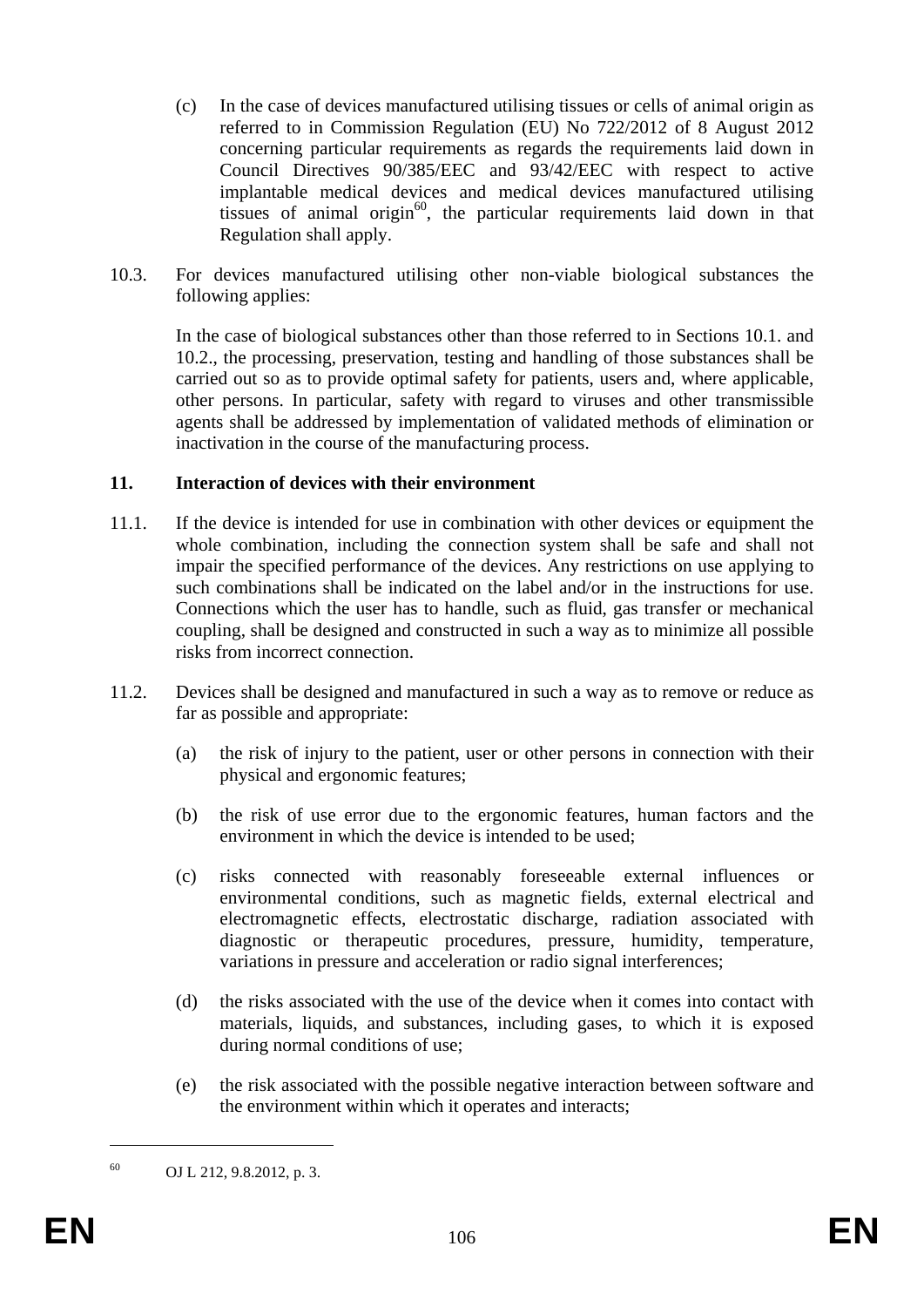- (f) the risks of accidental ingress of substances into the device;
- (g) the risks of reciprocal interference with other devices normally used in the investigations or for the treatment given;
- (h) risks arising where maintenance or calibration are not possible (as with implants), from ageing of materials used or loss of accuracy of any measuring or control mechanism.
- 11.3. Devices shall be designed and manufactured in such a way as to minimise the risks of fire or explosion during normal use and in single fault condition. Particular attention shall be paid to devices whose intended purpose includes exposure to or use in association with flammable substances or substances which could cause combustion.
- 11.4. Devices shall be designed and manufactured in such a way that adjustment, calibration, and maintenance, where such is necessary to achieve the performances intended, can be done safely.
- 11.5. Devices that are intended to be operated together with other devices or products shall be designed and manufactured in such as way that the interoperability is reliable and safe.
- 11.6. Any measurement, monitoring or display scale shall be designed in line with ergonomic principles, taking account of the intended purpose of the device.
- 11.7. Devices shall be designed and manufactured in such a way as to facilitate the safe disposal of the device and/or of any waste substances by the user, patient or other person.

#### **12. Devices with a diagnostic or measuring function**

- 12.1. Diagnostic devices and devices with a measuring function, shall be designed and manufactured in such a way as to provide sufficient accuracy, precision and stability for their intended purpose, based on appropriate scientific and technical methods. The limits of accuracy shall be indicated by the manufacturer.
- 12.2. The measurements made by devices with a measuring function and expressed in legal units shall conform to the provisions of Council Directive  $80/181/EEC^{61}$ .

# **13. Protection against radiation**

- 13.1. General
	- (a) Devices shall be designed and manufactured and packaged in such a way that exposure of patients, users and other persons to any emitted radiation shall be reduced as far as possible and appropriate, compatible with the intended purpose, whilst not restricting the application of appropriate specified levels for therapeutic and diagnostic purposes.

1

 $61$  OJ L 39, 15.2.1980.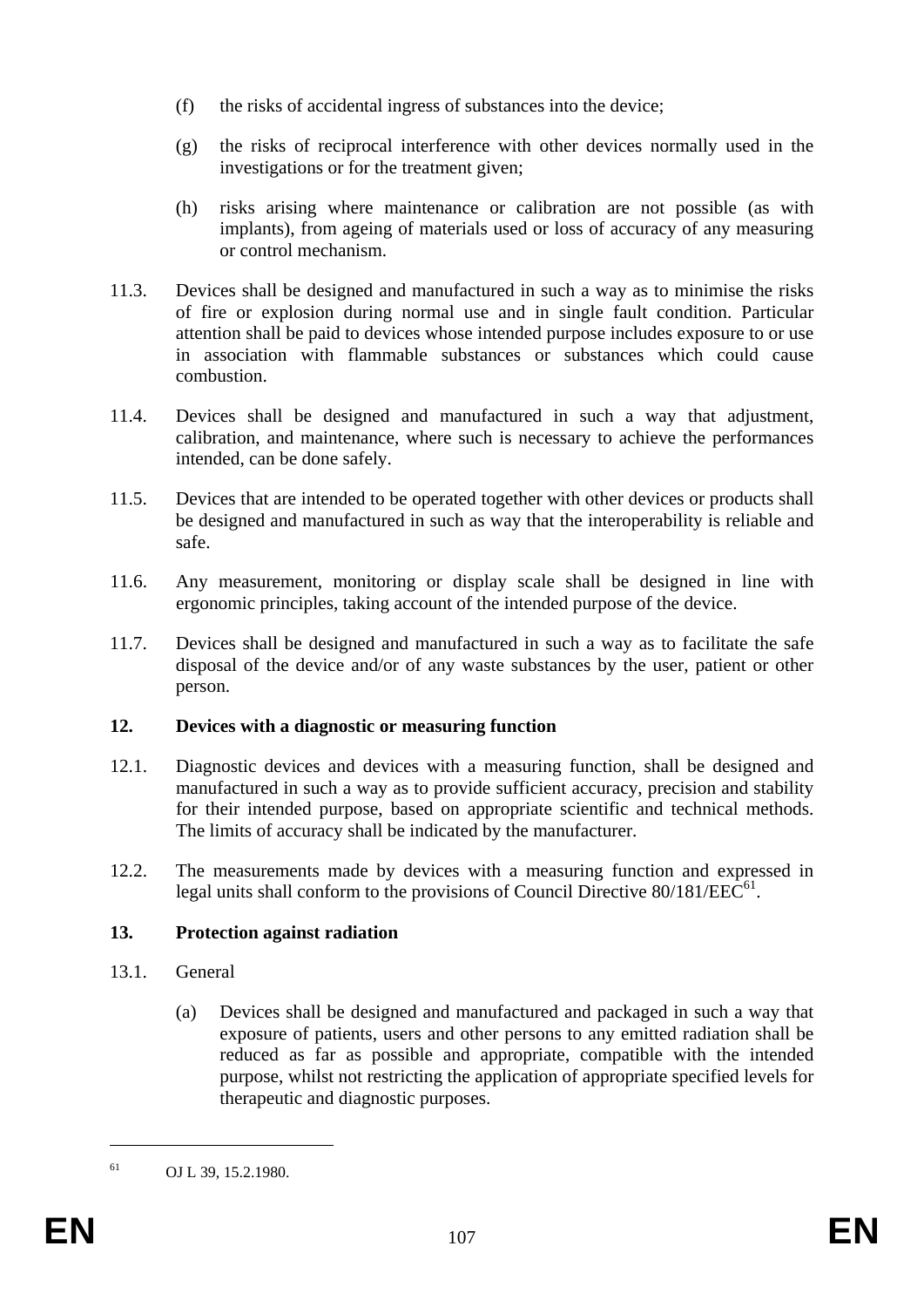- (b) The operating instructions for devices emitting radiation shall give detailed information as to the nature of the emitted radiation, means of protecting the patient and the user and on ways of avoiding misuse and of eliminating the risks inherent in installation.
- 13.2. Intended radiation
	- (a) Where devices are designed to emit hazardous, or potentially hazardous, levels of visible and/or invisible radiation necessary for a specific medical purpose the benefit of which is considered to outweigh the risks inherent in the emission, it shall be possible for the user to control the emissions. Such devices shall be designed and manufactured to ensure reproducibility of relevant variable parameters within an acceptable tolerance.
	- (b) Where devices are intended to emit potentially hazardous, visible and/or invisible radiation, they shall be fitted, where possible, with visual displays and/or audible warnings of such emissions.
- 13.3. Unintended radiation

Devices shall be designed and manufactured in such a way that exposure of patients, users and other persons to the emission of unintended, stray or scattered radiation is reduced as far as possible and appropriate.

- 13.4. Ionising radiation
	- (a) Devices intended to emit ionising radiation shall be designed and manufactured in such a way as to ensure that, where possible, the quantity, geometry and energy distribution (or quality) of radiation emitted can be varied and controlled taking into account the intended use.
	- (b) Devices emitting ionising radiation intended for diagnostic radiology shall be designed and manufactured in such a way as to achieve appropriate image and/or output quality for the intended medical purpose whilst minimising radiation exposure of the patient and user.
	- (c) Devices emitting ionising radiation, intended for therapeutic radiology shall be designed and manufactured in such a way as to enable reliable monitoring and control of the delivered dose, the beam characteristics in terms of type of radiations, energy and, where appropriate, energy distribution.

# **14. Software incorporated in devices and standalone software**

- 14.1. Devices that incorporate electronic programmable systems, including software, or standalone software that are devices in themselves, shall be designed to ensure repeatability, reliability and performance according to the intended use. In the event of a single fault condition, appropriate means shall be adopted to eliminate or reduce as far as possible and appropriate consequent risks.
- 14.2. For devices that incorporate software or for standalone software that are devices in themselves, the software shall be developed and manufactured according to the state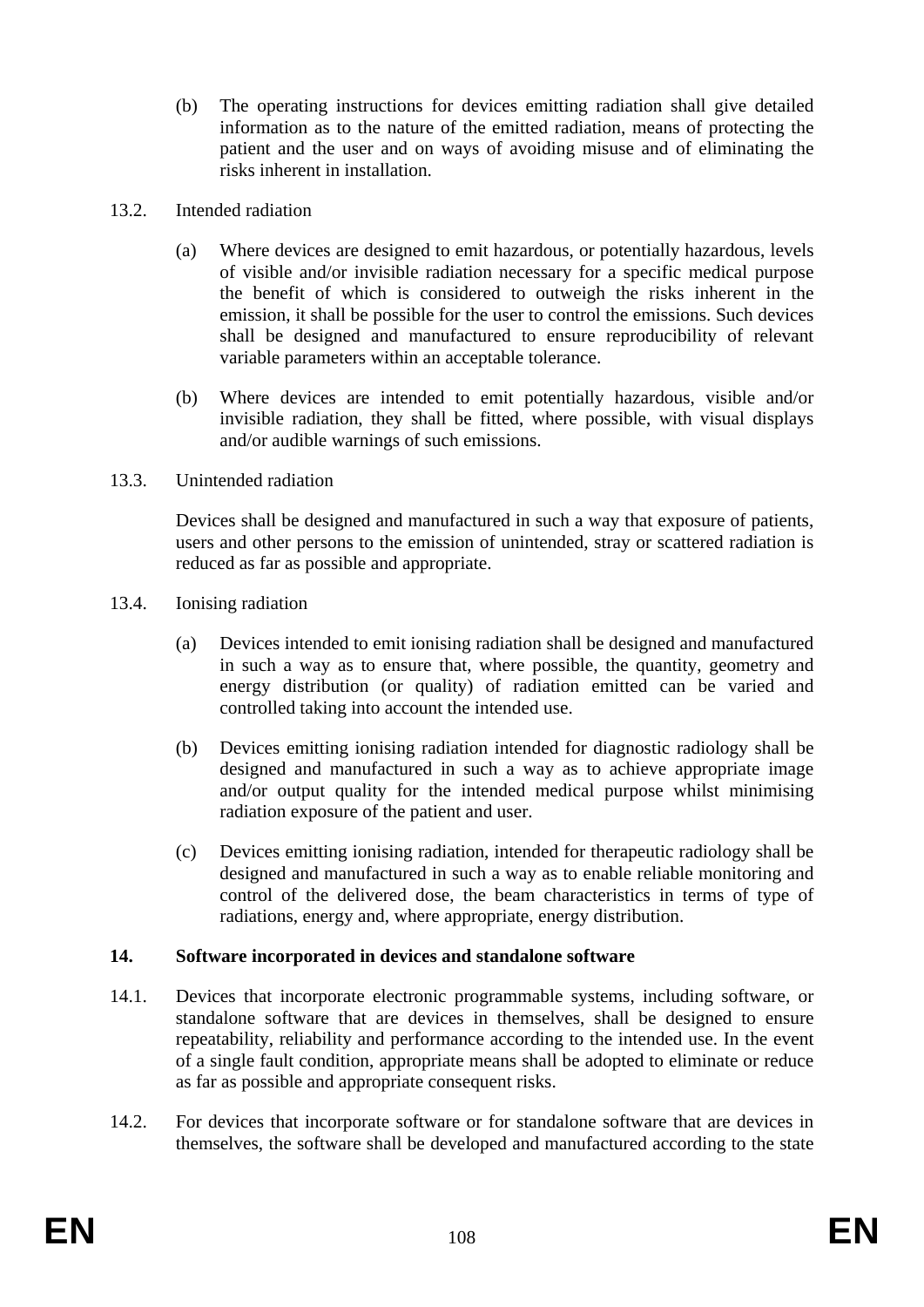of the art taking into account the principles of development life cycle, risk management, verification and validation.

14.3. Software referred to in this Section that are intended to be used in combination with mobile computing platforms shall be designed and manufactured taking into account the specific features of the mobile platform (e.g. size and contrast ratio of the screen) and the external factors related to their use (varying environment as regards to level of light or noise).

# **15. Active devices and devices connected to them**

- 15.1. For active devices, in the event of a single fault condition, appropriate means shall be adopted to eliminate or reduce as far as possible and appropriate consequent risks.
- 15.2. Devices where the safety of the patients depends on an internal power supply shall be equipped with a means of determining the state of the power supply.
- 15.3. Devices where the safety of the patients depends on an external power supply shall include an alarm system to signal any power failure.
- 15.4. Devices intended to monitor one or more clinical parameters of a patient shall be equipped with appropriate alarm systems to alert the user of situations which could lead to death or severe deterioration of the patient's state of health.
- 15.5. Devices shall be designed and manufactured in such a way as to reduce as far as possible and appropriate the risks of creating electromagnetic interference which could impair the operation of this or other devices or equipment in the intended environment.
- 15.6. Devices shall be designed and manufactured in such a way as to provide an adequate level of intrinsic immunity to electromagnetic disturbance to enable them to operate as intended.
- 15.7. Devices shall be designed and manufactured in such a way as to avoid, as far as possible, the risk of accidental electric shocks to the patient, user or any other person, both during normal use of the device and in the event of a single fault condition in the device, provided the device is installed and maintained as indicated by the manufacturer.

#### **16. Protection against mechanical and thermal risks**

- 16.1. Devices shall be designed and manufactured in such a way as to protect the patient and user against mechanical risks connected with, for example, resistance to movement, instability and moving parts.
- 16.2. Devices shall be designed and manufactured in such a way as to reduce to the lowest possible level the risks arising from vibration generated by the devices, taking account of technical progress and of the means available for limiting vibrations, particularly at source, unless the vibrations are part of the specified performance.
- 16.3. Devices shall be designed and manufactured in such a way as to reduce to the lowest possible level the risks arising from the noise emitted, taking account of technical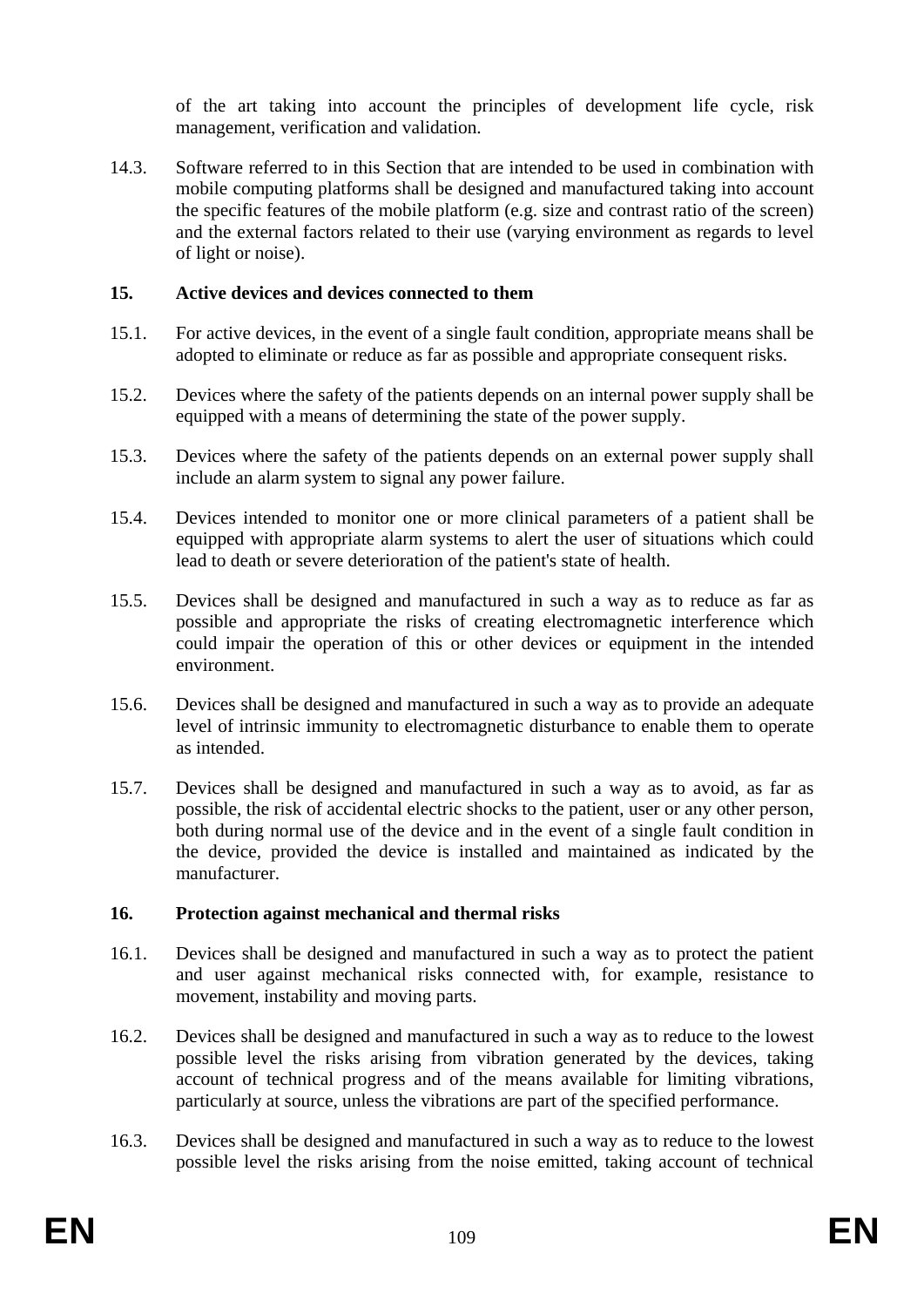progress and of the means available to reduce noise, particularly at source, unless the noise emitted is part of the specified performance.

- 16.4. Terminals and connectors to the electricity, gas or hydraulic and pneumatic energy supplies which the user or other person has to handle shall be designed and constructed in such a way as to minimise all possible risks.
- 16.5. Errors likely to be made when fitting or refitting, or connecting or reconnecting, certain parts before or during use which could be a source of risk must be made impossible by the design and construction of such parts or, failing this, by information given on the parts themselves and/or their housings.

The same information must be given on moving parts and/or their housings where the direction of movement needs to be known in order to avoid a risk.

16.6. Accessible parts of the devices (excluding the parts or areas intended to supply heat or reach given temperatures) and their surroundings shall not attain potentially dangerous temperatures under normal conditions of use.

#### **17. Protection against the risks posed to the patient or user by supplied energy or substances**

- 17.1. Devices for supplying the patient with energy or substances shall be designed and constructed in such a way that the delivered amount can be set and maintained accurately enough to assure the safety of the patient and of the user.
- 17.2. Devices shall be fitted with the means of preventing and/or indicating any inadequacies in the delivered amount which could pose a danger. Devices shall incorporate suitable means to prevent, as far as possible, the accidental release of dangerous levels of energy or substances from an energy and/or substance source.
- 17.3. The function of the controls and indicators shall be clearly specified on the devices. Where a device bears instructions required for its operation or indicates operating or adjustment parameters by means of a visual system, such information shall be understandable to the user and, as appropriate, the patient.

### **18. Protection against the risks posed by medical devices intended by the manufacturer for use by lay persons**

- 18.1. Devices for use by lay persons shall be designed and manufactured in such a way that they perform appropriately for their intended purpose taking into account the skills and the means available to lay persons and the influence resulting from variation that can reasonably be anticipated in the lay person's technique and environment. The information and instructions provided by the manufacturer shall be easy for the lay person to understand and apply.
- 18.2. Devices for use by lay persons shall be designed and manufactured in such a way as to
	- ensure that the device is easy to use by the intended user at all stages of the procedure, and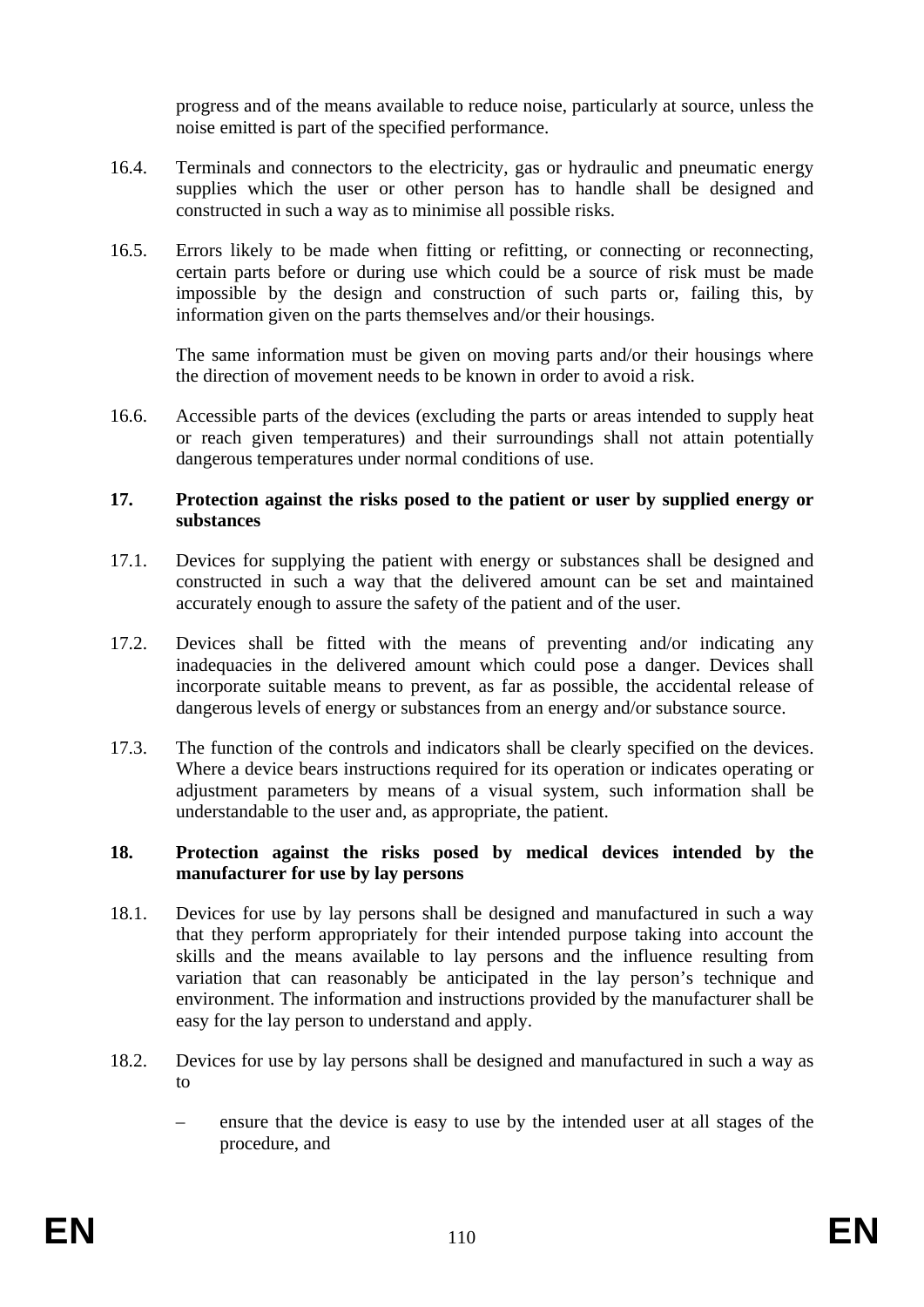- reduce as far as possible the risk of error by the intended user in the handling of the device and, if applicable, in the interpretation of the results.
- 18.3. Devices for use by lay persons shall, where reasonably possible, include a procedure by which the lay person
	- can verify that, at the time of use, the device will perform as intended by the manufacturer, and
	- if applicable, is warned if the device has failed to provide a valid result.

### **III. Requirements regarding the information supplied with the device**

#### **19. Label and instructions for use**

### **19.1. General requirements regarding the information supplied by the manufacturer**

Each device shall be accompanied by the information needed to identify the device and its manufacturer, and communicate safety and performance related information to the user, professional or lay, or other person, as appropriate. Such information may appear on the device itself, on the packaging or in the instructions for use, taking into account the following:

- (a) The medium, format, content, legibility, and location of the label and instructions for use shall be appropriate to the particular device, its intended purpose and the technical knowledge, experience, education or training of the intended user(s). In particular, instructions for use shall be written in terms readily understood by the intended user and, where appropriate, supplemented with drawings and diagrams. Some devices may include separate information for the professional user and the lay person.
- (b) The information required on the label shall be provided on the device itself. If this is not practicable or appropriate, some or all of the information may appear on the packaging for each unit, and/or on the packaging of multiple devices.

Where multiple devices are supplied to a single user and/or location, a single copy of the instructions for use may be provided if so agreed by the purchaser who in any case may request further copies to be provided.

- (c) For devices of class I and IIa, instructions for use are not needed or may be abbreviated if the device can be used safely and as intended by the manufacturer without any such instructions for use.
- (d) Labels shall be provided in a human-readable format but may be supplemented by machine-readable forms, such as radio-frequency identification (RFID) or bar codes.
- (e) Instructions for use may be provided to the user in non-paper format (e.g. electronic) to the extent and under the conditions set out in Commission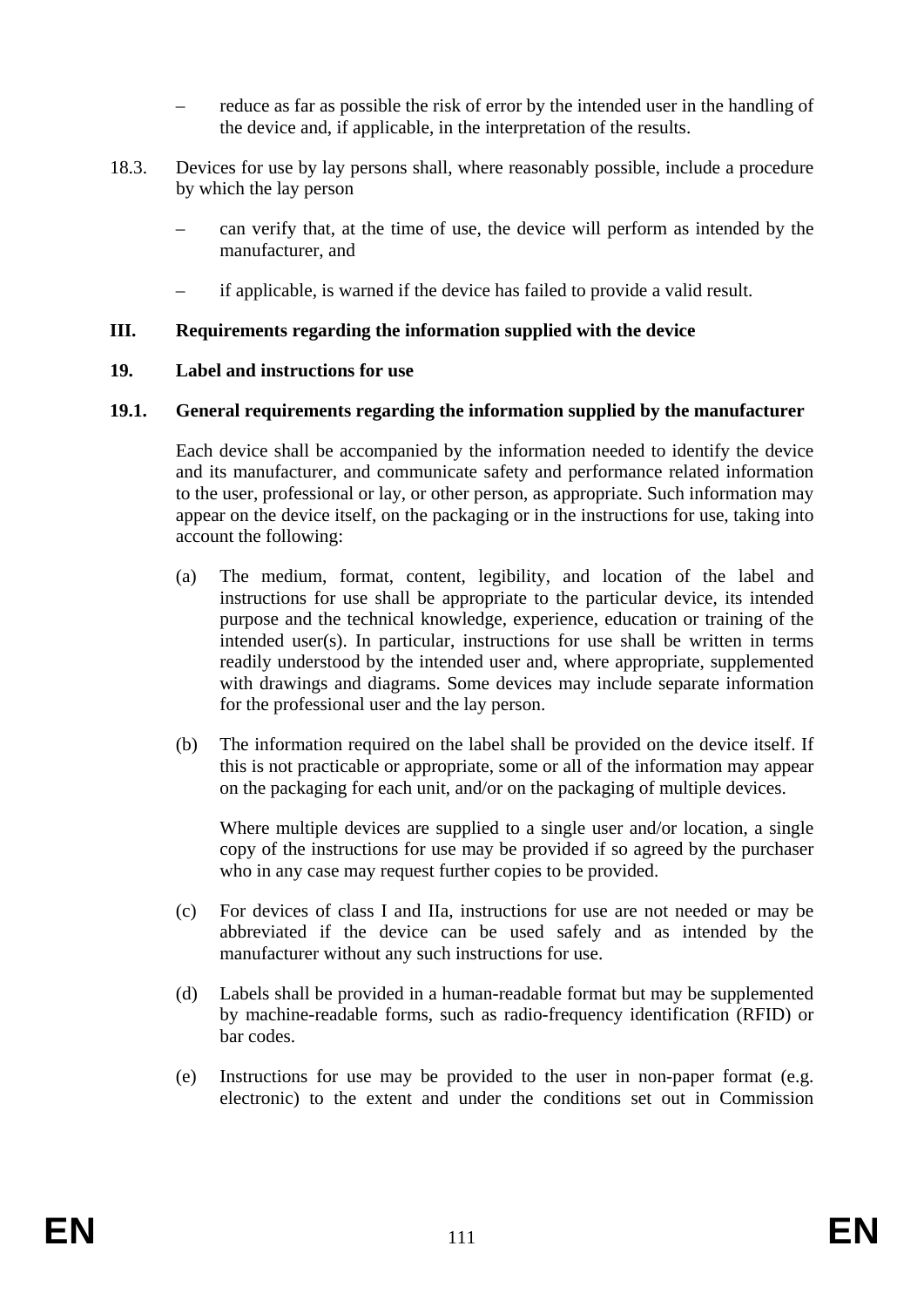Regulation (EU) No 207/2012 on electronic instructions for use of medical  $devices^{62}$ 

- (f) Residual risks which are required to be communicated to the user and/or other person shall be included as limitations, contraindications, precautions or warnings in the information supplied by the manufacturer.
- (g) Where appropriate, this information should take the form of internationally recognised symbols. Any symbol or identification colour used shall conform to the harmonised standards or CTS. In areas for which no standards or CTS exist, the symbols and colours shall be described in the documentation supplied with the device.

# **19.2. Information on the label**

The label shall bear the following particulars:

- (a) The name or trade name of the device.
- (b) The details strictly necessary for a user to identify the device, the contents of the packaging and, where it is not obvious for the user, the intended purpose of the device.
- (c) The name, registered trade name or registered trade mark of the manufacturer and the address of his registered place of business at which he can be contacted and his location be established.
- (d) For imported devices, the name, registered trade name or registered trade mark of the authorised representative established within the Union and the address of his registered place of business at which he can be contacted and his location be established.
- (e) Where applicable, an indication that the device contains or incorporates
	- a medicinal substance, including a human blood or plasma derivative, or
	- tissues or cells, or their derivatives, of human origin, or
	- tissues or cells, or their derivatives, of animal origin as referred to in Commission Regulation (EU) No 722/2012.
- (f) Where applicable, an indication that the device incorporates or consists of nanomaterial unless the nanomaterial is encapsulated or bound in such a manner that it cannot be released into the patient's or user's body when the device is used within its intended purpose.
- (g) The batch code/lot number or the serial number of the device preceded by the word LOT or SERIAL NUMBER or an equivalent symbol, as appropriate.

1

<sup>62</sup> OJ L 72, 10.3.2012, p. 28.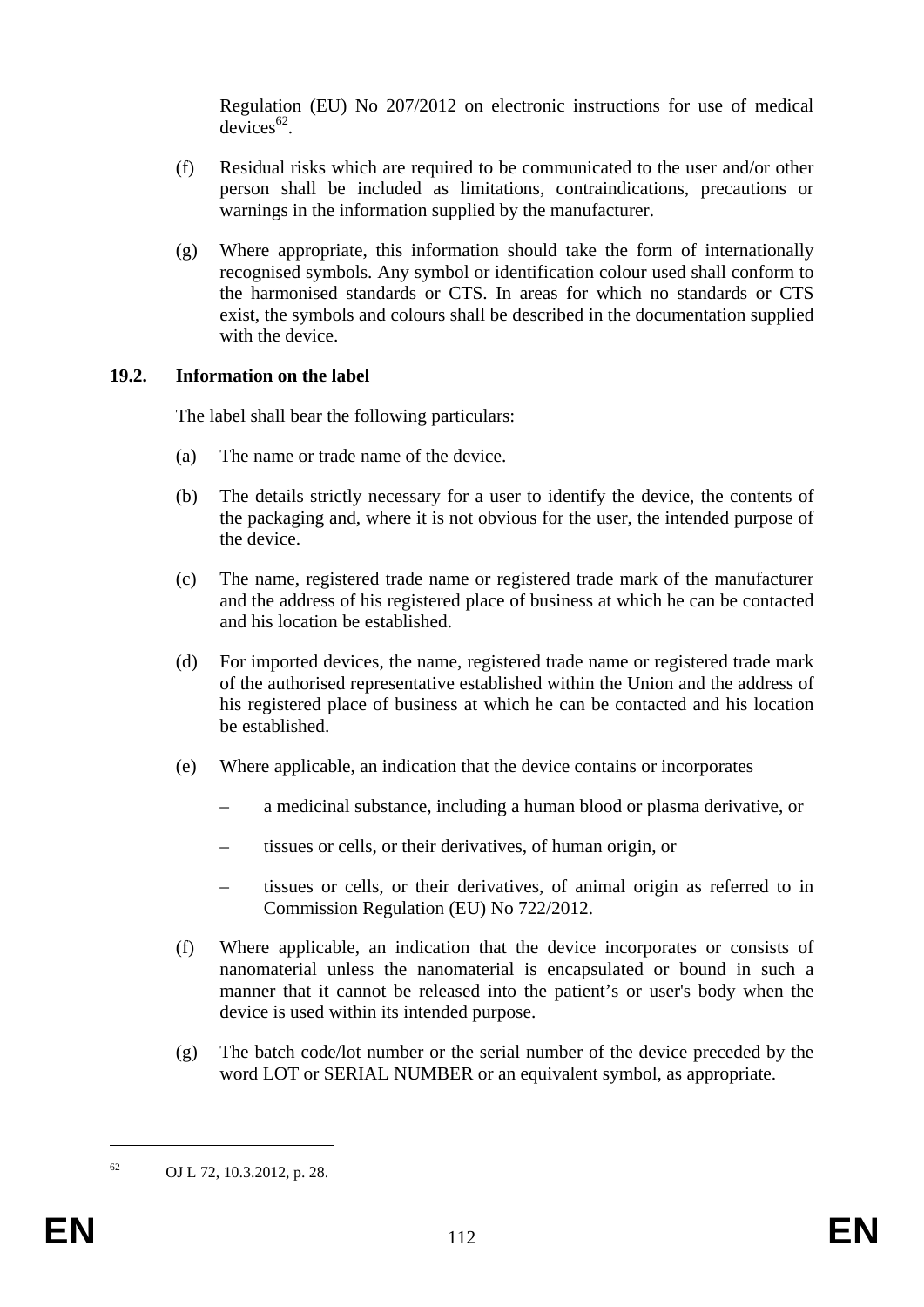- (h) Where applicable, the unique device identification (UDI).
- (i) An unambiguous indication of the date until when the device may be used safely, expressed at least as the year and month, where this is relevant.
- (j) Where there is no indication of the date until when it may be used safely, the year of manufacture. This year of manufacture may be included as part of the batch or serial number, provided the date is clearly identifiable.
- (k) An indication of any special storage and/or handling condition that applies.
- (l) If the device is supplied sterile, an indication of its sterile state and the sterilisation method.
- (m) Warnings or precautions to be taken that need to be brought to the immediate attention of the user of the device as relevant, and to any other person where appropriate. This information may be kept to a minimum in which case more detailed information should appear in the instructions for use.
- (n) If the device is intended for single use, an indication of that fact. A manufacturer's indication of single use shall be consistent across the Union.
- (o) If the device is a single use device that has been reprocessed, an indication of that fact, the number of reprocessing cycles already performed, and any limitation as regards the number of reprocessing cycles.
- (p) If the device is custom made, an indication of that fact.
- (q) If the device is intended for clinical investigation only, an indication of that fact.

# **19.3. Information in the instructions for use**

The instructions for use shall contain the following particulars:

- (a) The particulars referred to in points 19.2. a), c), e), f), k), l) and n).
- (b) The device's intended purpose including the intended user (e.g. professional or lay person), as appropriate.
- (c) The performance of the device intended by the manufacturer.
- (d) Any residual risks, contraindications and any expected and foreseeable undesirable side-effects, including information to be conveyed to the patient in this regard.
- (e) Specifications the user requires to use the device appropriately, e.g. if the device has a measuring function, the degree of accuracy claimed for it.
- (f) Details of any preparatory treatment or handling of the device before it is ready for use (e.g. sterilisation, final assembly, calibration, etc.).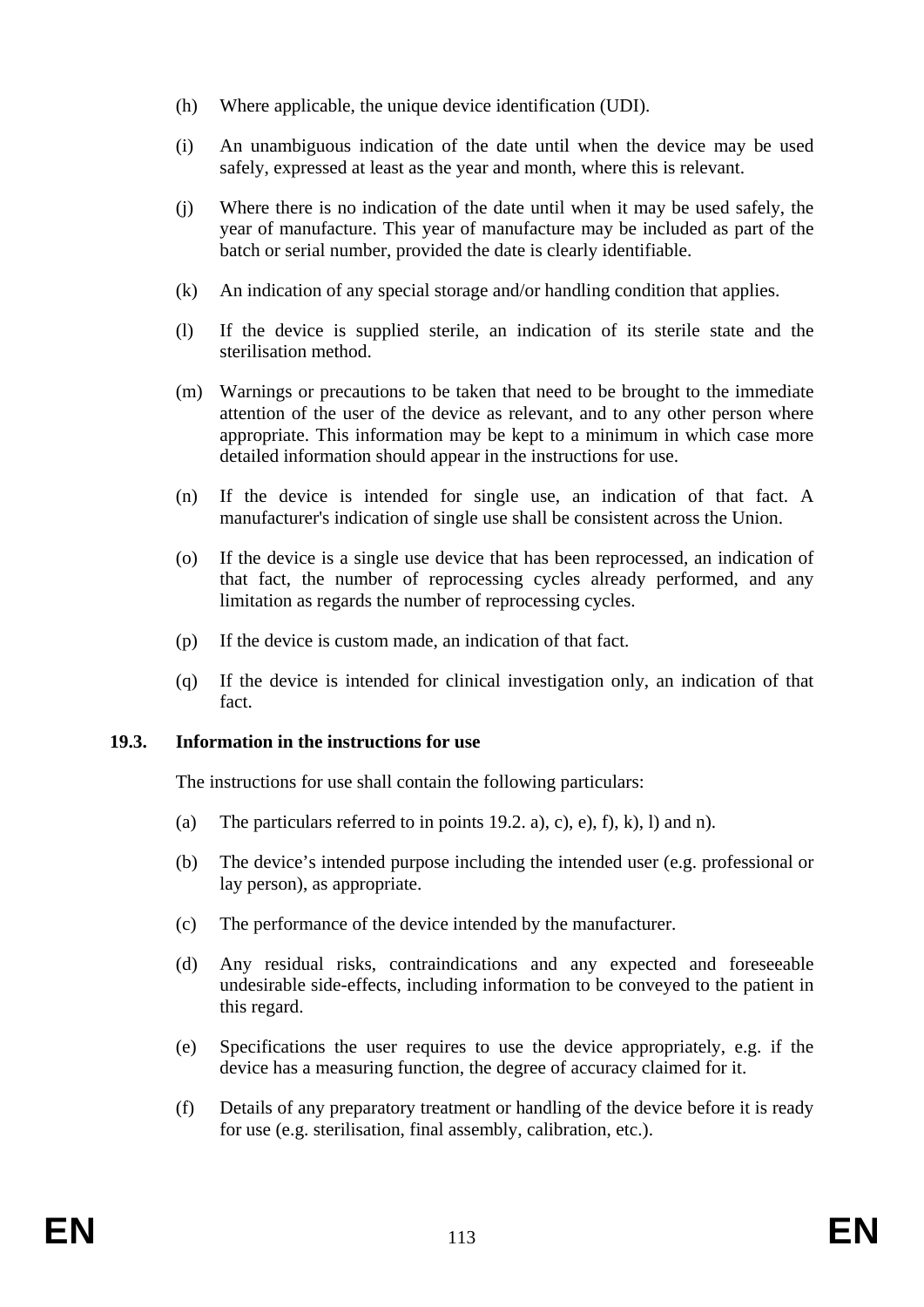- (g) Any requirements for special facilities, or special training, or particular qualifications of the device user and/or other persons.
- (h) The information needed to verify whether the device is properly installed and is ready to perform safely and as intended by the manufacturer, together with, where relevant:
	- details of the nature, and frequency, of preventative and regular maintenance, and of any preparatory cleaning or disinfection;
	- identification of any consumable components and how to replace them;
	- information on any necessary calibration to ensure that the device operates properly and safely during its intended lifetime**;**
	- methods of eliminating the risks encountered by persons involved in installing, calibrating or servicing devices.
- (i) If the device is supplied sterile, instructions in the event of the sterile packaging being damaged before use.
- (j) If the device is supplied non-sterile with the intention that it is sterilised before use, the appropriate instructions for sterilisation.
- (k) If the device is reusable, information on the appropriate processes to allow reuse, including cleaning, disinfection, decontamination, packaging and, where appropriate, the validated method of re-sterilisation. Information should be provided to identify when the device should no longer be reused, e.g. signs of material degradation or the maximum number of allowable reuses.
- (l) If the device bears an indication that the device is for single use, information on known characteristics and technical factors known to the manufacturer that could pose a risk if the device were to be re-used. If in accordance with point c) of Section 19.1 no instructions for use are needed, the information shall be made available to the user upon request.
- (m) For devices intended for use together with other devices and/or general purpose equipment:
	- information to identify such devices or equipment, in order to obtain a safe combination, and/or
	- information on any known restrictions to combinations of devices and equipment.
- (n) If the device emits hazardous, or potentially hazardous levels of radiation for medical purposes:
	- detailed information as to the nature, type and where appropriate, the intensity and distribution of the emitted radiation;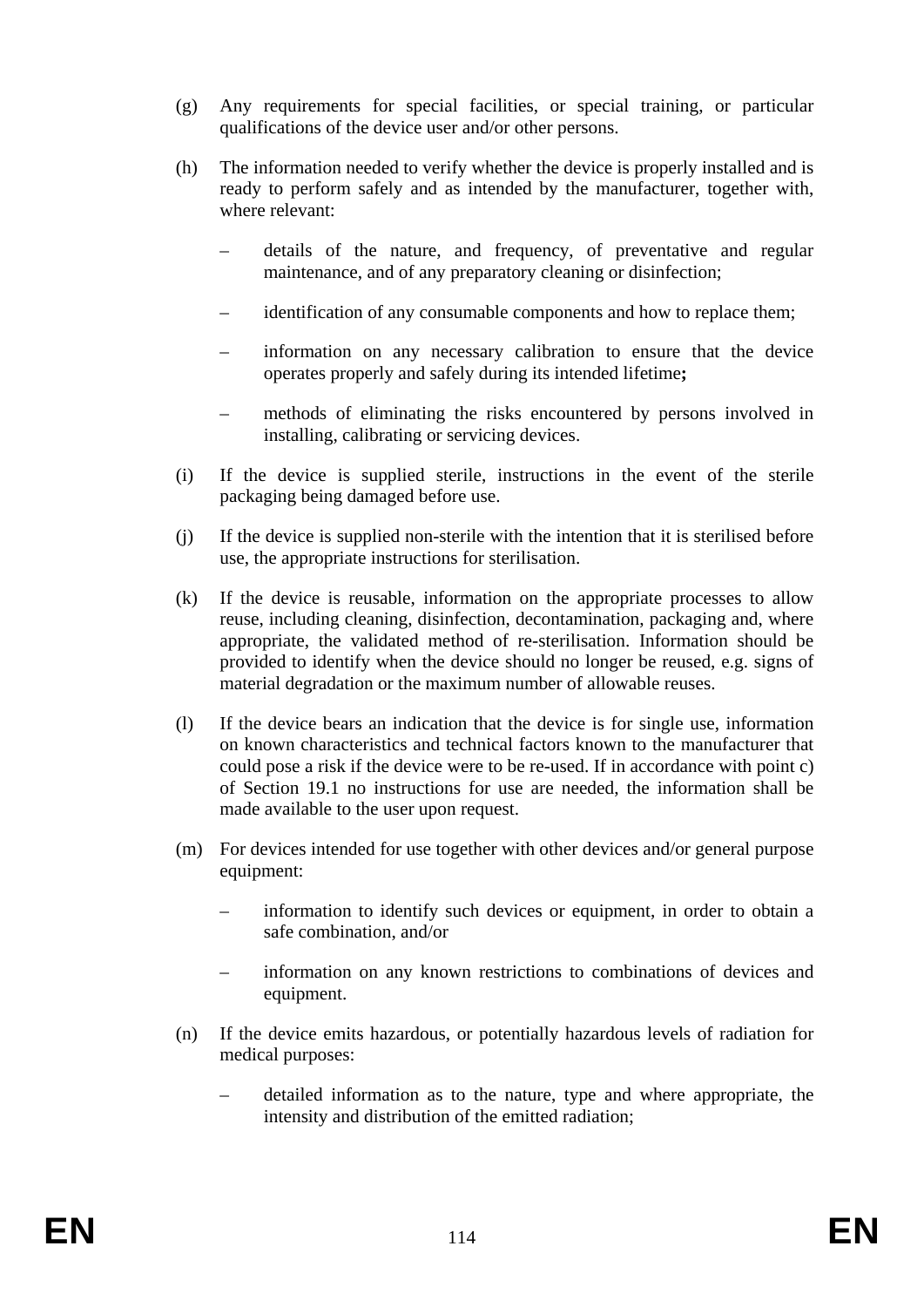- the means of protecting the patient, user, or other person from unintended radiation during use of the device.
- (o) Information that allows the user and/or patient to be informed of any warnings, precautions, measures to be taken and limitations of use regarding the device. This information should cover, where appropriate:
	- warnings, precautions and/or measures to be taken in the event of malfunction of the device or changes in its performance that may affect safety;
	- warnings, precautions and/or measures to be taken in regards to the exposure to reasonably foreseeable external influences or environmental conditions, such as magnetic fields, external electrical and electromagnetic effects, electrostatic discharge, radiation associated with diagnostic or therapeutic procedures, pressure, humidity, or temperature;
	- warnings, precautions and/or measures to be taken in regards to the risks of interference posed by the reasonably foreseeable presence of the device during specific diagnostic investigations, evaluations, or therapeutic treatment or other procedures (e.g. electromagnetic interference emitted by the device affecting other equipment);
	- if the device is intended to administer medicinal products, tissues or cells, or their derivatives, of human or animal origin or biological substances, any limitations or incompatibility in the choice of substances to be delivered;
	- warnings, precautions and/or limitations related to the medicinal substance or biological material that is incorporated into the device as an integral part of the device;
	- precautions related to materials incorporated into the device that are carcinogenic, mutagenic or toxic, or that have endocrine disrupting properties or that could result in sensitisation or allergic reaction of the patient or user.
- (p) Warnings or precautions to be taken in order to facilitate the safe disposal of the device, its accessories and the consumables used with it, if any. This information should cover, where appropriate:
	- infection or microbial hazards (e.g. explants, needles or surgical equipment contaminated with potentially infectious substances of human origin);
	- physical hazards (e.g. from sharps).
- (q) For devices intended for use by lay persons, the circumstances when the user should consult with a healthcare professional.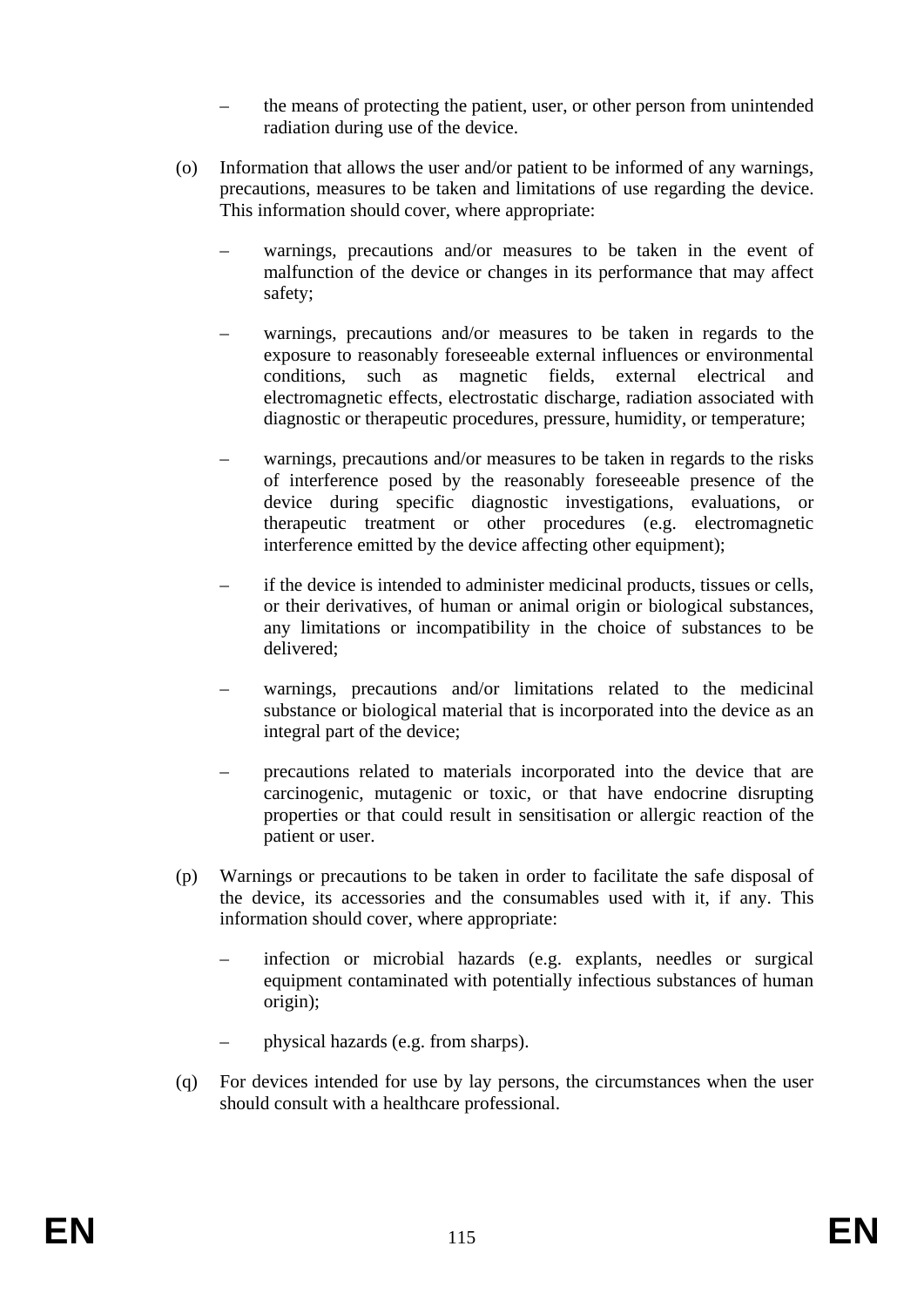- (r) For devices listed in Annex XV for which the manufacturer does not claim a medical purpose, information regarding the absence of a clinical benefit and the risks related to the use of the device.
- (s) Date of issue of the instructions for use or, if they have been revised, date of issue and identifier of the latest revision of the instructions for use.
- (t) A notice to the user and/or patient that any serious incident that has occurred in relation to the device should be reported to the manufacturer and the competent authority of the Member State where the user and/or patient is established.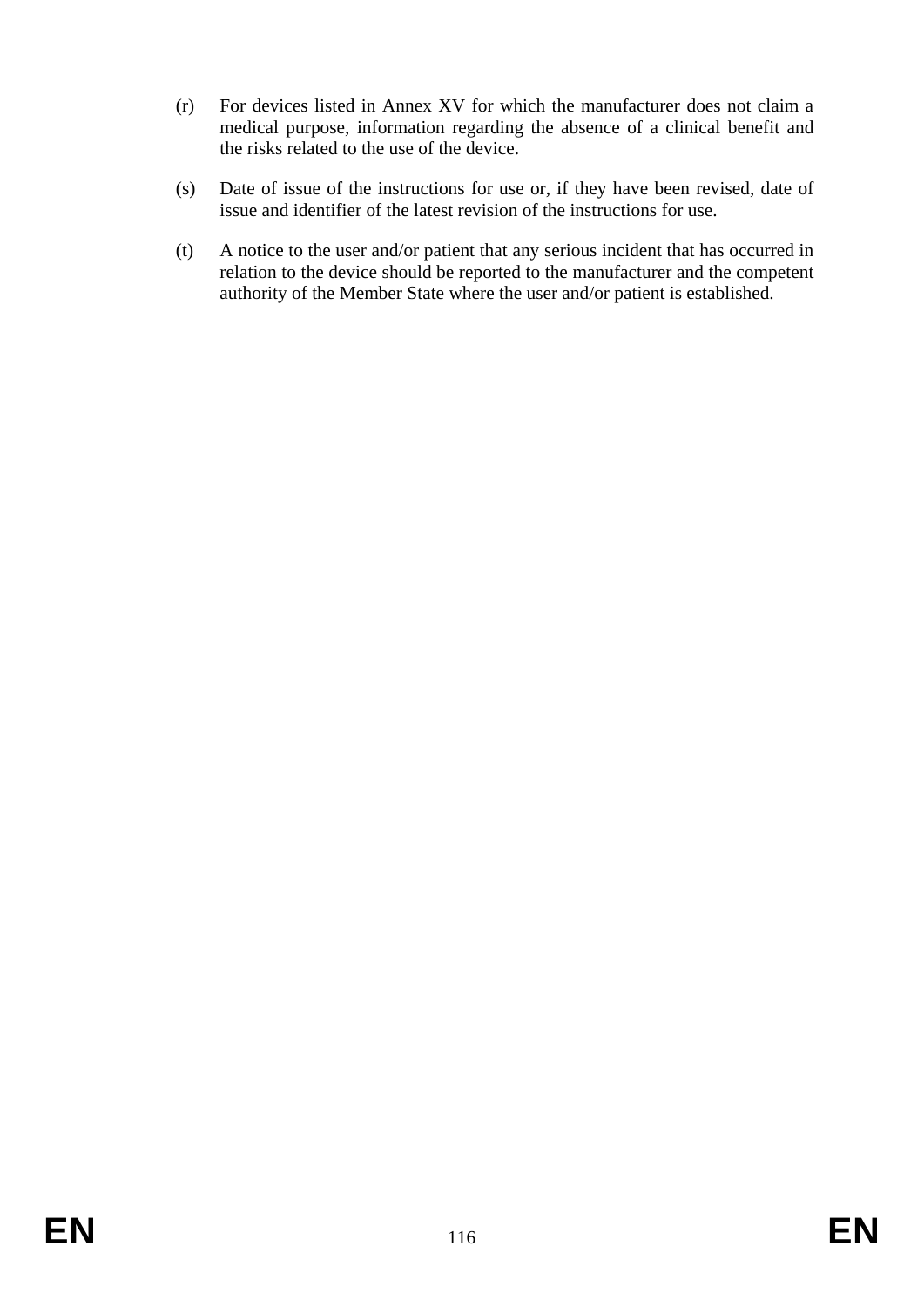### ANNEX II

# **TECHNICAL DOCUMENTATION**

The technical documentation and, if applicable, the summary technical documentation (STED) to be drawn up by the manufacturer shall include in particular the following elements:

#### **1. DEVICE DESCRIPTION AND SPECIFICATION, INCLUDING VARIANTS AND ACCESSORIES**

#### **1.1. Device description and specification**

- (a) product or trade name and a general description of the device including its intended purpose,
- (b) the UDI device identifier as referred to in item (i) of point (a) of Article 24(1) attributed by the manufacturer to the device in question, as soon as identification of this device shall be based on a UDI system, or otherwise clear identification by means of product code, catalogue number or other unambiguous reference allowing traceability;
- (c) the intended patient population and medical condition to be diagnosed and/or treated and other considerations such as patient selection criteria;
- (d) principles of operation of the device;
- (e) risk class and the applicable classification rule according to Annex VII;
- (f) an explanation of any novel features;
- (g) a description of the accessories, other medical devices and other products that are not medical devices, which are intended to be used in combination with it;
- (h) a description or complete list of the various configurations/variants of the device that will be made available;
- (i) a general description of the key functional elements, e.g. its parts/components (including software if appropriate), its formulation, its composition, its functionality. Where appropriate, this shall include labelled pictorial representations (e.g. diagrams, photographs, and drawings), clearly indicating key parts/components, including sufficient explanation to understand the drawings and diagrams;
- (j) a description of the (raw) materials incorporated into key functional elements and those making either direct contact with the human body or indirect contact with the body, e.g., during extracorporeal circulation of body fluids;
- (k) technical specifications (features, dimensions and performance attributes) of the medical device and any variants and accessories that would typically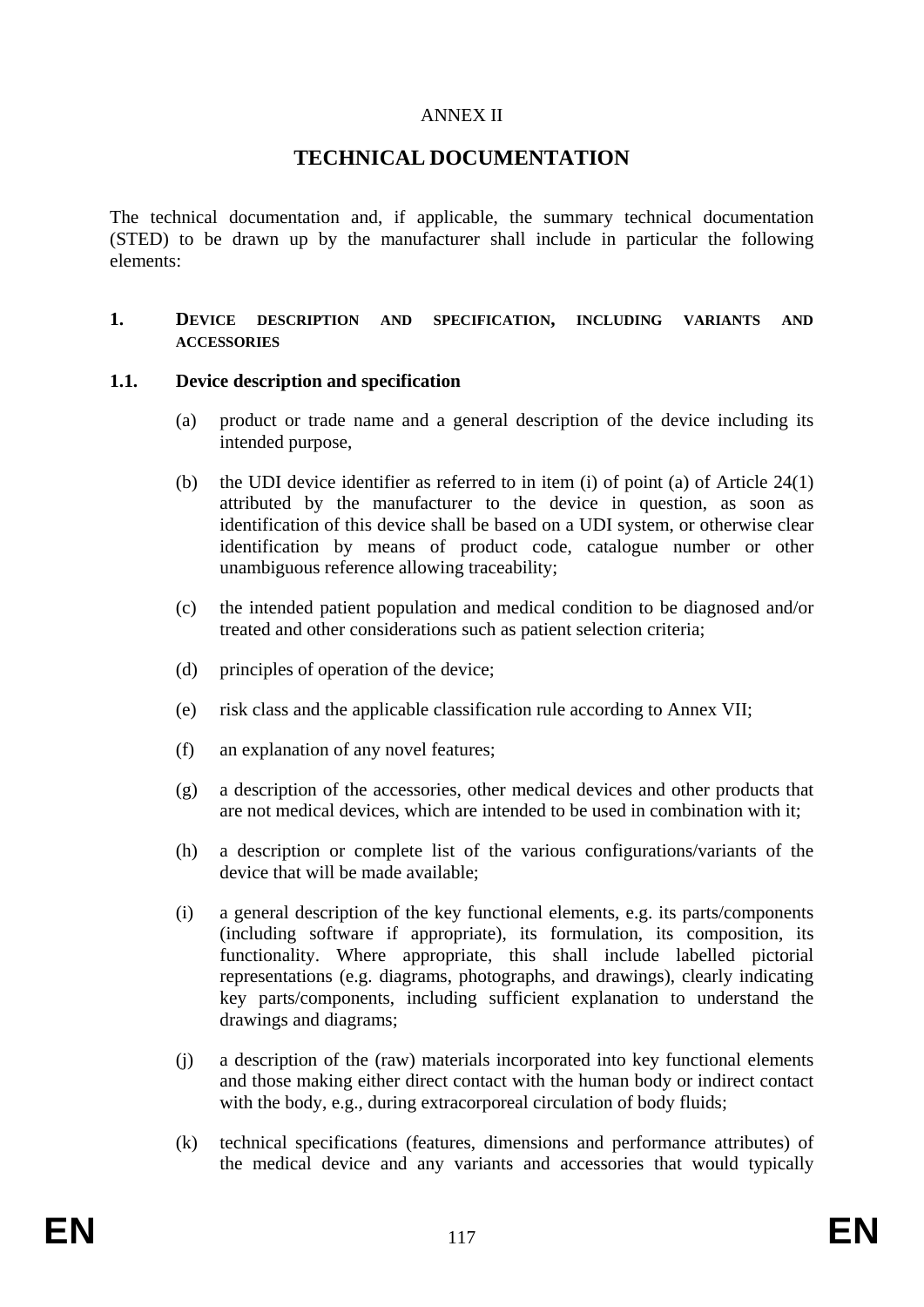appear in the product specification made available to the user, e.g. in brochures, catalogues and the like.

### **1.2. Reference to previous and similar generations of the device**

- (a) an overview of the manufacturer's previous generation(s) of the device, if such exist;
- (b) an overview of the manufacturer's similar devices available on the EU or international markets, if such exist.

### **2. INFORMATION SUPPLIED BY THE MANUFACTURER**

- (a) a complete set of
	- the label(s) on the device and on its packaging;
	- the instructions for use:
- (b) a list of the language variants for the Member States where the device is envisaged to be marketed.

#### **3. DESIGN AND MANUFACTURING INFORMATION**

- (a) Information to allow a general understanding of the design stages applied to the device and the manufacturing processes such as production, assembly, final product testing, and packaging of the finished device. More detailed information needs to be provided for the audit of the quality management system or other applicable conformity assessment procedures;
- (b) identification of all sites, including suppliers and sub-contractors, where design and manufacturing activities are performed.

#### **4. GENERAL SAFETY AND PERFORMANCE REQUIREMENTS**

The documentation shall contain information regarding the solutions adopted to meet the general safety and performance requirements laid down in Annex I. This information may take the form of a checklist identifying

- (a) the general safety and performance requirements that apply to the device and why others do not apply;
- (b) the method(s) used to demonstrate conformity with each applicable general safety and performance requirement;
- (c) the harmonised standards or CTS applied or other method(s) employed;
- (d) the precise identity of the controlled documents offering evidence of conformity with each harmonised standard, CTS or other method employed to demonstrate conformity with the general safety and performance requirements.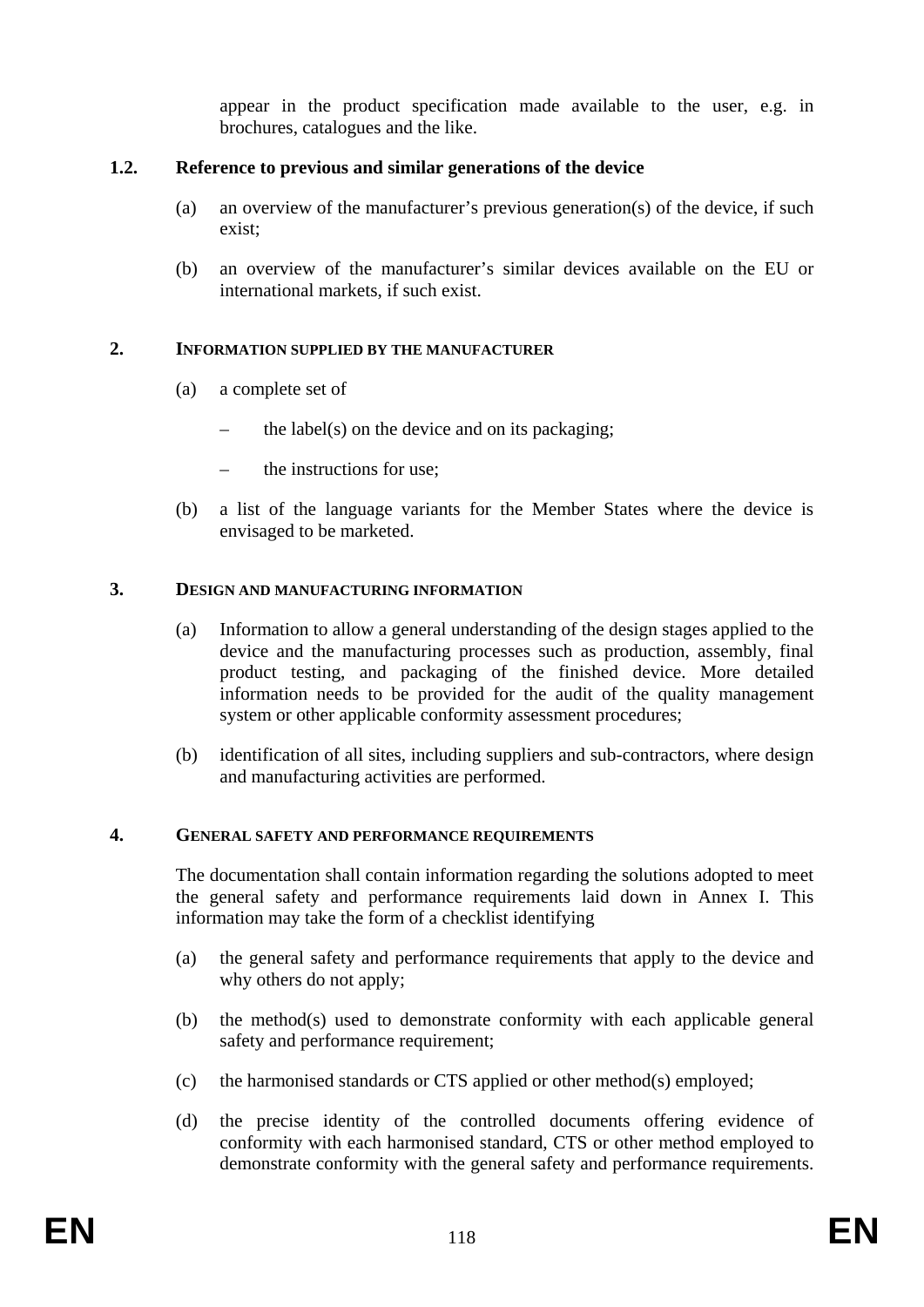This information shall incorporate a cross-reference to the location of such evidence within the full technical documentation and, if applicable, the summary technical documentation.

#### **5. RISK/BENEFIT ANALYSIS AND RISK MANAGEMENT**

The documentation shall contain a summary of

- (a) the risk/benefit analysis referred to in Sections 1 and 5 of Annex I, and
- (b) the solutions adopted and the results of the risk management referred to in Section 2 of Annex I.

#### **6. PRODUCT VERIFICATION AND VALIDATION**

The documentation shall contain the results of verification and validation testing and/or studies undertaken to demonstrate conformity of the device with the requirements of this Regulation and in particular the applicable general safety and performance requirements.

#### **6.1. Pre-clinical and clinical data**

- (a) results of (engineering, laboratory, simulated use, animal) tests and evaluation of published literature applicable to the device or substantially similar devices regarding the pre-clinical safety of the device and its conformity with the specifications;
- (b) detailed information regarding test design, complete test or study protocols, methods of data analysis, in addition to data summaries and test conclusions regarding
	- biocompatibility (identifying all materials in direct or indirect contact with the patient or user);
	- physical, chemical and microbiological characterisation;
	- electrical safety and electromagnetic compatibility;
	- software verification and validation (describing the software design and development process and evidence of the validation of the software, as used in the finished device. This information should typically include the summary results of all verification, validation and testing performed both in-house and in a simulated or actual user environment prior to final release. It should also address all of the different hardware configurations and, where applicable, operating systems identified in the information supplied by the manufacturer);
	- stability/shelf life.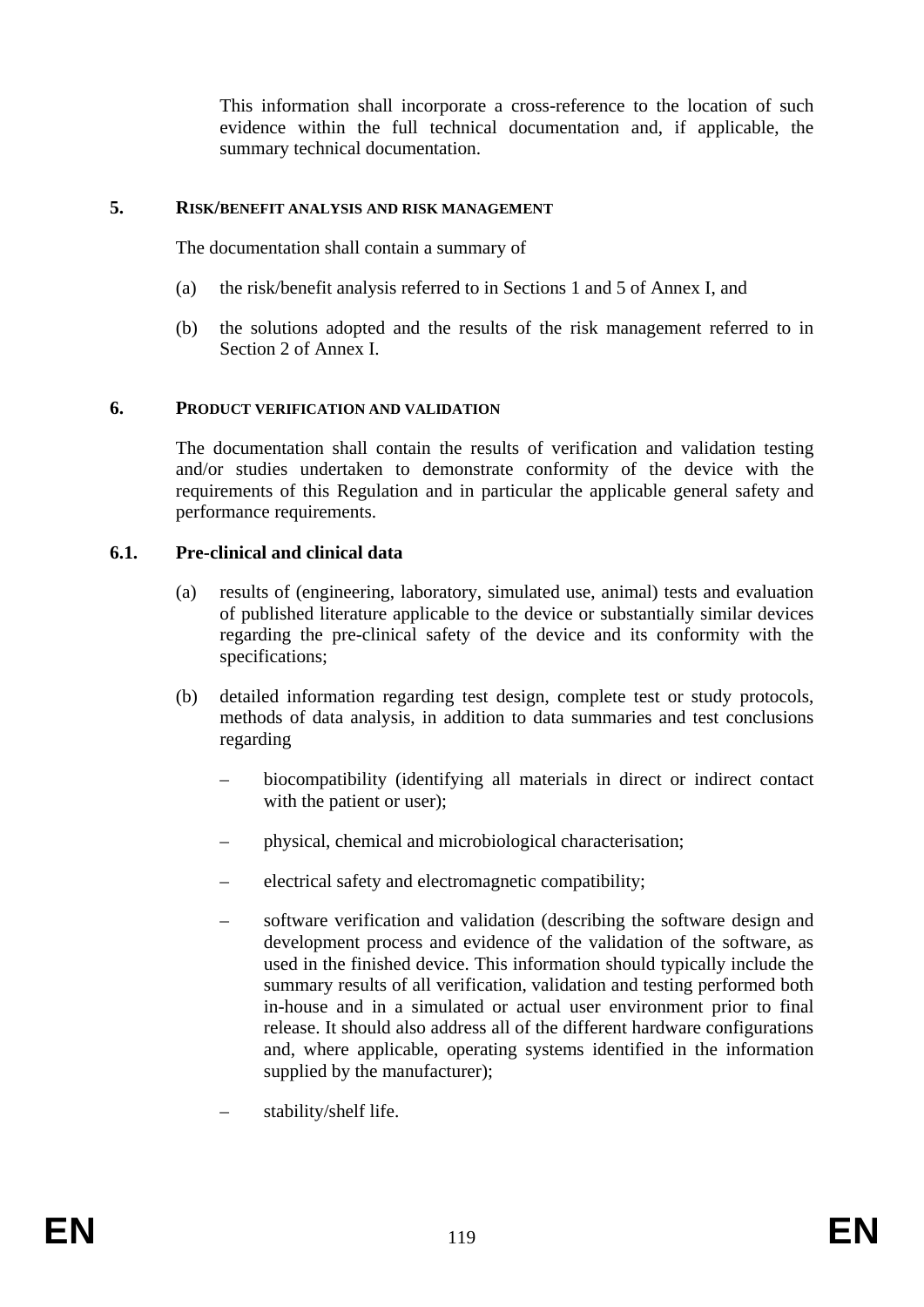Where applicable, conformity with the provisions of Directive 2004/10/EC of the European Parliament and of the Council of 11 February 2004 on the harmonisation of laws, regulations and administrative provisions relating to the application of the principles of good laboratory practice and the verification of their applications for tests on chemical substances<sup>63</sup> shall be demonstrated.

Where no new testing has been undertaken, the documentation shall incorporate a rationale for that decision, e.g. biocompatibility testing on the identical materials was conducted when these were incorporated in a previous version of the device that has been legally placed on the market or put into service;

- (c) the report on the clinical evaluation in accordance with Article 49(5) and Part A of Annex XIII;
- (d) the PMCF plan and PMCF evaluation report in accordance with Part B of Annex XIII or any justification why a PMCF is not deemed necessary or appropriate.

### **6.2. Additional information in specific cases**

- (a) Where a device incorporates, as an integral part, a substance which, if used separately, may be considered to be a medicinal product within the meaning of Article 1 of Directive 2001/83/EC, including a medicinal product derived from human blood or human plasma, referred to in the first subparagraph of Article 1(4), a statement indicating this fact. In this case, the documentation shall identify the source of that substance and contain the data of the tests conducted to assess its safety, quality and usefulness, taking account of the intended purpose of the device.
- (b) Where a device is manufactured utilising tissues or cells of human or animal origin, or their derivatives, that are covered by this Regulation in accordance with point (e) of Article 1(2), a statement indicating this fact. In this case, the documentation shall identify all materials of human or animal origin used and provide detailed information concerning the conformity with Sections 10.1. or 10.2., respectively, of Annex I.
- (c) In the case of devices placed on the market in a sterile or defined microbiological condition a description of the environmental conditions for the relevant manufacturing steps. In the case of devices placed on the market in a sterile condition, a description of the methods used, including the validation reports, with respect to packaging, sterilisation and maintenance of sterility. The validation report shall address bioburden testing, pyrogen testing and, if applicable, testing for sterilant residues.
- (d) In the case of devices placed on the market with a measuring function, a description of the methods used in order to ensure the accuracy as given in the specifications.

1

<sup>63</sup> OJ L 50, 20.2.2004, p. 44.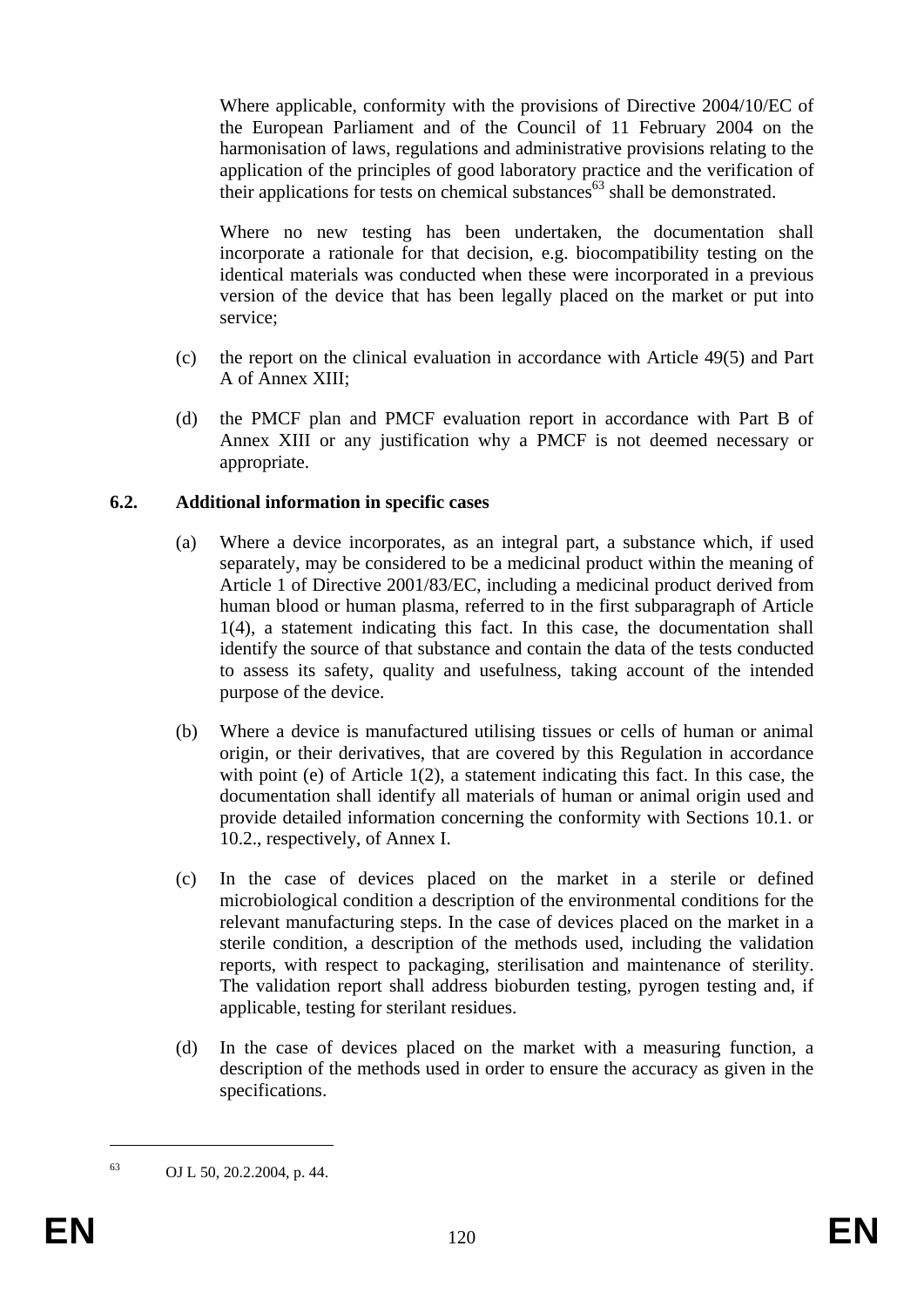(e) If the device is to be connected to other device(s) in order to operate as intended, a description of this combination including proof that it conforms to the general safety and performance requirements when connected to any such device(s) having regard to the characteristics specified by the manufacturer.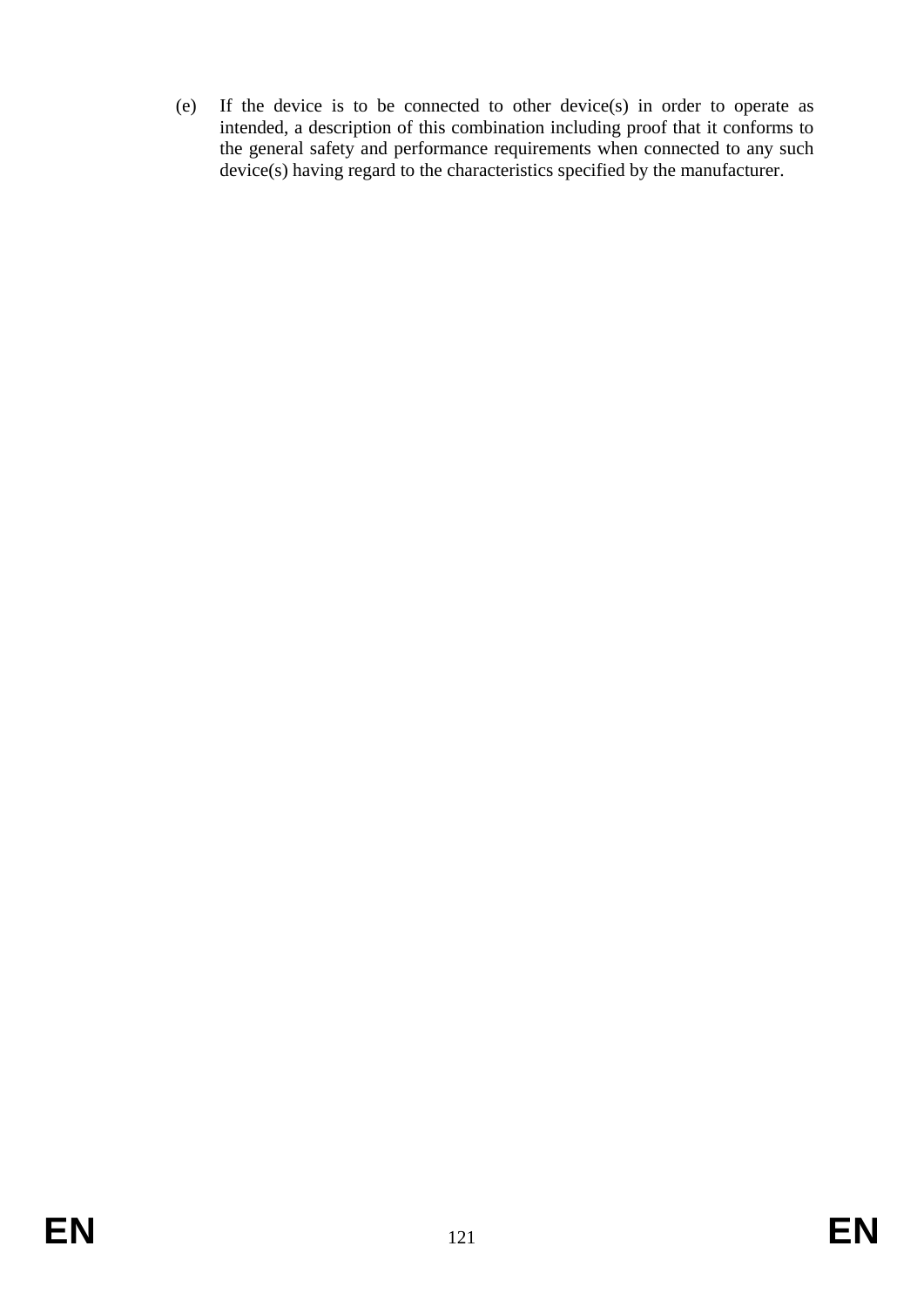# ANNEX III

# **EU DECLARATION OF CONFORMITY**

- 1. Name, registered trade name or registered trade mark of the manufacturer and, if applicable, his authorised representative, and the address of their registered place of business where they can be contacted and their location be established;
- 2. A statement that the declaration of conformity is issued under the sole responsibility of the manufacturer;
- 3. The UDI device identifier as referred to in item (i) of point (a) of Article 24(1) as soon as identification of the device that is covered by the declaration shall be based on a UDI system;
- 4. Product or trade name, product code, catalogue number or other unambiguous reference allowing identification and traceability of the device that is covered by the declaration (it may include a photograph, where appropriate). Except for the product or trade name, the information allowing identification and traceability may be provided by the device identifier referred to in point 3;
- 5. Risk class of the device in accordance with Annex VII;
- 6. A statement that the device that is covered by the present declaration is in conformity with this Regulation and, if applicable, with other relevant Union legislation that make provision for the issuing of a declaration of conformity;
- 7. References to the relevant harmonised standards or CTS used in relation to which conformity is declared;
- 8. Where applicable, name and identification number of the notified body, description of the conformity assessment procedure performed and identification of the certificate(s) issued;
- 9. Where applicable, additional information;
- 10. Place and date of issue, name and function of the person who signs as well as indication for and on behalf of whom he/she signs, signature.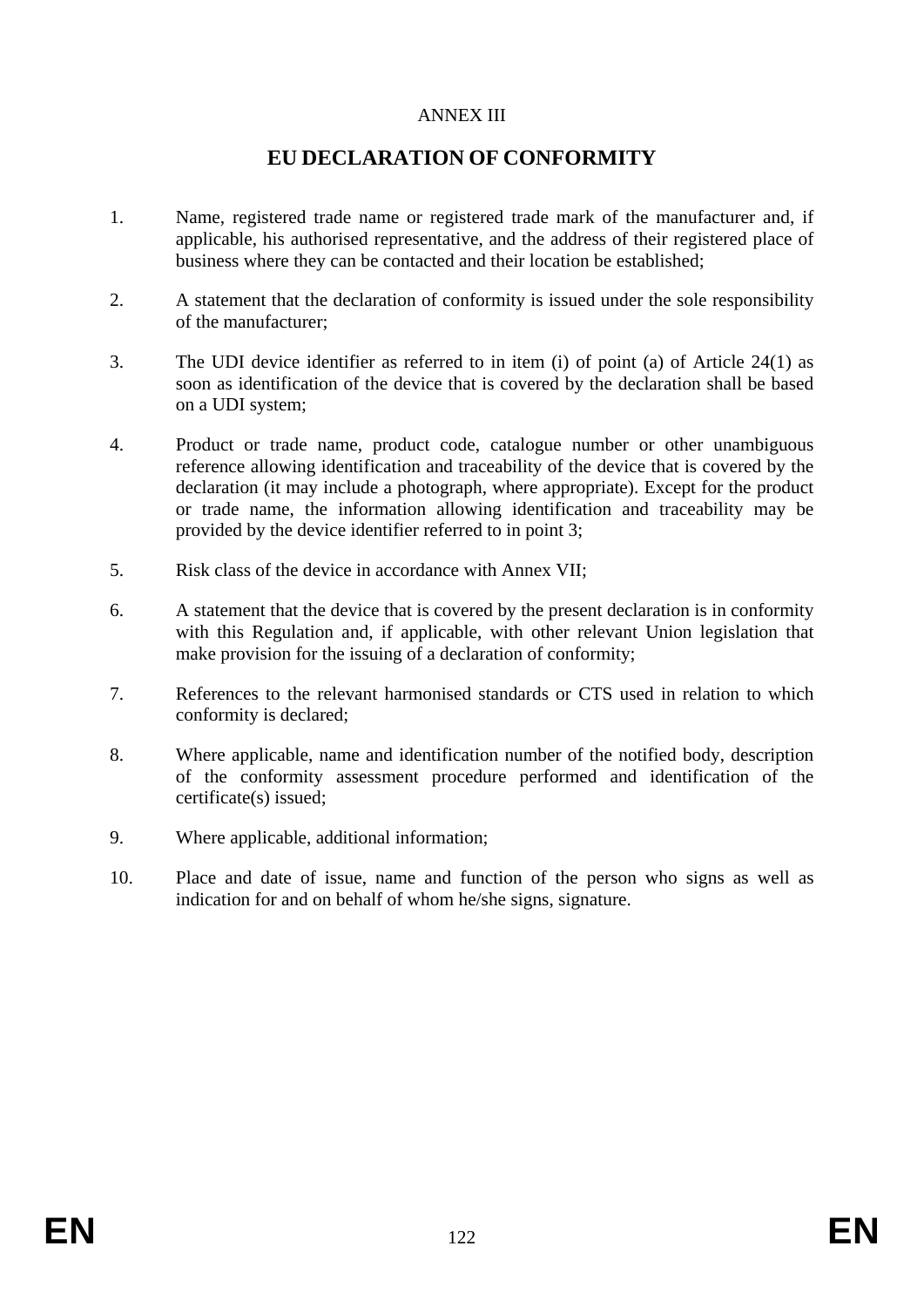# ANNEX IV

# **CE MARKING OF CONFORMITY**

1. The CE marking shall consist of the initials 'CE' taking the following form:



- 2. If the CE marking is reduced or enlarged the proportions given in the above graduated drawing shall be respected.
- 3. The various components of the CE marking shall have substantially the same vertical dimension, which may not be less than  $\frac{3}{5}$  mm. This minimum dimension may be waived for small-scale devices.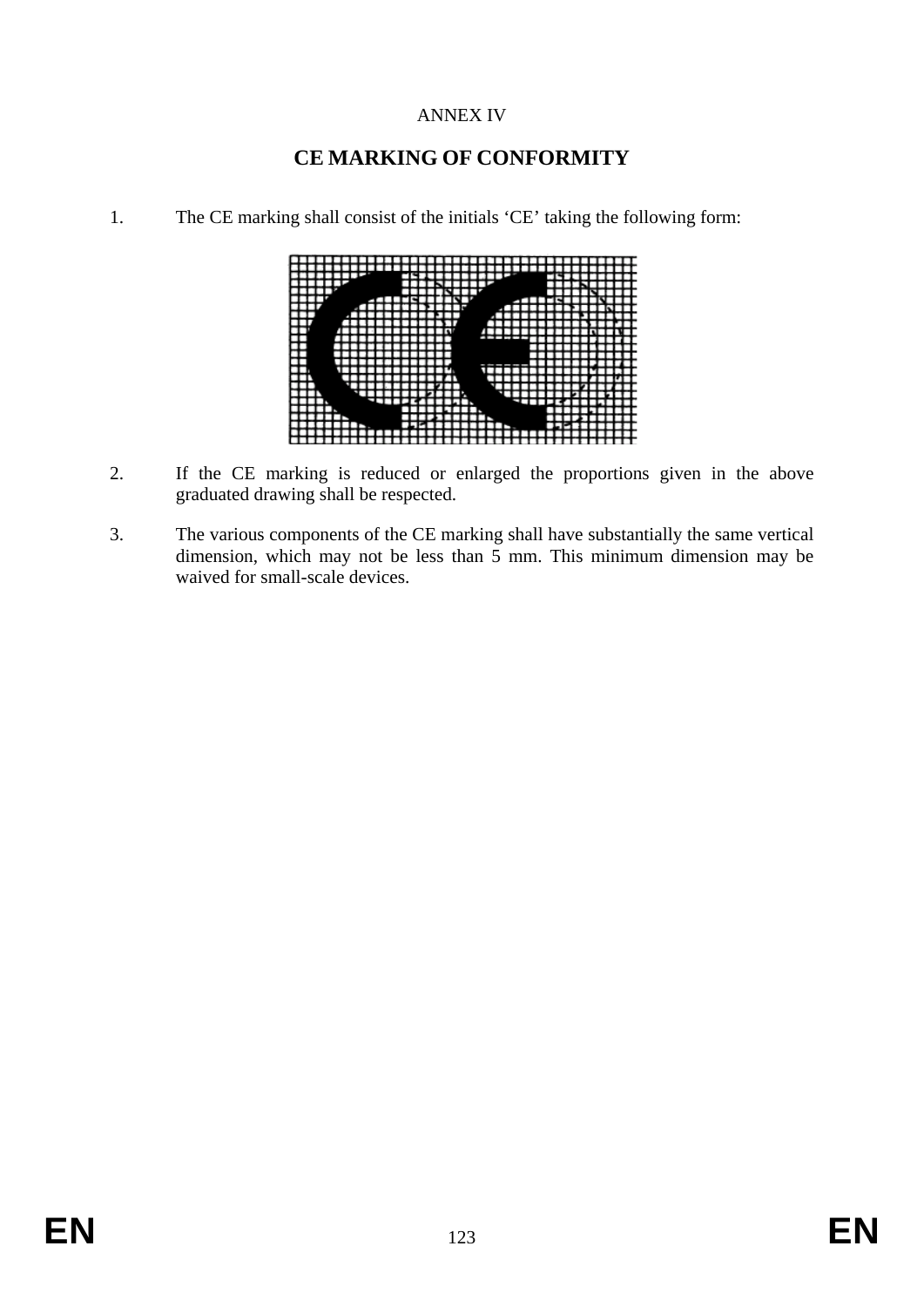#### ANNEX V

# **INFORMATION TO BE SUBMITTED WITH THE REGISTRATION OF DEVICES AND ECONOMIC OPERATORS IN ACCORDANCE WITH ARTICLE 25**

# **AND**

# **DATA ELEMENTS OF THE UDI DEVICE IDENTIFIER IN ACCORDANCE WITH ARTICLE 24**

#### **PART A**

### **INFORMATION TO BE SUBMITTED WITH THE REGISTRATION OF DEVICES IN ACCORDANCE WITH ARTICLE 25**

Manufacturers or, when applicable, authorised representatives, and, when applicable, importers shall submit the following information:

- 1. economic operator's role (manufacturer, authorised representative, or importer),
- 2. name, address and contact details of the economic operator,
- 3. where submission of information is completed by another person on behalf of any of the economic operators mentioned under point 1, the name, address and contact details of this person,
- 4. UDI device identifier, or where identification of the device is not yet based on a UDI system, the data elements laid down in points 5 to 21 of Part B of this Annex,
- 5. type, number and expiry date of certificate and name or identification number of the notified body that has issued the certificate (and link to the information on the certificate entered by the notified body in the electronic system on certificates),
- 6. Member State where the device shall or has been placed on the market in the Union,
- 7. in case of devices classified as classes IIa, IIb or III: Member States where the device is or shall be made available,
- 8. in case of imported device: country of origin,
- 9. risk class of the device,
- 10. reprocessed single use device  $(y/n)$ ,
- 11. presence of a substance which, if used separately, may be considered to be a medicinal product and name of this substance,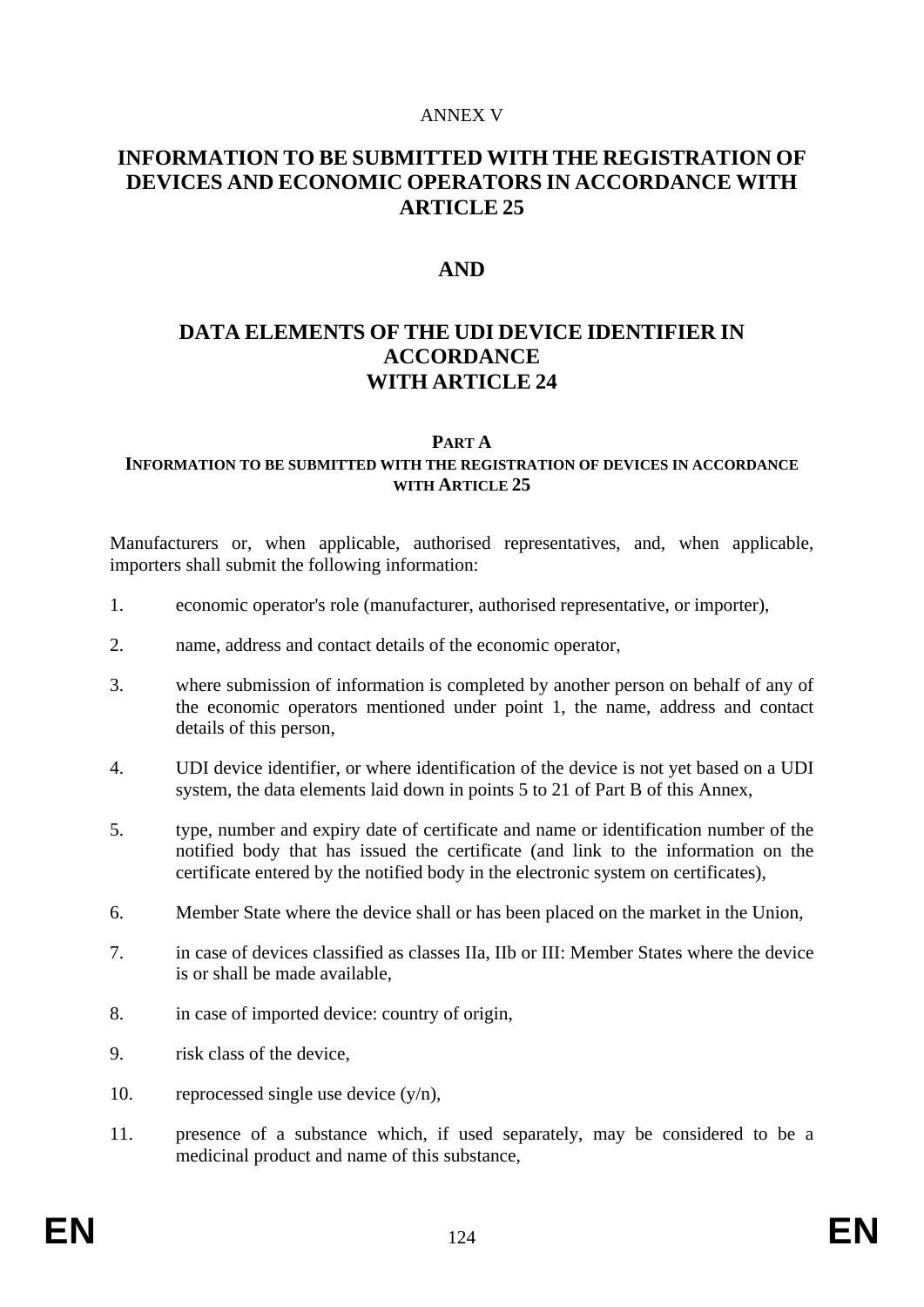- 12. presence of a substance which, if used separately, may be considered a medicinal product derived from human blood or human plasma and name of this substance,
- 13. presence of human tissues or cells, or their derivatives  $(y/n)$ ,
- 14. presence of animal tissues or cells, or their derivatives, as referred to in Commission Regulation (EU) No 722/2012 (y/n),
- 15. where applicable, single identification number of the clinical investigation(s) conducted in relation to the device (or link to the clinical investigation registration in the electronic system regarding clinical investigations),
- 16. in case of devices listed in Annex XV, specification whether the intended purpose of the device is other than a medical purpose,
- 17. in case of devices designed and manufactured by another legal or natural person as referred in Article 8(10), the name, address and contact details of that legal or natural person,
- 18. in case of devices classified as class III or implantable devices, the summary of safety and clinical performance,
- 19. status of the device (on the market, no longer manufactured, withdrawn from the market, recalled).

#### **PART B**

### **DATA ELEMENTS OF THE UDI DEVICE IDENTIFIER IN ACCORDANCE WITH ARTICLE 24**

The UDI device identifier shall provide access to the following information related to the manufacturer and the device model:

- 1. quantity per package configuration,
- 2. if applicable, alternative or additional identifier(s),
- 3. the way how the device production is controlled (expiration date or manufacturing date, lot or batch number, serialisation number),
- 4. if applicable, the unit of use device identifier (when a UDI is not assigned to the device at the level of its unit of use, a 'unit of use' device identifier shall be assigned to associate the use of a device with a patient),
- 5. name and address of the manufacturer (as indicated on the label),
- 6. if applicable, name and address of the authorised representative (as indicated on the label),
- 7. Global Medical Device Nomenclature (GMDN) code or internationally recognised nomenclature code,
- 8. if applicable, trade/brand name,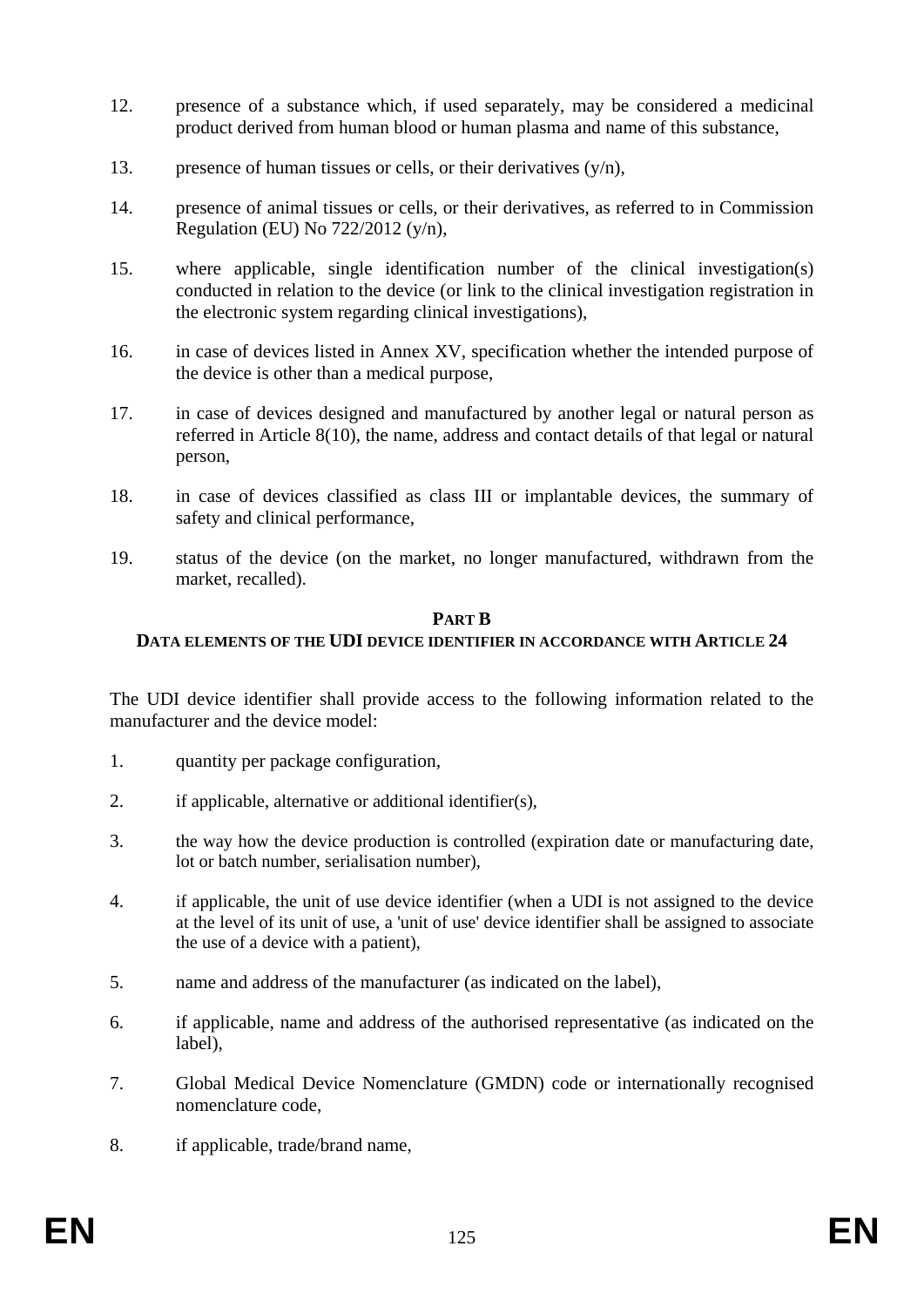- 9. if applicable, device model, reference, or catalogue number,
- 10. if applicable, clinical size (including volume, length, gauge, diameter),
- 11. additional product description (optional),
- 12. if applicable, storage and/or handling conditions (as indicated on the label or in the instructions for use),
- 13. if applicable, additional trade names of the device,
- 14. labelled as single use device  $(y/n)$ ,
- 15. if applicable, restricted number of reuses,
- 16. device packaged sterile  $(y/n)$ ,
- 17. need for sterilisation before use (y/n),
- 18. labelled as containing latex  $(y/n)$ ,
- 19. labelled as containing DEHP (y/n),
- 20. URL for additional information, e.g. electronic instructions for use (optional),
- 21. if applicable, critical warnings or contraindications.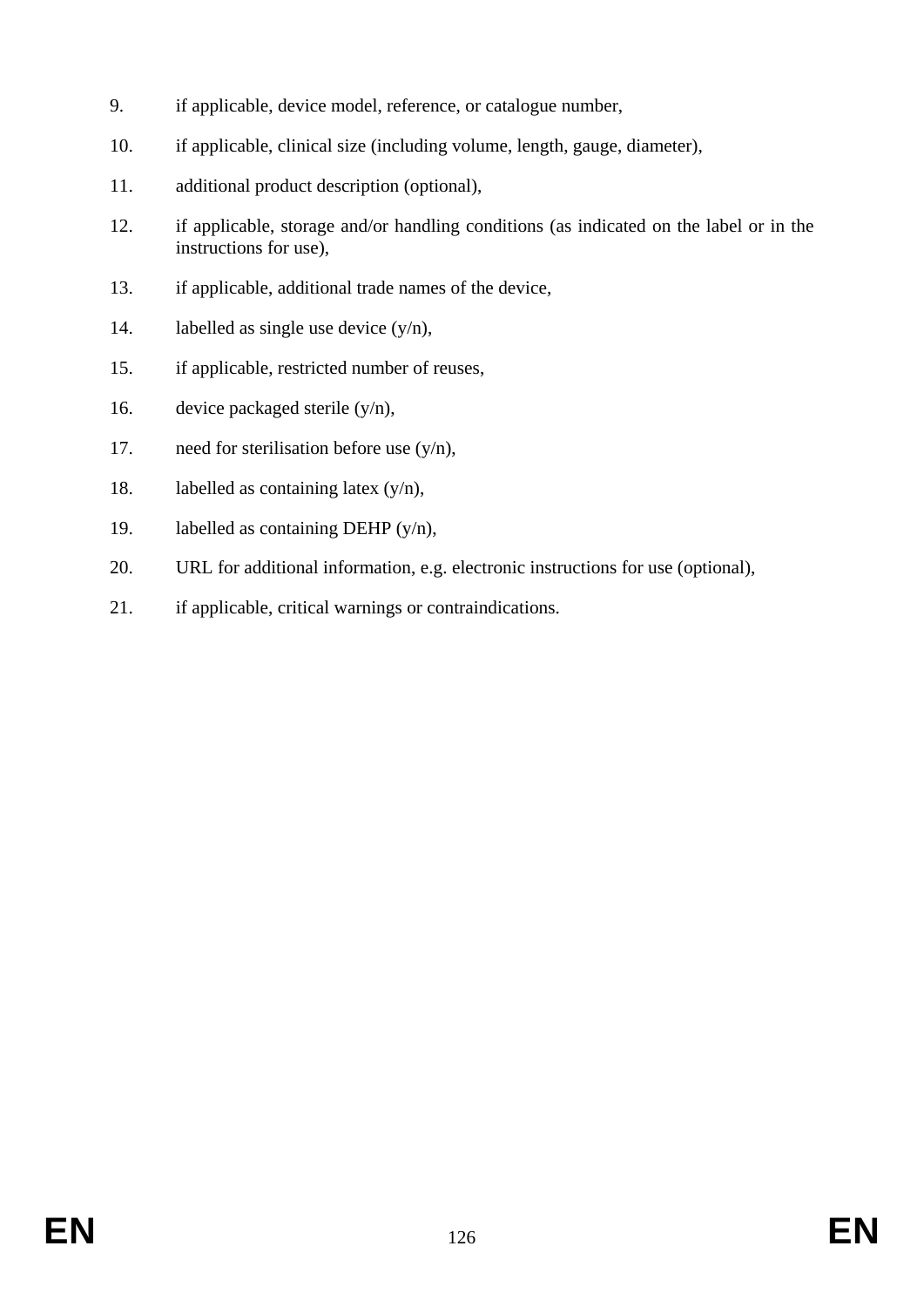# ANNEX VI

# **MINIMUM REQUIREMENTS TO BE MET BY NOTIFIED BODIES**

#### **1. ORGANISATIONAL AND GENERAL REQUIREMENTS**

#### **1.1. Legal status and organisational structure**

- 1.1.1. A notified body shall be established under the national law of a Member State, or under the law of a third country with which the Union has concluded an agreement in this respect, and shall have full documentation of its legal personality and status. This shall include information about ownership and the legal or natural persons exercising control over the notified body.
- 1.1.2. If the notified body is a legal entity that is part of a larger organisation, the activities of this organisation as well as its organisational structure and governance, and the relationship with the notified body shall be clearly documented.
- 1.1.3. If the notified body wholly or partly owns legal entities established in a Member State or in a third country, the activities and responsibilities of those entities, as well as their legal and operational relationships with the notified body, shall be clearly defined and documented.
- 1.1.4. The organisational structure, distribution of responsibilities and operation of the notified body shall be such that it assures confidence in the performance and results of the conformity assessment activities conducted.

The organisational structure and the functions, responsibilities and authority of its top-level management and of other personnel with influence upon the performance and results of the conformity assessment activities shall be clearly documented.

# **1.2. Independence and impartiality**

- 1.2.1. The notified body shall be a third-party body that is independent of the manufacturer of the product in relation to which it performs conformity assessment activities. The notified body shall also be independent of any other economic operator having an interest in the product as well as of any competitor of the manufacturer.
- 1.2.2. The notified body shall be organised and operated so as to safeguard the independence, objectivity and impartiality of its activities. The notified body shall have procedures in place that effectively ensure identification, investigation and resolution of any case in which a conflict of interests may arise, including involvement in consultancy services in the field of medical devices prior to taking up employment with the notified body.
- 1.2.3. The notified body, its top-level management and the personnel responsible for carrying out the conformity assessment tasks shall not
	- be the designer, manufacturer, supplier, installer, purchaser, owner, user or maintainer of the products, nor the authorised representative of any of those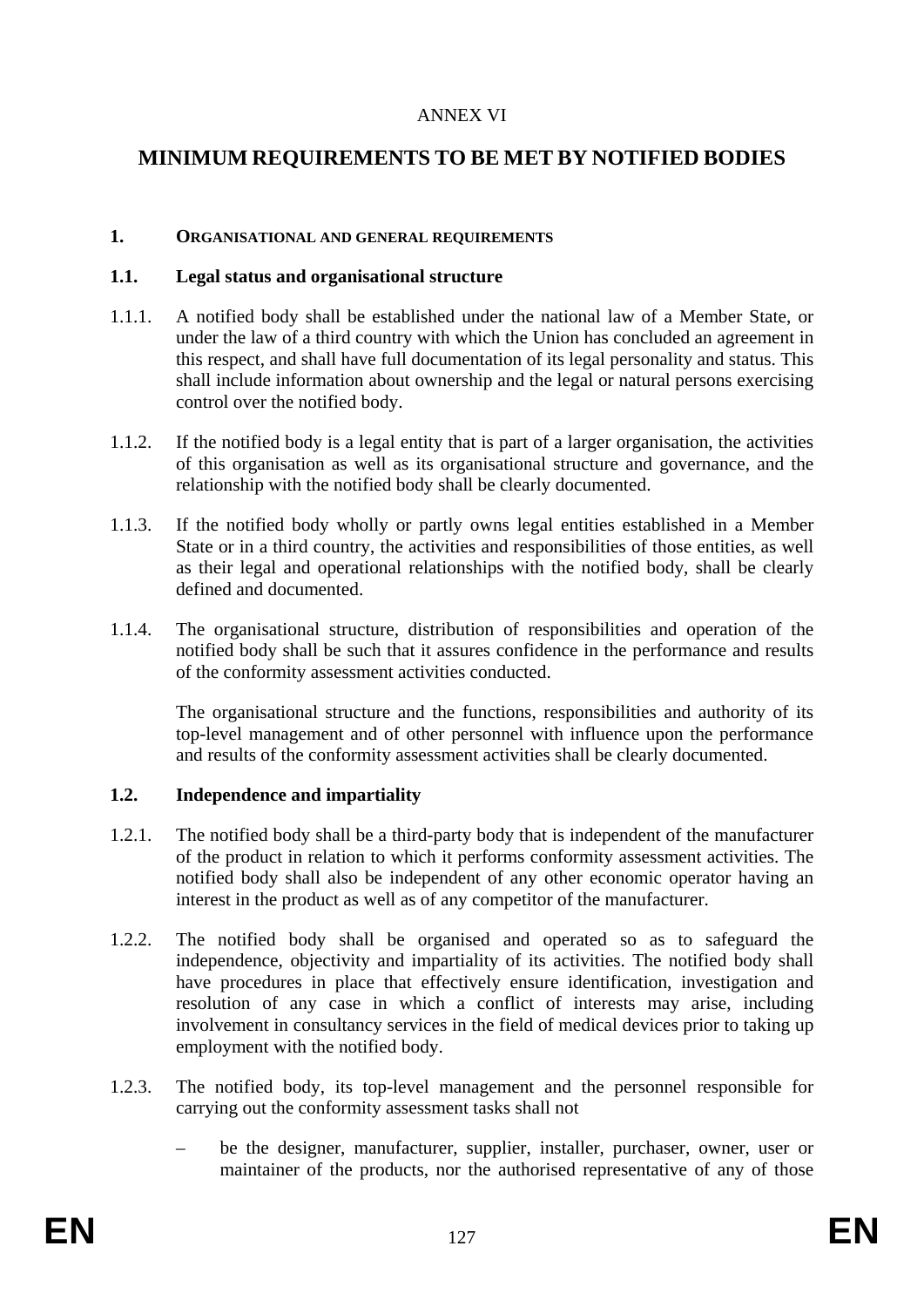parties. This shall not preclude the purchase and use of assessed products that are necessary for the operations of the notified body (e.g. measuring equipment), the conduct of the conformity assessment or the use of such products for personal purposes;

- be directly involved in the design, manufacture or construction, the marketing, installation, use or maintenance of the products which they assess, or represent the parties engaged in those activities. They shall not engage in any activity that may conflict with their independence of judgement or integrity in relation to conformity assessment activities for which they are notified;
- offer or provide any service which may jeopardise the confidence in their independence, impartiality or objectivity. In particular, they shall not offer or provide consultancy services to the manufacturer, his authorised representative, a supplier or a commercial competitor as regards the design, construction, marketing or maintenance of the products or processes under assessment. This does not preclude general training activities relating to medical device regulations or related standards that are not client specific.
- 1.2.4. The impartiality of the notified bodies, of their top level management and of the assessment personnel shall be guaranteed. The remuneration of the top level management and assessment personnel of a notified body shall not depend on the results of the assessments.
- 1.2.5. If a notified body is owned by a public entity or institution, independence and absence of any conflict of interests must be ensured and documented between, on the one hand, the national authority responsible for notified bodies and/or competent authority and, on the other hand, the notified body.
- 1.2.6. The notified body shall ensure and document that the activities of its subsidiaries or subcontractors, or of any associated body, do not affect its independence, impartiality or objectivity of its conformity assessment activities.
- 1.2.7. The notified body shall operate in accordance with a set of consistent, fair and reasonable terms and conditions, taking into account the interests of small and medium-sized enterprises as defined by Commission Recommendation 2003/361/EC.
- 1.2.8. The requirements of this section in no way preclude exchanges of technical information and regulatory guidance between a notified body and a manufacturer seeking their conformity assessment.

# **1.3. Confidentiality**

The personnel of a notified body shall observe professional secrecy with regard to all information obtained in carrying out their tasks under this Regulation, except in relation to the national authorities responsible for notified bodies, competent authorities or the Commission. Proprietary rights shall be protected. To this end, the notified body shall have documented procedures in place.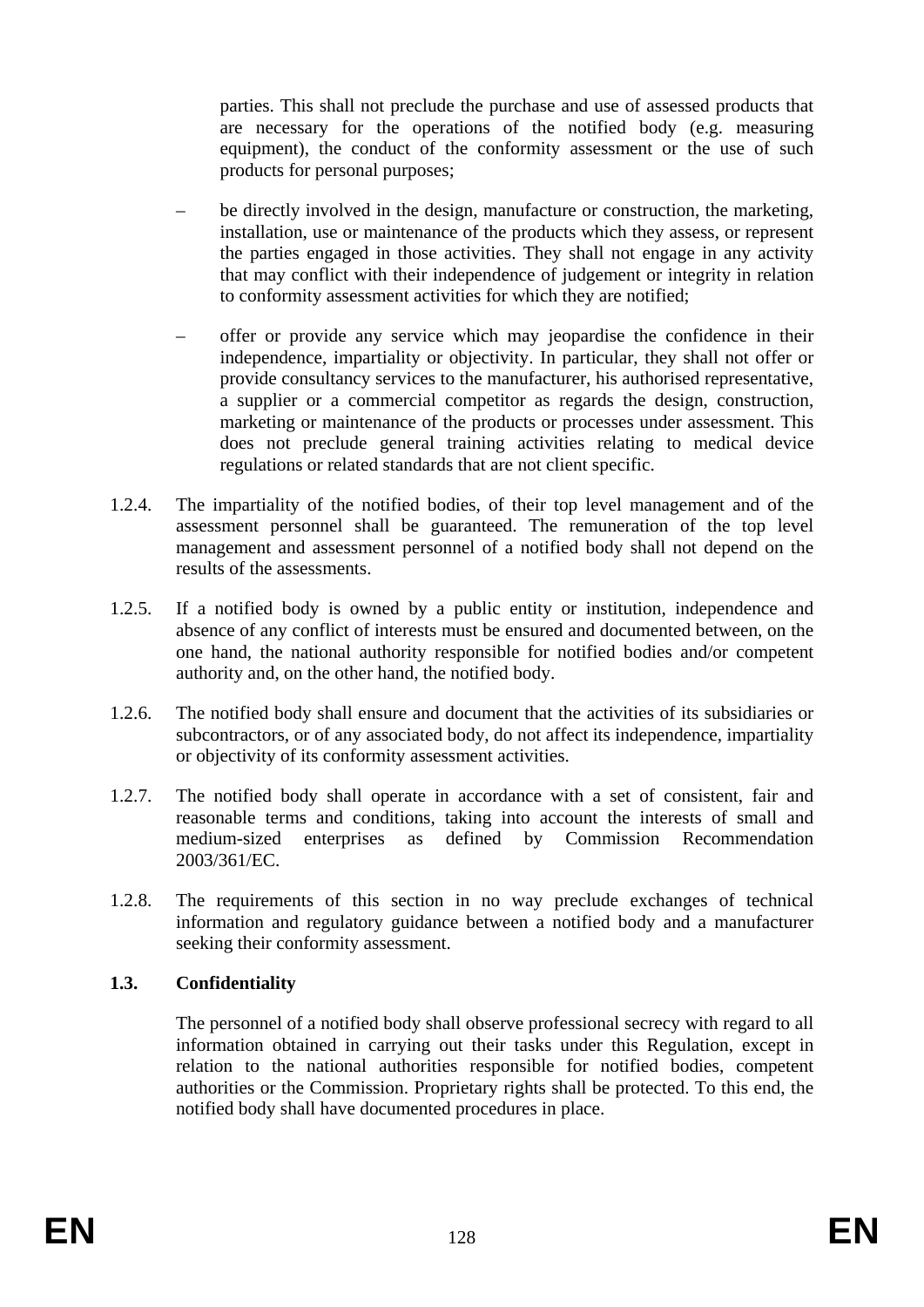### **1.4. Liability**

The notified body shall take out appropriate liability insurance that corresponds to the conformity assessment activities for which it is notified, including the possible suspension, restriction or withdrawal of certificates, and the geographic scope of its activities, unless liability is assumed by the State in accordance with national law, or the Member State itself is directly responsible for the conformity assessment.

#### **1.5. Financial requirements**

The notified body shall have at its disposal the financial resources required to conduct its conformity assessment activities and related business operations. It shall document and provide evidence of its financial capacity and its sustainable economic viability, taking into account specific circumstances during an initial start-up phase.

#### **1.6. Participation in coordination activities**

- 1.6.1. The notified body shall participate in, or ensure that its assessment personnel is informed of the relevant standardisation activities and the activities of the notified body coordination group and that its assessment and decision making personnel are informed of all relevant legislation, guidance and best practice documents adopted in the framework of this Regulation.
- 1.6.2. The notified body shall adhere to a code of conduct, addressing among other things, ethical business practices for notified bodies in the field of medical devices that is accepted by the national authorities responsible for notified bodies. The code of conduct shall provide for a mechanism of monitoring and verification of its implementation by notified bodies.

#### **2. QUALITY MANAGEMENT REQUIREMENTS**

- 2.1. The notified body shall establish, document, implement, maintain and operate a quality management system that is appropriate to the nature, area and scale of its conformity assessment activities and capable of supporting and demonstrating the consistent achievement of the requirements of this Regulation.
- 2.2. The quality management system of the notified body shall at least address the following:
	- policies for assignment of personnel to activities and their responsibilities;
	- decision-making process in accordance with the tasks, responsibilities and role of the top-level management and other notified body personnel;
	- control of documents;
	- control of records;
	- management review;
	- internal audits;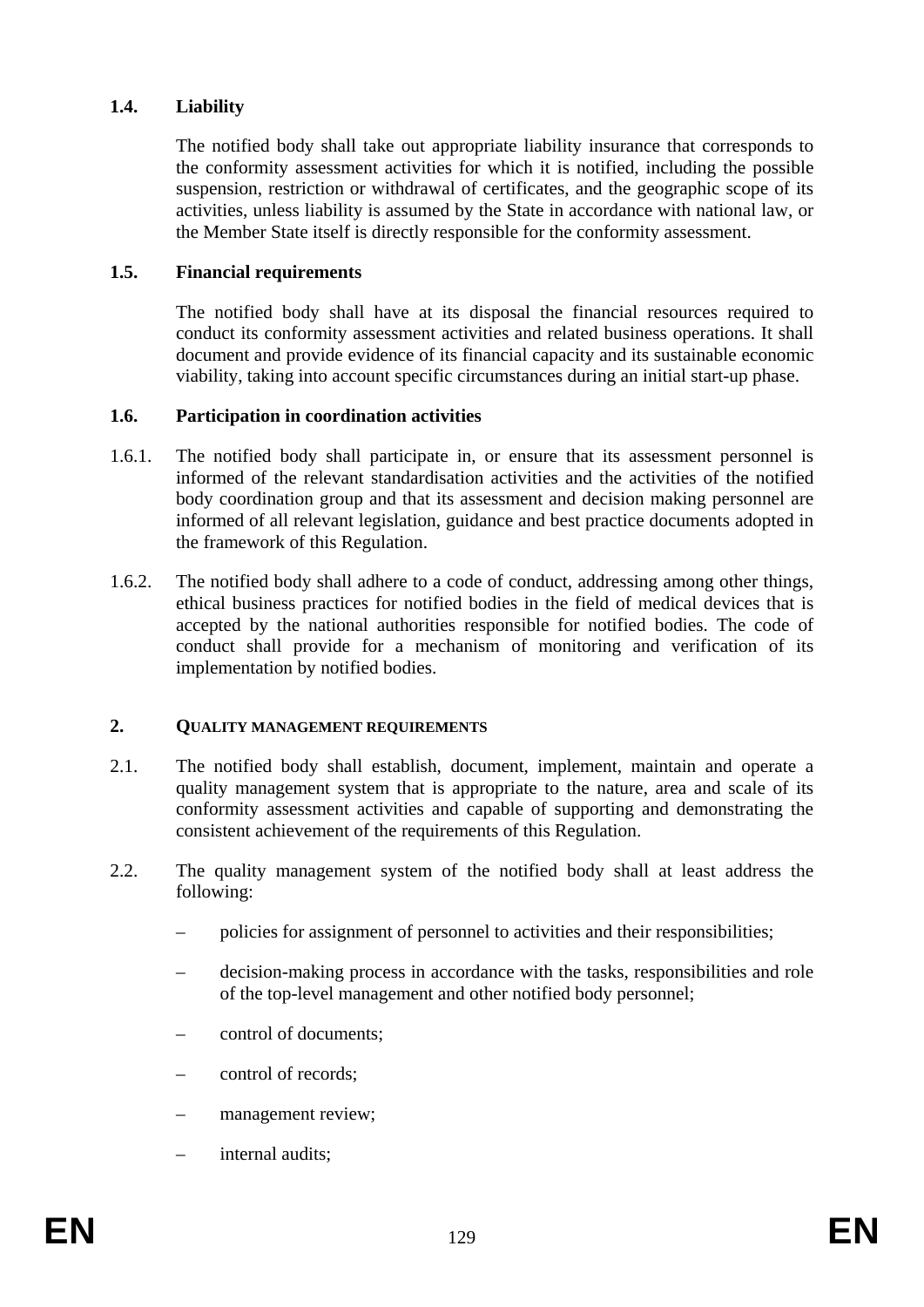- corrective and preventive actions;
- complaints and appeals.

# **3. RESOURCE REQUIREMENTS**

# **3.1. General**

3.1.1. A notified body shall be capable of carrying out all the tasks assigned to it by this Regulation with the highest degree of professional integrity and the requisite technical competence in the specific field, whether those tasks are carried out by the notified body itself or on its behalf and under its responsibility.

In particular, it shall have the necessary personnel and shall possess or have access to all equipment and facilities needed to perform properly the technical and administrative tasks entailed in the conformity assessment activities in relation to which it has been notified.

This presupposes the availability within its organisation of sufficient scientific personnel who possess experience and knowledge sufficient to assess the medical functionality and performance of devices for which it has been notified, having regard to the requirements of this Regulation and, in particular, those set out in Annex I.

- 3.1.2. At all times and for each conformity assessment procedure and each kind or category of products in relation to which it has been notified, a notified body shall have within its organisation the necessary administrative, technical and scientific personnel with technical knowledge and sufficient and appropriate experience relating to medical devices and the corresponding technologies to perform the conformity assessment tasks, including the assessment of clinical data.
- 3.1.3. The notified body shall clearly document the extent and the limits of the duties, responsibilities and authorities in relation of the personnel involved in conformity assessment activities and inform the personnel concerned about it.

# **3.2. Qualification criteria in relation to personnel**

- 3.2.1. The Notified Body shall establish and document qualification criteria and procedures for selection and authorisation of persons involved in conformity assessment activities (knowledge, experience and other competence required) and the required training (initial and ongoing training). The qualification criteria shall address the various functions within the conformity assessment process (e.g. auditing, product evaluation/testing, design dossier/file review, decision-making) as well as the devices, technologies and areas (e.g. biocompatibility, sterilisation, tissues and cells of human and animal origin, clinical evaluation) covered by the scope of designation.
- 3.2.2. The qualification criteria shall refer to the scope of the notified body's designation in accordance with the scope description used by the Member State for the notification referred to in Article 33, providing sufficient level of detail for the required qualification within the subdivisions of the scope description.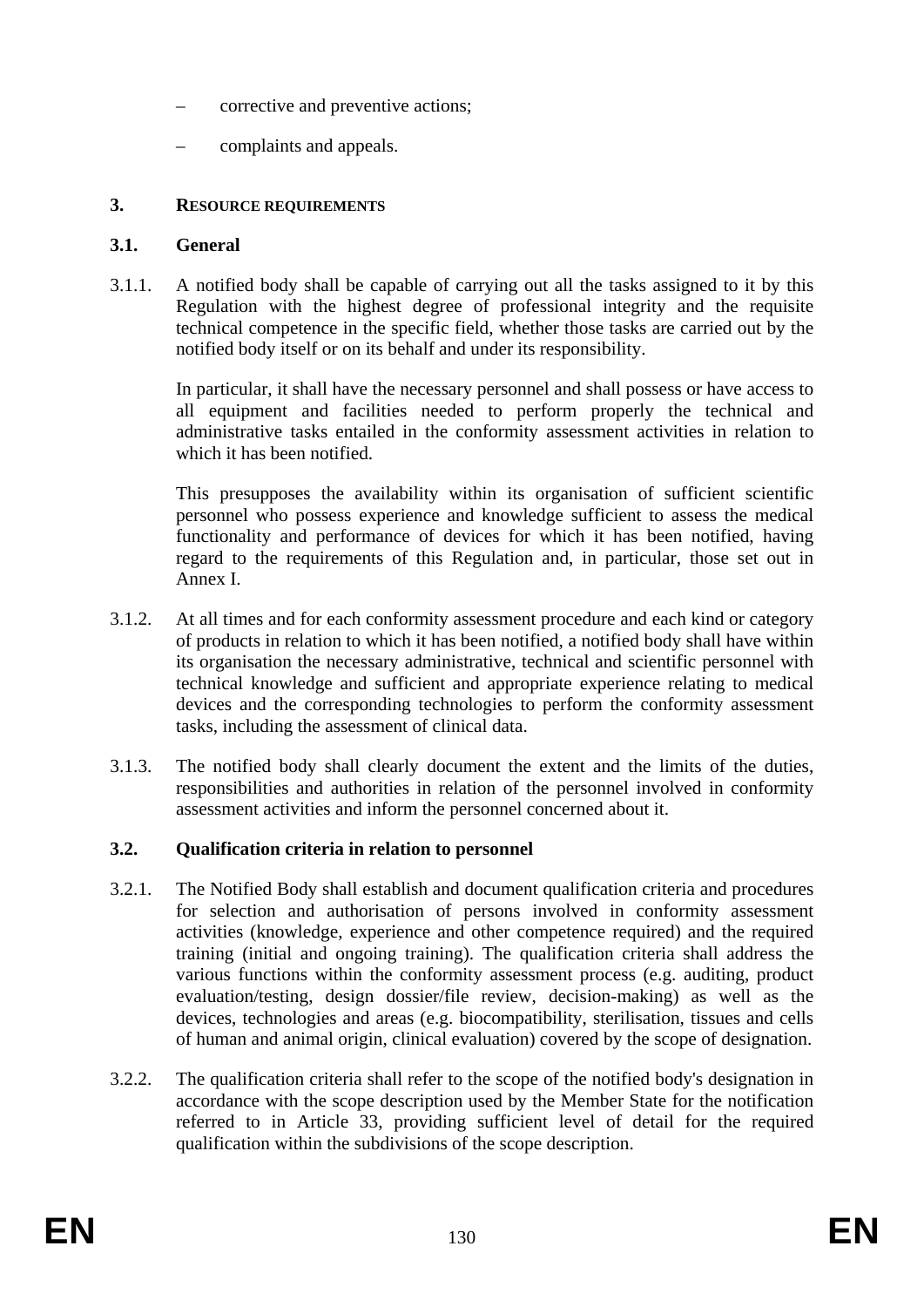Specific qualification criteria shall be defined for the assessment of biocompatibility aspects, clinical evaluation and the different types of sterilisation processes.

- 3.2.3. The personnel responsible for authorising other personnel to perform specific conformity assessment activities and the personnel with overall responsibility for the final review and decision-making on certification shall be employed by the notified body itself and shall not be subcontracted. These personnel altogether shall have proven knowledge and experience in the following:
	- Union medical devices legislation and relevant guidance documents;
	- the conformity assessment procedures in accordance with this Regulation;
	- a broad base of medical device technologies, the medical device industry and the design and manufacture of medical devices;
	- the notified body's quality management system and related procedures;
	- the types of qualifications (knowledge, experience and other competence) required for carrying out conformity assessments in relation to medical devices as well as the relevant qualification criteria;
	- training relevant to personnel involved in conformity assessment activities in relation to medical devices;
	- the ability to draw up certificates, records and reports demonstrating that the conformity assessments have been appropriately carried out.
- 3.2.4. Notified bodies shall have available personnel with clinical expertise. This personnel shall be integrated in the notified body's decision-making process in a steady way in order to:
	- identify when specialist input is required for the assessment of the clinical evaluation conducted by the manufacturer and identify appropriately qualified experts;
	- appropriately train external clinical experts in the relevant requirements of this Regulation, delegated and/or implementing acts, harmonised standards, CTS and guidance documents and ensure that the external clinical experts are fully aware of the context and implication of their assessment and advice provided;
	- be able to discuss the clinical data contained within the manufacturer's clinical evaluation with the manufacturer and with external clinical experts and to appropriately guide external clinical experts in the assessment of the clinical evaluation;
	- be able to scientifically challenge the clinical data presented, and the results of the external clinical experts' assessment of the manufacturer's clinical evaluation;
	- be able to ascertain the comparability and consistency of the clinical assessments conducted by clinical experts;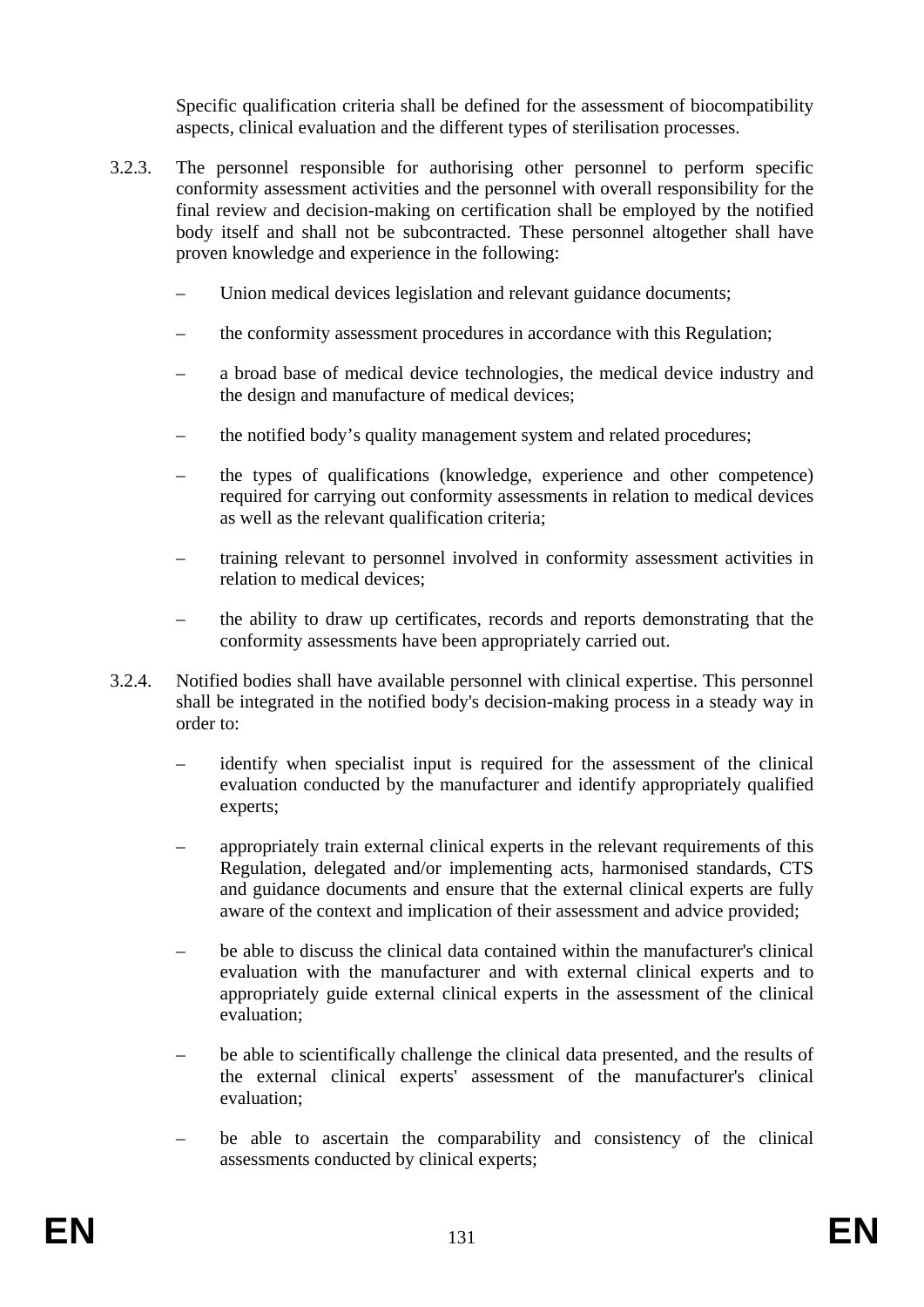- be able to make an objective clinical judgement about the assessment of the manufacturer's clinical evaluation and make a recommendation to the notified body's decision maker.
- 3.2.5. The personnel responsible for carrying out product related review (e.g. design dossier review, technical documentation review or type examination including aspects such as clinical evaluation, biological safety, sterilisation, software validation) shall have the following proven qualification:
	- successful completion of a university or a technical college degree or equivalent qualification in relevant studies, e.g. medicine, natural science or engineering;
	- four years professional experience in the field of healthcare products or related sectors (e.g. industry, audit, healthcare, research experience) whilst two years of this experience shall be in the design, manufacture, testing or use of the device or technology to be assessed or related to the scientific aspects to be assessed;
	- appropriate knowledge of the general safety and performance requirements laid down in Annex I as well as related delegated and/or implementing acts, harmonised standards, CTS and guidance documents;
	- appropriate knowledge and experience of risk management and related medical device standards and guidance documents;
	- appropriate knowledge and experience of the conformity assessment procedures laid down in Annexes VIII to X, in particular of those aspects for which they are authorised, and adequate authority to carry out those assessments.
- 3.2.6. The personnel responsible for carrying out audits of the manufacturer's quality management system shall have the following proven qualification:
	- successful completion of a university or a technical college degree or equivalent qualification in relevant studies, e.g. medicine, natural science or engineering;
	- four years professional experience in the field of healthcare products or related sectors (e.g. industry, audit, healthcare, research experience) whilst two years of this experience shall be in the area of quality management;
	- appropriate knowledge of the medical devices legislation as well as related delegated and/or implementing acts, harmonised standards, CTS and guidance documents;
	- appropriate knowledge and experience of risk management and related medical device standards and guidance documents;
	- appropriate knowledge of quality management systems and related standards and guidance documents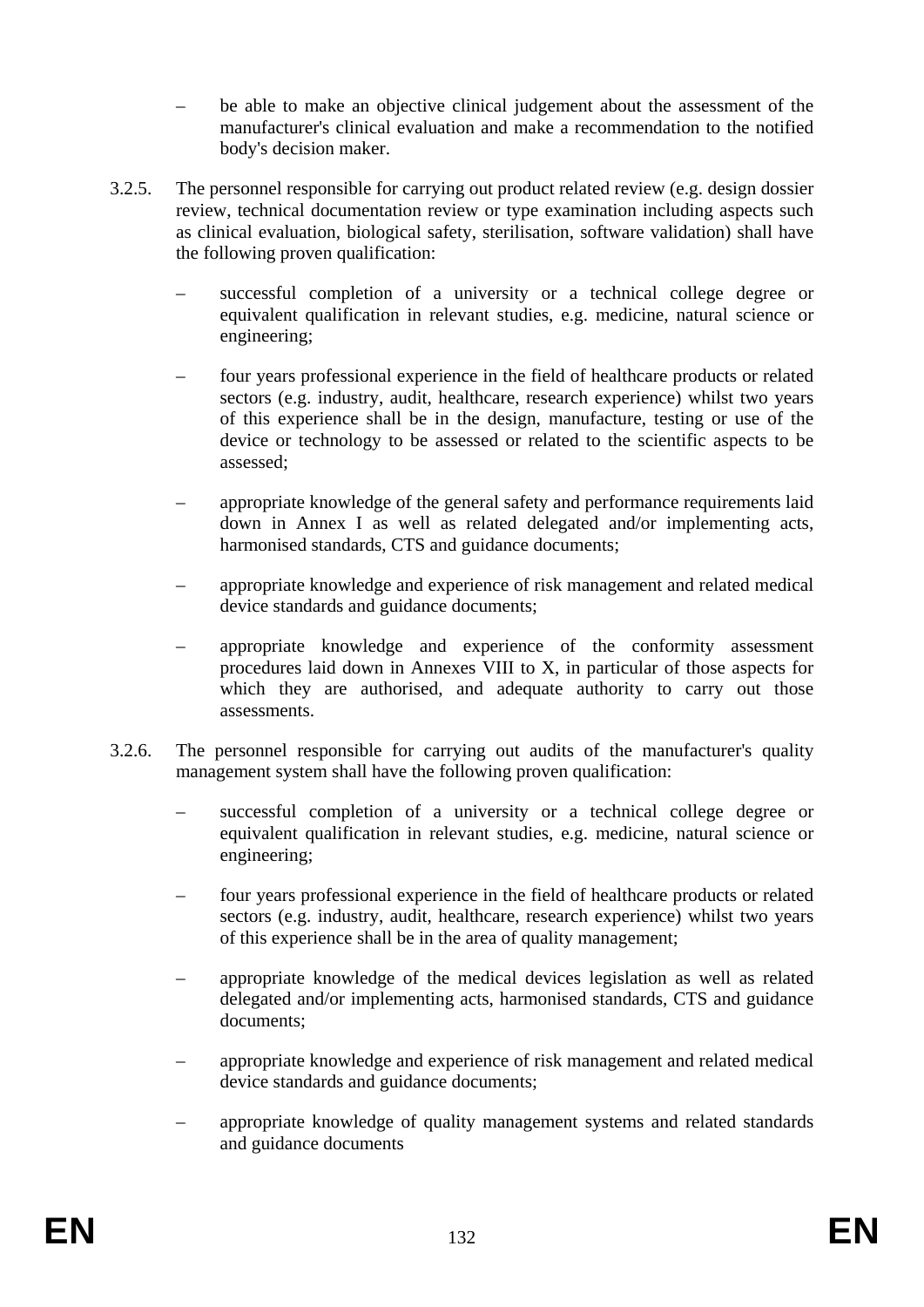- appropriate knowledge and experience of the conformity assessment procedures laid down in Annexes VIII to X, in particular of those aspects for which they are authorised, and adequate authority to carry out the audits;
- training in auditing techniques enabling them to challenge quality management systems.

### **3.3. Documentation of qualification, training and authorisation of personnel**

- 3.3.1. The notified body shall have a process in place to fully document the qualification of each personnel involved in conformity assessment activities and the satisfaction of the qualification criteria referred to in Section 3.2. Where in exceptional circumstances the fulfilment of the qualification criteria set out in Section 3.2 cannot be fully demonstrated, the notified body shall appropriately justify the authorisation of these personnel to carry out specific conformity assessment activities.
- 3.3.2. For its personnel referred to in Sections 3.2.3 to 3.2.6, the notified body shall establish and maintain up to date:
	- a matrix detailing the responsibilities of the personnel in respect of the conformity assessment activities;
	- records demonstrating the required knowledge and experience for the conformity assessment activity for which they are authorised.

#### **3.4. Subcontractors and external experts**

- 3.4.1. Without prejudice to the limitations emanating from Section 3.2., notified bodies may subcontract clearly defined parts of the conformity assessment activities. The subcontracting of the auditing of quality management systems or of product related reviews as a whole is not allowed.
- 3.4.2. Where a notified body subcontracts conformity assessment activities either to an organisation or an individual, it shall have a policy describing the conditions under which subcontracting may take place. Any subcontracting or consultation of external experts shall be properly documented and be subject to a written agreement covering, among others, confidentiality and conflict of interests.
- 3.4.3. Where subcontractors or external experts are used in the context of the conformity assessment, in particular regarding novel, invasive and implantable medical devices or technologies, the notified body shall have adequate own competence in each product area for which it is designated to lead the conformity assessment, to verify the appropriateness and validity of expert opinions and make the decision on the certification.
- 3.4.4. The notified body shall establish procedures for assessing and monitoring the competence of all subcontractors and external experts used.

#### **3.5. Monitoring of competences and training**

3.5.1. The notified body shall appropriately monitor the satisfactory performance of the conformity assessment activities by its personnel.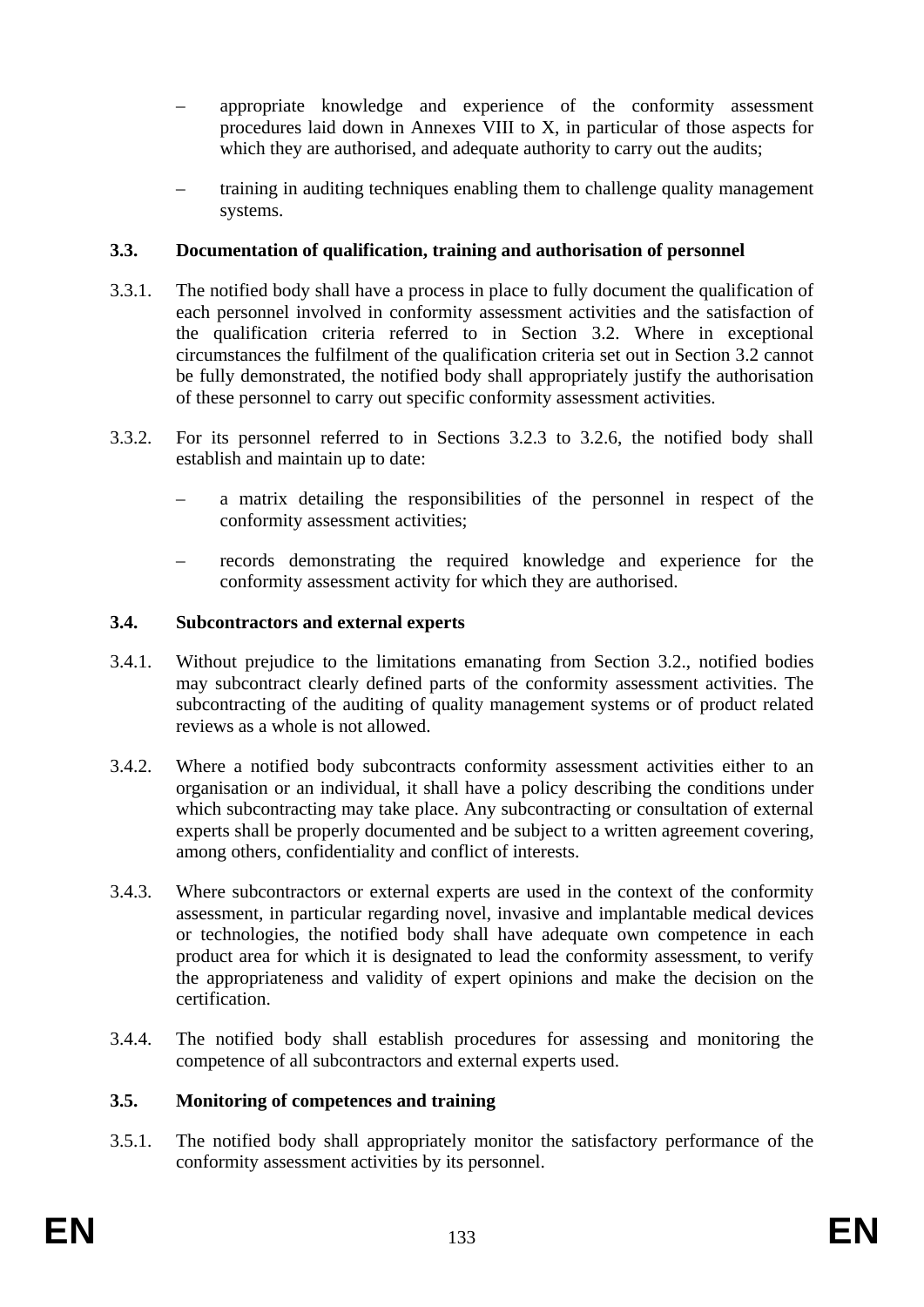3.5.2. It shall review the competence of its personnel and identify training needs in order to maintain the required level of qualification and knowledge.

### **4. PROCESS REQUIREMENTS**

- 4.1. The notified body's decision-making process shall be clearly documented, including the process for the issue, suspension, reinstatement, withdrawal or refusal of conformity assessment certificates, their modification or restriction and the issue of supplements.
- 4.2. The notified body shall have in place a documented process for the conduct of the conformity assessment procedures for which it is designated taking into account their respective specificities, including legally required consultations, in respect of the different categories of devices covered by the scope of notification, ensuring transparency and the ability of reproduction of those procedures.
- 4.3. The notified body shall have in place documented procedures covering at least:
	- the application for conformity assessment by a manufacturer or by an authorised representative,
	- the processing of the application, including the verification of the completeness of the documentation, the qualification of the product as device and its classification,
	- the language of the application, of the correspondence and of the documentation to be submitted,
	- the terms of the agreement with the manufacturer or authorised representative,
	- the fees to be charged for conformity assessment activities,
	- the assessment of relevant changes to be submitted for prior approval,
	- the planning of surveillance,
	- the renewal of certificates.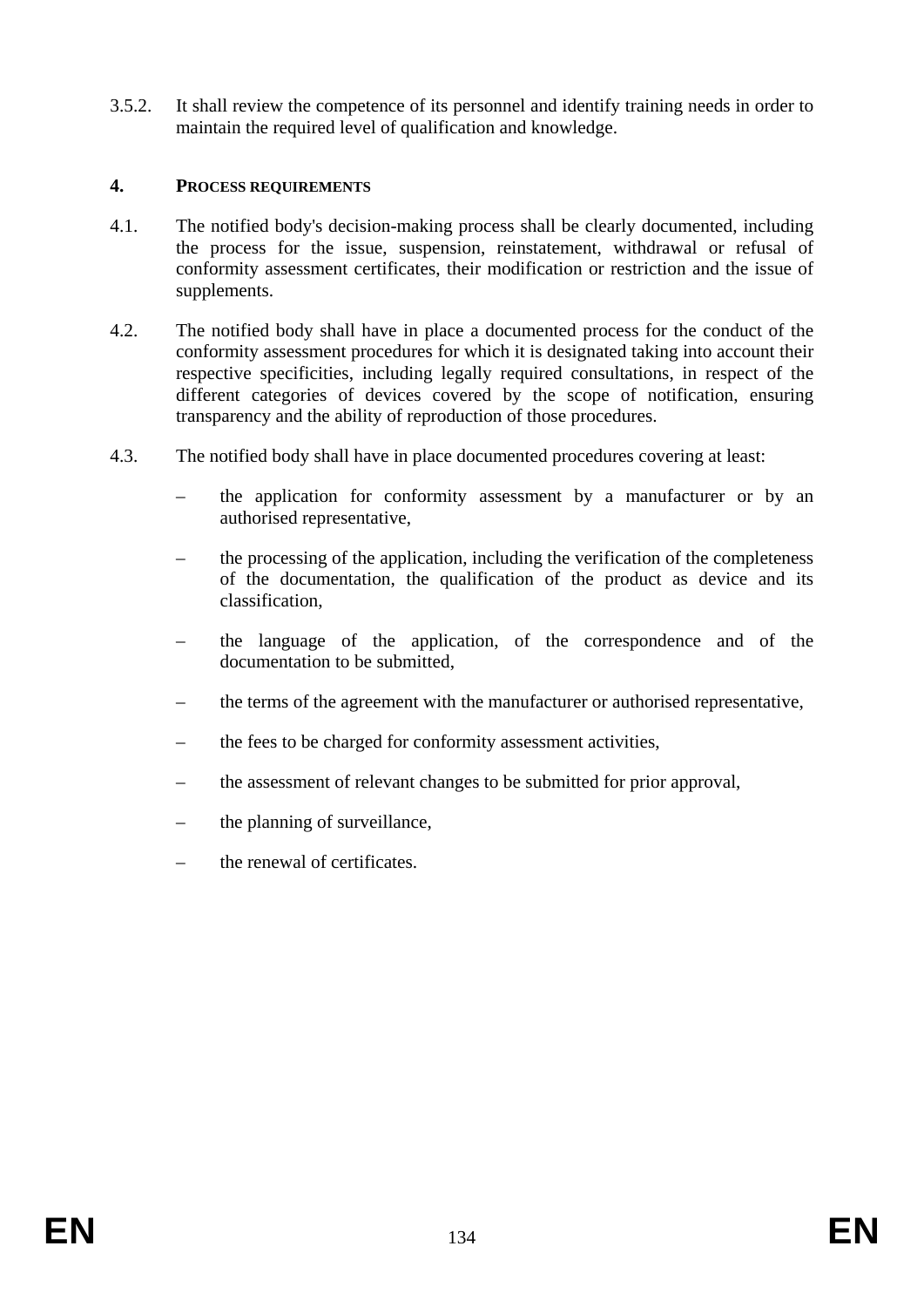# ANNEX VII

# **CLASSIFICATION CRITERIA**

#### **I. SPECIFIC DEFINITIONS FOR THE CLASSIFICATION RULES**

#### **1. DURATION OF USE**

- 1.1. 'Transient' means normally intended for continuous use for less than 60 minutes.
- 1.2. 'Short term' means normally intended for continuous use for between 60 minutes and 30 days.
- 1.3. 'Long term' means normally intended for continuous use for more than 30 days.

#### **2. INVASIVE AND ACTIVE DEVICES**

- 2.1. 'Body orifice' means any natural opening in the body, as well as the external surface of the eyeball, or any permanent artificial opening, such as a stoma or permanent tracheotomy.
- 2.2. 'Surgically invasive device' means
	- (a) an invasive device which penetrates inside the body through the surface of the body, with the aid or in the context of a surgical operation;
	- (b) a device which produces penetration other than through a body orifice.
- 2.3. 'Reusable surgical instrument' means an instrument intended for surgical use by cutting, drilling, sawing, scratching, scraping, clamping, retracting, clipping or similar procedures, without connection to any active medical device and which are intended by the manufacturer to be reused after appropriate procedures for cleaning and/or sterilization have been carried out.
- 2.4. 'Active therapeutic device' means any active medical device, whether used alone or in combination with other medical devices, to support, modify, replace or restore biological functions or structures with a view to treatment or alleviation of an illness, injury or disability.
- 2.5. 'Active device intended for diagnosis' means any active medical device, whether used alone or in combination with other medical devices, to supply information for detecting, diagnosing, monitoring or treating physiological conditions, states of health, illnesses or congenital deformities.
- 2.6. 'Central circulatory system' means the following blood vessels: arteriae pulmonales, aorta ascendens, arcus aorta, aorta descendens to the bifurcatio aortae, arteriae coronariae, arteria carotis communis, arteria carotis externa, arteria carotis interna,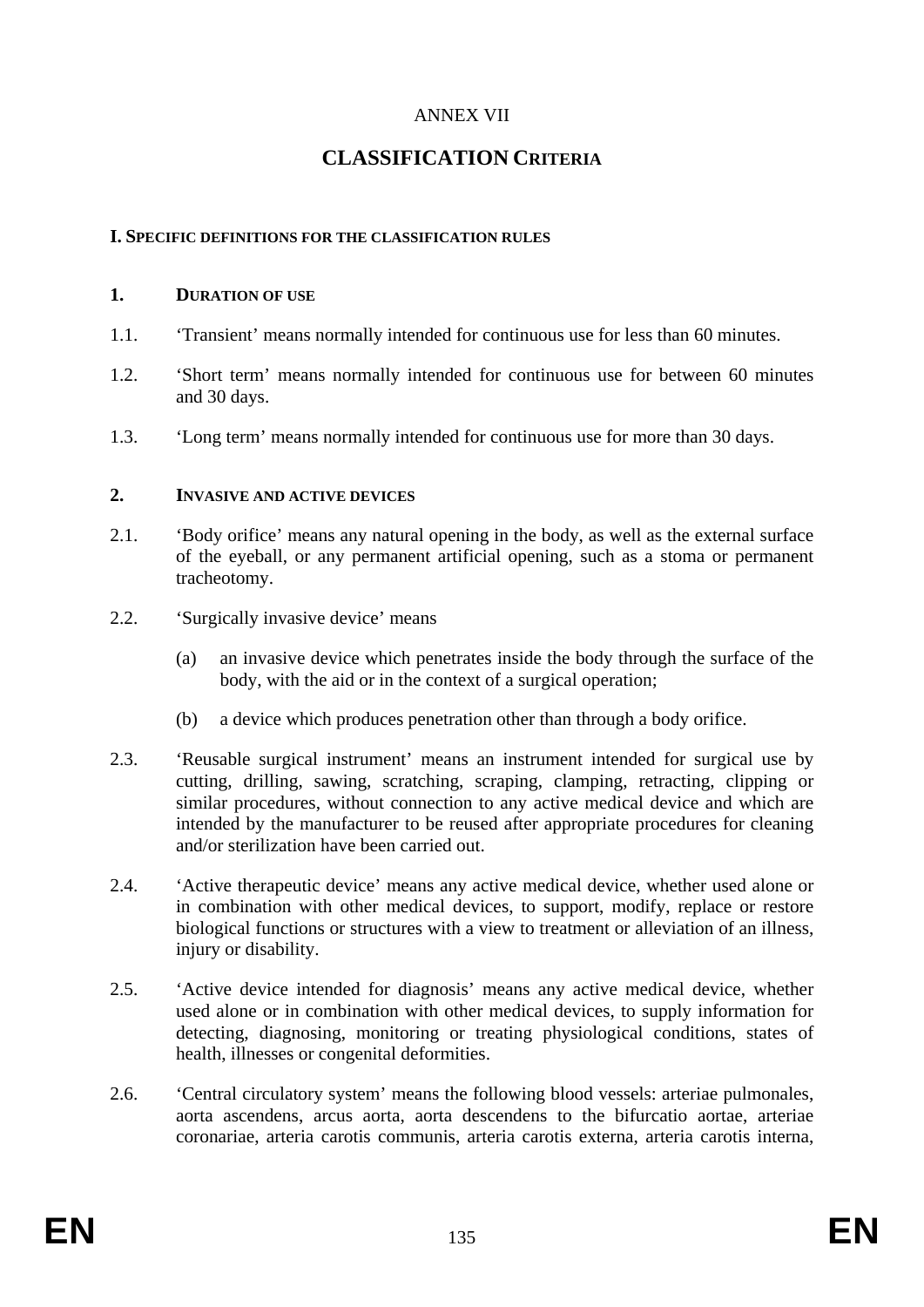arteriae cerebrales, truncus brachiocephalicus, venae cordis, venae pulmonales, vena cava superior, vena cava inferior.

**2.7.** 'Central nervous system' means the brain, meninges and spinal cord.

# **II. Implementing rules for the classification rules**

- 1. Application of the classification rules shall be governed by the intended purpose of the devices.
- 2. If the device is intended to be used in combination with another device, the classification rules shall apply separately to each of the devices. Accessories are classified in their own right separately from the device with which they are used.
- 3. Stand alone software, which drives a device or influences the use of a device, falls automatically in the same class as the device. If stand alone software is independent of any other device, it is classified in its own right.
- 4. If the device is not intended to be used solely or principally in a specific part of the body, it shall be considered and classified on the basis of the most critical specified use.
- 5. If several rules, or within the same rule several sub-rules, apply to the same device based on the device's intended purpose, the strictest rule and/or sub-rule resulting in the higher classification shall apply.
- 6. In calculating the duration referred to in Chapter I, Section 1 continuous use means:
	- (a) The entire duration of use of the same device without regard to temporary interruption of use during a procedure or temporary removal for purposes such as cleaning or disinfection of the device. Whether the interruption of use or the removal is temporary shall be established in relation to the duration of the use prior and after the period when the use is interrupted or the device removed.
	- (b) The accumulated use of a device that is intended by the manufacturer to be replaced immediately with another of the same type.
- 7. A device is considered to allow direct diagnosis when it provides the diagnosis of the disease or condition by itself or when it provides decisive information for the diagnosis.

# **III. Classification rules**

# **3. NON-INVASIVE DEVICES**

# **3.1. Rule 1**

All non-invasive devices are in class I, unless one of the rules set out hereinafter applies.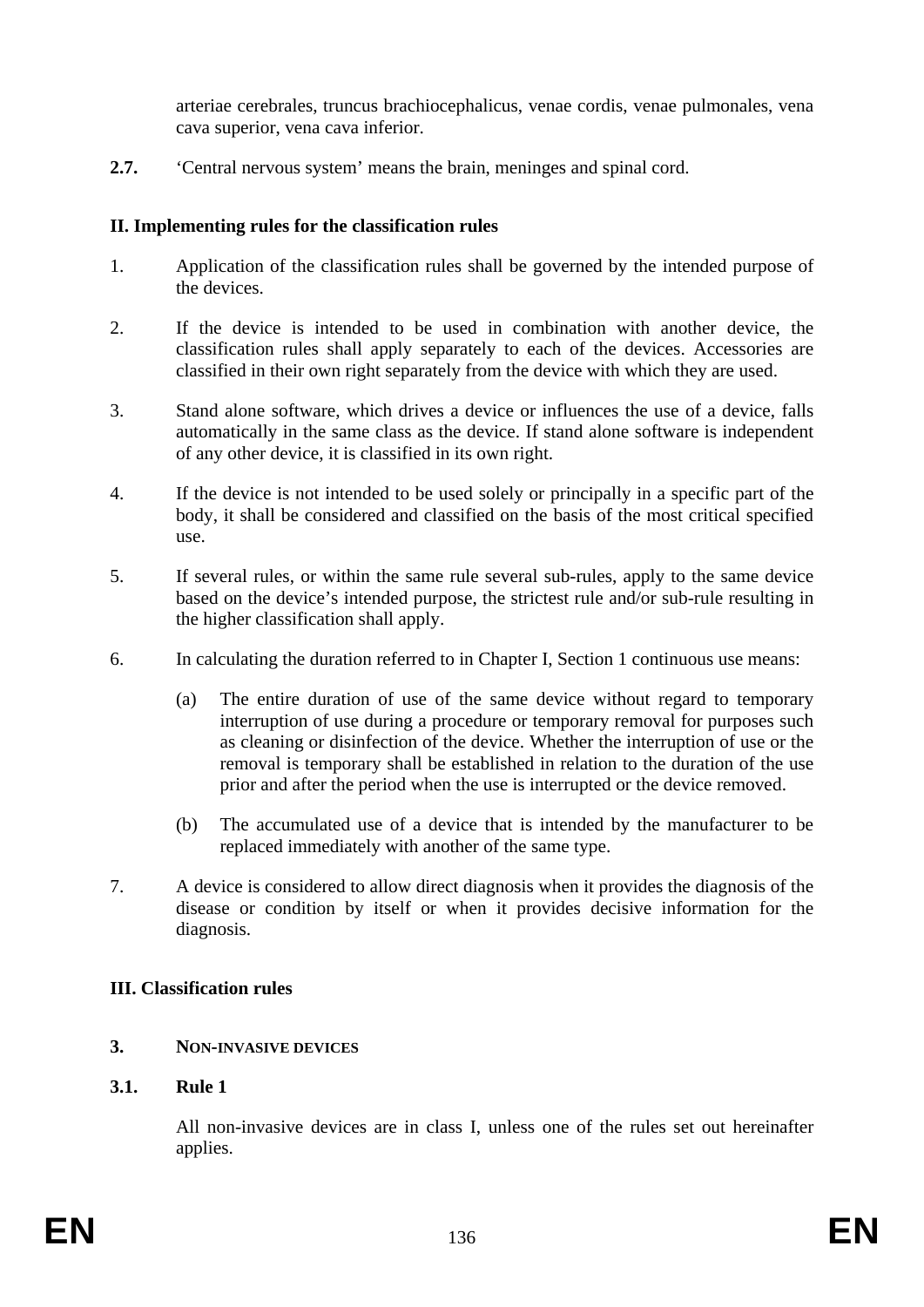#### **3.2. Rule 2**

All non-invasive devices intended for channelling or storing blood, body liquids or tissues, liquids or gases for the purpose of eventual infusion, administration or introduction into the body are in class IIa:

- if they may be connected to an active medical device in class IIa or a higher class,
- if they are intended for use for storing or channelling blood or other body liquids or for storing organs, parts of organs or body tissues.

In all other cases they are in class I.

### **3.3. Rule 3**

All non-invasive devices intended for modifying the biological or chemical composition of human tissues or cells, blood, other body liquids or other liquids intended for implantation or infusion into the body are in class IIb, unless the treatment consists of filtration, centrifugation or exchanges of gas, heat, in which case they are in class IIa.

All non-invasive devices intended to be used for in vitro fertilisation (IVF) or assisted reproduction technologies (ART) which are liable to act with close contact on the inner or outer cells during the IVF/ART, such as washing, separating, sperm immobilising, cryoprotecting solutions, are in class IIb.

#### **3.4. Rule 4**

All non-invasive devices which come into contact with injured skin:

- are in class I if they are intended to be used as a mechanical barrier, for compression or for absorption of exudates,
- are in class IIb if they are intended to be used principally with wounds which have breached the dermis and can only heal by secondary intent,
- are in class IIa in all other cases, including devices principally intended to manage the micro-environment of a wound.

#### **4. INVASIVE DEVICES**

#### **4.1. Rule 5**

All invasive devices with respect to body orifices, other than surgically invasive devices and which are not intended for connection to an active medical device or which are intended for connection to an active medical device classified as class I:

– are in class I if they are intended for transient use,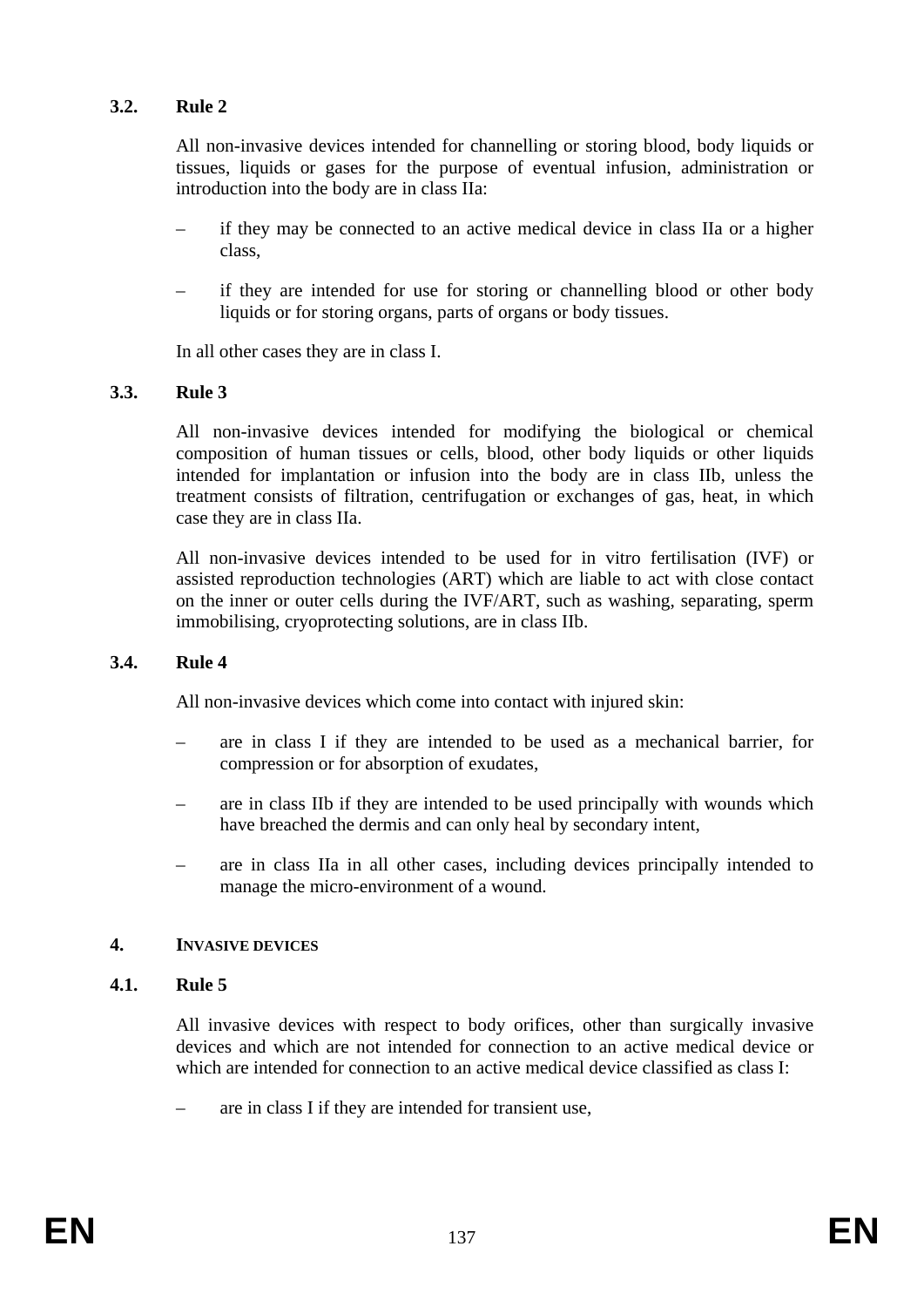- are in class IIa if they are intended for short-term use, except if they are used in the oral cavity as far as the pharynx, in an ear canal up to the ear drum or in a nasal cavity, in which case they are in class I,
- are in class IIb if they are intended for long-term use, except if they are used in the oral cavity as far as the pharynx, in an ear canal up to the ear drum or in a nasal cavity and are not liable to be absorbed by the mucous membrane, in which case they are in class IIa.

All invasive devices with respect to body orifices, other than surgically invasive devices, intended for connection to an active medical device in class IIa or a higher class, are in class IIa.

### **4.2. Rule 6**

All surgically invasive devices intended for transient use are in class IIa unless they:

- are intended to control, diagnose, monitor or correct a defect of the heart or of the central circulatory system through direct contact with these parts of the body, in which case they are in class III,
- are reusable surgical instruments, in which case they are in class I,
- are intended specifically for use in direct contact with the central nervous system, in which case they are in class III,
- are intended to supply energy in the form of ionising radiation in which case they are in class IIb,
- have a biological effect or are wholly or mainly absorbed in which case they are in class IIb,
- are intended to administer medicines by means of a delivery system, if this is done in a manner that is potentially hazardous taking account of the mode of application, in which case they are in class IIb.

# **4.3. Rule 7**

All surgically invasive devices intended for short-term use are in class IIa unless they:

- are intended specifically to control, diagnose, monitor or correct a defect of the heart or of the central circulatory system through direct contact with these parts of the body, in which case they are in class III,
- are intended specifically for use in direct contact with the central nervous system, in which case they are in class III,
- are intended to supply energy in the form of ionizing radiation in which case they are in class IIb,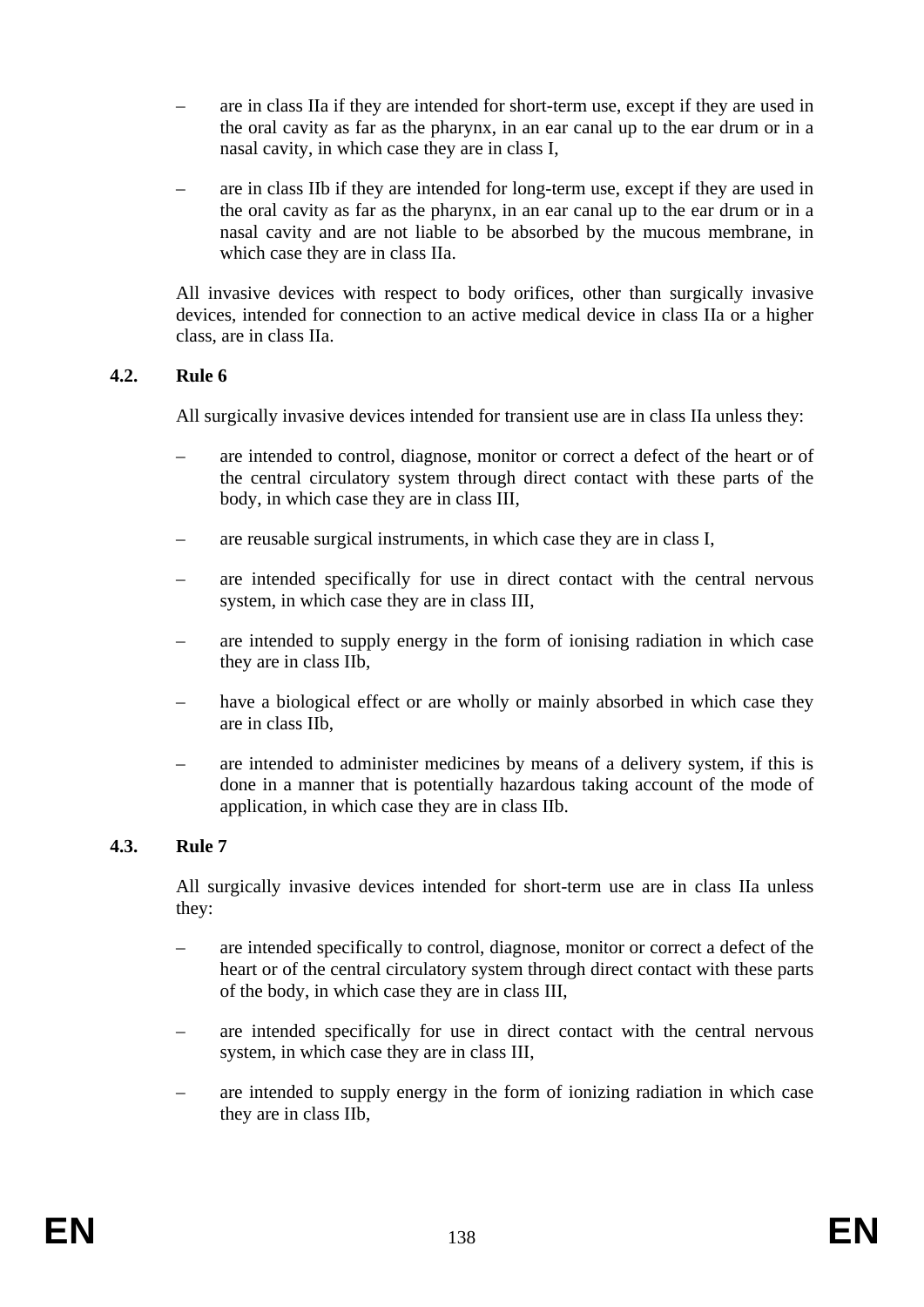- have a biological effect or are wholly or mainly absorbed in which case they are in class III,
- are intended to undergo chemical change in the body, except if the devices are placed in the teeth, or to administer medicines, in which case they are in class IIb.

# **4.4. Rule 8**

All implantable devices and long-term surgically invasive devices are in class IIb unless they:

- are intended to be placed in the teeth, in which case they are in class IIa,
- are intended to be used in direct contact with the heart, the central circulatory system or the central nervous system, in which case they are in class III,
- have a biological effect or are wholly or mainly absorbed, in which case they are in class III,
- are intended to undergo chemical change in the body, except if the devices are placed in the teeth, or to administer medicines, in which case they are in class III,
- are active implantable medical devices or implantable accessories to active implantable medical devices, in which case they are in class III,
- are breast implants, in which case they are in class III,
- are hip, knee or shoulder total and partial joint replacements, in which case they are in class III, with the exception of ancillary components such as screws, wedges, plates and instruments,
- are spinal disc replacement implants and implantable devices that come into contact with the spinal column, in which case they are in class III.

# **5. ACTIVE DEVICES**

# **5.1. Rule 9**

All active therapeutic devices intended to administer or exchange energy are in class IIa unless their characteristics are such that they may administer or exchange energy to or from the human body in a potentially hazardous way, taking account of the nature, the density and site of application of the energy, in which case they are in class IIb.

All active devices intended to control or monitor the performance of active therapeutic devices in class IIb, or intended directly to influence the performance of such devices are in class IIb.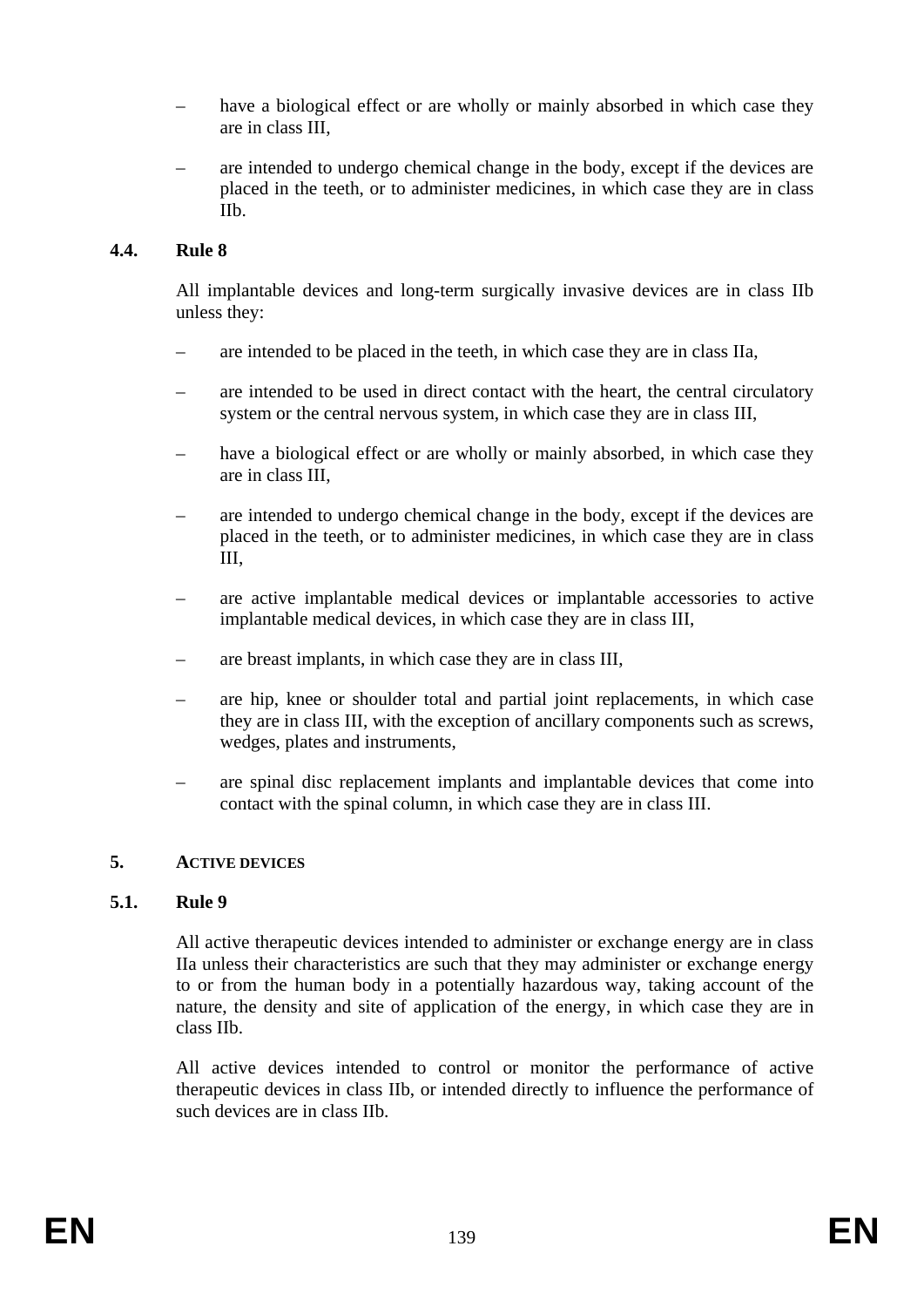All active devices that are intended for controlling, monitoring or directly influencing the performance of active implantable medical devices are in class III.

# **5.2. Rule 10**

Active devices intended for diagnosis are in class IIa:

- if they are intended to supply energy which will be absorbed by the human body, except for devices used to illuminate the patient's body, in the visible spectrum,
- if they are intended to image *in vivo* distribution of radiopharmaceuticals,
- if they are intended to allow direct diagnosis or monitoring of vital physiological processes, unless they are specifically intended for monitoring of vital physiological parameters, where the nature of variations is such that it could result in immediate danger to the patient, for instance variations in cardiac performance, respiration, activity of central nervous system in which case they are in class IIb.

Active devices intended to emit ionizing radiation and intended for diagnostic or therapeutic interventional radiology including devices which control or monitor such devices, or which directly influence their performance, are in class IIb.

# **5.3. Rule 11**

All active devices intended to administer and/or remove medicines, body liquids or other substances to or from the body are in class IIa, unless this is done in a manner that is potentially hazardous, taking account of the nature of the substances involved, of the part of the body concerned and of the mode of application in which case they are in class IIb.

# **5.4. Rule 12**

All other active devices are in class I.

# **6. SPECIAL RULES**

# **6.1. Rule 13**

All devices incorporating, as an integral part, a substance which, if used separately, can be considered to be a medicinal product, as defined in Article 1 of Directive 2001/83/EC, including a medicinal product derived from human blood or human plasma, with action ancillary to that of the devices, are in class III.

# **6.2. Rule 14**

All devices used for contraception or the prevention of the transmission of sexually transmitted diseases are in class IIb, unless they are implantable or long term invasive devices, in which case they are in class III.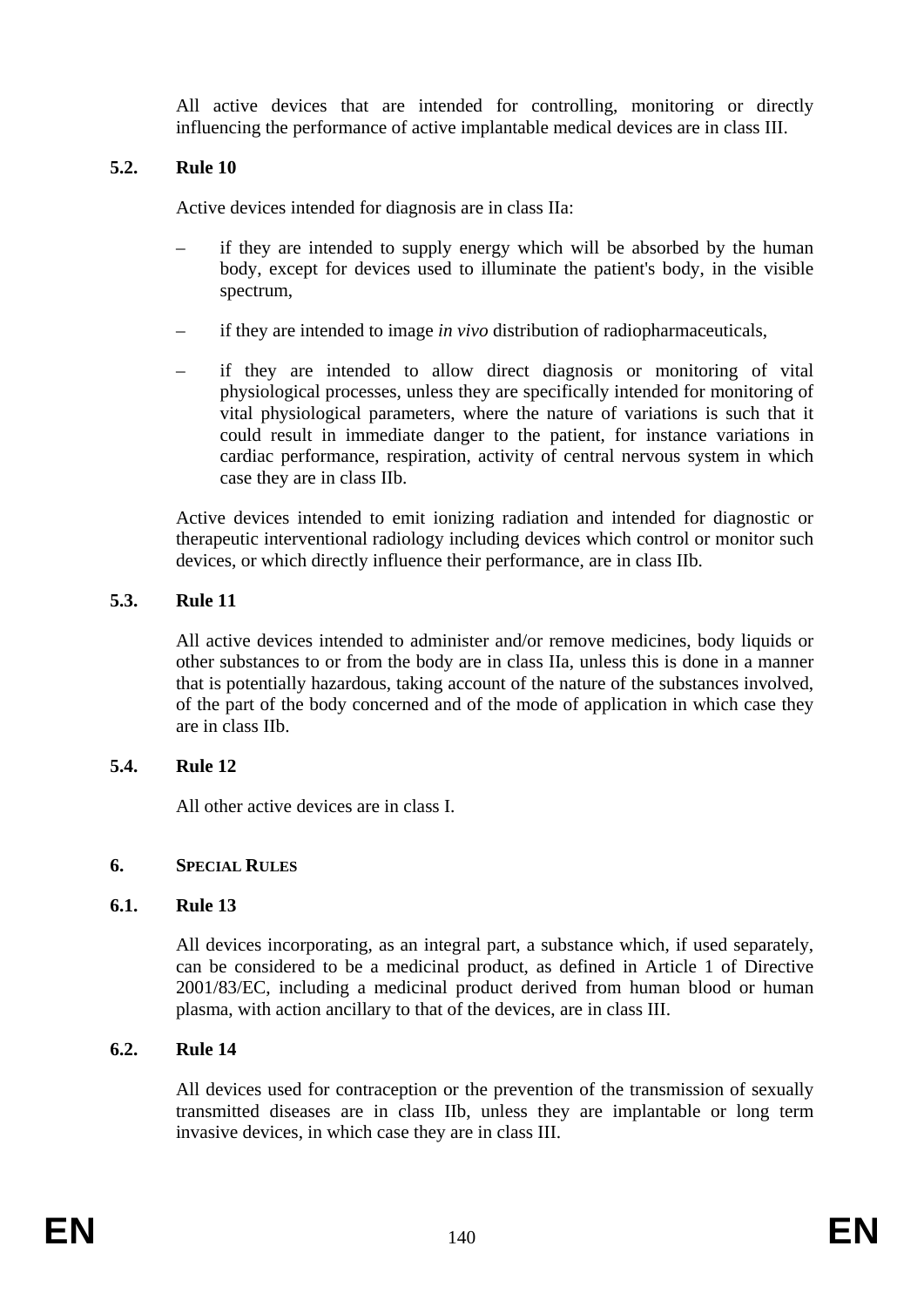#### **6.3. Rule 15**

All devices intended specifically to be used for disinfecting, cleaning, rinsing or, when appropriate, hydrating contact lenses are in class IIb.

All devices intended specifically to be used for disinfecting or sterilising medical devices are in class IIa, unless they are disinfecting solutions or washer-disinfectors intended specifically to be used for disinfecting invasive devices, as the end point of processing, in which case they are in class IIb.

This rule does not apply to devices that are intended to clean medical devices other than contact lenses by means of physical action only.

#### **6.4. Rule 16**

Devices specifically intended for recording of diagnostic images generated by X-ray, MRI, ultra-sound or other diagnostic devices are in class IIa.

### **6.5. Rule 17**

All devices manufactured utilising tissues or cells of human or animal origin, or their derivatives, which are non-viable or rendered non-viable are in class III, unless such devices are manufactured utilising tissues or cells of animal origin, or their derivatives, which are non-viable or rendered non-viable that are intended to come into contact with intact skin only.

#### **6.6. Rule 18**

By derogation from other rules, blood bags are in class IIb.

#### **6.7. Rule 19**

All devices incorporating or consisting of nanomaterial are in class III unless the nanomaterial is encapsulated or bound in such a manner that it cannot be released into the patient's or user's body when the device is used within its intended purpose.

#### **6.8. Rule 20**

All devices intended to be used for aphaeresis, such as aphaeresis machines, sets, connectors and solutions, are in class III.

#### **6.9. Rule 21**

Devices that are composed of substances or combination of substances intended to be ingested, inhaled or administered rectally or vaginally and that are absorbed by or dispersed in the human body are in class III.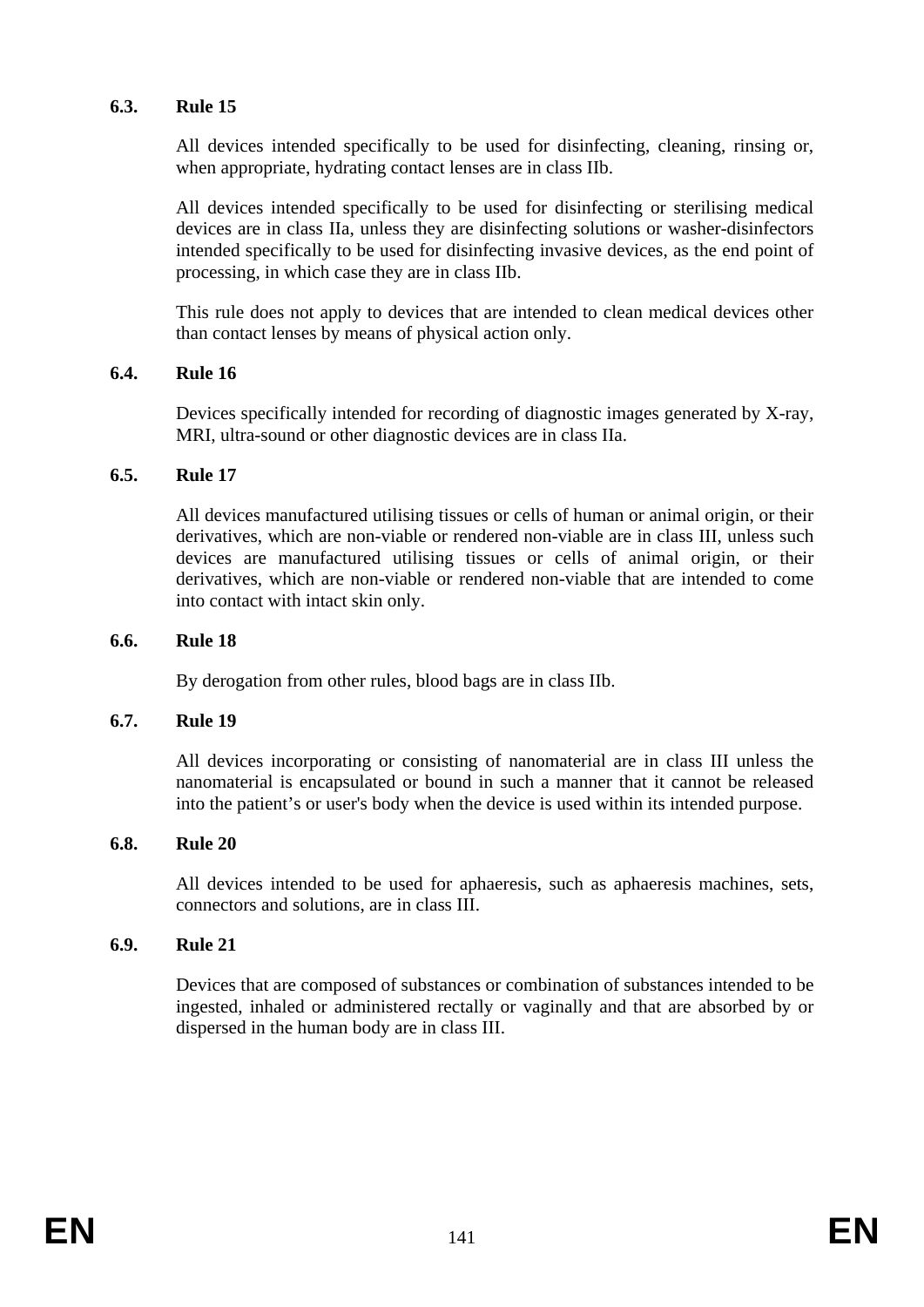#### ANNEX VIII

# **CONFORMITY ASSESSMENT BASED ON FULL QUALITY ASSURANCE AND DESIGN EXAMINATION**

#### **Chapter I: Full Quality Assurance System**

- 1. The manufacturer shall ensure application of the quality management system approved for the design, manufacture and final inspection of the products concerned, as specified in Section 3 and is subject to audit as laid down in Sections 3.3 and 3.4 and to the surveillance as specified in Section 4.
- 2. The manufacturer who fulfils the obligations imposed by Section 1 shall draw up and keep an EU declaration of conformity in accordance with Article 17 and Annex III for the device model covered by the conformity assessment procedure. By issuing a declaration of conformity the manufacturer ensures and declares that the devices concerned meet the provisions of this Regulation which apply to them.

#### **3. Quality management system**

- 3.1. The manufacturer shall lodge an application for assessment of his quality management system with a notified body. The application shall include:
	- the name and address of the manufacturer and any additional manufacturing site covered by the quality management system, and, if the application is lodged by the authorised representative, his name and address as well,
	- all the relevant information on the device or device category covered by the procedure,
	- a written declaration that no application has been lodged with any other notified body for the same device-related quality management system, or information about any previous application for the same device-related quality management system that has been refused by another notified body,
	- the documentation on the quality management system,
	- a description of the procedures in place to fulfil the obligations imposed by the quality management system approved and the undertaking by the manufacturer to apply these procedures,
	- a description of the procedures in place to keep the approved quality management system adequate and efficacious and the undertaking by the manufacturer to apply these procedures,
	- the documentation on the post-market surveillance plan, including, when applicable, a plan for the post-market clinical follow-up, and the procedures put in place to ensure compliance with the obligations emanating from the provisions on vigilance set out in Articles 61 to 66,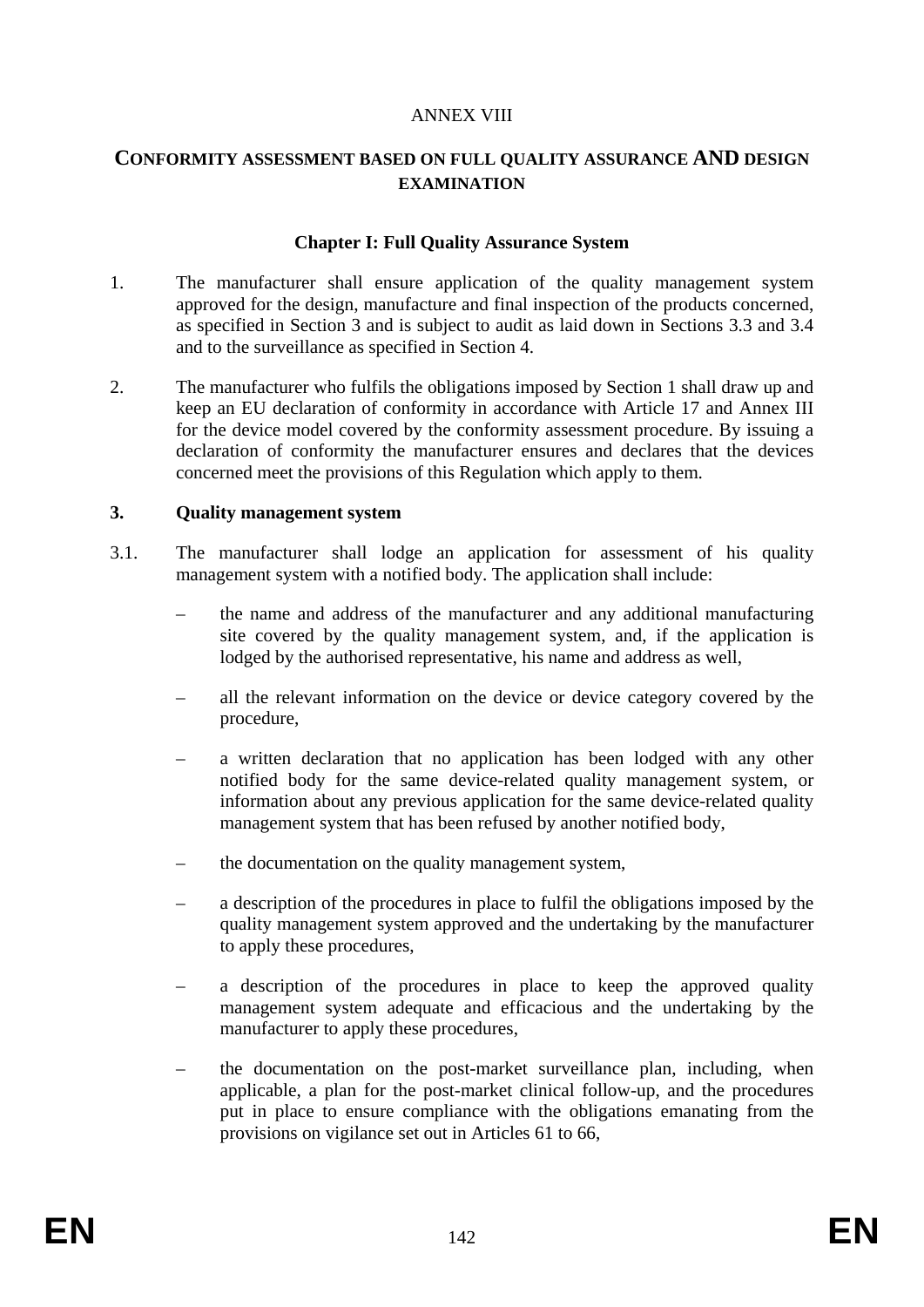- a description of the procedures in place to keep up to date the post-market surveillance plan, including, when applicable, a plan for the post-market clinical follow-up, and the procedures ensuring compliance with the obligations emanating from the provisions on vigilance set out in Articles 61 to 66 as well as the undertaking by the manufacturer to apply these procedures.
- 3.2. Application of the quality management system shall ensure that the devices conform to the provisions of this Regulation which apply to them at every stage, from design to final inspection. All the elements, requirements and provisions adopted by the manufacturer for his quality management system shall be documented in a systematic and orderly manner in the form of written policies and procedures such as quality programmes, quality plans, quality manuals and quality records.

Moreover, the documentation to be submitted for the assessment of the quality management system shall include an adequate description of, in particular:

- (a) the manufacturer's quality objectives;
- (b) the organisation of the business and in particular:
	- the organisational structures, the responsibilities of the managerial staff and their organisational authority where quality of design and manufacture of the products is concerned,
	- the methods of monitoring the efficient operation of the quality management system and in particular its ability to achieve the desired quality of design and of product, including control of products which fail to conform,
	- where the design, manufacture and/or final inspection and testing of the products, or elements thereof, is carried out by another party, the methods of monitoring the efficient operation of the quality management system and in particular the type and extent of control applied to the other party,
	- where the manufacturer does not have a registered place of business in a Member State, the draft mandate for the designation of an authorised representative and a letter of intention of the authorised representative to accept the mandate;
- (c) the procedures and techniques for monitoring, verifying, validating and controlling the design of the devices, including the corresponding documentation as well as the data and records arising from those procedures and techniques;
- (d) the inspection and quality assurance techniques at the manufacturing stage and in particular:
	- the processes and procedures which will be used, particularly as regards sterilisation, purchasing and the relevant documents,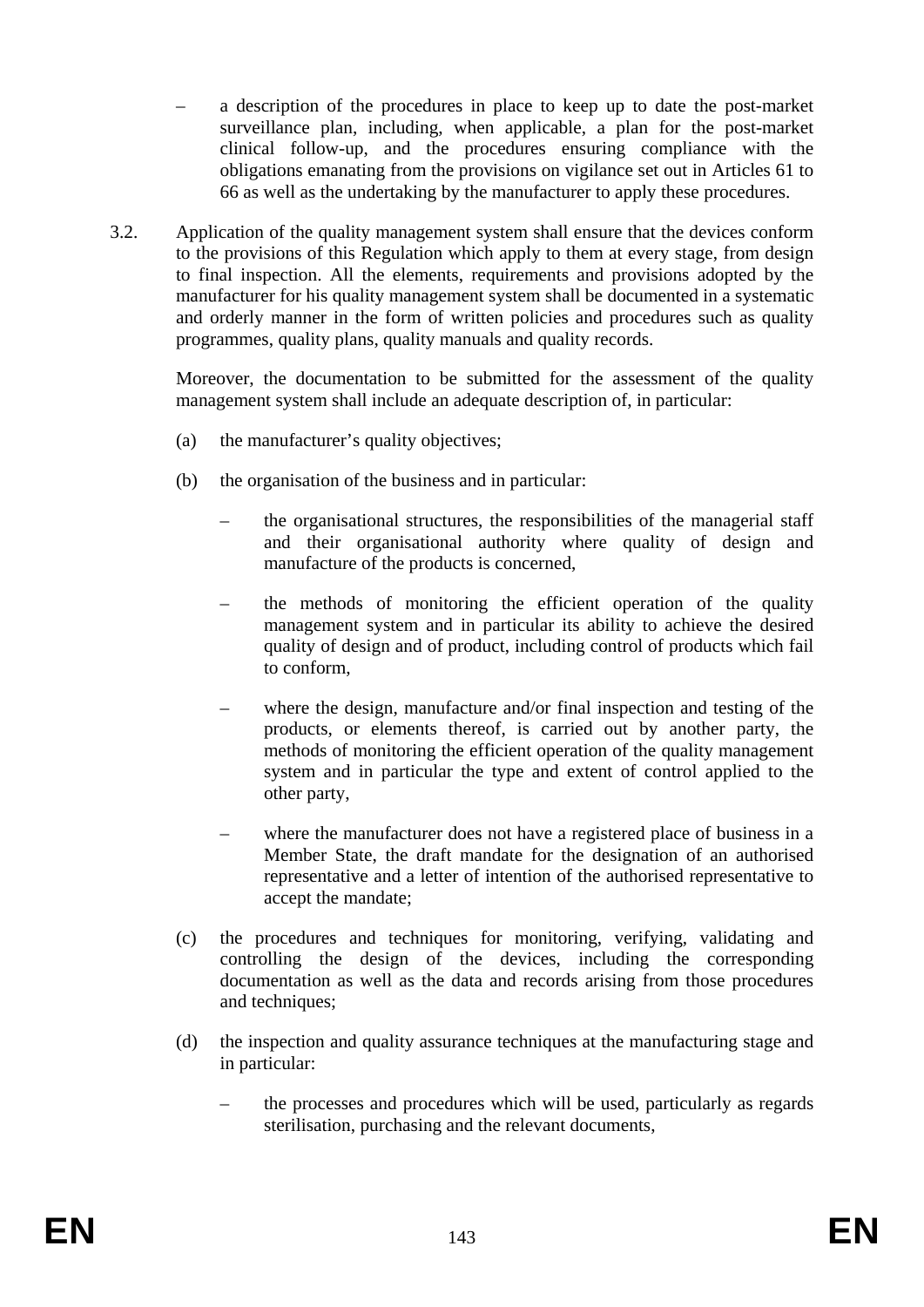- the product identification procedures drawn up and kept up to date from drawings, specifications or other relevant documents at every stage of manufacture;
- (e) the appropriate tests and trials which will be carried out before, during and after manufacture, the frequency with which they will take place, and the test equipment used; it shall be possible to trace back the calibration of the test equipment adequately.

In addition, the manufacturer shall grant the notified body access to the technical documentation referred to in Annex II.

### **3.3. Audit**

- (a) The notified body shall audit the quality management system to determine whether it meets the requirements referred to in Section 3.2. Unless duly substantiated, it shall presume that quality management systems which satisfy the relevant harmonised standards or CTS conform to the requirements covered by the standards or CTS.
- (b) The assessment team shall include at least one member with past experience of assessments of the technology concerned. The assessment procedure shall include an audit on the manufacturer's premises and, if appropriate, on the premises of the manufacturer's suppliers and/or subcontractors to inspect the manufacturing and other relevant processes.
- (c) Moreover, in the case of devices falling into class IIa or IIb the audit procedure shall include an assessment, on a representative basis, of the design documentation within the technical documentation as referred to in Annex II of the device(s) concerned. In choosing representative sample(s) the notified body shall take into account the novelty of the technology, similarities in design, technology, manufacturing and sterilisation methods, the intended use and the results of any previous relevant assessments (e.g. with regard to physical, chemical or biological properties) that have been carried out in accordance with this Regulation. The notified body shall document its rationale for the sample(s) taken.
- (d) If the quality management system conforms to the relevant provisions of this Regulation, the notified body shall issue an EU full quality assurance certificate. The decision shall be notified to the manufacturer. It shall contain the conclusions of the audit and a reasoned assessment.
- 3.4. The manufacturer shall inform the notified body which approved the quality management system of any plan for substantial changes to the quality management system or the product-range covered. The notified body shall assess the changes proposed and verify whether after these changes the quality management system still meets the requirements referred to in Section 3.2. It shall notify the manufacturer of its decision which shall contain the conclusions of the audit and a reasoned assessment. The approval of any substantial change to the quality management system or the product-range covered shall take the form of a supplement to the EU full quality assurance certificate.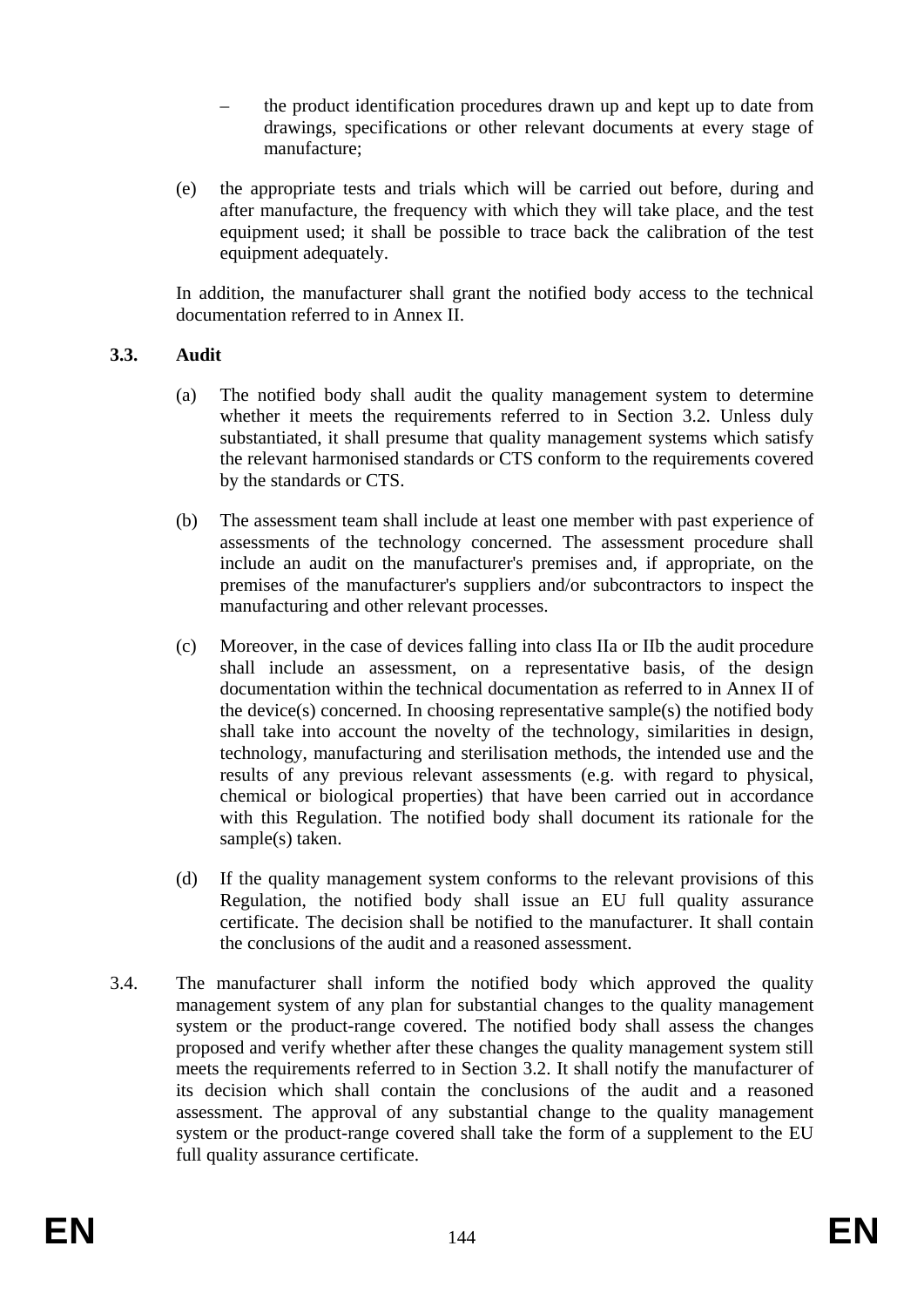#### **4. Surveillance assessment**

- 4.1. The aim of surveillance is to ensure that the manufacturer duly fulfils the obligations imposed by the approved quality management system.
- 4.2. The manufacturer shall authorise the notified body to carry out all the necessary audits, including inspections, and supply it with all relevant information, in particular:
	- the documentation on the quality management system,
	- the documentation on the post-market surveillance plan, including a postmarket clinical follow-up, as well as, if applicable, any findings resulting from the application of the post-market surveillance plan, including the post-market clinical follow-up, and of the provisions on vigilance set out in Articles 61 to 66,
	- the data stipulated in the part of the quality management system relating to design, such as the results of analyses, calculations, tests, the solutions adopted regarding the risk-management as referred to in Section 2 of Annex I , preclinical and clinical evaluation,
	- the data stipulated in the part of the quality management system relating to manufacture, such as inspection reports and test data, calibration data, qualification reports of the personnel concerned, etc.
- 4.3. The notified body shall periodically, at least once every 12 months, carry out appropriate audits and assessments to make sure that the manufacturer applies the approved quality management system and the post-market surveillance plan, and shall supply the manufacturer with an assessment report. This shall include inspections on the premises of the manufacturer and, if appropriate, of the manufacturer's suppliers and/or subcontractors. At the time of such inspections, the notified body shall, where necessary, carry out or ask for tests in order to check that the quality management system is working properly. It shall provide the manufacturer with an inspection report and, if a test has been carried out, with a test report.
- 4.4. The notified body shall randomly perform unannounced factory inspections to the manufacturer and, if appropriate, of the manufacturer's suppliers and/or subcontractors, which may be combined with the periodic surveillance assessment referred to in Section 4.3. or be performed in addition to this surveillance assessment. The notified body shall establish a plan for the unannounced inspections which must not be disclosed to the manufacturer.

Within the context of such unannounced inspections, the notified body shall check an adequate sample from the production or the manufacturing process to verify that the manufactured device is in conformity with the technical documentation and/or design dossier. Prior to the unannounced inspection, the notified body shall specify the relevant sampling criteria and testing procedure.

Instead of, or in addition to, the sampling from the production, the notified body shall take samples of devices from the market to verify that the manufactured device is in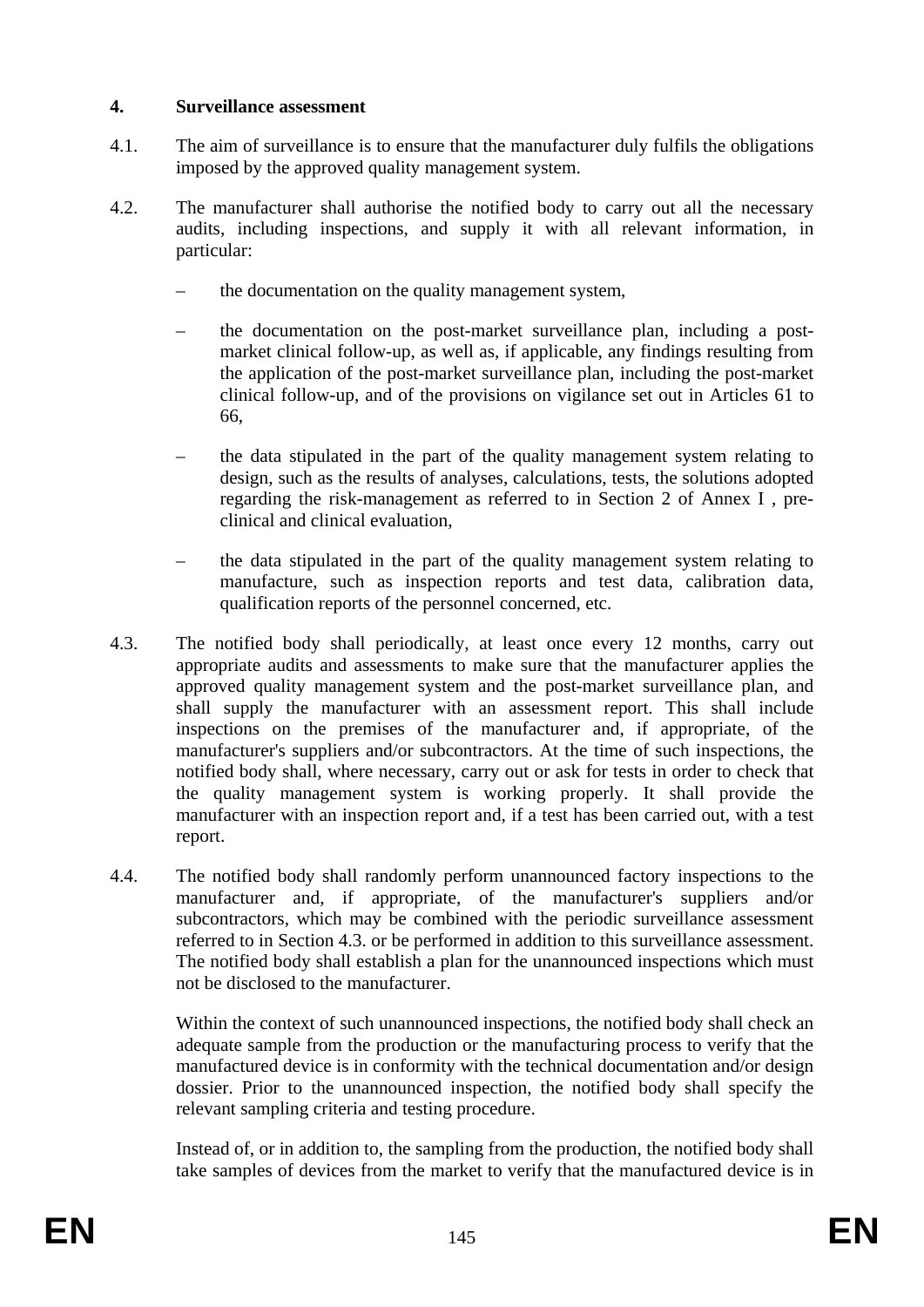conformity with the technical documentation and/or design dossier. Prior to the sampling, the notified body shall specify the relevant sampling criteria and testing procedure.

The notified body shall provide the manufacturer with an inspection report which shall include, if applicable, the result of the sample check.

4.5. In the case of devices classified as class IIa or class IIb, the surveillance assessment shall also include the assessment of the design documentation within the technical documentation of the device(s) concerned on the basis of further representative sample(s) chosen in accordance with the rationale documented by the notified body in accordance with point (c) of Section 3.3.

In the case of devices classified as class III, the surveillance assessment shall also include a check of the approved parts and/or materials that are essential for the integrity of the device, including, where appropriate, the coherence between the quantities of produced or purchased parts and/or materials and the quantities of finished products.

- 4.6. The notified body shall ensure that the composition of the assessment team assures experience with the technology concerned, continuous objectivity and neutrality; this shall include a rotation of the members of the assessment team at appropriate intervals. As a general rule, a lead auditor shall not lead and attend an audit for more than three consecutive years in respect to the same manufacturer.
- 4.7. If the notified body establishes a divergence between the sample taken from the production or from the market and the specifications laid down in the technical documentation or the approved design, it shall suspend or withdraw the relevant certificate or impose restrictions on it.

#### **Chapter II: Design dossier examination**

#### **5. Examination of the design of the device, applicable to devices classified as class III**

- 5.1. In addition to the obligations imposed by Section 3, the manufacturer shall lodge with the notified body referred to in Section 3.1 an application for examination of the design dossier relating to the device which he plans to manufacture and which falls into the device category covered by the quality management system referred to in Section 3.
- 5.2. The application shall describe the design, manufacture and performances of the device in question. It shall include the technical documentation as referred to in Annex II; where the technical documentation is voluminous and/or held in different locations, the manufacturer shall submit a summary technical documentation (STED) and grant access to the full technical documentation upon request.
- 5.3. The notified body shall examine the application employing staff with proven knowledge and experience regarding the technology concerned. The notified body may require the application to be completed by further tests or other evidence to allow assessment of conformity with the requirements of the Regulation. The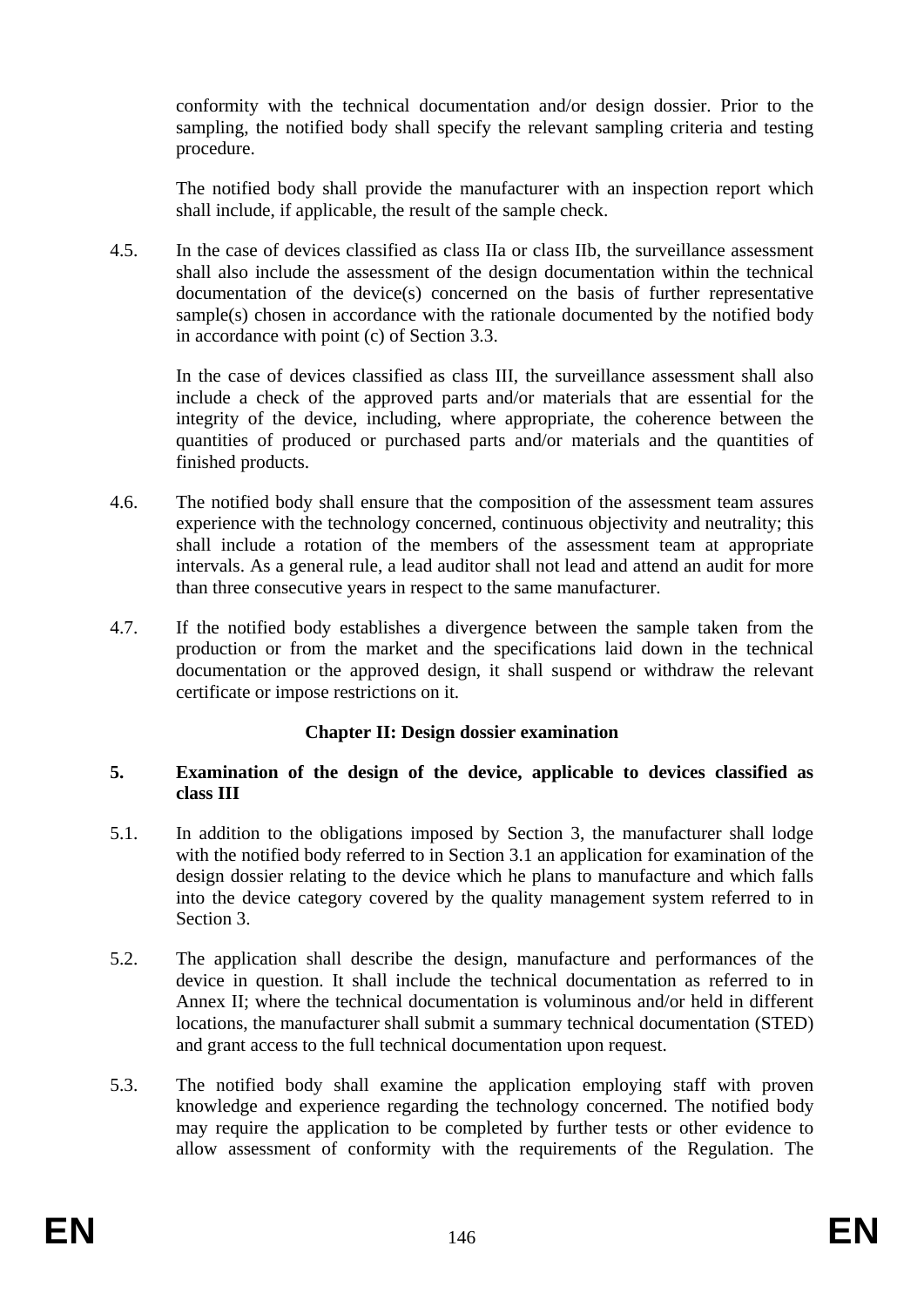notified body shall carry out adequate physical or laboratory tests in relation to the device or request the manufacturer to carry out such tests.

The notified body shall provide the manufacturer with an EU design-examination report.

- 5.4. If the device conforms to the relevant provisions of this Regulation, the notified body shall issue an EU design-examination certificate. The certificate shall contain the conclusions of the examination, the conditions of validity, the data needed for identification of the approved design, where appropriate, a description of the intended purpose of the device.
- 5.5. Changes to the approved design shall receive further approval from the notified body which issued the EU design-examination certificate wherever the changes could affect conformity with the general safety and performance requirements of the Regulation or with the conditions prescribed for use of the device. The applicant shall inform the notified body which issued the EU design-examination certificate of any planned changes to the approved design. The notified body shall examine the planned changes, notify the manufacturer of its decision and provide him with a supplement to the EU design-examination report. The approval of any change to the approved design shall take the form of a supplement to the EU design-examination certificate.

#### **6. Specific procedures**

## **6.1. Procedure in the case of devices incorporating a medicinal substance**

- (a) Where a device incorporates, as an integral part, a substance which, if used separately, may be considered to be a medicinal product within the meaning of Article 1 of Directive 2001/83/EC, including a medicinal product derived from human blood or human plasma, with action ancillary to that of the device, the quality, safety and usefulness of the substance shall be verified by analogy with the methods specified in Annex I to Directive 2001/83/EC.
- (b) Before issuing an EU design-examination certificate, the notified body shall, having verified the usefulness of the substance as part of the device and taking account of the intended purpose of the device, seek a scientific opinion from one of the competent authorities designated by the Member States in accordance with Directive 2001/83/EC (hereinafter referred to as 'medicinal products competent authority') or the European Medicines Agency (hereinafter referred to as 'EMA'), acting particularly through its Committee on Human Medicinal Products in accordance with Regulation (EC) No 726/2004, on the quality and safety of the substance including the benefit/risk of the incorporation of the substance into the device. Where the device incorporates a human blood or plasma derivative or a substance that, if used separately may be considered to be a medicinal product falling exclusively within the scope of the Annex of Regulation (EC) No 726/2004, the notified body shall consult the EMA.
- (c) When issuing its opinion, the medicinal products competent authority or the EMA shall take into account the manufacturing process and the data related to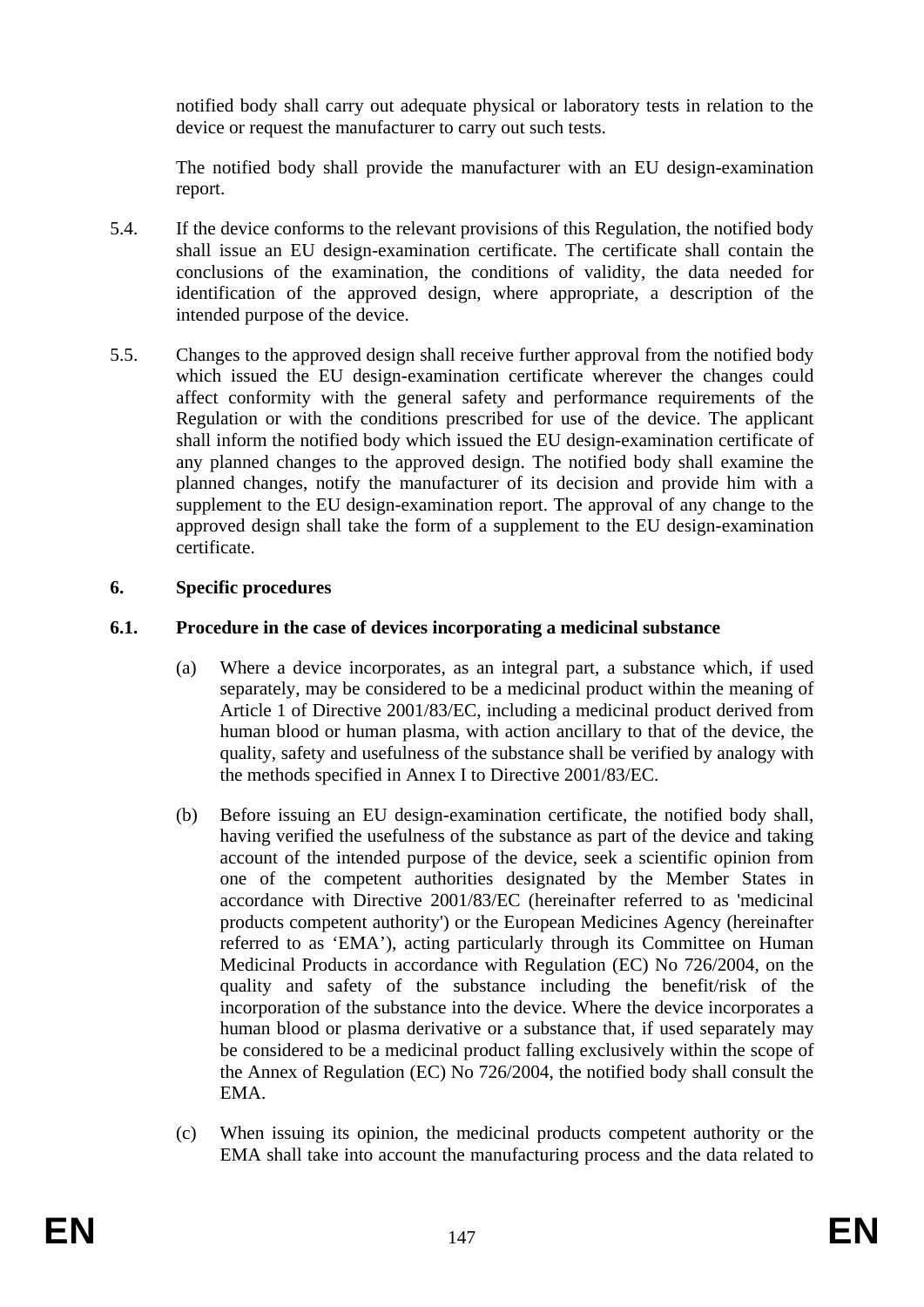the usefulness of incorporation of the substance into the device as determined by the notified body.

- (d) The opinion of the medicinal products competent authority or the EMA shall be drawn up
	- within 150 days after receipt of valid documentation if the substance subject to the consultation is authorised in accordance with Directive 2001/83/EC; or
	- within 210 days after receipt of valid documentation in other cases.
- (e) The scientific opinion of the medicinal products competent authority or the EMA, and any possible update, shall be included in the documentation of the notified body concerning the device. The notified body shall give due consideration to the views expressed in the scientific opinion when making its decision. The notified body shall not deliver the certificate if the scientific opinion is unfavourable. It shall convey its final decision to the medicinal products competent authority concerned or to the EMA.
- (f) Before changes are made with respect to an ancillary substance incorporated in a device, in particular related to its manufacturing process, the manufacturer shall inform the notified body of the changes which shall consult the medicinal products competent authority that was involved in the initial consultation, in order to confirm that the quality and safety of the ancillary substance are maintained. The medicinal products competent authority shall take into account the data related to the usefulness of incorporation of the substance into the device as determined by the notified body, in order to ensure that the changes have no negative impact on the established benefit/risk of the addition of the substance in the device. It shall provide its opinion within 30 days after receipt of the valid documentation regarding the changes.
- (g) When the medicinal products competent authority that was involved in the initial consultation has obtained information on the ancillary substance, which could have an impact on the established benefit/risk of the addition of the substance in the device, it shall provide the notified body with advice whether this information has an impact on the established benefit/risk of the addition of the substance in the device or not. The notified body shall take the updated scientific opinion into account in reconsidering its assessment of the conformity assessment procedure.

#### **6.2. Procedure in the case of devices manufactured utilising tissues or cells of human or animal origin, or their derivatives, that are non-viable or rendered nonviable**

(a) For devices manufactured utilising tissues or cells of human origin, or their derivatives, that are covered by this Regulation in accordance with point (e) of Article 1(2), the notified body shall, prior to issuing an EU design-examination certificate, submit to the competent authority designated by the Member State in accordance with Directive 2004/23/EC (hereinafter referred to as 'human tissues and cells competent authority') in which it is established a summary of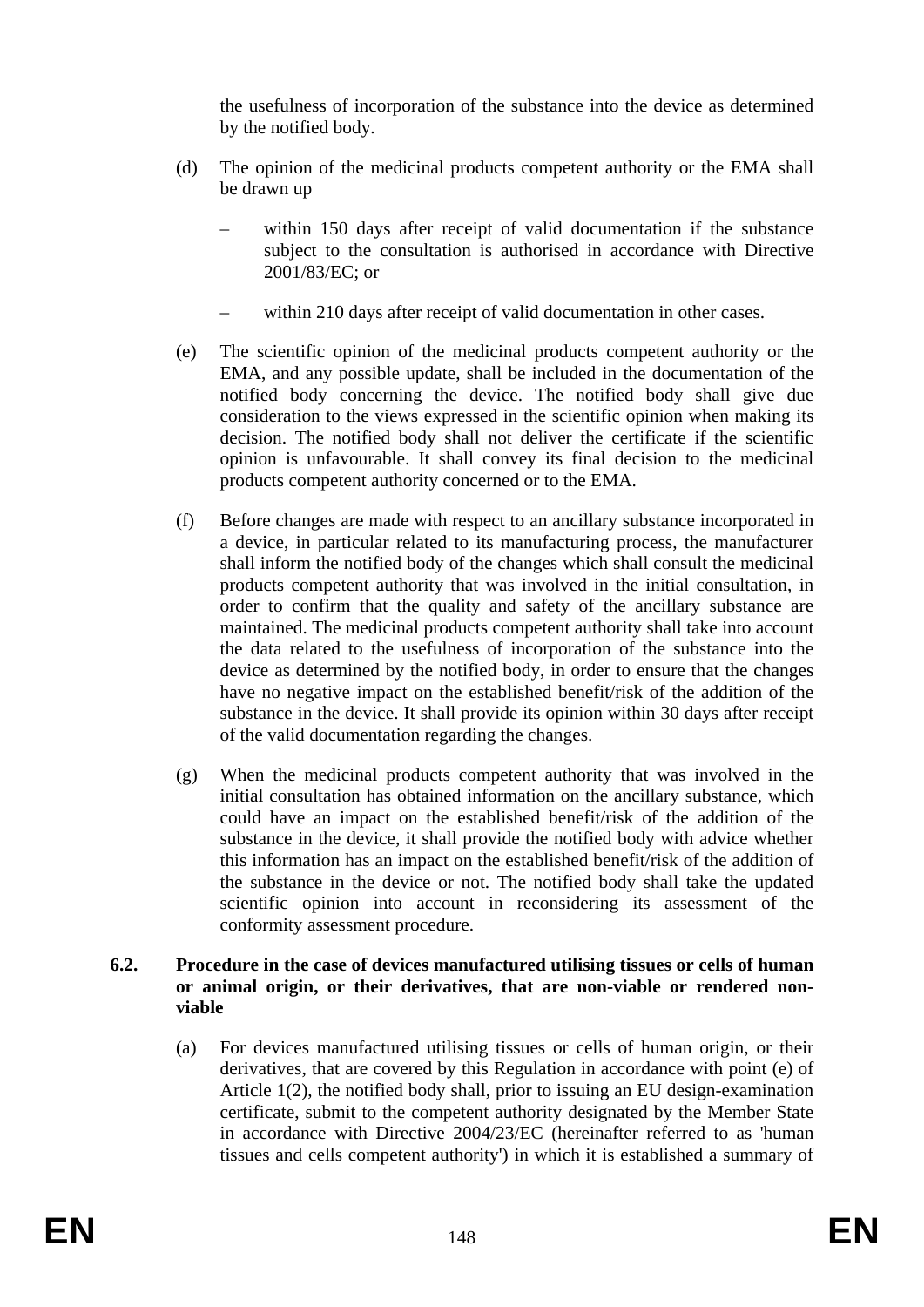the preliminary conformity assessment which shall, among others, provide information about the non-viability of the human tissues or cells, their donation, procurement and testing and the benefit/risk of the incorporation of the human tissues or cells into the device.

- (b) Within 90 days after receipt of valid documentation, the human tissues and cells competent authority may submit comments on aspects related to the donation, procurement and testing and/or the benefit/risk of the incorporation of the human tissues or cells into the device.
- (c) The notified body shall give due consideration to any comments received in accordance with point (b). It shall convey to the human tissues and cells competent authority an explanation as regards this consideration, including any due justification not to follow the comment received, and its final decision regarding the conformity assessment in question. The comments of the human tissues and cells competent authority shall be included in the documentation of the notified body concerning the device.

#### **7. Batch verification in the case of devices incorporating a medicinal substance which, if used separately, may be considered to be a medicinal product derived from human blood or human plasma referred to in Article 1(4)**

Upon completing the manufacture of each batch of devices that incorporate a medicinal substance which, if used separately, may be considered to be a medicinal product derived from human blood or human plasma referred to in the first subparagraph of Article 1(4), the manufacturer shall inform the notified body of the release of the batch of devices and send to it the official certificate concerning the release of the batch of human blood or plasma derivative used in the device, issued by a State laboratory or a laboratory designated for that purpose by a Member State in accordance with Article 114(2) of Directive 2001/83/EC.

#### **Chapter III: Administrative provisions**

- 8. The manufacturer or his authorised representative shall, for a period ending at least five years, and in the case of implantable devices at least 15 years, after the last device has been placed on the market, keep at the disposal of the competent authorities:
	- the declaration of conformity,
	- the documentation referred to in the fourth indent of Section 3.1 and in particular the data and records arising from the procedures referred to in point (c) of Section 3.2,
	- the changes referred to in Section 3.4,
	- the documentation referred to in Section 5.2, and
	- the decisions and reports from the notified body as referred to in Sections 3.3, 4.3, 4.4. 5.3, 5.4. and 5.5.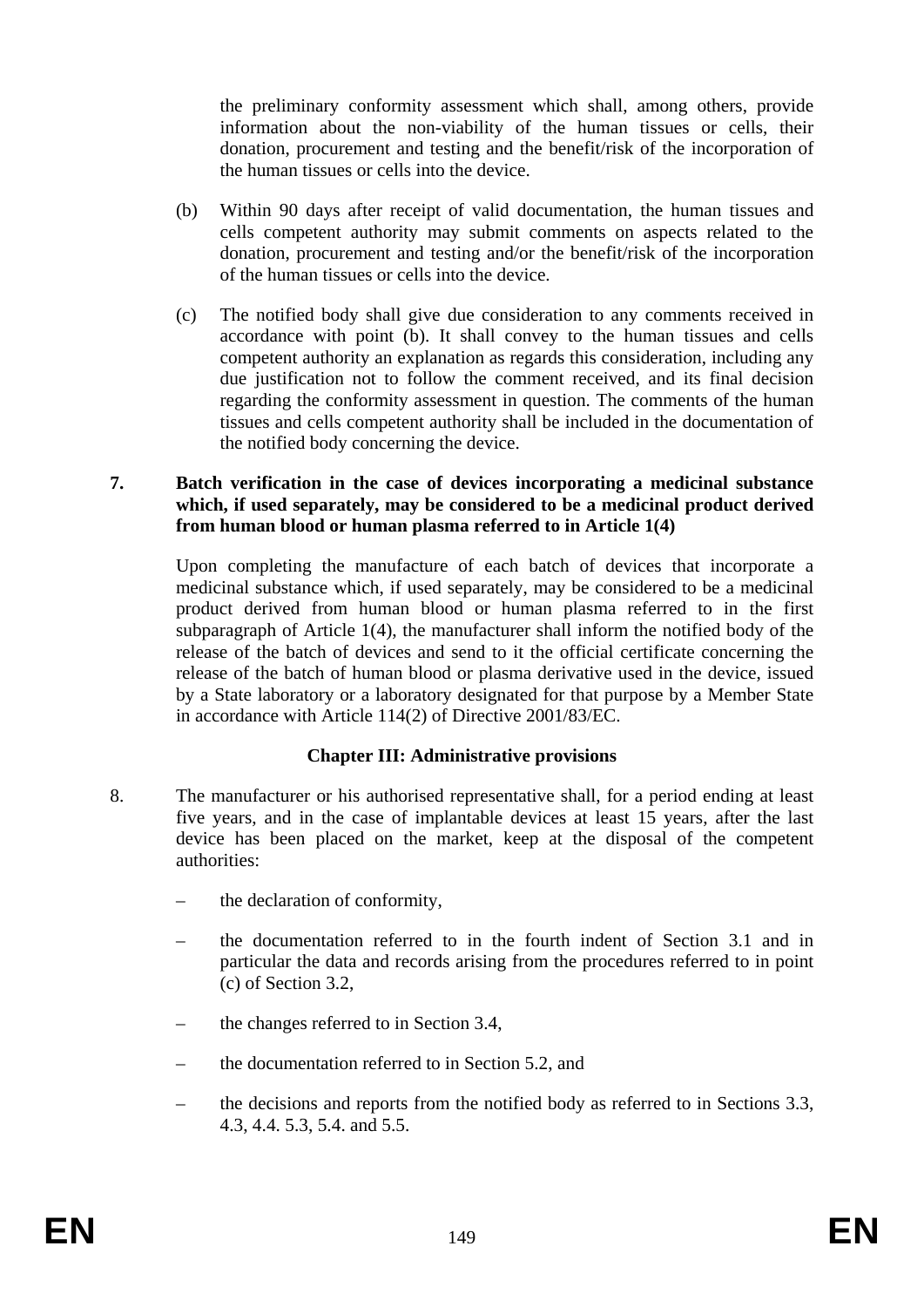9. Each Member State shall make provision that this documentation is kept at the disposal of the competent authorities for the period indicated in the first sentence of the preceding paragraph in case the manufacturer, or his authorised representative, established within its territory goes bankrupt or ceases its business activity prior to the end of this period.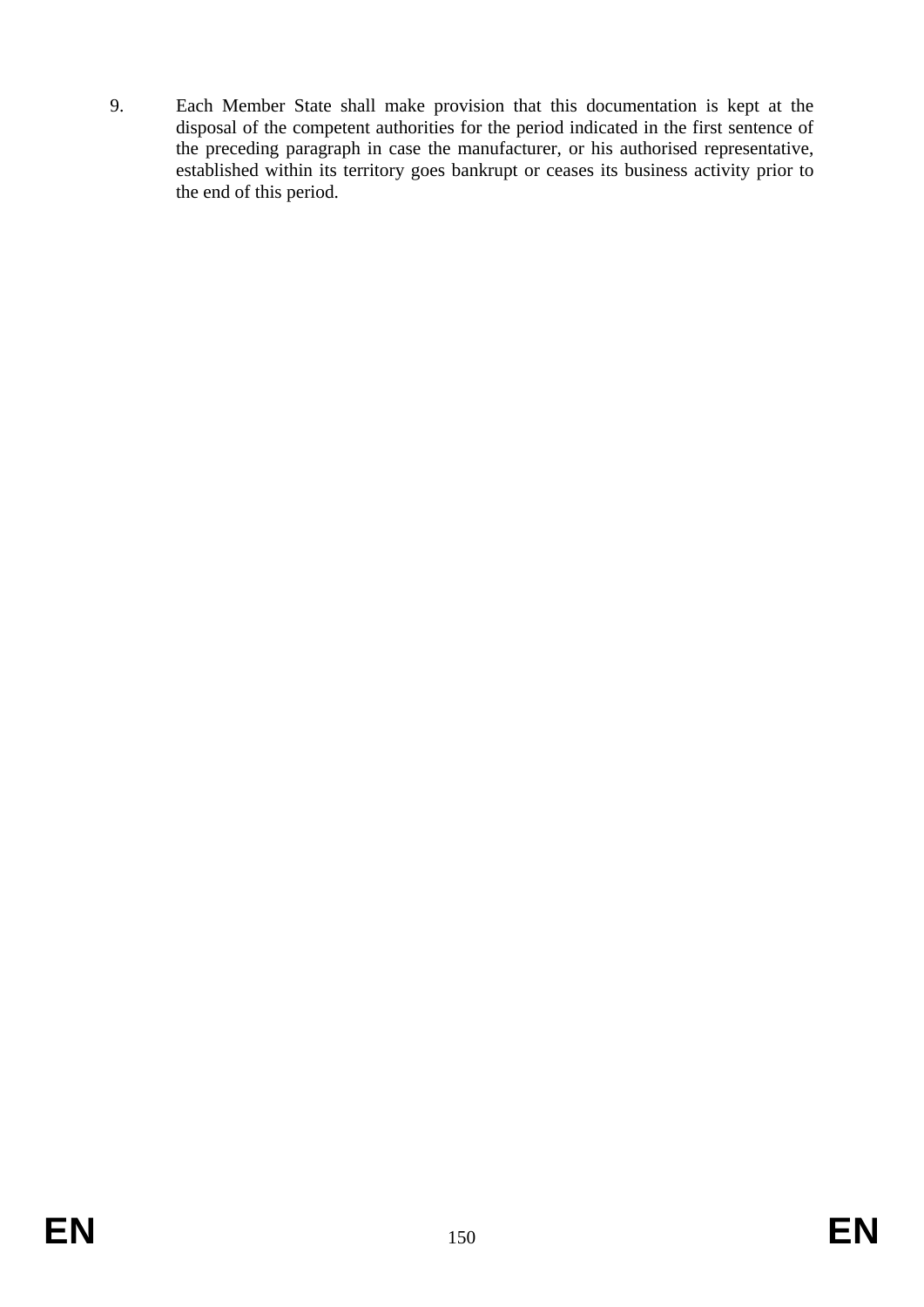#### ANNEX IX

# **CONFORMITY ASSESSEMENT BASED ON TYPE EXAMINATION**

1. EU type-examination is the procedure whereby a notified body ascertains and certifies that a representative sample of the production covered fulfils the relevant provisions of this Regulation.

#### **2. Application**

The application shall include:

- the name and address of the manufacturer and, if the application is lodged by the authorised representative, the name and address of the authorised representative,
- the technical documentation referred to in Annex II needed to assess the conformity of the representative sample of the production in question, hereinafter referred to as the 'type', with the requirements of this Regulation; where the technical documentation is voluminous and/or held in different locations, the manufacturer shall submit a summary technical documentation (STED) and grant access to the full technical documentation upon request. The applicant shall make a 'type' available to the notified body. The notified body may request other samples as necessary,
- a written declaration that no application has been lodged with any other notified body for the same type, or information about any previous application for the same type that has been refused by another notified body.

#### **3. Assessment**

The notified body shall:

- 3.1. examine and assess the technical documentation and verify that the type has been manufactured in conformity with that documentation; it shall also record the items designed in conformity with the applicable specifications of the standards referred to in Article 6 or CTS , as well as the items not designed on the basis of the relevant provisions of the abovementioned standards;
- 3.2. carry out or arrange for the appropriate assessments and the physical or laboratory tests necessary to verify whether the solutions adopted by the manufacturer meet the general safety and performance requirements of this Regulation if the standards referred to in Article 6 or CTS have not been applied; if the device is to be connected to other device(s) in order to operate as intended, proof shall be provided that it conforms to the general safety and performance requirements when connected to any such device(s) having the characteristics specified by the manufacturer;
- 3.3. carry out or arrange for the appropriate assessments and the physical or laboratory tests necessary to verify whether, if the manufacturer has chosen to apply the relevant standards, these have actually been applied;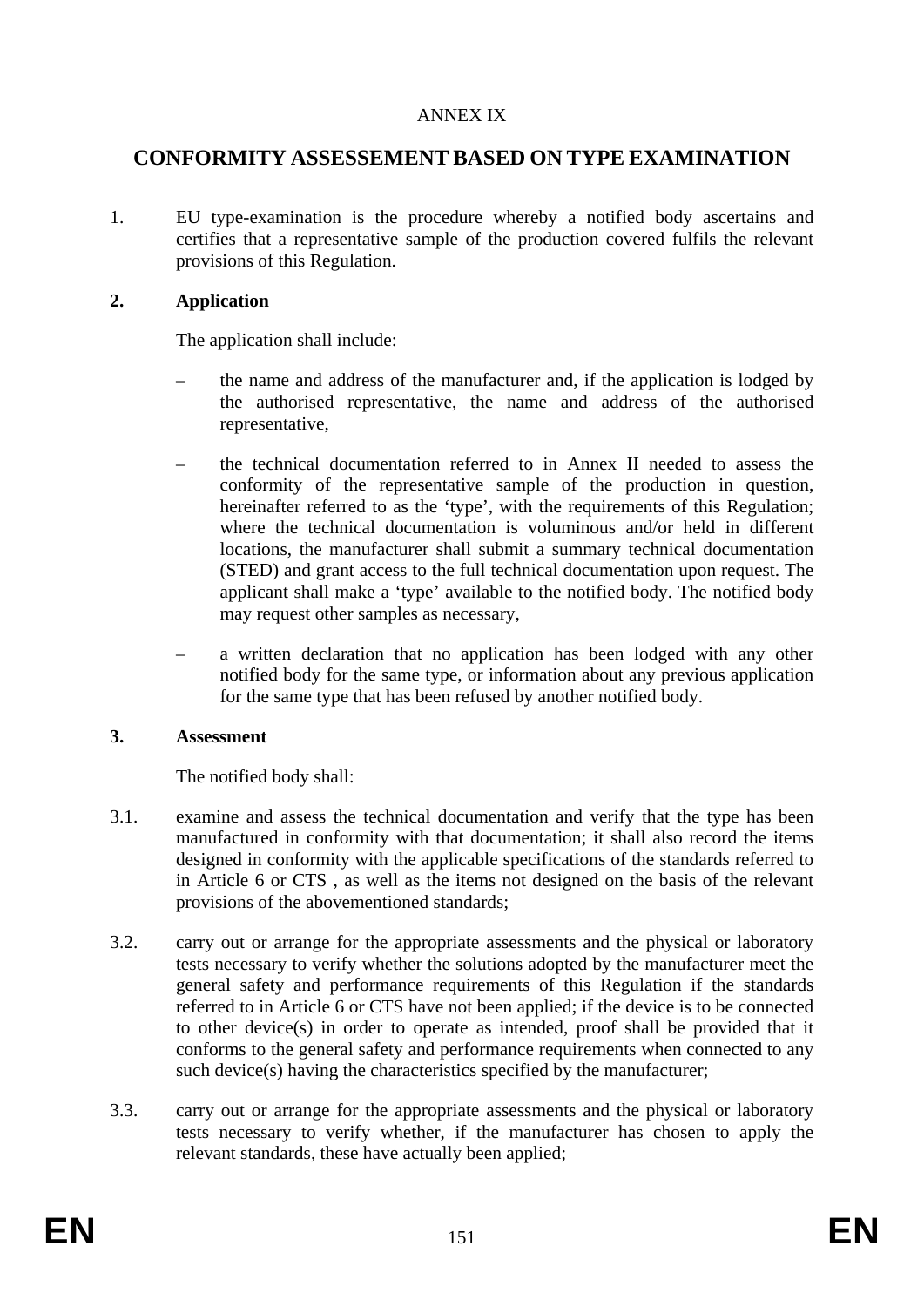3.4. agree with the applicant on the place where the necessary assessments and tests will be carried out.

## **4. Certificate**

If the type conforms to the provisions of this Regulation, the notified body shall issue an EU type-examination certificate. The certificate shall contain the name and address of the manufacturer, the conclusions of the assessment, the conditions of validity and the data needed for identification of the type approved. The relevant parts of the documentation shall be annexed to the certificate and a copy kept by the notified body.

#### **5. Changes to the type**

- 5.1. The applicant shall inform the notified body which issued the EU type-examination certificate of any planned change to the approved type.
- 5.2. Changes to the approved product shall receive further approval from the notified body which issued the EU type-examination certificate wherever the changes may affect conformity with the general safety and performance requirements or with the conditions prescribed for use of the product. The notified body shall examine the planned changes, notify the manufacturer of its decision and provide him with a supplement to the EU type-examination report. The approval of any change to the approved type shall take the form of a supplement to the initial EU type-examination certificate.

#### **6. Specific procedures**

The provisions regarding the specific procedures in the case of devices incorporating a medicinal substance, or devices manufactured utilising tissues or cells of human or animal origin, or their derivatives, that are non-viable or rendered non-viable set out in Annex VIII, Section 6, apply with the proviso that any reference to an EU designexamination certificate shall be understood as reference to an EU type-examination certificate.

#### **7. Administrative provisions**

The manufacturer or his authorised representative shall, for a period ending at least five years, and in the case of implantable devices at least 15 years, after the last device has been placed on the market, keep at the disposal of the competent authorities:

- the documentation referred to in the second indent of Section 2,
- the changes referred to in Section 5,
- copies of EU type-examination certificates and their additions.

Section 9 of Annex VIII shall apply.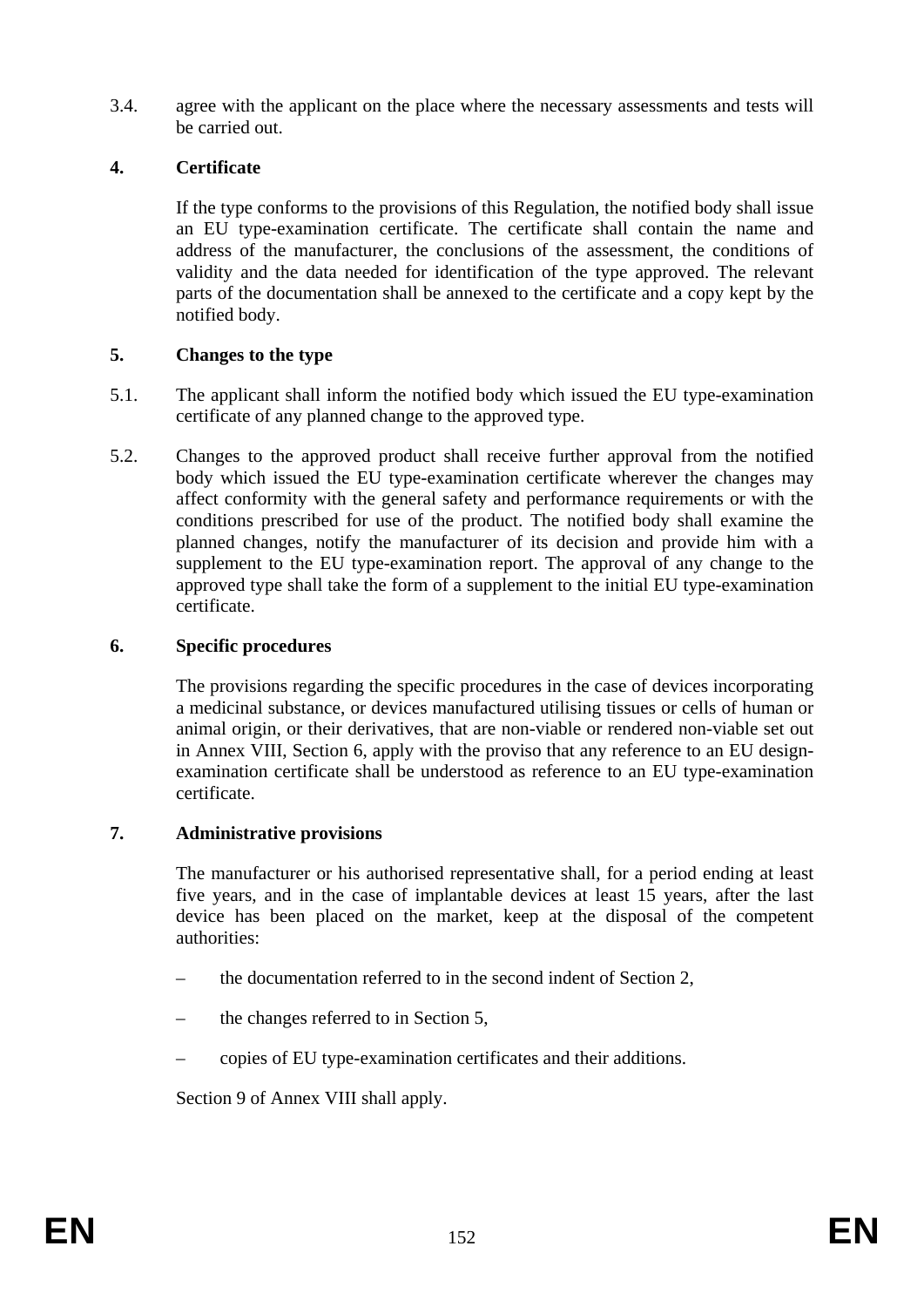#### ANNEX X

# **CONFORMITY ASSESSEMENT BASED ON PRODUCT CONFORMITY VERIFICATION**

- 1. The objective of the conformity assessment based on product conformity verification is to ensure that devices conform to the type for which an EU type-examination certificate has been issued and meet the provisions of this Regulation which apply to them.
- 2. Where an EU type-examination certificate has been issued in accordance with Annex IX, the manufacturer can either apply the procedure set out in part A (production quality assurance) or the procedure set out in part B (product verification).
- 3. By way of derogation from Sections 1 and 2, this Annex can also be applied by manufacturers of devices classified as class IIa coupled with the drawing up of a technical documentation as set out in Annex II.

#### **PART A: PRODUCTION QUALITY ASSURANCE**

- 1. The manufacturer shall ensure application of the quality management system approved for the manufacture of the devices concerned and carry out the final inspection, as specified in Section 3, and is subject to the surveillance referred to in Section 4.
- 2. The manufacturer who fulfils the obligations imposed by Section 1 shall draw up and keep an EU declaration of conformity in accordance with Article 17 and Annex III for the device model covered by the conformity assessment procedure. By issuing an EU declaration of conformity the manufacturer ensures and declares that the devices concerned conform to the type described in the EU type-examination certificate and meet the provisions of this Regulation which apply to them.

#### **3. Quality management system**

- 3.1. The manufacturer shall lodge an application for assessment of his quality management system with a notified body. The application shall include:
	- all elements listed in Section 3.1 of Annex VIII,
	- the technical documentation as referred to in Annex II for the types approved; where the technical documentation is voluminous and/or held in different locations, the manufacturer shall submit a summary technical documentation (STED) and grant access to the full technical documentation upon request;
	- a copy of the EU-type examination certificates referred to in Section 4 of Annex IX; if the EU-type examination certificates have been issued by the same notified body with which the application is lodged, a reference to the technical documentation and the certificates issued is sufficient.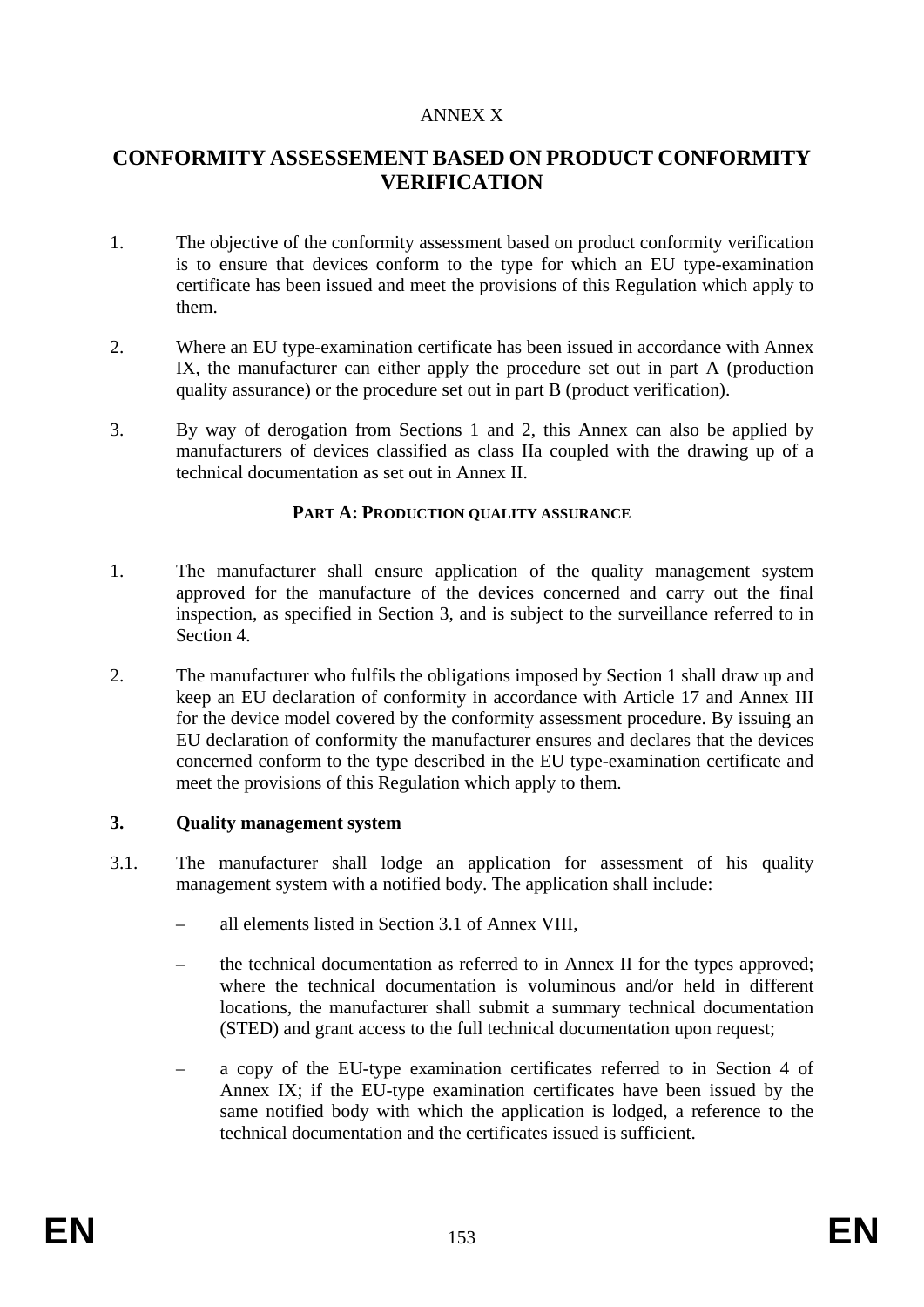3.2. Application of the quality management system shall ensure that the devices conform to the type described in the EU type-examination certificate and to the provisions of this Regulation which apply to them at every stage. All the elements, requirements and provisions adopted by the manufacturer for his quality management system shall be documented in a systematic and orderly manner in the form of written policies and procedures such as quality programmes, quality plans, quality manuals and quality records.

It shall, in particular, include an adequate description of all elements listed in points (a), (b), (d) and (e) of Section 3.2 of Annex VIII.

3.3. The provisions of points (a) and (b) of Section 3.3 of Annex VIII apply.

If the quality management system ensures that the devices conform to the type described in the EU type-examination certificate and conforms to the relevant provisions of this Regulation, the notified body shall issue an EU quality assurance certificate. The decision shall be notified to the manufacturer. It shall contain the conclusions of the inspection and a reasoned assessment.

3.4. The provisions of Section 3.4 Annex VIII apply.

#### **4. Surveillance**

The provisions of Section 4.1, the first, second and fourth indents of Section 4.2, Section 4.3, Section 4.4, Section 4.6 and Section 4.7 of Annex VIII apply.

In the case of devices classified as class III, the surveillance shall also include a check of the coherence between the quantity of produced or purchased raw material or crucial components approved for the type and the quantity of finished products.

#### **5. Batch verification in the case of devices incorporating a medicinal substance which, if used separately, may be considered to be a medicinal product derived from human blood or human plasma referred to in Article 1(4)**

Upon completing the manufacture of each batch of devices that incorporate a medicinal substance which, if used separately, may be considered to be a medicinal product derived from human blood or human plasma referred to in the first subparagraph of Article 1(4), the manufacturer shall inform the notified body of the release of the batch of devices and send to it the official certificate concerning the release of the batch of human blood or plasma derivative used in the device, issued by a State laboratory or a laboratory designated for that purpose by a Member State in accordance with Article 114(2) of Directive 2001/83/EC.

#### **6. Administrative provisions**

The manufacturer or his authorised representative shall, for a period ending at least five years, and in the case of implantable devices at least 15 years, after the last device has been placed on the market, keep at the disposal of the competent authorities:

the declaration of conformity,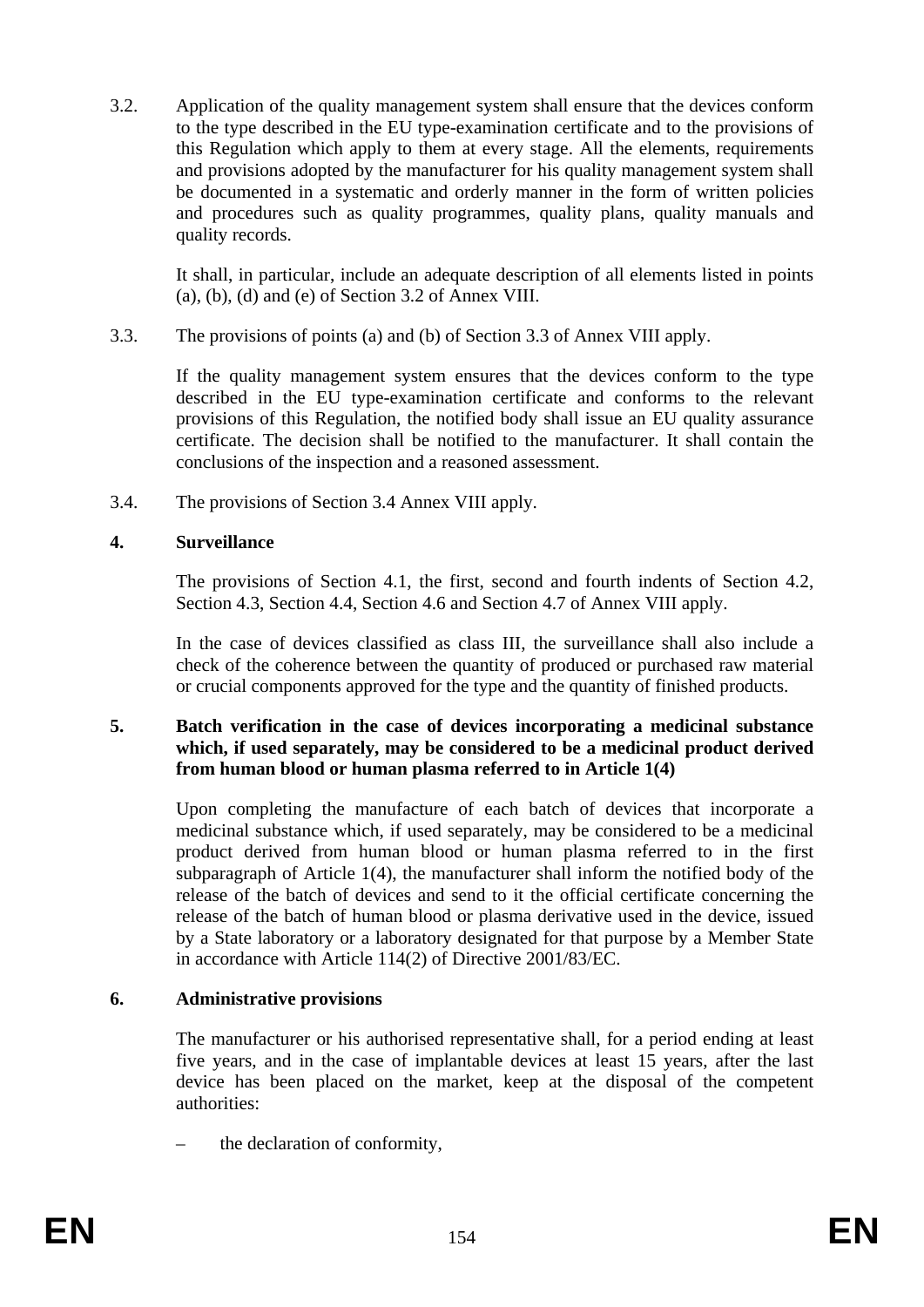- the documentation referred to in the fourth indent of Section 3.1 of Annex VIII,
- the documentation referred to in the seventh indent of Section 3.1 of Annex VIII, including the EU type-examination certificate referred to in Annex IX,
- the changes referred to in Section 3.4 of Annex VIII, and
- the decisions and reports from the notified body as referred to in Sections 3.3, 4.3 and 4.4 of Annex VIII.

Section 9 of Annex VIII shall apply.

#### **7. Application to devices classified as class IIa**

- 7.1. By way of derogation from Section 2, by virtue of the EU declaration of conformity the manufacturer ensures and declares that the devices in class IIa are manufactured in conformity with the technical documentation referred to in Annex II and meet the requirements of this Regulation which apply to them.
- 7.2. For devices in class IIa the notified body shall assess, as part of the assessment in Section 3.3, on a representative basis, the technical documentation as referred in Annex II for compliance with the provisions of this Regulation; where the technical documentation is voluminous and/or held in different locations, the manufacturer shall submit a summary technical documentation (STED) and grant access to the full technical documentation upon request.

In choosing representative sample(s) the notified body shall take into account the novelty of the technology, similarities in design, technology, manufacturing and sterilisation methods, the intended use and the results of any previous relevant assessments (e.g. with regard to physical, chemical or biological properties) that have been carried out in accordance with this Regulation. The notified body shall document its rationale for the sample(s) taken.

- 7.3. If the assessment in accordance with Section 7.2. confirms that the devices in class IIa conform to the technical documentation referred to in Annex II and meet the requirements of this Regulation which apply to them, the notified body shall issue a certificate pursuant to this section of this Annex.
- 7.4. Further samples shall be assessed by the notified body as part of the surveillance assessment referred to in Section 4.
- 7.5. By way of derogation from Section 6, the manufacturer or his authorised representative shall, for a period ending at least five years after the last device has been placed on the market, keep at the disposal of the competent authorities:
	- the declaration of conformity,
	- the technical documentation referred to in Annex II,
	- the certificate referred to in Section 7.3.

Section 9 of Annex VIII shall apply.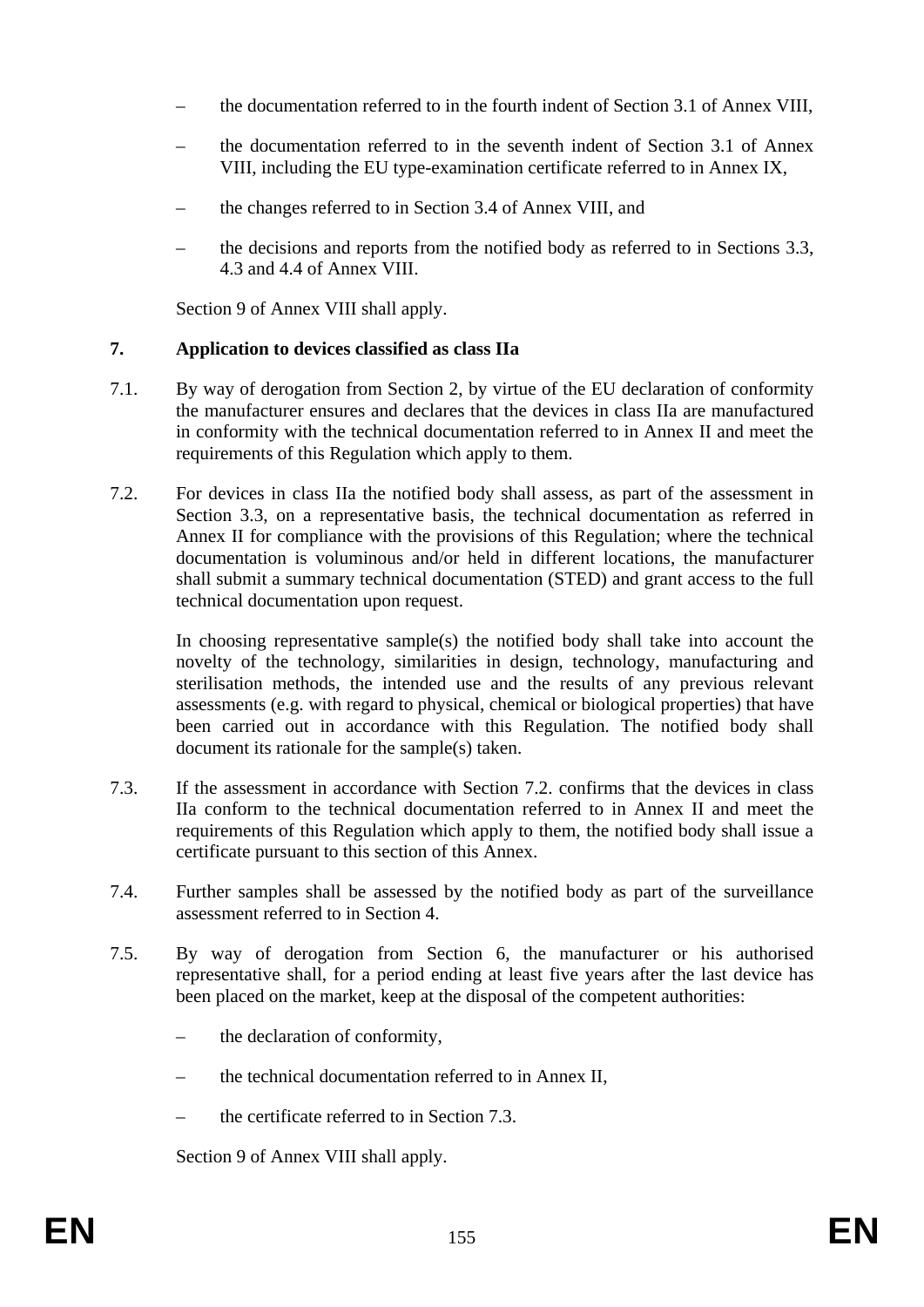#### **PART B: PRODUCT VERIFICATION**

- 1. Product verification is the procedure whereby after examination of every manufactured device the manufacturer, by issuing a EU declaration of conformity in accordance with Article 17 and Annex III, ensures and declares that the devices which have been subject to the procedure set out in Sections 4 and 5 conform to the type described in the EU type-examination certificate and meet the requirements of this Regulation which apply to them.
- 2. The manufacturer shall take all the measures necessary to ensure that the manufacturing process produces devices which conform to the type described in the EU type-examination certificate and to the requirements of the Regulation which apply to them. Before the start of manufacture, the manufacturer shall prepare documents defining the manufacturing process, in particular as regards sterilisation where necessary, together with all the routine, pre-established provisions to be implemented to ensure homogeneous production and, where appropriate, conformity of the products with the type described in the EU type-examination certificate and with the requirements of this Regulation which apply to them.

In addition, for devices placed on the market in sterile condition, and only for those aspects of the manufacturing process designed to secure and maintain sterility, the manufacturer shall apply the provisions of Sections 3 and 4 of Part A of this Annex.

- 3. The manufacturer shall undertake to institute and keep up to date a post-market surveillance plan, including a post-market clinical follow-up, and the procedures ensuring compliance with the obligations emanating from the provisions on vigilance set out in Articles 61 to 66.
- 4. The notified body shall carry out the appropriate examinations and tests in order to verify the conformity of the device with the requirements of the Regulation by examining and testing every product as specified in Section 5.

The aforementioned checks do not apply to those aspects of the manufacturing process designed to secure sterility.

#### **5. Verification by examination and testing of every product**

- 5.1. Every device is examined individually and the appropriate physical or laboratory tests defined in the relevant standard(s) referred to in Article 6 or equivalent tests shall be carried out in order to verify, where appropriate, the conformity of the devices with the type described in the EU type-examination certificate and with the requirements of this Regulation which apply to them.
- 5.2. The notified body shall affix, or have affixed its identification number to each approved device and shall draw up an EU product verification certificate relating to the tests carried out.
- **6. Batch verification in the case of devices incorporating a medicinal substance which, if used separately, may be considered to be a medicinal product derived from human blood or human plasma referred to in Article 1(4)**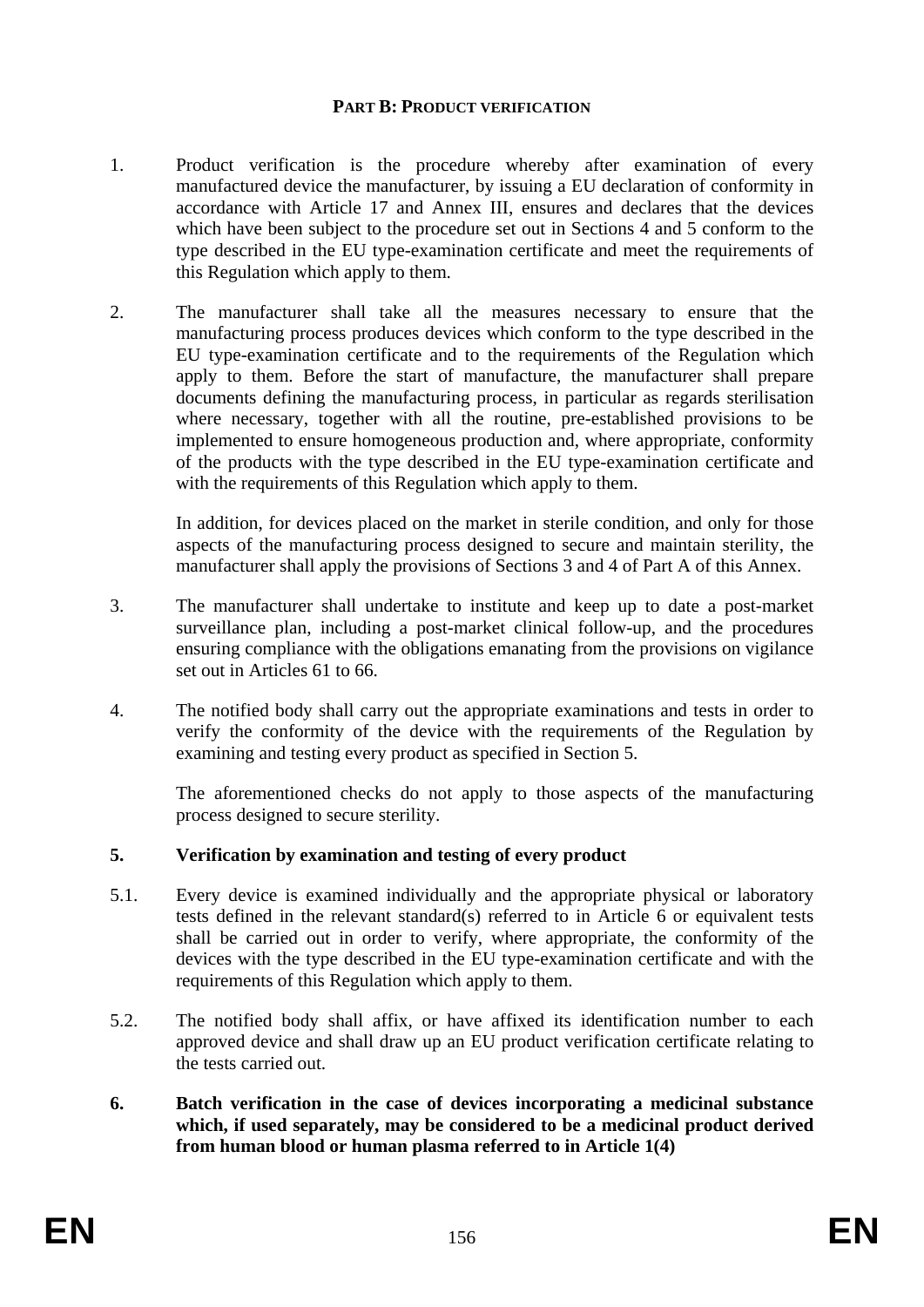Upon completing the manufacture of each batch of devices that incorporate a medicinal substance which, if used separately, may be considered to be a medicinal product derived from human blood or human plasma referred to in the first subparagraph of Article 1(4), the manufacturer shall inform the notified body of the release of the batch of devices and send to it the official certificate concerning the release of the batch of human blood or plasma derivative used in the device, issued by a State laboratory or a laboratory designated for that purpose by a Member State in accordance with Article 114(2) of Directive 2001/83/EC.

#### **7. Administrative provisions**

The manufacturer or his authorised representative shall, for a period ending at least five years, and in the case of implantable devices at least 15 years, after the last device has been placed on the market, keep at the disposal of the competent authorities:

- the declaration of conformity,
- the documentation referred to in Section 2,
- the certificate referred to in Section 5.2,
- the EU type-examination certificate referred to in Annex IX.

Section 9 of Annex VIII shall apply.

#### **8. Application to devices classified as class IIa**

- 8.1. By way of derogation from Section 1, by virtue of the EU declaration of conformity the manufacturer ensures and declares that the devices in class IIa are manufactured in conformity with the technical documentation referred to in Annex II and meet the requirements of this Regulation which apply to them.
- 8.2. The verification conducted by the notified body in accordance with Section 4 is intended to confirm the conformity of the devices in class IIa with the technical documentation referred to in Annex II and with the requirements of this Regulation which apply to them.
- 8.3. If the verification in accordance with Section 8.2. confirms that the devices in class IIa conform to the technical documentation referred to in Annex II and meet the requirements of this Regulation which apply to them, the notified body shall issue a certificate pursuant to this section of this Annex.
- 8.4. By way of derogation from Section 7, the manufacturer or his authorised representative shall, for a period ending at least five years after the last device has been placed on the market, keep at the disposal of the competent authorities:
	- the declaration of conformity,
	- the technical documentation referred to in Annex II,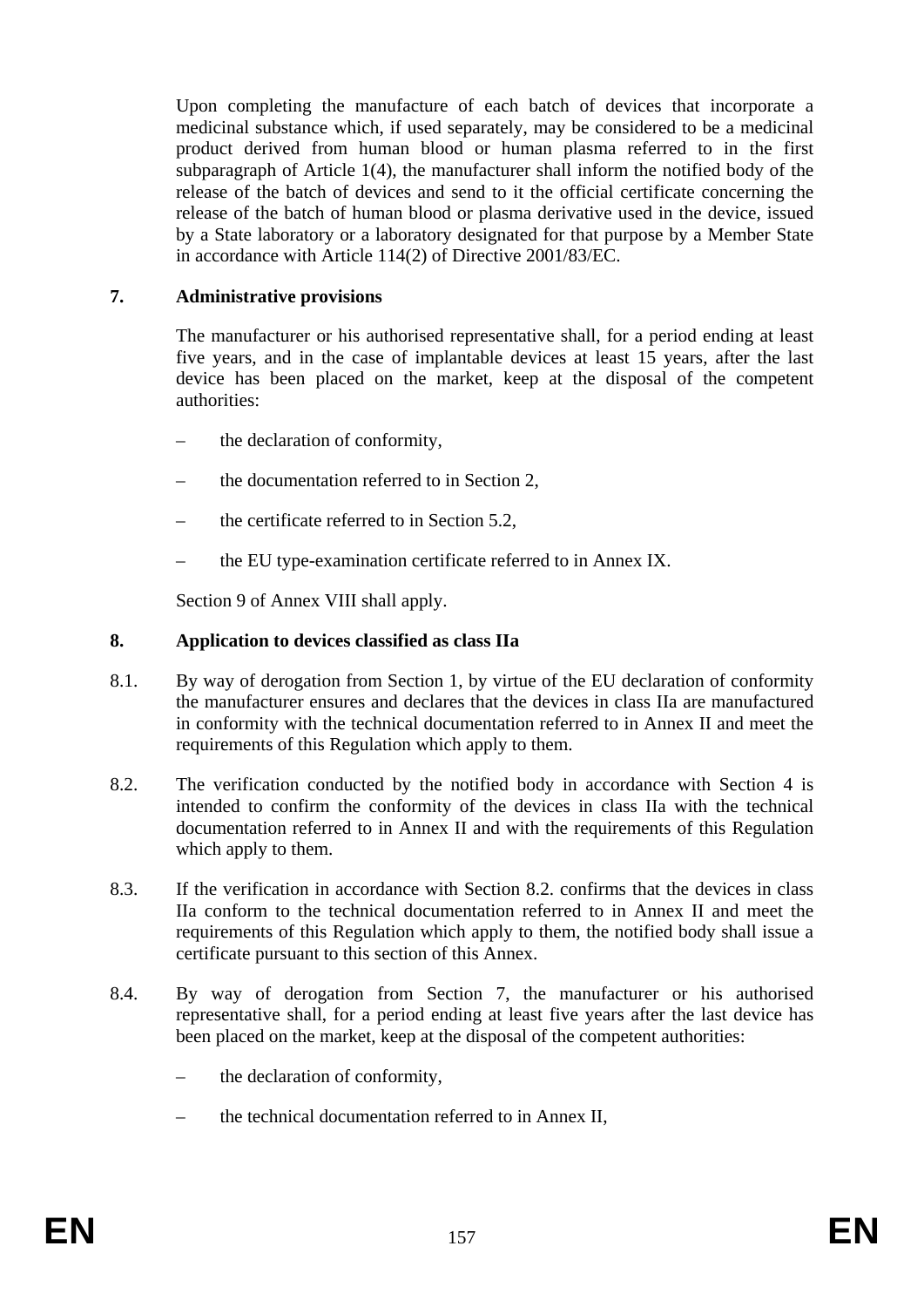– the certificate referred to in Section 8.3.

Section 9 of Annex VIII shall apply.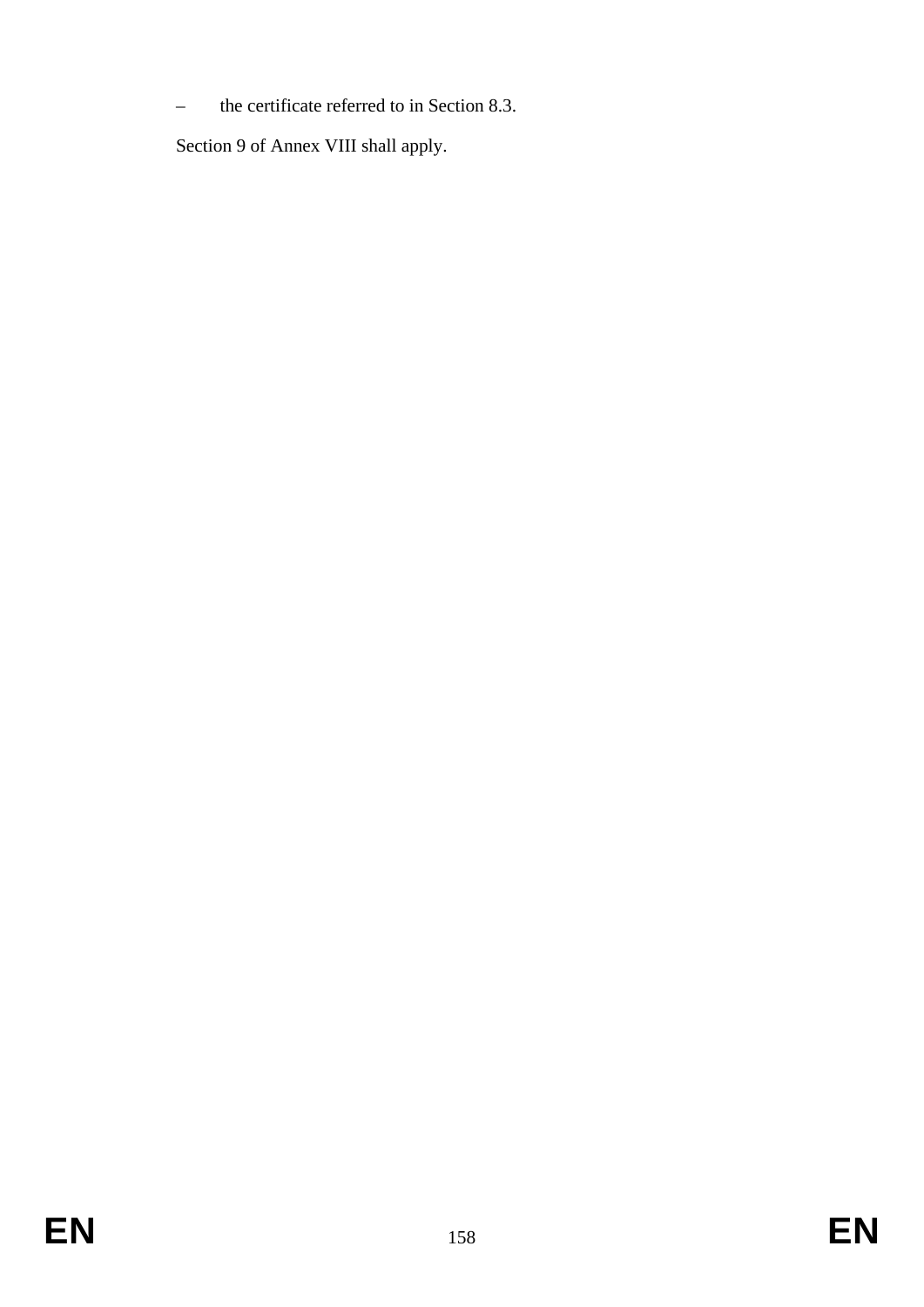#### ANNEX XI

#### **CONFORMITY ASSESSMENT PROCEDURE FOR CUSTOM-MADE DEVICES**

- 1. For custom-made devices the manufacturer or his authorised representative shall draw up the statement containing the following information:
	- the name and address of the manufacturer, and of any additional manufacturing sites,
	- if applicable, the name and address of the authorised representative,
	- data allowing identification of the device in question,
	- a statement that the device is intended for exclusive use by a particular patient or user, identified by name, an acronym or a numerical code,
	- the name of the doctor of medicine, dental practitioner or any other person authorised by national law by virtue of this person's professional qualifications who made out the prescription and, where applicable, the name of the health institution concerned,
	- the specific characteristics of the product as indicated by the prescription,
	- a statement that the device in question conforms to the general safety and performance requirements set out in Annex I and, where applicable, indicating which general safety and performance requirements have not been fully met, together with the grounds,
	- where applicable, an indication that the device contains or incorporates a medicinal substance, including a human blood or plasma derivative, or tissues or cells of human origin, or of animal origin as referred to in Commission Regulation (EU) No 722/2012.
- 2. The manufacturer shall undertake to keep available for the competent national authorities the documentation, indicating manufacturing site(s) and allowing an understanding of the design, manufacture and performances of the product, including the expected performances, so as to allow assessment of conformity with the requirements of this Regulation.

The manufacturer shall take all the measures necessary to ensure that the manufacturing process produces products which are manufactured in accordance with the documentation mentioned in the first paragraph;

3. The information contained in the declaration concerned by this Annex shall be kept for a period of time of at least five years after the device has been placed on the market. In the case of implantable devices the period shall be at least 15 years.

Section 9 of Annex VIII shall apply.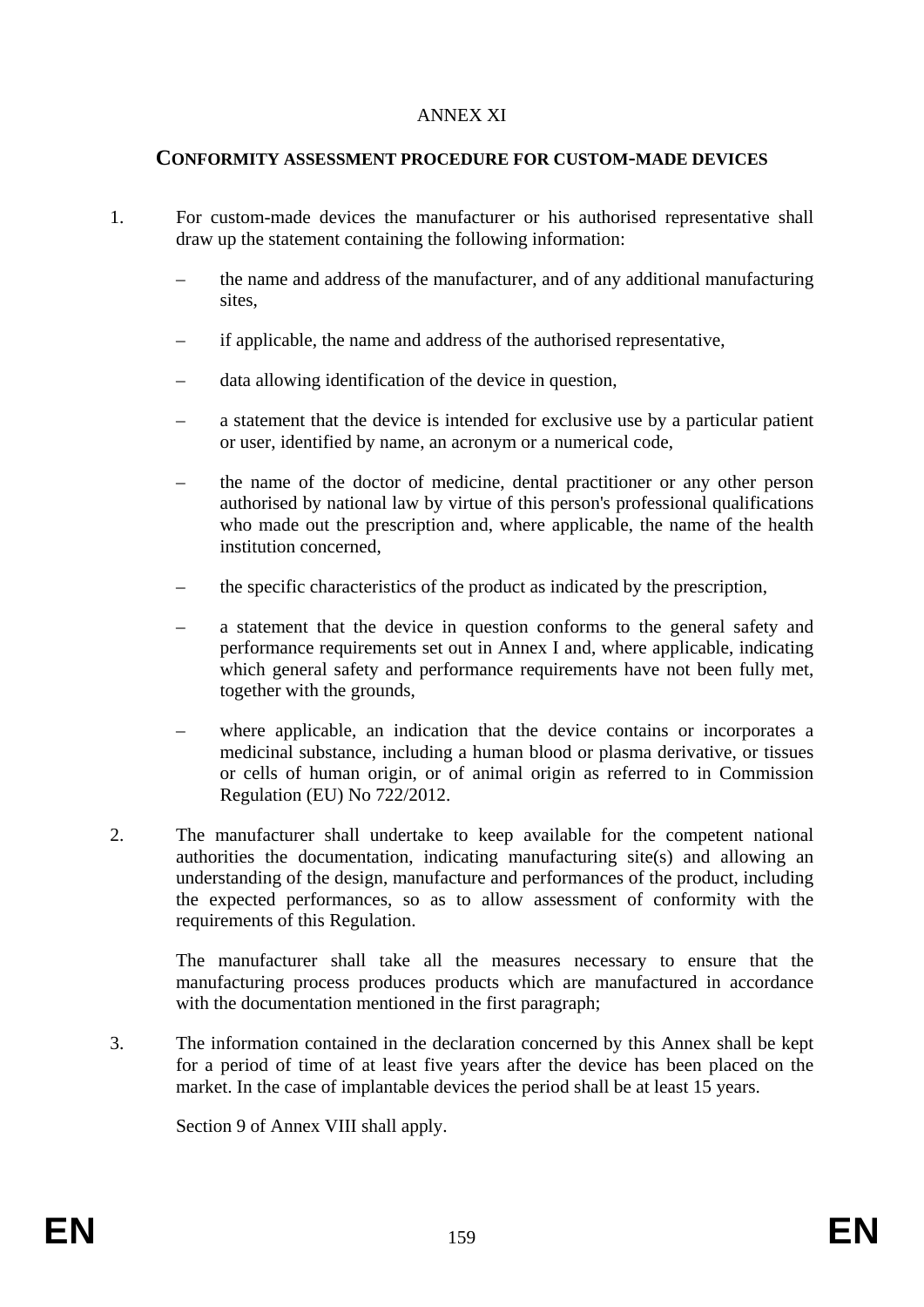4. The manufacturer shall undertake to review and document experience gained in the post-production phase, including a PMCF referred to in Part B of Annex XIII, and to implement appropriate means to apply any necessary corrective action. This undertaking shall include an obligation for the manufacturer to notify, in accordance with Article 61(4) the competent authorities of any serious incidents and/or field safety corrective actions immediately on learning of them.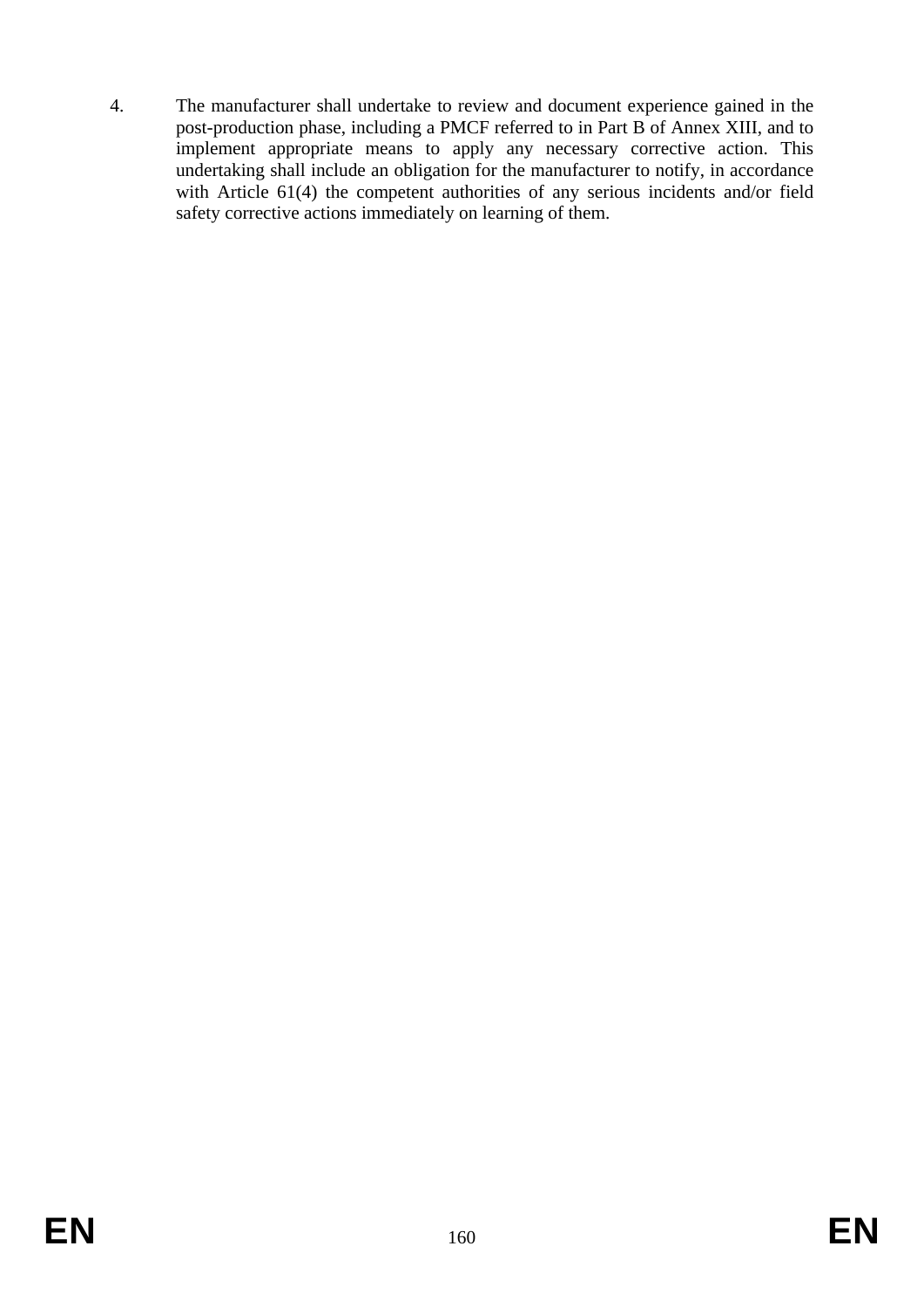#### ANNEX XII

# **MINIMUM CONTENT OF CERTIFICATES ISSUED BY A NOTIFIED BODY**

- 1. Name, address and identification number of the notified body;
- 2. name and address of the manufacturer and, if applicable, of the authorised representative;
- 3. unique number identifying the certificate;
- 4. date of issue;
- 5. date of expiry;
- 6. data needed for the identification of the device(s) or categories of devices covered by the certificate, including the intended purpose of the device(s) and the GMDN code(s) or internationally recognised nomenclature code(s);
- 7. if applicable, the manufacturing facilities covered by the certificate;
- 8. reference to this Regulation and the relevant Annex according to which the conformity assessment has been carried out;
- 9. examinations and tests performed, e.g. reference to relevant standards / test reports / audit report(s);
- 10. if applicable, reference to the relevant parts of the technical documentation or other certificates required for the placing on the market of the device(s) covered;
- 11. if applicable, information about the surveillance by the notified body;
- 12. conclusions of the notified body's assessment, examination or inspection;
- 13. conditions for or limitations to the validity of the certificate;
- 14. legally binding signature of the notified body according to the applicable national law.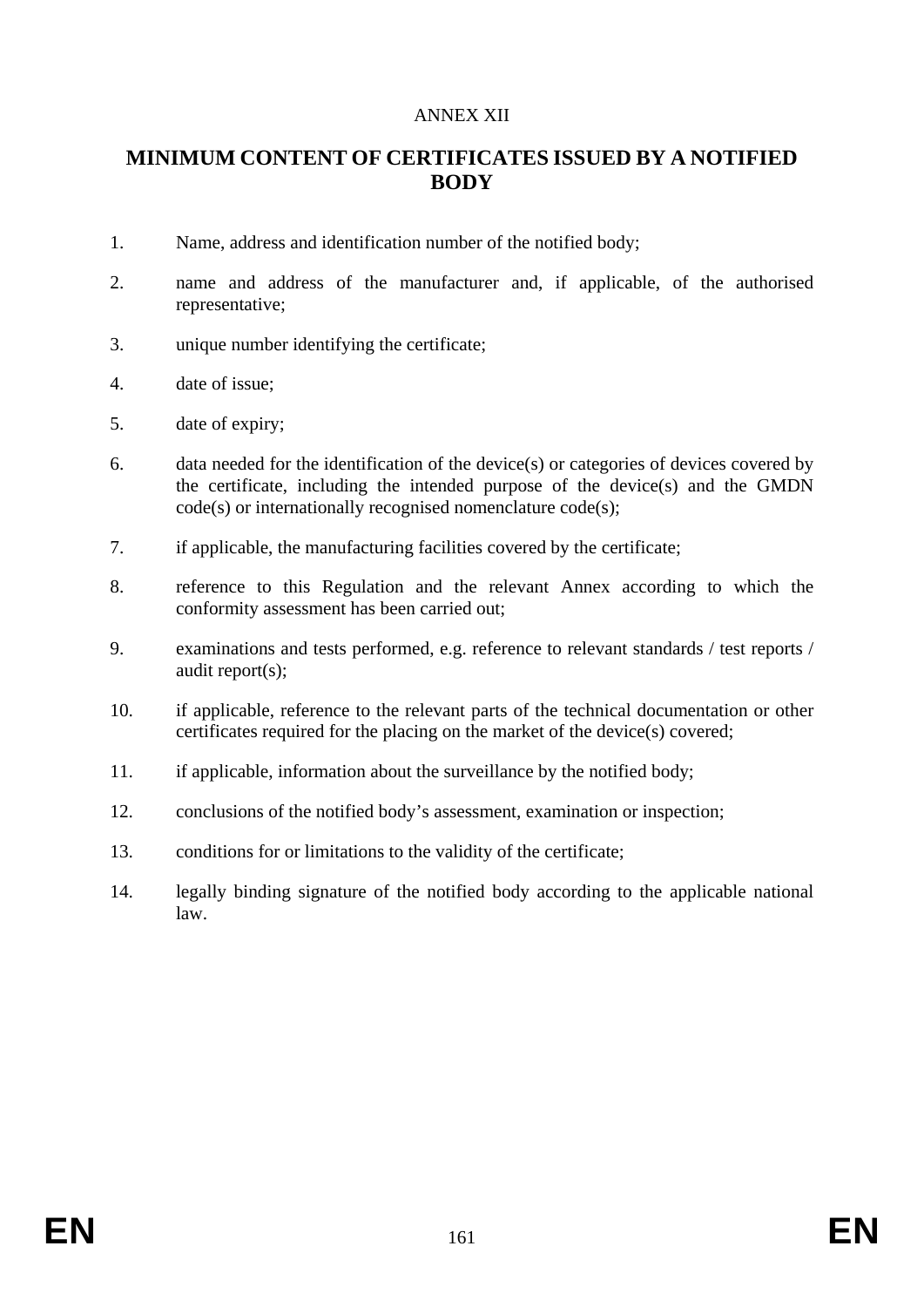#### ANNEX XIII

# **CLINICAL EVALUATION AND POST-MARKET CLINICAL FOLLOW-UP**

#### **PART A: CLINICAL EVALUATION**

#### 1. To conduct a clinical evaluation, a manufacturer shall:

- identify the general safety and performance requirements that require support from relevant clinical data;
- identify available clinical data relevant to the device and its intended use generated through scientific literature search, clinical experience and/or clinical investigations;
- appraise the clinical data sets by evaluating their suitability for establishing the safety and performance of the device;
- generate any new or additional clinical data needed to address outstanding issues;
- analyse all relevant clinical data to reach conclusions about the safety and performance of the device.
- 2. Confirmation of conformity with the requirements concerning the characteristics and performances referred to in Section 1 of Annex I, under the normal conditions of use of the device, and the evaluation of the undesirable side-effects and of the acceptability of the benefit/risk ratio referred to in Sections 1 and 5 of Annex I, shall be based on clinical data.
- 3. The clinical evaluation shall be thorough and objective, considering both favourable and unfavourable data. Its depth and extent shall be proportionate and appropriate to the nature, classification, intended use, manufacturer's claims and risks of the device in question.
- 4. Clinical data relating to another device may be relevant where equivalence is demonstrated of the device subject to clinical evaluation to the device to which the data relates. Equivalence can only be demonstrated when the device that is subject to clinical evaluation and the device to which the existing clinical data relates have the same intended purpose and when the technical and biological characteristics of the devices and the medical procedures applied are similar to such an extent that there would be not a clinically significant difference in the safety and performance of the devices.
- 5. In the case of implantable devices and devices falling within class III, clinical investigations shall be performed unless it is duly justified to rely on existing clinical data alone. Demonstration of equivalence in accordance with Section 4 shall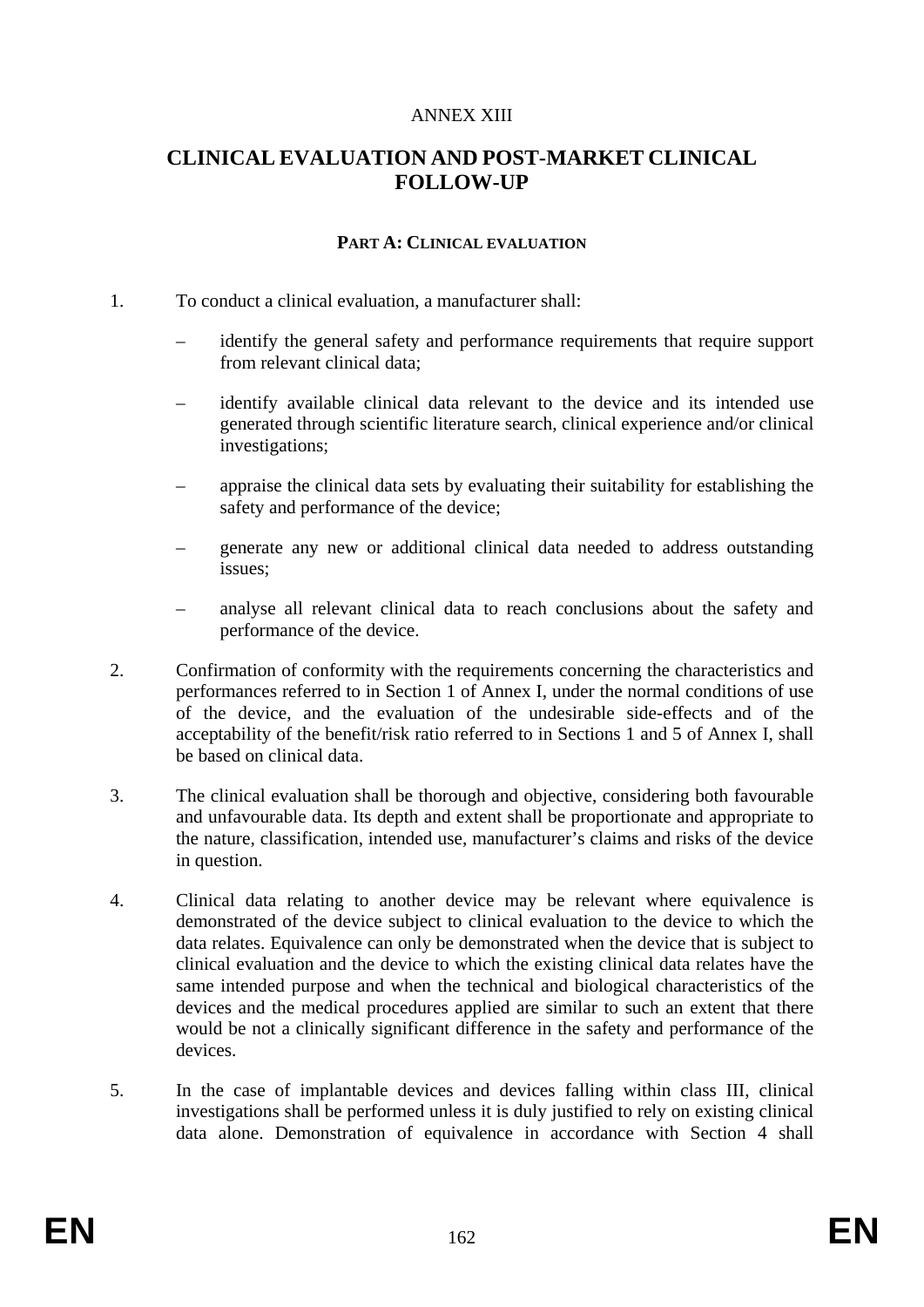generally not be considered as sufficient justification within the meaning of the first sentence of this paragraph.

6. The results of the clinical evaluation and the clinical data on which it is based shall be documented in the clinical evaluation report which shall support the assessment of the conformity of the device.

The clinical data together with non-clinical data generated from non-clinical testing methods and other relevant documentation shall allow the manufacturer to demonstrate conformity with the general safety and performance requirements and shall be part of the technical documentation of the device in question.

#### **PART B: POST-MARKET CLINICAL FOLLOW-UP**

- 1. Post-market clinical follow-up, hereinafter: PMCF, is a continuous process to update the clinical evaluation referred to in Article 49 and Part A of this Annex and shall be part of the manufacturer's post-market surveillance plan. To this end, the manufacturer shall proactively collect and evaluate clinical data from the use in or on humans of a device which is authorised to bear the CE marking, within its intended purpose as referred to in the relevant conformity assessment procedure, with the aim of confirming the safety and performance throughout the expected lifetime of the device, the continued acceptability of identified risks and to detect emerging risks on the basis of factual evidence.
- 2. The PMCF shall be performed pursuant to a documented method laid down in a PMCF plan.
- 2.1. The PMCF plan shall specify the methods and procedures to proactively collect and evaluate clinical data with the aim of
	- (a) confirming the safety and performance of the device throughout its expected lifetime,
	- (b) identifying previously unknown side-effects and monitoring the identified sideeffects and contra-indications,
	- (c) identifying and analysing emergent risks on the basis of factual evidence,
	- (d) assuring the continued acceptability of the benefit/risk ratio referred to in Sections 1 and 5 of Annex I, and
	- (e) identifying possible systematic misuse or off-label use of the device with a view to verify the correctness of its intended purpose.
- 2.2. The PMCF plan shall lay down, in particular
	- (a) the general methods and procedures of the PMCF to be applied, such as gathering of clinical experience gained, feedback from users, screening of scientific literature and of other sources of clinical data;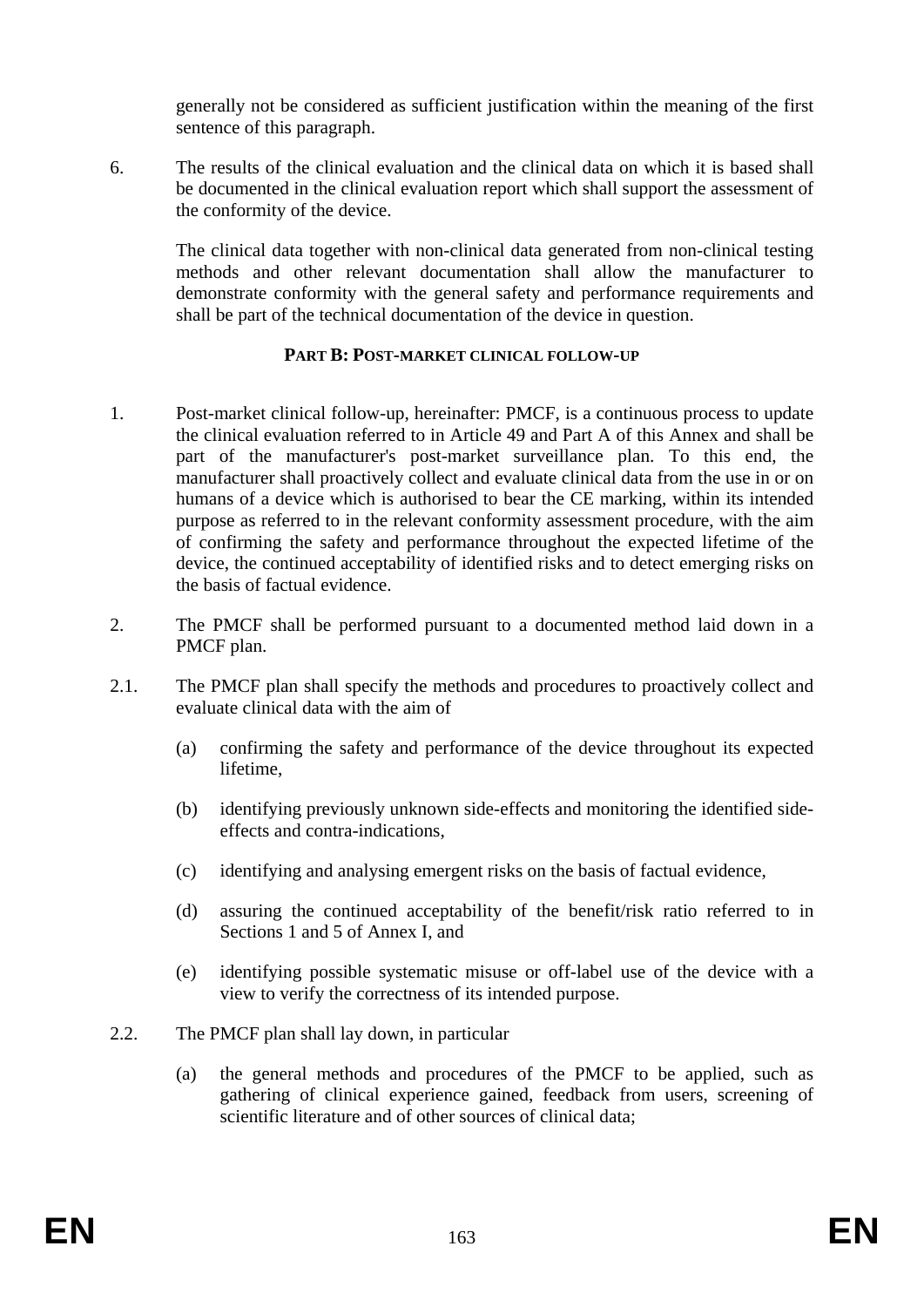- (b) the specific methods and procedures of PMCF to be applied, such as evaluation of suitable registers or PMCF studies;
- (c) a rationale for the appropriateness of the methods and procedures referred to in points (a) and (b);
- (d) a reference to the relevant parts of the clinical evaluation report referred to in Section 6 of Part A of this Annex and to the risk management referred to in Section 2 of Annex I;
- (e) the specific objectives to be addressed by the PMCF;
- (f) an evaluation of the clinical data related to equivalent or similar devices,
- (g) reference to relevant standards and guidance on PMCF.
- 3. The manufacturer shall analyse the findings of the PMCF and document the results in a PMCF evaluation report that shall be part of the technical documentation.
- 4. The conclusions of the PMCF evaluation report shall be taken into account for the clinical evaluation referred to in Article 49 and Part A of this Annex and in the risk management referred to in Section 2 of Annex I. If through the PMCF the need for corrective measures has been identified, the manufacturer shall implement them.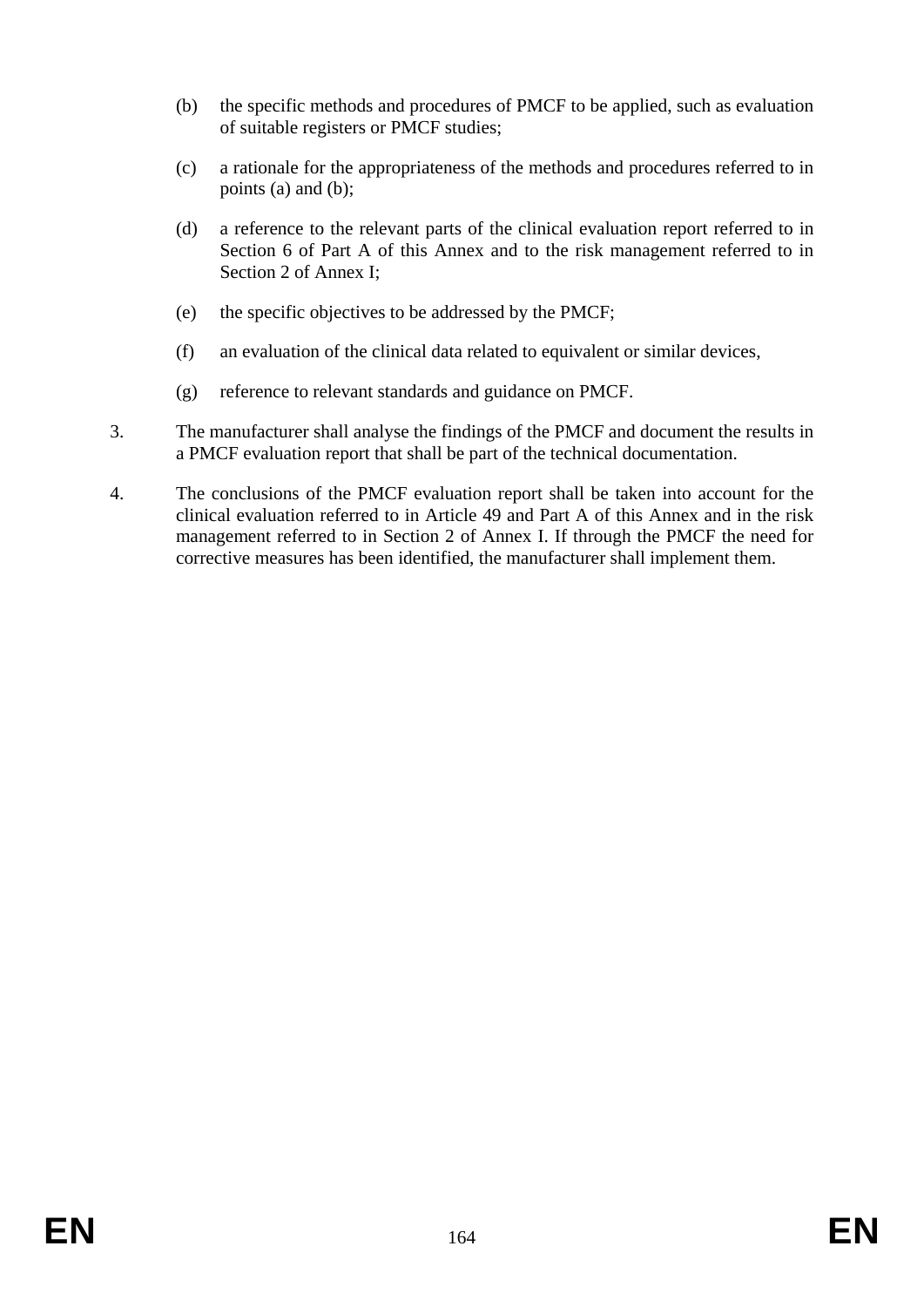## ANNEX XIV

# **CLINICAL INVESTIGATIONS**

#### **I. General requirements**

#### 1. Ethical considerations

Every step in the clinical investigation, from first consideration of the need and justification of the study to the publication of the results, shall be carried out in accordance with recognised ethical principles, as for example those laid down in the World Medical Association Declaration of Helsinki on Ethical Principles for Medical Research Involving Human Subjects, adopted by the 18th World Medical Association General Assembly in Helsinki, Finland, in 1964, and last amended by the 59th World Medical Association General Assembly in Seoul, Korea, in 2008.

#### **2. Methods**

- 2.1. Clinical investigations shall be performed on the basis of an appropriate plan of investigation reflecting the latest scientific and technical knowledge and defined in such a way as to confirm or refute the manufacturer's claims for the device as well as the safety, performance and benefit/risk related aspects referred to in Article 50(1); these investigations shall include an adequate number of observations to guarantee the scientific validity of the conclusions.
- 2.2. The procedures used to perform the investigations shall be appropriate to the device under examination.
- 2.3. Clinical investigations shall be performed in circumstances similar to the normal conditions of use of the device.
- 2.4. All the appropriate features, including those involving the safety and performances of the device, and its effect on patients shall be examined.
- 2.5. The investigations shall be performed under the responsibility of a medical practitioner or another authorised qualified person in an appropriate environment.
- 2.6. The medical practitioner or other authorised person shall have access to the technical and clinical data regarding the device.
- 2.7. The clinical investigation report, signed by the medical practitioner or other authorised person responsible, shall contain a critical evaluation of all the data collected during the clinical investigation, including negative findings.

#### **II. Documentation regarding the application for clinical investigation**

For investigational devices covered by Article 50 the sponsor shall draw up and submit the application in accordance with Article 51 accompanied by the documentation as laid down below:

#### **1. Application form**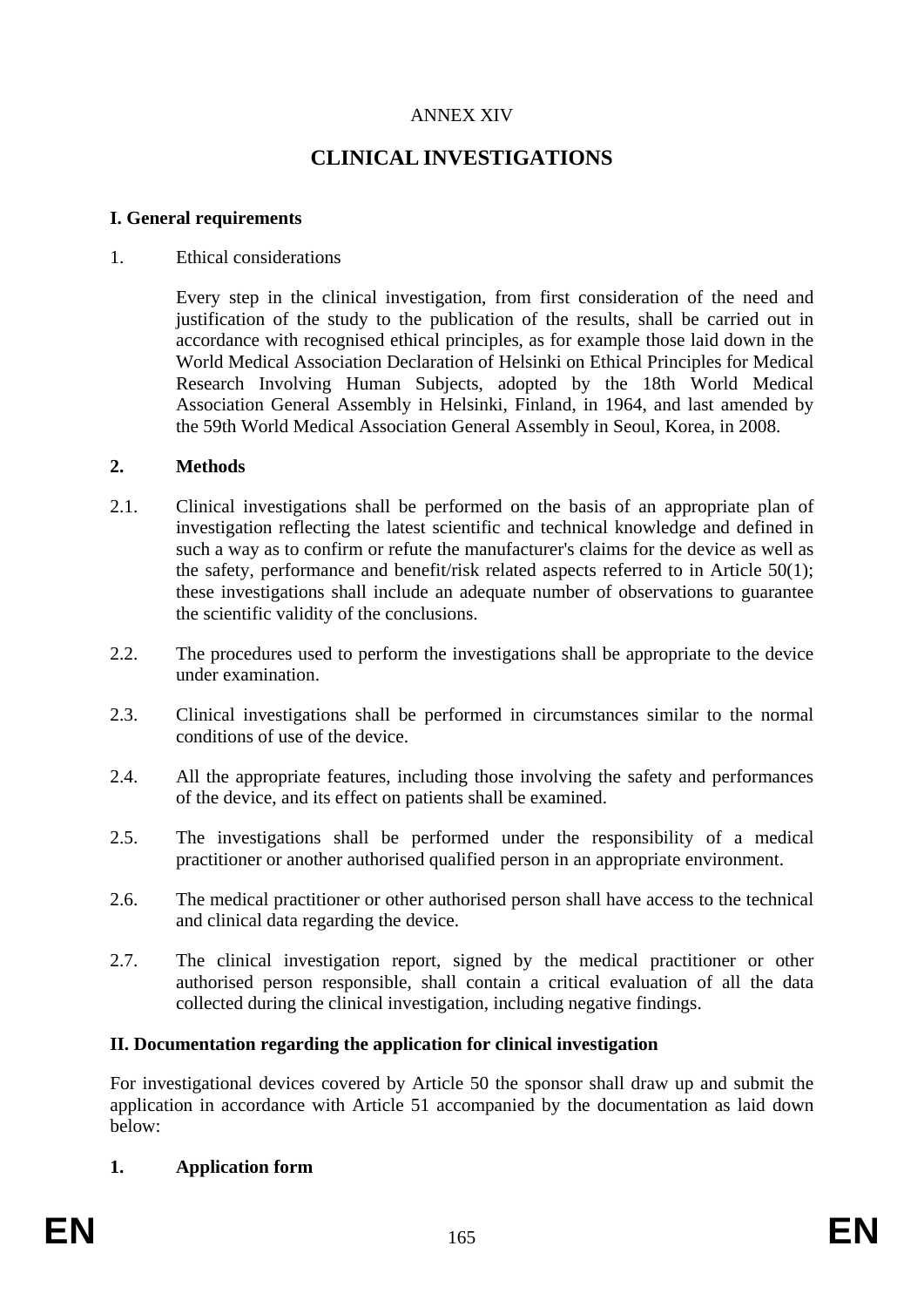The application form shall be duly filled in, containing information regarding:

- 1.1. Name, address and contact details of the sponsor and, if applicable, name, address and contact details of his contact person established in the Union.
- 1.2. If different from the Section 1.1., name, address and contact details of the manufacturer of the device intended for clinical investigation and, if applicable, of his authorised representative.
- 1.3. Title of the clinical investigation.
- 1.4. Single identification number in accordance with Article 51(1).
- 1.5. Status of the clinical investigation (e.g. first submission, resubmission, significant amendment).
- 1.6. If resubmission with regard to same device, previous date(s) and reference number(s) of earlier submission(s) or in the case of significant amendment, reference to the original submission.
- 1.7. If parallel submission for a clinical trial on a medicinal product in accordance with Regulation (EU) No […/…] [on clinical trials on medicinal products for human use], reference to the official registration number of the clinical trial.
- 1.8. Identification of the Member States, EFTA countries, Turkey and third countries in which the clinical investigation shall be conducted as part of a multicentre/multinational study at the time of application.
- 1.9. Brief description of the investigational device (e.g. name, GMDN code or internationally recognised nomenclature code, intended purpose, risk class and applicable classification rule according to Annex VII).
- 1.10. Information as to whether the device incorporates a medicinal substance, including a human blood or plasma derivative, or whether it is manufactured utilising non-viable tissues or cells of human or animal origin, or their derivatives.
- 1.11. Summary of the clinical investigation plan (objective(s) of the clinical investigation, number and gender of subjects, criteria for subject selection, subjects under 18 years of age, design of the investigation such as controlled and/or randomised studies, planned dates of commencement and of completion of the clinical investigation).
- 1.12. If applicable, information regarding a comparator (e.g. identification of the comparator device or medicinal product).

## **2. Investigator's Brochure**

The investigator's brochure (IB) shall contain the clinical and non-clinical information on the investigational device that is relevant for the investigation and available at the time of application. It shall be clearly identified and contain in particular the following information: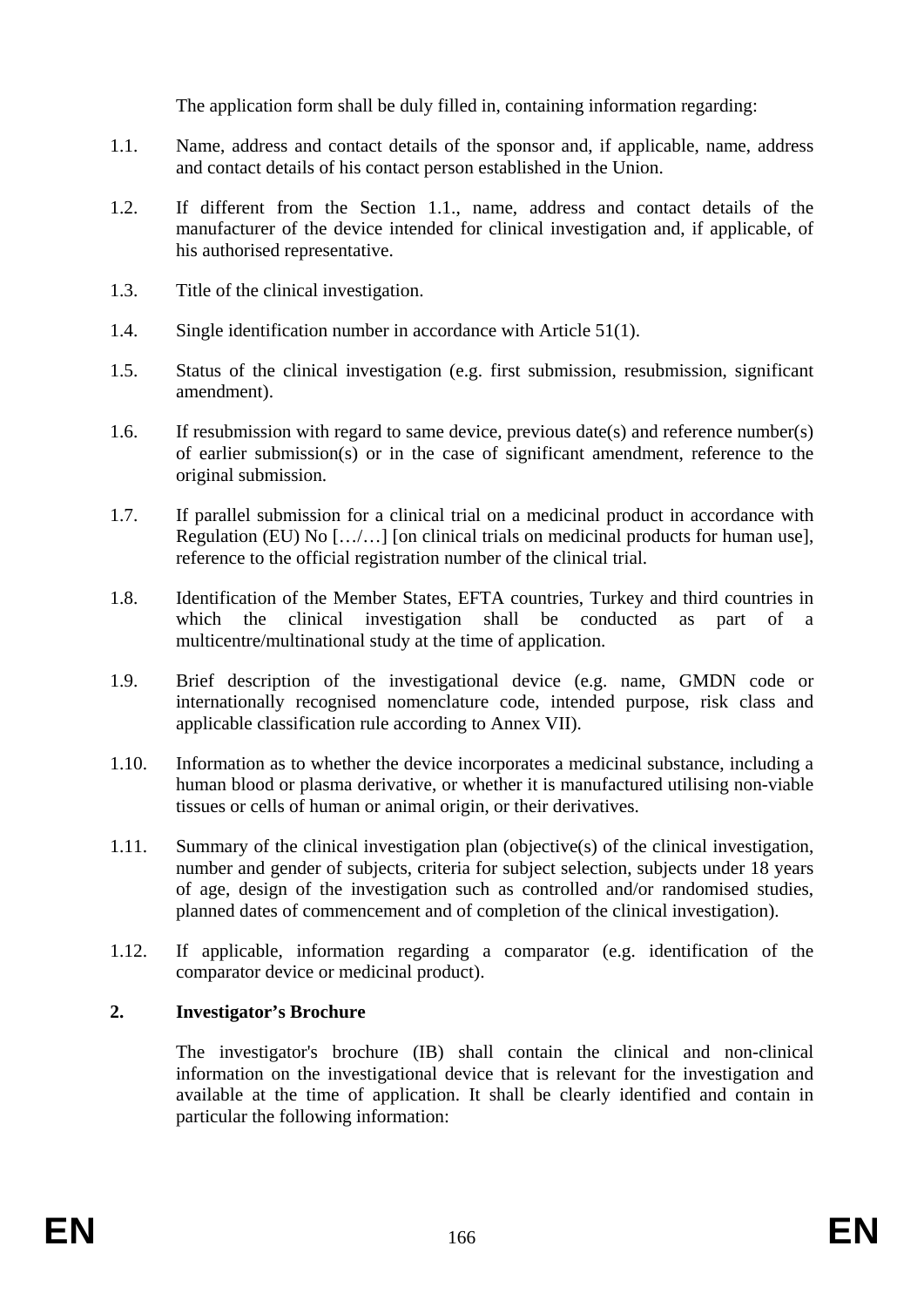- 2.1. Identification and description of the device, including information on the intended purpose, the risk classification and applicable classification rule according to Annex VII, design and manufacturing of the device and reference to previous and similar generations of the device.
- 2.2. Manufacturer's instructions for installation, and use, including storage and handling requirements, as well as the label and instructions for use to the extent that this information is available.
- 2.3. Pre-clinical testing and experimental data, in particular regarding in design calculations, *in vitro* tests, *ex vivo* tests, animal tests, mechanical or electrical tests, reliability tests, software verification and validation, performance tests, evaluation of biocompatibility and biological safety.
- 2.4. Existing clinical data, in particular
	- of the relevant scientific literature available relating to the safety, performance, design characteristics and intended purpose of the device and/or of equivalent or similar devices;
	- of other relevant clinical data available relating to the safety, performance, design characteristics and intended purpose of equivalent or similar devices of the same manufacturer, including length of time on the market and a review of performance and safety related issues and any corrective actions taken;
- 2.5. Summary of the risk/benefit analysis and the risk management, including information regarding known or foreseeable risks, any undesirable effects, contra-indications and warnings.
- 2.6. In the case of devices that incorporates a medicinal substance, including a human blood or plasma derivative, or devices manufactured utilising non-viable tissues or cells of human or animal origin, or their derivatives, detailed information on the medicinal substance or on the tissues or cells, and on the compliance with the relevant general safety and performance requirements and the specific risk management in relation to the substance or tissues or cells.
- 2.7. Reference to harmonised or other internationally recognised standards complied with in full or in part.
- 2.8. A clause that any updates to the IB or any other relevant information that is newly available shall be brought to the attention of the investigators.

#### **3. Clinical Investigation Plan**

The clinical investigation plan (CIP) shall define the rationale, objectives, design and proposed analysis, methodology, monitoring, conduct and record-keeping of the clinical investigation. It shall contain in particular the information as laid down below. If part of this information is submitted in a separate document, it shall be referenced in the CIP.

3.1. General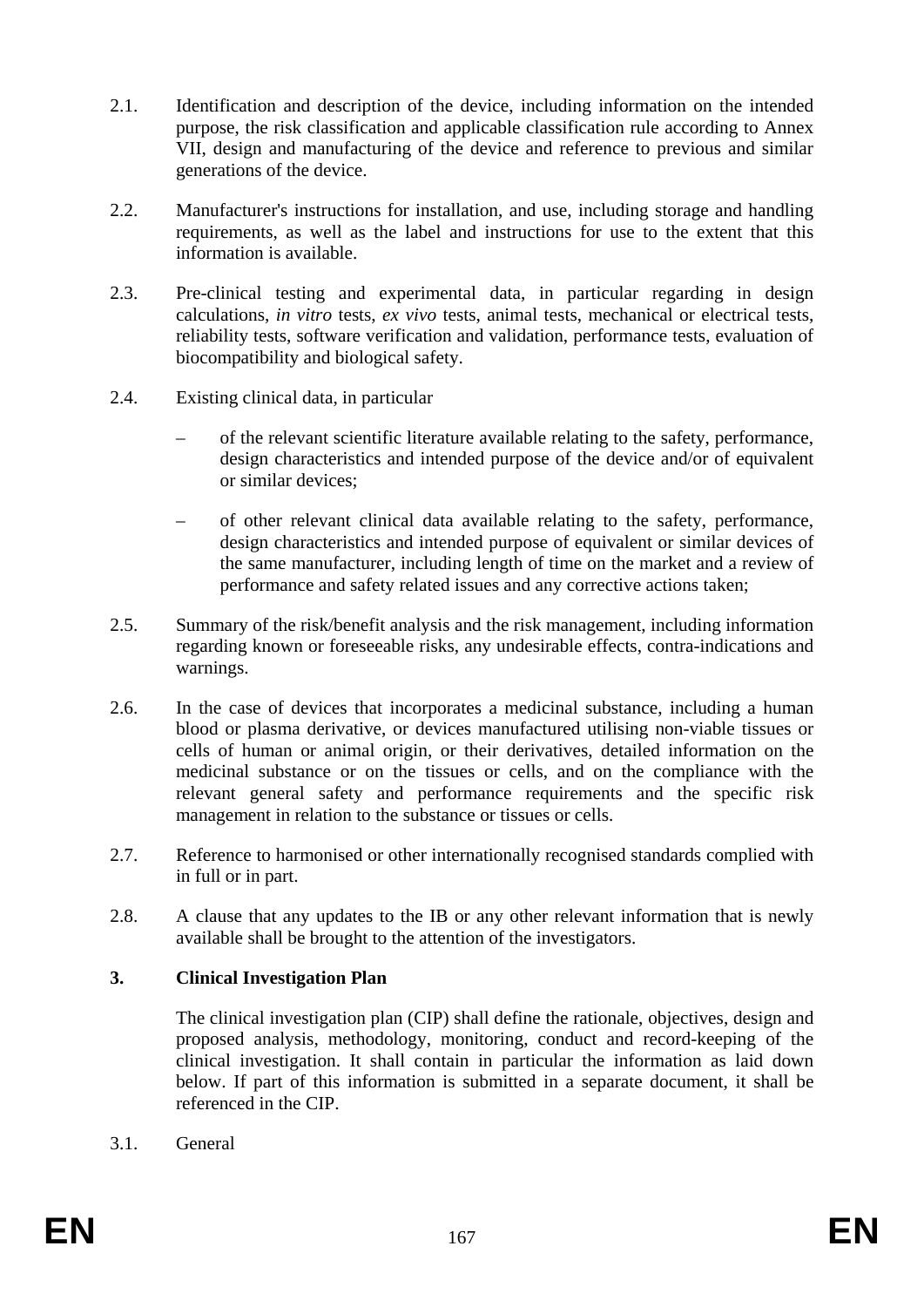- 3.1.1. Identification of the clinical investigation and the CIP.
- 3.1.2. Identification of the sponsor.
- 3.1.3. Information on the principal investigator, coordinating investigator, including their qualifications, and on the investigation site(s).
- 3.1.4. Overall synopsis of the clinical investigation.
- 3.2. Identification and description of the device, including its intended purpose, its manufacturer, its traceability, the target population, materials coming into contact with the human body, the medical or surgical procedures involved in its use and the necessary training and experience for its use.
- 3.3. Justification for the design of the clinical investigation.
- 3.4. Risks and benefits of the device and of the clinical investigation.
- 3.5. Objectives and hypotheses of the clinical investigation.
- 3.6. Design of the clinical investigation
- 3.6.1. General information such as type of investigation with rationale for choice, endpoints, variables.
- 3.6.2. Information on the device to be used for the clinical investigation, on any comparator and on any other device or medication.
- 3.6.3. Information on subjects, including size of investigation population and, if applicable, information on vulnerable populations.
- 3.6.4. Description of the procedures related to the clinical investigation.
- 3.6.5. Monitoring plan.
- 3.7. Statistical considerations.
- 3.8. Data management.
- 3.9. Information about any amendments to the CIP.
- 3.10. Policy regarding deviations from the CIP.
- 3.11. Accountability regarding the device, in particular control of access to the device, follow-up in relation to the device used in the clinical investigation and the return of unused, expired or malfunctioning devices.
- 3.12. Statement of compliance with the recognised ethical principles for medical research involving humans and the principles of good clinical practice in the field of clinical investigations of medical devices as well as with the applicable regulatory requirements.
- 3.13. Informed consent process.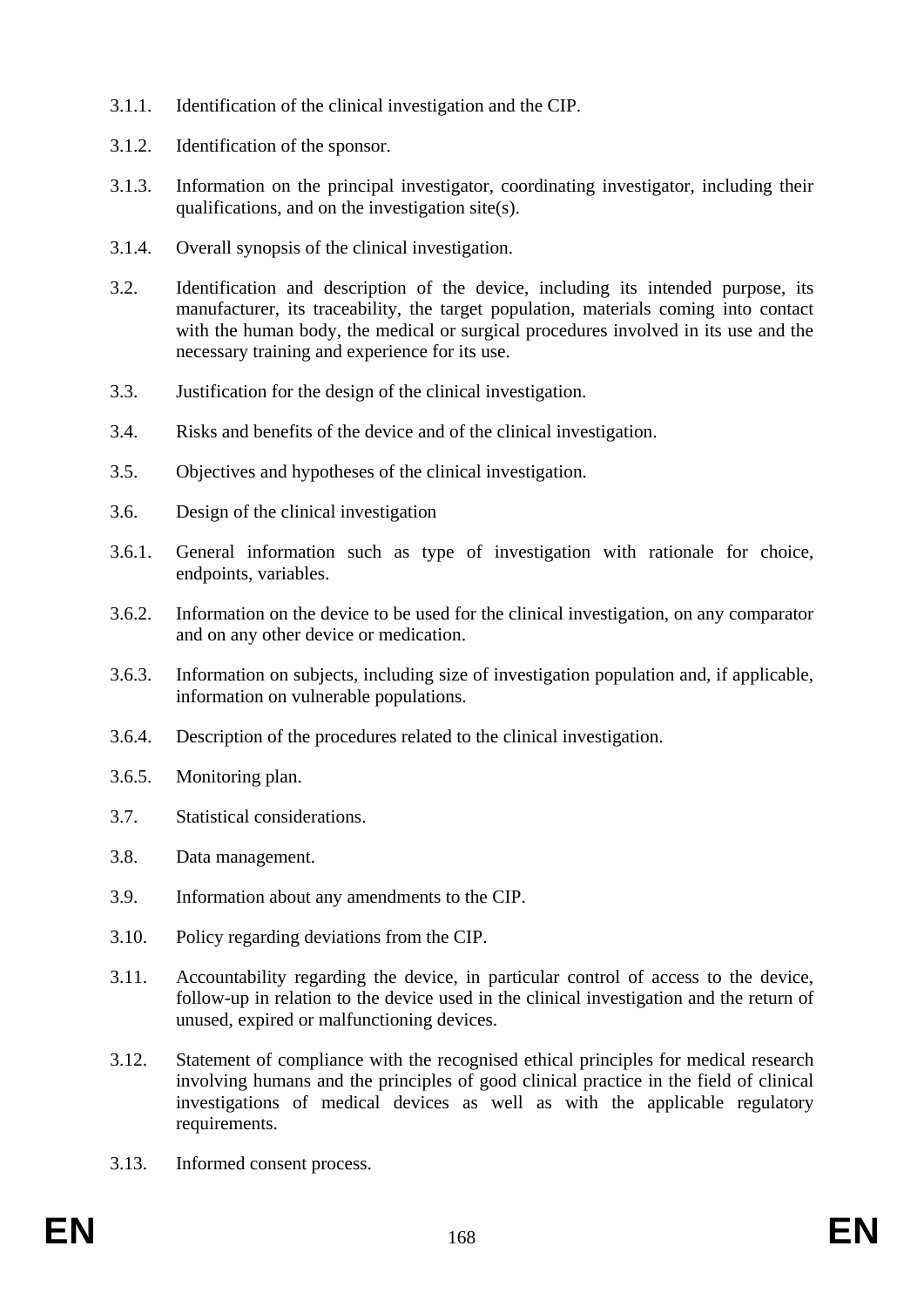- 3.14. Safety reporting, including definitions of adverse events and serious adverse events, procedures and timelines for reporting.
- 3.15. Criteria and procedures for suspension or early termination of the clinical investigation.
- 3.16. Policy as regards the establishment of the clinical investigation report and publication of results in accordance with the legal requirements and the ethical principles referred to in Section 1 of Chapter I.
- 3.17. Bibliography.

#### **4. Other information**

4.1. A signed statement by the natural or legal person responsible for the manufacture of the investigational device that the device in question conforms to the general safety and performance requirements apart from the aspects covered by the clinical investigation and that, with regard to these aspects, every precaution has been taken to protect the health and safety of the subject.

This statement may be supported by an attestation issued by a notified body.

- 4.2. Where applicable according to national law, copy of the opinion(s) of the ethics committee(s) concerned as soon as available.
- 4.3. Proof of insurance cover or indemnification of subjects in case of injury, according to the national law.
- 4.4. Documents and procedures to be used to obtain informed consent.
- 4.5. Description of the arrangements to comply with the applicable rules on the protection and confidentiality of personal data, in particular:
	- organisational and technical arrangements that will be implemented to avoid unauthorised access, disclosure, dissemination, alteration or loss of information and personal data processed;
	- a description of measures that will be implemented to ensure confidentiality of records and personal data of subjects concerned in clinical investigations;
	- a description of measures that will be implemented in case of data security breach in order to mitigate the possible adverse effects.

#### **III. Other sponsor's obligations**

- 1. The sponsor shall undertake to keep available for the competent national authorities any documentation necessary to provide evidence for the documentation referred to in Chapter II of this Annex. If the sponsor is not the natural or legal person responsible for the manufacture of the investigational device, this obligation may be fulfilled by that person on behalf of the sponsor.
- 2. The reportable events shall be provided by the investigator(s) in timely conditions.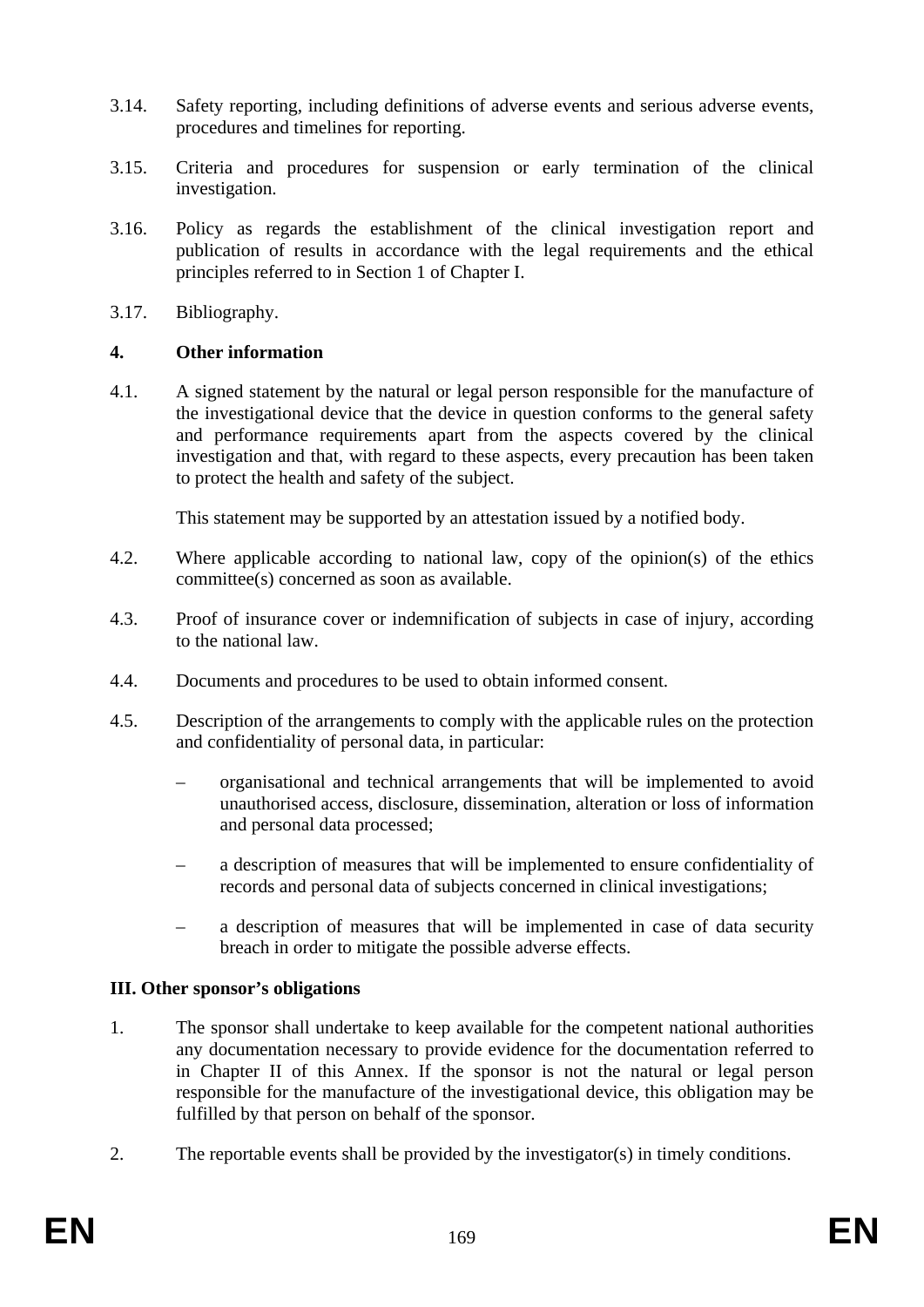3. The documentation mentioned in this Annex shall be kept for a period of time of at least five years after the clinical investigation with the device in question has ended, or, when the device is subsequently placed on the market, at least five years after the last device has been placed on the market. In the case of implantable devices the period shall be at least 15 years.

Each Member State shall make provision that this documentation is kept at the disposal of the competent authorities for the period indicated in the first sentence of the preceding paragraph in case the sponsor, or his contact person, established within its territory goes bankrupt or ceases its activity prior to the end of this period.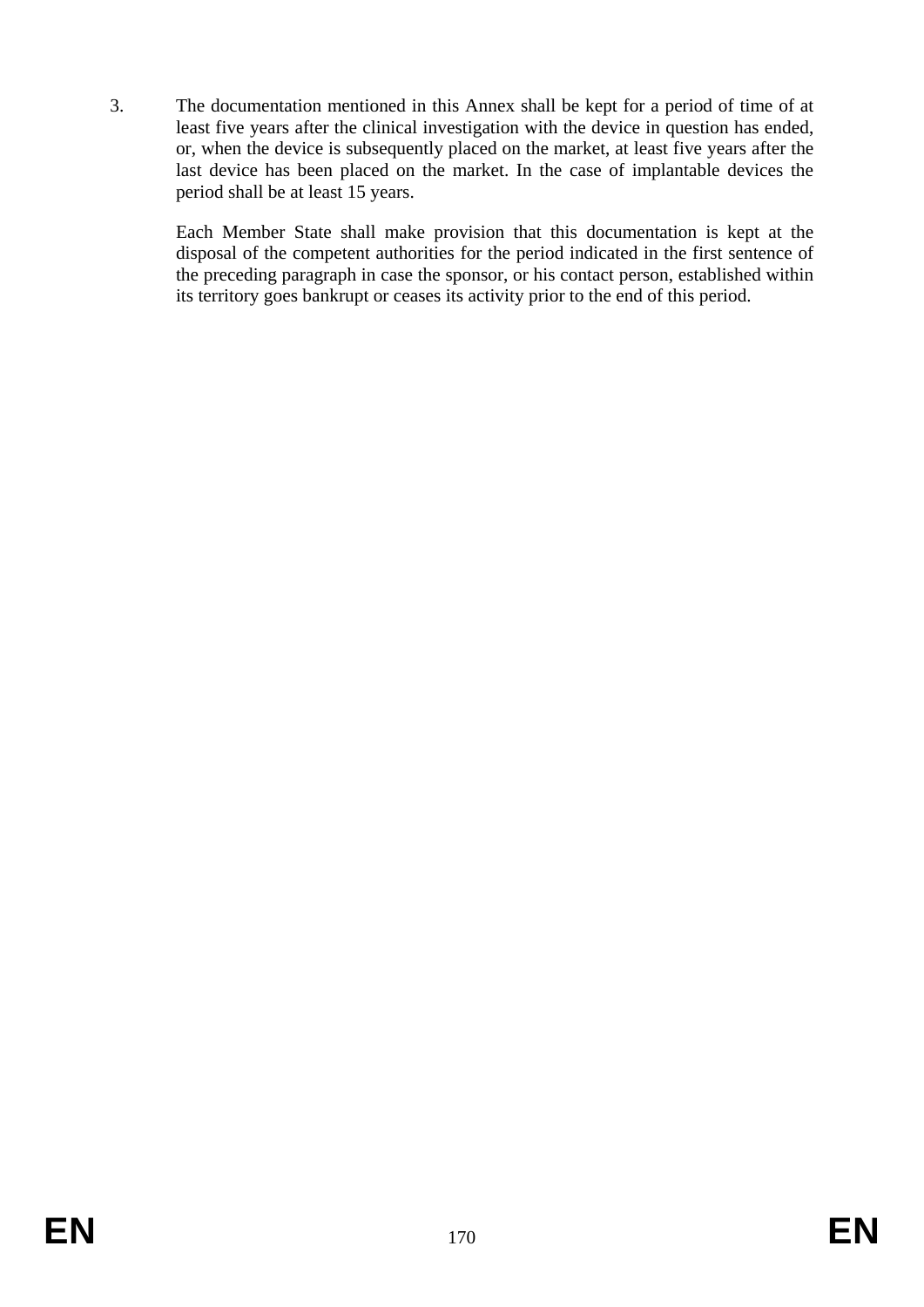# ANNEX XV

# **LIST OF PRODUCTS COVERED BY THE LAST SUBPARAGRPAH OF THE DEFINITION OF 'MEDICAL DEVICE' REFERRED TO IN NUMBER (1) OF ARTICLE 2(1)**

- 1. Contact lenses;
- 2. Implants for modification or fixation of body parts;
- 3. Facial or other dermal or mucous membrane fillers;
- 4. Equipment for liposuction;
- 5. Invasive laser equipment intended to be used on the human body;
- 6. Intense pulsed light equipment.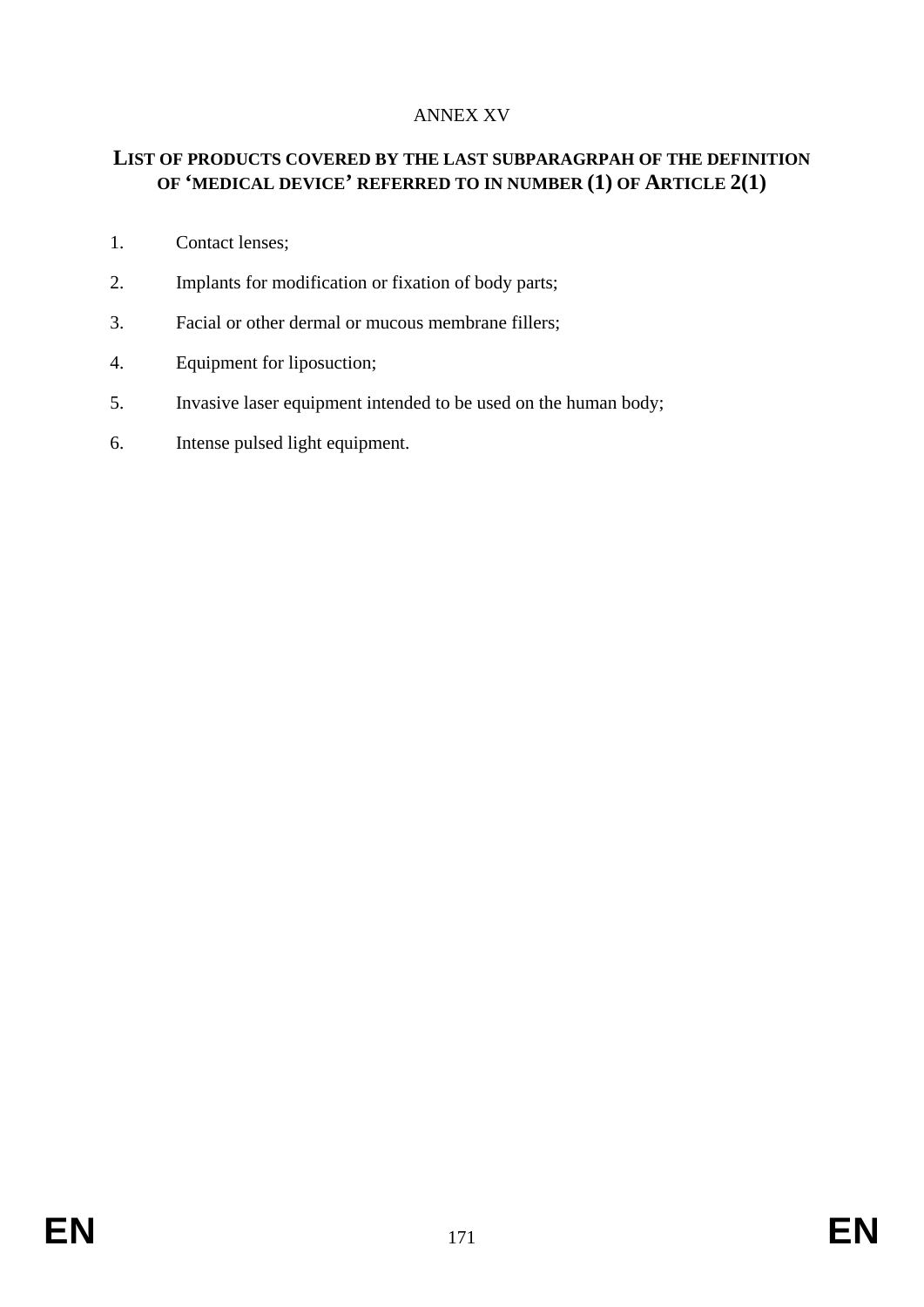# ANNEX XVI

# **CORRELATION TABLE**

| <b>Council Directive</b><br>90/385/EEC | <b>Council Directive</b><br>93/42/EEC       | <b>This Regulation</b>         |
|----------------------------------------|---------------------------------------------|--------------------------------|
| Article $1(1)$                         | Article $1(1)$                              | Article $1(1)$                 |
| Article $1(2)$                         | Article $1(2)$                              | Article $2(1)$                 |
| Article $1(3)$                         | Article $1(3)$ 1 <sup>st</sup> subparagraph | Article $1(5)1st$ subparagraph |
|                                        | Article $1(3)$ $2nd$ subparagraph           | Article $1(5)2nd$ subparagraph |
| Article $1(4)$ and $(4a)$              | Article $1(4)$ and $(4a)$                   | Article $1(4)1st$ subparagraph |
| Article $1(5)$                         | Article $1(7)$                              | Article $1(6)$                 |
| Article $1(6)$                         | Article $1(5)$                              | Article $1(2)$                 |
|                                        | Article $1(6)$                              |                                |
|                                        | Article $1(8)$                              | Article $1(7)$                 |
| Article 2                              | Article 2                                   | Article $4(1)$                 |
| Article 3 1 <sup>st</sup> subparagraph | Article 3 1 <sup>st</sup> subparagraph      | Article $4(2)$                 |
| Article $32nd$ subparagraph            | Article $32nd$ subparagraph                 |                                |
| Article $4(1)$                         | Article $4(1)$                              | Article 22                     |
| Article 4(2)                           | Article $4(2)$                              | Article $19(1)$ and $(2)$      |
| Article $4(3)$                         | Article $4(3)$                              | Article $19(3)$                |
| Article $4(4)$                         | Article $4(4)$                              | Article 8(7)                   |
| Article $4(5)$ point (a)               | Article $4(5)$ 1 <sup>st</sup> subparagraph | Article 18(6)                  |
| Article $4(5)$ point (b)               | Article $4(5)$ $2nd$ subparagraph           |                                |
| Article $5(1)$                         | Article $5(1)$                              | Article $6(1)$                 |
| Article $5(2)$                         | Article $5(2)$                              | Article $6(2)$                 |
| Article $6(1)$                         | Article 5(3), Article 6                     |                                |
| Article $6(2)$                         | Article $7(1)$                              | Article 88                     |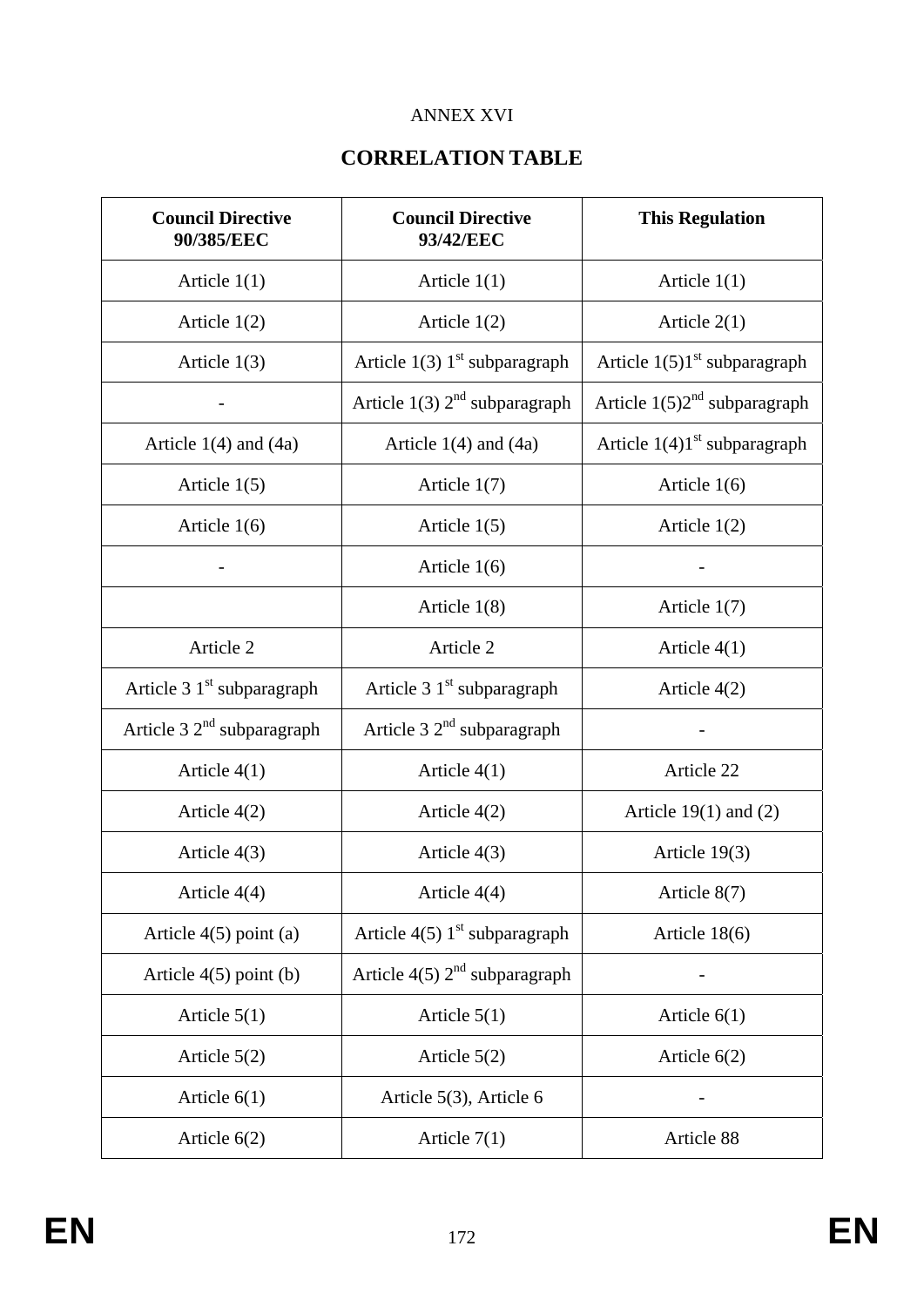| Article 7                              | Article 8                 | Articles 69 to 72                                                                    |
|----------------------------------------|---------------------------|--------------------------------------------------------------------------------------|
|                                        | Article 9                 | Article 41                                                                           |
| Article $8(1)$                         | Article $10(1)$           | Number $(43)$ and $(44)$ of<br>Article $2(1)$ , Article $61(1)$ ,<br>Article $63(1)$ |
| Article $8(2)$                         | Article $10(2)$           | Article 61(3) and Article<br>$63(1)2nd$ subparagraph                                 |
| Article $8(3)$                         | Article $10(3)$           | Article $63(2)$ and $(4)$                                                            |
| Article $8(4)$                         | Article $10(4)$           | Article 66                                                                           |
| Article $9(1)$                         | Article $11(1)$           | Article $42(2)$                                                                      |
|                                        | Article $11(2)$           | Article $42(4)$                                                                      |
|                                        | Article $11(3)$           | Article $42(3)$                                                                      |
|                                        | Article $11(4)$           |                                                                                      |
|                                        | Article $11(5)$           | Article $42(5)$                                                                      |
| Article $9(2)$                         | Article $11(6)$           | Article $42(7)$                                                                      |
| Article $9(3)$                         | Article $11(8)$           | Article $9(3)$                                                                       |
| Article $9(4)$                         | Article $11(12)$          | Article $42(8)$                                                                      |
| Article 9(5)                           | Article $11(7)$           |                                                                                      |
| Article 9(6)                           | Article $11(9)$           | Article $43(1)$                                                                      |
| Article 9(7)                           | Article $11(10)$          | Article $43(3)$                                                                      |
| Article $9(8)$                         | Article $11(11)$          | Article $45(2)$                                                                      |
| Article $9(9)$                         | Article $11(13)$          | Article $47(1)$                                                                      |
| Article $9(10)$                        | Article $11(14)$          |                                                                                      |
|                                        | Article 12                | Article 20                                                                           |
|                                        | Article 12a               | Article 15                                                                           |
| Article $9a(1)$ 1 <sup>st</sup> indent | Article $13(1)$ point (c) |                                                                                      |
| Article 9a(1) $2nd$ indent             | Article $13(1)$ point (d) | Article $3(1)$                                                                       |
|                                        | Article $13(1)$ point (a) | Article $41(3)$                                                                      |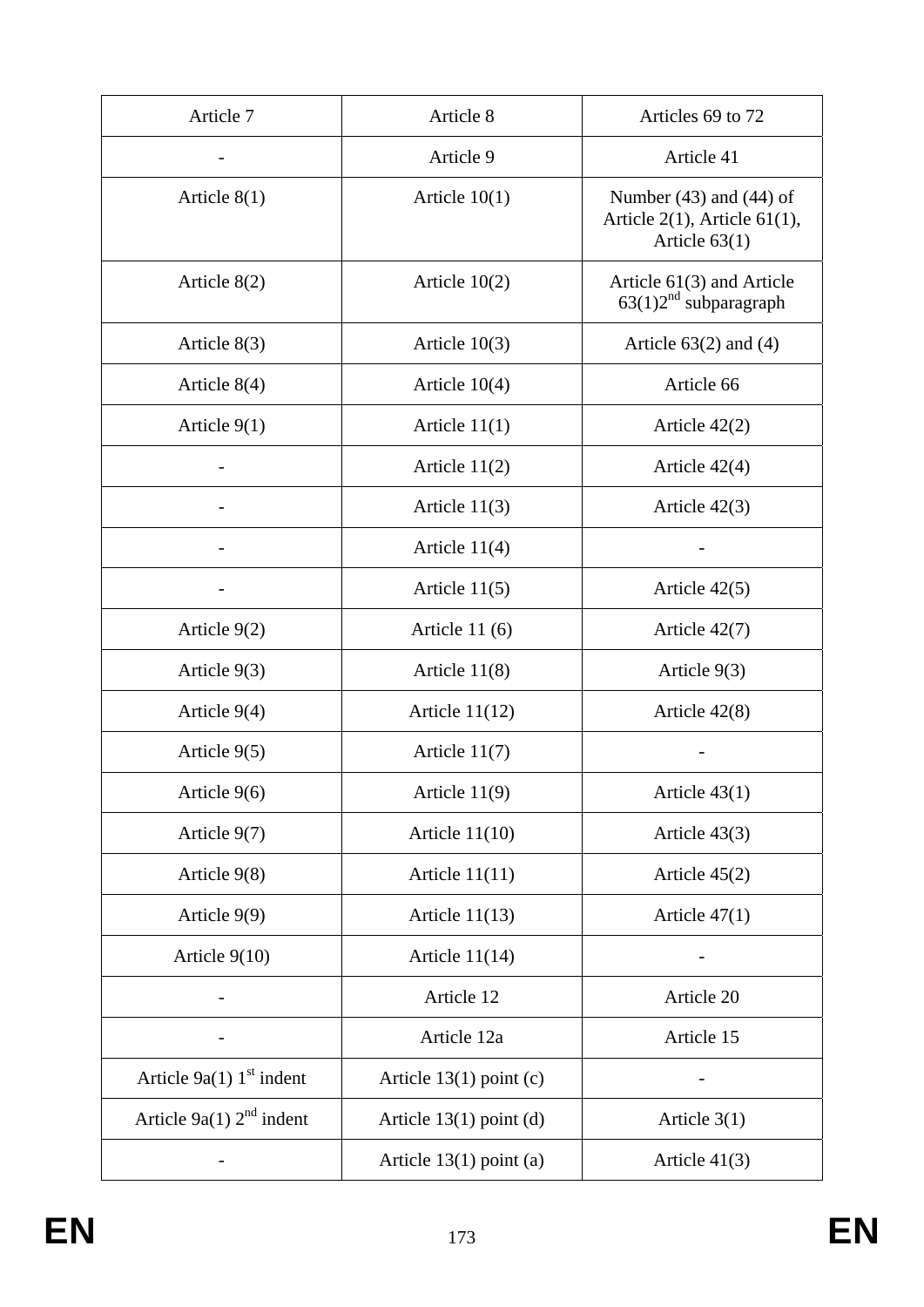|                 | Article $13(1)$ point (b) | Article $41(4)$ point (a)    |
|-----------------|---------------------------|------------------------------|
| Article 10      | Article 15                | Articles 50 to 60            |
| Article 10a     | Article 14                | Article 25                   |
| Article 10b     | Article 14a               | Article 27                   |
| Article 10c     | Article 14b               | Article 74                   |
| Article $11(1)$ | Article $16(1)$           | Articles 33 and 34           |
| Article $11(2)$ | Article $16(2)$           | Article 29                   |
| Article $11(3)$ | Article $16(3)$           | Article $36(2)$              |
| Article $11(4)$ | Article $16(4)$           |                              |
| Article $11(5)$ | Article $16(5)$           | Article 45(4)                |
| Article $11(6)$ | Article $16(6)$           | Article $45(3)$              |
| Article $11(7)$ | Article $16(7)$           | Articles $31(2)$ and $35(1)$ |
| Article 12      | Article 17                | Article 18                   |
| Article 13      | Article 18                | Article 73                   |
| Article 14      | Article 19                | Article 75                   |
| Article 15      | Article 20                | Article 84                   |
| Article 15a     | Article 20a               | Article 77                   |
| Article 16      | Article 22                |                              |
| Article 17      | Article 23                |                              |
|                 | Article 21                |                              |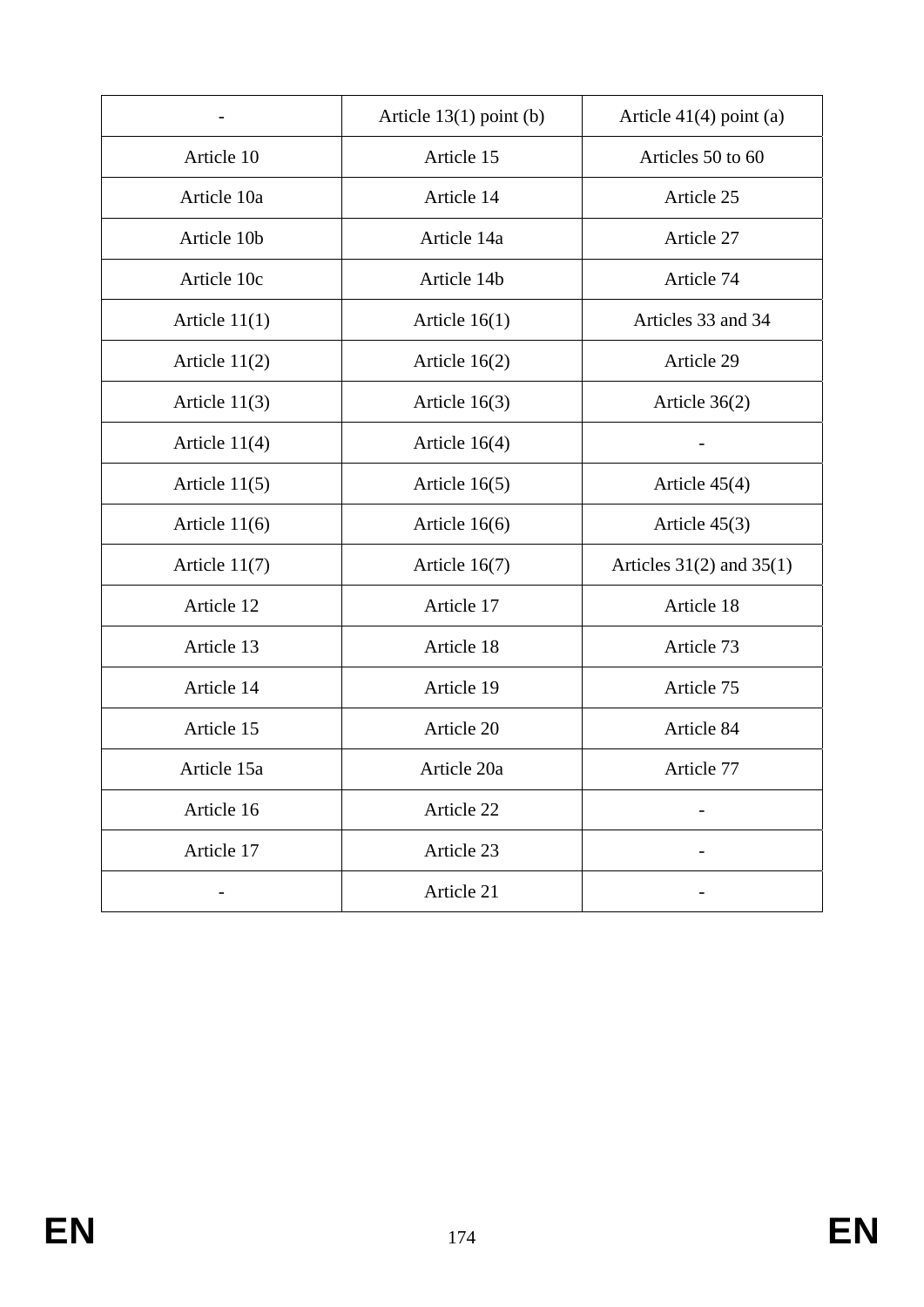# **LEGISLATIVE FINANCIAL STATEMENT**

#### **1. FRAMEWORK OF THE PROPOSAL/INITIATIVE**

- 1.1. Title of the proposal/initiative
- 1.2. Policy area(s) concerned in the ABM/ABB structure
- 1.3. Nature of the proposal/initiative
- 1.4. Objective(s)
- 1.5. Grounds for the proposal/initiative
- 1.6. Duration and financial impact
- 1.7. Management method(s) envisaged

#### **2. MANAGEMENT MEASURES**

- 2.1. Monitoring and reporting rules
- 2.2. Management and control system
- 2.3. Measures to prevent fraud and irregularities

#### **3. ESTIMATED FINANCIAL IMPACT OF THE PROPOSAL/INITIATIVE**

 3.1. Heading(s) of the multiannual financial framework and expenditure budget line(s) affected

- 3.2. Estimated impact on expenditure
- *3.2.1. Summary of estimated impact on expenditure*
- *3.2.2. Estimated impact on operational appropriations*
- *3.2.3. Estimated impact on appropriations of an administrative nature*
- *3.2.4. Compatibility with the current multiannual financial framework*
- *3.2.5. Third-party participation in financing*
- 3.3. Estimated impact on revenue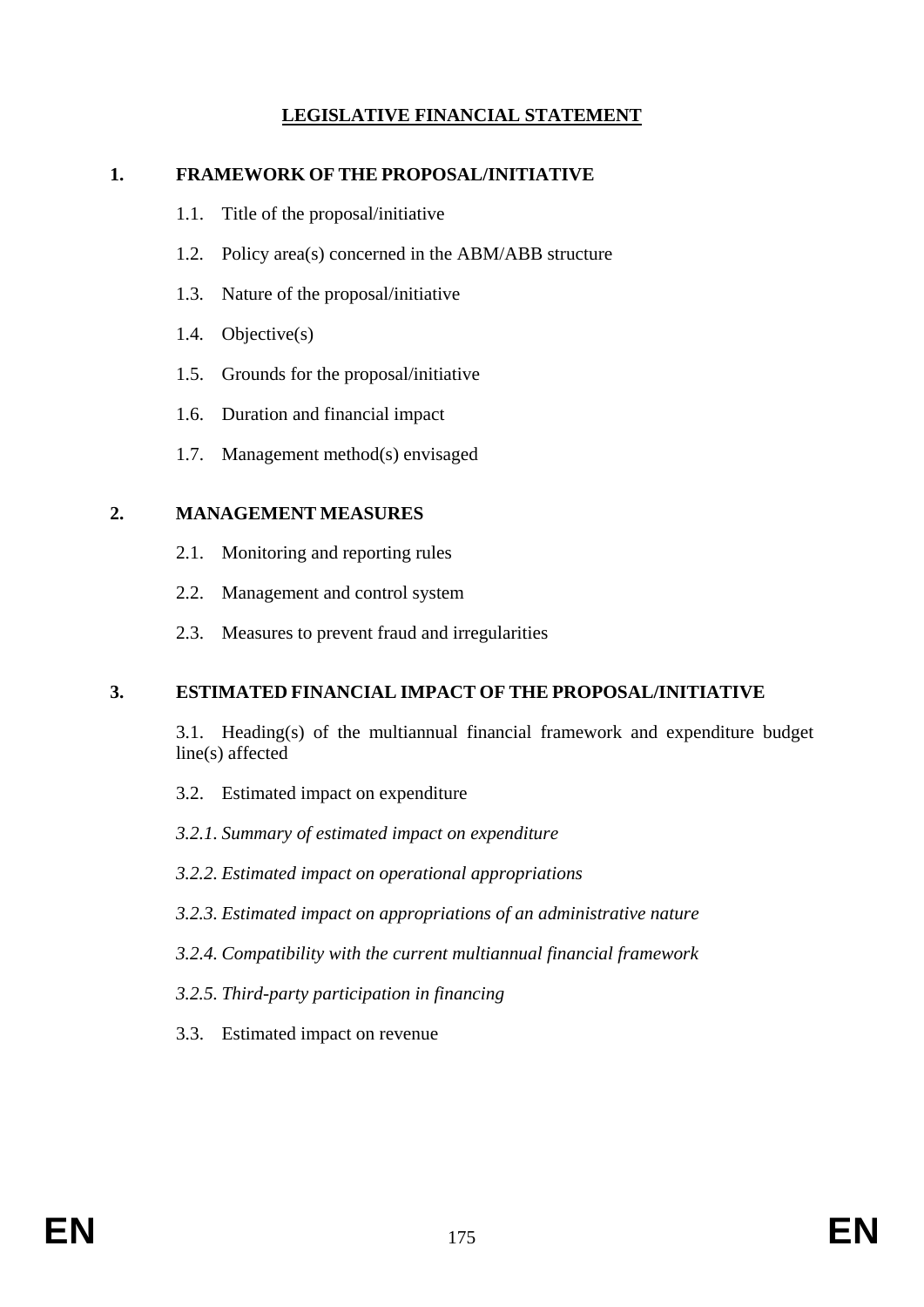# **LEGISLATIVE FINANCIAL STATEMENT**

#### **1. FRAMEWORK OF THE PROPOSAL/INITIATIVE**

#### **1.1. Title of the proposal/initiative**

Proposal for a Regulation of the European Parliament and of the Council on medical devices, and amending Directive 2001/83/EC, Regulation (EC) No 178/2002 and Regulation (EC) No 1223/2009.

This financial statement also includes the costs related to the Proposal for a Regulation of the European Parliament and of the Council on *in vitro* diagnostic medical devices which is based on the same organisational and IT infrastructure established by this Proposal.

# **1.2. Policy area(s) concerned in the ABM/ABB structure<sup>64</sup>**

Health for Growth

#### **1.3. Nature of the proposal/initiative**

**X** The proposal/initiative relates to **a new action** 

 The proposal/initiative relates to **a new action following a pilot project/preparatory action65**

The proposal/initiative relates to **the extension of an existing action**

The proposal/initiative relates to **an action redirected towards a new action**

#### **1.4. Objectives**

*1.4.1. The Commission's multiannual strategic objective(s) targeted by the proposal/initiative* 

In the field of medical devices, the proposals aim

1) to ensure a high level of **human health and safety**,

2) to ensure the functioning of the **internal market**, and

3) to promote **innovation** in medical technology for the benefit of patients and healthcare professionals.

1

<sup>64</sup> ABM: Activity-Based Management – ABB: Activity-Based Budgeting.

As referred to in Article  $49(6)(a)$  or (b) of the Financial Regulation.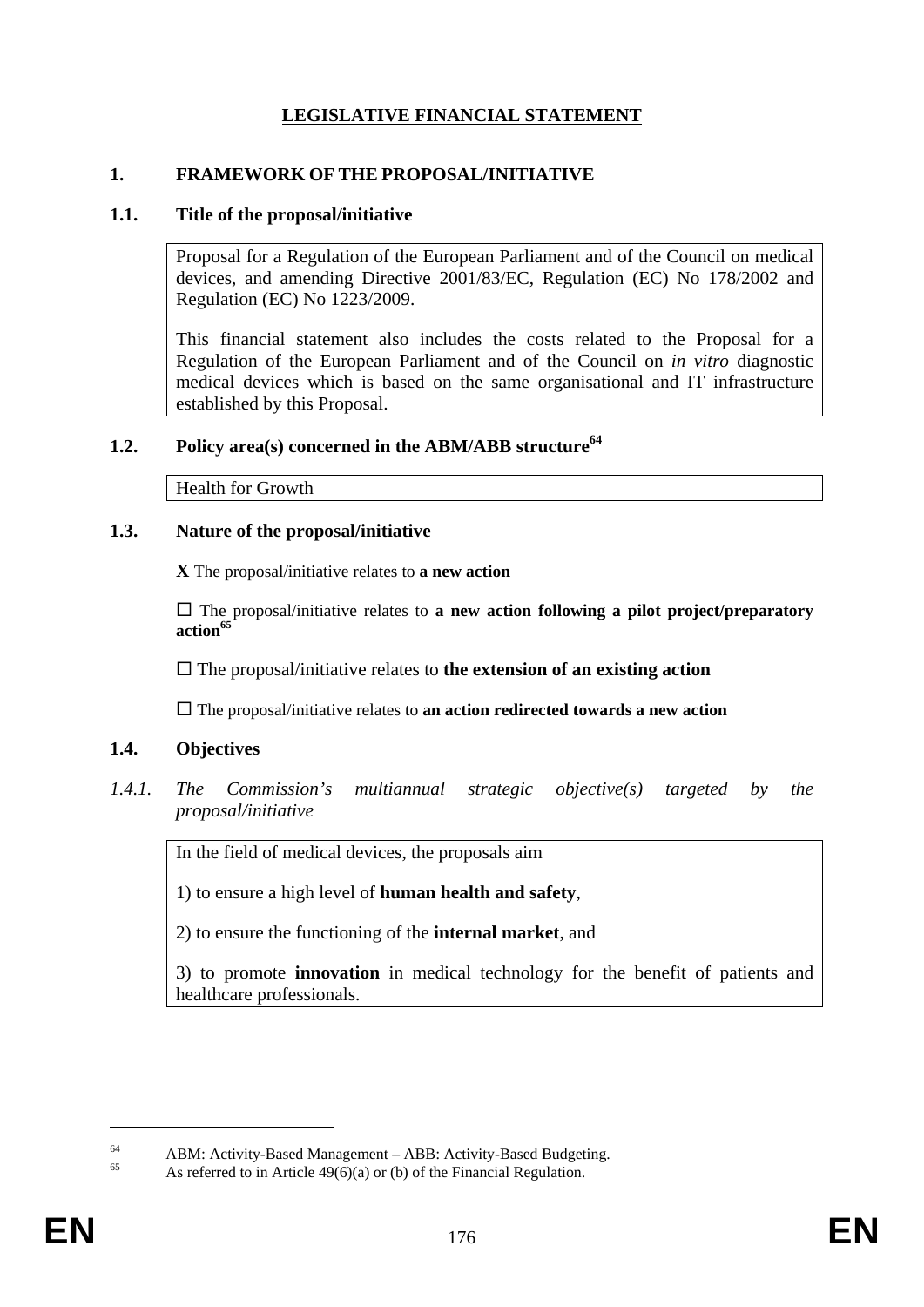#### *1.4.2. Specific objective(s) and ABM/ABB activity(ies) concerned*

Specific objective 1: Establish mechanisms to ensure harmonised implementation of the rules on medical devices by all Member States with a sustainable, efficient and credible management at EU level with access to internal and external technical, scientific and clinical expertise, allowing improved coordination and resourcesharing between Member States.

Specific objective 2: Enhance transparency regarding medical devices on the EU market, including their traceability.

ABM/ABB activity(ies) concerned

Health for Growth

The Commission's Proposal for a Regulation of the European Parliament and of the Council on establishing a Health for Growth Programme for the period 2014-2020 (COM[2011]709) lists contribution to the objectives of the EU legislation in the field of medical devices as one of the eligible actions to be financed by the programme.

*1.4.3. Expected result(s) and impact* 

*Specify the effects which the proposal/initiative should have on the beneficiaries/groups targeted.* 

On patients and healthcare professionals: High level of human health and safety; cases of deliberate circumvention of the legal requirements (e.g. PIP case) are prevented or quickly identified. High level of transparency and traceability regarding medical devices on the market (e.g. publicly accessible Eudamed; UDI; implant card; summary of safety and performance) allowing better informed decision-making and follow-up. High level of confidence in the EU regulations.

On manufacturers of medical devices: Level playing field due to clearer rules and obligations, benefiting in particular the large majority of manufacturers which already comply with the spirit of the current legislation. Benefits from smoother functioning of the internal market. Support to innovation due to predictable regulatory framework conditions (e.g. early scientific advice). Lower overall administrative burdens due to central registration of devices and reporting of serious incidents.

On notified bodies: Safeguard their role in pre-market medical device assessment. Level playing field due to clearer rules and obligations, benefiting in particular those notified bodies which already comply with the spirit of the current legislation. Reinforcement of their position vis-à-vis manufacturers.

On national authorities: Reinforcement of their enforcement powers. Clear legal framework for coordination between them and resource- and work-sharing.

#### *1.4.4. Indicators of results and impact*

*Specify the indicators for monitoring implementation of the proposal/initiative.* 

Number of patients harmed by unsafe medical devices.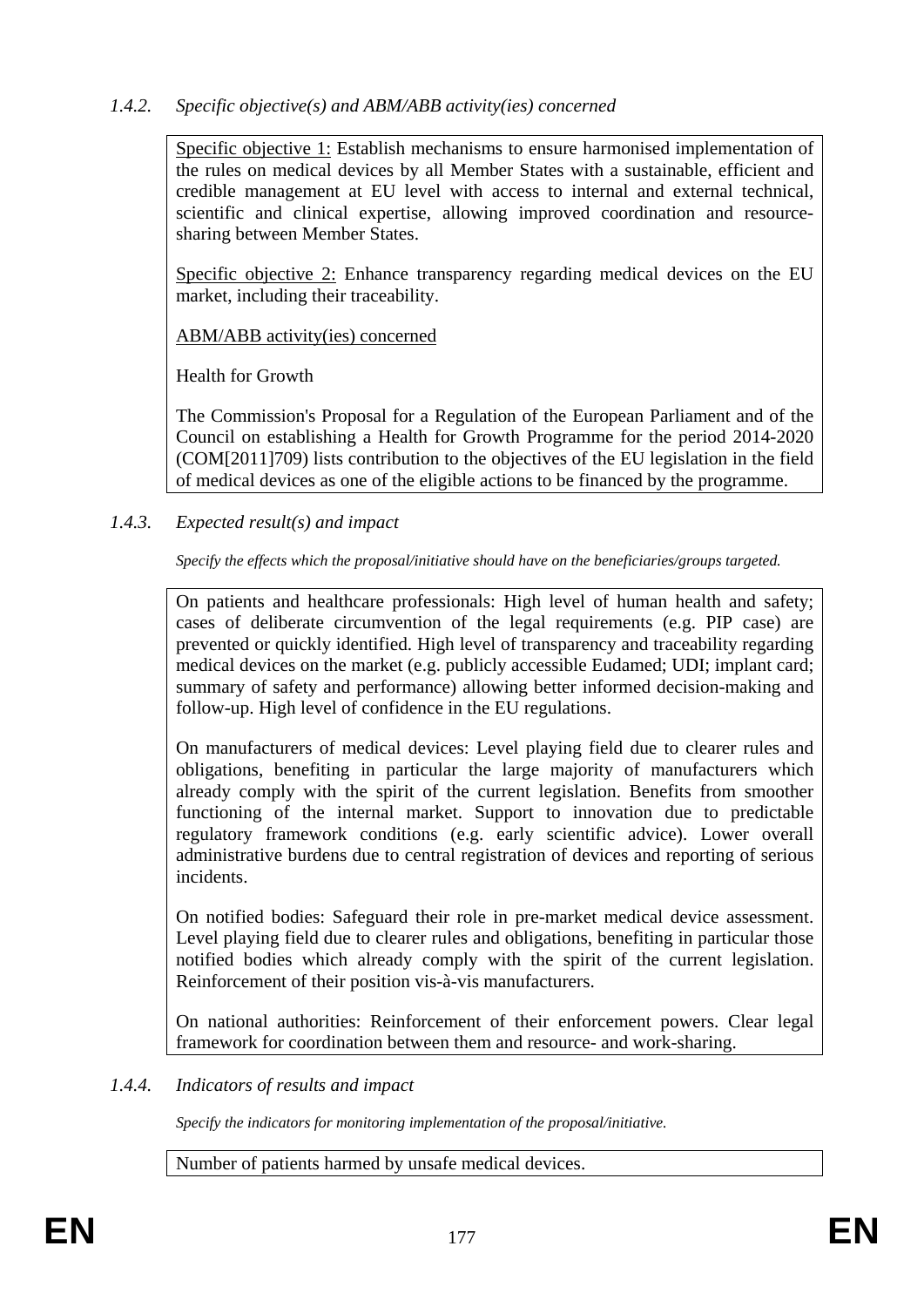Number of designated notified bodies, their areas of competence and the level of diversification.

Number of registrations (medical devices, economic operators, certificates), incident reports, single applications for clinical investigations and market surveillance measures in the Eudamed databank with its several new electronic systems.

Number of preliminary conformity assessments "called up" under the scrutiny mechanism and number of comments emitted by MDCG.

Number of coordinated actions between national competent authorities regarding post-market safety issues (vigilance and market surveillance).

Number of 'borderline cases' solved.

Number of devices fitted with an UDI system that is aligned with international practice.

## **1.5. Grounds for the proposal/initiative**

## *1.5.1. Requirement(s) to be met in the short or long term*

The existing regulatory framework is being criticised for not sufficiently ensuring patient safety within the internal market and for being intransparent. The criticism has become even louder after findings of the French health authorities that a French manufacturer (*Poly Implant Prothèse*, PIP) over several years apparently used industrial silicone instead of medical grade silicone for the manufacture of breast implants contrary to the approval provided by the notified body, causing harm to thousands of women around the world.

In an internal market with currently 32 participating countries (EU, EFTA, Turkey) and subject to constant technological and scientific progress, important divergences in the interpretation and application of the rules have emerged, thus undermining the directives' main objectives, i.e. the safety of medical devices and their free circulation within the internal market. Moreover, regulatory gaps or uncertainties exist with regard to certain products (e.g. products manufactured utilising non-viable human tissues or cells; implantable or other invasive products for cosmetic purposes).

The present revision aims to overcome these flaws and gaps and to put in place a robust, transparent and sustainable regulatory framework that is 'fit for purpose'.

#### *1.5.2. Added value of EU involvement*

The proposed revision of the existing directives concerning medical devices, which will integrate the modification of the Lisbon Treaty regarding public health, can only be achieved at Union level. The proposals are based on Article 114 and Article 168(4)(c) of the Treaty on the Functioning of the European Union (TFEU).

EU action is necessary to improve the level of protection of public health for all European patients and users, as well as to prevent Member States from adopting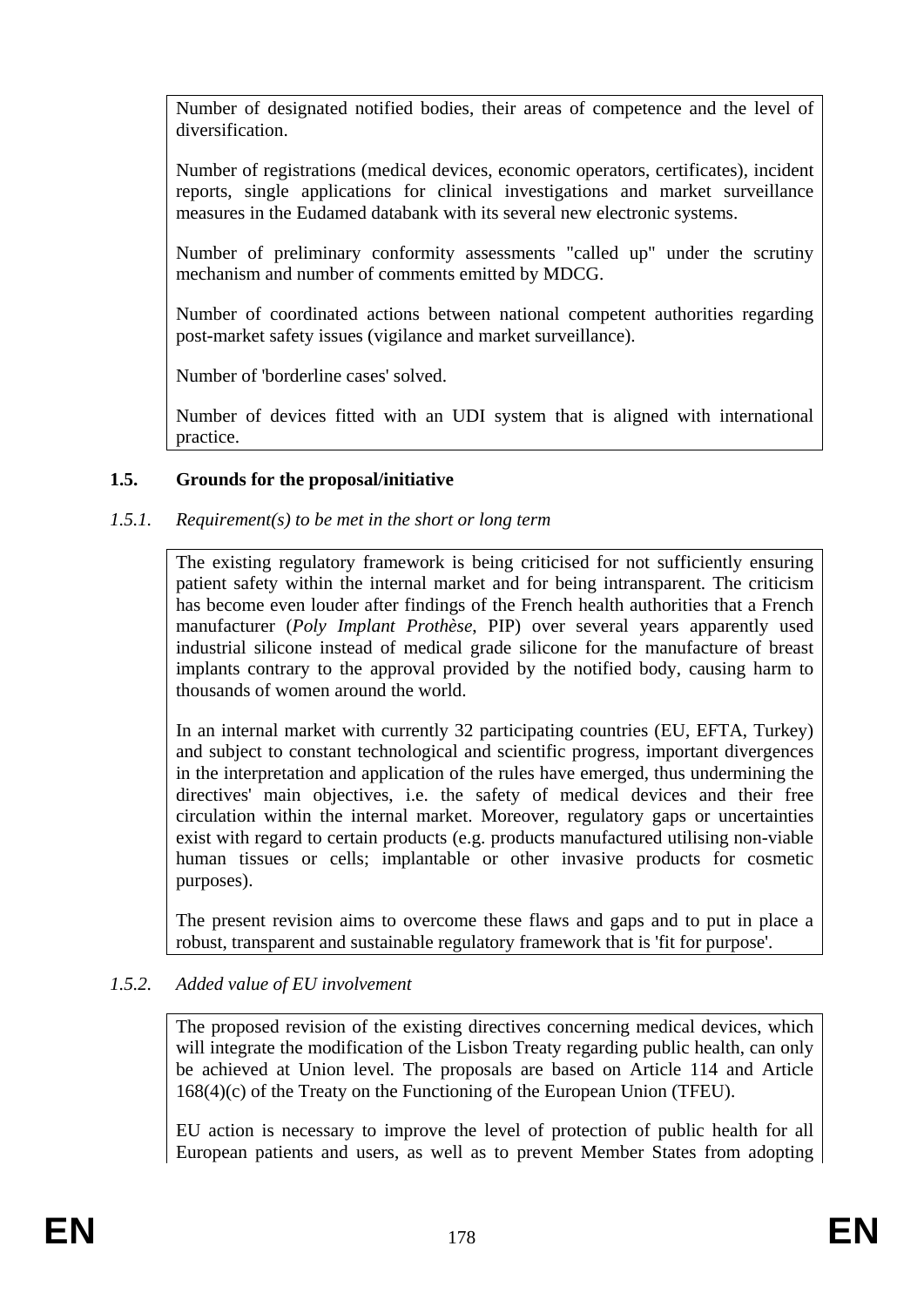varying product regulations which would result in a further fragmentation of the internal market. Harmonised rules and procedures allow manufacturers, especially SMEs that represent more than 80% of the sector, to reduce costs related to national regulatory differences, while ensuring a high and equal level of safety for all European patients and users. In accordance with the principles of proportionality and subsidiarity, as set out in Article 5 of the Treaty on European Union, this proposal does not go beyond what is necessary to achieve those objectives.

#### *1.5.3. Lessons learned from similar experiences in the past*

The existing directives concerning medical devices, which date back to the 1990ies, have set harmonised requirements to be met by medical devices placed on the EU market. But they have not provided for mechanisms that ensure a harmonised implementation. As mentioned under 1.5.1., important divergences in the interpretation and application of the rules have emerged, thus undermining the directives' main objectives, i.e. the safety of medical devices and their free circulation within the internal market.

In addition, lessons drawn from an analysis of the shortcomings brought to light by the PIP case have been taken into account for the drafting of these proposals.

## *1.5.4. Coherence and possible synergy with other relevant instruments*

Enhanced coherence is expected with other legislations (e.g. concerning medicinal products, food, biocides, cosmetics) in terms of better delimitation of the respective scopes of application and/or in terms of solution of 'borderline cases'.

Synergies are expected with the legislation regarding medicinal products, in particular as regards the assessment of drug-device combination products and as regards clinical research regarding medicinal products (in the context of the revised Clinical Trials Directive) and regarding medical devices (in the context of this proposal) and/or performance evaluation studies with IVDs (in the context of the proposal for a Regulation on IVDs).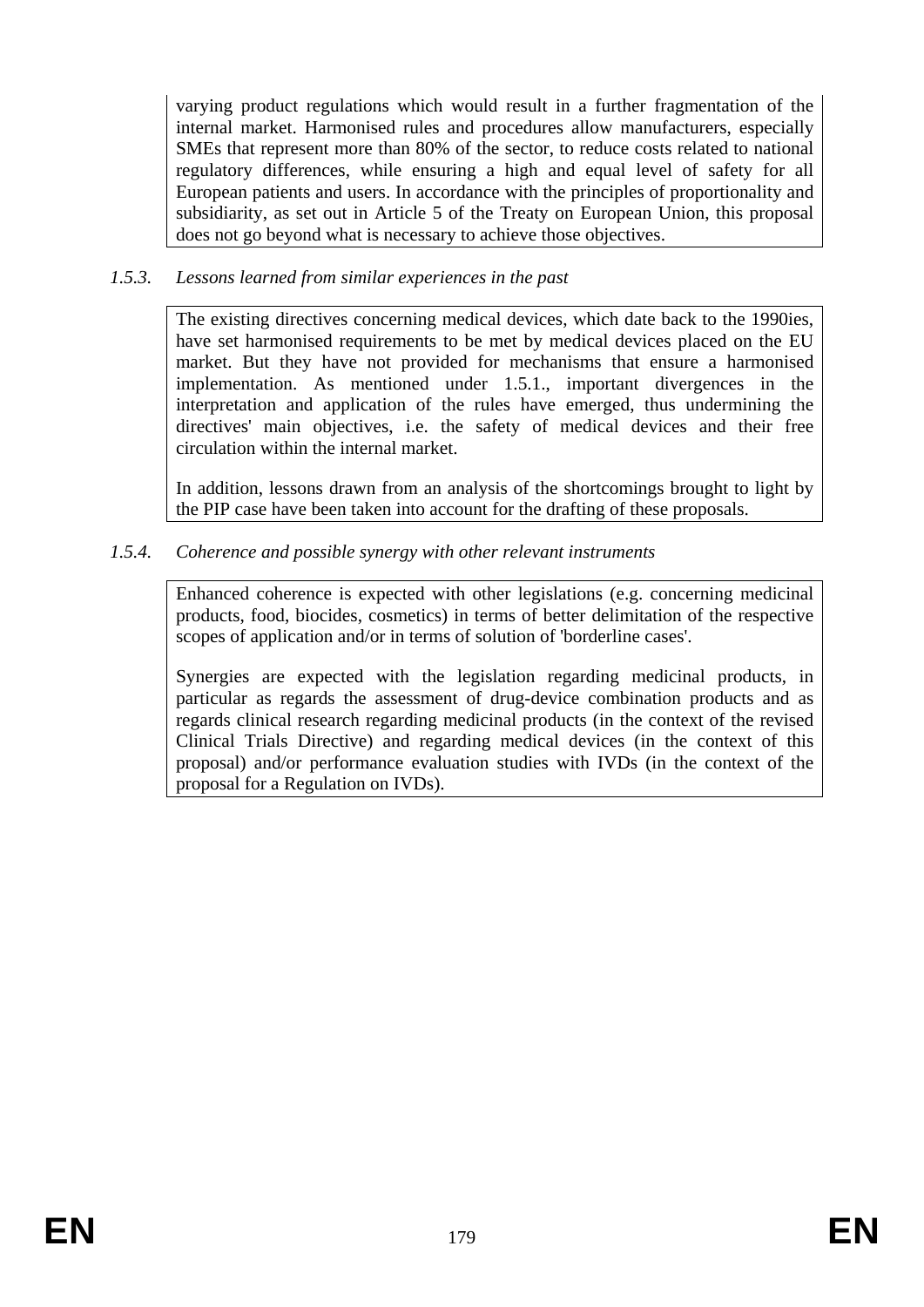#### **1.6. Duration and financial impact**

## Proposal/initiative of **limited duration**

- $\Box$  Proposal/initiative in effect from [DD/MM]YYYY to [DD/MM]YYYY
- $\Box$  Financial impact from YYYY to YYYY

## **X** Proposal/initiative of **unlimited duration**

- Implementation with a start-up period from 2014 to 2017,
- followed by full-scale operation.

## **1.7. Management mode(s) envisaged**<sup>66</sup>

## **X Centralised direct management** by the Commission

 **Centralised indirect management** with the delegation of implementation tasks to:

- $\Box$  executive agencies
- $\Box$  bodies set up by the Communities<sup>67</sup>
- $\Box$  national public-sector bodies/bodies with public-service mission
- $\Box$  persons entrusted with the implementation of specific actions pursuant to Title V of the Treaty on European Union and identified in the relevant basic act within the meaning of Article 49 of the Financial Regulation

## **Shared management** with the Member States

**Decentralised management** with third countries

**Joint management** with international organisations *(to be specified)* 

*If more than one management mode is indicated, please provide details in the "Comments" section.* 

#### Comments

The Commission intends to ensure the services concerned via centralised direct management through its own services, in particular via the JRC for the technical, scientific and logistic support.

The centralised direct management by the Commission also applies to the further development and management of Eudamed (electronic systems regarding UDI; central registration of medical devices, economic operators and certificates; central reporting of

1

<sup>&</sup>lt;sup>66</sup> Details of management modes and references to the Financial Regulation may be found on the BudgWeb site: [http://www.cc.cec/budg/man/b](http://www.cc.cec/budg/man/budgmanag/budgmanag_en.html)udgmanag/budgmanag\_en.html As referred to in Article 185 of the Financial Regulation.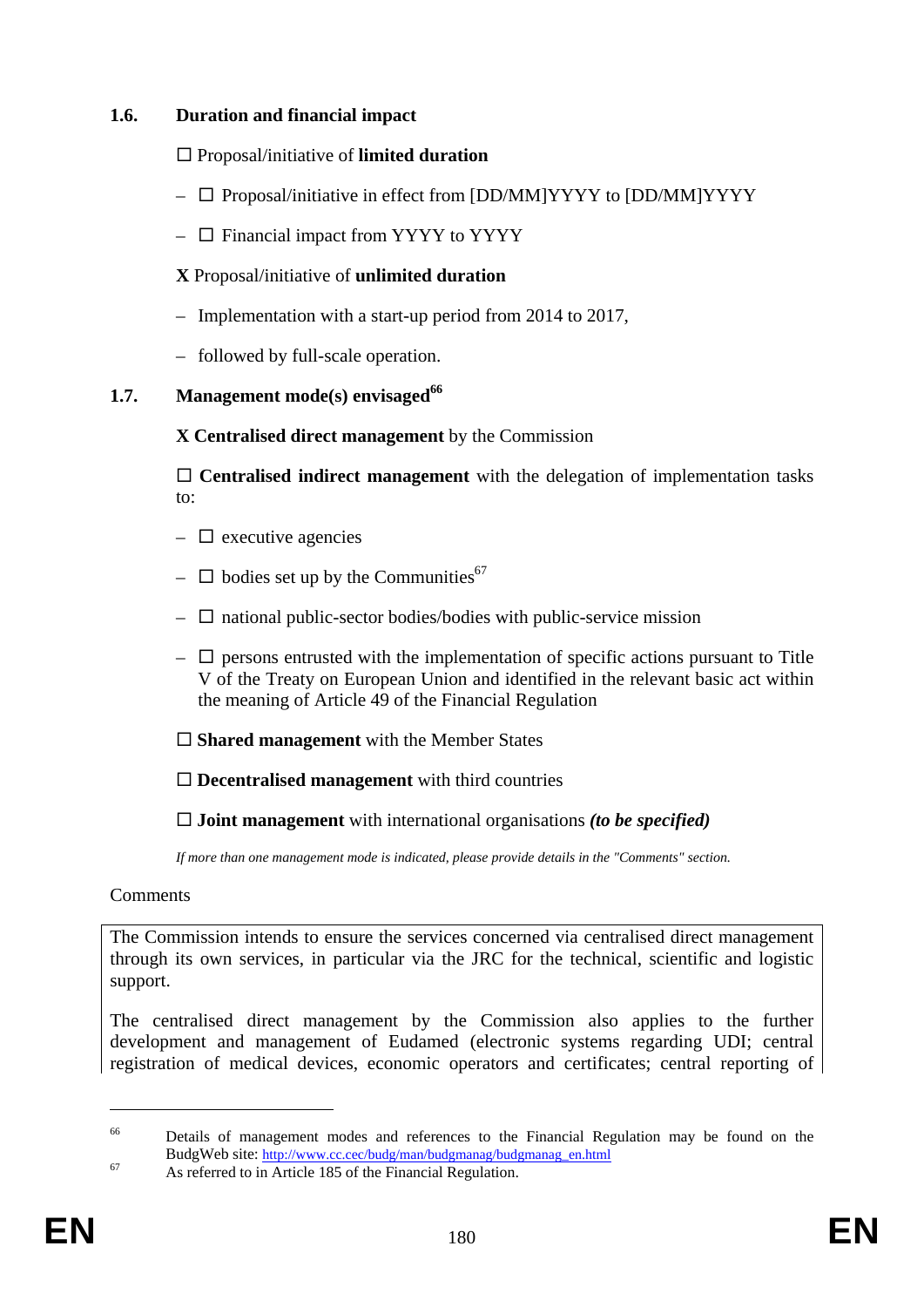vigilance cases; market surveillance measures; clinical investigations) and the IT tool for the notification of information regarding new applications for conformity assessment concerning high risk devices by notified bodies and 'called up' preliminary assessments by them in the context of the scrutiny mechanism.

It should be highlighted that the four **EFTA countries** (via EEA Agreement and MRA with CH) and **Turkey** (via Customs Union Agreement) will participate in the management.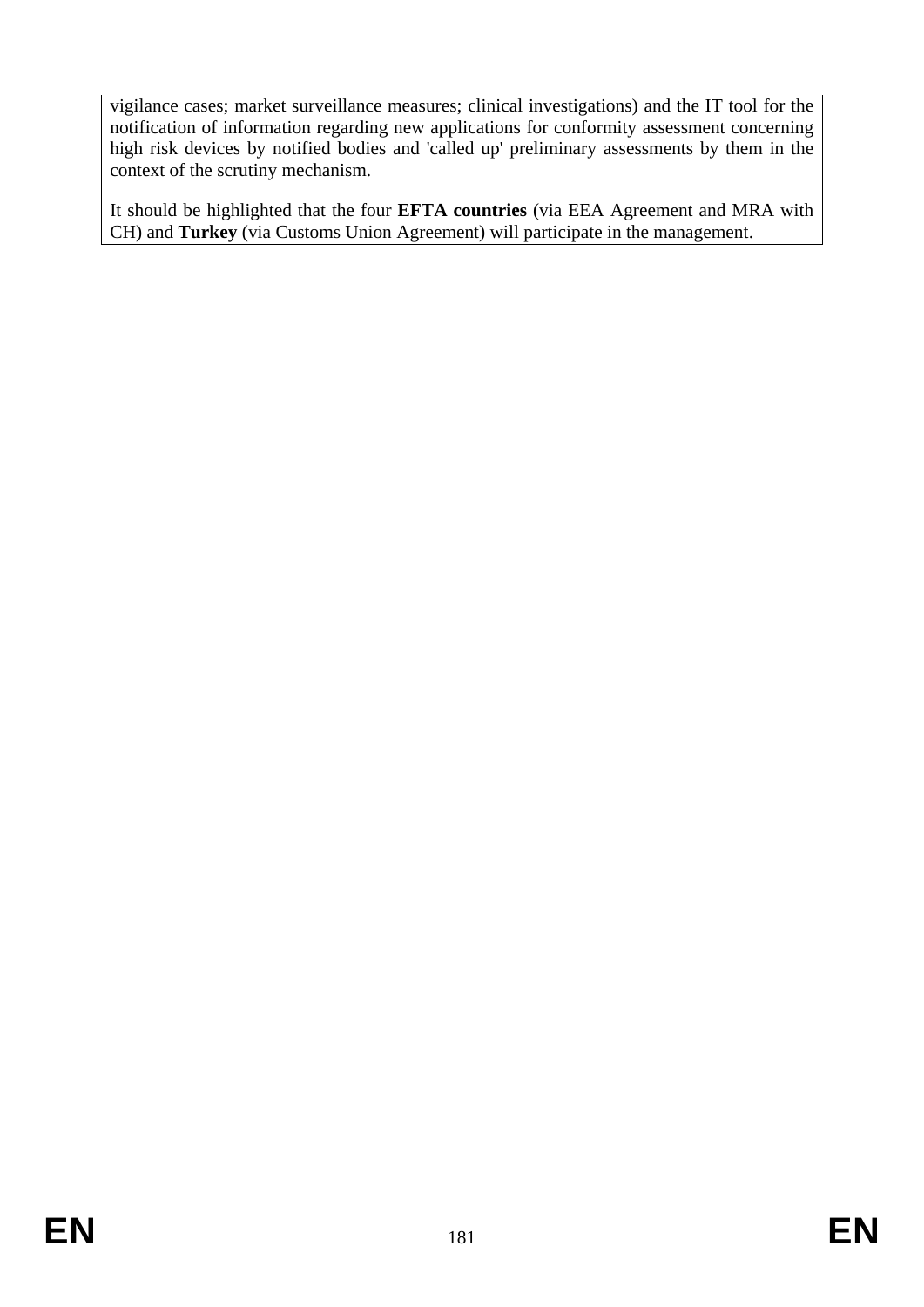# **2. MANAGEMENT MEASURES**

## **2.1. Monitoring and reporting rules**

*Specify frequency and conditions.*

The future Medical Device Coordination Group (MDCG), set up by this Regulation, and its special working groups will provide a regular platform to discuss issues related to the implementation of the new regulatory framework.

Ten years after entry into force, the Commission should report to the European Parliament and to the Council about the achievements of the 'medical device package'. The report should address the impact of the new rules in respect of public health and patient safety, internal market, innovativeness and competitiveness of the medical device industry (with special attention to SMEs). The Commission should consult competent authorities and stakeholders (healthcare professionals, patients, manufacturers, notified bodies) when preparing its report.

# **2.2. Management and control system**

*2.2.1. Risk(s) identified* 

## Risks related to Eudamed:

The development of the future Eudamed database would become too complex and would not meet the needs of the national competent authorities, the notified bodies, economic operators and the public at large.

The IT infrastructure would not support the registration of all medical devices placed on the EU market (several hundreds of thousands), or the reporting of serious incidents and field safety corrective actions (several thousands a years), the reporting of market surveillance measures, or the single submission of applications for clinical investigations and the reporting of related serious adverse events.

The non-public parts of the Eudamed database with sensitive personal and commercial information would disclose confidential information, e.g. due to hacking or software failure.

Risks related to the conformity assessment of medical devices:

By the date of application of the new Regulations, an insufficient number of notified bodies would be designated in accordance with the new requirements which would lead to a delay for manufacturers to get their devices approved.

The scrutiny mechanism would be used in a way that would delay, in a disproportionate manner, access to market of innovative medical devices.

The IT tool for the notification of information regarding new applications and/or submission of preliminary assessments by notified bodies, which contains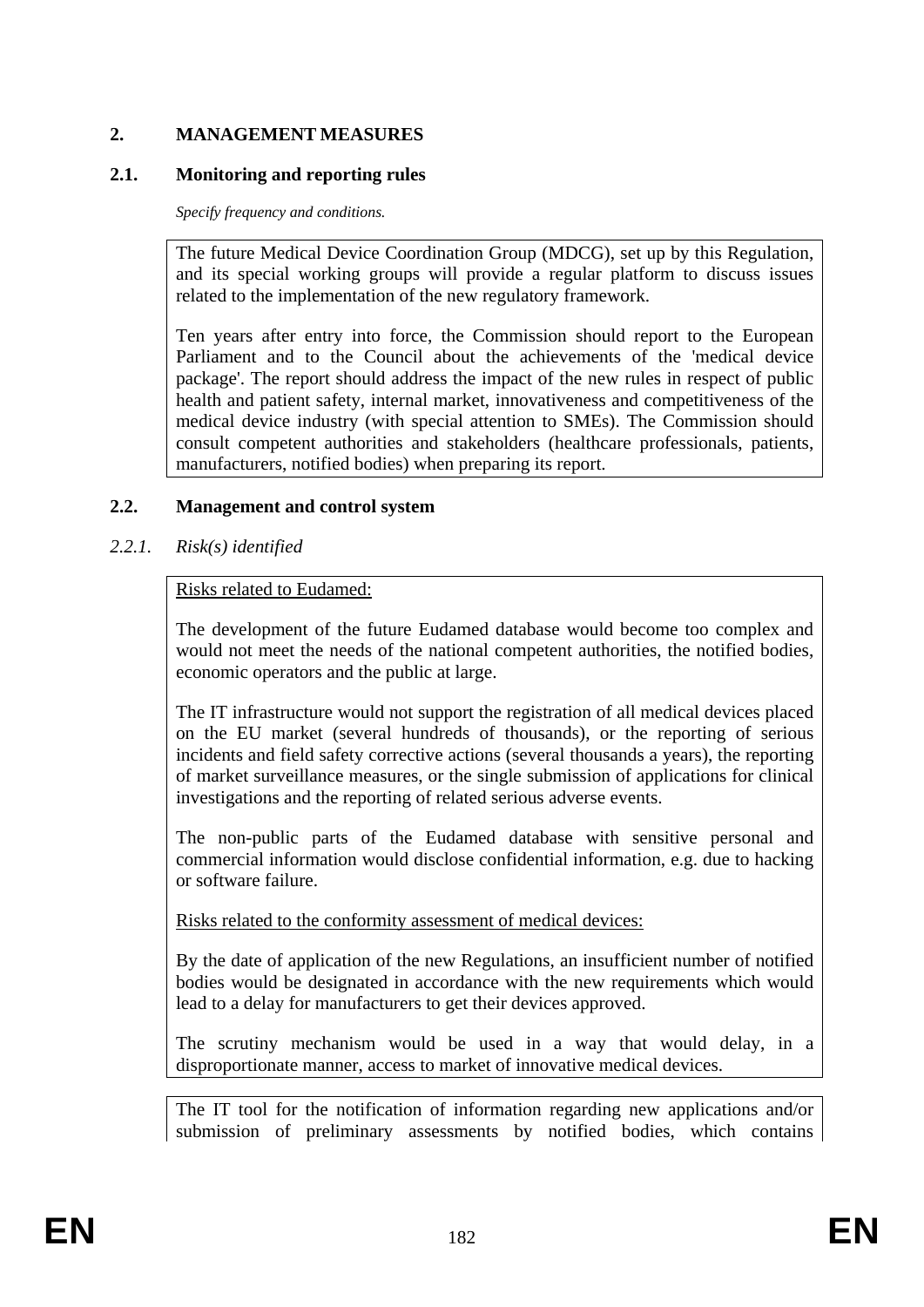commercially sensitive information, would disclose confidential information, e.g. due to hacking or software failure.

# *2.2.2. Control method(s) envisaged*

Control methods regarding risks related to Eudamed:

The development of Eudamed is given high priority with a high level of sensitivity as regards its functioning.

Close and regular contacts between the Commission services responsible for the management of the regulatory framework and the IT developers.

Close and regular contacts between the Commission services/IT developers and the future users of the IT infrastructure.

Control methods regarding risks related to the conformity assessment of medical devices:

The reinforced and coordinated supervision of notified bodies in the context of the 'immediate action' initiated after the PIP scandal already takes account of the future requirements laid down in the proposal and thus supports a smooth transition.

The Commission shall create guidance to ensure a proportionate and workable operation of the new scrutiny mechanism.

The development of the IT tool is given high priority with a high level of sensitivity as regards its functioning.

# **2.3. Measures to prevent fraud and irregularities**

*Specify existing or envisaged prevention and protection measures.* 

In addition to the application of all regulatory control mechanisms, the responsible Commission's services will devise an anti-fraud strategy in line with the Commission's new anti-fraud strategy (CAFS) adopted on 24 June 2011 in order to ensure *inter alia* that its internal anti-fraud related controls are fully aligned with the CASF and that its fraud risk management approach is geared to identify fraud risk areas and adequate responses. Where necessary, networking groups and adequate IT tools dedicated to analysing fraud cases related to the financing implementing activities of the Medical Devices Regulations will be set up. In particular a series of measures will be put in place such as:

- decisions, agreements and contracts resulting from the financing implementing activities of the Medical Devices Regulations will expressly entitle the Commission, including OLAF, and the Court of Auditors to conduct audits, on-the-spot checks and inspections;

- during the evaluation phase of a call for proposals/tender, the proposers and tenderers are checked against the published exclusion criteria based on declarations and the Early Warning System (EWS);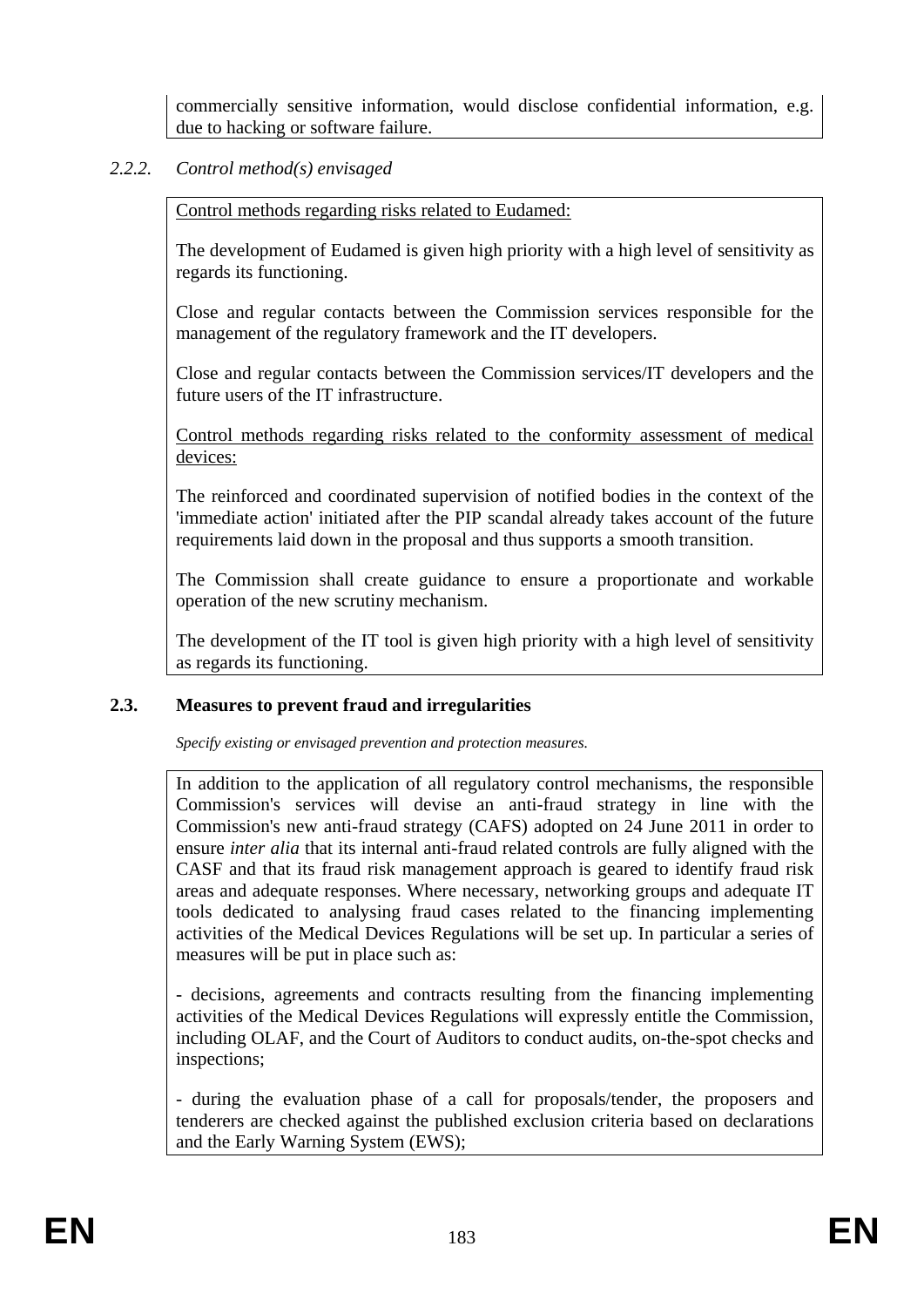- the rules governing the eligibility of costs will be simplified in accordance with the provisions of the Financial Regulation;

- regular training on issues related to fraud and irregularities is given to all staff involved in contract management as well as to auditors and controllers who verify the beneficiaries' declarations on the spot.

Moreover, the Commission will control a strict application of the rules on conflict of interests provided in the proposal.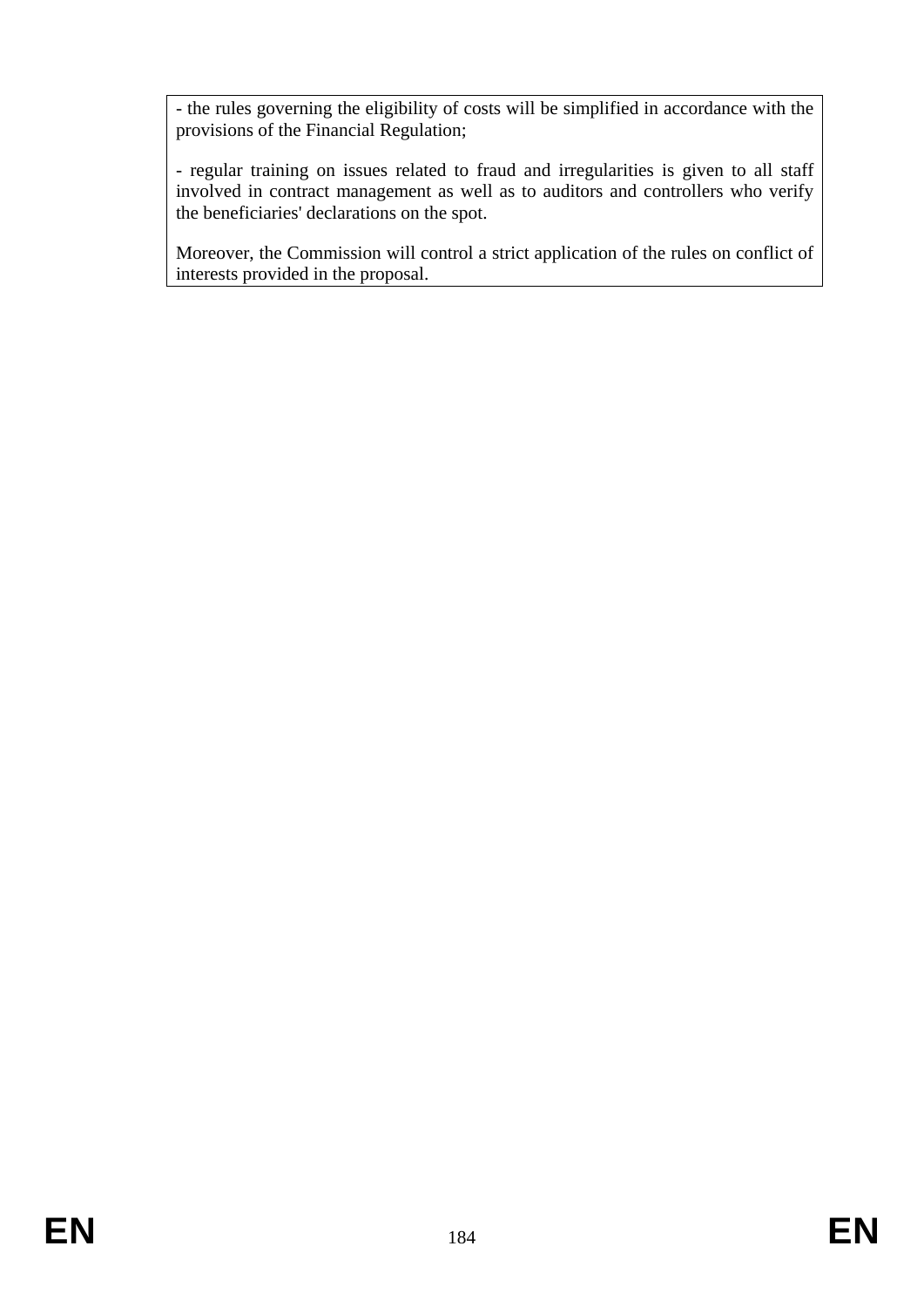# **3. ESTIMATED FINANCIAL IMPACT OF THE PROPOSAL/INITIATIVE**

### **3.1. Heading(s) of the multiannual financial framework and expenditure budget line(s) affected**

• Existing expenditure budget lines

In order of multiannual financial framework headings and budget lines.

### **Operational resources which are necessary for implementation of this initiative will be covered by the allocations proposed under the Health for Growth Programme 2014-2020.**

|                                                     | <b>Budget</b> line                                   | Type of<br>expenditure      |                                  |                                                                                                                                                                                                     | Contribution            |                                                                                   |
|-----------------------------------------------------|------------------------------------------------------|-----------------------------|----------------------------------|-----------------------------------------------------------------------------------------------------------------------------------------------------------------------------------------------------|-------------------------|-----------------------------------------------------------------------------------|
| Heading of<br>multiannual<br>financial<br>framework | Number<br>[Description: Health for Growth Programme] | Diff./non-<br>diff.<br>(68) | from<br>$EFTA^{69}$<br>countries | from<br>candidate<br>countries <sup>70</sup>                                                                                                                                                        | from third<br>countries | within the<br>meaning of Article<br>$18(1)(aa)$ of the<br>Financial<br>Regulation |
| 3                                                   | 17.03.XX.                                            | Diff/non-<br>diff.          | <b>YESANO</b>                    | YES/NO<br>be<br>$($ to<br>determined<br>whether<br>Turkey $-$ in<br>the context<br>of<br>the<br>Customs<br>Union and<br>as<br>candidate<br>country<br>$\bar{\phantom{a}}$<br>should<br>contribute.) | YES/NO                  | ¥ES/NO                                                                            |

<sup>&</sup>lt;sup>68</sup> Diff. = Differentiated appropriations / Non-diff. = Non-Differentiated Appropriations EFTA: European Free Trade Association.<br><sup>70</sup> Condidate countries and where applicable actorial condidate countries from the Wo

Candidate countries and, where applicable, potential candidate countries from the Western Balkans.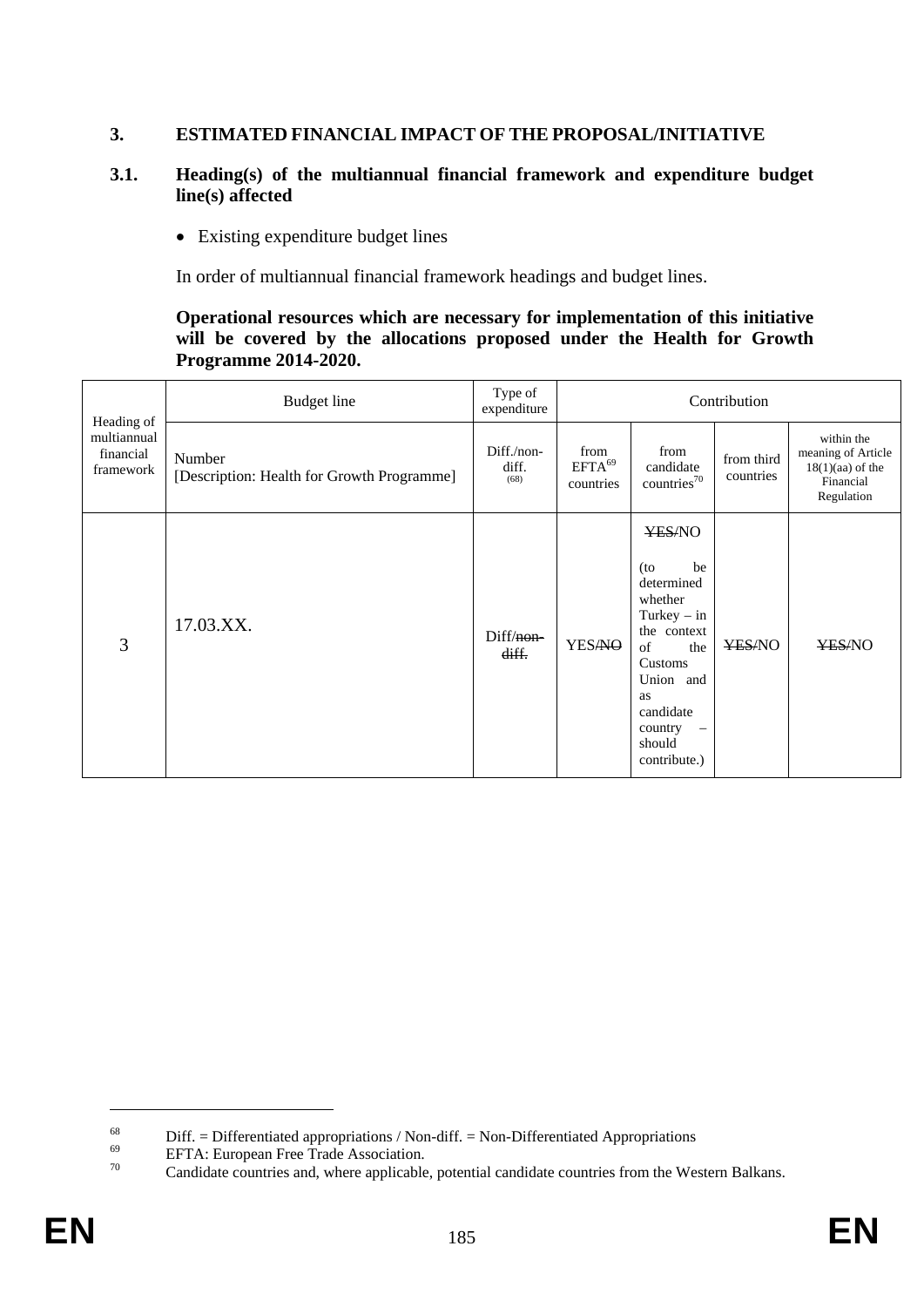#### **3.2.Estimated impact on expenditure**

#### *3.2.1.Summary of estimated impact on expenditure (in current prices)*

EUR million (to 3 decimal places)

| <b>Heading of multiannual financial</b><br>framework: | Number | Citizenship (Health for Growth Programme) |
|-------------------------------------------------------|--------|-------------------------------------------|
|-------------------------------------------------------|--------|-------------------------------------------|

| DG SANCO                                                                                          |             | Year<br>2014    | Year<br>2015 | Year<br>2016 | Year<br>2017 | Year<br>2018 | 2019 et sq years |       | <b>TOTAL</b>      |        |
|---------------------------------------------------------------------------------------------------|-------------|-----------------|--------------|--------------|--------------|--------------|------------------|-------|-------------------|--------|
| • Operational appropriations <sup>71</sup>                                                        |             |                 |              |              |              |              |                  |       |                   |        |
|                                                                                                   | (1)         | 5,296           | 5,677        | 6,667        | 7,662        | 7,590        | 7,742            | 7,742 | 48,376            |        |
| Number of budget line: $17.03.XX^{72}$                                                            | Payments    | (2)             | 2,648        | 5,486        | 6,172        | 7,165        | 7,626            | 7,666 | 7,742<br>$+3,871$ | 48,376 |
|                                                                                                   |             |                 |              |              |              |              |                  |       |                   |        |
|                                                                                                   |             |                 |              |              |              |              |                  |       |                   |        |
| Appropriations<br>of<br>administrative<br>an<br>from the envelope for specific programmes $^{73}$ | nature      | financed        |              |              |              |              |                  |       |                   |        |
| Number of budget line:                                                                            |             | (3)             |              |              |              |              |                  |       |                   |        |
| <b>TOTAL</b> appropriations                                                                       | Commitments | $=1+1a$<br>$+3$ | 5,296        | 5,677        | 6,667        | 7,662        | 7,590            | 7,742 | 7,742             | 48,376 |
| for DG SANCO                                                                                      | Payments    | $=2+2a$         | 2,648        | 5,486        | 6,172        | 7,165        | 7,626            | 7,666 | 7,742<br>$+3,871$ | 48,376 |

 $^{71}$  Costs for development of IT and for technical/scientific support.<br>The cost of the action will be ontirely covered by the envelope of

The cost of the action will be entirely covered by the envelope of the Health for Growth programme under the budgetary line related to the relevant objective of the programme.

 $\frac{73}{12}$  Technical and/or administrative assistance and expenditure in support of the implementation of EU programmes and/or actions (former "BA" lines), indirect research, direct research.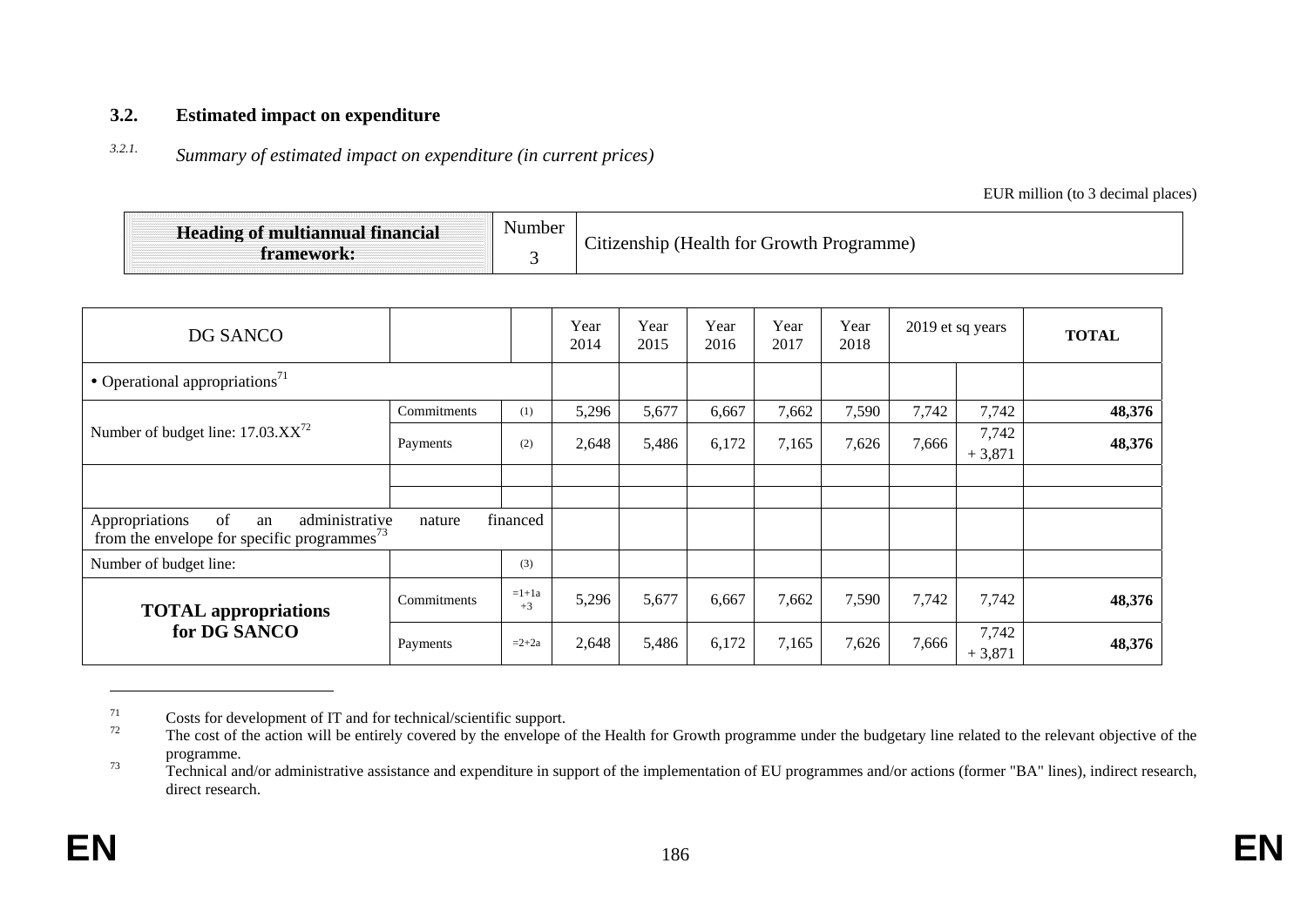|                                                                                                                     | Commitments | (4)       | 5,296 | 5,677 | 6,667 | 7,662 | 7.590 | 7,742 | 7,742             | 48,376 |
|---------------------------------------------------------------------------------------------------------------------|-------------|-----------|-------|-------|-------|-------|-------|-------|-------------------|--------|
| • TOTAL operational appropriations                                                                                  | Payments    | (5)       | 2,648 | 5,486 | 6,172 | 7,165 | 7,626 | 7,666 | 7,742<br>$+3,871$ | 48,376 |
| appropriations of an administrative nature<br>$\bullet$ TOTAL<br>financed from the envelope for specific programmes | (6)         |           |       |       |       |       |       |       |                   |        |
| <b>TOTAL</b> appropriations                                                                                         | Commitments | $=4+6$    | 5,296 | 5,677 | 6,667 | 7,662 | 7,590 | 7,742 | 7.742             | 48,376 |
| under HEADING 3B<br>of the multiannual financial<br>framework                                                       | Payments    | $= 5 + 6$ | 2,648 | 5,486 | 6,172 | 7.165 | 7,626 | 7,666 | 7,742<br>$+3,871$ | 48,376 |

# **If more than one heading is affected by the proposal / initiative:**

| • TOTAL operational appropriations                                                                       | Commitments | (4)       |  |  |  |  |
|----------------------------------------------------------------------------------------------------------|-------------|-----------|--|--|--|--|
|                                                                                                          | Payments    | (5)       |  |  |  |  |
| • TOTAL appropriations of an administrative nature<br>financed from the envelope for specific programmes |             | (6)       |  |  |  |  |
| <b>TOTAL appropriations</b>                                                                              | Commitments | $=4+6$    |  |  |  |  |
| under HEADINGS 1 to 4<br>of the multiannual financial<br>framework<br>(Reference amount)                 | Payments    | $= 5 + 6$ |  |  |  |  |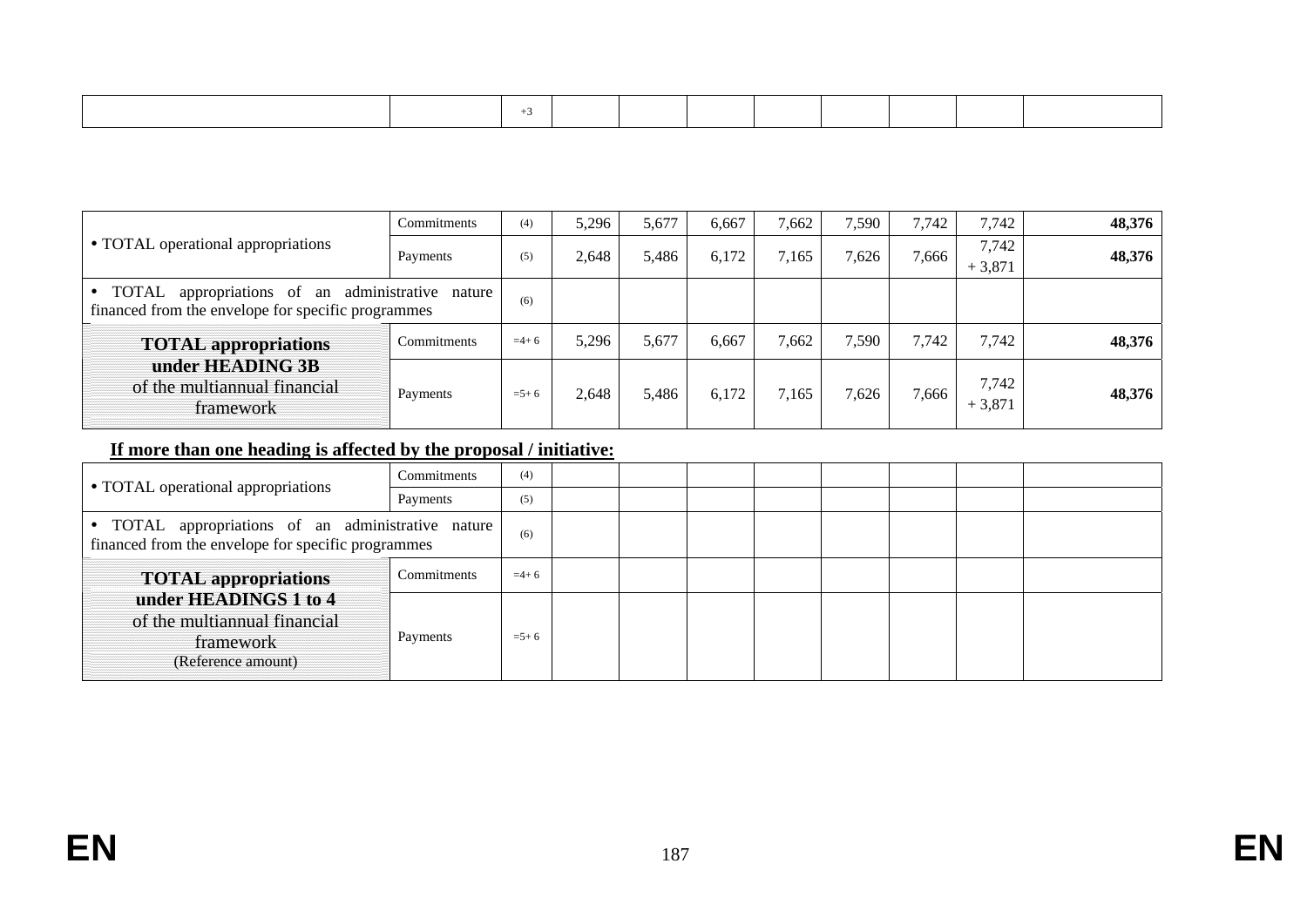| <b>Heading of multiannual financial</b><br>framework: | 5     |              | Administrative expenditure " |              |              |              |                  |        |                                   |
|-------------------------------------------------------|-------|--------------|------------------------------|--------------|--------------|--------------|------------------|--------|-----------------------------------|
|                                                       |       |              |                              |              |              |              |                  |        | EUR million (to 3 decimal places) |
|                                                       |       | Year<br>2014 | Year<br>2015                 | Year<br>2016 | Year<br>2017 | Year<br>2018 | 2019 et sq years |        | <b>TOTAL</b>                      |
| DG SANCO                                              |       |              |                              |              |              |              |                  |        |                                   |
| • Human resources                                     |       | 2,413        | 2,413                        | 2,413        | 2,413        | 2,413        | 2,413            | 2,413  | 16,891                            |
| • Other administrative expenditure                    |       | 0,469        | 0,478                        | 0,488        | 0,497        | 0,508        | 0,519            | 0,519  | 3,478                             |
| <b>TOTAL DG SANCO</b><br>Appropriations               | 2,882 | 2,891        | 2,901                        | 2,910        | 2,921        | 2,932        | 2,932            | 20,369 |                                   |

| <b>TOTAL appropriations</b><br>under HEADING 5<br>of the multiannual financial<br>tramework | Total<br>commitments<br>$=$ Total payments) | 2,882 | 2,891 | 2,901 | 2,910 | 2,921 | 2,932 | 2,932 | 20,369 |
|---------------------------------------------------------------------------------------------|---------------------------------------------|-------|-------|-------|-------|-------|-------|-------|--------|
|---------------------------------------------------------------------------------------------|---------------------------------------------|-------|-------|-------|-------|-------|-------|-------|--------|

EUR million (to 3 decimal places)

|                                                                    |             | Year<br>2014 | Year<br>2015 | Year<br>2016 | Year<br>2017 | Year<br>2018 |        | 2019 et sq years   | <b>TOTAL</b> |
|--------------------------------------------------------------------|-------------|--------------|--------------|--------------|--------------|--------------|--------|--------------------|--------------|
| <b>TOTAL appropriations</b>                                        | Commitments | 8,178        | 8,568        | 9,568        | 10,572       | 10,511       | 10,674 | 10,674             | 68,745       |
| under HEADINGS 1 to 5<br>of the multiannual financial<br>framework | Payments    | 5,530        | 8.377        | 9,073        | 10,075       | 10,547       | 10,598 | 10,674<br>$+3,871$ | 68,745       |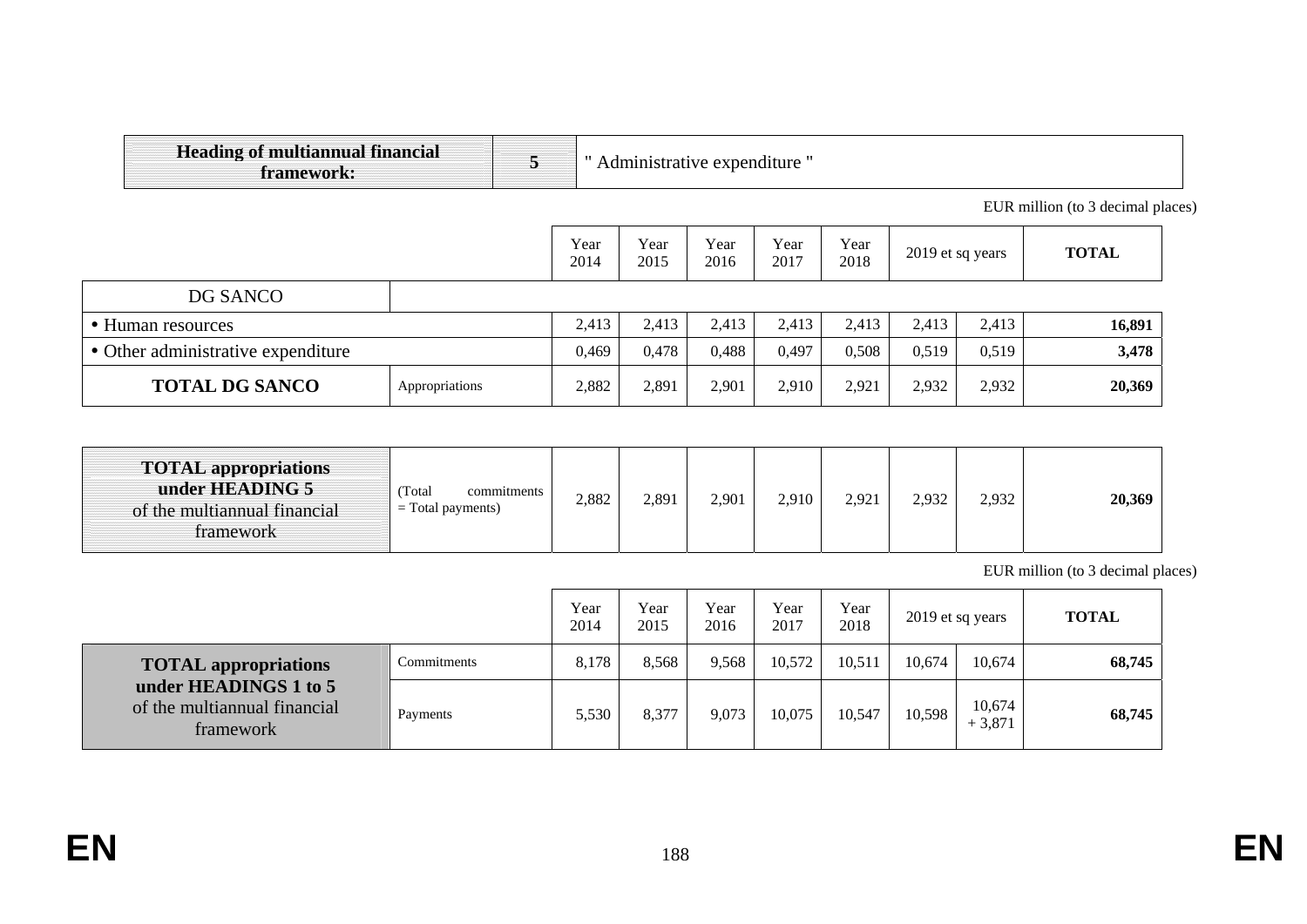#### *3.2.2.Estimated impact on operational appropriations*

- $\Box$  The proposal/initiative does not require the use of operational appropriations
- **X** The proposal/initiative requires the use of operational appropriations, as explained below:

| Commitment appropriations in EUR million (to 3 decimal places) |  |  |  |  |
|----------------------------------------------------------------|--|--|--|--|
|                                                                |  |  |  |  |

| <b>Indicate</b><br>objectives |                                                          |                                         | Year<br>2014                       | Year<br>2015                                                                                                                                                                                                                                                                                                                    |                                | Year<br>2016 | Year<br>2017          |       |                             | Year<br>2018 |                               |       | 2019 et sq years          |       |                                       | <b>TOTAL</b>  |
|-------------------------------|----------------------------------------------------------|-----------------------------------------|------------------------------------|---------------------------------------------------------------------------------------------------------------------------------------------------------------------------------------------------------------------------------------------------------------------------------------------------------------------------------|--------------------------------|--------------|-----------------------|-------|-----------------------------|--------------|-------------------------------|-------|---------------------------|-------|---------------------------------------|---------------|
| and                           |                                                          |                                         |                                    |                                                                                                                                                                                                                                                                                                                                 |                                |              | <b>OUTPUTS</b>        |       |                             |              |                               |       |                           |       |                                       |               |
| outputs<br>⇩                  | Type of<br>$\arctan^{74}$                                | Avera<br>ge<br>cost<br>of the<br>output | Number<br>of outputs<br>Cost       | of outputs<br>Number<br>Cost                                                                                                                                                                                                                                                                                                    | Number<br>of outputs           | Cost         | Number<br>of outputs  | Cost  | of outputs<br>Number        | Cost         | outputs<br>Number<br>$\sigma$ | Cost  | Number<br>of outputs      | Cost  | Total<br>numbe<br>r of<br>output<br>S | Total<br>cost |
|                               | SPECIFIC OBJECTIVE No 1                                  |                                         |                                    | Establish mechanisms to ensure harmonised implementation of the rules by all Member States with a sustainable, efficient and<br>credible management at EU level with access to internal and external technical, scientific and clinical expertise, allowing improved<br>coordination and resource-sharing between Member States |                                |              |                       |       |                             |              |                               |       |                           |       |                                       |               |
| - Output                      | Meetings<br>of<br><b>MDCG</b>                            |                                         | 80<br>1,873<br>meet<br>ing<br>days | 80<br>meet<br>ing<br>davs                                                                                                                                                                                                                                                                                                       | 80<br>1,910<br>meeting<br>days | 1,948        | 80<br>meeting<br>days | 1,987 | 80<br>me<br>eti<br>ng<br>da | 2,027        | 80<br>meeti<br>ng<br>davs     | 2,068 | 80<br>meeti<br>ng<br>davs | 2,068 |                                       | 13,881        |
| - Output                      | Technical and<br>scientific<br>opinions<br>and<br>advice |                                         | 0,406                              | 0,690                                                                                                                                                                                                                                                                                                                           |                                | 1,580        |                       | 2,473 |                             | 2,523        |                               | 2,573 |                           | 2,573 |                                       | 12,818        |

<sup>&</sup>lt;sup>74</sup> Outputs are products and services to be supplied (e.g.: number of student exchanges financed, number of km of roads built, etc.).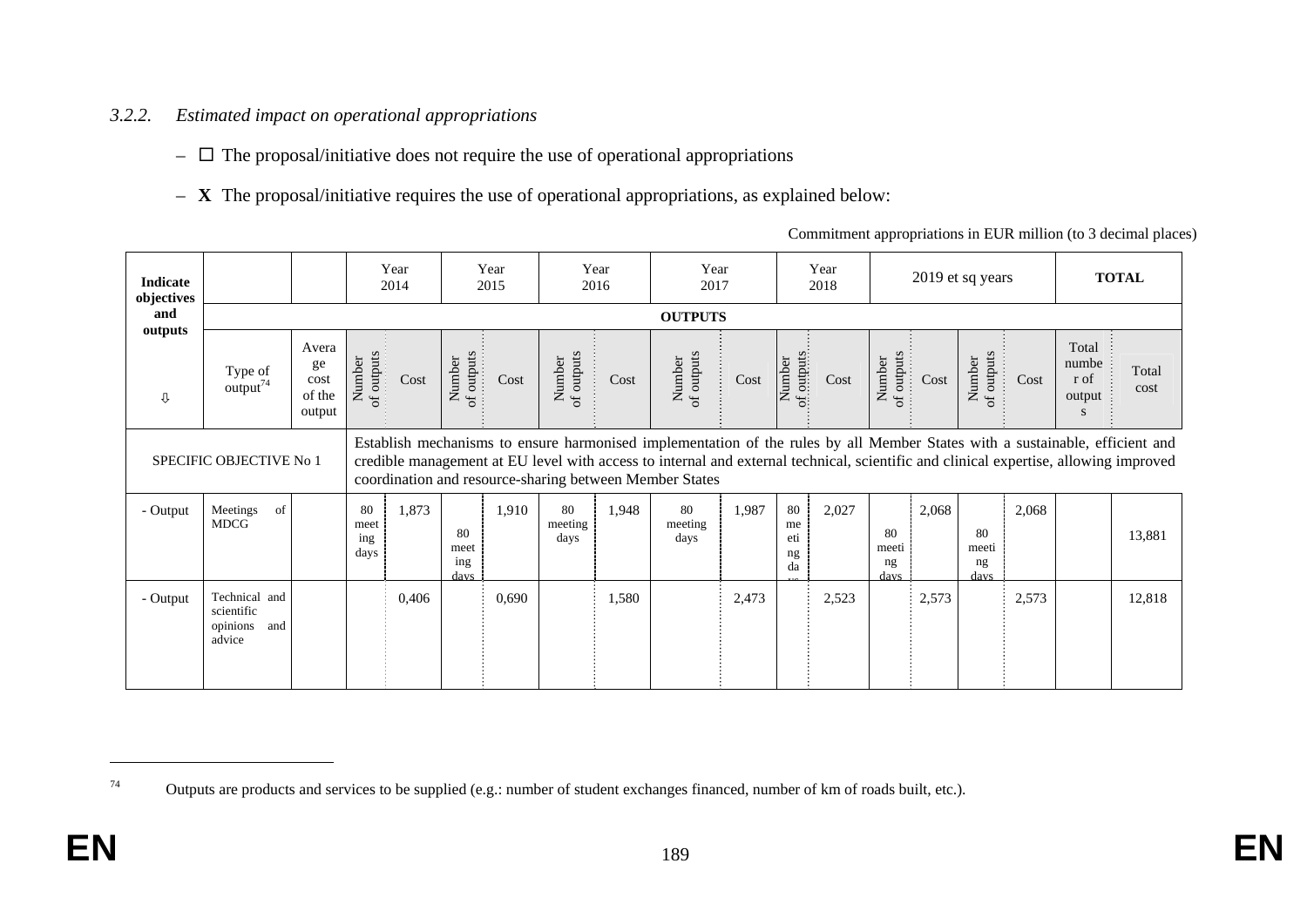| - Output | Audits / 'joint<br>assessments'<br>of 80 notified<br>bodies                                                                                                                                                                                       |  |              | 0,416 |              | 0,424 |              | 0,433 |                                                                                               | 0,442 |              | 0,450 |     | 0,459 |              | 0,459 | 3,083  |
|----------|---------------------------------------------------------------------------------------------------------------------------------------------------------------------------------------------------------------------------------------------------|--|--------------|-------|--------------|-------|--------------|-------|-----------------------------------------------------------------------------------------------|-------|--------------|-------|-----|-------|--------------|-------|--------|
|          | Sub-total for specific objective N°1                                                                                                                                                                                                              |  |              | 2,695 |              | 3,024 |              | 3,961 |                                                                                               | 4,902 |              | 5,000 |     | 5,100 |              | 5100  | 29,782 |
|          | SPECIFIC OBJECTIVE No 2                                                                                                                                                                                                                           |  |              |       |              |       |              |       | Enhance transparency regarding medical devices on the EU market, including their traceability |       |              |       |     |       |              |       |        |
| - Output | Eudamed<br>(with<br>6<br>electronic<br>systems: UDI,<br>registration,<br>certificates,<br>clinical inv.,<br>vigilance,<br>market surv.),<br>as of 2018<br>with statistical<br>analysis<br>business<br>intelligence)<br>signal<br>for<br>detection |  | $\mathbf{1}$ | 2,081 | $\mathbf{1}$ | 2,122 | $\mathbf{1}$ | 2,165 | -1                                                                                            | 2,208 | $\mathbf{1}$ | 2,027 | 1   | 2,068 | $\mathbf{1}$ | 2,068 | 14,739 |
| - Output | Translations,<br>info<br>campaigns,<br>publications<br>etc.                                                                                                                                                                                       |  | tbd          | 0,520 | tbd          | 0,531 | tbd          | 0,541 | tbd                                                                                           | 0,552 | tb<br>d      | 0,563 | tbd | 0,574 | tbd          | 0,574 | 3,855  |
|          | Sub-total for specific objective N°2                                                                                                                                                                                                              |  |              | 2,601 |              | 2,653 |              | 2,706 |                                                                                               | 2,760 |              | 2,590 |     | 2,642 |              | 2,642 | 18,594 |
|          |                                                                                                                                                                                                                                                   |  |              |       |              |       |              |       |                                                                                               |       |              |       |     |       |              |       |        |
|          | <b>Total costs</b>                                                                                                                                                                                                                                |  |              | 5,296 |              | 5,677 |              | 6,667 |                                                                                               | 7,662 |              | 7,590 |     | 7,742 |              | 7,742 | 48,376 |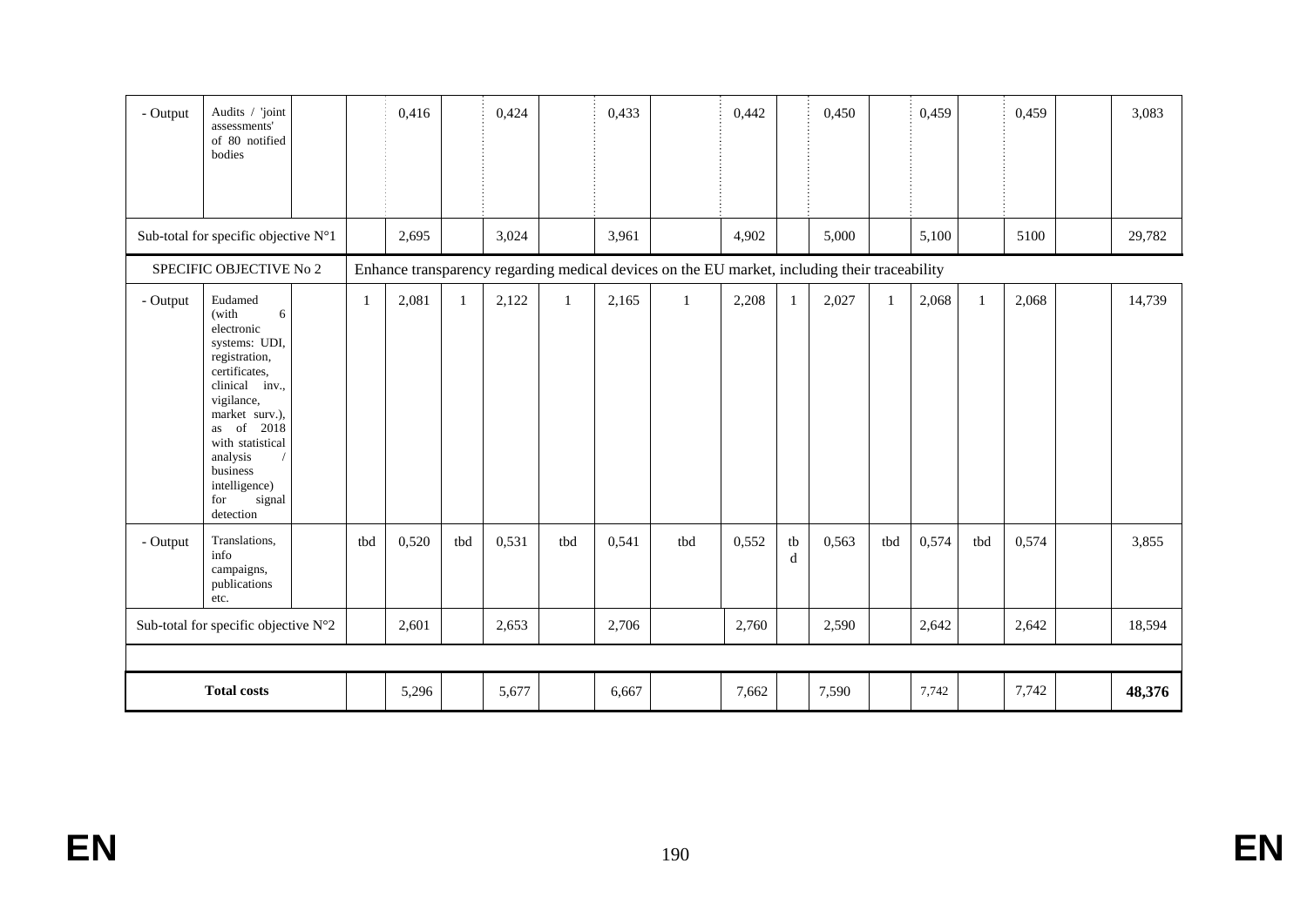## *3.2.3. Estimated impact on appropriations of an administrative nature*

## 3.2.3.1. Summary

- $\Box$  The proposal/initiative does not require the use of administrative appropriations
- **X** The proposal/initiative requires the use of administrative appropriations, as explained below:

EUR million (to 3 decimal places)

|  | Year<br>2014 | $\mathbf{v}$<br>Y ear<br>2015 | $v_{\text{ear}}$<br>2016 | Year<br>2017 | Year<br>2018 | 2019 et sq years | <b>TOTAL</b> |
|--|--------------|-------------------------------|--------------------------|--------------|--------------|------------------|--------------|
|--|--------------|-------------------------------|--------------------------|--------------|--------------|------------------|--------------|

| <b>HEADING 5</b><br>of the multiannual<br>financial framework          |       |       |       |       |       |       |       |        |
|------------------------------------------------------------------------|-------|-------|-------|-------|-------|-------|-------|--------|
| Human resources                                                        | 2,413 | 2,413 | 2,413 | 2,413 | 2,413 | 2,413 | 2,413 | 16,891 |
| Other administrative<br>expenditure                                    | 0,469 | 0,478 | 0,488 | 0,497 | 0,508 | 0,519 | 0,519 | 3,478  |
| <b>Subtotal HEADING 5</b><br>of the multiannual<br>financial framework | 2,882 | 2,891 | 2,901 | 2,910 | 2,921 | 2,932 | 2,932 | 20,369 |

| Outside HEADING 575<br>of the multiannual<br>financial framework                  |  |  |  |  |
|-----------------------------------------------------------------------------------|--|--|--|--|
| Human resources                                                                   |  |  |  |  |
| Other<br>expenditure<br>of an administrative<br>nature                            |  |  |  |  |
| <b>Subtotal</b><br>outside HEADING 5<br>of the multiannual<br>financial framework |  |  |  |  |

| <b>TOTAL</b> | 2,882 | 2,891 | 2,901 | 2,910 | 2,921 | 2,932 | 2,932 | 20,369 |
|--------------|-------|-------|-------|-------|-------|-------|-------|--------|
|--------------|-------|-------|-------|-------|-------|-------|-------|--------|

<sup>75</sup> Technical and/or administrative assistance and expenditure in support of the implementation of EU programmes and/or actions (former "BA" lines), indirect research, direct research.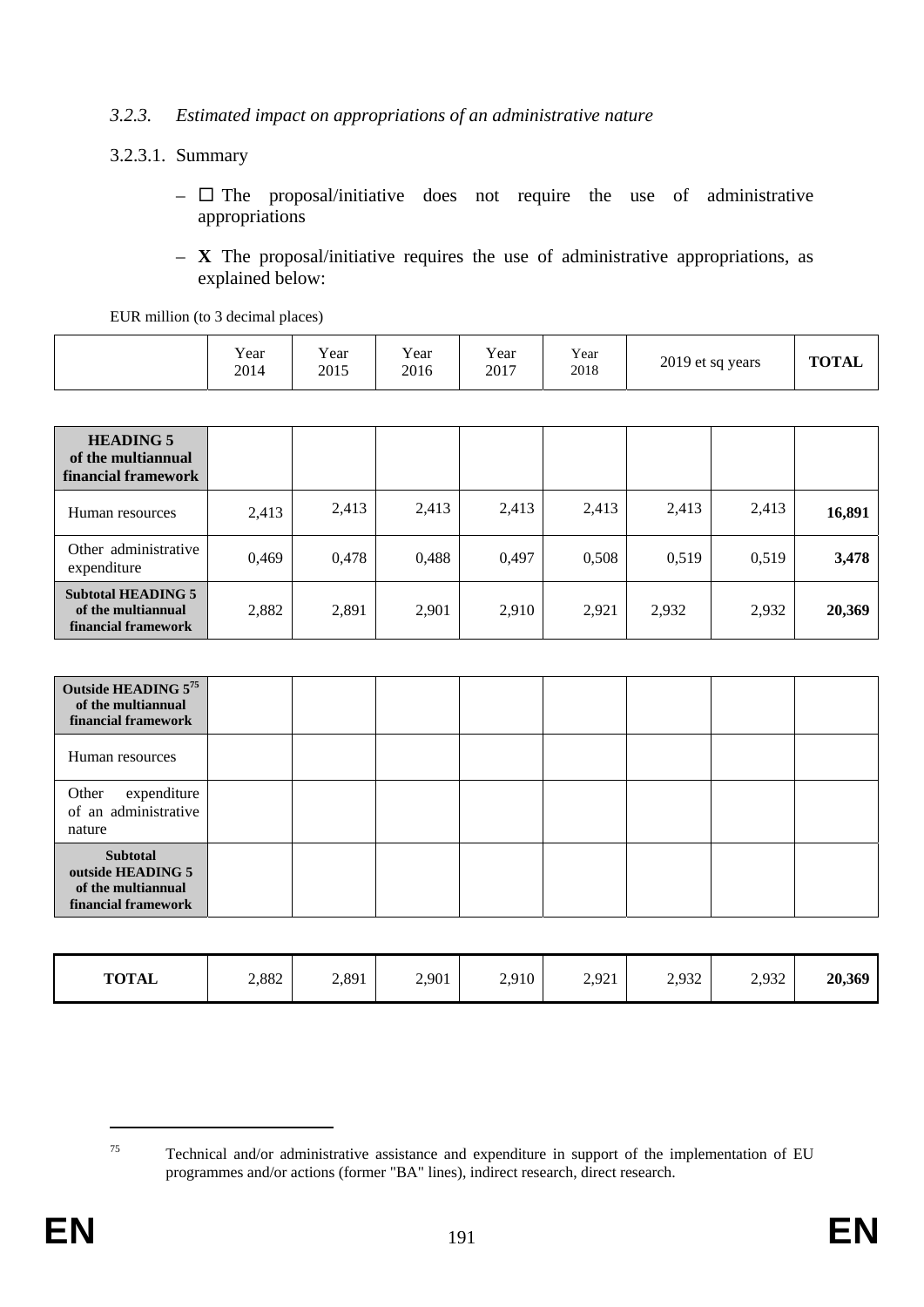## 3.2.3.2. Estimated requirements of human resources

- $\Box$  The proposal/initiative does not require the use of human resources
- **X** The proposal/initiative requires the use of human resources, as explained below:

|                                                                               | believe to be expressed in jun annoinns for an most to one accentum place) |              |              |              |              |              |              |               |
|-------------------------------------------------------------------------------|----------------------------------------------------------------------------|--------------|--------------|--------------|--------------|--------------|--------------|---------------|
|                                                                               |                                                                            | Year<br>2014 | Year<br>2015 | Year<br>2016 | Year<br>2017 | Year<br>2018 | Year<br>2019 | Year<br>>2019 |
|                                                                               | • Establishment plan posts (officials and temporary agents)                |              |              |              |              |              |              |               |
| 17 01 01 01 (Headquarters and Commission's<br><b>Representation Offices</b> ) |                                                                            | 19           | 19           | 19           | 19           | 19           | 19           | 19            |
| XX 01 01 02 (Delegations)                                                     |                                                                            |              |              |              |              |              |              |               |
| XX 01 05 01 (Indirect research)                                               |                                                                            |              |              |              |              |              |              |               |
| 10 01 05 01 (Direct research)                                                 |                                                                            |              |              |              |              |              |              |               |
|                                                                               | • External personnel (in Full Time Equivalent unit: FTE) <sup>76</sup>     |              |              |              |              |              |              |               |
| XX 01 02 01 (CA, INT, SNE from the "global"<br>envelope")                     |                                                                            |              |              |              |              |              |              |               |
| XX 01 02 02 (CA, INT, JED, LA and SNE in<br>the delegations)                  |                                                                            |              |              |              |              |              |              |               |
| $XX$ 01 04 yy <sup>77</sup>                                                   | - at Headquarters <sup>78</sup>                                            |              |              |              |              |              |              |               |
|                                                                               | - in delegations                                                           |              |              |              |              |              |              |               |
| XX 01 05 02 (CA, INT, SNE - Indirect<br>research)                             |                                                                            |              |              |              |              |              |              |               |
| 10 01 05 02 (CA, INT, SNE - Direct research)                                  |                                                                            |              |              |              |              |              |              |               |
| Other budget lines (specify)                                                  |                                                                            |              |              |              |              |              |              |               |
| <b>TOTAL</b>                                                                  |                                                                            | 19           | 19           | 19           | 19           | 19           | 19           | 19            |

*Estimate to be expressed in full amounts (or at most to one decimal place)* 

**XX** is the policy area or budget title concerned.

**The human resources required will be met by staff from DG SANCO who are already assigned to the management of the action and who will be redeployed within DG SANCO, together if necessary with any additional allocation which may be granted to the managing DG under the annual allocation procedure and in the light of budgetary constraints (estimated needs: 16 AD/FTE and 3 AST/FTE)**.

Description of tasks to be carried out:

| Officials and temporary agents | Control of appropriate implementation of this Regulation; development of             |
|--------------------------------|--------------------------------------------------------------------------------------|
|                                | delegated/implementing acts and guidance; development of new electronic systems for  |
|                                | Eudamed (in cooperation with IT staff); organisation and direction of 'joint         |
|                                | assessments' of notified bodies and control of designation and monitoring process by |
|                                | Member States; coordination of market surveillance activities with EU wide impact;   |

<sup>76</sup> CA= Contract Agent; INT= agency staff ("*Intérimaire")*; JED= "*Jeune Expert en Délégation"* (Young

Experts in Delegations); LA= Local Agent; SNE= Seconded National Expert;<br>
Under the ceiling for external personnel from operational appropriations (former "BA" lines).<br>
Essentially for Structural Funds, European Agricultur European Fisheries Fund (EFF).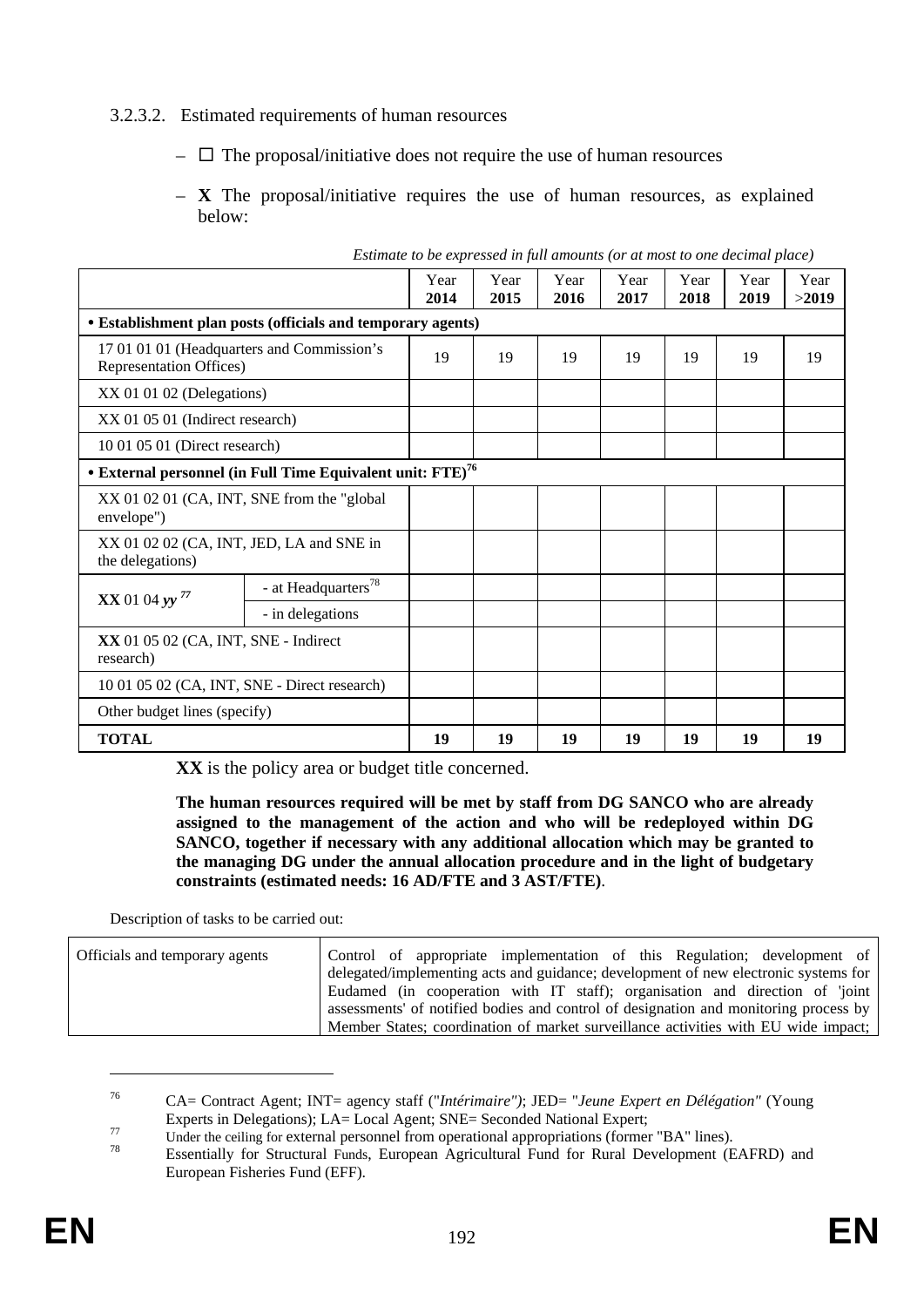|                    | follow-up of national safeguard and preventive health protection measures;<br>international regulatory cooperation; management of Medical Device Committee<br>(committee within the meaning of Reg. $182/2011$ ). |
|--------------------|-------------------------------------------------------------------------------------------------------------------------------------------------------------------------------------------------------------------|
| External personnel |                                                                                                                                                                                                                   |

## *3.2.4. Compatibility with the current multiannual financial framework*

- **X** Proposal/initiative is compatible with the new multiannual financial framework 2014-2020.
- $\Box$  Proposal/initiative will entail reprogramming of the relevant heading in the multiannual financial framework.

Explain what reprogramming is required, specifying the budget lines concerned and the corresponding amounts.

 $\overline{\phantom{a}}$  Proposal/initiative requires application of the flexibility instrument or revision of the multiannual financial framework $^{79}$ .

Explain what is required, specifying the headings and budget lines concerned and the corresponding amounts.

### *3.2.5. Third-party contributions*

- The proposal/initiative does not provide for co-financing by third parties
- The proposal/initiative provides for the co-financing estimated below:

Appropriations in EUR million (to 3 decimal places)

|                                       | Year<br>N | Year<br>$N+1$ | Year<br>$N+2$ | Year<br>$N+3$ | enter as many years as<br>necessary to show the duration<br>of the impact (see point $1.6$ ) |  |  | Total |
|---------------------------------------|-----------|---------------|---------------|---------------|----------------------------------------------------------------------------------------------|--|--|-------|
| Specify the co-financing<br>body      |           |               |               |               |                                                                                              |  |  |       |
| appropriations<br>TOTAL<br>cofinanced |           |               |               |               |                                                                                              |  |  |       |

<sup>&</sup>lt;u>.</u>

<sup>79</sup> See points 19 and 24 of the Interinstitutional Agreement.